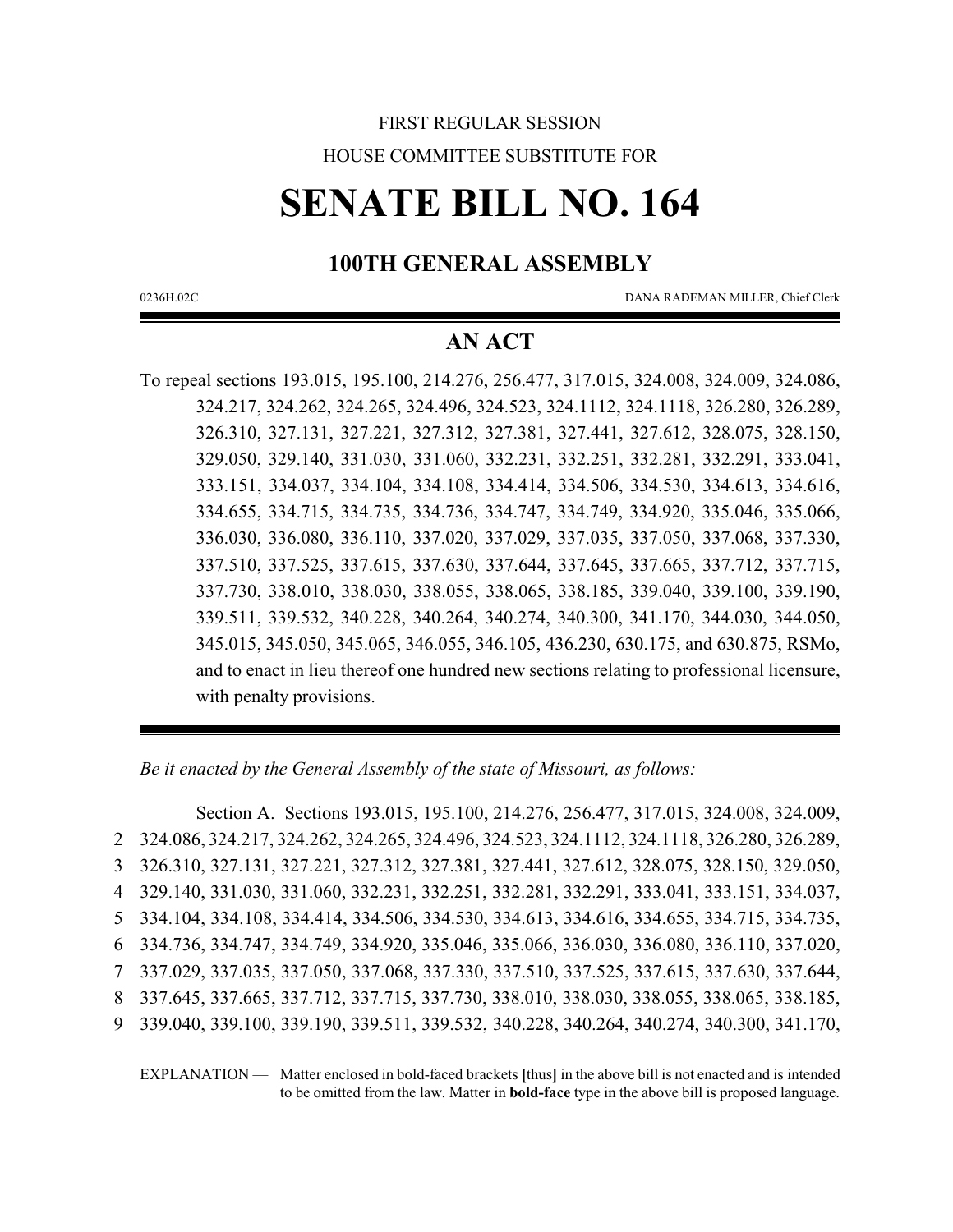344.030, 344.050, 345.015, 345.050, 345.065, 346.055, 346.105, 436.230, 630.175, and 630.875, RSMo, are repealed and one hundred new sections enacted in lieu thereof, to be known as sections 193.015, 195.100, 214.276, 256.477, 317.015, 324.009, 324.012, 324.025, 324.035, 324.086, 324.217, 324.262, 324.265, 324.496, 324.523, 324.1112, 324.1118, 326.280, 326.289, 326.310, 327.131, 327.221, 327.312, 327.381, 327.441, 327.612, 328.075, 328.150, 329.050, 329.140, 331.030, 331.060, 332.231, 332.251, 332.281, 332.291, 333.041, 333.151, 334.037, 334.104, 334.108, 334.414, 334.506, 334.530, 334.613, 334.616, 334.655, 334.715, 334.735, 334.736, 334.747, 334.749, 334.920, 335.046, 335.066, 336.030, 336.080, 336.110, 337.020, 337.029, 337.035, 337.050, 337.068, 337.330, 337.510, 337.525, 337.615, 337.630, 337.644, 337.645, 337.665, 337.712, 337.715, 337.730, 338.010, 338.030, 338.055, 338.065, 338.185, 339.040, 339.100, 339.190, 339.511, 339.532, 340.228, 340.264, 340.274, 340.300, 341.170, 344.030, 344.050, 345.015, 345.050, 345.065, 346.055, 346.105, 436.230, 442.135, 630.175, and 630.875, to read as follows:

193.015. As used in sections 193.005 to 193.325, unless the context clearly indicates otherwise, the following terms shall mean:

 (1) "Advanced practice registered nurse", a person licensed to practice as an advanced practice registered nurse under chapter 335, and who has been delegated tasks outlined in section 193.145 by a physician with whom they have entered into a collaborative practice arrangement under chapter 334;

 (2) "Assistant physician", as such term is defined in section 334.036, and who has been delegated tasks outlined in section 193.145 by a physician with whom they have entered into a collaborative practice arrangement under chapter 334;

 (3) "Dead body", a human body or such parts of such human body from the condition of which it reasonably may be concluded that death recently occurred;

(4) "Department", the department of health and senior services;

 (5) "Final disposition", the burial, interment, cremation, removal from the state, or other authorized disposition of a dead body or fetus;

 (6) "Institution", any establishment, public or private, which provides inpatient or outpatient medical, surgical, or diagnostic care or treatment or nursing, custodian, or domiciliary care, or to which persons are committed by law;

 (7) "Live birth", the complete expulsion or extraction from its mother of a child, irrespective of the duration of pregnancy, which after such expulsion or extraction, breathes or shows any other evidence of life such as beating of the heart, pulsation of the umbilical cord, or definite movement of voluntary muscles, whether or not the umbilical cord has been cut or the placenta is attached;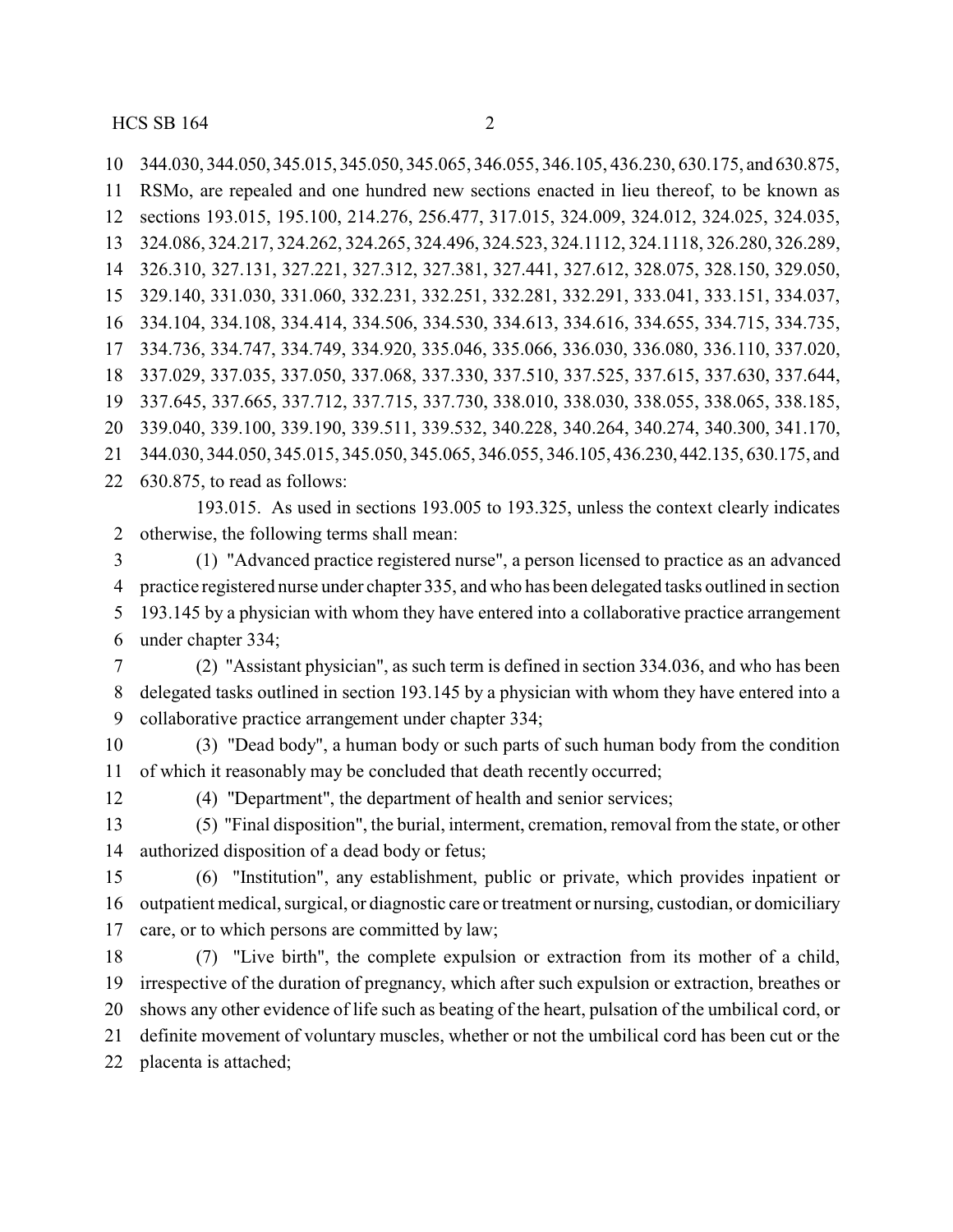(8) "Physician", a person authorized or licensed to practice medicine or osteopathy pursuant to chapter 334;

 (9) "Physician assistant", a person licensed to practice as a physician assistant pursuant to chapter 334, and who has been delegated tasks outlined in section 193.145 by a physician with whom they have entered into a **[**supervision agreement**] collaborative practice arrangement** under chapter 334;

 (10) "Spontaneous fetal death", a noninduced death prior to the complete expulsion or extraction from its mother of a fetus, irrespective of the duration of pregnancy; the death is indicated by the fact that after such expulsion or extraction the fetus does not breathe or show any other evidence of life such as beating of the heart, pulsation of the umbilical cord, or definite movement of voluntary muscles;

(11) "State registrar", state registrar of vital statistics of the state of Missouri;

 (12) "System of vitalstatistics", the registration, collection, preservation, amendment and certification of vital records; the collection of other reports required by sections 193.005 to 193.325 and section 194.060; and activities related thereto including the tabulation, analysis and publication of vital statistics;

 (13) "Vital records", certificates or reports of birth, death, marriage, dissolution of marriage and data related thereto;

 (14) "Vital statistics", the data derived from certificates and reports of birth, death, spontaneous fetal death, marriage, dissolution of marriage and related reports.

195.100. 1. It shall be unlawful to distribute any controlled substance in a commercial container unless such container bears a label containing an identifying symbol for such substance in accordance with federal laws.

 2. It shall be unlawful for anymanufacturer of any controlled substance to distribute such substance unless the labeling thereof conforms to the requirements of federal law and contains the identifying symbol required in subsection 1 of this section.

 3. The label of a controlled substance in Schedule II, III or IV shall, when dispensed to or for a patient, contain a clear, concise warning that it is a criminal offense to transfer such narcotic or dangerous drug to any person other than the patient.

 4. Whenever a manufacturer sells or dispenses a controlled substance and whenever a wholesaler sells or dispenses a controlled substance in a package prepared by him or her, the manufacturer or wholesaler shall securely affix to each package in which that drug is contained a label showing in legible English the name and address of the vendor and the quantity, kind, and form of controlled substance contained therein. No person except a pharmacist for the purpose

of filling a prescription under this chapter, shall alter, deface, or remove any label so affixed.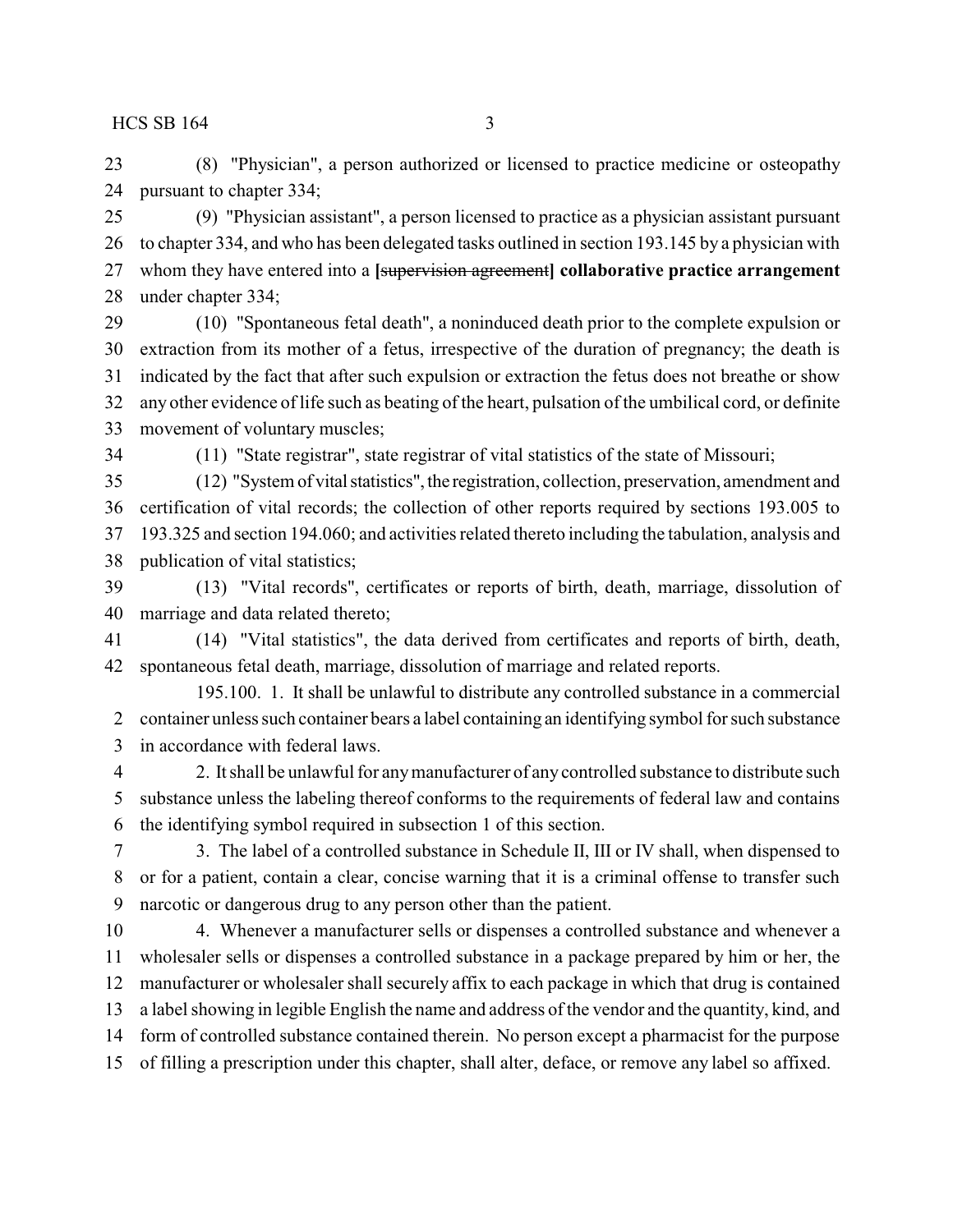5. Whenever a pharmacist or practitioner sells or dispenses any controlled substance on a prescription issued by a physician, physician assistant, dentist, podiatrist, veterinarian, or advanced practice registered nurse, the pharmacist or practitioner shall affix to the container in which such drug is sold or dispensed a label showing his or her own name and address of the pharmacy or practitioner for whom he or she is lawfully acting; the name of the patient or, if the patient is an animal, the name of the owner of the animal and the species of the animal; the name of the physician, physician assistant, dentist, podiatrist, advanced practice registered nurse, or veterinarian bywhom the prescription was written; the name of the collaborating physician if the prescription is written by an advanced practice registered nurse or **[**the supervising physician if the prescription is written by**]** a physician assistant, and such directions as may be stated on the prescription. No person shall alter, deface, or remove any label so affixed.

214.276. 1. The division may refuse to issue or renew any license, required pursuant to sections 214.270 to 214.516 for one or any combination of causes stated in subsection 2 of this section. The division shall notify the applicant in writing of the reasons for the refusal and shall advise the applicant of his or her right to file a complaint with the administrative hearing commission as provided by chapter 621.

 2. The division may cause a complaint to be filed with the administrative hearing commission as provided in chapter 621 against any holder of any license, required by sections 214.270 to 214.516 or any person who has failed to surrender his or her license, for any one or any combination of the following causes:

 (1) Use of any controlled substance, as defined in chapter 195, or alcoholic beverage to an extent that such use impairs a person's ability to perform the work of any profession licensed or regulated by sections 214.270 to 214.516;

 (2) The person has been finally adjudicated and found guilty, or entered a plea of guilty or nolo contendere, in a criminal prosecution pursuant to the laws of any state or of the United States **or any country**, for any offense **[**reasonably**] directly** related to the **[**qualifications, functions or**]** duties **[**of any profession licensed or regulated pursuant to sections 214.270 to 17 214.516, for any offense an essential element of which is fraud, dishonesty or an act of violence, or for any offense involving moral turpitude,**] and responsibilities of the occupation, as set forth in section 324.012, regardless of** whether or not sentence is imposed;

 (3) Use of fraud, deception, misrepresentation or bribery in securing any license, issued pursuant to sections 214.270 to 214.516 or in obtaining permission to take any examination given or required pursuant to sections 214.270 to 214.516;

 (4) Obtaining or attempting to obtain any fee, charge or other compensation by fraud, deception or misrepresentation;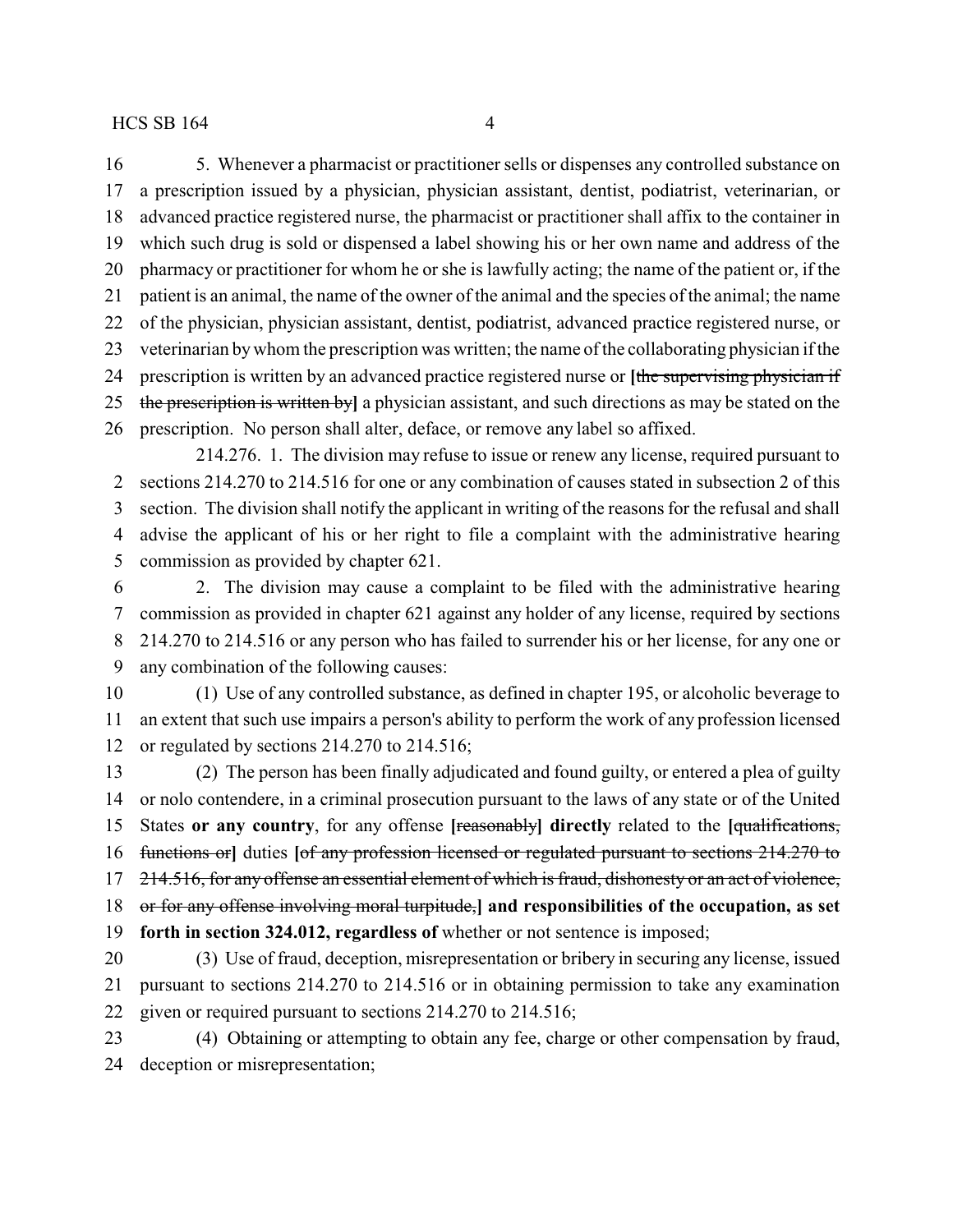(5) Incompetence, misconduct, gross negligence, fraud, misrepresentation or dishonesty in the performance of the functions or duties of any profession regulated by sections 214.270 to 214.516;

 (6) Violation of, or assisting or enabling any person to violate, any provision of sections 214.270 to 214.516, or any lawful rule or regulation adopted pursuant to sections 214.270 to 214.516;

 (7) Impersonation of any person holding a license or allowing any person to use his or her license;

 (8) Disciplinary action against the holder of a license or other right to practice any profession regulated by sections 214.270 to 214.516 granted by another state, territory, federal agency or country upon grounds for which revocation or suspension is authorized in this state;

 (9) A person is finally adjudged insane or incompetent by a court of competent jurisdiction;

 (10) Assisting or enabling any person to practice or offer to practice any profession licensed or regulated by sections 214.270 to 214.516 who is not registered and currently eligible to practice pursuant to sections 214.270 to 214.516;

(11) Issuance of a license based upon a material mistake of fact;

(12) Failure to display a valid license;

(13) Violation of any professional trust or confidence;

 (14) Use of any advertisement or solicitation which is false, misleading or deceptive to the general public or persons to whom the advertisement or solicitation is primarily directed;

 (15) Willfully and through undue influence selling a burial space, cemetery services or merchandise.

 3. After the filing of such complaint, the proceedings shall be conducted in accordance with the provisions of chapter 621. Upon a finding by the administrative hearing commission that the grounds, provided in subsection 2 of this section, for disciplinary action are met, the division may singly or in combination, censure or place the person named in the complaint on probation on such terms and conditions as the division deems appropriate for a period not to exceed five years, or may suspend, or revoke the license or permit or may impose a penalty allowed by subsection 4 of section 214.410. No new license shall be issued to the owner or operator of a cemetery or to any corporation controlled by such owner for three years after the revocation of the certificate of the owner or of a corporation controlled by the owner.

 4. The division may settle disputes arising under subsections 2 and 3 of this section by consent agreement or settlement agreement between the division and the holder of a license. Within such a settlement agreement, the division may singly or in combination impose any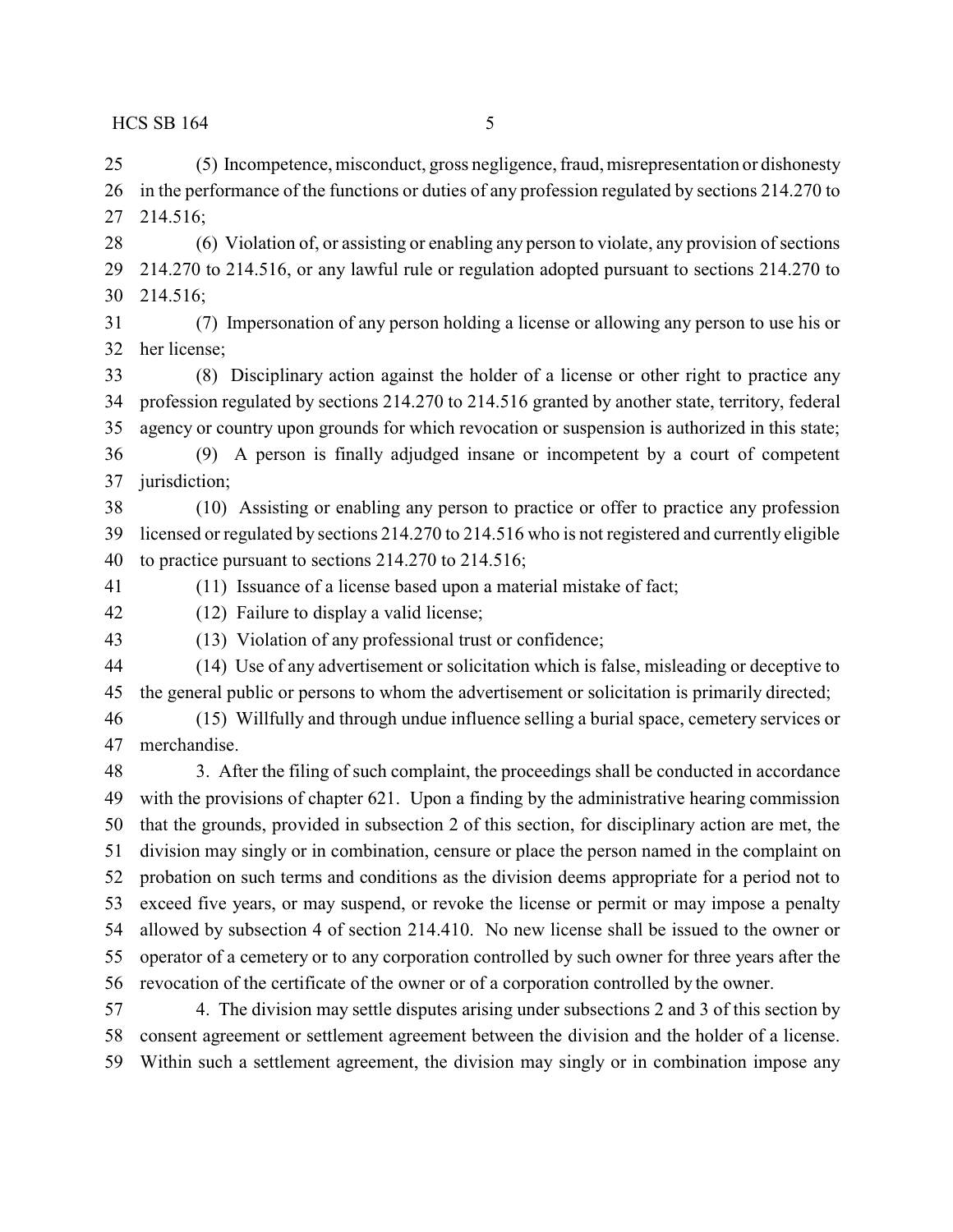- discipline or penalties allowed by this section or subsection 4 of section 214.410. Settlement of
- such disputes shall be entered into pursuant to the procedures set forth in section 621.045.
- 5. Use of the procedures set out in this section shall not preclude the application of any other remedy provided by this chapter.
- 256.477. 1. No person shall employ fraud or deceit in obtaining the certificate of registration. A violation of this subsection shall be a class B misdemeanor.
- 2. Any person found to have performed geologic work regulated under sections 256.450 to 256.483 in a negligent manner shall be guilty of a class B misdemeanor.
- 3. Any person who uses the seal of a registered geologist, other than the person to whom the seal was issued, shall be guilty of a class B misdemeanor.
- 4. The board shall revoke the certification of registration for **[**a**] any** person **[**convicted of any felony or any crime involving moral turpitude or sentence of imprisonment or probation in lieu thereof; or for any misdemeanor relating to or arising out of the practice of geology affecting public health, safetyand welfare**] who has been finally adjudicated and found guilty, or entered a plea of guilty or nolo contendere, in a criminal prosecution under the laws of any state, the United States, or any country, for any offense directly related to the duties and responsibilities of the occupation, as set forth in section 324.012, regardless of whether or not sentence is imposed**. 317.015. 1. Any person wishing to make a complaint against a licensee under sections
- 317.001 to 317.014 shall file the written complaint with the division setting forth supporting details. If the division determines that the charges warrant a hearing to ascertain whether the licensee shall be disciplined, it shall file a complaint with the administrative hearing commission as provided in chapter 621. Any person holding more than one license issued by the division and disciplined under one license will automatically be disciplined under all licenses.
- 2. (1) The division may refuse to issue any permit or license pursuant to this chapter for one or any combination of reasons stated in paragraphs (a) through (m) of subdivision (2) of this subsection. The division shall notify the applicant in writing of the reasons for the refusal and shall advise the applicant of their rights to file a complaint or an appeal with the administrative hearing commission as provided in chapter 621.
- (2) The division may file a complaint with the administrative hearing commission, as provided in chapter 621, against any holder of any permit or license issued pursuant to this chapter, or against any person who has failed to renew or has surrendered their permit or license, for any one or more of the following reasons:
- (a) Use of an alcoholic beverage or any controlled substance, as defined in chapter 195, before or during a bout;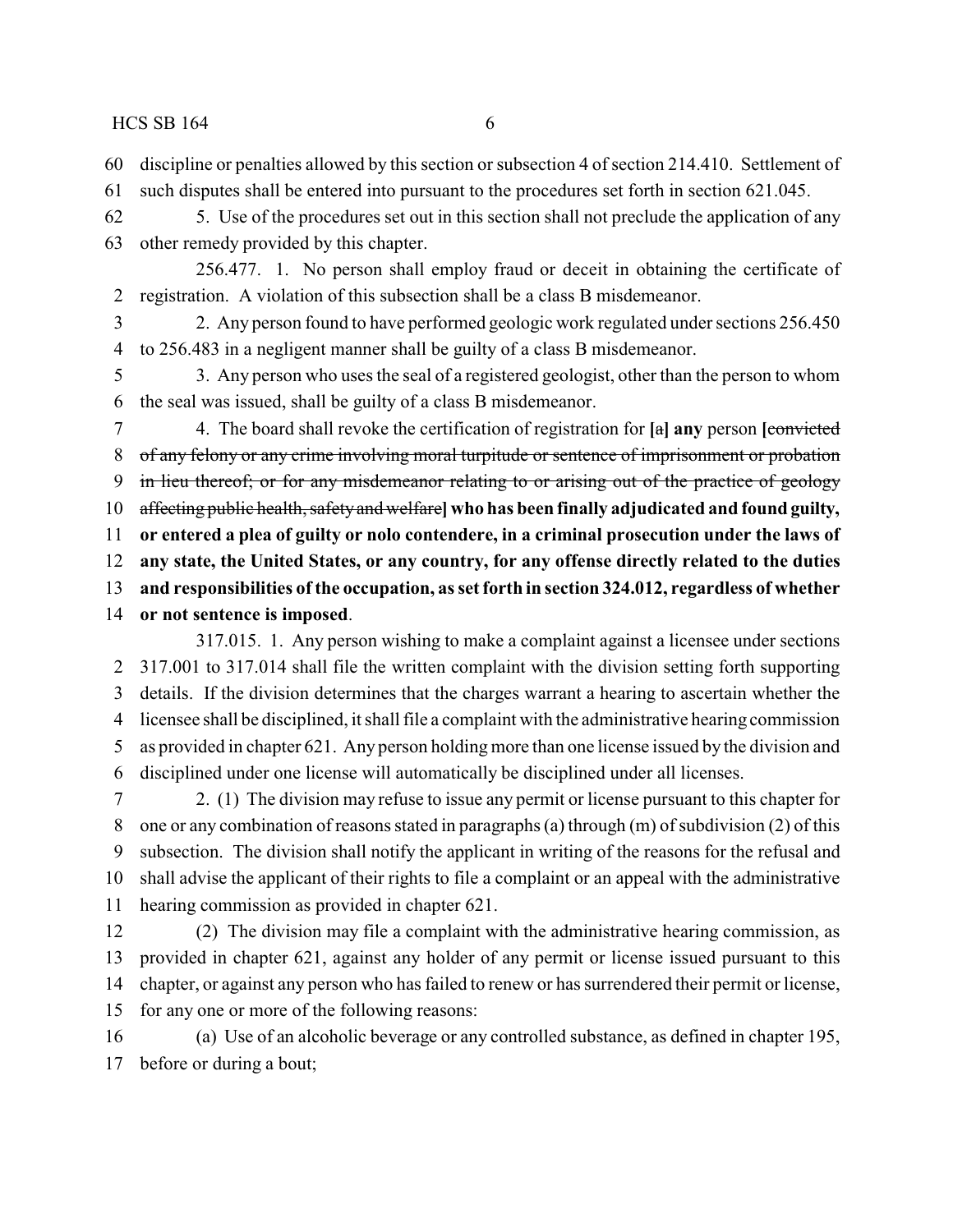(b) The person has been **finally adjudicated and** found guilty or has entered a plea of guilty or nolo contendere in a criminal prosecution under **[**any state or federal law**] the laws of any state, the United States, or any country** for any offense **[**reasonably**] directly** related to the **[**qualifications, functions or**]** duties **and responsibilities** of **[**any profession licensed or 22 regulated under this chapter, for any offense an essential element of which is fraud, dishonesty or an act of violence, or for any offense involving moral turpitude,**] the occupation, as set forth in section 324.012, regardless of** whether or not a sentence is imposed; (c) Use of fraud, deception, misrepresentation or bribery in securing any permit or license issued pursuant to this chapter; (d) Providing false information on applications or medical forms; (e) Incompetency, misconduct, gross negligence, fraud, misrepresentation or dishonesty in the performing of the functions or duties of any profession licensed or regulated by this chapter; (f) Violating or enabling any person to violate any provision of this chapter or any rule adopted pursuant to this chapter; (g) Impersonating any permit or license holder or allowing any person to use their permit or license; (h) Contestants failing to put forth their best effort during a bout; (i) Disciplinary action against the holder of a license or other right to practice any profession regulated by this chapter and issued by another state, territory, federal agency or country upon grounds for which revocation or suspension is authorized in this state; (j) A person adjudged mentally incompetent by a court of competent jurisdiction; (k) Use of any advertisement or solicitation which is false, misleading or deceptive to the general public or persons to whom the advertisement or solicitation is primarily directed; (l) Use of foul or abusive language or mannerisms or threats of physical harm by any person associated with any bout or contest licensed pursuant to this chapter; or (m) Issuance of a permit or license based upon a mistake of fact. (3) After the complaint is filed, the proceeding shall be conducted in accordance with the provisions of chapter 621. If the administrative hearing commission finds that a person has violated one or more of the grounds as provided in paragraphs (a) through (m) of subdivision (2) of this subsection, the division may censure or place the person named in the compliant on probation on appropriate terms and conditions for a period not to exceed five years, may suspend the person's license for a period not to exceed three years, or may revoke the person's license. 3. Upon a finding that the grounds provided in subsection 2 of this section for disciplinary action are met, the office may, singly or in combination, censure or place on probation on such terms and conditions as the office deems appropriate for a period not to exceed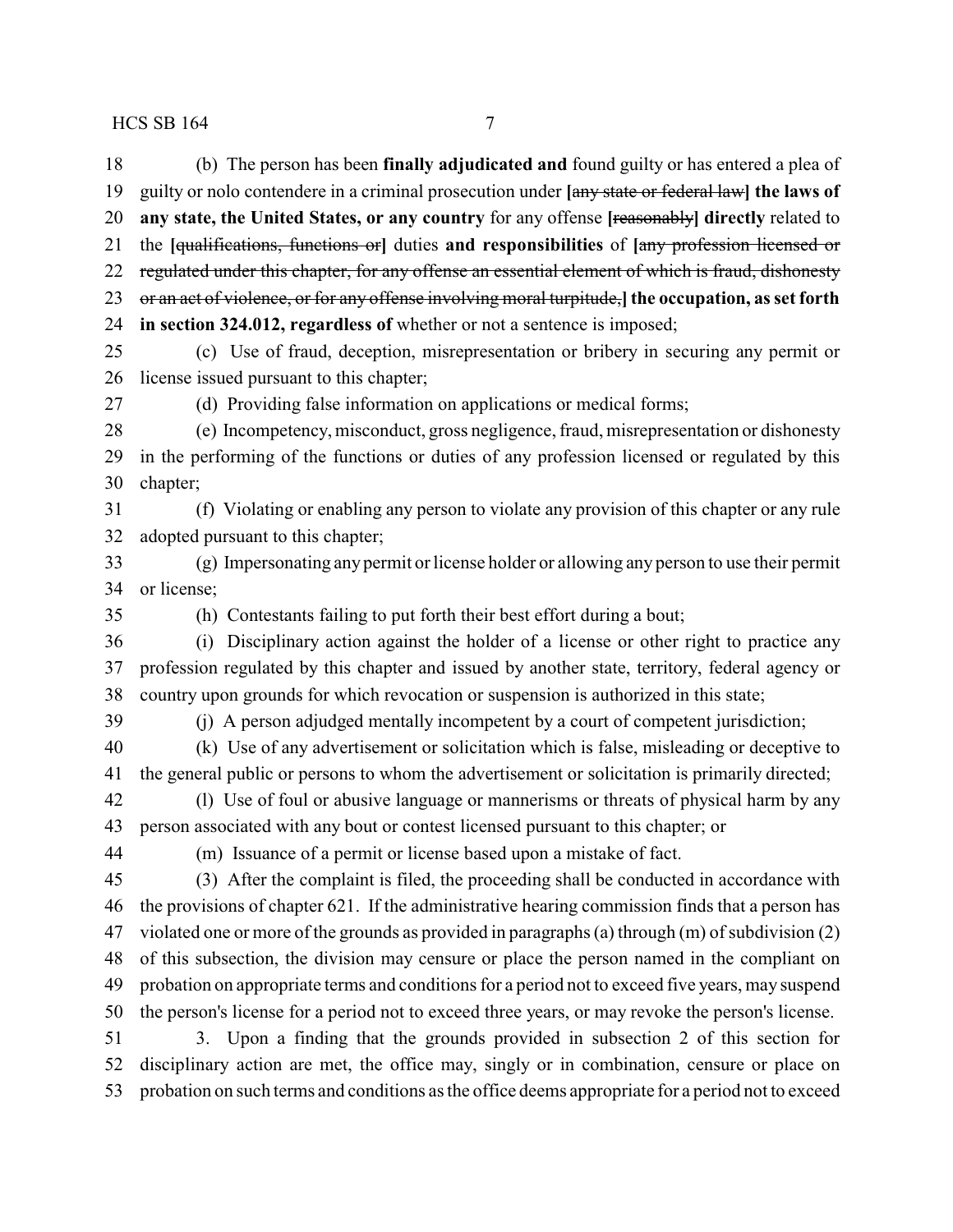five years, or may suspend for a period not to exceed three years or revoke the certificate, license,

 or permit. In any order of revocation, the office may provide that the person shall not apply for a new license for a maximum of three years and one day following the date of the order of revocation. All stay orders shall toll the disciplinary time periods allotted herein. In lieu of or in addition to any remedy specifically provided in subsection 1 of this section, the office may

require of a licensee:

 (1) Satisfactory completion of medical testing and/or rehabilitation programs as the office may specify; and/or

 (2) A review conducted as the office may specify and satisfactory completion of medical testing and/or rehabilitation programs as the office may specify.

324.009. 1. For purposes of this section, the following terms mean:

 (1) "License", a license, certificate, registration, permit, or accreditation that enables a person to legally practice an occupation or profession in a particular jurisdiction; except that "license" shall not include a certificate of license to teach in public schools under section 168.021;

 (2) **"Nonresident military spouse", a nonresident spouse of an active duty member of the Armed Forces of the United States who has been transferred or is scheduled to be transferred to the state of Missouri, is domiciled in the state of Missouri, or has moved to**

## **the state of Missouri on a permanent change-of-station basis;**

 **(3)** "Oversight body", any board, department, agency, or office of a jurisdiction that issues licenses; except, for the purposes of this section, oversight body shall not include the state board of registration for the healing arts, the state board of nursing, the board of pharmacy, the state committee of psychologists, the Missouri dental board, the Missouri board for architects, professional engineers, professional land surveyors and professional landscape architects, the state board of optometry, or the Missouri veterinary medical board.

 2. Any resident of Missouri **or any nonresident military spouse** who holds a valid current license issued by another state, territory of the United States, or the District of Columbia may submit an application for a license in Missouri in the same occupation or profession for which he or she holds the current license, along with **any required application fee and** proof of current licensure in **[**the**] all** other **[**jurisdiction**] jurisdictions**, to the relevant oversight body 21 in this state.

 3. The oversight body in this state shall, within **[**six months**] ninety days** of receiving an application described in subsection 2 of this section, waive any examination, educational, or experience requirements for licensure in this state for the applicant if it determines that the licensing requirements in the jurisdiction that issued the applicant's license are substantially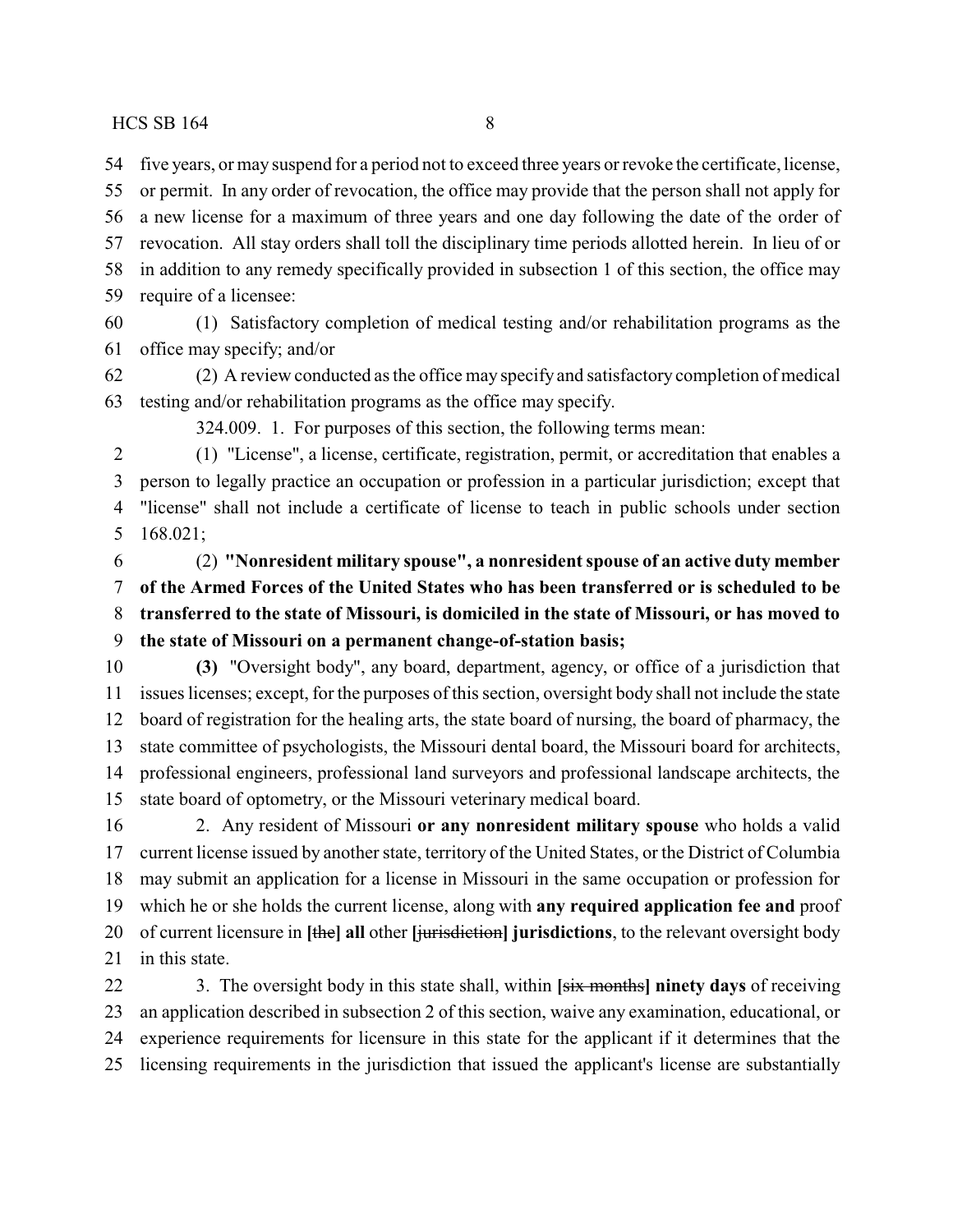similar to or more stringent than the licensing requirements in Missouri for the same occupation 27 or profession.

 4. The oversight body shall not waive any examination, educational, or experience requirements for any applicant who is currently under disciplinary action with an oversight body outside the state or who does not hold a valid current license in the other jurisdiction on the date the oversight body receives his or her application under this section.

 5. The oversight body shall not waive any examination, educational, or experience requirements for any applicant if it determines that waiving the requirements for the applicant may endanger the public health, safety, or welfare.

 6. Nothing in this section shall prohibit the oversight body from denying a license to an applicant under this section for any reason described in any section associated with the occupation or profession for which the applicant seeks a license.

 7. This section shall not be construed to waive any requirement for an applicant to pay anyfees, post any bonds or surety bonds, or submit proof of insurance associated with the license the applicant seeks.

 8. This section shall not apply to business, professional, or occupational licenses issued or required by political subdivisions.

 9. The provisions of this section shall not be construed to alter the authority granted by, or any requirements promulgated pursuant to, any interjurisdictional or interstate compacts adopted by Missouri statute or any reciprocity agreements with other states **[**in effect on August 46 28, 2018, and whenever possible this section shall be interpreted so as to imply no conflict 47 between it and any compact, or any reciprocity agreements with other states in effect on August 28, 2018**] and should any conflict arise between the provisions of this section and the provisions of any interjurisdictional or interstate compact or reciprocity agreement, the provisions ofsuch compact or agreement shall prevail. Should a conflict arise between the provisions of this section and any federal law or rule, the provisions of the federal law or rule shall prevail**.

 **10. For the purposes of this section, nonresident military spouses shall be eligible to apply for a license with any board, department, agency, or office of a jurisdiction that issues licenses, including the state board of registration for the healing arts; the state board of nursing; the board of pharmacy; the state committee of psychologists; the Missouri dental board; the Missouri board for architects, professional engineers, professional land surveyors, and professional landscape architects; the state board of optometry; and the Missouri veterinary medical board.**

**324.012. 1. This section shall be known and may be cited as the "Fresh Start Act of 2019".**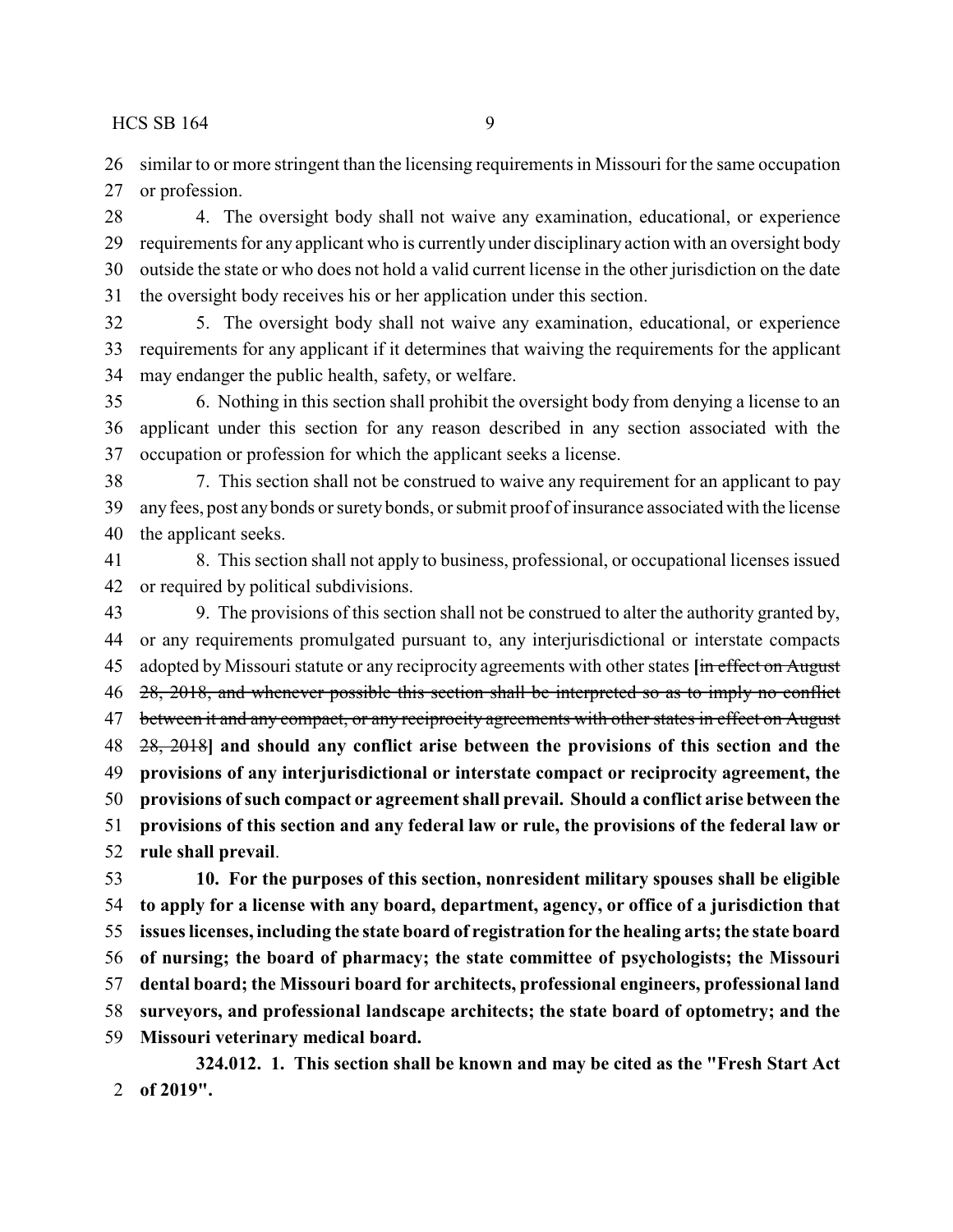**2. As used in this section, the following terms mean:**

 **(1) "Criminal conviction", any conviction, finding of guilt, plea of guilty, or plea of nolo contendere;**

 **(2) "Licensing", any required training, education, or fee to work in a specific occupation, profession, or activity in the state;**

 **(3) "Licensing authority", an agency, examining board, credentialing board, or other office of the state with the authority to impose occupational fees or licensing requirements on any profession;**

**(4) "Political subdivision", a city, town, village, municipality, or county.**

 **3. Notwithstanding any other provision of law, beginning January 1, 2020, no person shall be disqualified by a state licensing authority from pursuing, practicing, or engaging in any occupation for which a license is required solely or in part because of a prior conviction of a crime in this state or another state, unless the criminal conviction directly relates to the duties and responsibilities for the licensed occupation.**

 **4. All state and political subdivision licensing authorities shall revise their existing licensing requirements to explicitly list the specific criminal offenses, civil penalties or judgments, or disciplinary actions taken by other licensing authorities that may disqualify an applicant from receiving a license. Such lists shall be made available to the public. Beginning August 28, 2019, applicants for examination of licensure who have pleaded guilty to, entered a plea of nolo contendere to, or been found guilty of any of the following offenses or offenses of a similar nature established under the laws of this state, any other state, United States, or any other country, notwithstanding whether sentence is imposed, may be considered by state and political subdivision licensing authorities to have committed a criminal offense that directly relates to the duties and responsibilities of a licensed profession:**

 **(1) Any dangerous felony as defined under section 556.061 or murder in the first degree;**

 **(2) Any of the following sexual offenses: rape in the first degree, forcible rape, rape, statutory rape in the first degree, statutory rape in the second degree, rape in the second degree, sexual assault, sodomy in the first degree, forcible sodomy, statutory sodomy in the first degree, statutory sodomy in the second degree, child molestation in the first degree, child molestation in the second degree, sodomy in the second degree, deviate sexual assault, sexual misconduct involving a child, sexual misconduct in the first degree under section 566.090 as it existed prior to August 28, 2013, sexual abuse under section 566.100 as it existed prior to August 28, 2013, sexual abuse in the first degree, sexual abuse in the second degree, enticement of a child, or attempting to entice a child;**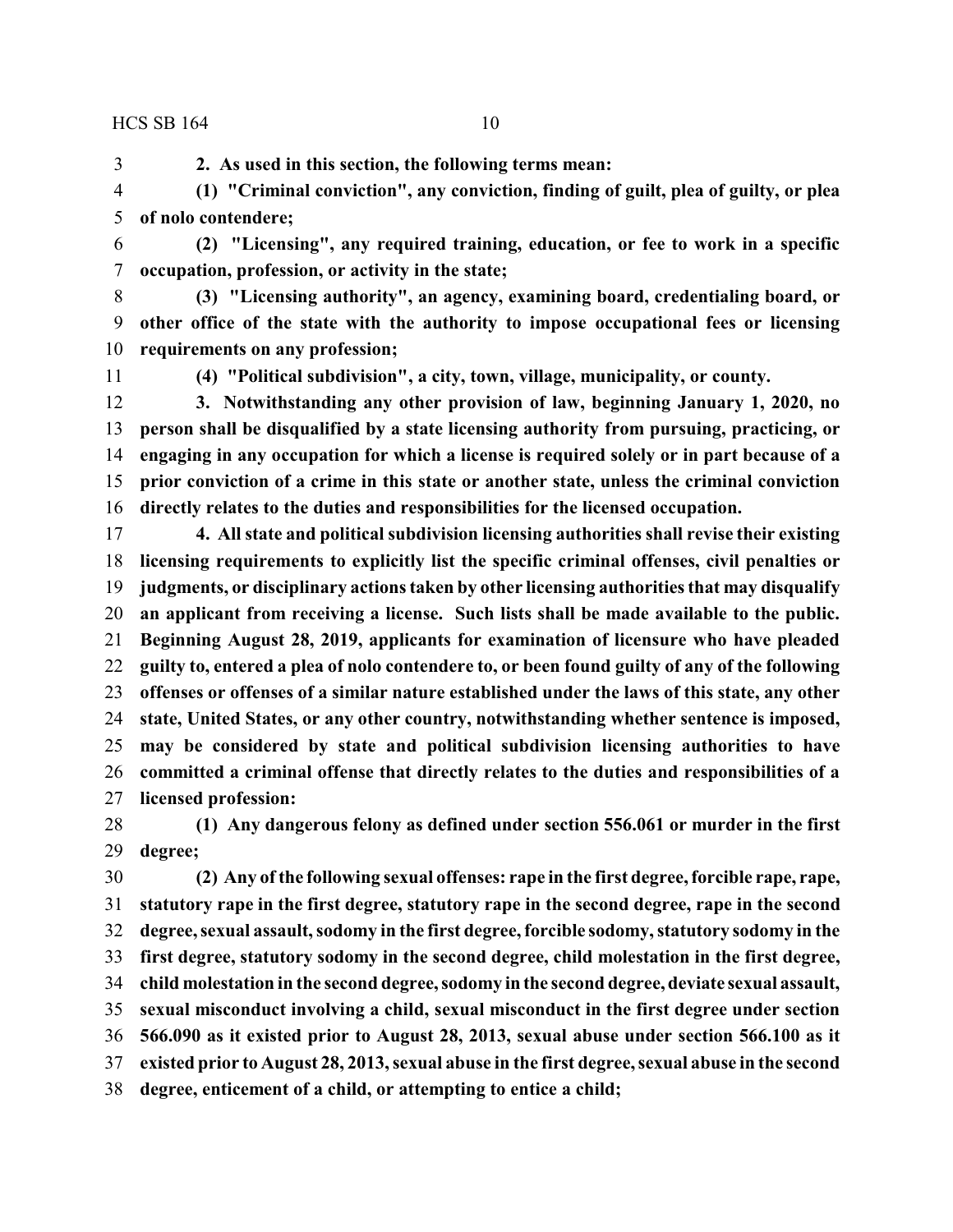**(3) Any of the following offenses against the family and related offenses: incest, abandonment of a child in the first degree, abandonment of a child in the second degree, endangering the welfare of a child in the first degree, abuse of a child, using a child in a sexual performance, promoting sexual performance by a child, or trafficking in children;**

**and**

 **(4) Any of the following offenses involving child pornography and related offenses: promoting obscenity in the first degree, promoting obscenity in the second degree when the penalty is enhanced to a class E felony, promoting child pornography in the first degree, promoting child pornography in the second degree, possession of child pornography in the first degree, possession of child pornography in the second degree, furnishing child pornography to a minor, furnishing pornographic materials to minors, or coercing acceptance of obscene material.**

 **5. (1) Before January 1, 2020, each state licensing authority shall revise its existing licensing requirements to list the categories or specific criminal convictions that could disqualify an applicant from receiving a license. Licensing authorities shall not use vague or generic terms including, but not limited to, "moral turpitude" and "good character", or consider arrests without a subsequent conviction. Licensing authorities shall only list criminal convictions that are specific and directly related to the duties and responsibilities for the licensed occupation.**

 **(2) The licensing authority shall use the clear and convincing standard of proof in examining the factors to determine whether an applicant with a criminal conviction listed under subdivision (1) of this subsection will be denied a license. The licensing authority shall make its determination based on the following factors:**

**(a) The nature and seriousness of the crime for which the individual was convicted;**

 **(b) The passage of time since the commission of the crime, including consideration of the factors listed under subdivision (3) of this subsection;**

 **(c) The relationship of the crime to the ability, capacity, and fitness required to perform the duties and discharge the responsibilities of the occupation; and**

 **(d) Any evidence of rehabilitation or treatment undertaken by the individual that might mitigate against a direct relation.**

 **(3) If an individual has a valid criminal conviction for a crime that could disqualify the individual from receiving a license, the disqualification shall not last longer than five years fromthe date of conviction, provided that the conviction is not for any crime set forth in subsection 4 of this section and the individual has not been convicted of any other crime directly related to the duties and responsibilities for the licensed occupation during the five-year disqualification period. If an individual was incarcerated at any time during the**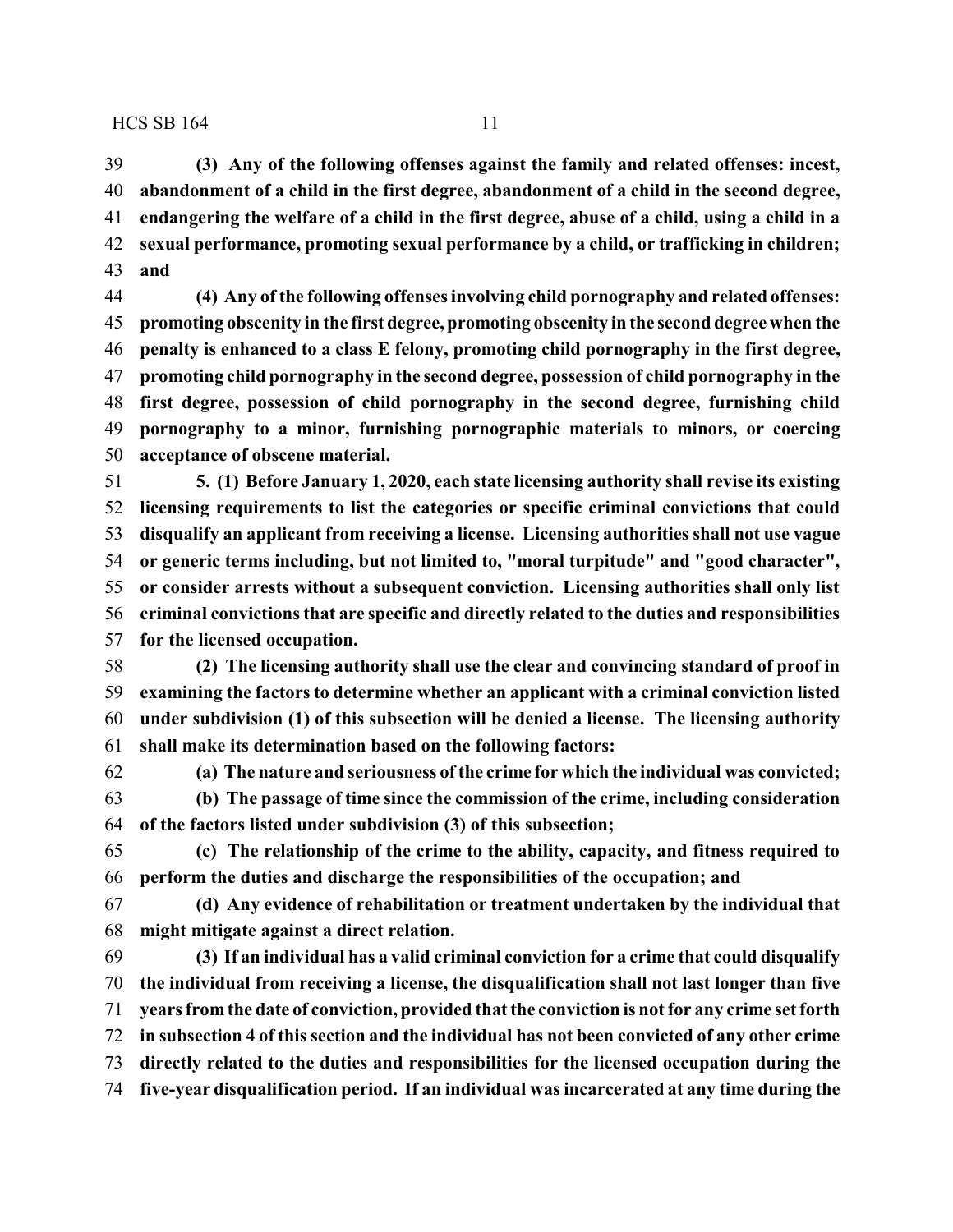**previous five years for a crime that could disqualify the individual from receiving a license,**

 **the disqualification may last longer than five years but shall not last longer than five years from the date the individual was incarcerated, provided that the incarceration was not for a crime set forth in subsection 4 of this section. The provisions of this subdivision shall not apply to an individual who has been exonerated for a crime for which he or she has previously been convicted of or incarcerated.**

 **6. An individual with a criminal record may petition a licensing authority at any time for a determination of whether the individual's criminal record will disqualify the individual from obtaining a license. This petition shall include details on the individual's criminal record. The licensing authority shall inform the individual of his or her standing within thirty days after the licensing authority has met, but in no event more than four months after receiving the petition from the applicant. The decision shall be binding, unless the individual has subsequent criminal convictions or failed to disclose information in his or her petition. The licensing authority may charge a fee to recoup its costs not to exceed twenty-five dollars for each petition.**

 **7. (1) If a licensing authority denies an individual a license solely or in part because of the individual's prior conviction of a crime, the licensing authority shall notify the individual in writing of the following:**

**(a) The grounds and reasons for the denial or disqualification;**

 **(b) That the individual has the right to a hearing as provided by chapter 621 to challenge the licensing authority's decision;**

**(c) The earliest date the person may reapply for a license; and**

**(d) That evidence of rehabilitation may be considered upon reapplication.**

 **(2) Any written determination by the licensing authority that an applicant's criminal conviction is a specifically listed disqualifying conviction and is directly related to the duties and responsibilities for the licensed occupation shall be documented with written findings for each of the grounds or reasons under paragraph (a) of subdivision (1) of this subsection by clear and convincing evidence sufficient for a reviewing court.**

 **(3) In any administrative hearing or civil litigation authorized under this subsection, the licensing authority shall carry the burden of proof on the question of whether the applicant's criminal conviction directly relates to the occupation for which the license is sought.**

 **8. The provisions of this section shall apply to any profession for which an occupational license is issued in this state, including any new occupational license created by a state licensing authority after August 28, 2019.**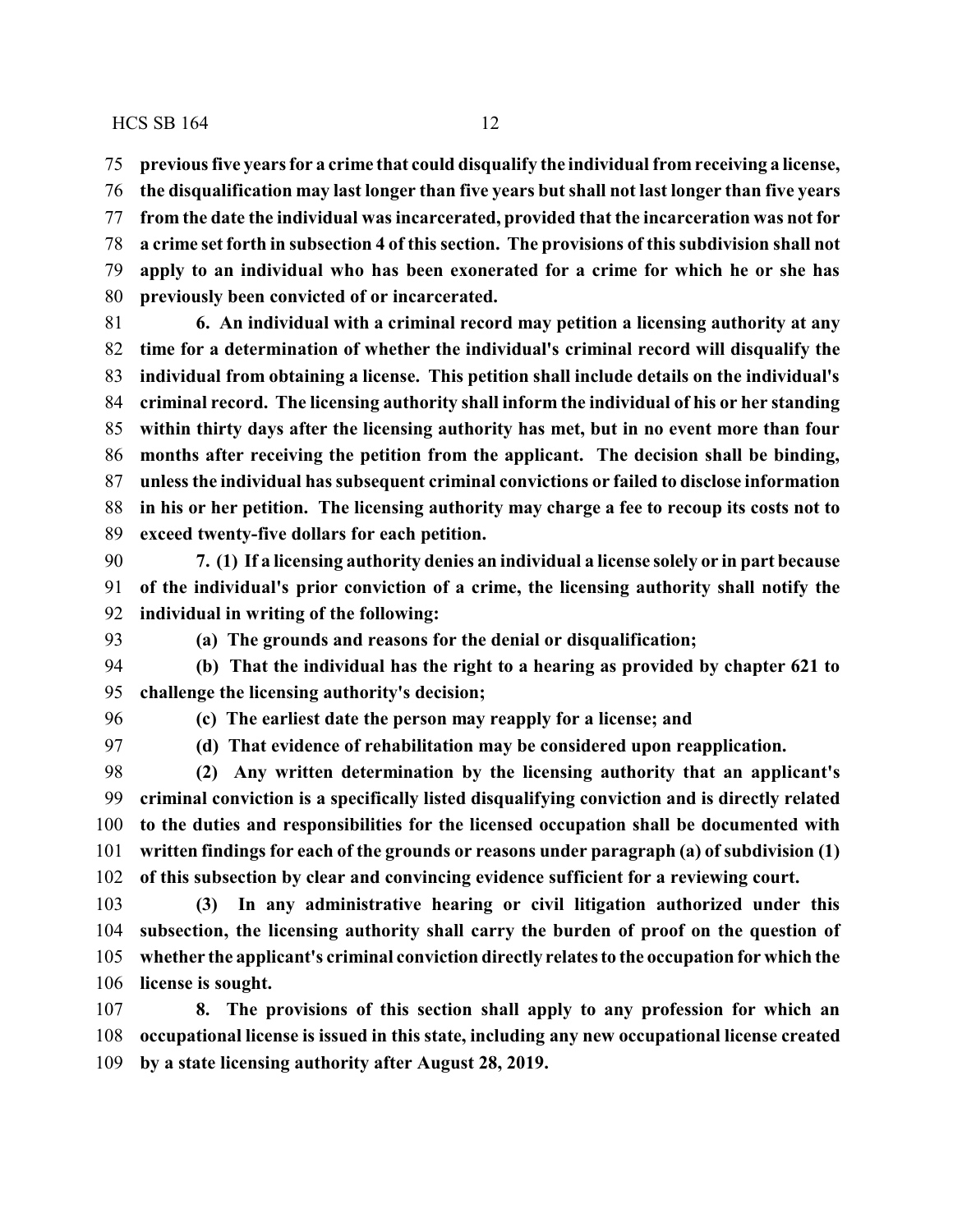**9. Notwithstanding any other provision of law, political subdivisions shall be prohibited from creating any new occupational licenses after August 28, 2019. The provisions ofthis section shall not apply to business licenses where the terms "occupational licenses" and "business licenses" are used interchangeably in a city charter definition.**

 **10. The provisions of this section shall not apply to peace officers or other law enforcement personnel licensed under the provisions of chapter 590 or to persons under the supervision or jurisdiction of the Missouri director of finance appointed under chapter 361.**

 **11. Any department with oversight over a licensing authority may promulgate all necessary rules and regulations for the implementation of this section. Any rule or portion of a rule, as that term is defined in section 536.010, that is created under the authority delegated in this section shall become effective only if it complies with and is subject to all of the provisions of chapter 536 and, if applicable, section 536.028. This section and chapter 536 are nonseverable, and if any of the powers vested with the general assembly pursuant to chapter 536 to review, to delay the effective date, or to disapprove and annul a rule are subsequently held unconstitutional, then the grant of rulemaking authority and any rule proposed or adopted after August 28, 2019, shall be invalid and void.**

**324.025. 1. The provisions of this section shall be known and may be cited as the "Expanded Workforce Access Act of 2019".**

**2. For purposes of this section, the following terms mean:**

 **(1) "Apprenticeship", a program that meets the federal guidelines set out in 29 CFR Part 29 and 29 U.S.C. Section 50;**

 **(2) "License", a license, certificate, registration, permit, or accreditation that enables a person to legally practice an occupation, profession, or activity in the state;**

 **(3) "Licensing authority", an agency, examining board, credentialing board, or other office of the state with the authority to impose occupational fees or licensing requirements on any profession.**

 **3. Beginning January 1, 2020, within the parameters established under the federal Labor Standards For the Registration of Apprenticeship Programs under 29 CFR Part 29 and 29 U.S.C. Section 50, each state licensing authority shall grant a license to any applicant who meets the following criteria:**

**(1) Successfully completed the eighth grade;**

 **(2) Completed an apprenticeship approved by the appropriate licensing authority or the United States Department of Labor, or otherwise authorized under state or federal law. This apprenticeship may be completed under the supervision of a state-licensed practitioner or at a state-licensed school; and**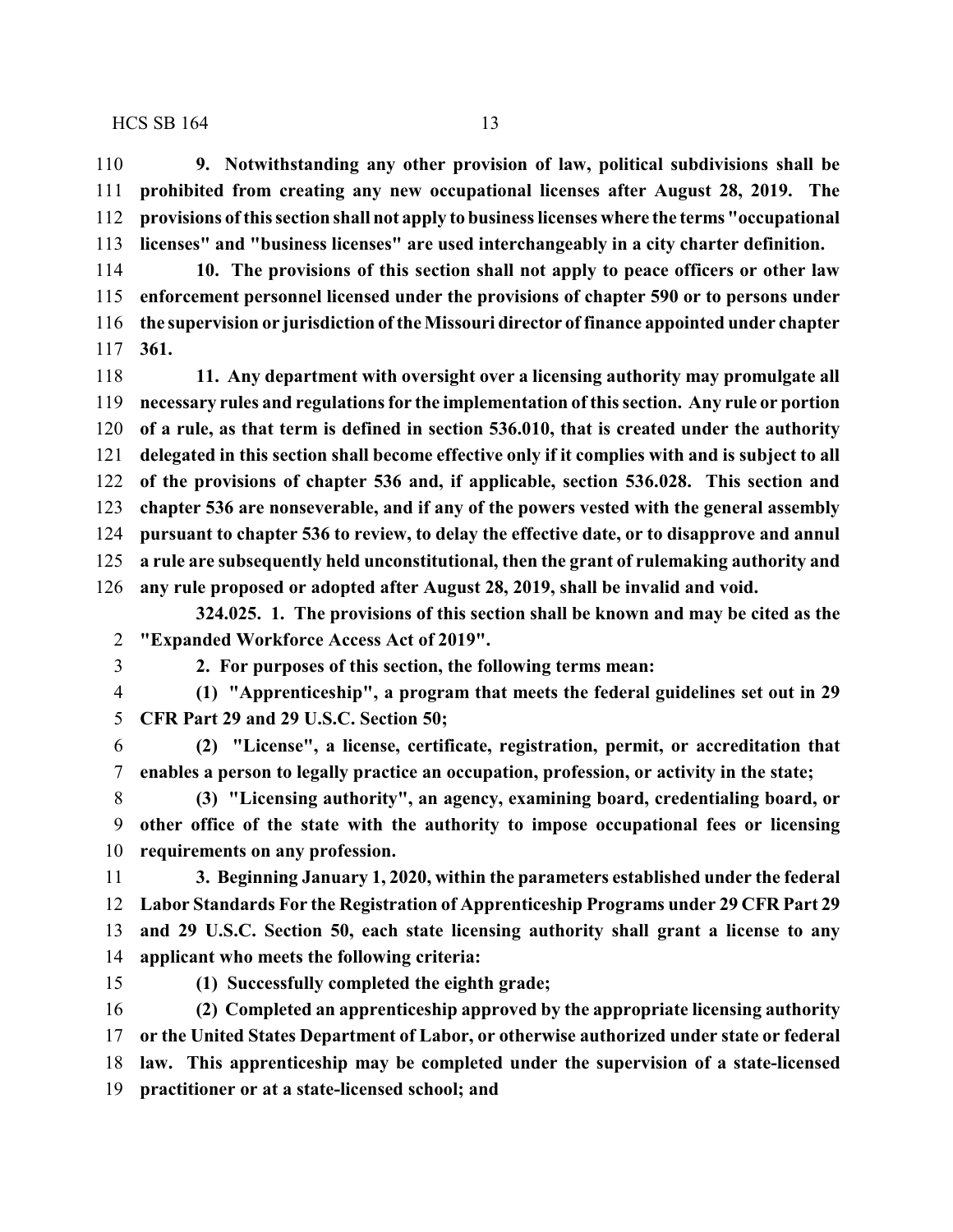**(3) Passed the required licensure examination, if one is deemed to be necessary under state law.**

 **4. (1) The appropriate licensing authority shall establish a passing score for any necessary examinations under the apprenticeship program which shall not exceed any passing scores that are otherwise required for a non-apprenticeship license for the specific profession.**

 **(2) If there is no examination requirement for a non-apprenticeship license, no examination shall be required for applicants who complete an apprenticeship.**

 **(3) The number of working hours required for a competency-based apprenticeship or a hybrid apprenticeship under 29 CFR 29.5 shall not exceed the number of educational hours otherwise required for a non-apprenticeship license for the specific profession.**

 **5. Any department with oversight over a licensing authority may promulgate all necessary rules and regulations for the implementation of this section. Any rule or portion of a rule, as that term is defined in section 536.010, that is created under the authority delegated in this section shall become effective only if it complies with and is subject to all of the provisions of chapter 536 and, if applicable, section 536.028. This section and chapter 536 are nonseverable, and if any of the powers vested with the general assembly pursuant to chapter 536 to review, to delay the effective date, or to disapprove and annul a rule are subsequently held unconstitutional, then the grant of rulemaking authority and any rule proposed or adopted after August 28, 2019, shall be invalid and void.**

**324.035. No board, commission, or committee within the division of professional registration shall utilize occupational fees, or any other fees associated with licensing requirements, or contract or partner with any outside vendor or agency for the purpose**

**of offering continuing education classes.**

324.086. 1. The board may refuse to issue or renew any certificate of registration or authority, permit or license required pursuant to sections 324.050 to 324.089 for one or any combination of causes stated in subsection 2 of this section. The board shall notify the applicant in writing of the reasons for the refusal and shall advise the applicant of his or her right to file a complaint with the administrative hearing commission as provided by chapter 621.

 2. The board may cause a complaint to be filed with the administrative hearing commission as provided by chapter 621 against any holder of any certificate of registration or authority, permit or license required by sections 324.050 to 324.089 or any person who has failed to renew or has surrendered his or her certificate of registration or authority, permit or license for any one or any combination of the following causes: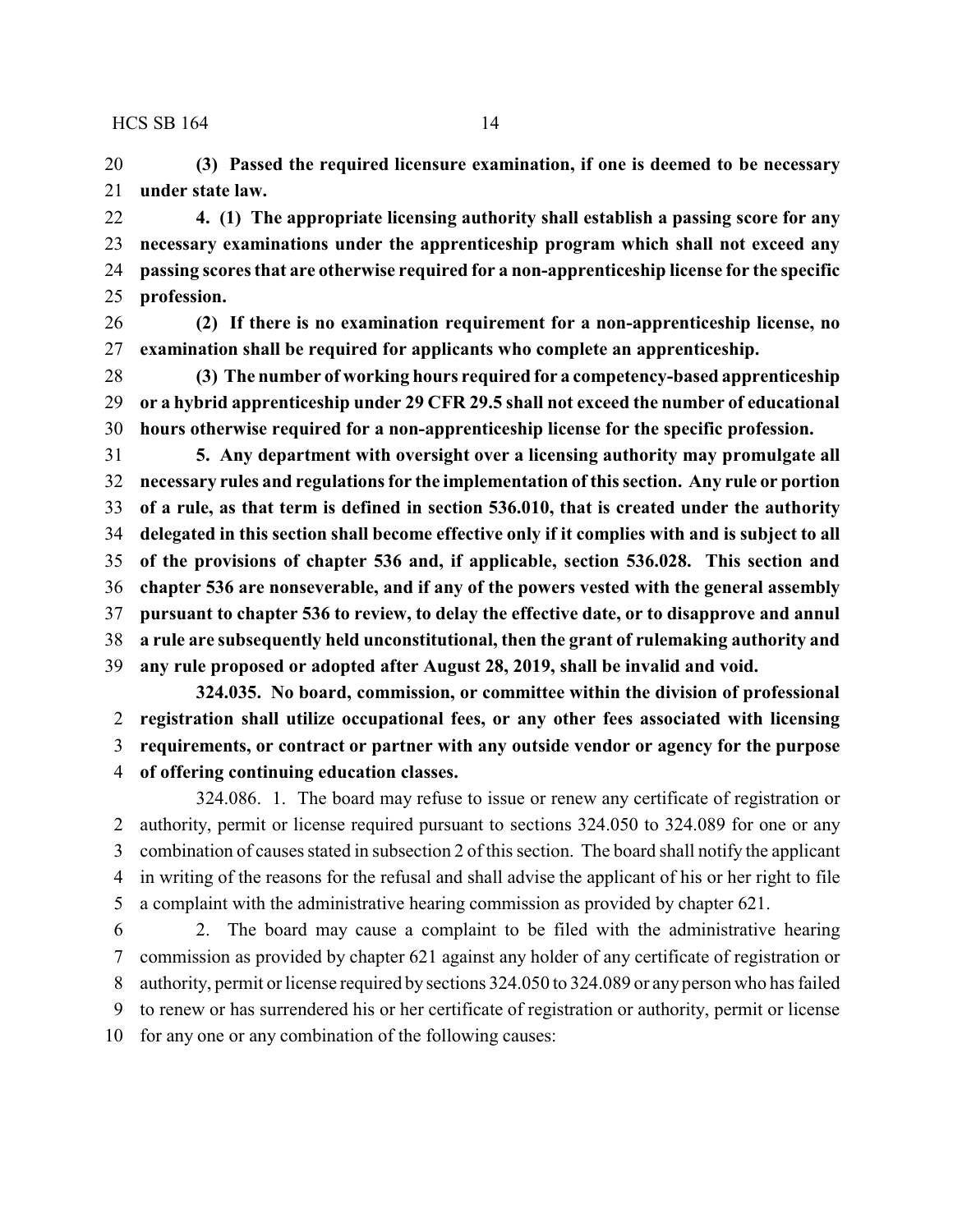(1) Use or unlawful possession of any controlled substance, as defined in chapter 195, or alcoholic beverage to an extent that such use impairs a person's ability to perform the work of an occupational therapist or occupational therapy assistant;

 (2) The person has been finally adjudicated and found guilty, or entered a plea of guilty or nolo contendere, in a criminal prosecution under the laws of any state or of the United States **or any country**,for any offense **[**reasonably**] directly** related to the **[**qualifications, functions or**]** duties **[**of any profession licensed or regulated by sections 324.050 to 324.089, for any offense 18 an essential element of which is fraud, dishonesty or an act of violence, or for any offense involving moral turpitude,**] and responsibilities of the occupation, as set forth in section 324.012, regardless of** whether or not sentence is imposed;

 (3) Use of fraud, deception, misrepresentation or bribery in securing any certificate of registration or authority, permit or license issued pursuant to sections 324.050 to 324.089 or in obtaining permission to take any examination given or required pursuant to sections 324.050 to 324.089;

 (4) Obtaining or attempting to obtain any fee, charge, tuition or other compensation by fraud, deception or misrepresentation;

 (5) Incompetency, misconduct, gross negligence, fraud, misrepresentation or dishonesty in the performance of the functions and duties of any profession licensed or regulated by sections 324.050 to 324.089;

 (6) Violation of, or assisting or enabling any person to violate, any provision of sections 324.050 to 324.089 or any lawful rule or regulation adopted pursuant to sections 324.050 to 324.089;

 (7) Impersonation of any person holding a certificate of registration or authority, permit or license or allowing any person to use his or her certificate of registration or authority, permit, license or diploma from any school;

 (8) Disciplinary action against the holder of a license or other right to practice any profession regulated by sections 324.050 to 324.089 granted by another state, territory, federal agency or country upon grounds for which revocation or suspension is authorized in this state;

 (9) A person is finally adjudged insane or incompetent by a court of competent jurisdiction;

 (10) Assisting or enabling any person to practice or offer to practice any profession licensed or regulated by sections 324.050 to 324.089 who is not registered and currently eligible to practice pursuant to sections 324.050 to 324.089;

 (11) Issuance of a certificate of registration or authority, permit or license based upon a material mistake of fact;

(12) Violation of any professional trust or confidence;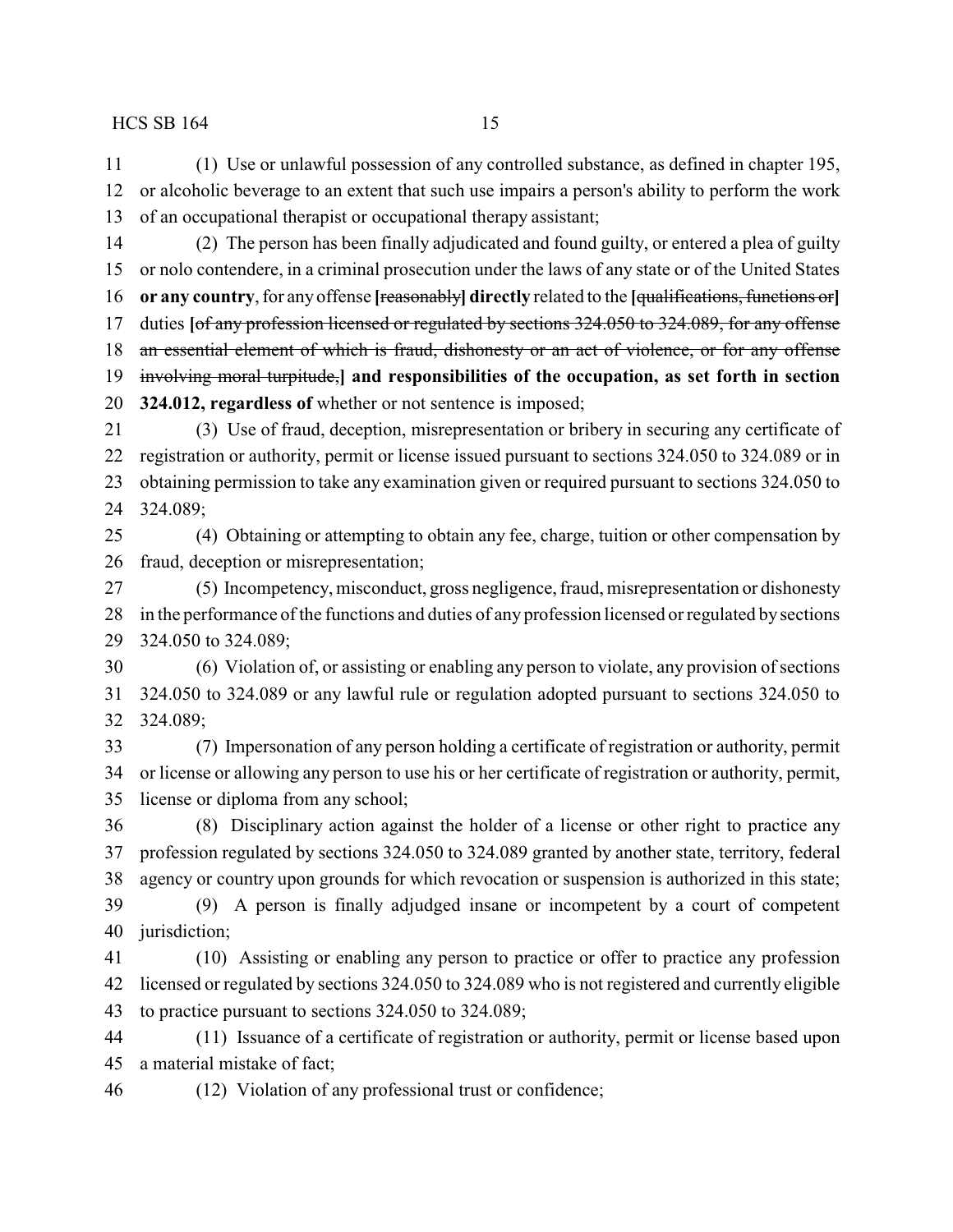(13) Use of any advertisement or solicitation which is false, misleading or deceptive to the general public or persons to whom the advertisement or solicitation is primarily directed;

 (14) Unethical conduct as defined in the ethical standards for occupational therapists and occupational therapy assistants adopted by the board and filed with the secretary of state;

 (15) Violation of the drug laws or rules and regulations of this state, any other state or federal government.

 3. After the filing of such complaint, the proceedings shall be conducted in accordance with the provisions of chapter 621. Upon a finding by the administrative hearing commission that the grounds provided in subsection 2 of this section for disciplinaryaction are met, the board may, singly or in combination, censure or place the person named in the complaint on probation with such terms and conditions as the board deems appropriate for a period not to exceed five years, or may suspend, for a period not to exceed three years, or may revoke the license, certificate or permit.

 4. An individual whose license has been revoked shall wait at least one year from the date of revocation to apply for relicensure. Relicensure shall be at the discretion of the board after compliance with all requirements of sections 324.050 to 324.089 relative to the licensing

of the applicant for the first time.

324.217. 1. The committee may refuse to issue any license or renew any license required by the provisions of sections 324.200 to 324.225 for one or any combination of reasons stated in subsection 2 of this section. The committee shall notify the applicant in writing of the reasons for the refusal and shall advise the applicant of the right to file a complaint with the administrative hearing commission as provided in chapter 621.

 2. The committee may cause a complaint to be filed with the administrative hearing commission as provided in chapter 621 against the holder of any license required by sections 324.200 to 324.225 or any person who has failed to renew or has surrendered the person's license for any one or any combination of the following causes:

 (1) Use of fraud, deception, misrepresentation or bribery in securing a license issued pursuant to the provisions of sections 324.200 to 324.225 or in obtaining permission to take the examination required pursuant to sections 324.200 to 324.225;

 (2) Impersonation of any person holding a license or allowing any person to use his or her license or diploma from any school;

 (3) Disciplinary action against the holder of a license or other right to practice medical nutrition therapy by another state, territory, federal agency or country upon grounds for which revocation or suspension is authorized in this state;

(4) Issuance of a license based upon a material mistake of fact;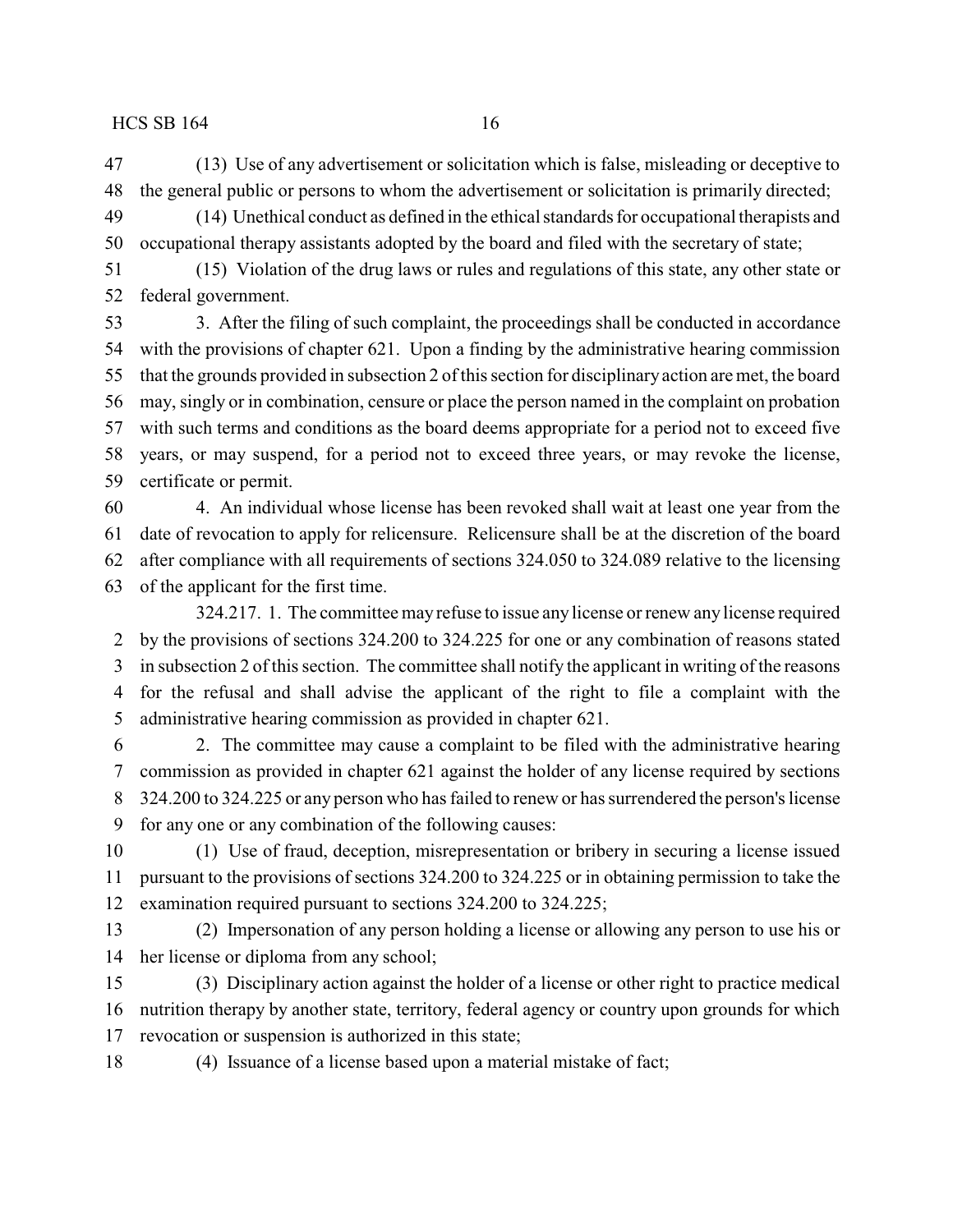(5) The person has been finally adjudicated and found guilty, or entered a plea of guilty or nolo contendere, in a criminal prosecution pursuant to the laws of any state or the United States **or any country**, for any offense **[**reasonably**] directly** related to the **[**qualifications, functions, or**]** duties **[**of the professional who is regulated pursuant to sections 324.200 to 23 324.225, for any offense an essential element of which is fraud, dishonesty or act of violence, or for any offense involving moral turpitude,**] and responsibilities of the occupation, as set forth in section 324.012,** regardless of whether or not sentence is imposed; (6) Incompetence, misconduct, gross negligence, fraud, misrepresentation or dishonesty in the performance of the functions or duties of the profession that is regulated by sections 324.200 to 324.225; (7) Violation of, or assisting or enabling any person to violate, any provision of sections 324.200 to 324.225, or any lawful rule or regulation adopted pursuant to such sections; (8) A person is finally adjudged insane or incompetent by a court of competent

jurisdiction;

 (9) Use of any advertisement or solicitation that is false, misleading or deceptive to the general public or persons to whom the advertisement or solicitation is primarily directed;

 (10) Obtaining or attempting to obtain any fee, charge, tuition or other compensation by fraud, deception or misrepresentation;

 (11) Use or unlawful possession of any controlled substance, as defined in chapter 195, or alcoholic beverage to an extent that such use impairs a person's ability to perform the work of any profession that is licensed or regulated by sections 324.200 to 324.225;

 (12) Violation of the drug laws or rules and regulations of this state, any other state or the federal government; or

(13) Violation of any professional trust or confidence.

 3. Any person, organization, association or corporation who reports or provides information to the committee pursuant to the provisions of sections 324.200 to 324.225 and who does so in good faith shall not be subject to an action for civil damages as a result thereof.

 4. After the filing of a complaint pursuant to subsection 2 of this section, the proceedings shall be conducted in accordance with the provisions of chapter 621. Upon a finding by the administrative hearing commission that the grounds, provided in subsection 2 of this section, for disciplinary action are met, the committee may, singly or in combination, censure or place the person named in the complaint on probation on such terms and conditions as the committee deems appropriate for a period not to exceed five years, or may suspend, for a period not to exceed three years, or revoke the license of the person. An individual whose license has been revoked shall wait one year from the date of revocation to apply for relicensure. Relicensure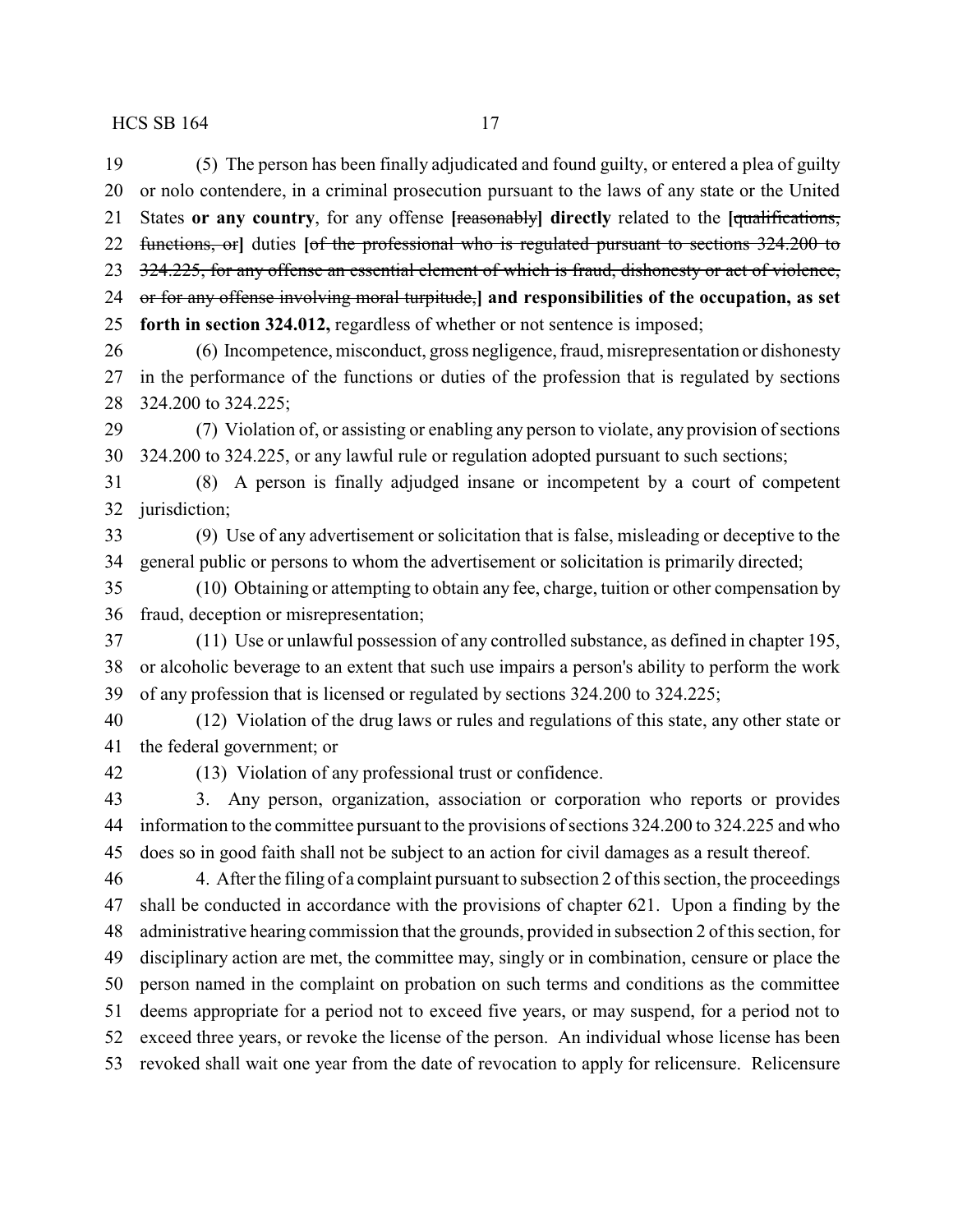shall be at the discretion of the committee after compliance with all requirements of sections

324.200 to 324.225 relative to the licensing of an applicant for the first time.

 5. The committee shall maintain an information file containing each complaint filed with the committee relating to a holder of a license.

 6. The committee shall recommend for prosecution violations of sections 324.200 to 324.225 to an appropriate prosecuting or circuit attorney.

324.262. 1. The board may refuse to issue, renew or reinstate any license required by sections 324.240 to 324.275 for one or any combination of causes stated in subsection 2 of this section. The board shall notify the applicant in writing of the reasons for the refusal and shall advise the applicant of his or her right to file a complaint with the administrative hearing commission as provided by chapter 621.

 2. The board may cause a complaint to be filed with the administrative hearing commission as provided by chapter 621 against any holder of any license issued pursuant to sections 324.240 to 324.275 or any person who has failed to renew or has surrendered his or her license for any one or any combination of the following causes:

 (1) The person has been finally adjudicated and found guilty, or entered a plea of guilty or nolo contendere, in a criminal prosecution pursuant to the laws of any state or of the United States **or any country**, for any offense **[**reasonably**] directly** related to the **[**qualifications, functions or**]** duties **[**of the profession regulated pursuant to sections 324.240 to 324.275, for any 14 offense an essential element of which is fraud, dishonesty or act of violence, or for any offense involving moral turpitude,**] and responsibilities of the occupation, as set forth in section 324.012,** whether or not sentence is imposed;

 (2) Use of fraud, deception, misrepresentation or bribery in securing any license issued pursuant to sections 324.240 to 324.275 or in obtaining permission to take any examination given or required pursuant to sections 324.240 to 324.275;

 (3) Obtaining or attempting to obtain any fee, charge, tuition or other compensation by fraud, deception or misrepresentation;

 (4) Incompetency, misconduct, gross negligence, fraud, misrepresentation or dishonesty in the performance of the functions or duties of the profession regulated by sections 324.240 to 324.275;

 (5) Violation of, or assisting or enabling any person to violate, any provision of sections 324.240 to 324.275, or of any lawful rule or regulation adopted pursuant to sections 324.240 to 324.275, including providing massage therapy under subdivision (7) of section 324.240 at a massage business as defined in subdivision (5) of section 324.240 that is not licensed under this chapter;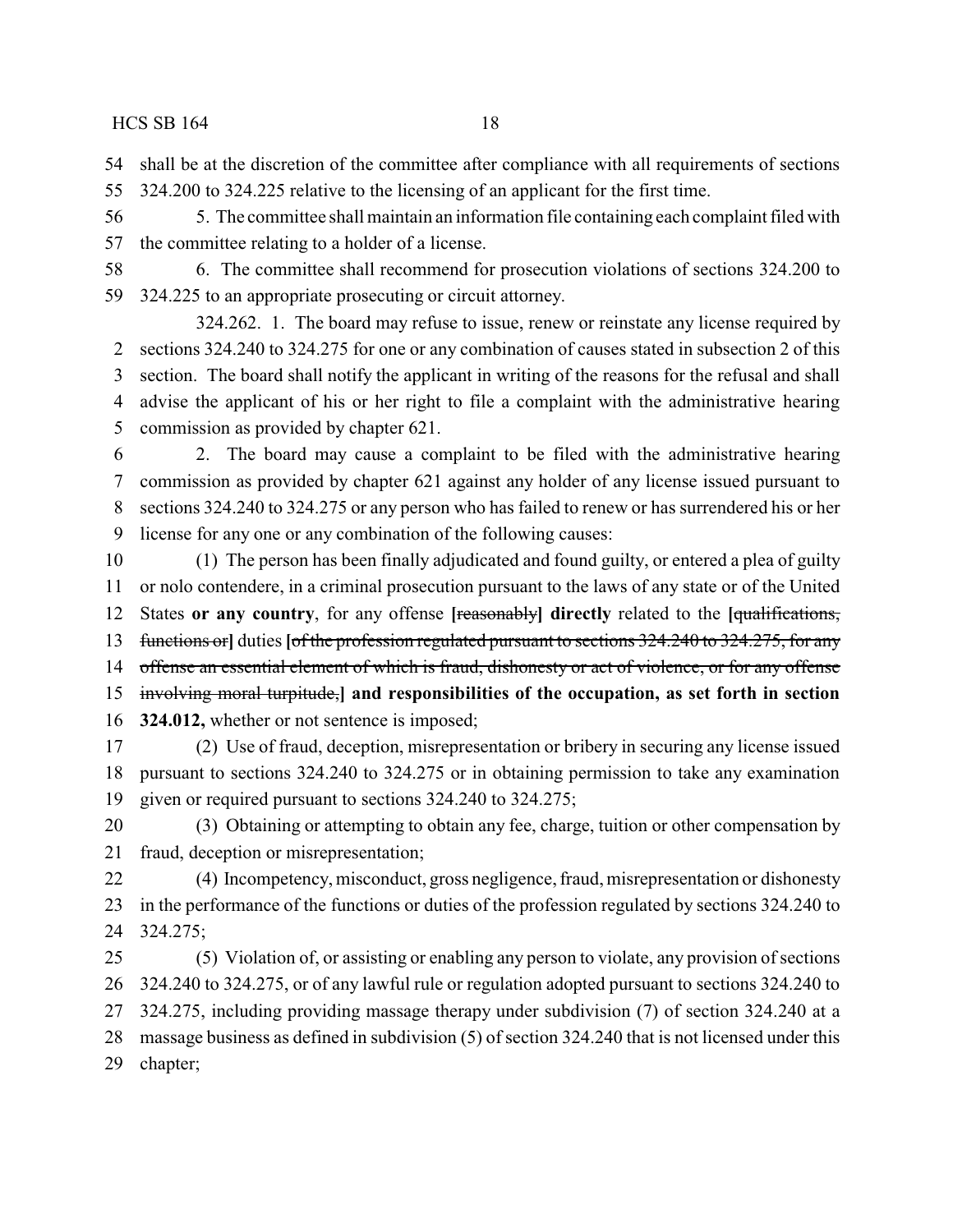(6) Impersonation of any person holding a license or allowing any other person to use his or her certificate or diploma from any school;

 (7) Disciplinary action against the holder of a license or other right to practice the profession regulated by sections 324.240 to 324.275 granted by another state, territory, federal agency or country upon grounds for which revocation or suspension is authorized in this state;

 (8) A person is finally adjudged insane or incompetent by a court of competent jurisdiction;

(9) Issuance of a license based upon a material mistake of fact;

 (10) Use of any advertisement or solicitation which is false, misleading or deceptive to the general public or persons to whom the advertisement or solicitation is primarily directed.

 3. Any person, organization, association or corporation who reports or provides information to the division pursuant to the provisions of sections 324.240 to 324.275 and who does so in good faith and without negligence shall not be subject to an action for civil damages as a result thereof.

 4. After the filing of a complaint pursuant to subsection 2 of this section, the proceedings shall be conducted in accordance with the provisions of chapter 621. Upon a finding by the administrative hearing commission that one or more of the grounds for disciplinary action provided in subsection 2 of this section are met, the board may, singly or in combination, censure or place the person named in the complaint on probation or suspension or revoke the license of the person on such terms and conditions as the division deems appropriate.

324.265. 1. A person desiring a license to practice massage therapy shall be at least eighteen years of age, **[**shall be of good moral character,**]** shall pay the appropriate required application fee, and shall submit satisfactory evidence to the board of meeting at least one of the following requirements:

 (1) Has passed a statistically valid examination on therapeutic massage and body work which is approved by the board, prior to August 28, 1999, and applies for such license by December 31, 2000; or

 (2) Has completed a program of massage therapy studies, as defined by the board, consisting of at least five hundred hours of supervised instruction and subsequently passing an examination approved by the board. The examination may consist of school examinations. The program and course of instruction shall be approved by the board.

 (a) The five hundred hours of supervised instruction shall consist of three hundred hours dedicated to massage theory and practice techniques, one hundred hours dedicated to the study of anatomy and physiology, fifty hours dedicated to business practice, professional ethics, hygiene and massage law in the state of Missouri, and fifty hours dedicated to ancillarytherapies, including cardiopulmonary resuscitation (CPR) and first aid.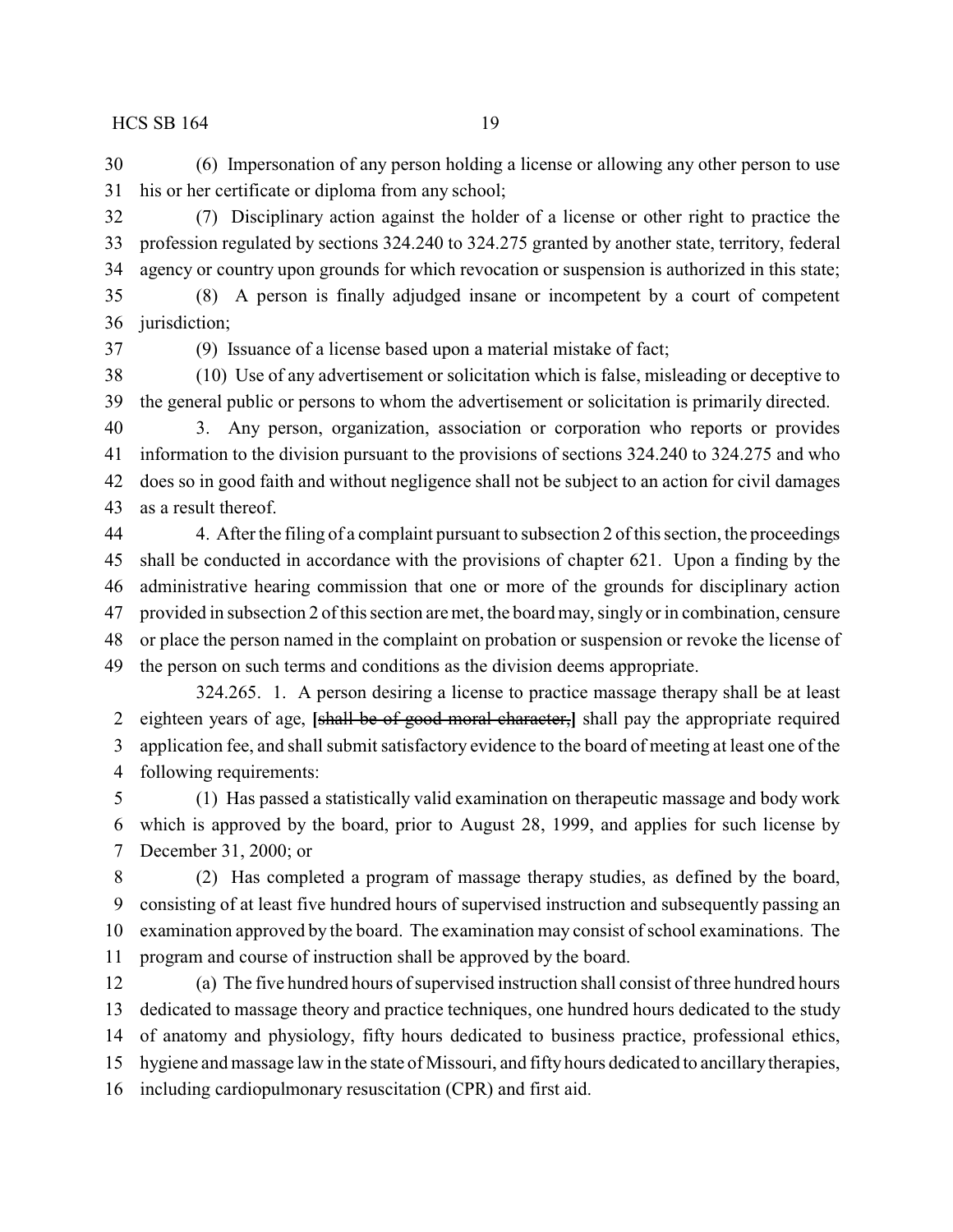(b) A person completing a massage therapy program comprised of less than five hundred hours of supervised instruction may submit an application for licensure and the board shall establish requirements for the applicant to complete the requirements of paragraph (a) of subdivision (2) of this subsection.

 2. A person who has practiced less than three years or has less than one hundred hours of training may request a waiver of the requirements of subsection 1 of this section and apply for a temporary two-year license which shall not be renewable. By the end of such two-year period, such person shall complete at least one hundred additional hours of formal training, including at least twenty-five hours in anatomy and physiology, in a school approved by the board. Such person shall have until December 31, 2000, to apply for a temporary license pursuant to this subsection.

28 3. Each license issued pursuant to the provisions of this section shall expire on its renewal date. The board shall renew any license upon:

(1) Application for renewal;

 (2) Proof, as provided by rule, that the therapist has completed twelve hours of continuing education; and

(3) Payment of the appropriate renewal fee.

 Failure to obtain the required continuing education hours, submit satisfactory evidence, or maintain required documentation is a violation of this subsection. As provided by rule, the board may waive or extend the time requirements for completion of continuing education for reasons related to health, military service, foreign residency, or other good cause. All requests for waivers or extensions of time shall be made in writing and submitted to the board before the renewal date.

 4. An applicant who possesses the qualifications specified in subsection 2 of this section to take the examination approved by the board may be granted a provisional license to engage in the practice of massage therapy. An applicant for a provisional license shall submit proof that the applicant has applied for the examination approved by the board. A provisional license shall be valid for one year from the date of issuance and shall be deemed void upon its expiration date. A provisional licensee is prohibited from practicing massage therapy after expiration of the provisional license.

 5. As determined by the board, students making substantial progress toward completion of their training in an approved curriculum shall be granted a student license for the purpose of practicing massage therapy on the public while under the supervision of a massage therapy instructor.

 6. A student license may be renewed until the student completes such student's training. Upon request, the board may extend a provisional license for good cause at the discretion of the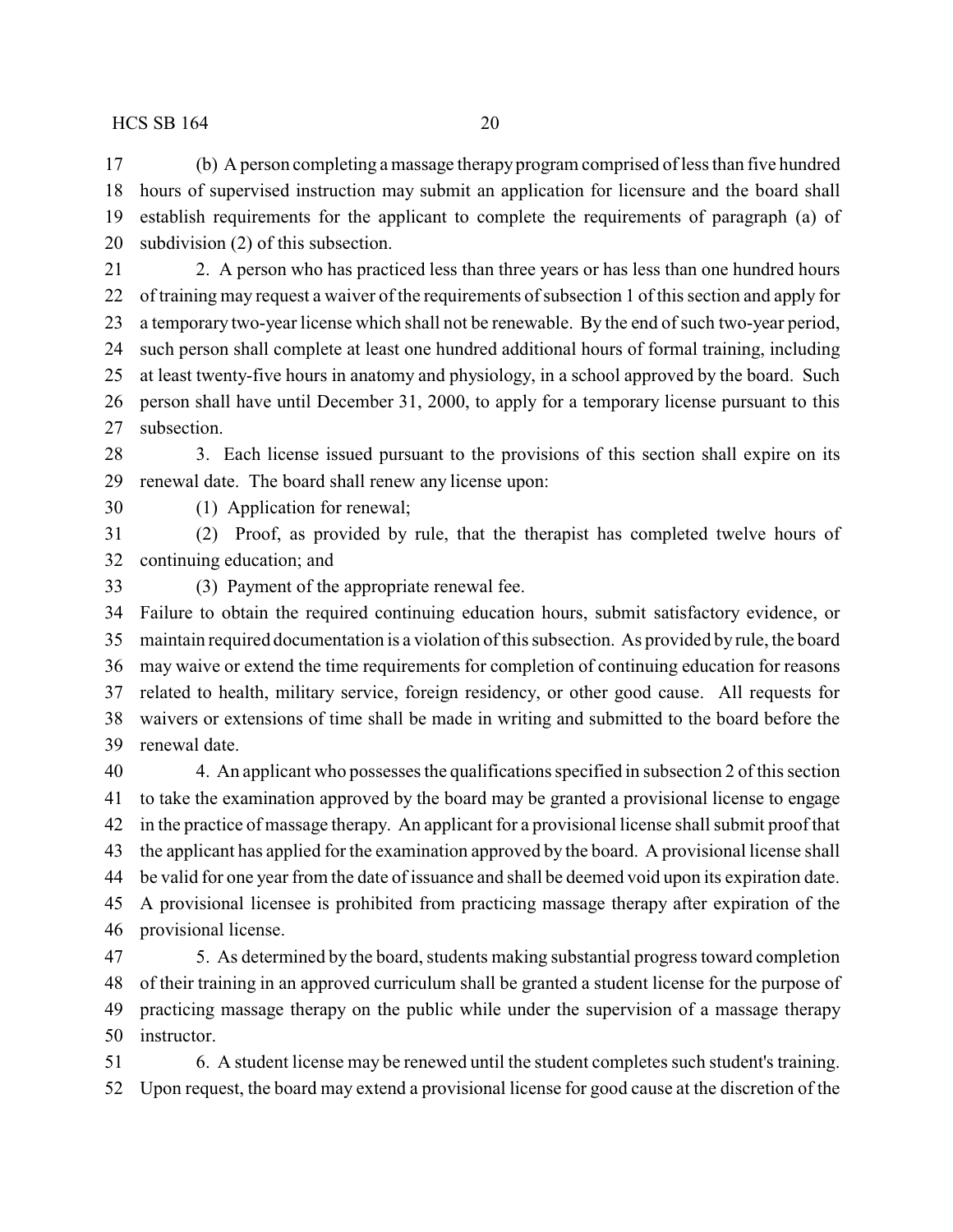board. An application for the extension of a provisional license shall be submitted to the board prior to the expiration of the provisional license.

 7. The following practitioners are exempt from the provisions of this section upon filing written proof with the board that they meet one or more of the following:

 (1) Persons who act under a Missouri state license, registration, or certification and perform soft tissue manipulation within their scope of practice;

 (2) Persons who restrict their manipulation of the soft tissues of the human body to the hands, feet or ears;

 (3) Persons who use touch and words to deepen awareness of existing patterns of movement in the human body as well as to suggest new possibilities of movement;

 (4) Persons who manipulate the human body above the neck, below the elbow, and below the knee and do not disrobe the client in performing such manipulation.

 8. Any nonresident person licensed, registered, or certified by another state or territory of the United States, the District of Columbia, or foreign territory or recognized certification system determined as acceptable by the board shall be exempt from licensure as defined in this chapter, if such persons are incidentally called into the state to teach a course related to massage or body work therapy or to provide massage therapy services as part of an emergency response team working in conjunction with disaster relief officials.

 9. Any nonresident person holding a current license, registration, or certification in massage therapy from another state or recognized national certification system determined as acceptable by the board shall be exempt from licensure as defined in this chapter when temporarily present in this state for the purpose of providing massage therapy services at special events such as conventions, sporting events, educational field trips, conferences, and traveling shows or exhibitions.

324.496. 1. The board, with recommendation by the committee, may refuse to issue, renew or reinstate any license required by sections 324.475 to 324.499 for one or any combination of causes stated in subsection 2 of this section. The board shall notify the applicant in writing of the reasons for the refusal and shall advise the applicant of his or her right to file a complaint with the administrative hearing commission as provided by chapter 621.

 2. The board, with recommendation by the committee, may cause a complaint to be filed with the administrative hearing commission as provided by chapter 621 against any holder of any license issued pursuant to sections 324.475 to 324.499 or any person who has failed to renew or has surrendered his or her license for any one or any combination of the following causes:

 (1) The person has been finally adjudicated and found guilty, or entered a plea of guilty or nolo contendere, in a criminal prosecution pursuant to the laws of any state or of the United States **or any country**, for any offense **[**reasonably**] directly** related to the **[**qualifications,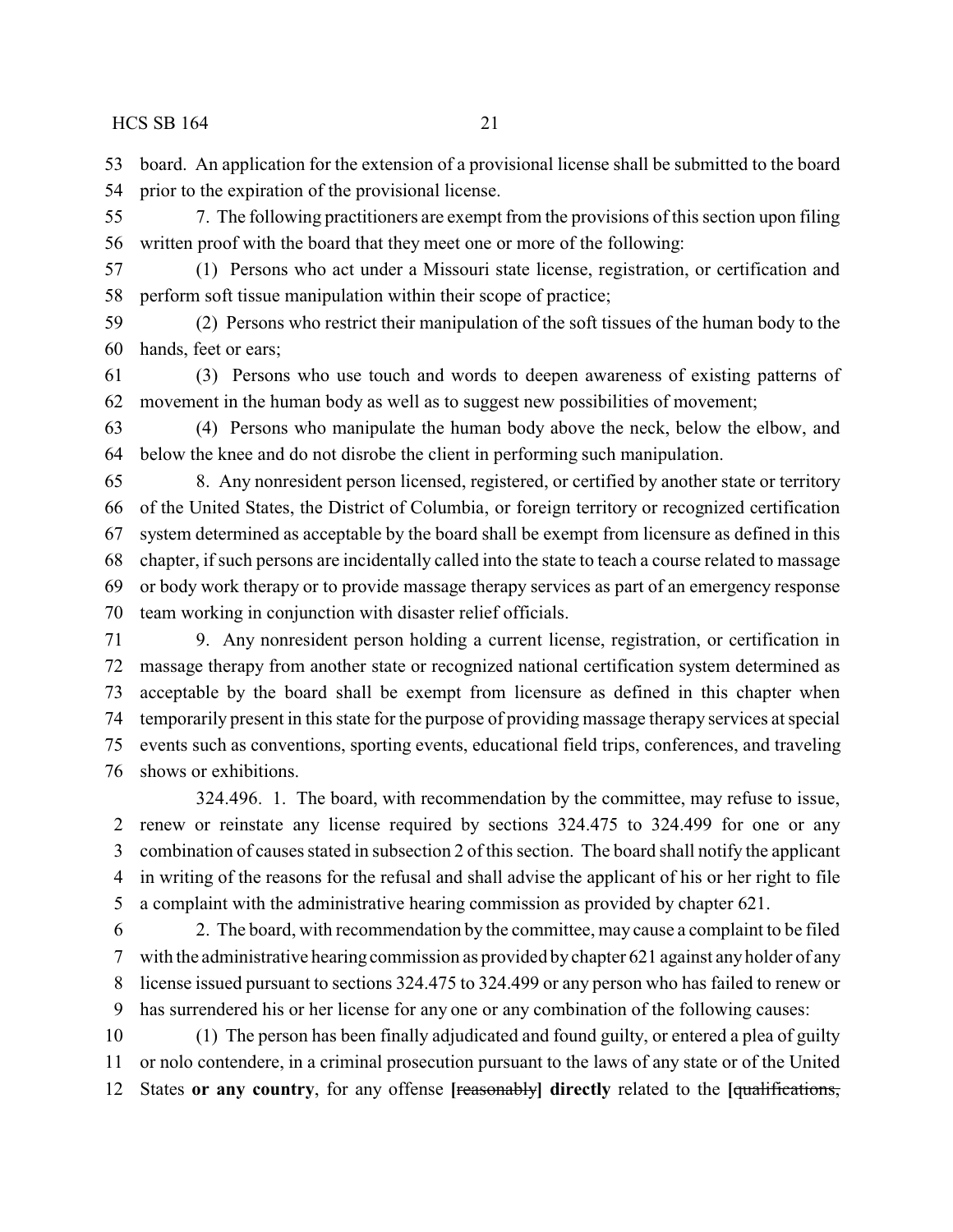functions or**]** duties **[**of the profession regulated pursuant to sections 324.475 to 324.499, for any

offense an essential element of which is fraud, dishonesty or act of violence, or for any offense

 involving moral turpitude,**] and responsibilities of the occupation, as set forth in section 324.012,** whether or not sentence is imposed;

 (2) Use of fraud, deception, misrepresentation or bribery in securing any license issued pursuant to sections 324.475 to 324.499 or in obtaining permission to take any examination given or required pursuant to sections 324.475 to 324.499;

 (3) Obtaining or attempting to obtain any fee, charge, tuition or other compensation by fraud, deception or misrepresentation;

 (4) Incompetency, misconduct, gross negligence, fraud, misrepresentation or dishonesty in the performance of the functions or duties of the profession regulated by sections 324.475 to 324.499;

 (5) Violation of, or assisting or enabling any person to violate, any provision of sections 324.475 to 324.499, or of any lawful rule or regulation adopted pursuant to such sections;

 (6) Impersonation of any person holding a license or allowing any person to use his or her certificate or diploma from any school or certification entity;

 (7) Disciplinary action against the holder of a license or other right to practice the profession regulated by sections 324.475 to 324.499 granted by another state, territory, federal agency or country upon grounds for which revocation or suspension is authorized in this state; (8) A person is finally adjudged insane or incompetent by a court of competent

jurisdiction;

(9) Issuance of a license based upon a material mistake of fact;

 (10) Use of any advertisement or solicitation which is false, misleading or deceptive to the general public or persons to whom the advertisement or solicitation is primarily directed;

 (11) Use of any controlled substance, as defined in chapter 195, or alcoholic beverage to an extent that such use impairs a person's ability to perform the work of any profession licensed or regulated by sections 324.475 to 324.499.

 3. Any person, organization, association or corporation who reports or provides information to the division, board or committee pursuant to the provisions of sections 324.475 to 324.499 and who does so in good faith and without negligence shall not be subject to an action for civil damages as a result thereof.

 4. After the filing of a complaint pursuant to subsection 2 of this section, the proceedings shall be conducted in accordance with the provisions of chapter 621. Upon a finding by the administrative hearing commission that the grounds, provided in subsection 2 of this section, for disciplinary action are met, the board may, upon recommendation of the committee, singly or in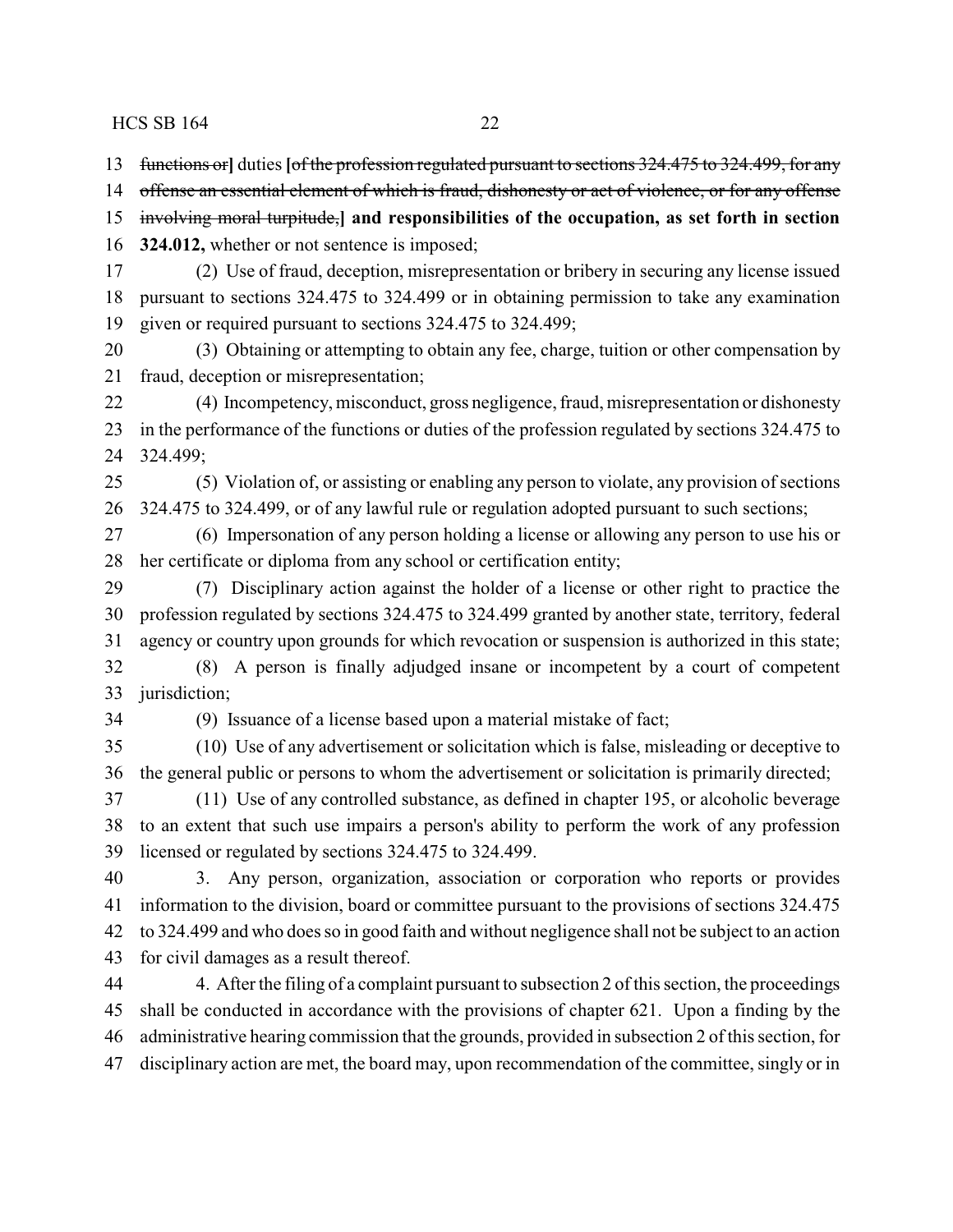combination, censure or place the person named in the complaint on probation, suspension or revoke the license of the person on such terms and conditions as the division deems appropriate.

324.523. 1. The division may refuse to issue or cause a complaint to be filed with the administrative hearing commission as provided by chapter 621 against any holder of any certificate of registration or authority, permit or license required under sections 324.520 to 324.526, or any person who has failed to renew or has surrendered his or her certificate of registration or authority, permit, or license for any one or any combination of the following causes:

 (1) Use or illegal possession of any controlled substance, as defined in chapter 195, or use of any alcoholic beverage to an extent that such use impairs a person's ability to perform the work of any profession that is licensed or regulated under sections 324.520 to 324.526;

 (2) Final adjudication and finding of guilt, or the **[**entrance of a**]** plea of guilty or nolo contendere, in a criminal prosecution under the laws of any state **[**or**] ,** of the United States, **or any country** for any offense **[**reasonably**] directly** related to the **[**qualifications, functions, or**]** duties **[**of any profession that is licensed or regulated under sections 324.520 to 324.526, and the 14 regulations promulgated thereunder, for any offense an essential element of which is fraud, dishonesty or act of violence, or for any offense involving moral turpitude,**] and responsibilities of the occupation, as set forth in section 324.012,** whether or not sentence is imposed;

 (3) Use of fraud, deception, misrepresentation, or bribery in securing any certificate of registration or authority, permit or license required under sections 324.520 to 324.526;

 (4) Obtaining or attempting to obtain any fee, charge, tuition, or other compensation by fraud, deception, or misrepresentation;

 (5) Incompetence, misconduct, gross negligence,fraud, misrepresentation, or dishonesty in the performance of the functions or duties of any profession that is licensed or regulated under sections 324.520 to 324.526;

 (6) Violation of, or assisting or enabling any person to violate, any provision of sections 324.520 to 324.526, or any lawful rule or regulation adopted under sections 324.520 to 324.526;

 (7) Impersonation of any person holding a certificate of registration or authority, permit, or license, or allowing any person to use his or her certificate of registration or authority, license, permit, or diploma from any school;

 (8) Disciplinary action against the holder of a license or other right to practice any 30 profession regulated under sections 324.520 to 324.526 granted by another state, territory, federal agency, or country upon grounds for which revocation or suspension is authorized in this state; (9) Final adjudication by a court of competent jurisdiction that a person is insane or incompetent;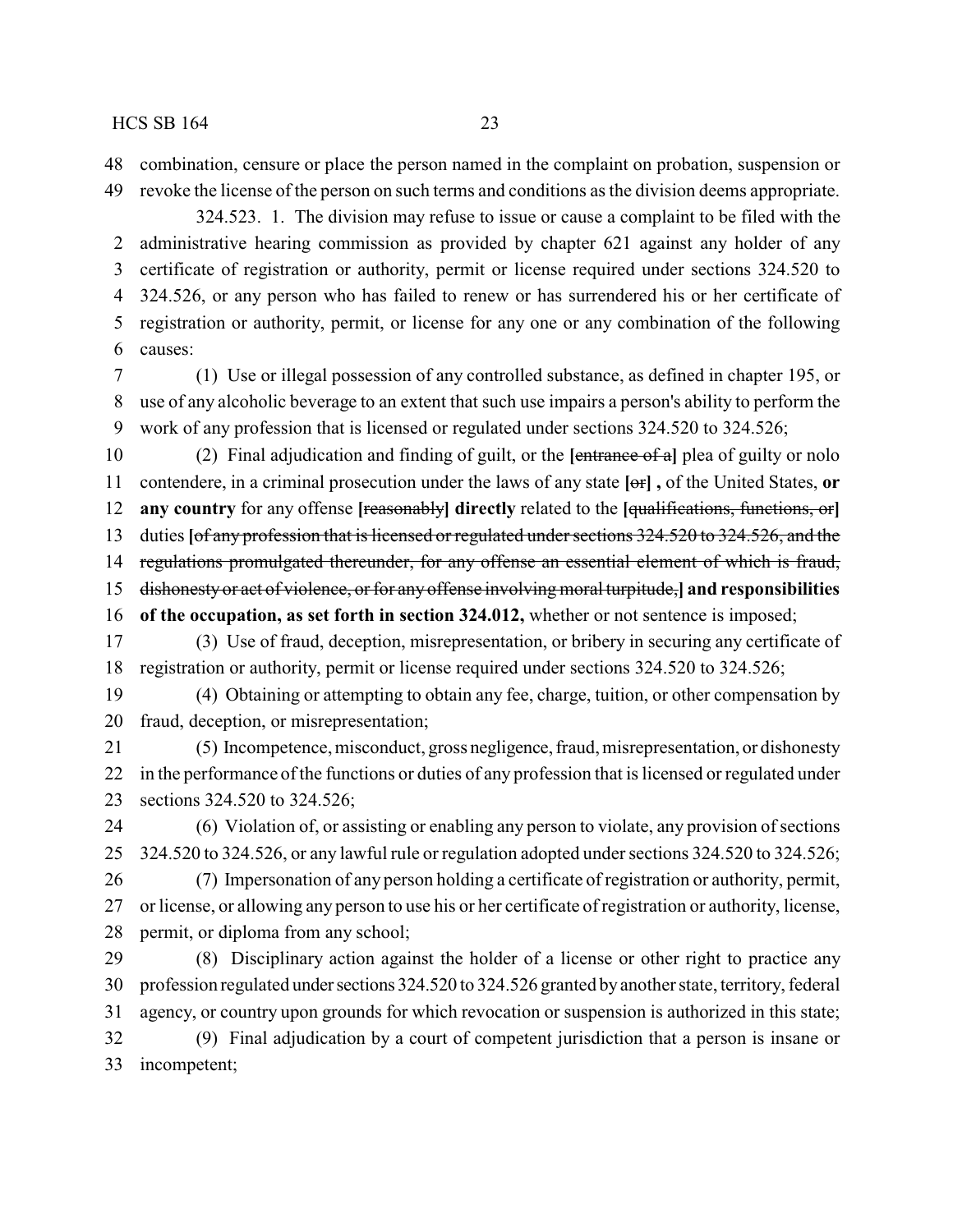(10) Assisting or enabling any person to practice or offer to practice any profession licensed or regulated under sections 324.520 to 324.526 who is licensed and is currently ineligible to practice under sections 324.520 to 324.526;

 (11) Causing the division to issue a certificate of registration or authority, permit, or license based upon a material mistake of fact;

(12) Failure to display a valid license;

 (13) Violation of any advertisement or solicitation that is false, misleading, or deceptive to the general public, or persons to whom the advertisement or solicitation is primarily directed;

 (14) Failure or refusal to properlyguard against contagious, infectious, or communicable diseases and the spread thereof.

 2. After the filing of such complaint, the proceedings shall be conducted in accordance with the provisions of chapter 621. Upon a finding by the administrative hearing commission that grounds, provided in subsection 1 of this section, for disciplinary action are met, the division may, singly, or in combination, censure or place the person named in the complaint on probation on such terms and conditions as the division deems appropriate for a period not to exceed five years, or may suspend, for a period not to exceed three years, or revoke the license, certificate, or permit.

 3. The division, acting upon its own knowledge or written or verified complaint filed by any person, may discipline a person as provided in subsections 1 or 2 of this section or the division may bring an action to enjoin any person, establishment, firm, or corporation from engaging in an occupation regulated by the provisions of sections 324.520 to 324.526, if such person, firm, or corporation without being licensed to do so by the division engages in or practices an occupation licensed under sections 324.520 to 324.526. The action shall be brought in the county in which such person resides, or, in the case of an establishment, firm, or corporation, where the establishment, firm, or corporation maintains its principal office; and unless it appears that such person, establishment, firm, or corporation so engaging or practicing such occupation is licensed, the injunction shall be issued, and such person, firm, or corporation shall be perpetually enjoined from engaging in such activities throughout the state.

324.1112. 1. The board may deny a request for a license if the applicant:

 (1) Has committed any act which, if committed by a licensee, would be grounds for the suspension or revocation of a license under the provisions of sections 324.1100 to 324.1148;

 (2) Has been convicted of or entered a plea of guilty or nolo contendere **[**to a felony offense, including the receiving of a suspended imposition of sentence following a plea or finding of guilty to a felony offense;

 (3) Has been convicted of or entered a plea of guilty or nolo contendere to a misdemeanor offense involving moral turpitude, including receiving a suspended imposition of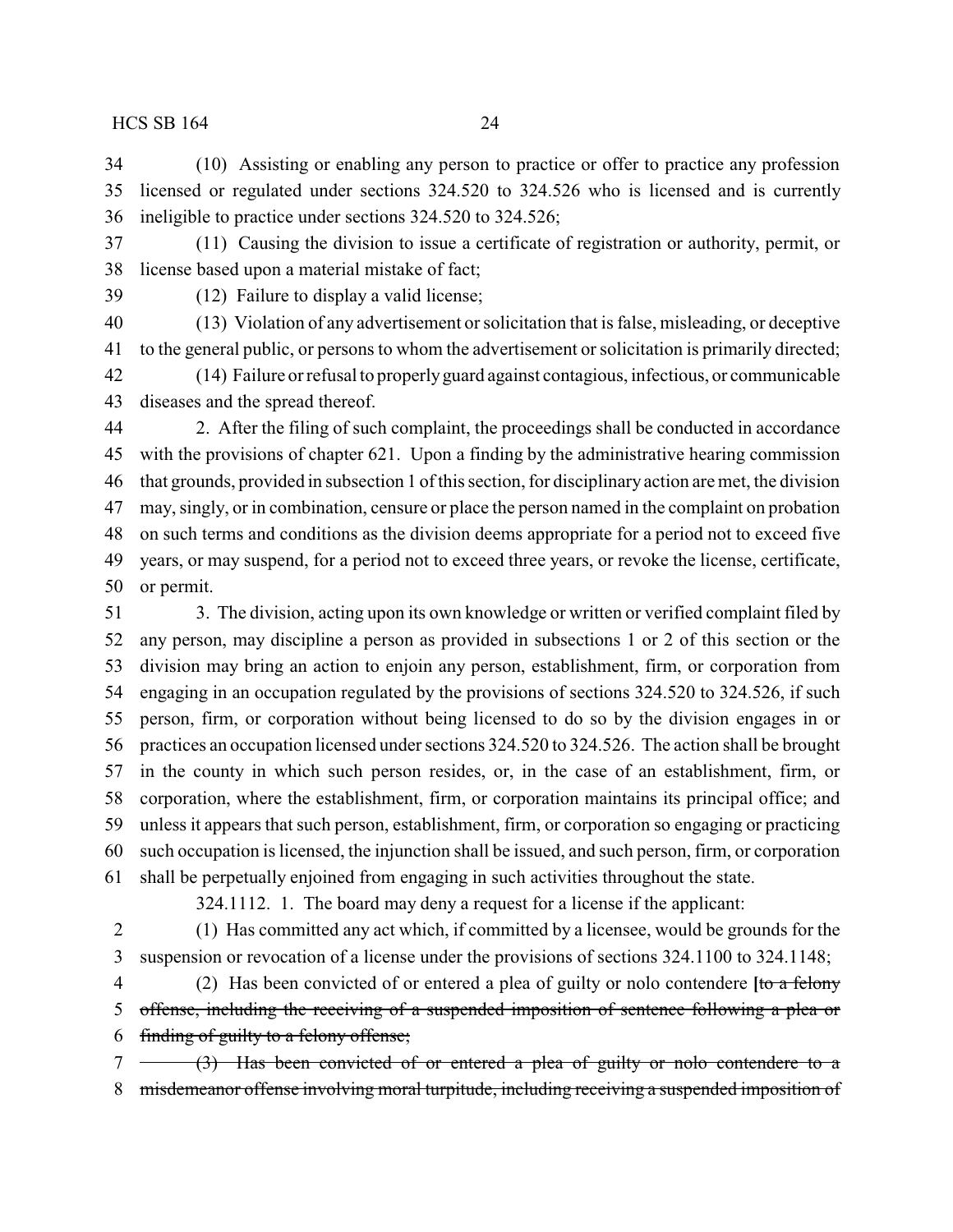sentence following a plea of guilty to a misdemeanor offense**] in a criminal prosecution under**

**the laws of any state, or the United States, or any country, for any offense directly related**

**to the duties and responsibilities of the occupation, as set forth in section 324.012,**

**regardless of whether or not a sentence has been imposed**;

 **[**(4)**] (3)** Has been refused a license under sections 324.1100 to 324.1148 or had a license revoked or denied in this state or any other state;

 **[**(5)**] (4)** Has falsified or willfully misrepresented information in an employment application, records of evidence, or in testimony under oath;

**[**(6)**] (5)** Has been dependent on or abused alcohol or drugs; or

**[**(7)**] (6)** Has used, possessed, or trafficked in any illegal substance;

 **[**(8)**] (7)** While unlicensed, committed or aided and abetted the commission of any act for which a license is required by sections 324.1100 to 324.1148 after August 28, 2007; or

**[**(9)**] (8)** Knowingly made any false statement in the application to the board.

 2. The board shall consider any evidence of the applicant's rehabilitation when considering a request for licensure.

324.1118. A private investigator agency or private fire investigator agency shall not hire an individual, who is not licensed as a private investigator or private fire investigator, as an employee if the individual:

 (1) Has committed any act which, if committed by a licensee, would be grounds for the suspension or revocation of a license under the provisions of sections 324.1100 to 324.1148;

(2) Within two years prior to the application date:

 (a) Has been convicted of or entered a plea of guilty or nolo contendere **[**to a felony offense, including the receiving of a suspended imposition of sentence following a plea or finding of guilty to a felony offense;

10 (b) Has been convicted of or entered a plea of guilty or nolo contendere to a 11 misdemeanor offense involving moral turpitude, including receiving a suspended imposition of sentence following a plea of guilty to a misdemeanor offense**] in a criminal prosecution under the laws of any state, or the United States, or any country, for any offense directly related to the duties and responsibilities of the occupation, as set forth in section 324.012, regardless of whether a sentence has been imposed**;

 **[**(c)**] (b)** Has falsified or willfully misrepresented information in an employment application, records of evidence, or in testimony under oath;

- **[**(d)**] (c)** Has been dependent on or abused alcohol or drugs; or
- **[**(e)**] (d)** Has used, possessed, or trafficked in any illegal substance;
- (3) Has been refused a license under the provisions of sections 324.1100 to 324.1148 or
- had a license revoked, denied, or refused in this state or in any other state;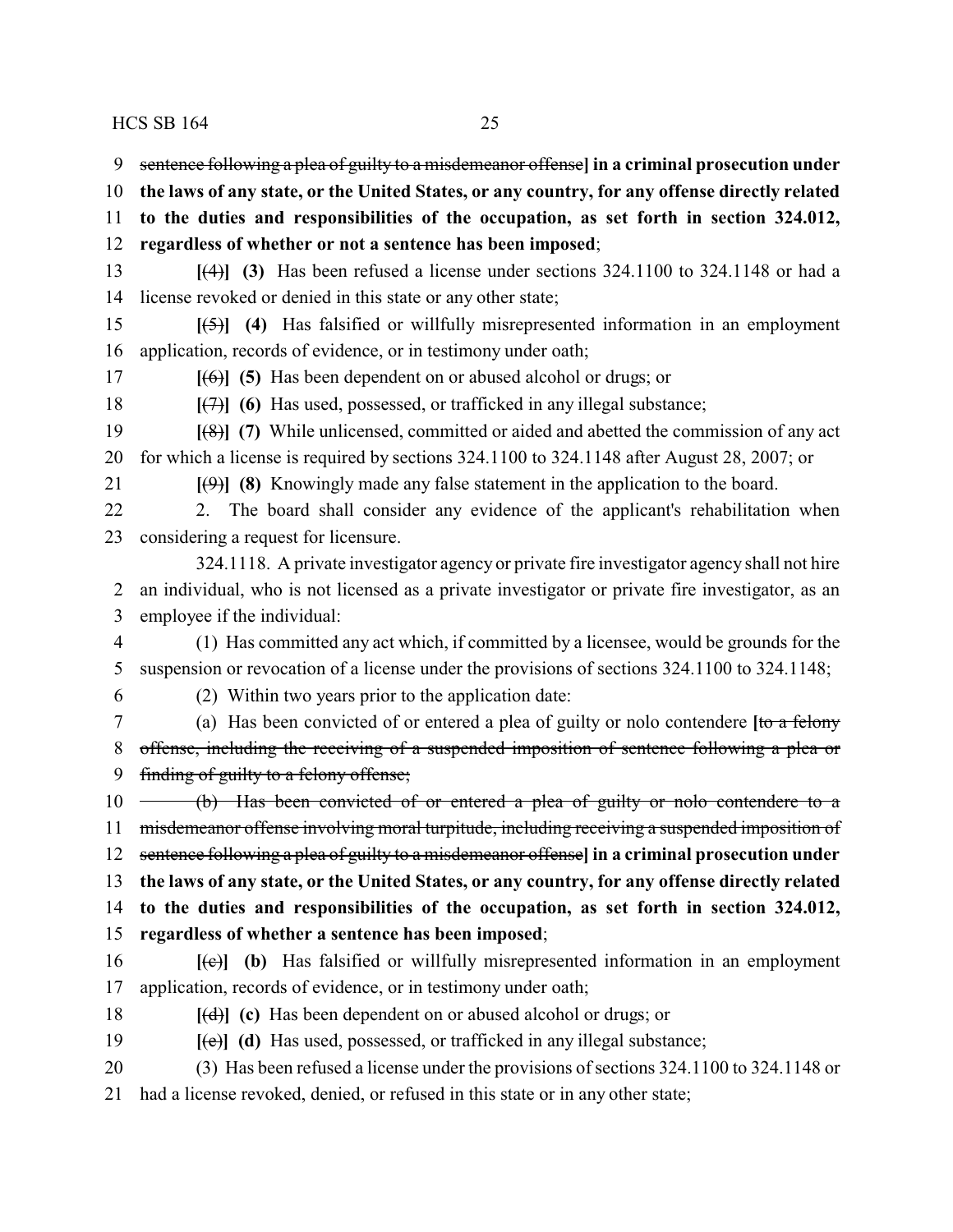(4) While unlicensed, committed or aided and abetted the commission of any act for which a license is required by sections 324.1100 to 324.1148 after August 28, 2007; or

(5) Knowingly made any false statement in the application.

326.280. 1. A license shall be granted by the board to any person who meets the requirements of this chapter and who:

 (1) Is a resident of this state or has a place of business in this state or, as an employee, is regularly employed in this state;

- (2) Has attained the age of eighteen years;
- (3) **[**Is of good moral character;

 $7 \leftarrow (4)$ **]** Either:

 (a) Applied for the initial examination prior to June 30, 1999, and holds a baccalaureate degree conferred by an accredited college or university recognized by the board, with a concentration in accounting or the substantial equivalent of a concentration in accounting as determined by the board; or

 (b) Applied for the initial examination on or after June 30, 1999, and has at least one hundred fifty semester hours of college education, including a baccalaureate or higher degree conferred by an accredited college or university recognized by the board, with the total educational program including an accounting concentration or equivalent as determined byboard rule to be appropriate;

 **[**(5)**] (4)** Has passed an examination in accounting, auditing and such other related subjects as the board shall determine is appropriate; and

 **[**(6)**] (5)** Has had one year of experience. Experience shall be verified by a licensee and shall include any type of service or advice involving the use of accounting, attest, compilation, management advisory, financial advisory, tax or consulting skills including governmental accounting, budgeting or auditing. The board shall promulgate rules and regulations concerning the verifying licensee's review of the applicant's experience.

24 2. The board may prescribe by rule the terms and conditions for reexaminations and fees to be paid for reexaminations.

 3. A person who, on August 28, 2001, holds an individual permit issued pursuant to the laws of this state shall not be required to obtain additional licenses pursuant to sections 326.280 to 326.286, and the licenses issued shall be considered licenses issued pursuant to sections 326.280 to 326.286. However, such persons shall be subject to the provisions of section 326.286 for renewal of licenses.

 4. Upon application, the board may issue a temporary license to an applicant pursuant to this subsection for a person who has made a prima facie showing that the applicant meets all of the requirements for a license and possesses the experience required. The temporary license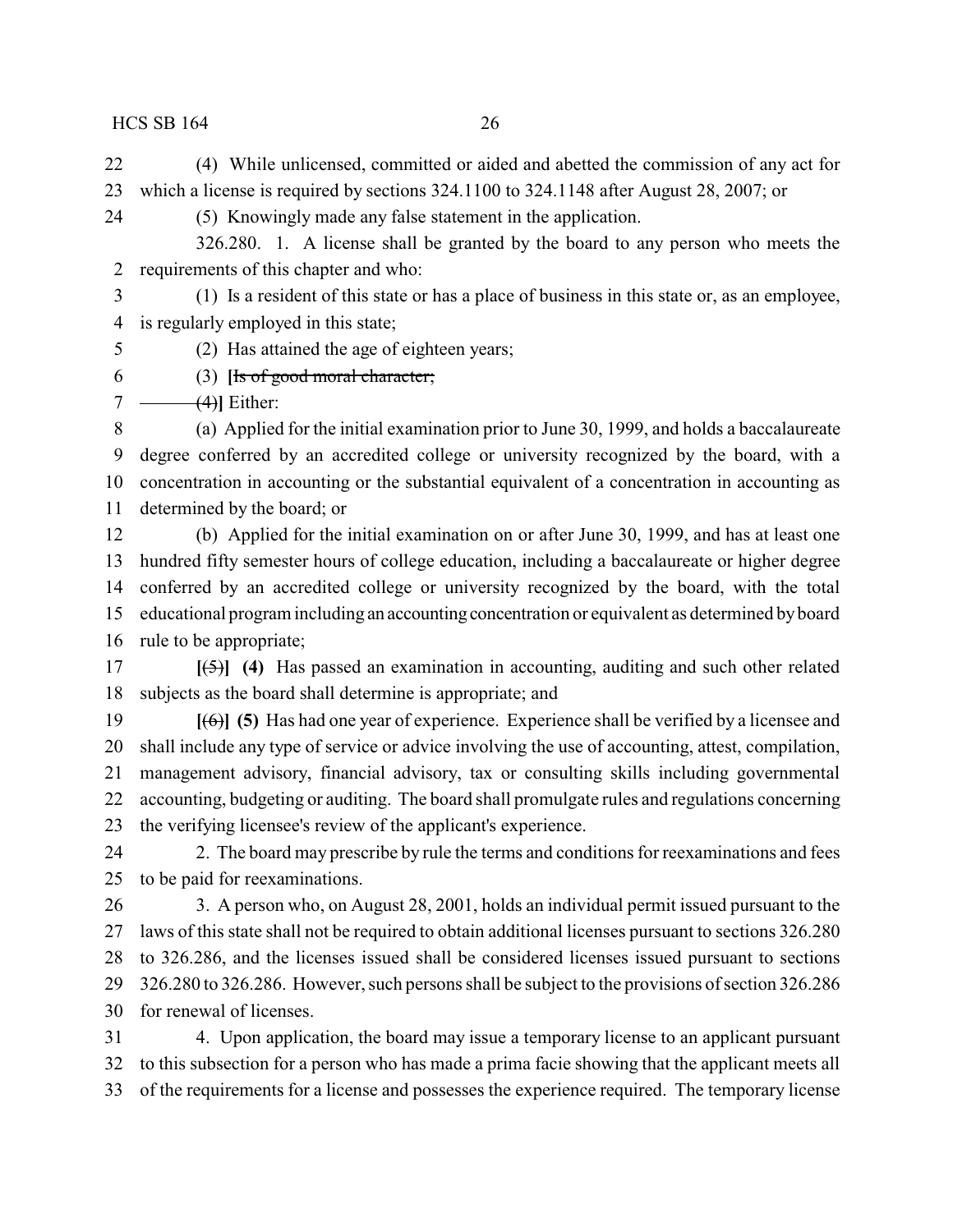shall be effective only until the board has had the opportunity to investigate the applicant's qualifications for licensure pursuant to subsection 1 of this section and notify the applicant that the applicant's application for a license has been granted or rejected. In no event shall a temporary license be in effect for more than twelve months after the date of issuance nor shall a temporary license be reissued to the same applicant. No fee shall be charged for a temporary license. The holder of a temporary license which has not expired, been suspended or revoked shall be deemed to be the holder of a license issued pursuant to this section until the temporary license expires, is terminated, suspended or revoked.

 5. An applicant for an examination who meets the educational requirements of subdivision (4) of subsection 1 of this section or who reasonably expects to meet those requirements within sixty days after the examination shall be eligible for examination if the applicant also meets the requirements of subdivisions (1), (2) and (3) of subsection 1 of this section. For an applicant admitted to examination on the reasonable expectation that the applicant will meet the educational requirements within sixty days, no license shall be issued nor credit for the examination or any part thereof given unless the educational requirement is in fact met within the sixty-day period.

326.289. 1. The board may grant or renew permits to practice as a certified public accounting firm to applicants that demonstrate their qualifications in accordance with this chapter.

(1) The following shall hold a permit issued under this chapter:

 (a) Any firm with an office in this state, as defined by the board by rule, offering or performing attest or compilation services; or

(b) Any firm with an office in this state that uses the title "CPA" or "CPA firm".

 (2) Any firm that does not have an office in this state may offer or perform attest or compilation services in this state without a valid permit only if it meets each of the following requirements:

 (a) It complies with the qualifications described in subdivision (1) of subsection 4 of this section;

 (b) It complies with the requirements of peer review as set forth in this chapter and the board's promulgated regulations;

 (c) It performs such services through an individual with practice privileges under section 326.283; and

 (d) It can lawfully do so in the state where said individual with the privilege to practice has his or her principal place of business.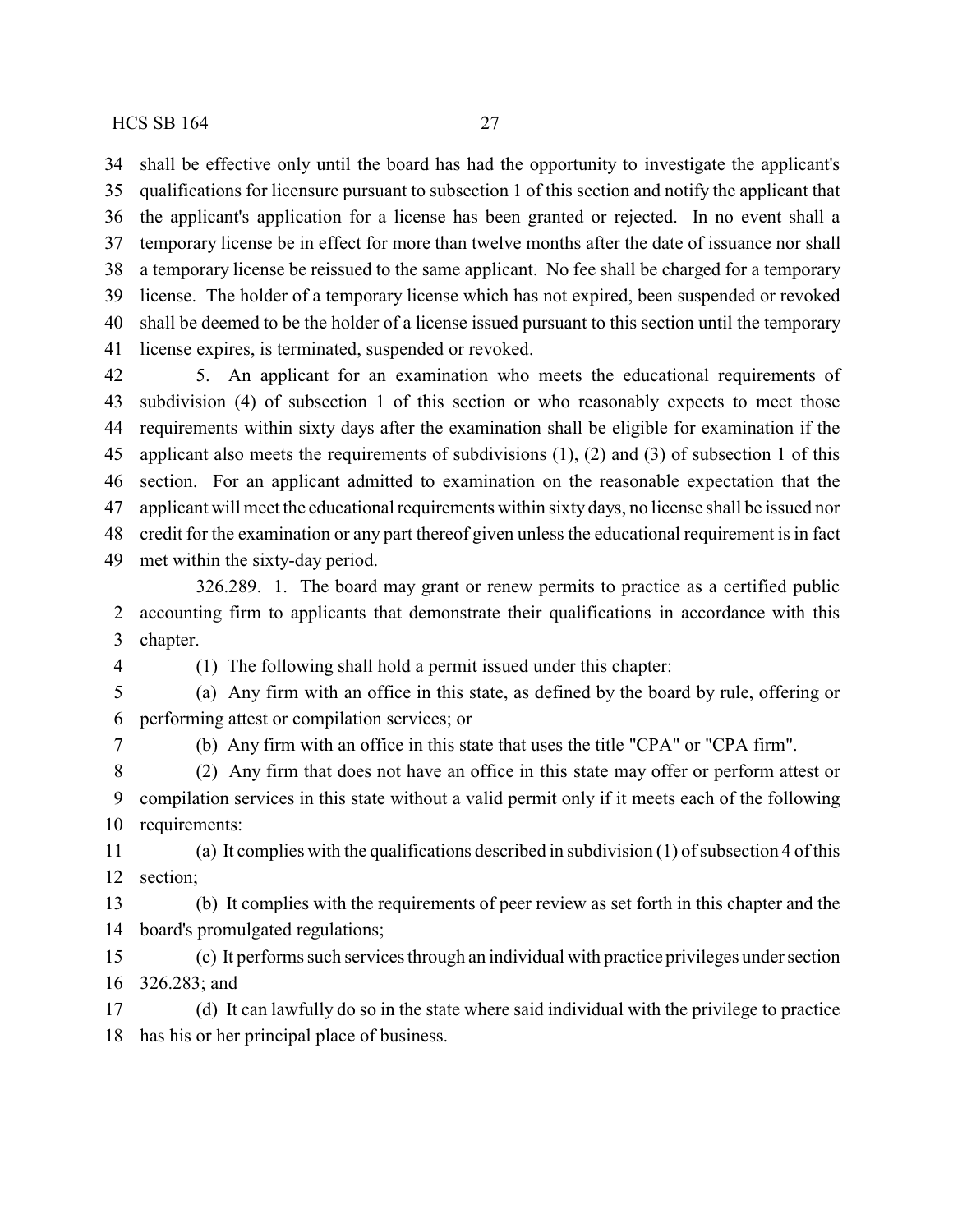(3) A firm which is not subject to the requirements of subdivisions (1) or (2) of this subsection may perform other nonattest or noncompilation services while using the title "CPA" or "CPA firm" in this state without a permit issued under this section only if it:

 (a) Performs such services through an individual with the privilege to practice under section 326.283; and

 (b) Can lawfully do so in the state where said individual with privilege to practice has his or her principal place of business.

 (4) (a) All firms practicing public accounting in this state shall register with the secretary of state.

(b) Firms which may be exempt from this requirement include:

a. Sole proprietorships;

 b. Trusts created pursuant to revocable trust agreements, of which the trustee is a natural person who holds a license or privilege to practice as set forth in section 326.280, 326.283, or 326.286;

c. General partnerships not operating as a limited liability partnership; or

 d. Foreign professional corporations which do not meet criteria of chapter 356 due to name or ownership, shall obtain a certificate of authority as a general corporation. Notwithstanding the provisions of chapter 356, the secretary of state may issue a certificate of authority to a foreign professional corporation which does not meet the criteria of chapter 356 due to name or ownership, if the corporation meets the requirements of this section and the rules of the board.

 2. Permits shall be initially issued and renewed for periods of not more than three years or for a specific period as prescribed by board rule following issuance or renewal.

 3. The board shall determine by rule the form for application and renewal of permits and shall annually determine the fees for permits and their renewals.

 4. An applicant for initial issuance or renewal of a permit to practice under this section shall be required to show that:

 (1) A simple majority of the ownership of the firm, in terms of financial interests and voting rights of all partners, officers, principals, shareholders, members or managers, belongs to licensees who are licensed in some state, and the partners, officers, principals, shareholders, members or managers, whose principal place of business is in this state and who perform professional services in this state are licensees under section 326.280 or the corresponding provision of prior law. Although firms may include nonlicensee owners, the firm and its ownership shall comply with rules promulgated by the board;

 (2) Any certified public accounting firm may include owners who are not licensees provided that: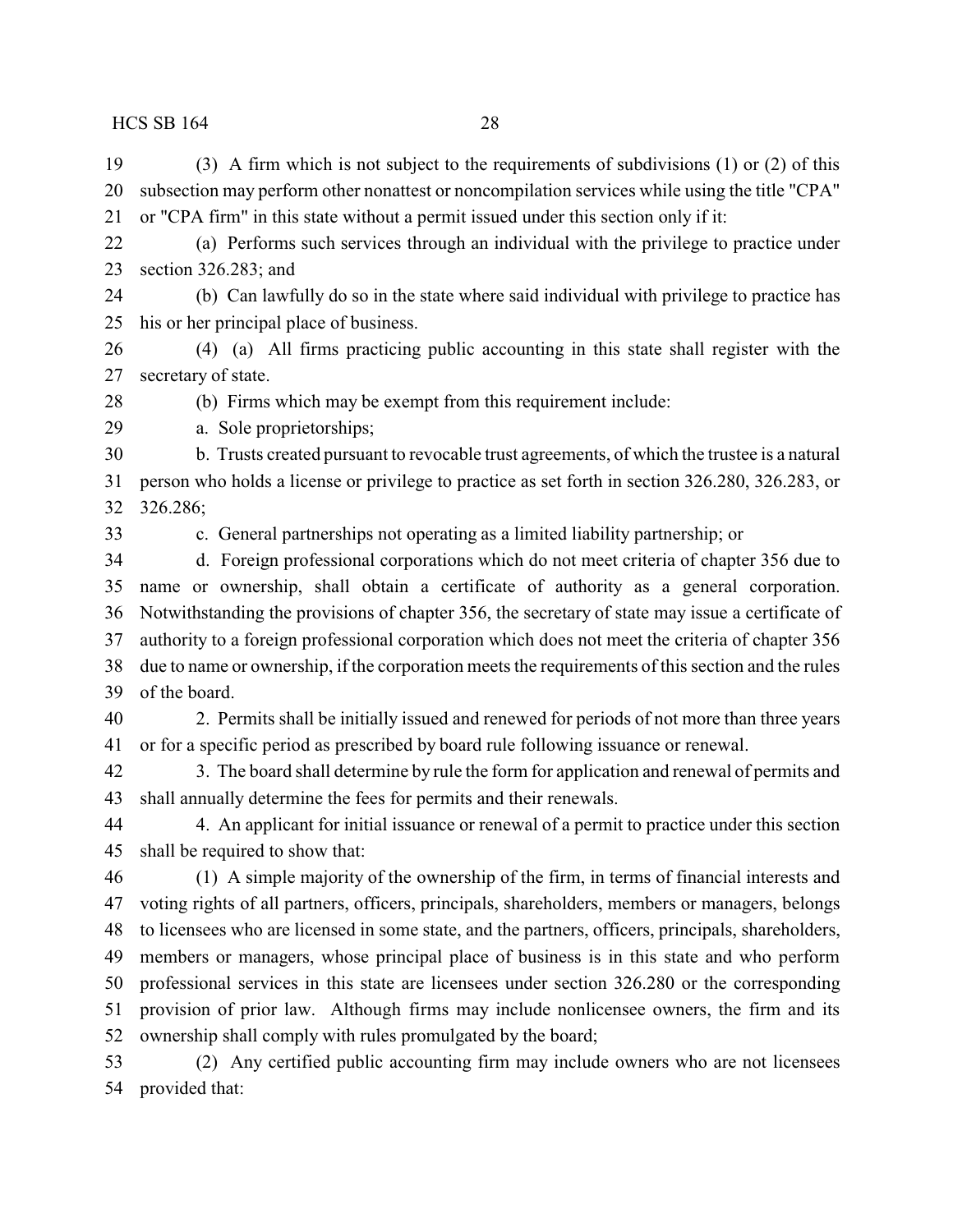(a) The firm designates a licensee of this state, or in the case of a firm which must have a permit under this section designates a licensee of another state who meets the requirements of section 326.283, who is responsible for the proper registration of the firm and identifies that individual to the board;

 (b) All nonlicensee owners are active individual participants in the certified public accounting firm or affiliated entities; **and**

(c) **[**All owners are of good moral character; and

 $62 \leftarrow$  (d)] The firm complies with other requirements as the board may impose by rule;

 (3) Any licensee who is responsible for supervising attest services, or signs or authorizes someone to sign the licensee's report on the financial statements on behalf of the firm, shall meet competency requirements as determined by the board by rule which shall include one year of experience in addition to the experience required under subdivision (6) of subsection 1 of section 326.280 and shall be verified by a licensee. The additional experience required by this subsection shall include experience in attest work supervised by a licensee.

 5. An applicant for initial issuance or renewal of a permit to practice shall register each office of the firm within this state with the board and show that all attest and compilation services rendered in this state are under the charge of a licensee.

 6. No licensee or firm holding a permit under this chapter shall use a professional or firm name or designation that is misleading as to:

(1) The legal form of the firm;

 (2) The persons who are partners, officers, members, managers or shareholders of the firm; or

(3) Any other matter.

 The names of one or more former partners, members or shareholders may be included in the name of a firm or its successor unless the firm becomes a sole proprietorship because of the death or withdrawal of all other partners, officers, members or shareholders. A firm may use a fictitious name if the fictitious name is registered with the board and is not otherwise misleading. The name of a firm shall not include the name or initials of an individual who is not a present or a past partner, member or shareholder of the firm or its predecessor. The name of the firm shall not include the name of an individual who is not a licensee.

 7. Applicants for initial issuance or renewal of permits shall list in their application all states in which they have applied for or hold permits as certified public accounting firms and list any past denial, revocation, suspension or any discipline of a permit by any other state. Each holder of or applicant for a permit under this section shall notify the board in writing within thirty days after its occurrence of any change in the identities of partners, principals, officers, shareholders, members or managers whose principal place of business is in this state; any change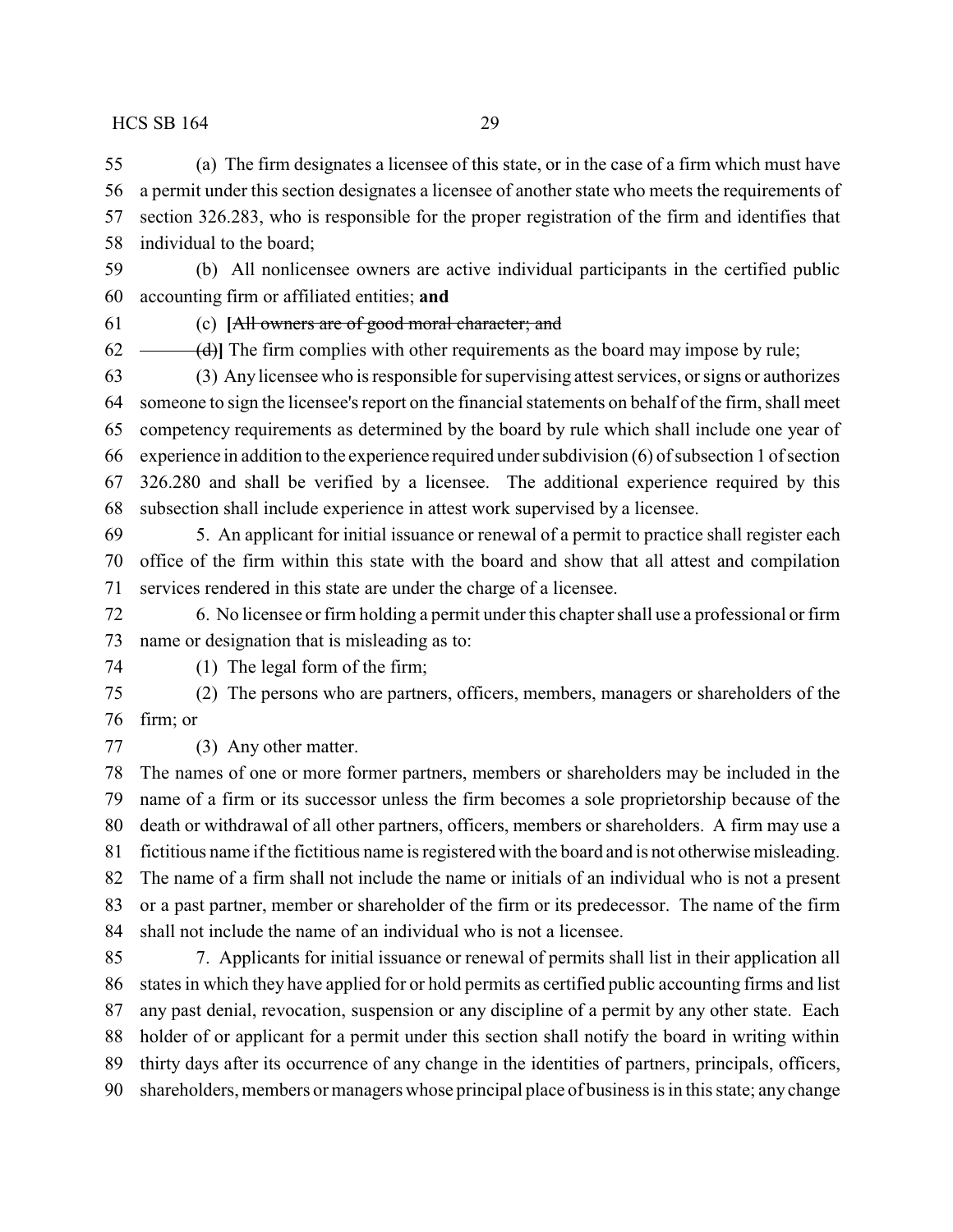in the number or location of offices within this state; any change in the identity of the persons

 in charge of such offices; and any issuance, denial, revocation, suspension or any discipline of a permit by any other state.

 8. Firms which fall out of compliance with the provisions of this section due to changes in firm ownership or personnel after receiving or renewing a permit shall take corrective action to bring the firm back into compliance as quickly as possible. The board may grant a reasonable period of time for a firm to take such corrective action. Failure to bring the firm back into compliance within a reasonable period as defined by the board may result in the suspension or revocation of the firm permit.

 9. The board shall require by rule, as a condition to the renewal of permits, that firms undergo, no more frequently than once every three years, peer reviews conducted in a manner as the board shall specify. The review shall include a verification that individuals in the firm who are responsible for supervising attest and compilation services or sign or authorize someone to sign the accountant's report on the financial statements on behalf of the firm meet the competency requirements set out in the professional standards for such services, provided that any such rule:

 (1) Shall include reasonable provision for compliance by a firm showing that it has within the preceding three years undergone a peer review that is a satisfactory equivalent to peer review generally required under this subsection;

 (2) May require, with respect to peer reviews, that peer reviews be subject to oversight by an oversight body established or sanctioned by board rule, which shall periodically report to the board on the effectiveness of the review program under its charge and provide to the board a listing of firms that have participated in a peer review program that is satisfactory to the board; and

 (3) Shall require, with respect to peer reviews, that the peer review processes be operated and documents maintained in a manner designed to preserve confidentiality, and that the board or any third party other than the oversight body shall not have access to documents furnished or generated in the course of the peer review of the firm except as provided in subdivision (2) of this subsection.

120 10. The board may, by rule, charge a fee for oversight of peer reviews, provided that the fee charged shall be substantially equivalent to the cost of oversight.

122 11. In connection with proceedings before the board or upon receipt of a complaint involving the licensee performing peer reviews, the board shall not have access to anydocuments furnished or generated in the course of the performance of the peer reviews except for peer review reports, letters of comment and summary review memoranda. The documents shall be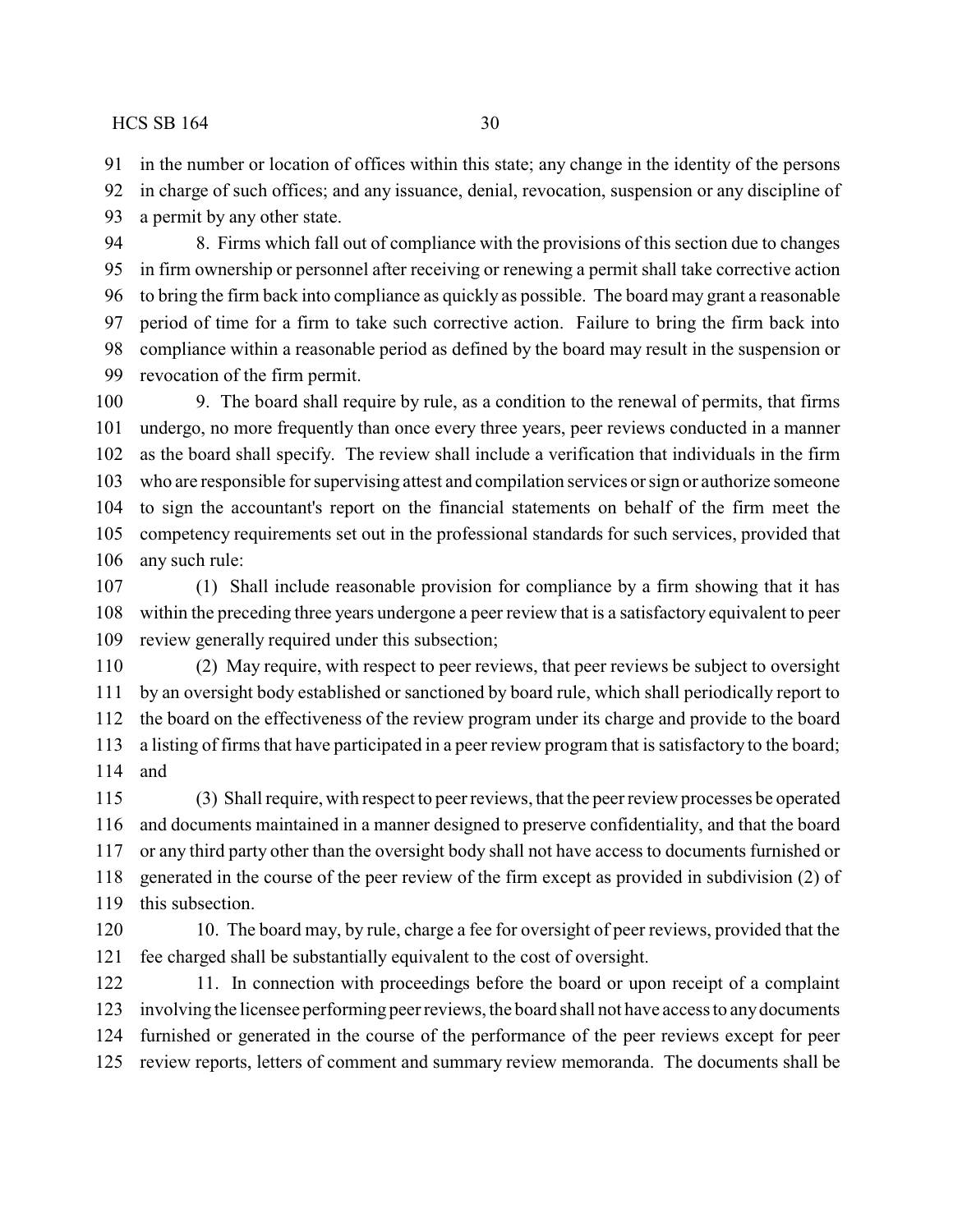furnished to the board only in a redacted manner that does not specifically identify any firm or licensee being peer reviewed or any of their clients.

 12. The peer review processes shall be operated and the documents generated thereby be maintained in a manner designed to preserve their confidentiality. No third party, other than the oversight body, the board, subject to the provisions of subsection 11 of this section, or the organization performing peer review shall have access to documents furnished or generated in the course of the review. All documents shall be privileged and closed records for all purposes and all meetings at which the documents are discussed shall be considered closed meetings under subdivision (1) of section 610.021. The proceedings, records and workpapers of the board and any peer review subjected to the board process shall be privileged and shall not be subject to discovery, subpoena or other means of legal process or introduction into evidence at any civil action, arbitration, administrative proceeding or board proceeding. No member of the board or person who is involved in the peer review process shall be permitted or required to testify in any civil action, arbitration, administrative proceeding or board proceeding as to any matters produced, presented, disclosed or discussed during or in connection with the peer review process or as to any findings, recommendations, evaluations, opinions or other actions of such committees or any of its members; provided, however, that information, documents or records that are publicly available shall not be subject to discovery or use in any civil action, arbitration, administrative proceeding or board proceedingmerelybecause theywere presented or considered in connection with the peer review process.

326.310. 1. The board may refuse to issue any license or permit required pursuant to this chapter for one or any combination of causes stated in subsection 2 of this section. The board shall notify the applicant in writing of the reasons for the refusal and shall advise the applicant of the applicant's right to file a complaint with the administrative hearing commission as provided by chapter 621.

 2. The board may file a complaint with the administrative hearing commission as provided by chapter 621 or may initiate settlement procedures as provided by section 621.045 against any certified public accountant or permit holder required by this chapter or any person who fails to renew or surrenders the person's certificate, license or permit for any one or any combination of the following causes:

 (1) Use of any controlled substance, as defined in chapter 195, or alcoholic beverage to an extent that the use impairs a person's ability to perform the work of any profession licensed or regulated by this chapter;

 (2) The person has been finally adjudicated and found guilty, or entered a plea of guilty or nolo contendere, in a criminal prosecution under the laws of any state or of the United States, **or any country,**for any offense **[**reasonably**] directly** related to the **[**qualifications, functions or**]**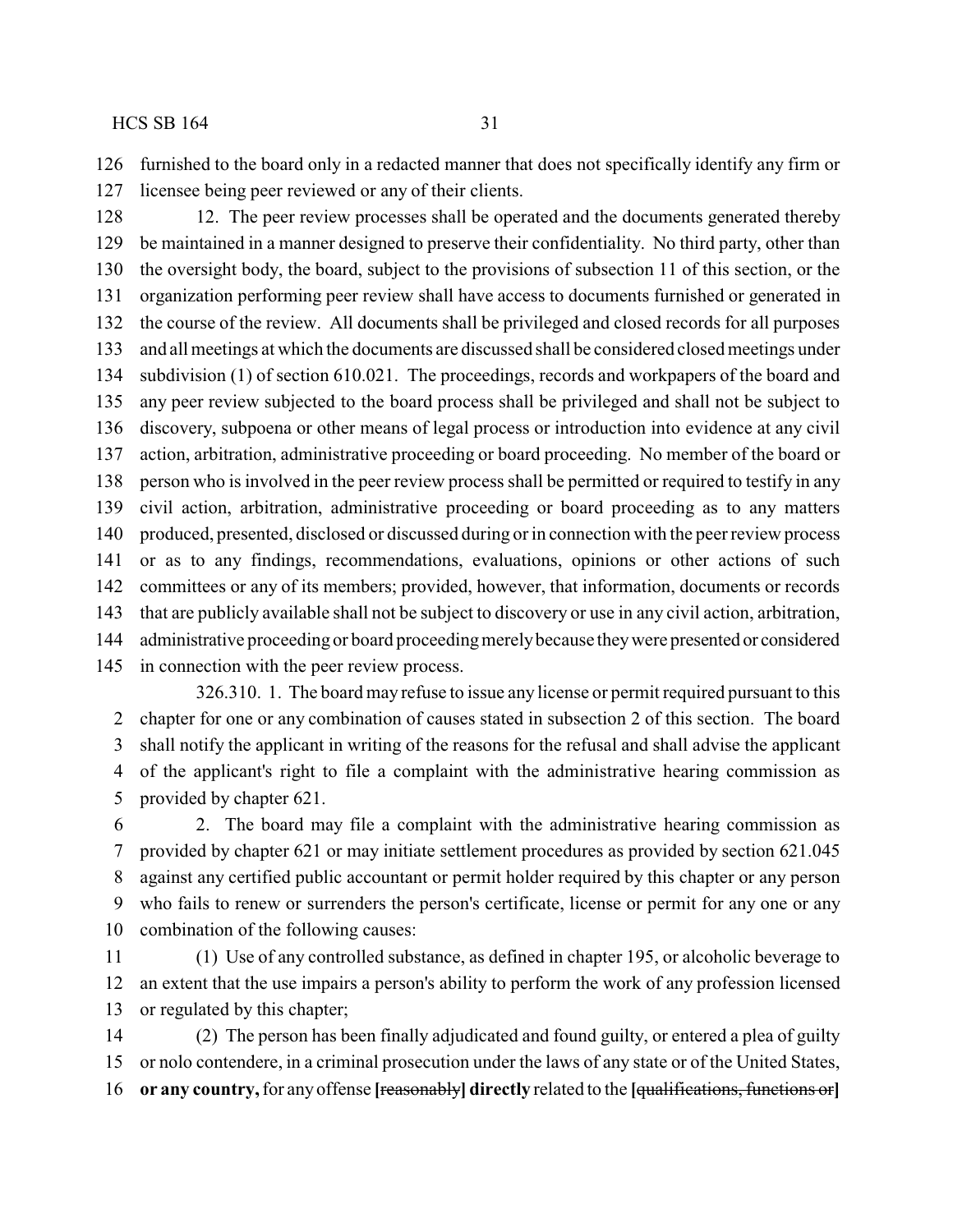duties **[**of any profession licensed or regulated pursuant to this chapter, for any offense an

 essential element of which is fraud, dishonesty or act of violence, or for any offense involving moral turpitude,**] and responsibilities of the occupation, as set forth in section 324.012, regardless of** whether or not sentence is imposed;

 (3) Use of fraud, deception, misrepresentation or bribery in securing any certificate, permit or license issued pursuant to this chapter or in obtaining permission to take any examination given or required pursuant to this chapter;

 (4) Obtaining or attempting to obtain any fee, charge, tuition or other compensation by fraud, deception or misrepresentation;

 (5) Incompetency, misconduct, gross negligence, fraud, misrepresentation or dishonesty in the performance of the functions or duties of any profession licensed or regulated by this chapter;

 (6) Violation of, or assisting or enabling any person to violate, any provision of this chapter or any lawful rule or regulation adopted pursuant to this chapter;

 (7) Impersonation of any person holding a certificate or permit or allowing any person to use his or her certificate or permit or diploma from any school;

 (8) Revocation, suspension, restriction, modification, limitation, reprimand, warning, censure, probation or other final disciplinary action against the holder of or applicant for a license or other right to practice any profession regulated by this chapter by another state, territory, federal agency or country, whether voluntarily agreed to by the certified public accountant or applicant, including but not limited to the denial of licensure, surrender of a license, allowing a license to expire or lapse, or discontinuing or limiting the practice of accounting while subject to an investigation or while actually under investigation by any licensing authority, branch of the Armed Forces of the United States of America, court, agency of the state or federal government, PCAOB, or employer;

 (9) A person is finally adjudged insane or incompetent by a court of competent jurisdiction;

 (10) Assisting or enabling any person to practice or offer to practice accountancy pursuant to this chapter who is not eligible to practice pursuant to this chapter;

(11) Issuance of a license or permit based upon a material mistake of fact;

 (12) Failure to display a valid certificate, license, or permit required by this chapter or any rule promulgated pursuant to this chapter;

(13) Violation of any professional trust or confidence;

 (14) Use of any advertisement or solicitation which is false, misleading or deceptive to the general public or persons to whom the advertisement or solicitation is primarily directed;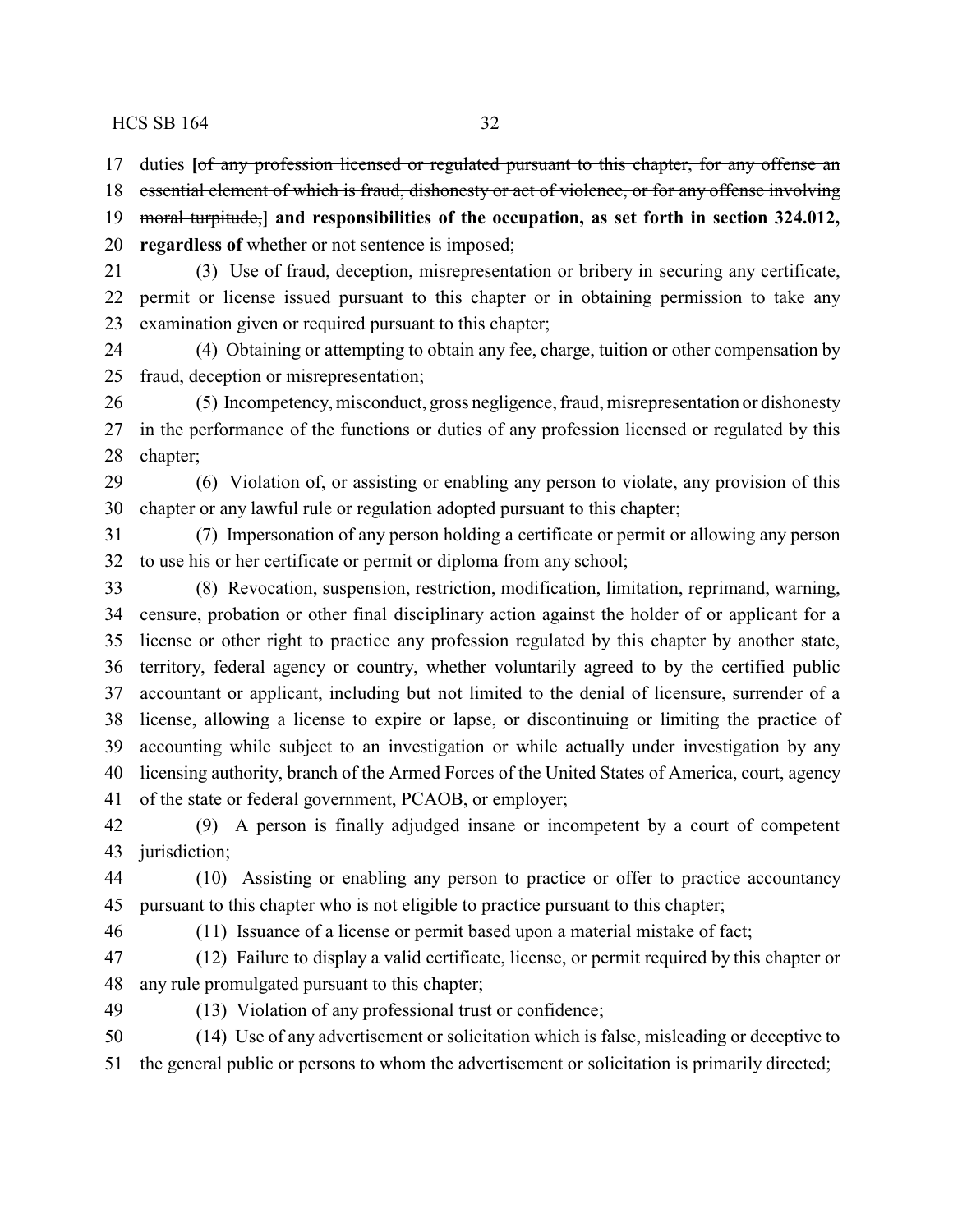(15) Violation of professional standards or rules of professional conduct applicable to the accountancy profession as promulgated by the board;

 (16) Failure to complywith any final order of a court of competent jurisdiction enforcing a subpoena or subpoena duces tecum from the board;

(17) Failure to comply with any final order of the board;

 (18) Failure to maintain documentation evidencing compliance with the board's continuing professional education requirements;

 (19) Failure, on the part of a holder of a certificate, license or permit pursuant to section 326.280 or 326.289, to maintain compliance with the requirements for issuance or renewal of such certificate, license, permit or provisional license or to report changes to the board pursuant to sections 326.280 to 326.289;

 (20) Making any false or misleading statement or verification in support of an application for a certificate, license or permit filed by another.

 3. Proceedings pursuant to this section shall be conducted in accordance with the provisions of chapter 621. Upon a finding that the grounds provided in subsection 2 of this section for disciplinary action are met, the board may, singly or in combination, assess an administrative penalty not to exceed two thousand dollars per violation, censure or place on probation on such terms and conditions as the board deems appropriate for a period not to exceed five years, or may suspend for a period not to exceed three years or revoke the certificate, license or permit. In any order of revocation, the board may provide that the person shall not apply for a new license for a maximum of three years and one day following the date of the order of revocation. All stay orders shall toll this time period. In lieu of or in addition to any remedy specifically provided in subsection 1 of this section, the board may require of a licensee:

(1) A peer review conducted as the board may specify; or

 (2) Satisfactory completion of continuing professional education programs or other training as the board may specify; or

 (3) A peer review conducted as the board may specify and satisfactory completion of continuing professional education programs as the board may specify.

327.131. Any person may apply to the board for licensure as an architect who is over the age of twenty-one, **[**is of good moral character,**]** has acquired an accredited degree from an accredited degree program from a school of architecture, holds a certified Intern Development Program (IDP) record with the National Council of Architectural Registration Boards, and has taken and passed all divisions of the Architect Registration Examination. 327.221. Any person may apply to the board for licensure as a professional engineer

 **[**who is of good moral character, and**]** who is a graduate of and holds a degree in engineering from an accredited school of engineering, or who possesses an education which includes at the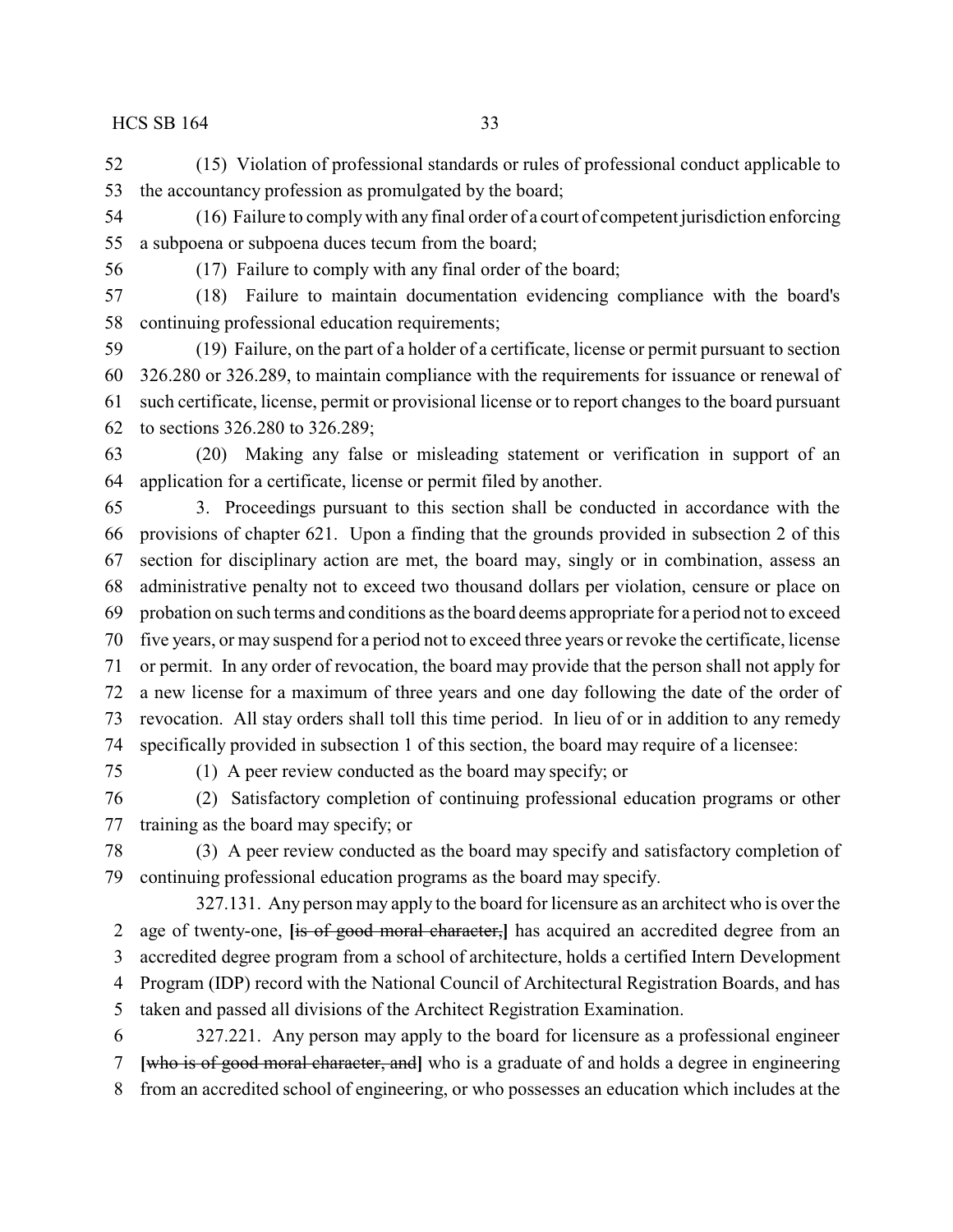minimum a baccalaureate degree in engineering, and which in the opinion of the board, equals or exceeds the education received by a graduate of an accredited school, and has acquired at least four years of satisfactory engineering experience, after such person has graduated and has received a degree or education as provided in this section; provided that the board shall by rule provide what shall constitute satisfactory engineering experience based upon recognized education and training equivalents, but in any event such rule shall provide that no more than one year of satisfactory postgraduate work in engineering subjects and that each year of satisfactory teaching of engineering subjects accomplished after a person has graduated from and has received a degree from an accredited school of engineering or after receiving an education as provided in this section shall count as equivalent years of satisfactory engineering experience. 327.312. 1. Any person may apply to the board for enrollment as a land surveyor-in-

 training **[**who is of good moral character,**]** who is a high school graduate, or who holds a Missouri certificate of high school equivalence (GED), and either:

 (1) Has graduated and received a baccalaureate degree in an approved curriculum as defined by board regulation which shall include at least twelve semester hours of approved surveying course work as defined by board regulation of which at least two semester hours shall be in the legal aspects of boundary surveying; or

 (2) Has passed at least sixty hours of college credit which shall include credit for at least twenty semester hours of approved surveying course work as defined by board regulation of which at least two semester hours shall be in legal aspects of boundary surveying and present evidence satisfactory to the board that in addition thereto such person has at least one year of combined professional office and field experience in land surveying projects under the immediate personal supervision of a professional land surveyor; or

 (3) Has passed at least twelve semester hours of approved surveying course work as defined by board regulation of which at least two semester hours shall be in legal aspects of land surveying and in addition thereto has at least two years of combined professional office and field experience in land surveying projects under the immediate personalsupervision of a professional land surveyor. Pursuant to this provision, not more than one year of satisfactory postsecondary education work shall count as equivalent years of satisfactory land surveying work as aforementioned.

21 2. The board shall issue a certificate of completion to each applicant who satisfies the requirements of the aforementioned land surveyor-in-training program and passes such examination or examinations as shall be required by the board.

327.381. The board may license, in its discretion, any architect, professional engineer, professional land surveyor, or professional landscape architect licensed in another state or

territory of the United States, province of Canada, or in another country, when such applicant has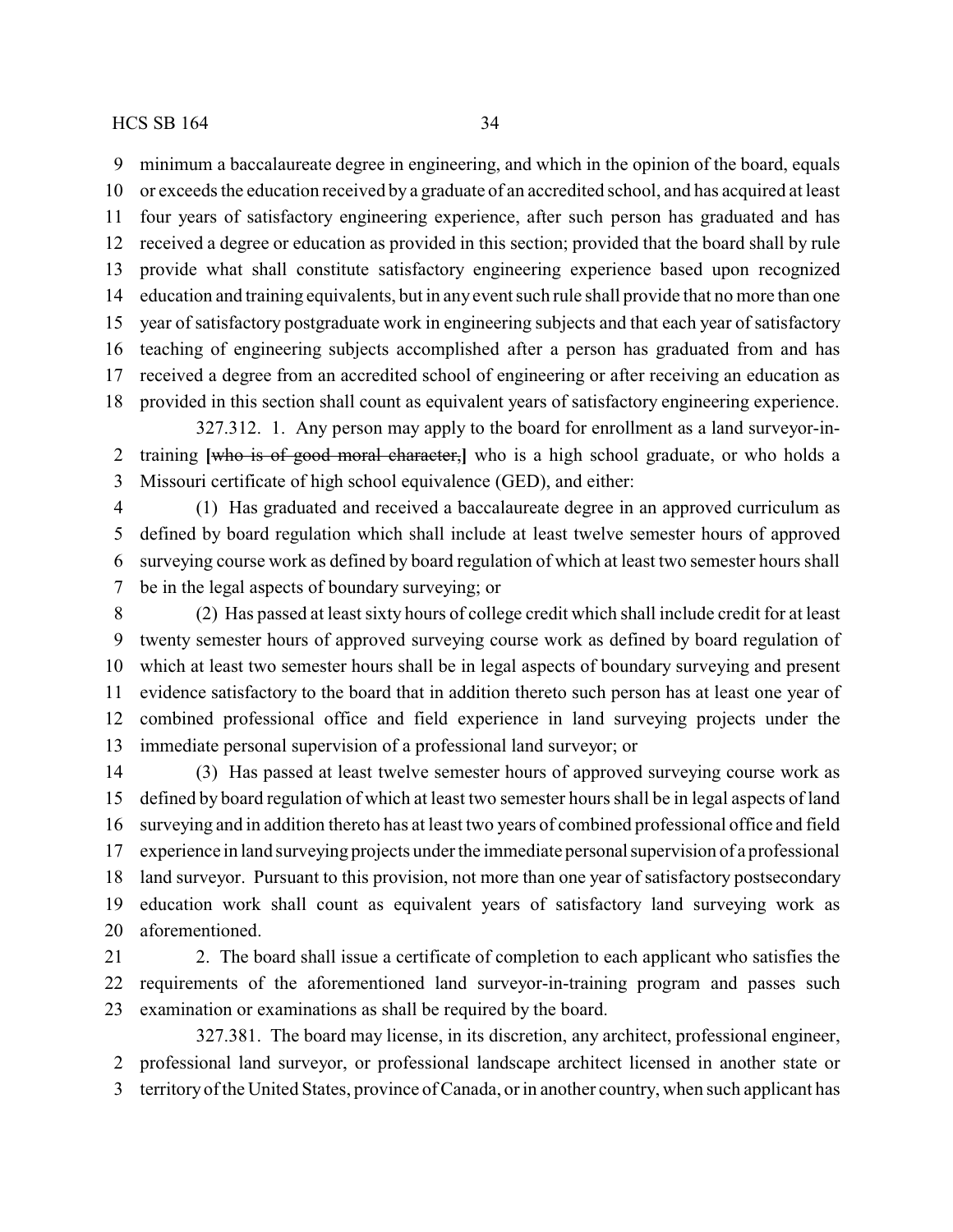qualifications which are at least equivalent to the requirements for licensure as an architect, professional engineer, professional land surveyor, or professional landscape architect in this state, and provided further that the board may establish by rule the conditions under which it shall require any such applicant to take any examination it considers necessary, **[**and provided further that the board is satisfied by proof adduced by such applicant that the applicant is of good moral character,**]** and provided further that any such application is accompanied by the required

fee.

327.441. 1. The board may refuse to issue any license or certificate of authority required pursuant to this chapter for one or any combination of causes stated in subsection 2 of this section. The board shall notify the applicant in writing of the reasons for the refusal and shall advise the applicant of the applicant's right to file a complaint with the administrative hearing commission as provided by chapter 621.

 2. The board may cause a complaint to be filed with the administrative hearing commission as provided by chapter 621 against any holder of any license or certificate of authority required by this chapter or any person who has failed to renew or has surrendered such person's license or certificate of authority, for any one or any combination of the following causes:

 (1) Use of any controlled substance, as defined in chapter 195, or alcoholic beverage to an extent that such use impairs a person's ability to perform the work of any profession licensed or regulated by this chapter;

 (2) The person has been finally adjudicated and found guilty, or entered a plea of guilty or nolo contendere, in a criminal prosecution under the laws of any state or of the United States, **or any country,**for any offense **[**reasonably**] directly** related to the **[**qualifications, functions or**]** duties **[**of any profession licensed or regulated under this chapter, for any offense an essential element of which is fraud, dishonesty or act of violence, or for any offense involving moral turpitude,**] and responsibilities of the occupation, as set forth in section 324.012, regardless of** whether or not sentence is imposed;

 (3) Use of fraud, deception, misrepresentation or bribery in securing any license or certificate of authority issued pursuant to this chapter or in obtaining permission to take any examination given or required pursuant to this chapter;

 (4) Obtaining or attempting to obtain any fee, charge, tuition or other compensation by fraud, deception or misrepresentation;

 (5) Incompetency, misconduct, gross negligence, fraud, misrepresentation or dishonesty in the performance of the functions or duties of any profession licensed or regulated by this chapter;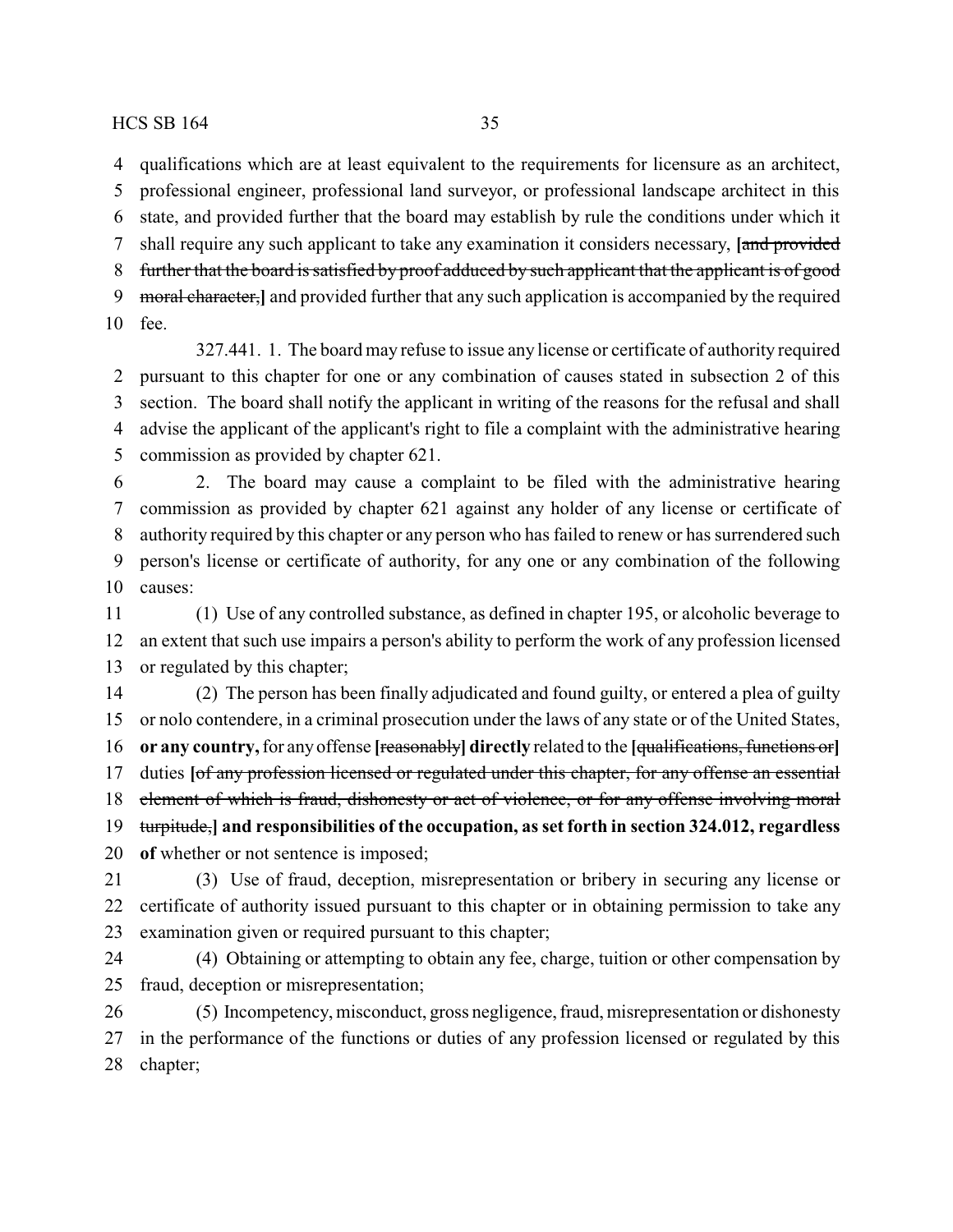(6) Violation of, or assisting or enabling any person to violate, any provision of this chapter, or of any lawful rule or regulation adopted pursuant to this chapter;

 (7) Impersonation of any person holding a license or certificate of authority, or allowing any person to use his or her license or certificate of authority, or diploma from any school;

 (8) Disciplinary action against the holder of a license or a certificate of authority, or other right to practice any profession regulated by this chapter granted by another state, territory, federal agency or country upon grounds for which revocation or suspension is authorized in this state;

 (9) A person is finally adjudged incapacitated or disabled by a court of competent jurisdiction;

 (10) Assisting or enabling any person to practice or offer to practice any profession licensed or regulated by this chapter who is not licensed and currently eligible to practice pursuant to this chapter;

 (11) Issuance of a professional license or a certificate of authority based upon a material mistake of fact;

 (12) Failure to display a valid license or certificate of authority if so required by this chapter or any rule promulgated pursuant to this chapter;

(13) Violation of any professional trust or confidence;

 (14) Use of any advertisement or solicitation which is false, misleading or deceptive to the general public or persons to whom the advertisement or solicitation is primarily directed.

 3. After the filing of such complaint, the proceedings shall be conducted in accordance with the provisions of chapter 621. Upon a finding by the administrative hearing commission that the grounds, provided in subsection 2 of this section, for disciplinary action are met, the board may, singly or in combination, censure or place the person named in the complaint on probation on such terms and conditions as the board deems appropriate for a period not to exceed five years, or may suspend, for a period not to exceed three years, or order a civil penalty under section 327.077, or revoke the license or certificate of authority of the person named in the complaint.

327.612. Any person who **[**is of good moral character,**]** has attained the age of twenty- one years, and has a degree in landscape architecture from an accredited school of landscape architecture and has acquired at least three years satisfactory landscape architectural experience after acquiring such a degree may apply to the board for licensure as a professional landscape architect.

328.075. 1. Any person desiring to practice as an apprentice for barbering in this state shall apply to the board, shall be registered as an apprentice with the board, and shall pay the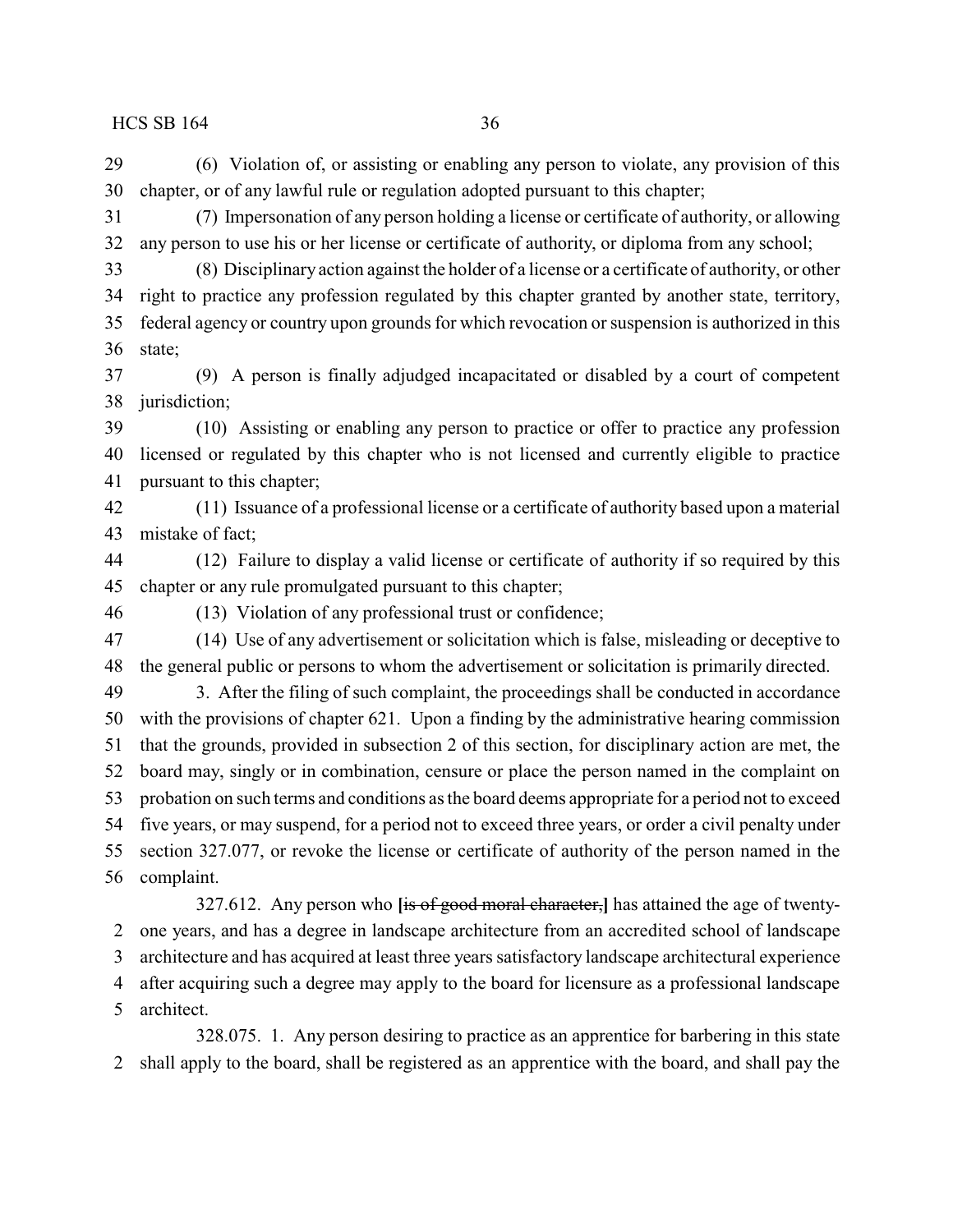appropriate fees prior to beginning their apprenticeship. Barber apprentices **[**shall be of good moral character and**]** shall be at least seventeen years of age.

 2. Any person desiring to act as an apprentice supervisor for barbering in this state shall first possess a license to practice the occupation of barbering, apply to the board, pay the appropriate fees, complete an eight-hour apprentice supervision instruction course certified by the board, and be issued a license as a barber apprentice supervisor prior to supervising barber apprentices.

 3. The board may promulgate rules establishing the criteria for the supervision and training of barber apprentices.

 4. Any rule or portion of a rule, as that term is defined in section 536.010, that is created under the authority delegated in this section shall become effective only if it complies with and is subject to all of the provisions of chapter 536 and, if applicable, section 536.028. This section and chapter 536 are nonseverable and if any of the powers vested with the general assembly pursuant to chapter 536 to review, to delay the effective date, or to disapprove and annul a rule are subsequently held unconstitutional, then the grant of rulemaking authority and any rule proposed or adopted after August 28, 2004, shall be invalid and void. 328.150. 1. The board may refuse to issue any certificate of registration or authority,

 permit or license required pursuant to this chapter for one or any combination of causes stated in subsection 2 of this section. The board shall notify the applicant in writing of the reasons for the refusal and shall advise the applicant of his right to file a complaint with the administrative hearing commission as provided by chapter 621.

 2. The board may cause a complaint to be filed with the administrative hearing commission as provided by chapter 621 against any holder of any certificate of registration or authority, permit or license required by this chapter or any person who has failed to renew or has surrendered his certificate of registration or authority, permit or license for any one or any combination of the following causes:

 (1) Use of any controlled substance, as defined in chapter 195, or alcoholic beverage to an extent that such use impairs a person's ability to perform the work of any profession licensed or regulated by this chapter;

 (2) The person has been finally adjudicated and found guilty, or entered a plea of guilty or nolo contendere, in a criminal prosecution under the laws of any state or of the United States, **or any country** for any offense **[**reasonably**] directly** related to the **[**qualifications, functions or**]** duties **[**of any profession licensed or regulated under this chapter, for any offense an essential 18 element of which is fraud, dishonesty or act of violence, or for any offense involving moral turpitude,**] and responsibilities of the occupation, as set forth in section 324.012, regardless of** whether or not sentence is imposed;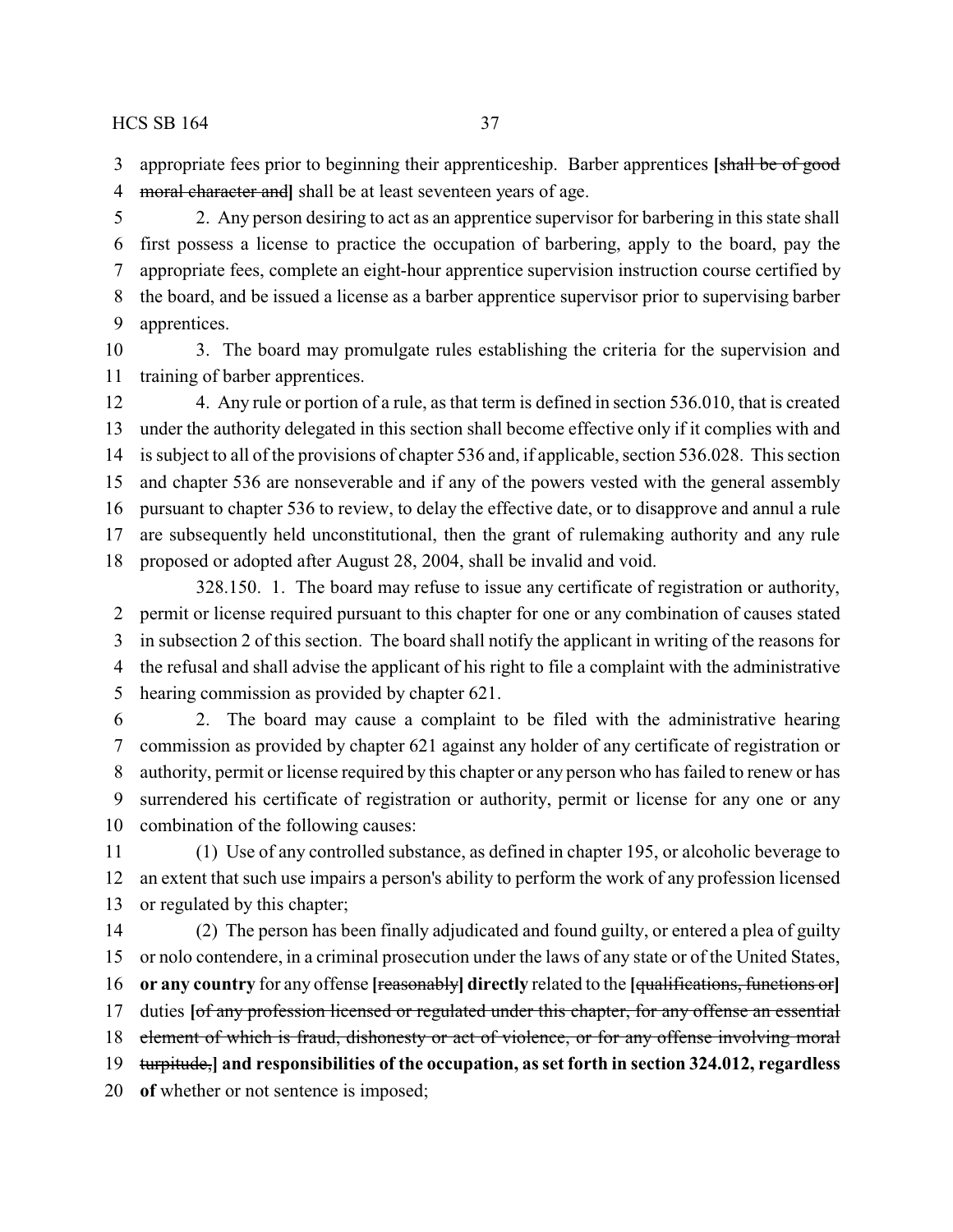(3) Use of fraud, deception, misrepresentation or bribery in securing any certificate of registration or authority, permit or license issued pursuant to this chapter or in obtaining permission to take any examination given or required pursuant to this chapter;

 (4) Obtaining or attempting to obtain any fee, charge, tuition or other compensation by fraud, deception or misrepresentation;

 (5) Incompetency, misconduct, gross negligence, fraud, misrepresentation or dishonesty in the performance of the functions or duties of any profession licensed or regulated by this chapter;

 (6) Violation of, or assisting or enabling any person to violate, any provision of this chapter, or of any lawful rule or regulation adopted pursuant to this chapter;

 (7) Impersonation of any person holding a certificate of registration or authority, permit or license or allowing any person to use his or her certificate of registration or authority, permit, license or diploma from any school;

 (8) Disciplinary action against the holder of a license or other right to practice any profession regulated by this chapter granted by another state, territory, federal agency or country upon grounds for which revocation or suspension is authorized in this state;

 (9) A person is finally adjudged insane or incompetent by a court of competent jurisdiction;

 (10) Assisting or enabling any person to practice or offer to practice any profession licensed or regulated by this chapter who is not registered and currently eligible to practice under this chapter;

 (11) Issuance of a certificate of registration or authority, permit or license based upon a material mistake of fact;

 (12) Failure to display a valid certificate or license if so required by this chapter or any rule promulgated hereunder;

(13) Violation of any professional trust or confidence;

 (14) Use of any advertisement or solicitation which is false, misleading or deceptive to the general public or persons to whom the advertisement or solicitation is primarily directed;

 (15) Failure or refusal to properly guard against contagious, infectious or communicable diseases or the spread thereof.

 3. After the filing of such complaint, the proceedings shall be conducted in accordance with the provisions of chapter 621. Upon a finding by the administrative hearing commission that the grounds, provided in subsection 2, for disciplinary action are met, the board may, singly or in combination, censure or place the person named in the complaint on probation on such terms and conditions as the board deems appropriate for a period not to exceed five years, or may suspend, for a period not to exceed three years, or revoke the license, certificate, or permit.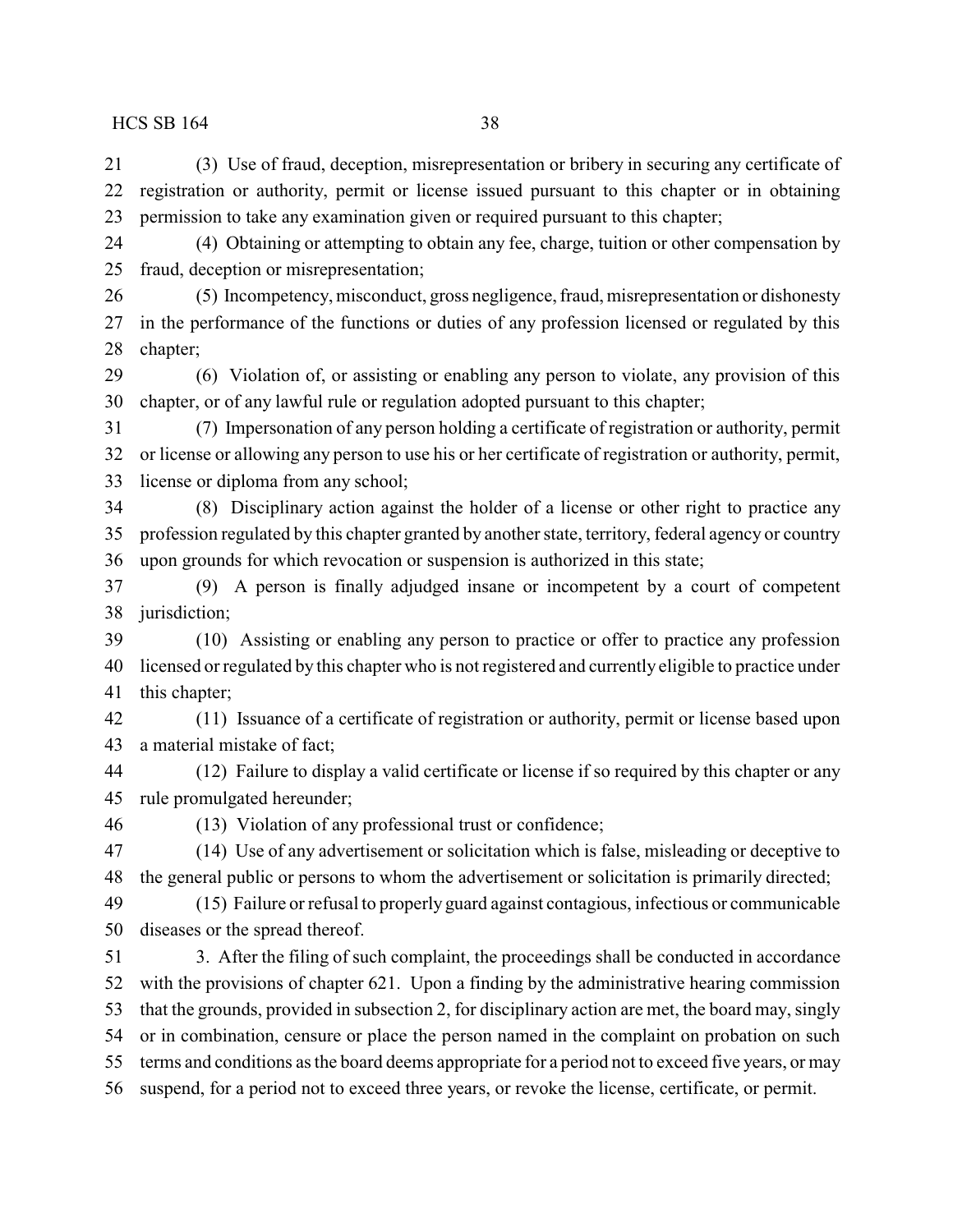329.050. 1. Applicants for examination or licensure pursuant to this chapter shall possess the following qualifications:

 (1) They shall provide documentation of successful completion of courses approved by the board, have an education equivalent to the successful completion of the tenth grade, and be at least seventeen years of age;

 (2) If the applicants are apprentices, they shall have served and completed, as an apprentice under the supervision of a licensed cosmetologist, the time and studies required by the board which shall be no less than three thousand hours for cosmetologists, and no less than eight hundred hours for manicurists and no less than fifteen hundred hours for esthetics. However, when the classified occupation of manicurist is apprenticed in conjunction with the classified occupation of cosmetologist, the apprentice shall be required to successfully complete an apprenticeship of no less than a total of three thousand hours;

 (3) If the applicants are students, they shall have had the required time in a licensed school of no less than one thousand five hundred hours training or the credit hours determined by the formula in Subpart A of Part 668 of Section 668.8 of Title 34 of the Code of Federal Regulations, as amended, for the classification of cosmetologist, with the exception of public vocational technical schools in which a student shall complete no less than one thousand two hundred twenty hours training. **All students shall complete no less than one thousand hours or the credit hours determined by the formula in Subpart A of Part 668 of Section 668.8 of Title 34 of the Code of Federal Regulations, as amended, for the classification of hairdresser.** All students shall complete no less than four hundred hours or the credit hours determined by the formula in Subpart A of Part 668 of Section 668.8 of Title 34 of the Code of Federal Regulations, as amended, for the classification of manicurist. **However, when the classified occupation of manicurist is taken in conjunction with the classified occupation of cosmetologist, the student shall not be required to serve the extra four hundred hours or the credit hours determined by the formula in Subpart A of Part 668 of Section 668.8 of Title 34 of the Code of Federal Regulations, as amended, otherwise required to include manicuring of nails.** All students shall complete no less than seven hundred fifty hours or the credit hours determined by the formula in Subpart A of Part 668 of Section 668.8 of Title 34 of the Code of Federal Regulations, as amended, for the classification of esthetician. However, when the classified occupation of **[**manicurist**] esthetician** is taken in conjunction with the classified occupation of cosmetologist, the student shall not be required to serve the extra **[**four**] five** hundred hours or the credit hours determined by the formula in Subpart A of Part 668 of Section 668.8 of Title 34 of the Code of Federal Regulations, as amended, otherwise required to include **[**manicuring of nails**] the practice of esthetics**; and

- 
- (4) They shall have passed an examination to the satisfaction of the board.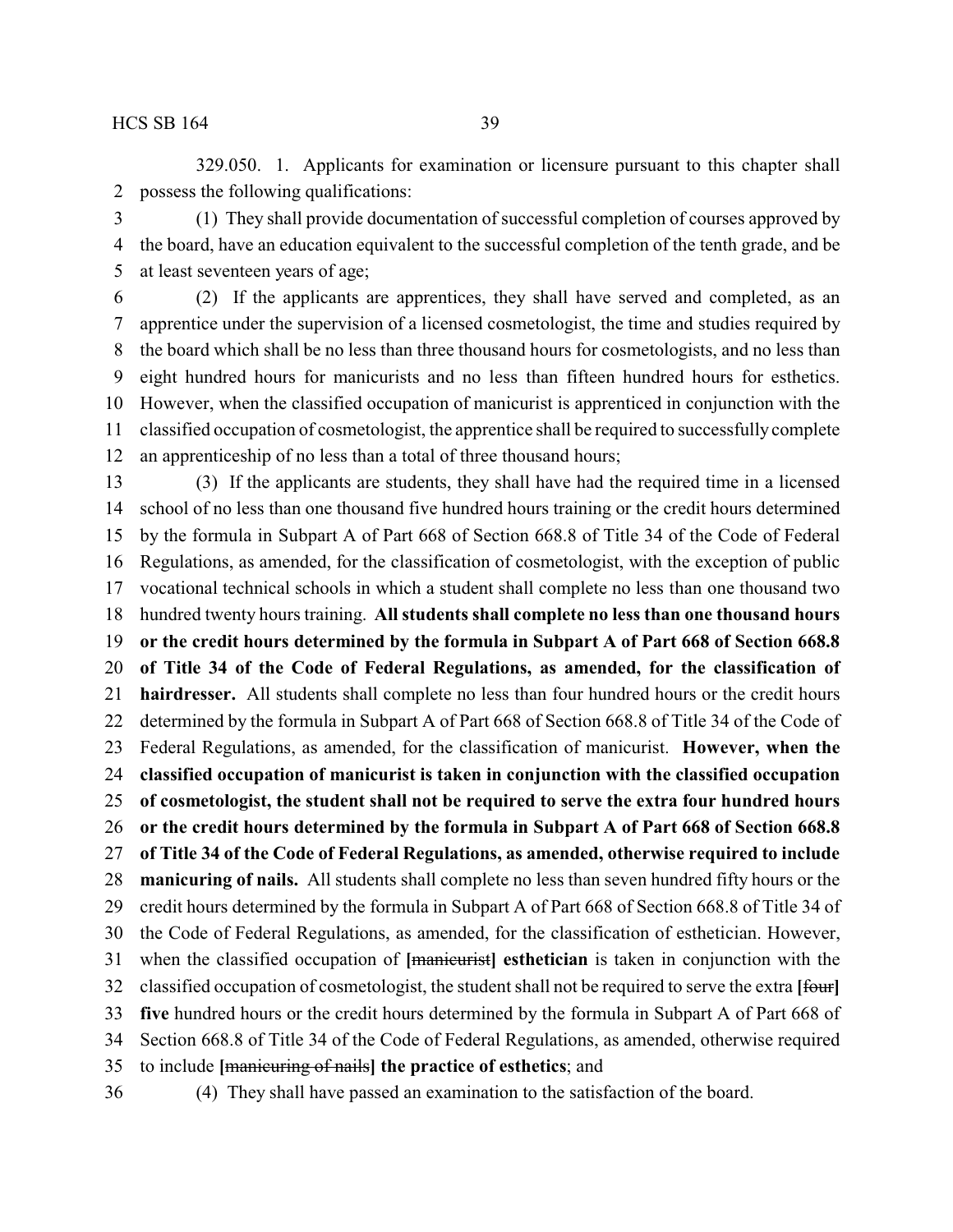2. A person may apply to take the examination required by subsection 1 of this section if the person is a graduate of a school of cosmetology or apprentice program in another state or territory of the United States which has substantially the same requirements as an educational establishment licensed pursuant to this chapter. A person may apply to take the examination required by subsection 1 of this section if the person is a graduate of an educational establishment in a foreign country that provides training for a classified occupation of cosmetology, as defined by section 329.010, and has educational requirements that are substantially the same requirements as an educational establishment licensed under this chapter. The board has sole discretion to determine the substantial equivalency of such educational requirements. The board may require that transcripts from foreign schools be submitted for its review, and the board may require that the applicant provide an approved English translation of such transcripts.

 3. Each application shall contain a statement that, subject to the penalties of making a false affidavit or declaration, the application is made under oath or affirmation and that its representations are true and correct to the best knowledge and belief of the person signing the application.

 4. The sufficiency of the qualifications of applicants shall be determined by the board, but the board may delegate this authority to its executive director subject to such provisions as the board may adopt.

 5. Applications for examination or licensure may be denied if the applicant has pleaded guilty to, entered a plea of nolo contendere to, or been found guilty of any of the following offenses or offenses of a similar nature established under the laws of this state, any other state, the United States, or any other country, notwithstanding whether sentence is imposed:

(1) Any dangerous felony as defined under section 556.061 or murder in the first degree;

 (2) Any of the following sexual offenses: rape in the first degree, forcible rape, rape, statutory rape in the first degree, statutory rape in the second degree, rape in the second degree, sexual assault, sodomy in the first degree, forcible sodomy, statutory sodomy in the first degree, statutory sodomy in the second degree, child molestation in the first degree, child molestation in the second degree, sodomy in the second degree, deviate sexual assault, sexual misconduct involving a child, sexual misconduct in the first degree under section 566.090 as it existed prior to August 28, 2013, sexual abuse under section 566.100 as it existed prior to August 28, 2013, sexual abuse in the first or second degree, enticement of a child, or attempting to entice a child;

 (3) Any of the following offenses against the family and related offenses: incest, abandonment of a child in the first degree, abandonment of a child in the second degree, endangering the welfare of a child in the first degree, abuse of a child, using a child in a sexual performance, promoting sexual performance by a child, or trafficking in children; and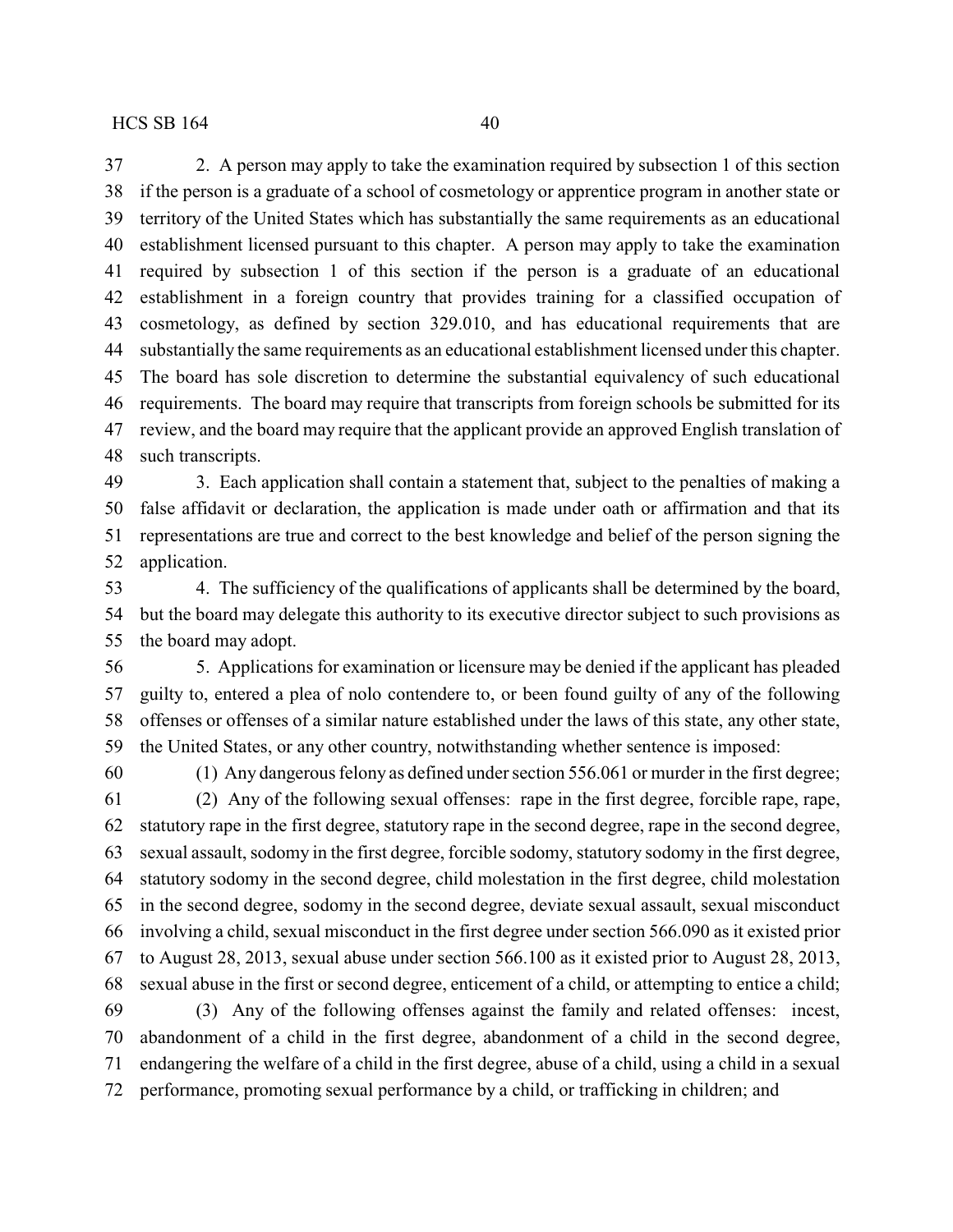(4) Any of the following offenses involving child pornography and related offenses: promoting obscenity in the first degree, promoting obscenity in the second degree when the penalty is enhanced to a class E felony, promoting child pornography in the first degree, promoting child pornography in the second degree, possession of child pornography in the first degree, possession of child pornography in the second degree, furnishing child pornography to a minor, furnishing pornographic materials to minors, or coercing acceptance of obscene material.

329.140. 1. The board may refuse to issue any certificate of registration or authority, permit or license required pursuant to this chapter for one or any combination of causes stated in subsection 2 of this section. The board shall notify the applicant in writing of the reasons for the refusal and shall advise the applicant of the applicant's right to file a complaint with the administrative hearing commission as provided by chapter 621.

 2. The board may cause a complaint to be filed with the administrative hearing commission as provided by chapter 621 against any holder of any certificate of registration or authority, permit or license required by this chapter or any person who has failed to renew or has surrendered the person's certificate of registration or authority, permit or license for any one or any combination of the following causes:

 (1) Use or illegal possession of any controlled substance, as defined in chapter 195; use of an alcoholic beverage to an extent that such use impairs a person's ability to perform the work of any profession licensed or regulated by this chapter;

 (2) The person has been finally adjudicated and found guilty, or entered a plea of guilty or nolo contendere, in a criminal prosecution under the laws of any state or of the United States, **or any country,**for any offense **[**reasonably**] directly** related to the **[**qualifications, functions or**]** duties **[**of any profession licensed or regulated under this chapter, for any offense an essential element of which is fraud, dishonesty or act of violence, or for any offense involving moral turpitude,**] and responsibilities of the occupation, as set forth in section 324.012, regardless of** whether or not sentence is imposed;

 (3) Use of fraud, deception, misrepresentation or bribery in securing any certificate of registration or authority, permit or license issued pursuant to this chapter or in obtaining permission to take any examination given or required pursuant to this chapter;

 (4) Obtaining or attempting to obtain any fee, charge, tuition or other compensation by fraud, deception or misrepresentation;

 (5) Incompetence, misconduct, gross negligence, fraud, misrepresentation or dishonesty in the performance of the functions or duties of any profession licensed or regulated by this chapter;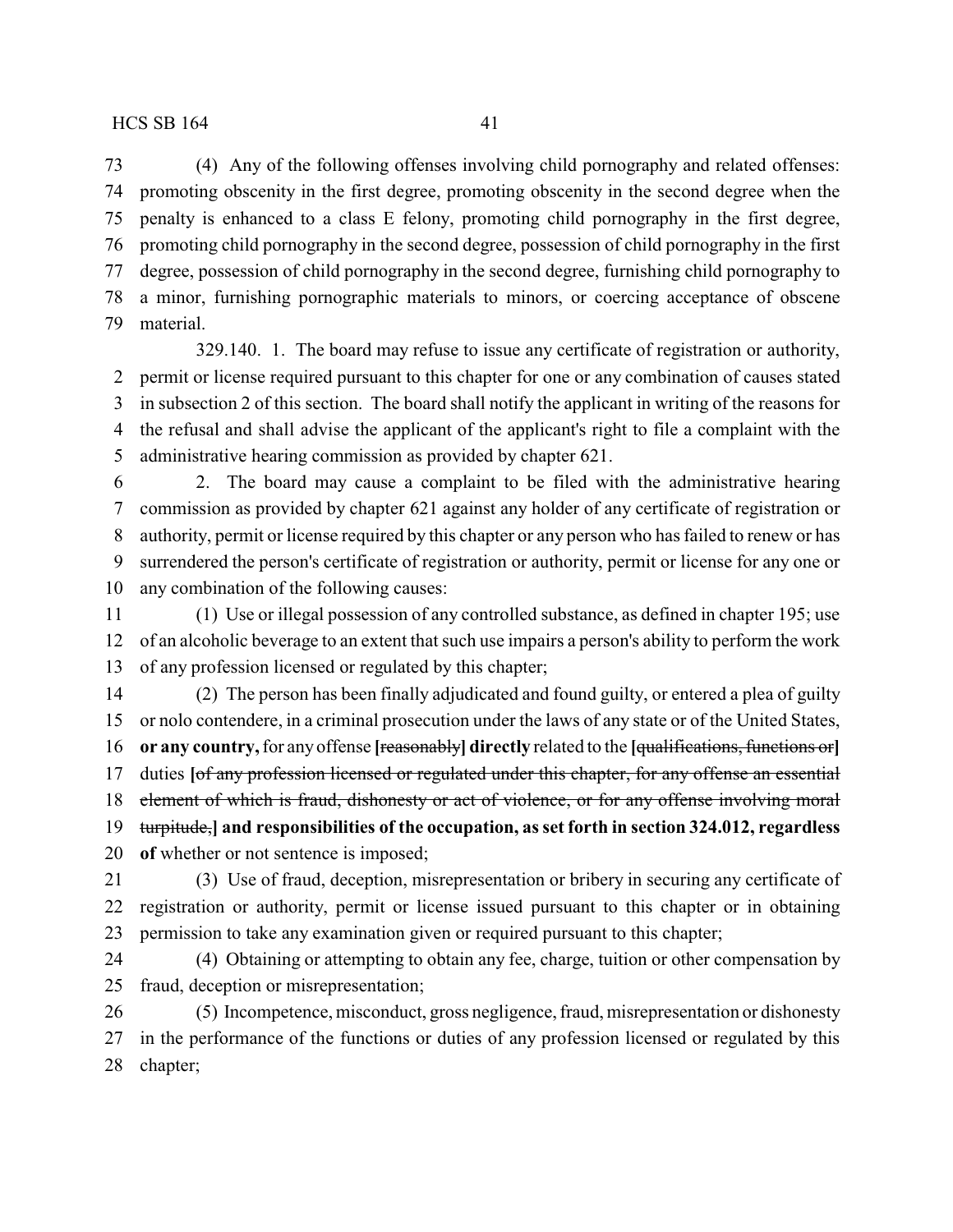(6) Violation of, or assisting or enabling any person to violate, any provision of this chapter, or of any lawful rule or regulation adopted pursuant to this chapter;

 (7) Impersonation of any person holding a certificate of registration or authority, permit or license or allowing any person to use his or her certificate of registration or authority, permit, license or diploma from any school;

 (8) Disciplinary action against the holder of a license or other right to practice any profession regulated by this chapter granted by another state, territory, federal agency or country upon grounds for which revocation or suspension is authorized in this state;

 (9) A person is finally adjudged insane or incompetent by a court of competent jurisdiction;

 (10) Assisting or enabling any person to practice or offer to practice any profession licensed or regulated by this chapter who is not licensed and currently eligible to practice under this chapter;

 (11) Issuance of a certificate of registration or authority, permit or license based upon a material mistake of fact;

 (12) Failure to display a valid license if so required by this chapter or any rule promulgated hereunder;

(13) Violation of any professional trust or confidence;

 (14) Use of any advertisement or solicitation which is false, misleading or deceptive to the general public or persons to whom the advertisement or solicitation is primarily directed;

 (15) Failure or refusal to properly guard against contagious, infectious or communicable diseases or the spread thereof.

 3. After the filing of such complaint, the proceedings shall be conducted in accordance with the provisions of chapter 621. Upon a finding by the administrative hearing commission that the grounds, provided in subsection 2, for disciplinary action are met, the board may, singly or in combination, censure or place the person named in the complaint on probation on such terms and conditions as the board deems appropriate for a period not to exceed five years, or may suspend, for a period not to exceed three years, or revoke the license, certificate, or permit.

 4. The board, acting upon its own knowledge or written or verified complaint filed by any person, may discipline a person as provided in subsections 1 to 3 of this section or the board may bring an action to enjoin any person, firm or corporation from engaging in an occupation regulated by the provisions of this chapter, if such person, firm or corporation without being licensed to do so by the board, engages in or practices an occupation licensed pursuant to this chapter. The action shall be brought in the county in which such person resides, or, in the case of a firm or corporation, where the firm or corporation maintains its principal office; and, unless it appears that such person, firm or corporation so engaging or practicing such occupation is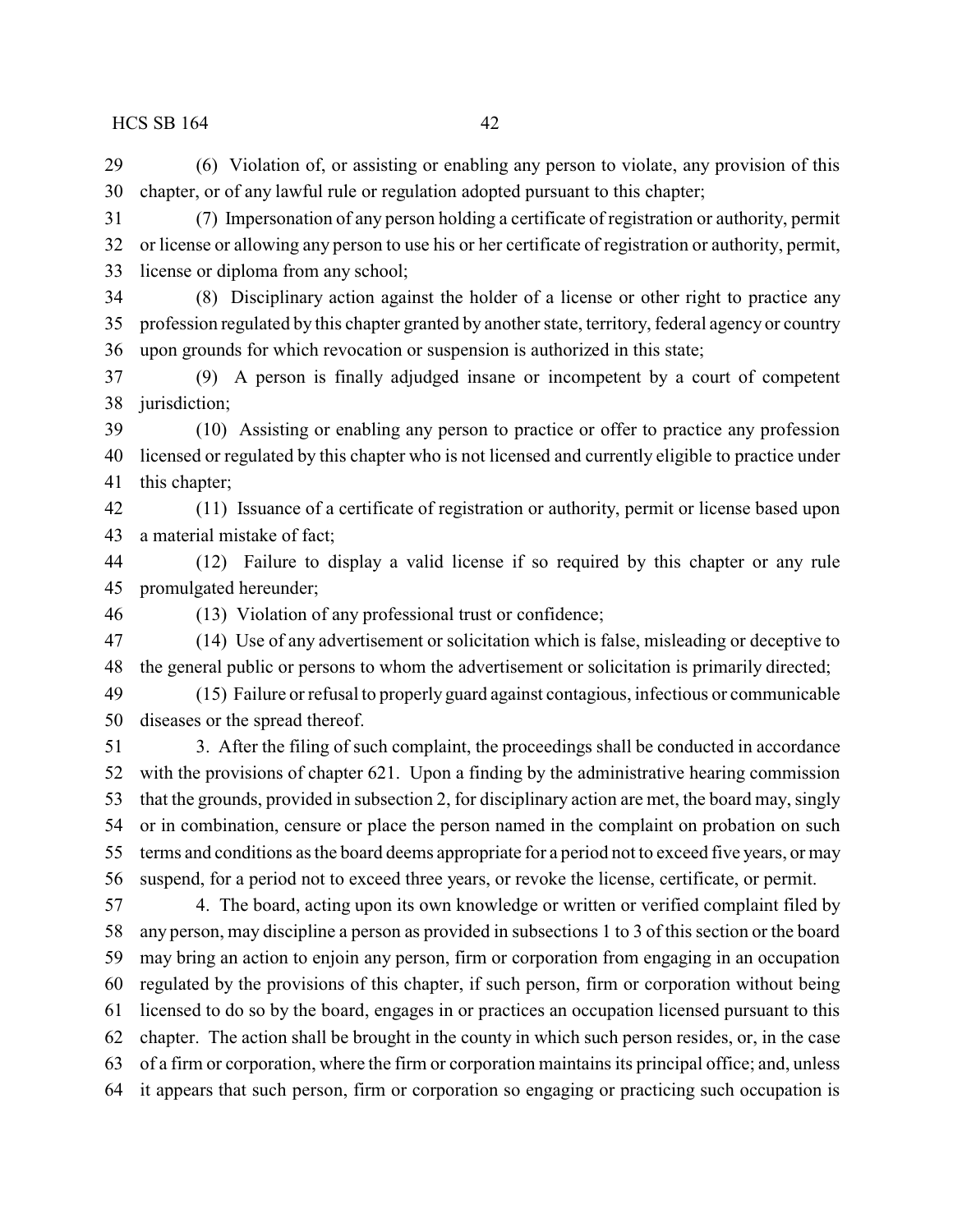licensed, the injunction shall be issued, and such person, firm or corporation shall be perpetually enjoined from engaging in such activities throughout the state.

331.030. 1. No person shall engage in the practice of chiropractic without having first secured a chiropractic license as provided in this chapter.

 2. Anyperson desiring to procure a license authorizing the person to practice chiropractic in this state shall make application on the form prescribed by the board. The application shall contain a statement that it is made under oath or affirmation and that representations contained thereon are true and correct to the best knowledge and belief of the person signing the application, subject to the penalties of making a false affidavit or declaration, and shall give the applicant's name, address, age, sex, name of chiropractic schools or colleges which the person attended or of which the person is a graduate, and such other reasonable information as the board may require. The applicant shall give evidence satisfactory to the board of the successful completion of the educational requirements of this chapter, **[**that the applicant is of good moral character,**]** and that the chiropractic school or college of which the applicant is a graduate is teaching chiropractic in accordance with the requirements of this chapter. The board may make a final determination as to whether or not the school from which the applicant graduated is so teaching.

 3. Before an applicant shall be eligible for licensure, the applicant shall furnish evidence satisfactory to the board that the applicant has received the minimum number of semester credit hours, as required by the Council on Chiropractic Education, or its successor, prior to beginning the doctoral course of study in chiropractic. The minimum number of semester credit hours applicable at the time of enrollment in a doctoral course of studymust be in those subjects, hours and course content as may be provided for by the Council on Chiropractic Education or, in the absence of the Council on Chiropractic Education or its provision for such subjects, such hours and course content as adopted by rule of the board; however in no event shall fewer than ninety semester credit hours be accepted as the minimum number of hours required prior to beginning the doctoral course of study in chiropractic. The examination applicant shall also provide evidence satisfactory to the board of having graduated from a chiropractic college having status with the Commission on Accreditation of the Council on Chiropractic Education or its successor. Any senior student in a chiropractic college having status with the Commission on Accreditation on the Council on Chiropractic Education or its successor may take a practical examination administered or approved by the board under such requirements and conditions as are adopted by the board by rule, but no license shall be issued until all of the requirements for licensure have been met. 4. Each applicant shall pay upon application an application or examination fee. All

moneys collected pursuant to the provisions of this chapter shall be nonrefundable and shall be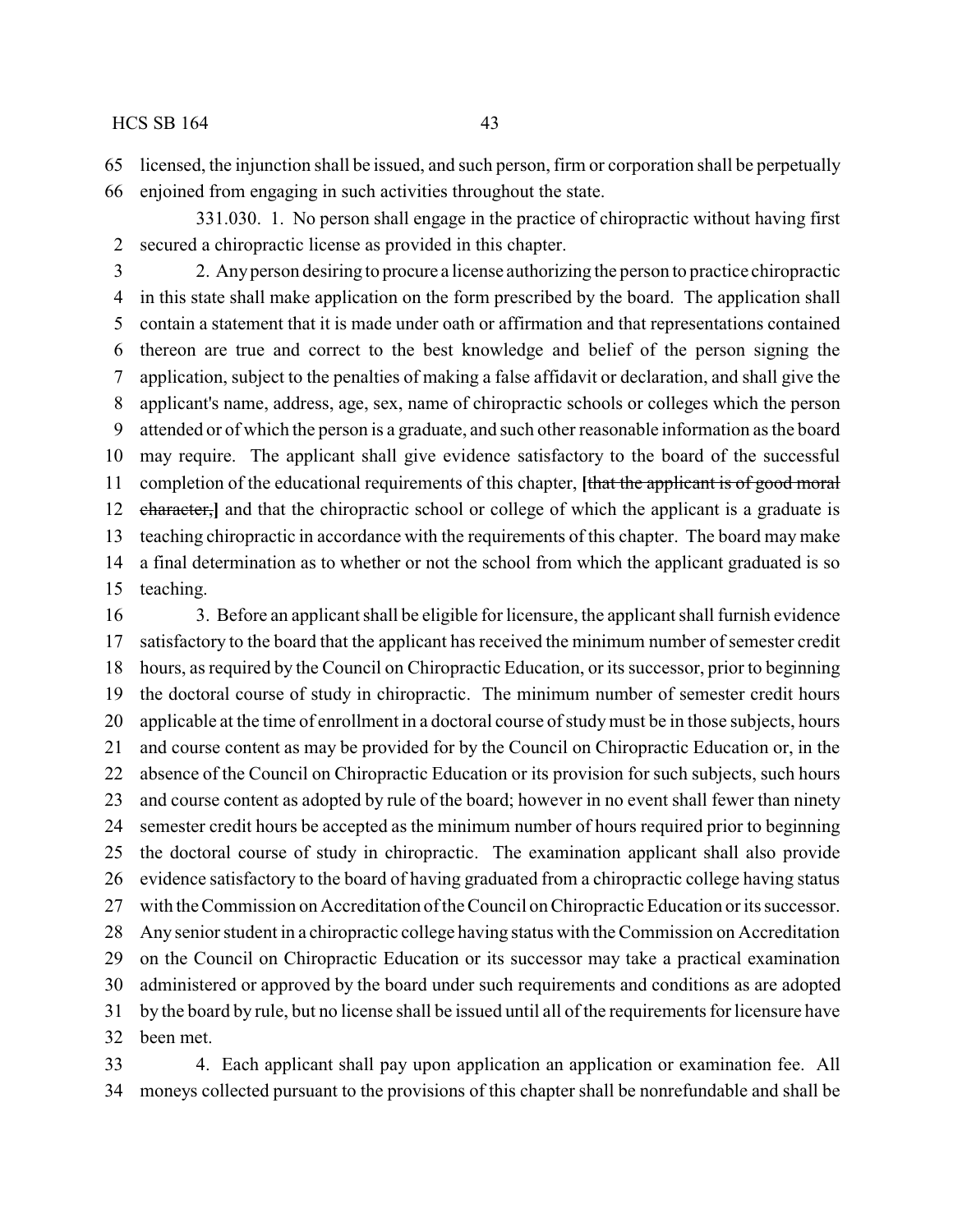collected by the director of the division of professional registration who shall transmit it to the

 department of revenue for deposit in the state treasuryto the credit of the chiropractic board fund. Any person failing to pass a practical examination administered or approved by the board may be reexamined upon fulfilling such requirements, including the payment of a reexamination fee,

as the board may by rule prescribe.

 5. Every applicant for licensure by examination shall have taken and successfullypassed all required and optional parts of the written examination given by the National Board of Chiropractic Examiners, including the written clinical competency examination, under such conditions as established by rule of the board, and all applicants for licensure by examination shall successfully pass a practical examination administered or approved by the board and a written examination testing the applicant's knowledge and understanding of the laws and regulations regarding the practice of chiropractic in this state. The board shall issue to each applicant who meets the standards and successful completion of the examinations, as established by rule of the board, a license to practice chiropractic. The board shall not recognize any correspondence work in any chiropractic school or college as credit for meeting the requirements of this chapter.

 6. The board shall issue a license without examination to persons who have been regularly licensed to practice chiropractic in any foreign country, provided that the regulations for securing a license in the other country are equivalent to those required for licensure in the state of Missouri, when the applicant furnishes satisfactory evidence that the applicant has continuously practiced chiropractic for at least one year immediately preceding the applicant's application to the board **[**and that the applicant is of good moral character**]**, and upon the payment of the reciprocity license fee as established by rule of the board. The board may require an applicant to successfullycomplete theSpecial Purposes Examination for Chiropractic (SPEC) administered by the National Board of Chiropractic Examiners if the requirements for securing a license in the other country are not equivalent to those required for licensure in the state of Missouri at the time application is made for licensure under this subsection.

 7. Any applicant who has failed any portion of the practical examination administered or approved by the board three times shall be required to return to an accredited chiropractic college for a semester of additional study in the subjects failed, as provided by rule of the board.

 8. A chiropractic physician currently licensed in Missouri shall apply to the board for certification prior to engaging in the practice of meridian therapy/acupressure/acupuncture. Each such application shall be accompanied by the required fee. The board shall establish by rule the minimum requirements for the specialty certification under this subsection. "Meridian therapy/acupressure/acupuncture" shall mean methods of diagnosing and the treatment of a patient by stimulating specific points on or within the body by various methods including but not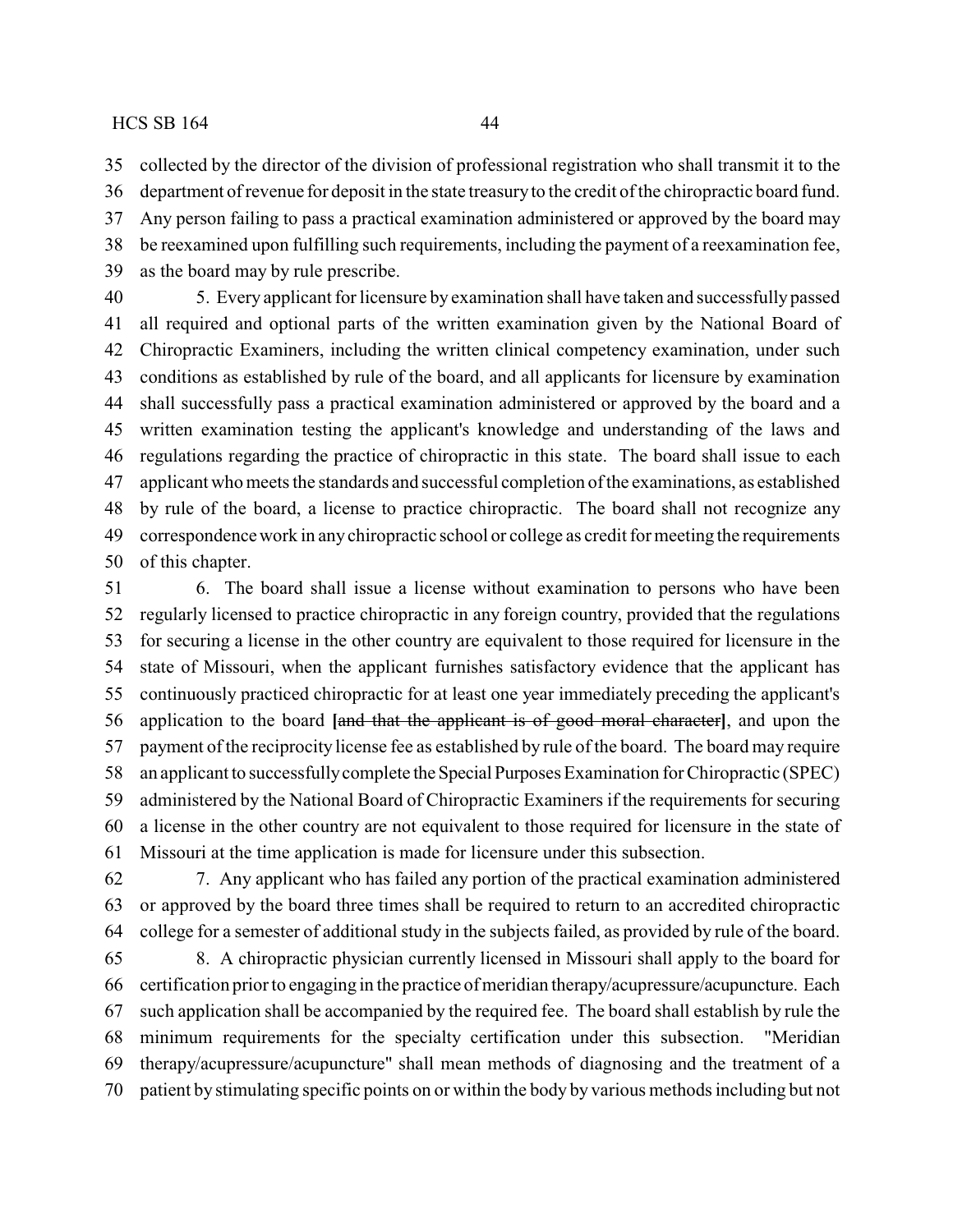limited to manipulation, heat, cold, pressure, vibration, ultrasound, light, electrocurrent, and short-needle insertion for the purpose of obtaining a biopositive reflex response by nerve stimulation.

 9. The board may through its rulemaking process authorize chiropractic physicians holding a current Missouri license to apply for certification in a specialty as the board may deem appropriate and charge a fee for application for certification, provided that:

 (1) The board establishes minimum initial and continuing educational requirements sufficient to ensure the competence of applicants seeking certification in the particular specialty; and

 (2) The board shall not establish any provision for certification of licensees in a particular specialty which is not encompassed within the practice of chiropractic as defined in section 331.010.

331.060. 1. The board may refuse to issue any certificate of registration or authority, permit or license required pursuant to this chapter for one or any combination of causes stated in subsection 2 of this section. The board shall notify the applicant in writing of the reasons for the refusal and shall advise the applicant of his right to file a complaint with the administrative hearing commission as provided by chapter 621.

 2. The board may cause a complaint to be filed with the administrative hearing commission as provided by chapter 621 against any holder of any certificate of registration or authority, permit or license required by this chapter or any person who has failed to renew or has surrendered his certificate of registration or authority, permit or license for any one or any combination of the following causes:

 (1) Use of any controlled substance, as defined in chapter 195, or alcoholic beverage to an extent that such use impairs a person's ability to perform the work of any profession licensed or regulated by this chapter;

 (2) The person has been finally adjudicated and found guilty, or entered a plea of guilty or nolo contendere, in a criminal prosecution under the laws of any state or of the United States, **or any country,**for any offense **[**reasonably**] directly** related to the **[**qualifications, functions or**]** duties **[**of any profession licensed or regulated under this chapter, for any offense an essential 18 element of which is fraud, dishonesty or act of violence, or for any offense involving moral turpitude,**] and responsibilities of the occupation, as set forth in section 324.012, regardless of** whether or not sentence is imposed; (3) Use of fraud, deception, misrepresentation or bribery in securing any certificate of

 registration or authority, permit or license issued pursuant to this chapter or in obtaining permission to take any examination given or required pursuant to this chapter;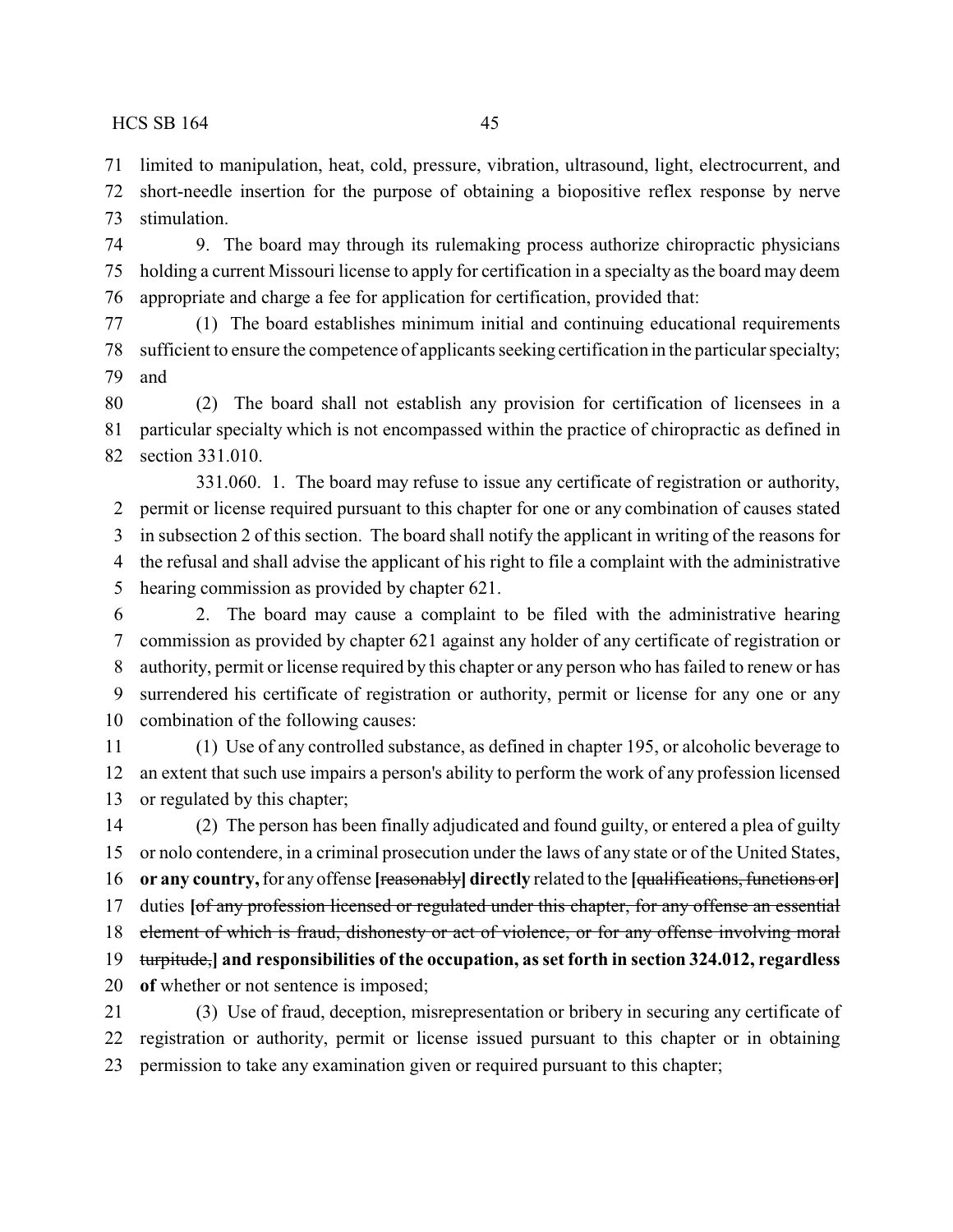(4) Obtaining or attempting to obtain any fee, charge, tuition or other compensation by fraud, deception or misrepresentation;

 (5) Incompetency, misconduct, gross negligence, fraud, misrepresentation or dishonesty in the performance of the functions or duties of any profession licensed or regulated by this chapter;

 (6) Violation of, or assisting or enabling any person to violate, any provision of this chapter, or of any lawful rule or regulation adopted pursuant to this chapter;

 (7) Impersonation of any person holding a certificate of registration or authority, permit or license or allowing any person to use his or her certificate of registration or authority, permit, license or diploma from school;

 (8) Disciplinary action against the holder of a license or other right to practice any profession regulated by this chapter granted by another state, territory, federal agency or country upon grounds for which revocation or suspension is authorized in this state;

 (9) A person is finally adjudged insane or incompetent by a court of competent jurisdiction;

 (10) Assisting or enabling any person to practice or offer to practice any profession licensed or regulated by this chapter who is not registered and currently eligible to practice under this chapter;

 (11) Issuance of a certificate of registration or authority, permit or license based upon a material mistake of fact;

 (12) Failure to display a valid certificate or license if so required by this chapter or any rule promulgated hereunder;

(13) Violation of any professional trust or confidence;

 (14) Use of any advertisement or solicitation which is false, misleading or deceptive to the general public or persons to whom the advertisement or solicitation is primarily directed. False, misleading or deceptive advertisements or solicitations shall include, but not be limited to:

 (a) Promises of cure, relief from pain or other physical or mental condition, or improved physical or mental health;

(b) Any self-laudatory statement;

 (c) Anymisleading or deceptive statement offering or promising a free service. Nothing herein shall be construed to make it unlawful to offer a service for no charge if the offer is announced as part of a full disclosure of routine fees including consultation fees;

 (d) Any misleading or deceptive claims of patient cure, relief or improved condition; superiority in service, treatment or materials; new or improved service, treatment or material, or reduced costs or greater savings. Nothing herein shall be construed to make it unlawful to use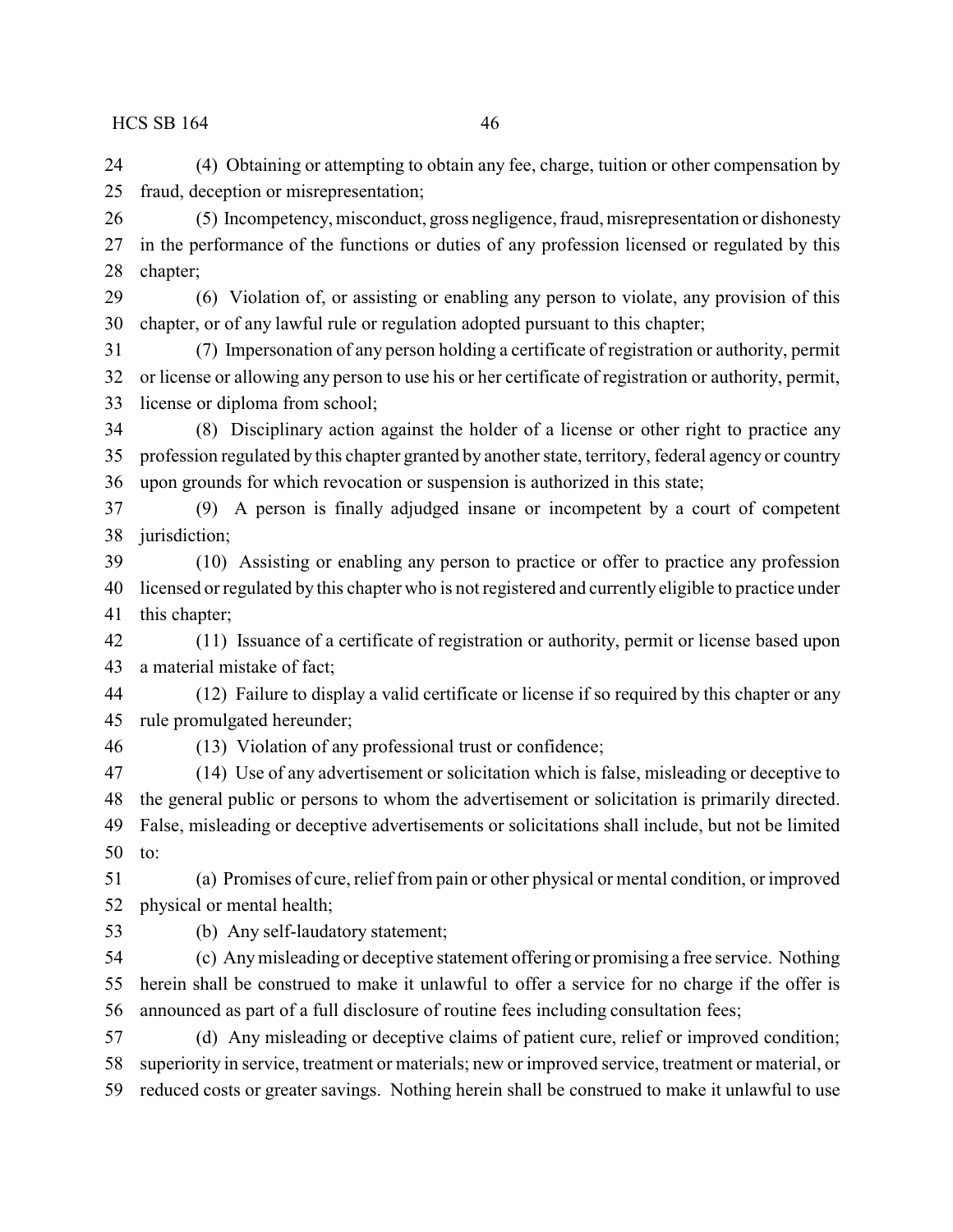any such claim if it is readily verifiable by existing documentation, data or other substantial

evidence. Any claim which exceeds or exaggerates the scope of its supporting documentation,

data or evidence is misleading or deceptive;

 (e) Failure to use the term "chiropractor", "doctor of chiropractic", "chiropractic physician", or "D.C." in any advertisement, solicitation, sign, letterhead, or any other method of addressing the public;

 (f) Attempting to attract patronage in anymanner which castigates, impugns, disparages, discredits or attacks other healing arts and sciences or other chiropractic physicians;

 (15) Violation of the drug laws or rules and regulations of this state, any other state or the federal government;

 (16) Failure or refusal to properly guard against contagious, infectious or communicable diseases or the spread thereof;

(17) Fails to maintain a chiropractic office in a safe and sanitary condition;

(18) Engaging in unprofessional or improper conduct in the practice of chiropractic;

 (19) Administering or prescribing any drug or medicine or attempting to practice medicine, surgery, or osteopathy within the meaning of chapter 334;

 (20) Being unable to practice as a chiropractic physician with reasonable skill and safety to patients because of one of the following: professional incompetency; illness, drunkenness, or excessive use of drugs, narcotics, or chemicals; anymental or physical condition. In enforcing this subdivision the board shall, after a hearing before the board, upon a finding of probable cause, require the chiropractor for the purpose of establishing his competency to practice as a chiropractic physician to submit to a reexamination, which shall be conducted in accordance with rules adopted for this purpose by the board, including rules to allow the examination of the chiropractic physician's professional competence by at least three chiropractic physicians, or to submit to a mental or physical examination or combination thereof by at least three physicians. One examiner shall be selected by the chiropractic physician compelled to take the examination, one selected by the board, and one shall be selected by the two examiners so selected. Notice of the physical or mental examination shall be given by personal service or certified mail. Failure of the chiropractic physician to submit to an examination when directed shall constitute an admission of the allegations against him, unless the failure was due to circumstances beyond his control. A chiropractic physician whose right to practice has been affected under this subdivision shall, at reasonable intervals, be afforded an opportunity to demonstrate that he can resume competent practice with reasonable skill and safety to patients.

 (a) In any proceeding under this subdivision, neither the record of proceedings nor the orders entered by the board shall be used against a chiropractic physician in any other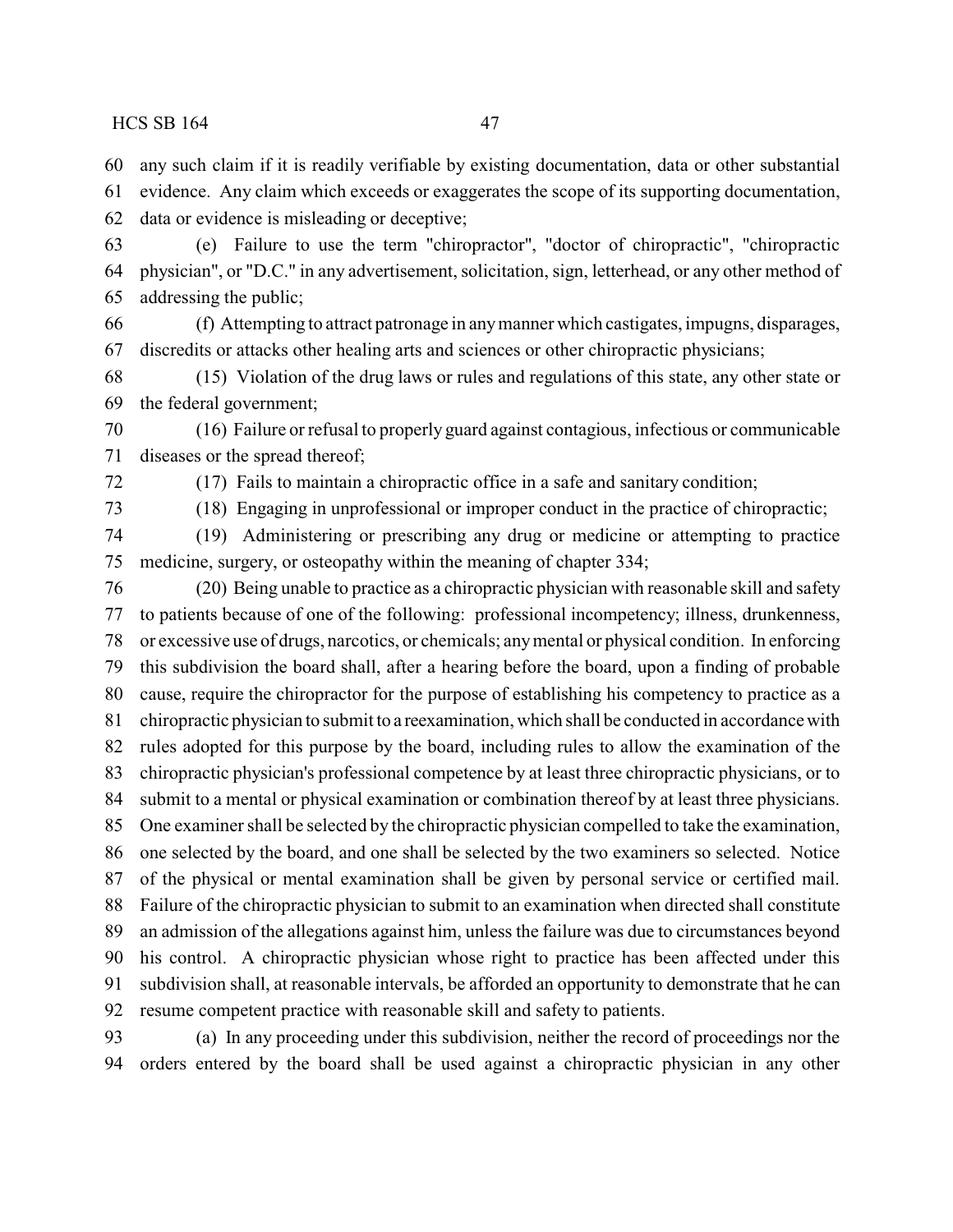proceeding. Proceedings under this subdivision shall be conducted by the board without the filing of a complaint with the administrative hearing commission;

 (b) When the board finds any person unqualified because of any of the grounds set forth in this subdivision, it may enter an order imposing one or more of the following: denying his application for a license; permanently withholding issuance of a license; administering a public or private reprimand; suspending or limiting or restricting his license to practice as a chiropractic physician for a period of not more than five years; revoking his license to practice as a chiropractic physician; requiring him to submit to the care, counseling or treatment of physicians designated by the chiropractic physician compelled to be treated. For the purpose of this subdivision, "license" includes the certificate of registration, or license, or both, issued by the board.

 3. After the filing of such complaint, the proceedings shall be conducted in accordance with the provisions of chapter 621. Upon a finding by the administrative hearing commission that the grounds, provided in subsection 2 of this section, for disciplinary action are met, the board may, singly or in combination:

 (1) Censure or place the person named in the complaint on probation on such terms and conditions as the board deems appropriate for a period not to exceed five years; or

 (2) May suspend the license, certificate or permit for a period not to exceed three years; or

(3) Revoke the license, certificate or permit.

 4. If at any time after disciplinary sanctions have been imposed under this section or under any provision of this chapter, the licensee removes himself from the state of Missouri, ceases to be currently licensed under the provisions of this chapter, or fails to keep the Missouri state board of chiropractic examiners advised of his current place of business and residence, the time of his absence, or unlicensed status, or unknown whereabouts shall not be deemed or taken as any part of the time of discipline so imposed.

332.231. Any person **[**who is of good moral character and reputation and**]** who has satisfactorily completed a course in dental hygiene in an accredited dental hygiene school may apply to the board for examination and registration as a dental hygienist in Missouri.

332.251. 1. Each applicant for examination as a dental hygienist shall**[**, after the board has determined that he is a person of good moral character and reputation,**]** appear before the board at the time and place specified by the board in a written notice to each such applicant. The fee accompanying the application as provided in section 332.241 shall not be refunded to any applicant who fails to appear at the time and place so specified, but the board for good cause shown, as defined by rule, may permit any applicant to take the examination or examinations at a later time without paying an additional fee.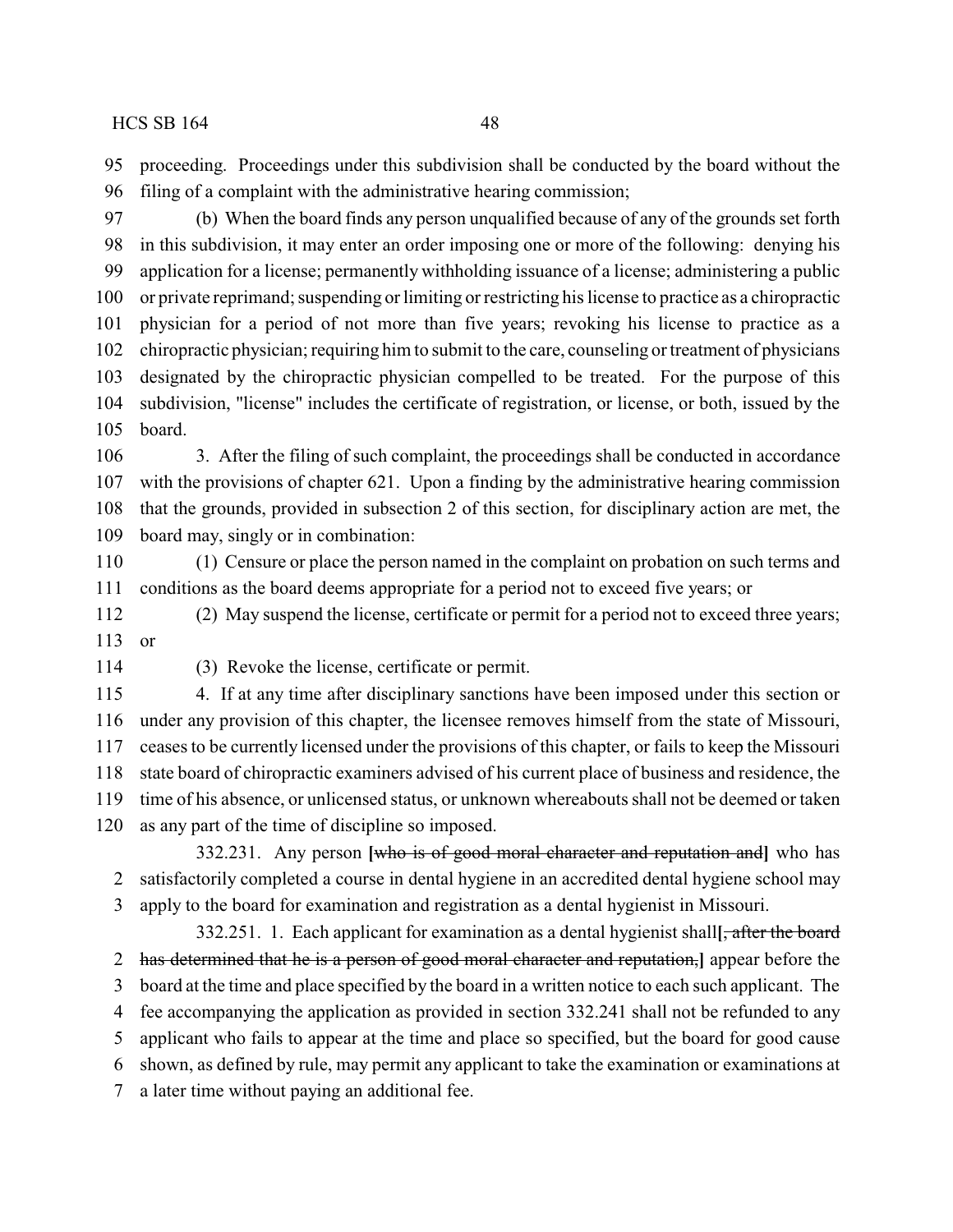2. The board shall determine and specify by rule whether dental hygienist examinations shall be written or oral or clinical or all three, but in any event the examination shall be of such form and of such content and character as to thoroughly test the qualifications of the applicant to practice as a dental hygienist in Missouri. Completion of the national board theoretical examination with scores acceptable to the board, as promulgated by rule, is a prerequisite to taking the dental hygienist examinations.

 3. Any applicant who passes the dental hygienist examination or examinations with the average grade specified in a rule promulgated by the board shall be entitled to registration as a dental hygienist in Missouri, and shall receive a certificate of registration. Irrespective of the fact that an applicant may have made passing grades on his examinations, he shall not be entitled to a certificate of registration as a dental hygienist if the board finds that at any time prior to the issuance of the certificate the applicant has cheated on his examination or examinations, or has made false or misleading statements in any application filed for such examination with intent to deceive the board**[**, or that he is not a person of good moral character and reputation**]**.

22 4. The board shall determine and specify by rule the number of times an applicant may fail all or a portion of the dental hygiene examinations without completing additional education in an accredited dental hygiene school, and shall specify by rule the type and amount of additional education which shall be required of an applicant, which type and amount may vary depending upon the failed portions of the dental hygiene examinations. However, no applicant shall be refused permission to take the dental hygiene examinations twice without completing additional education, nor shall additional education be required if the applicant only fails an examination over Missouri laws.

332.281. The board shall grant without examination a certificate of registration and license to a dental hygienist who has been licensed in another state for at least two consecutive years immediately preceding his application to practice in Missouri if the board is satisfied by proof adduced by the applicant that his qualifications are at least equivalent to the requirements for initial registration as a dental hygienist in Missouri under the provisions of this chapter **[**and that he is of good moral character and reputation**]**; provided that the board may by rule require an applicant under this section to take any examination over Missouri laws given to dental hygienist initially seeking licensure under section 332.251 and to take a practical examination if his licensure in any state was ever denied, revoked or suspended for incompetency or inability to practice in a safe manner, or if he has failed any practical examination given as a prerequisite to licensure as a dental hygienist in any state. Any such dental hygienist applying to be so registered and licensed shall accompany his application with a fee not greater than the dental hygienist examination and license fees and if registered and licensed shall renew his license as provided in section 332.261.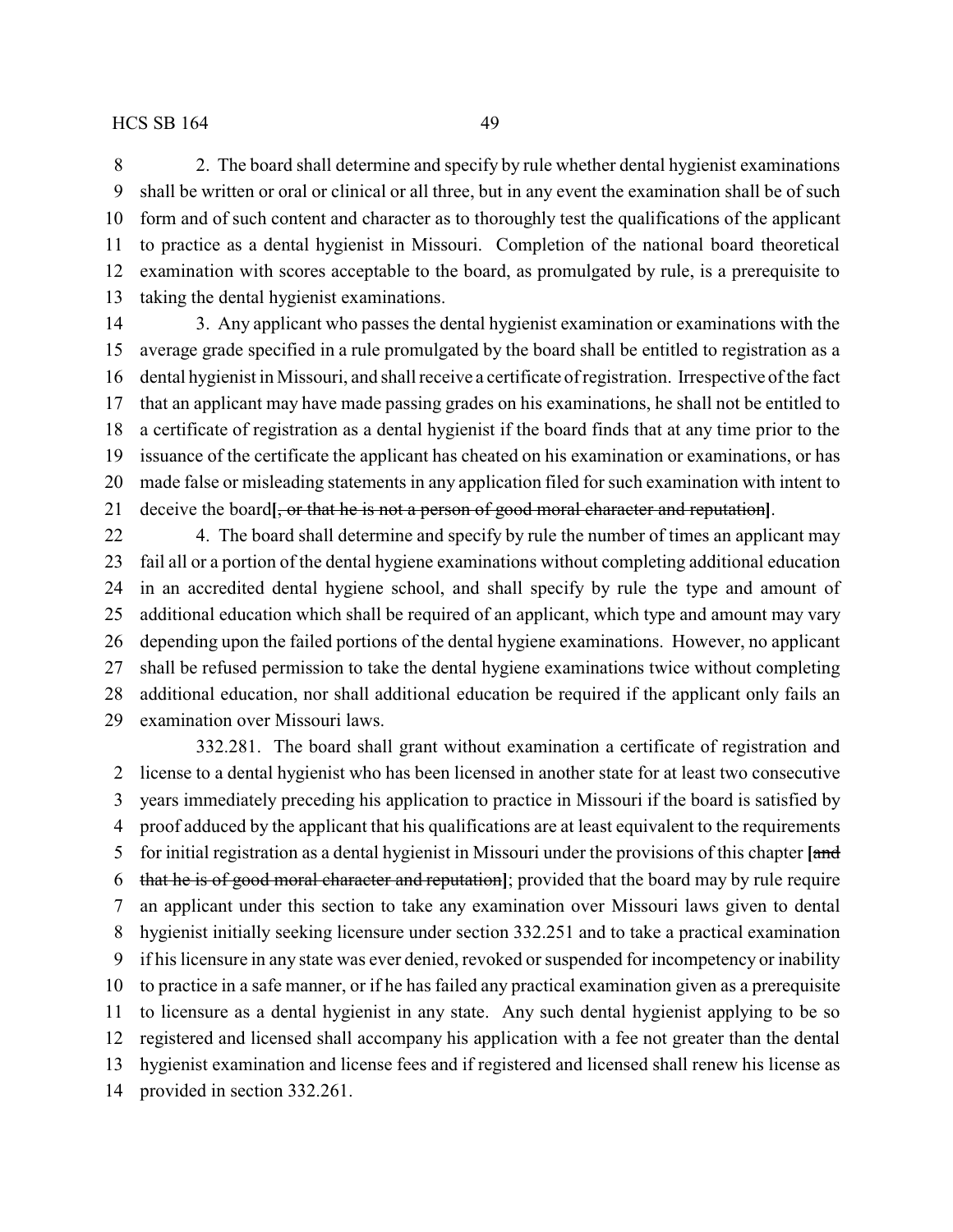332.291. Any person registered and currently licensed as a dental hygienist**[**, who is of good moral character,**]** who has been practicing as a dental hygienist in Missouri immediately preceding the date of his application under the continuous supervision of a registered and currently licensed dentist in Missouri, may apply to the board for a certificate to be signed and attested by a designee of the board and bearing the board's seal, certifying that the holder is a person of good moral character, that he was registered and licensed in Missouri as a dental 7 hygienist on the day of , 20 , and has been practicing as a dental hygienist continuouslyunder the supervision of a duly registered and currentlylicensed dentist in Missouri for \_\_\_\_\_\_ year(s) immediately preceding the date of the certificate, and that he has represented 10 to the board that he intends to apply to practice as a dental hygienist in the state of  $\cdot$ ; provided that the required fee shall accompany each application.

333.041. 1. Each applicant for a license to practice funeral directing shall furnish evidence to establish to the satisfaction of the board that he or she is**[**:

 (1)**]** at least eighteen years of age, and possesses a high school diploma, a general equivalency diploma, or equivalent thereof, as determined, at its discretion, by the board**[**; and (2) A person of good moral character**]**.

 2. Everyperson desiring to enter the profession of embalming dead human bodies within the state of Missouri and who is enrolled in a program accredited by the American Board of Funeral Service Education, any successor organization, or other accrediting entity as approved by the board shall register with the board as a practicum student upon the form provided by the board. After such registration, a student may assist, under the direct supervision of Missouri licensed embalmers and funeral directors, in Missouri licensed funeral establishments, while serving his or her practicum. The form for registration as a practicum student shall be accompanied by a fee in an amount established by the board.

 3. Each applicant for a license to practice embalming shall furnish evidence to establish to the satisfaction of the board that he or she:

 (1) Is at least eighteen years of age, and possesses a high school diploma, a general equivalency diploma, or equivalent thereof, as determined, at its discretion, by the board;

(2) **[**Is a person of good moral character;

19 (3)<sup>1</sup> Has completed a funeral service education program accredited by the American Board of Funeral Service Education, any successor organization, or other accrediting entity as approved by the board. If an applicant does not complete all requirements for licensure within five years from the date of his or her completion of an accredited program, his or her registration as an apprentice embalmer shall be automatically cancelled. The applicant shall be required to file a new application and pay applicable fees. No previous apprenticeship shall be considered for the new application;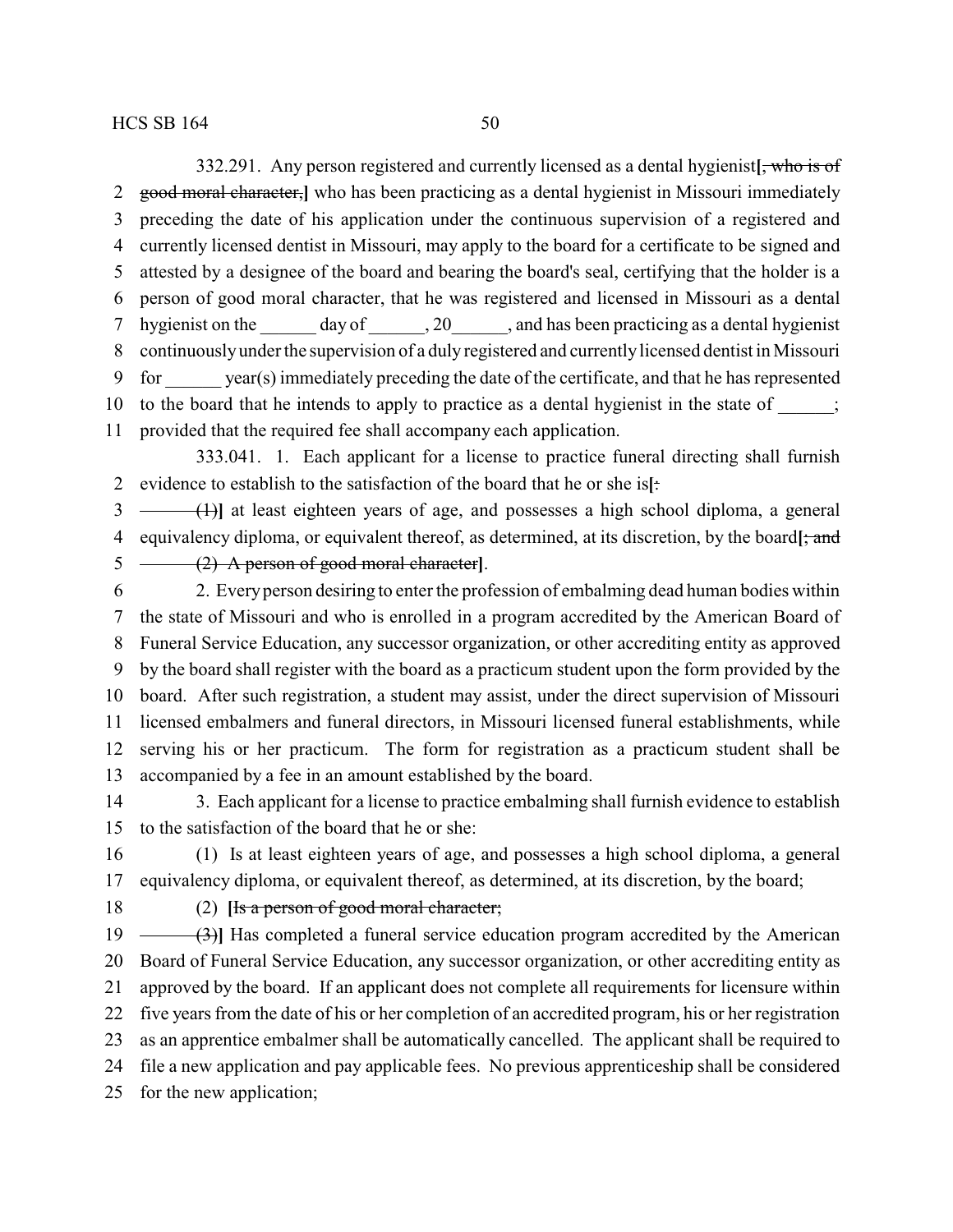**[**(4)**] (3)** Upon due examination administered by the board, is possessed of a knowledge of the subjects of embalming, anatomy, pathology, bacteriology, mortuary administration, chemistry, restorative art, together with statutes, rules and regulations governing the care, custody, shelter and disposition of dead human bodies and the transportation thereof or has passed the national board examination of the Conference of Funeral Service Examining Boards. If any applicant fails to pass the state examination, he or she may retake the examination at the next regular examination meeting. The applicant shall notify the board office of his or her desire to retake the examination at least thirty days prior to the date of the examination. Each time the

 examination is retaken, the applicant shall pay a new examination fee in an amount established by the board;

 **[**(5)**] (4)** Has been employed full time in funeral service in a licensed funeral establishment and has personally embalmed at least twenty-five dead human bodies under the personal supervision of an embalmer who holds a current and valid Missouri embalmer's license during an apprenticeship of not less than twelve consecutive months. "Personal supervision" means that the licensed embalmer shall be physically present during the entire embalming process in the first six months of the apprenticeship period and physically present at the beginning of the embalming process and available for consultation and personal inspection within a period of not more than one hour in the remaining six months of the apprenticeship period. All transcripts and other records filed with the board shall become a part of the board files.

 4. If the applicant does not complete the application process within the five years after his or her completion of an approved program, then he or she must file a new application and no fees paid previously shall apply toward the license fee.

 5. Examinations required by this section and section 333.042 shall be held at least twice a year at times and places fixed by the board. The board shall by rule and regulation prescribe the standard for successful completion of the examinations.

 6. Upon establishment of his or her qualifications as specified by this section or section 333.042, the board shall issue to the applicant a license to practice funeral directing or embalming, as the case may require, and shall register the applicant as a duly licensed funeral director or a duly licensed embalmer. Any person having the qualifications required by this section and section 333.042 may be granted both a license to practice funeral directing and to practice embalming.

 7. The board shall, upon request, waive any requirement of this chapter and issue a temporary funeral director's license, valid for six months, to the surviving spouse or next of kin or the personal representative of a licensed funeral director, or to the spouse, next of kin,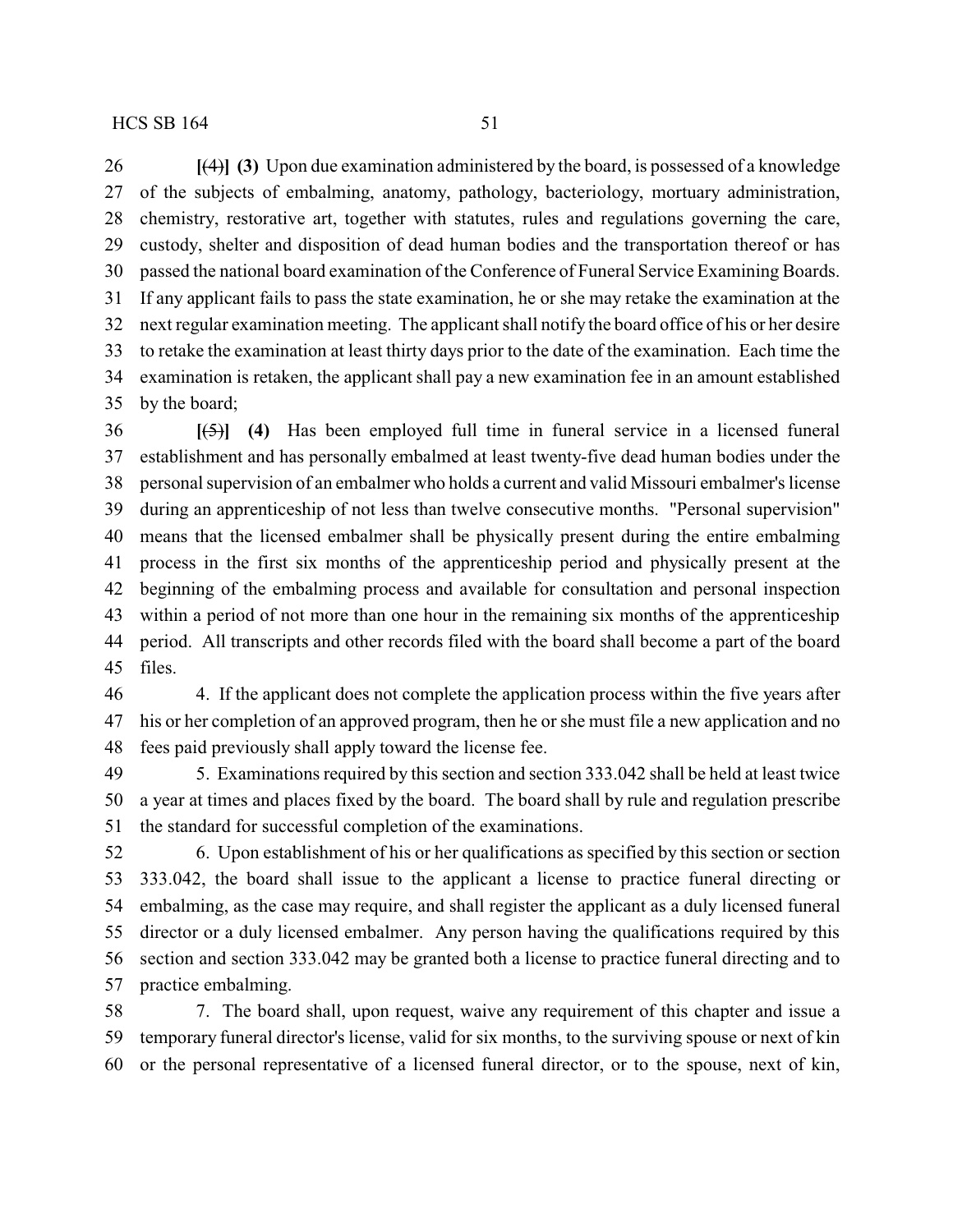employee or conservator of a licensed funeral director disabled because of sickness, mental incapacity or injury.

 **8. Upon the successful completion of an embalming apprenticeship and pending the successful completion of the examination as set forth in subdivision (3) of subsection 3 of this section, and also pending the successful completion of all other requirements for an embalmer's license, the applicant may continue to be employed by the funeral establishment where the apprenticeship took place under the terms of subdivision (4) of subsection 3 of this section for a period not to exceed six months or until the applicant's embalmer's license is issued, whichever comes first. An applicant shall not continue to practice as an embalmer apprentice under the provisions of this subsection without providing a written notice to the board to extend his or her apprenticeship registration for up to six months. The board shall grant the extension upon receipt of the written notice.**

333.151. 1. The state board of embalmers and funeral directors shall consist of six members, including one voting public member appointed by the governor with the advice and consent of the senate. Each member, other than the public member, appointed shall possess either a license to practice embalming or a license to practice funeral directing in this state or both said licenses and shall have been actively engaged in the practice of embalming or funeral directing for a period of five years next before his or her appointment. Each member shall be a United States citizen, a resident of this state for a period of at least one year, **and** a qualified voter of this state **[**and shall be of good moral character**]**. Not more than three members of the board shall be of the same political party. The nonpublic members shall be appointed by the governor, with the advice and consent of the senate. A majority of the members shall constitute a quorum. Members shall be appointed to represent diversity in gender, race, ethnicity, and the various geographic regions of the state.

 2. Each member of the board shall serve for a term of five years. Any vacancy on the board shall be filled by the governor and the person appointed to fill the vacancy shall possess the qualifications required by this chapter and shall serve until the end of the unexpired term of his or her predecessor, if any.

17 3. The public member shall be at the time of his or her appointment a person who is not and never was a member of any profession licensed or regulated pursuant to this chapter or the spouse of such person; and a person who does not have and never has had a material, financial interest in either the providing of the professional services regulated by this chapter, or an activity or organization directly related to any profession licensed or regulated pursuant to this chapter. All members, including public members, shall be chosen from lists submitted by the director of the division of professional registration. The duties of the public member shall not include the determination of the technical requirements to be met for licensure or whether any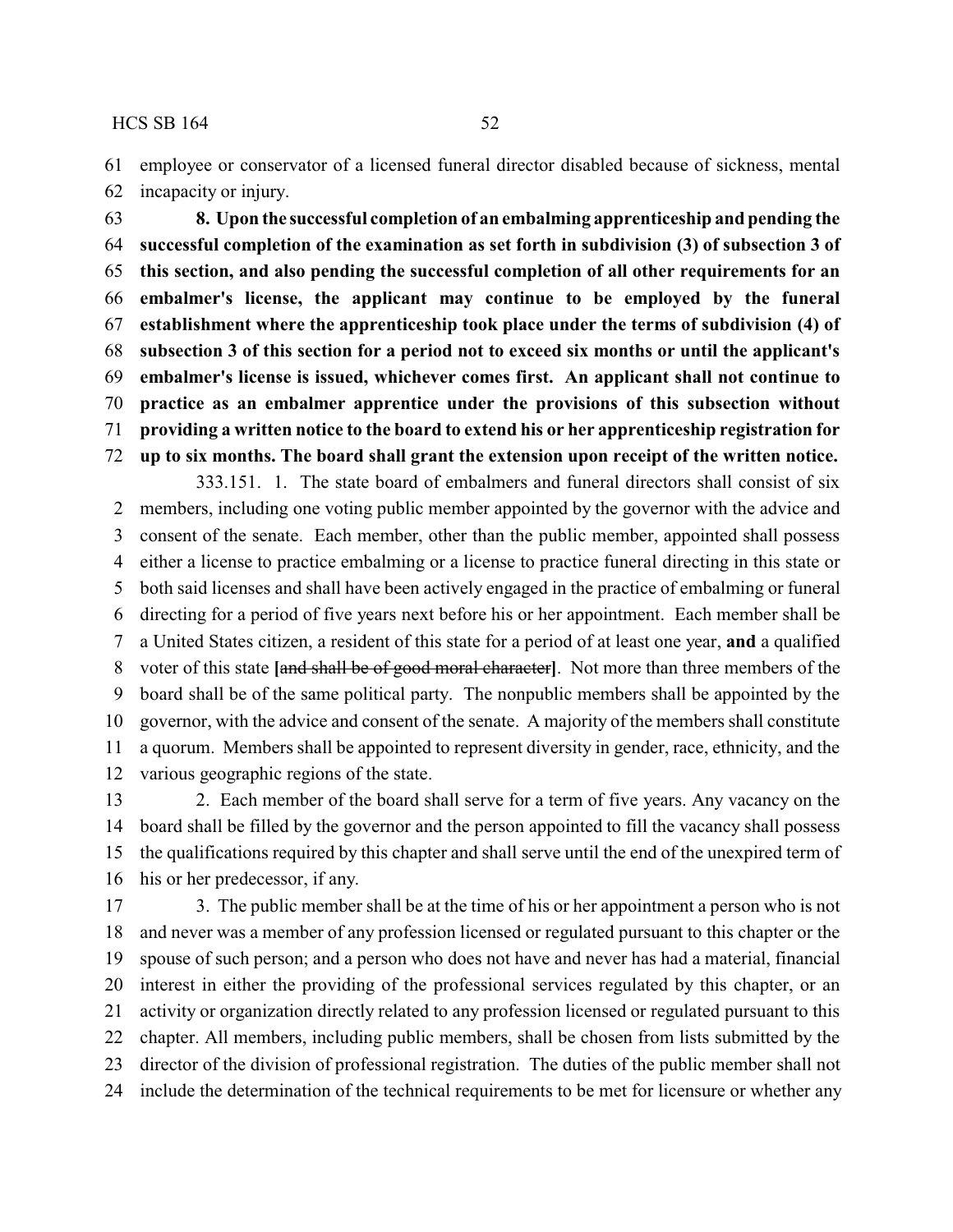person meets such technical requirements or of the technical competence or technical judgment

of a licensee or a candidate for licensure.

334.037. 1. A physician may enter into collaborative practice arrangements with assistant physicians. Collaborative practice arrangements shall be in the form of written agreements, jointly agreed-upon protocols, or standing orders for the delivery of health care services. Collaborative practice arrangements, which shall be in writing, may delegate to an assistant physician the authority to administer or dispense drugs and provide treatment as long as the delivery of such health care services is within the scope of practice of the assistant physician and is consistent with that assistant physician's skill, training, and competence and the skill and training of the collaborating physician.

 2. The written collaborative practice arrangement shall contain at least the following provisions:

 (1) Complete names, home and business addresses, zip codes, and telephone numbers of the collaborating physician and the assistant physician;

 (2) A list of all other offices or locations besides those listed in subdivision (1) of this subsection where the collaborating physician authorized the assistant physician to prescribe;

 (3) A requirement that there shall be posted at every office where the assistant physician is authorized to prescribe, in collaboration with a physician, a prominently displayed disclosure statement informing patients that they may be seen by an assistant physician and have the right to see the collaborating physician;

 (4) All specialty or board certifications of the collaborating physician and all certifications of the assistant physician;

 (5) The manner of collaboration between the collaborating physician and the assistant physician, including how the collaborating physician and the assistant physician shall:

 (a) Engage in collaborative practice consistent with each professional's skill, training, education, and competence;

 (b) Maintain geographic proximity; except, the collaborative practice arrangement may allow for geographic proximity to be waived for a maximum of twenty-eight days per calendar year for rural health clinics as defined by Pub. L. 95-210 (42 U.S.C. Section 1395x), as amended, as long as the collaborative practice arrangement includes alternative plans as required in paragraph (c) of this subdivision. Such exception to geographic proximity shall apply only to independent rural health clinics, provider-based rural health clinics if the provider is a critical access hospital as provided in 42 U.S.C. Section 1395i-4, and provider-based rural health clinics if the main location of the hospital sponsor is greater than fifty miles from the clinic. The collaborating physician shall maintain documentation related to such requirement and present it to the state board of registration for the healing arts when requested; and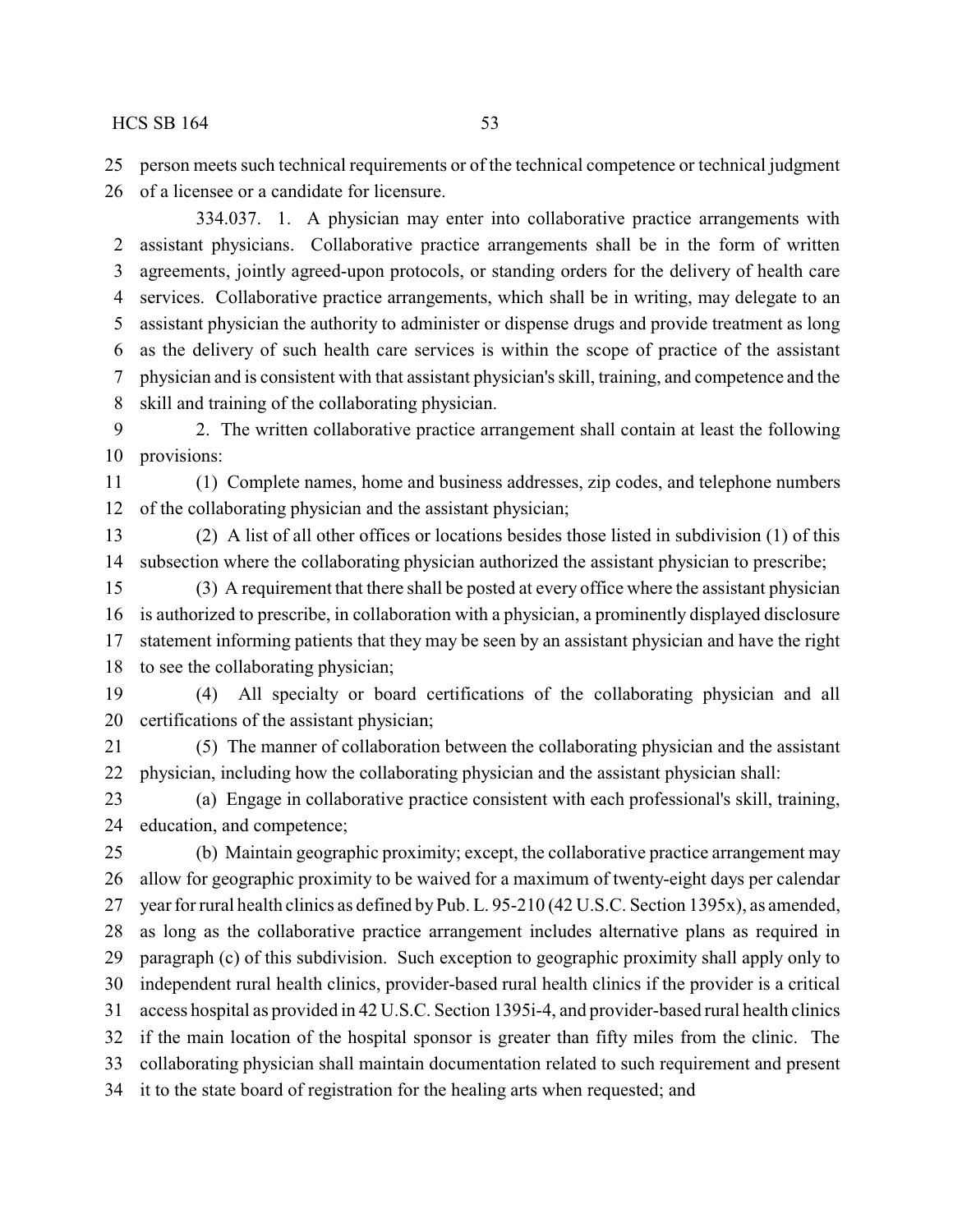(c) Provide coverage during absence, incapacity, infirmity, or emergency by the collaborating physician;

 (6) A description of the assistant physician's controlled substance prescriptive authority in collaboration with the physician, including a list of the controlled substances the physician authorizes the assistant physician to prescribe and documentation that it is consistent with each professional's education, knowledge, skill, and competence;

 (7) A list of all other written practice agreements of the collaborating physician and the assistant physician;

 (8) The duration of the written practice agreement between the collaborating physician and the assistant physician;

 (9) A description of the time and manner of the collaborating physician's review of the assistant physician's delivery of health care services. The description shall include provisions that the assistant physician shall submit a minimum of ten percent of the charts documenting the assistant physician's delivery of health care services to the collaborating physician for review by the collaborating physician, or any other physician designated in the collaborative practice arrangement, every fourteen days; and

 (10) The collaborating physician, or any other physician designated in the collaborative practice arrangement, shall review every fourteen days a minimum of twenty percent of the charts in which the assistant physician prescribes controlled substances. The charts reviewed under this subdivision may be counted in the number of charts required to be reviewed under subdivision (9) of this subsection.

 3. The state board of registration for the healing arts under section 334.125 shall promulgate rules regulating the use of collaborative practice arrangements for assistant physicians. Such rules shall specify:

(1) Geographic areas to be covered;

 (2) The methods of treatment that may be covered by collaborative practice arrangements;

 (3) In conjunction with deans of medical schools and primary care residency program directors in the state, the development and implementation of educational methods and programs undertaken during the collaborative practice service which shall facilitate the advancement of the assistant physician's medical knowledge and capabilities, and which may lead to credit toward a future residency program for programs that deem such documented educational achievements acceptable; and

 (4) The requirements for review of services provided under collaborative practice arrangements, including delegating authority to prescribe controlled substances.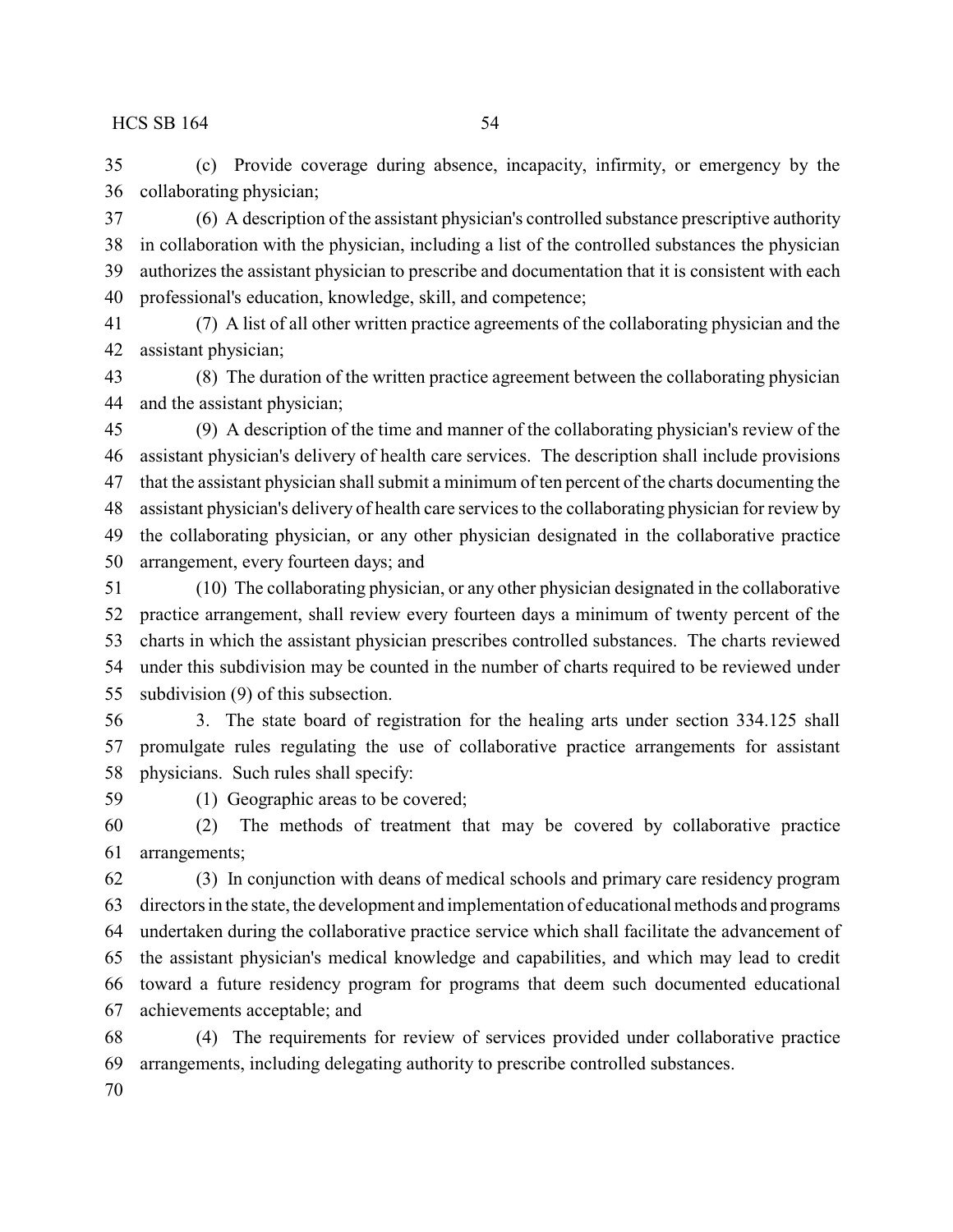Any rules relating to dispensing or distribution of medications or devices by prescription or prescription drug orders under this section shall be subject to the approval of the state board of pharmacy. Any rules relating to dispensing or distribution of controlled substances by prescription or prescription drug orders under this section shall be subject to the approval of the department of health and senior services and the state board of pharmacy. The state board of registration for the healing arts shall promulgate rules applicable to assistant physicians that shall be consistent with guidelines for federally funded clinics. The rulemaking authority granted in this subsection shall not extend to collaborative practice arrangements of hospital employees providing inpatient care within hospitals as defined in chapter 197 or population-based public health services as defined by 20 CSR 2150- 5.100 as of April 30, 2008.

 4. The state board of registration for the healing arts shall not deny, revoke, suspend, or otherwise take disciplinary action against a collaborating physician for health care services delegated to an assistant physician provided the provisions of this section and the rules promulgated thereunder are satisfied.

 5. Within thirty days of any change and on each renewal, the state board of registration for the healing arts shall require every physician to identify whether the physician is engaged in anycollaborative practice arrangement, including collaborative practice arrangements delegating the authority to prescribe controlled substances, and also report to the board the name of each assistant physician with whom the physician has entered into such arrangement. The board may make such information available to the public. The board shall track the reported information and may routinely conduct random reviews of such arrangements to ensure that arrangements are carried out for compliance under this chapter.

 6. A collaborating physician **[**or supervising physician**]** shall not enter into a collaborative practice arrangement **[**or supervision agreement**]** with more than six full-time equivalent assistant physicians, full-time equivalent physician assistants, or full-time equivalent advance practice registered nurses, or any combination thereof. Such limitation shall not apply to collaborative arrangements of hospital employees providing inpatient care service in hospitals as defined in chapter 197 or population-based public health services as defined by 20 CSR 2150- 5.100 as of April 30, 2008, or to a certified registered nurse anesthetist providing anesthesia services under the supervision of an anesthesiologist or other physician, dentist, or podiatrist who is immediately available if needed as set out in subsection 7 of section 334.104.

 7. The collaborating physician shall determine and document the completion of at least a one-month period of time during which the assistant physician shall practice with the collaborating physician continuously present before practicing in a setting where the collaborating physician is not continuously present. No rule or regulation shall require the collaborating physician to review more than ten percent of the assistant physician's patient charts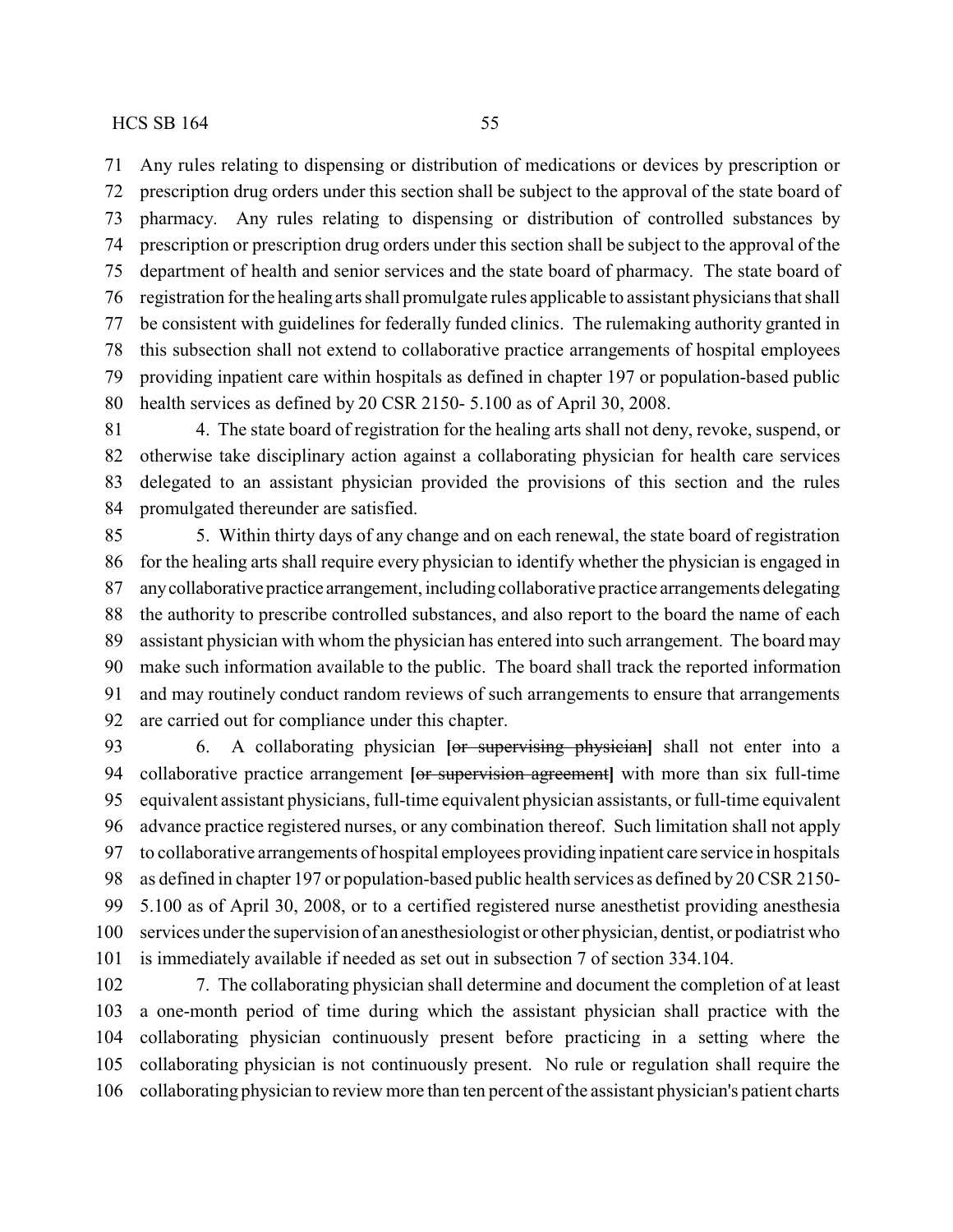or records during such one-month period. Such limitation shall not apply to collaborative arrangements of providers of population-based public health services as defined by 20 CSR 2150-5.100 as of April 30, 2008.

 8. No agreement made under this section shall supersede current hospital licensing regulations governing hospital medication orders under protocols or standing orders for the purpose of delivering inpatient or emergency care within a hospital as defined in section 197.020 if such protocols or standing orders have been approved by the hospital's medical staff and pharmaceutical therapeutics committee.

 9. No contract or other agreement shall require a physician to act as a collaborating physician for an assistant physician against the physician's will. A physician shall have the right to refuse to act as a collaborating physician, without penalty, for a particular assistant physician. No contract or other agreement shall limit the collaborating physician's ultimate authority over any protocols or standing orders or in the delegation of the physician's authority to any assistant physician, but such requirement shall not authorize a physician in implementing such protocols, standing orders, or delegation to violate applicable standards for safe medical practice established by a hospital's medical staff.

 10. No contract or other agreement shall require any assistant physician to serve as a collaborating assistant physician for any collaborating physician against the assistant physician's will. An assistant physician shall have the right to refuse to collaborate, without penalty, with a particular physician.

 11. All collaborating physicians and assistant physicians in collaborative practice arrangements shall wear identification badgeswhile actingwithin the scope of their collaborative practice arrangement. The identification badges shall prominently display the licensure status of such collaborating physicians and assistant physicians.

 12. (1) An assistant physician with a certificate of controlled substance prescriptive authority as provided in this section may prescribe any controlled substance listed in Schedule III, IV, or V of section 195.017, and may have restricted authority in Schedule II, when delegated the authority to prescribe controlled substances in a collaborative practice arrangement. Prescriptions for Schedule II medications prescribed by an assistant physician who has a certificate of controlled substance prescriptive authority are restricted to only those medications containing hydrocodone. Such authority shall be filed with the state board of registration for the healing arts. The collaborating physician shall maintain the right to limit a specific scheduled drug or scheduled drug category that the assistant physician is permitted to prescribe. Any limitations shall be listed in the collaborative practice arrangement. Assistant physicians shall not prescribe controlled substances for themselves or members of their families. Schedule III controlled substances and Schedule II - hydrocodone prescriptions shall be limited to a five-day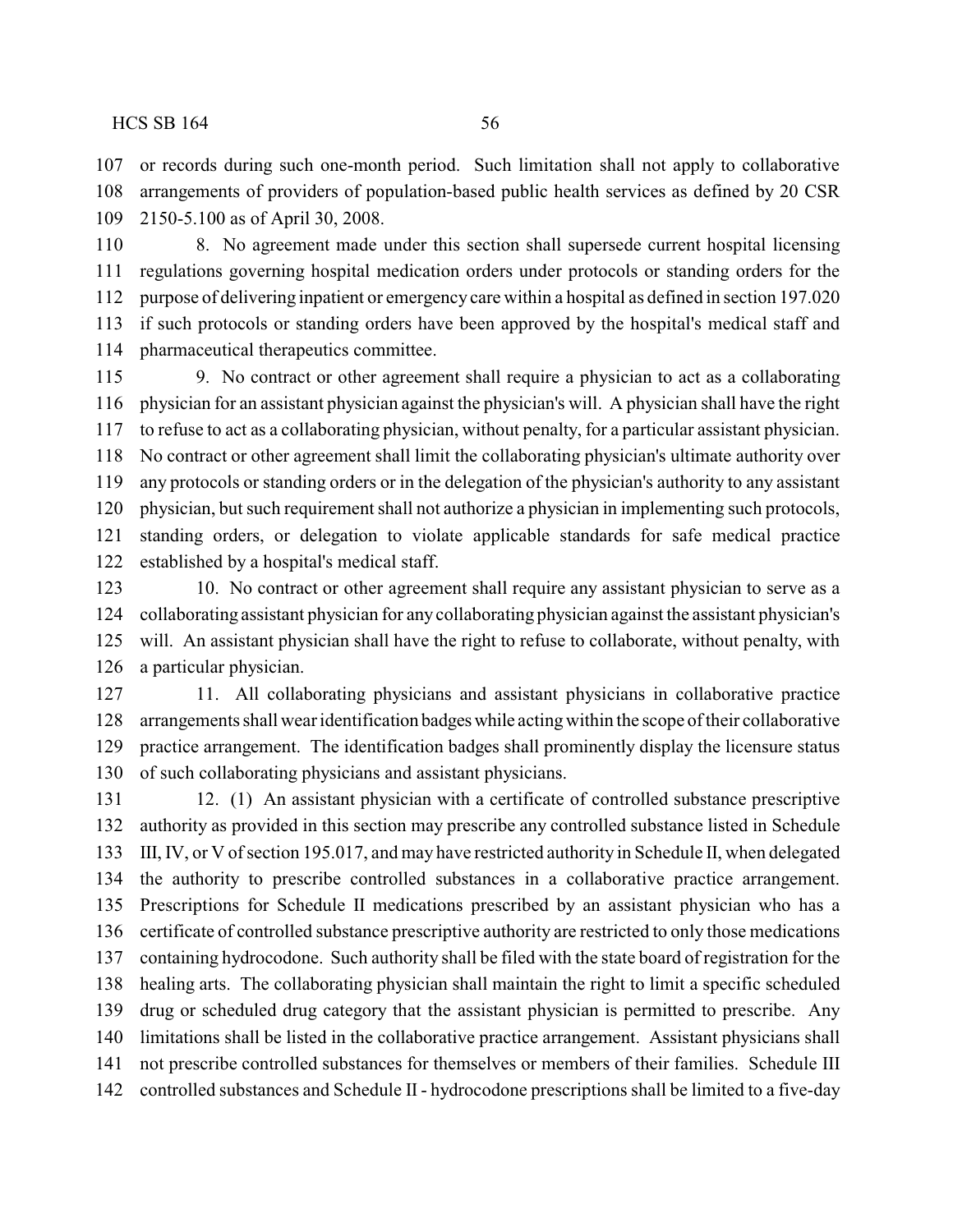supply without refill, except that buprenorphine may be prescribed for up to a thirty-day supply without refill for patients receiving medication-assisted treatment for substance use disorders under the direction of the collaborating physician. Assistant physicians who are authorized to prescribe controlled substances under this section shall register with the federal Drug Enforcement Administration and the state bureau of narcotics and dangerous drugs, and shall include theDrugEnforcementAdministration registration number on prescriptions for controlled substances.

 (2) The collaborating physician shall be responsible to determine and document the completion of at least one hundred twentyhours in a four-month period bythe assistant physician during which the assistant physician shall practice with the collaborating physician on-site prior to prescribing controlled substances when the collaborating physician is not on-site. Such limitation shall not apply to assistant physicians of population-based public health services as defined in 20 CSR 2150-5.100 as of April 30, 2009, or assistant physicians providing opioid addiction treatment.

 (3) An assistant physician shall receive a certificate of controlled substance prescriptive authority from the state board of registration for the healing arts upon verification of licensure under section 334.036.

 13. Nothing in this section or section 334.036 shall be construed to limit the authority of hospitals or hospital medical staff to make employment or medical staff credentialing or privileging decisions.

334.104. 1. A physician may enter into collaborative practice arrangements with registered professional nurses. Collaborative practice arrangements shall be in the form of written agreements, jointly agreed-upon protocols, or standing orders for the delivery of health care services. Collaborative practice arrangements, which shall be in writing, may delegate to a registered professional nurse the authority to administer or dispense drugs and provide treatment as long as the delivery of such health care services is within the scope of practice of the registered professional nurse and is consistent with that nurse's skill, training and competence.

 2. Collaborative practice arrangements, which shall be in writing, may delegate to a registered professional nurse the authorityto administer, dispense or prescribe drugs and provide treatment if the registered professional nurse is an advanced practice registered nurse as defined in subdivision (2) of section 335.016. Collaborative practice arrangements may delegate to an advanced practice registered nurse, as defined in section 335.016, the authority to administer, dispense, or prescribe controlled substances listed in Schedules III, IV, and V of section 195.017, and Schedule II - hydrocodone; except that, the collaborative practice arrangement shall not delegate the authority to administer any controlled substances listed in Schedules III, IV, and V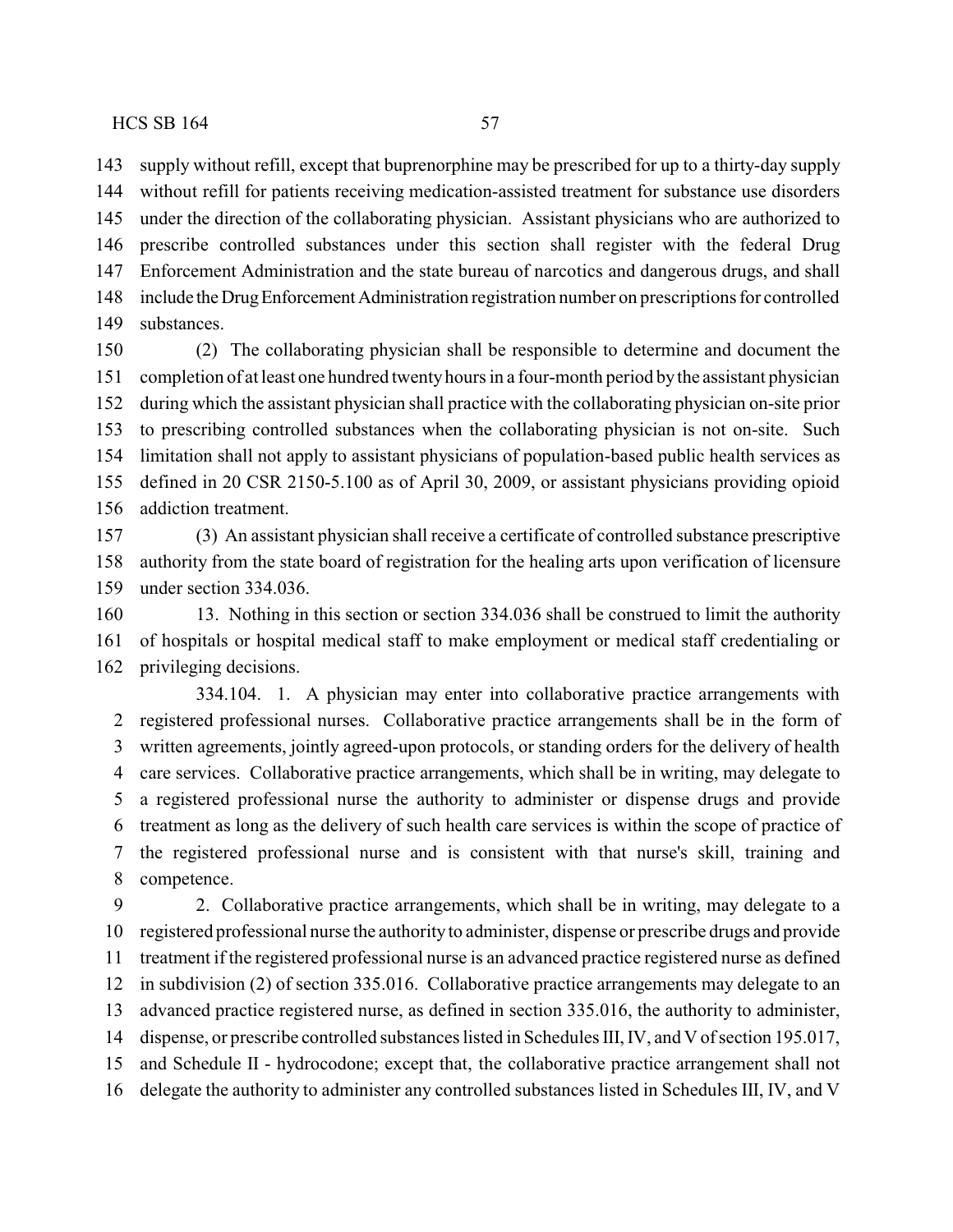of section 195.017, or Schedule II- hydrocodone for the purpose of inducing sedation or general anesthesia for therapeutic, diagnostic, or surgical procedures. Schedule III narcotic controlled substance and Schedule II - hydrocodone prescriptions shall be limited to a one hundred twenty- hour supply without refill. Such collaborative practice arrangements shall be in the form of written agreements, jointly agreed-upon protocols or standing orders for the delivery of health care services. An advanced practice registered nurse may prescribe buprenorphine for up to a 23 thirty-day supply without refill for patients receiving medication-assisted treatment for substance use disorders under the direction of the collaborating physician.

 3. The written collaborative practice arrangement shall contain at least the following provisions:

 (1) Complete names, home and business addresses, zip codes, and telephone numbers of the collaborating physician and the advanced practice registered nurse;

 (2) A list of all other offices or locations besides those listed in subdivision (1) of this subsection where the collaborating physician authorized the advanced practice registered nurse to prescribe;

 (3) A requirement that there shall be posted at every office where the advanced practice registered nurse is authorized to prescribe, in collaboration with a physician, a prominently displayed disclosure statement informing patients that theymay be seen by an advanced practice registered nurse and have the right to see the collaborating physician;

 (4) All specialty or board certifications of the collaborating physician and all certifications of the advanced practice registered nurse;

 (5) The manner of collaboration between the collaborating physician and the advanced practice registered nurse, including how the collaborating physician and the advanced practice registered nurse will:

 (a) Engage in collaborative practice consistent with each professional's skill, training, education, and competence;

 (b) Maintain geographic proximity, except the collaborative practice arrangement may allow for geographic proximity to be waived for a maximum of twenty-eight days per calendar year for rural health clinics as defined by P.L. 95-210, as long as the collaborative practice arrangement includes alternative plans as required in paragraph (c) of this subdivision. This exception to geographic proximity shall apply only to independent rural health clinics, provider- based rural health clinics where the provider is a critical access hospital as provided in 42 U.S.C. Section 1395i-4, and provider-based rural health clinics where the main location of the hospital sponsor is greater than fifty miles from the clinic. The collaborating physician is required to maintain documentation related to this requirement and to present it to the state board of registration for the healing arts when requested; and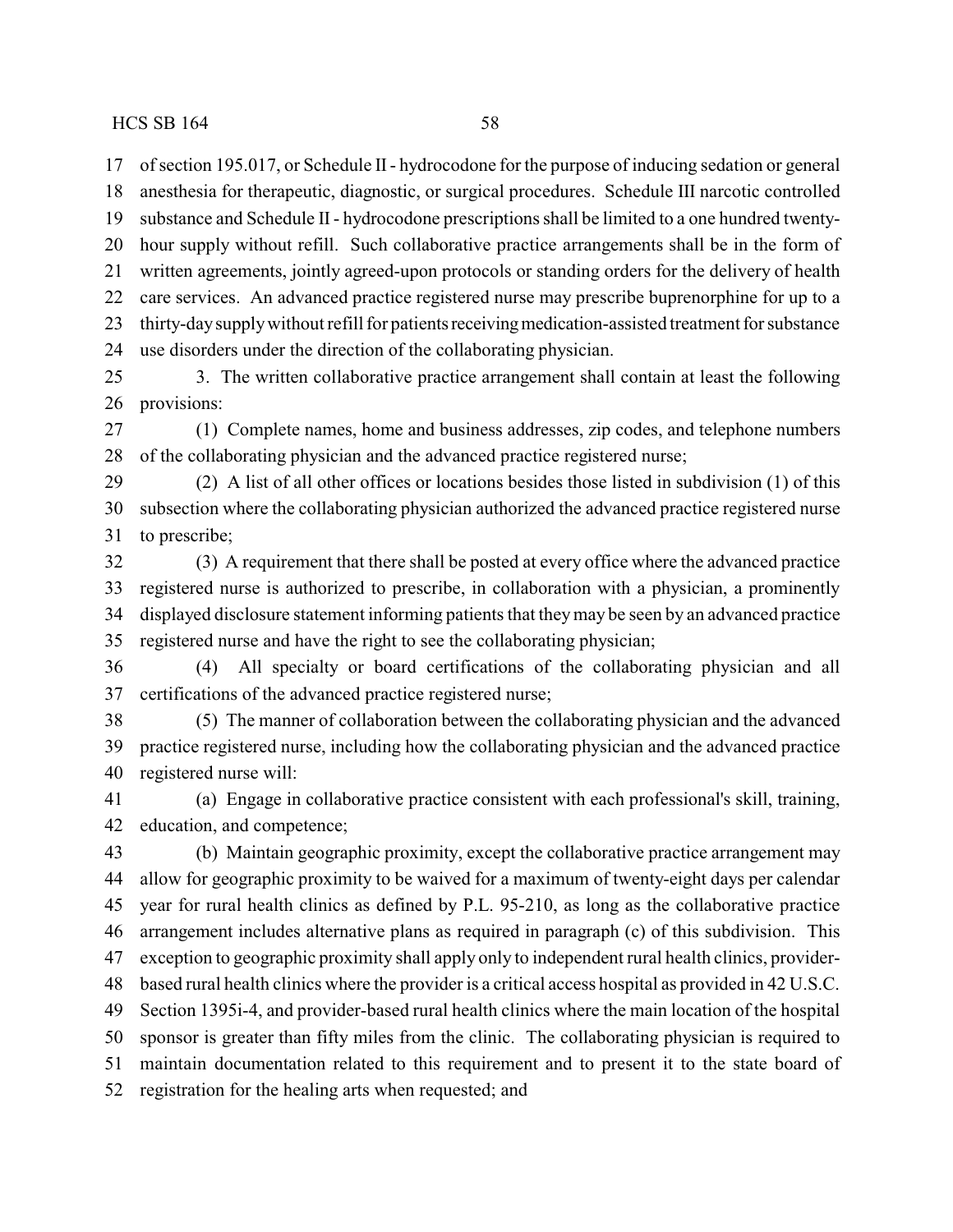(c) Provide coverage during absence, incapacity, infirmity, or emergency by the collaborating physician;

 (6) A description of the advanced practice registered nurse's controlled substance prescriptive authority in collaboration with the physician, including a list of the controlled substances the physician authorizes the nurse to prescribe and documentation that it is consistent with each professional's education, knowledge, skill, and competence;

 (7) A list of all other written practice agreements of the collaborating physician and the advanced practice registered nurse;

 (8) The duration of the written practice agreement between the collaborating physician and the advanced practice registered nurse;

 (9) A description of the time and manner of the collaborating physician's review of the advanced practice registered nurse's delivery of health care services. The description shall include provisions that the advanced practice registered nurse shall submit a minimum of ten percent of the charts documenting the advanced practice registered nurse's deliveryof health care services to the collaborating physician for review by the collaborating physician, or any other physician designated in the collaborative practice arrangement, every fourteen days; and

 (10) The collaborating physician, or any other physician designated in the collaborative practice arrangement, shall review every fourteen days a minimum of twenty percent of the charts in which the advanced practice registered nurse prescribes controlled substances. The charts reviewed under this subdivision may be counted in the number of charts required to be reviewed under subdivision (9) of this subsection.

 4. The state board of registration for the healing arts pursuant to section 334.125 and the board of nursing pursuant to section 335.036 may jointly promulgate rules regulating the use of collaborative practice arrangements. Such rules shall be limited to specifying geographic areas to be covered, the methods of treatment that may be covered by collaborative practice arrangements and the requirements for review of services provided pursuant to collaborative practice arrangements including delegating authority to prescribe controlled substances. Any rules relating to dispensing or distribution of medications or devices by prescription or prescription drug orders under this section shall be subject to the approval of the state board of pharmacy. Any rules relating to dispensing or distribution of controlled substances by prescription or prescription drug orders under this section shall be subject to the approval of the department of health and senior services and the state board of pharmacy. In order to take effect, such rules shall be approved by a majority vote of a quorum of each board. Neither the state 86 board of registration for the healing arts nor the board of nursing may separately promulgate rules relating to collaborative practice arrangements. Such jointly promulgated rules shall be consistent with guidelines for federally funded clinics. The rulemaking authority granted in this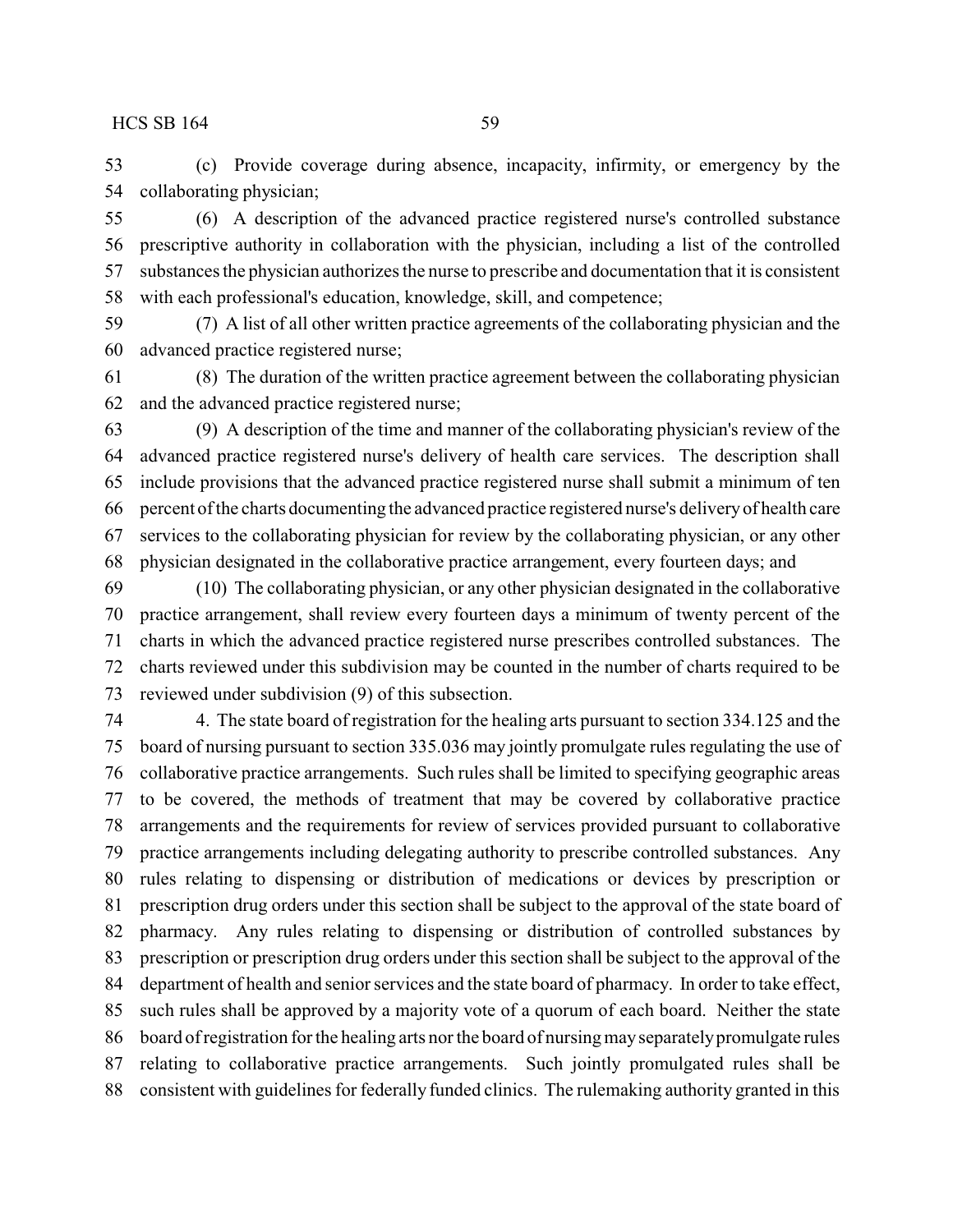subsection shall not extend to collaborative practice arrangements of hospital employees providing inpatient care within hospitals as defined pursuant to chapter 197 or population-based public health services as defined by 20 CSR 2150-5.100 as of April 30, 2008.

 5. The state board of registration for the healing arts shall not deny, revoke, suspend or otherwise take disciplinary action against a physician for health care services delegated to a registered professional nurse provided the provisions of this section and the rules promulgated thereunder are satisfied. Upon the written request of a physician subject to a disciplinary action imposed as a result of an agreement between a physician and a registered professional nurse or registered physician assistant, whether written or not, prior to August 28, 1993, all records of such disciplinary licensure action and all records pertaining to the filing, investigation or review of an alleged violation of this chapter incurred as a result of such an agreement shall be removed from the records of the state board of registration for the healing arts and the division of professional registration and shall not be disclosed to any public or private entity seeking such information from the board or the division. The state board of registration for the healing arts shall take action to correct reports of alleged violations and disciplinary actions as described in this section which have been submitted to the National Practitioner Data Bank. In subsequent applications or representations relating to his medical practice, a physician completing forms or documents shall not be required to report any actions of the state board of registration for the healing arts for which the records are subject to removal under this section.

 6. Within thirty days of any change and on each renewal, the state board of registration for the healing arts shall require every physician to identify whether the physician is engaged in anycollaborative practice agreement, including collaborative practice agreements delegating the authority to prescribe controlled substances, or physician assistant agreement and also report to the board the name of each licensed professional with whom the physician has entered into such agreement. The board may make this information available to the public. The board shall track the reported information and may routinely conduct random reviews of such agreements to ensure that agreements are carried out for compliance under this chapter.

 7. Notwithstanding any law to the contrary, a certified registered nurse anesthetist as defined in subdivision (8) of section 335.016 shall be permitted to provide anesthesia services without a collaborative practice arrangement provided that he or she is under the supervision of an anesthesiologist or other physician, dentist, or podiatrist who is immediately available if needed. Nothing in this subsection shall be construed to prohibit or prevent a certified registered nurse anesthetist as defined in subdivision (8) of section 335.016 from entering into a collaborative practice arrangement under this section, except that the collaborative practice arrangement may not delegate the authority to prescribe any controlled substances listed in Schedules III, IV, and V of section 195.017, or Schedule II - hydrocodone.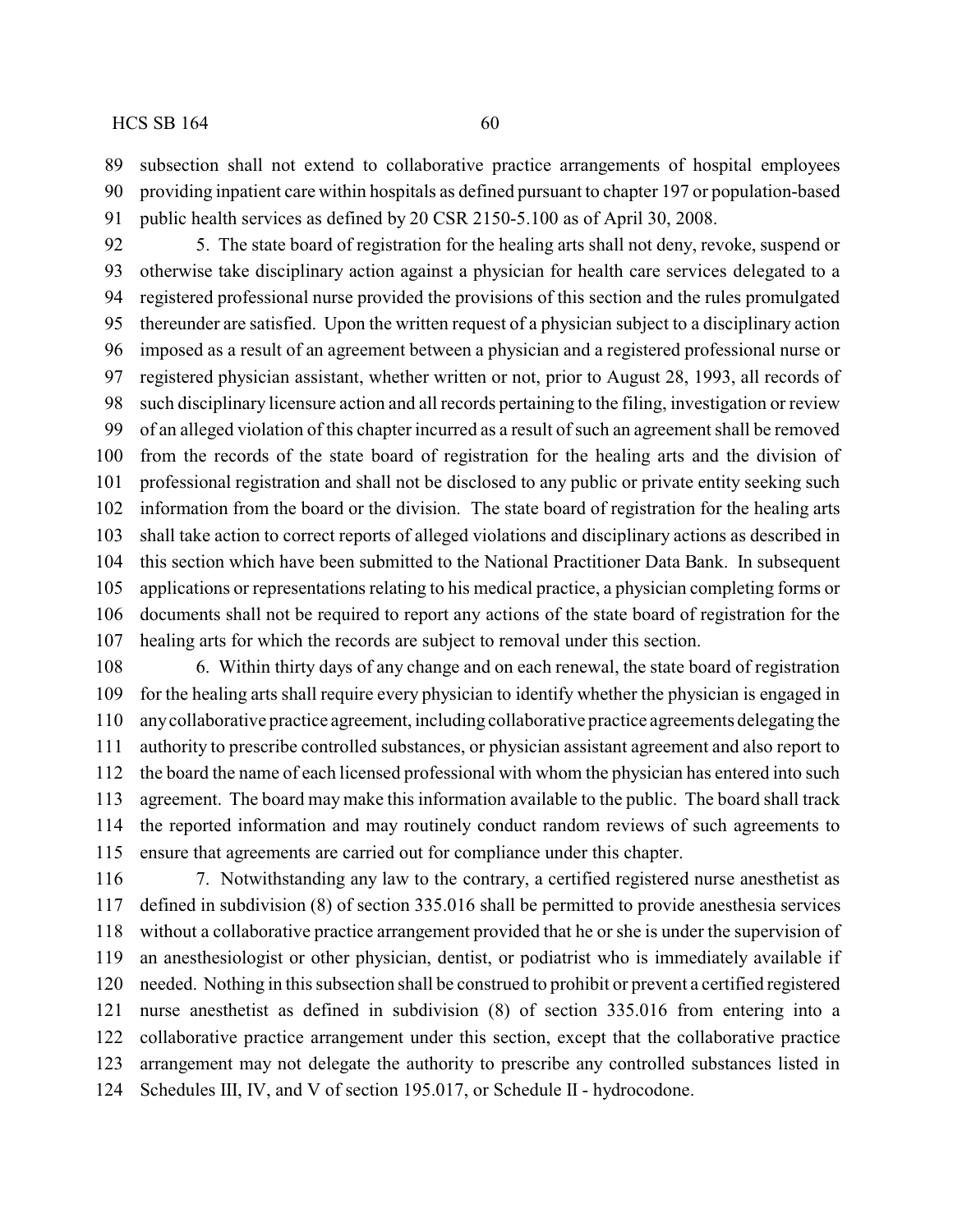8. A collaborating physician **[**or supervising physician**]** shall not enter into a collaborative practice arrangement **[**or supervision agreement**]** with more than six full-time equivalent advanced practice registered nurses, full-time equivalent licensed physician assistants, or full-time equivalent assistant physicians, or anycombination thereof. This limitation shall not apply to collaborative arrangements of hospital employees providing inpatient care service in hospitals as defined in chapter 197 or population-based public health services as defined by 20 CSR 2150- 5.100 as of April 30, 2008, or to a certified registered nurse anesthetist providing anesthesia services under the supervision of an anesthesiologist or other physician, dentist, or podiatrist who is immediately available if needed as set out in subsection 7 of this section.

 9. It is the responsibility of the collaborating physician to determine and document the completion of at least a one-month period of time during which the advanced practice registered nurse shall practice with the collaborating physician continuously present before practicing in a setting where the collaborating physician is not continuously present. This limitation shall not apply to collaborative arrangements of providers of population-based public health services as defined by 20 CSR 2150-5.100 as of April 30, 2008.

 10. No agreement made under this section shall supersede current hospital licensing regulations governing hospital medication orders under protocols or standing orders for the purpose of delivering inpatient or emergency care within a hospital as defined in section 197.020 if such protocols or standing orders have been approved by the hospital's medical staff and pharmaceutical therapeutics committee.

 11. No contract or other agreement shall require a physician to act as a collaborating physician for an advanced practice registered nurse against the physician's will. A physician shall have the right to refuse to act as a collaborating physician, without penalty, for a particular advanced practice registered nurse. No contract or other agreement shall limit the collaborating physician's ultimate authority over any protocols or standing orders or in the delegation of the physician's authority to any advanced practice registered nurse, but this requirement shall not authorize a physician in implementing such protocols, standing orders, or delegation to violate applicable standards for safe medical practice established by hospital's medical staff.

 12. No contract or other agreement shall require any advanced practice registered nurse to serve as a collaborating advanced practice registered nurse for any collaborating physician against the advanced practice registered nurse's will. An advanced practice registered nurse shall have the right to refuse to collaborate, without penalty, with a particular physician.

334.108. 1. Prior to prescribing any drug, controlled substance, or other treatment through telemedicine, as defined in section 191.1145, or the internet, a physician shall establish a valid physician-patient relationship as described in section 191.1146. This relationship shall include: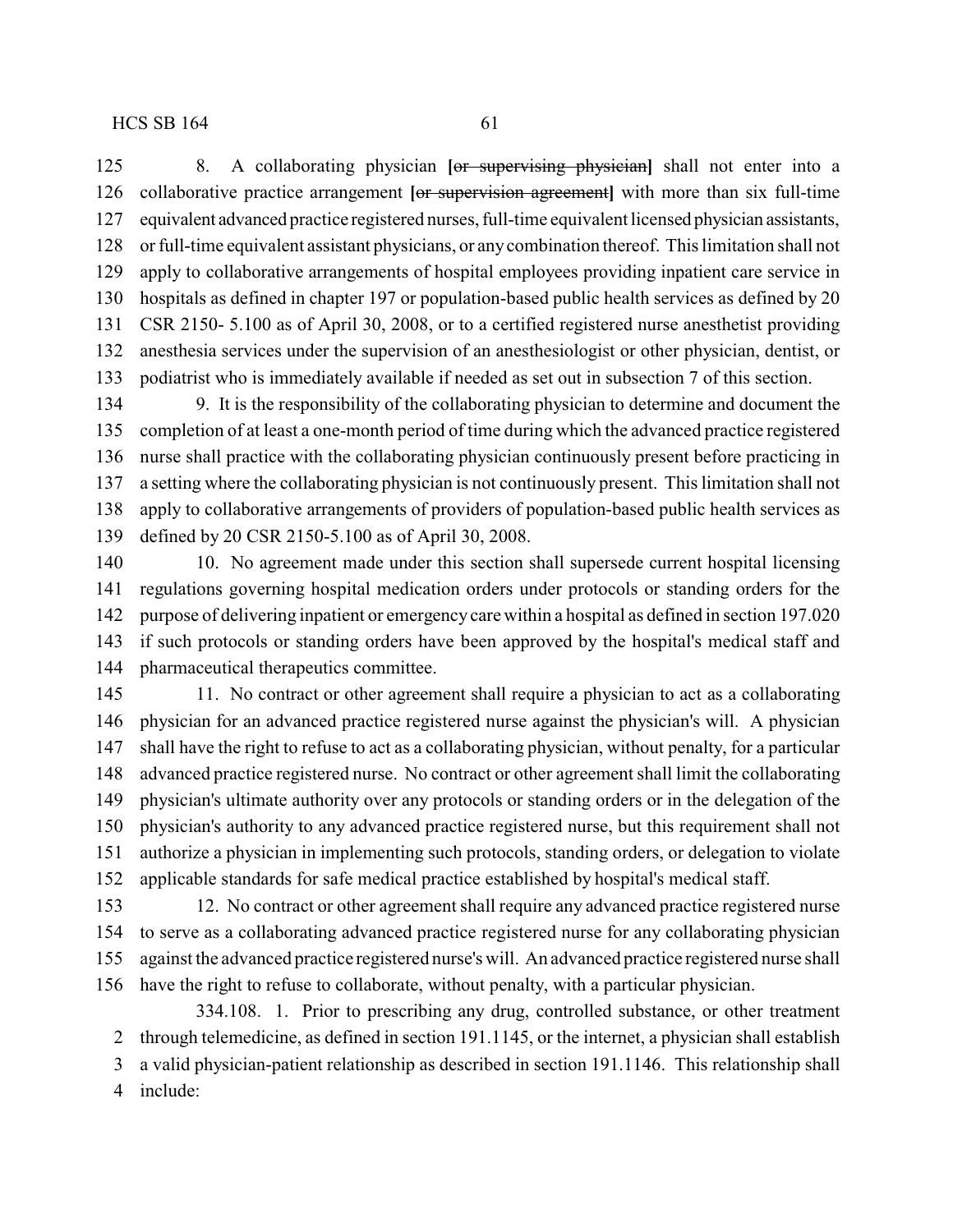(1) Obtaining a reliable medical history and performing a physical examination of the patient, adequate to establish the diagnosis for which the drug is being prescribed and to identify underlying conditions or contraindications to the treatment recommended or provided; (2) Having sufficient dialogue with the patient regarding treatment options and the risks and benefits of treatment or treatments; (3) If appropriate, following up with the patient to assess the therapeutic outcome; (4) Maintaining a contemporaneous medical record that is readilyavailable to the patient and, subject to the patient's consent, to the patient's other health care professionals; and (5) Maintaining the electronic prescription information as part of the patient's medical record. 2. The requirements of subsection 1 of this section may be satisfied by the prescribing physician's designee when treatment is provided in: (1) A hospital as defined in section 197.020; (2) A hospice program as defined in section 197.250; (3) Home health services provided by a home health agency as defined in section 197.400; (4) Accordance with a collaborative practice agreement as defined in section 334.104; (5) Conjunction with a physician assistant licensed pursuant to section 334.738; (6) Conjunction with an assistant physician licensed under section 334.036; (7) Consultation with another physician who has an ongoing physician-patient relationship with the patient, and who has agreed to supervise the patient's treatment, including use of any prescribed medications; or (8) On-call or cross-coverage situations. 28 3. No health care provider, as defined in section 376.1350, shall prescribe any drug, controlled substance, or other treatment to a patient based solely on an evaluation over the telephone; except that, a physician**[**,**] or** such physician's on-call designee, **or** an advanced practice registered nurse**, a physician assistant, or an assistant physician** in a collaborative practice arrangement with such physician, **[**a physician assistant in a supervision agreement with such physician, or an assistant physician in a supervision agreement with such physician**]** may prescribe any drug, controlled substance, or other treatment that is within his or her scope of practice to a patient based solely on a telephone evaluation if a previously established and ongoing physician-patient relationship exists between such physician and the patient being treated.

 4. No health care provider shall prescribe any drug, controlled substance, or other treatment to a patient based solely on an internet request or an internet questionnaire.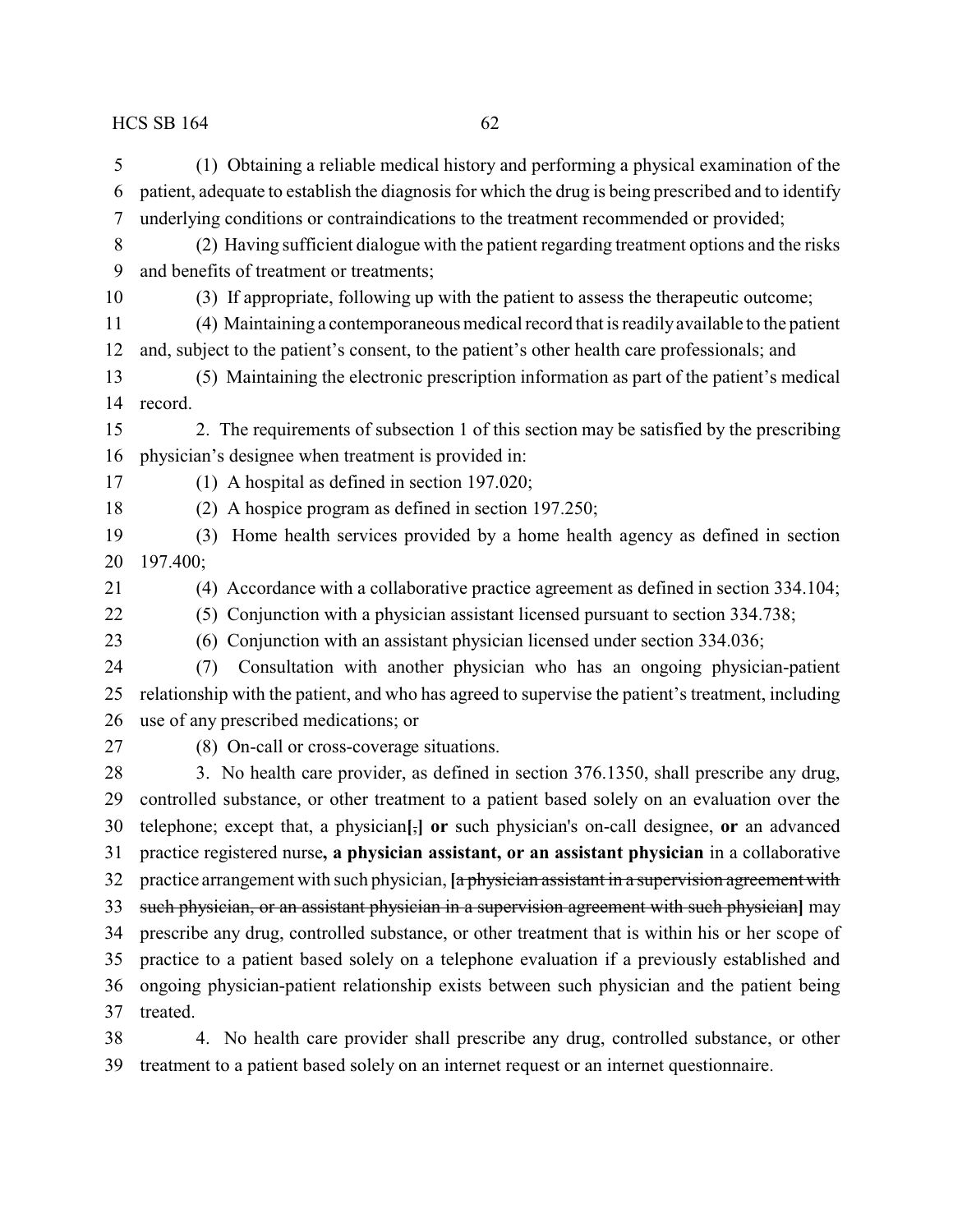334.414. 1. The board shall issue a certificate of registration to any applicant that meets the qualifications for an anesthesiologist assistant and that has paid the required fees.

2. The board shall promulgate rules and regulations pertaining to:

- (1) Establishing application forms to be furnished to all persons seeking registration pursuant to sections 334.400 to 334.430;
- (2) Accepting certification by the National Commission on Certification of Anesthesiologist Assistants or its successor in lieu of examinations for applicants for registration pursuant to sections 334.400 to 334.430;
- (3) Determining the form and design of the registration to be issued pursuant to sections 334.400 to 334.430;
- (4) Setting the amount of the fees for registration, licensure, and renewal pursuant to sections 334.400 to 334.430. The fees shall be set at a level to produce revenue which shall not substantially exceed the cost and expense of administering the provisions of sections 334.400 to 334.430;
- (5) Keeping a record of all of its proceedings regarding sections 334.400 to 334.430 and of all anesthesiologist assistants registered in this state.
- No rule or portion of a rule promulgated pursuant to the authority of sections 334.400 to 334.430
- shall become effective unless it has been promulgated pursuant to chapter 536.
- 
- 

3. The board shall have the authority to:

- (1) Issue subpoenas to compel witnesses to testify or produce evidence in proceedings to deny, suspend, or revoke registration; and
- (2) Establish guidelines for anesthesiologist assistants pursuant to sections 334.400 to 334.430.
- 24 4. The board may refuse to issue, suspend, revoke, or renew any certificate of registration or authority, permit, or license required pursuant to sections 334.400 to 334.430 for one or any combination of causes stated in subsection 5 of this section. The board shall notify the applicant in writing of the reasons for the refusal, suspension, or revocation and shall advise the applicant of the right to file a complaint with the administrative hearing commission as provided by chapter 621.
- 5. The board may cause a complaint to be filed with the administrative hearing commission as provided by chapter 621 against any holder of any certificate of registration or authority, permit, or license required pursuant to sections 334.400 to 334.430 or against any person who has failed to renew or has surrendered a certificate of registration or authority, permit, or license for any one or any combination of the following causes: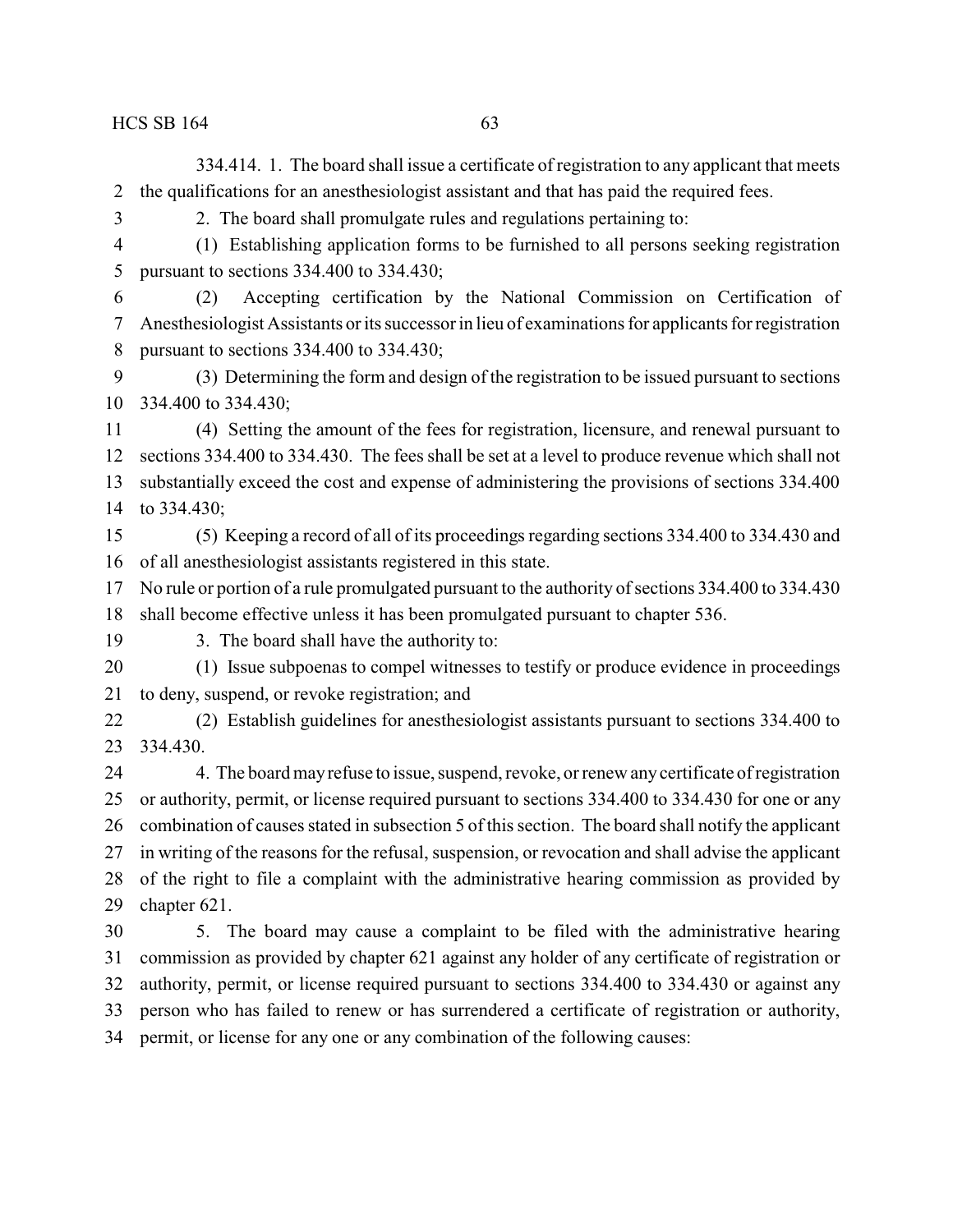(1) Use or unlawful possession of any controlled substance, as defined in chapter 195, or alcoholic beverage to an extent that such use impairs a person's ability to perform the work of an anesthesiologist assistant;

 (2) The person has been finally adjudicated and found guilty, or entered a plea of guilty or nolo contendere, in a criminal prosecution under the laws of any state or of the United States, **or any country,** for any offense **[**reasonably**] directly** related to the **[**qualifications, functions, or**]** duties **[**of an anesthesiologist assistant, for any offense for which an essential element is fraud, dishonesty or act of violence, or for any offense involving moral turpitude,**] and responsibilities of the occupation, as set forth in section 324.012, regardless of** whether or not sentence is imposed;

 (3) Use of fraud, deception, misrepresentation, or bribery in securing any certificate of registration or authority, permit or license issued pursuant to sections 334.400 to 334.430 or in obtaining permission to take any examination given or required pursuant to sections 334.400 to 334.430;

 (4) Obtaining or attempting to obtain any fee, charge, tuition, or other compensation by fraud, deception, or misrepresentation;

 (5) Incompetency, misconduct, gross negligence, fraud, misrepresentation, or dishonesty in the performance of the functions and duties of an anesthesiologist assistant;

 (6) Violation of, or assisting or enabling any person to violate any provision of sections 334.400 to 334.430 or any lawful rule or regulation adopted pursuant to sections 334.400 to 334.430;

 (7) Impersonation of any person holding a certificate of registration or authority, permit, or license, or allowing any person to use a certificate of registration or authority, permit, license or diploma from any school;

 (8) Disciplinary action against the holder of a license or other right relating to the practice of an anesthesiologist assistant granted by another state, territory, federal agency, or country upon grounds for which revocation or suspension is authorized in this state;

(9) Final adjudication of insanity or incompetency by a court of competent jurisdiction;

 (10) Assisting or enabling any person to practice or offer to practice as an anesthesiologist assistant who is not registered and currently eligible to practice pursuant to sections 334.400 to 334.430;

 (11) Issuance of a certificate of registration or authority, permit, or license based upon a material mistake of fact;

(12) Violation of any professional trust or confidence;

 (13) Violation of the ethical standards for an anesthesiologist assistant as defined by board rule; or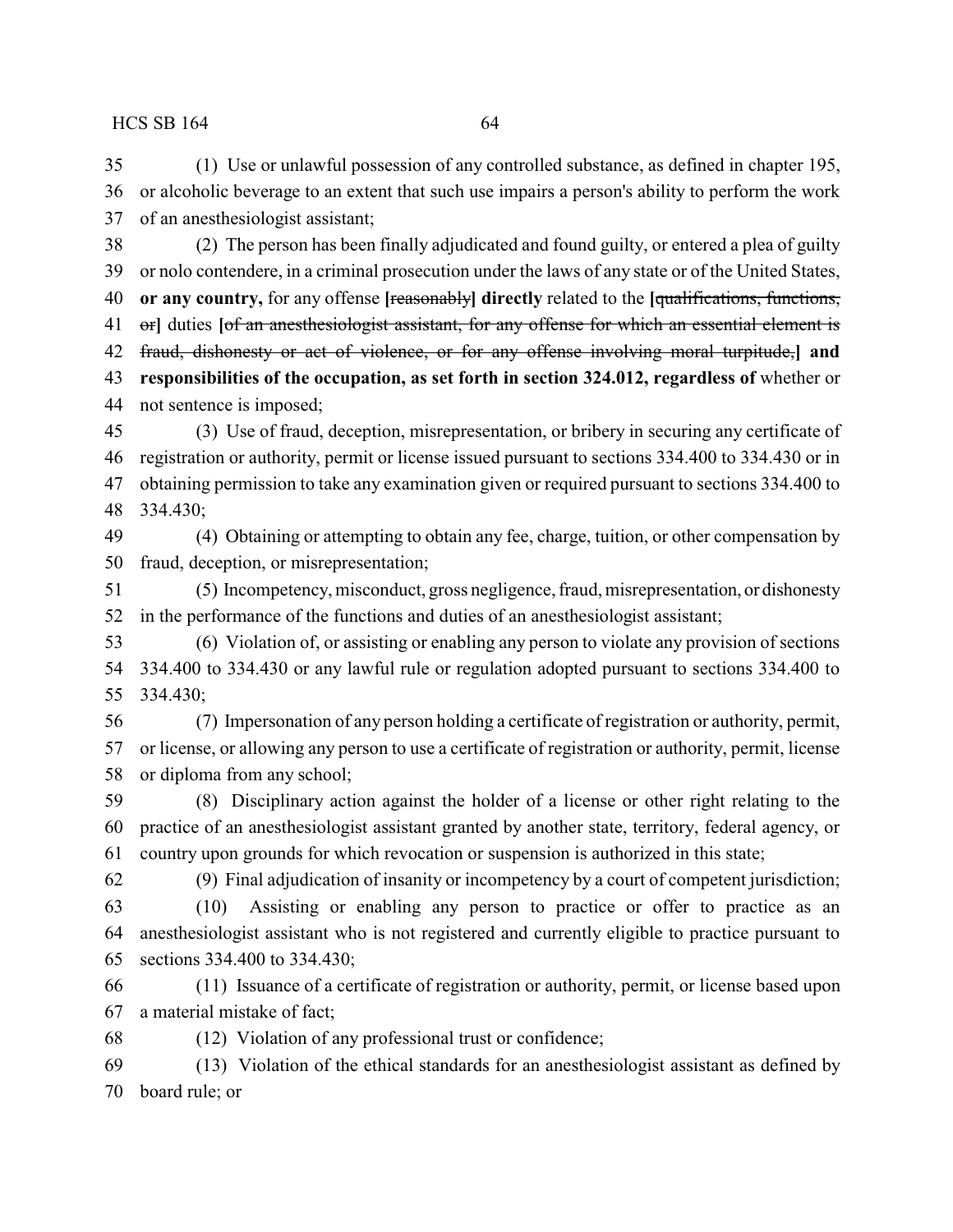(14) Violation of chapter 195 or rules and regulations of this state, any other state, or the federal government.

 6. After the filing of such complaint, the proceedings shall be conducted in accordance with the provisions of chapter 621. Upon a finding by the administrative hearing commission that the grounds, provided in subsection 5 of this section, for disciplinary action are met, the board may, singly or in combination, censure or place the person named in the complaint on probation with such terms and conditions as the board deems appropriate for a period not to exceed ten years, or suspend his or her license for a period not to exceed seven years, or revoke his or her license, certificate, or permit.

 7. An individual whose license has been revoked shall wait at least one year from the date of revocation to apply for relicensure and shall not be eligible for a temporary license. Relicensure shall be at the discretion of the board after compliance with all requirements of sections 334.400 to 334.430.

 8. Any person who violates any of the provisions of sections 334.400 to 334.430 is guilty of class A misdemeanor.

334.506. 1. As used in this section, "approved health care provider" means a person holding a current and active license as a physician and surgeon under this chapter, a chiropractor under chapter 331, a dentist under chapter 332, a podiatrist under chapter 330, a physician assistant under this chapter, an advanced practice registered nurse under chapter 335, or any licensed and registered physician, chiropractor, dentist, or podiatrist practicing in another jurisdiction whose license is in good standing.

 2. A physical therapist **[**shall not**] may evaluate and** initiate treatment **[**for a new injury or illness**] on a patient** without a prescription **or referral**from an approved health care provider**, provided that the physical therapist has a doctorate of physical therapy degree or has completed five years of clinical practice as a physical therapist**.

 3. A physical therapist may provide educational resources and training, develop fitness or wellness programs **[**for asymptomatic persons**]**, or provide screening or consultative services within the scope of physical therapy practice without **[**the**] a** prescription **[**and direction of**] or referral from** an approved health care provider.

 4. **[**A physical therapist may examine and treat without the prescription and direction of 16 an approved health care provider any person with a recurring self-limited injury within one year 17 of diagnosis by an approved health care provider or a chronic illness that has been previously diagnosed by an approved health care provider. The**] A** physical therapist shall:

 (1) **[**Contact the patient's current approved health care provider within seven days of initiating physical therapy services under this subsection**] Refer to an approved health care**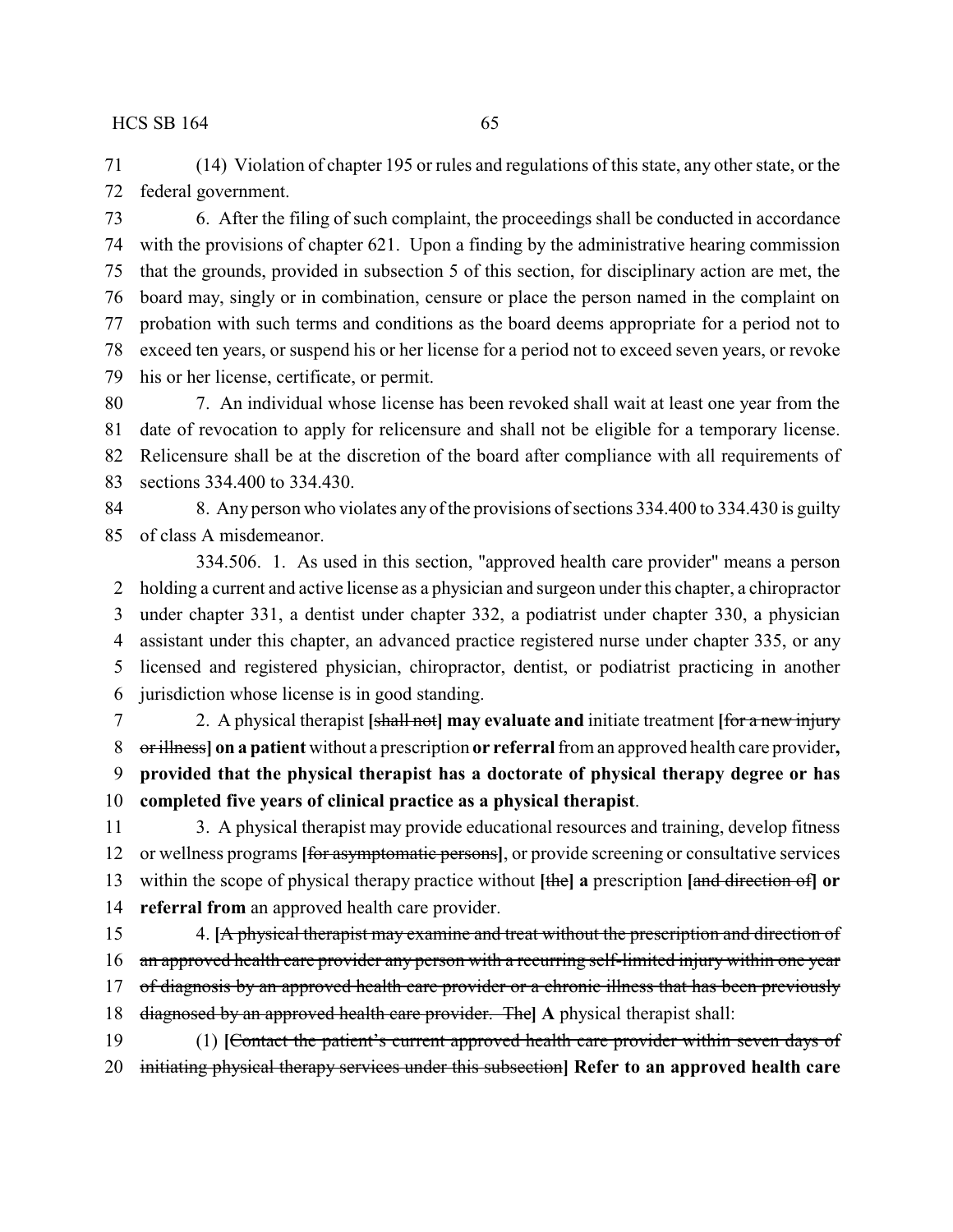**provider any patient whose condition at the time of evaluation or treatment is determined**

**to be beyond the scope of practice of physical therapy**;

 (2) **[**Not change an existing physical therapy referral available to the physical therapist without approval of the patient's current approved health care provider**] Refer to an approved health care provider any patient who does not demonstrate measurable or functional improvement after ten visits or twenty-one business days, whichever occurs first**; **or**

 (3) **[**Refer to an approved health care provider any patient whose medical condition at the 28 time of examination or treatment is determined to be beyond the scope of practice of physical therapy;**] Consult with an approved health care provider if, after ten visits or twenty-one business days, whichever occurs first, the patient has demonstrated measurable or functional improvementfromthe course of physical therapy services or treatmentprovided and the physical therapist believes that continuation of the course of physical therapy services or treatment is reasonable and necessary based on the physicaltherapist's physical therapy evaluation ofthe patient. The physical therapist shall not provide further physical therapy services or treatment after the ten visits or twenty-one business days until the consultation has occurred. No consultation with an approved health care provider is required if the course of physical therapy services or treatment is completed within ten visits or twenty-one business days. "Consult" and "consultation" for purposes of this provision mean communication by telephone, fax, in writing, or in person, with the patient's personal licensed approved health care provider or a licensed health care provider of the patient's designation. The consultation with the approved health care provider shall include information concerning the patient's condition for which physical therapy services or treatment were provided; the basis for the course of services or treatment indicated, as determined fromthe physical therapy evaluation ofthe patient; the physical therapy services or treatment provided to date of the consultation; the patient's demonstrated measurable or functional improvement from the services or treatment provided to the date of the consultation; the continuing physical therapy services or treatment proposed to be provided following the consultation; and the professional physical therapy basis for the continued physical therapy services or treatment to be provided. Continued physical therapy services or treatment under the course of services or treatment following the consultation with an approved health care provider shall proceed in accordance with any feedback, advice, opinion, or direction of the approved health care provider. The physical therapist shall notify the consulting approved health care provider of continuing physical therapy services or treatment every thirty days after the initial consultation unless the consulting approved health care provider directs otherwise.**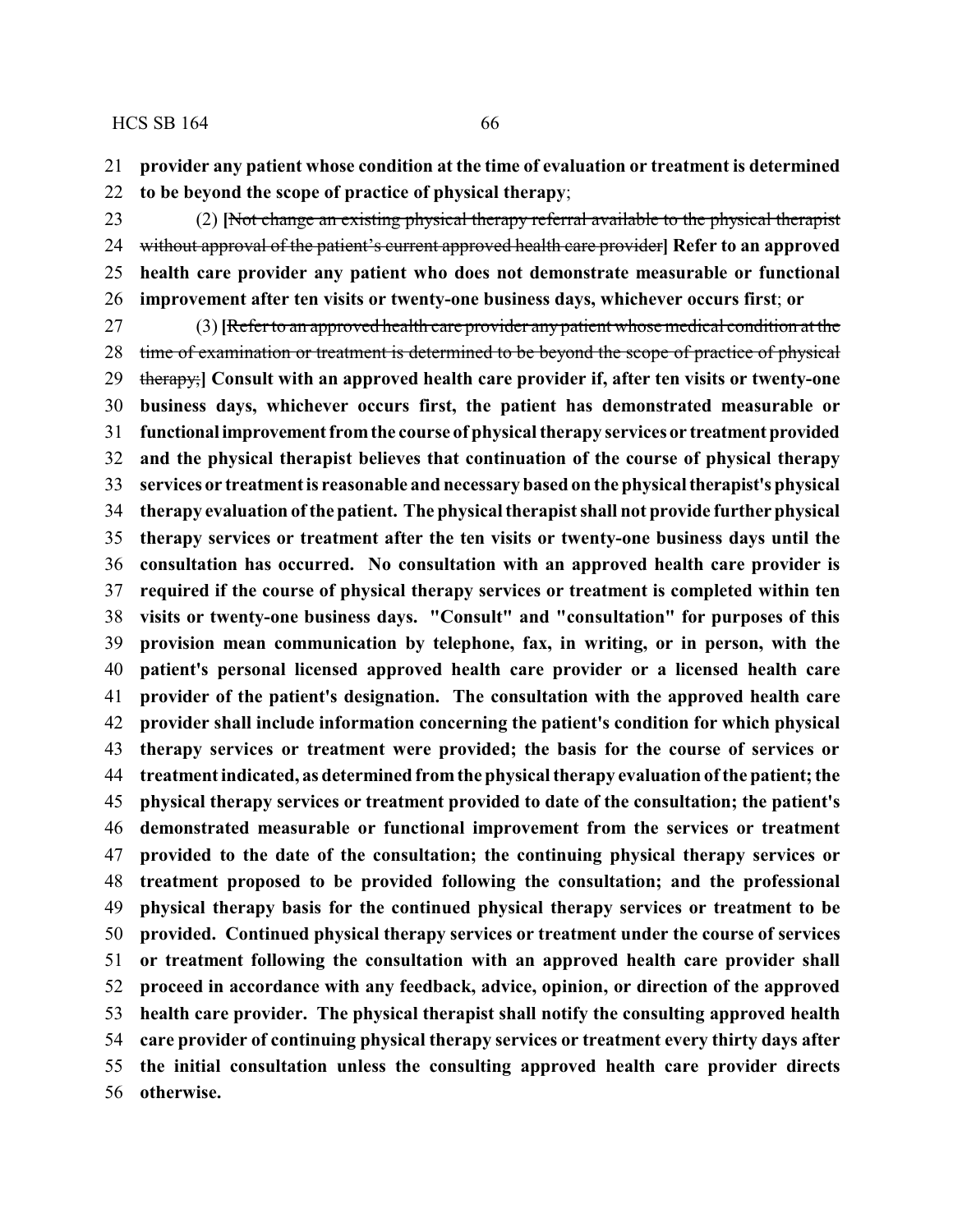**[**(4) Refer to an approved health care provider any patient whose condition for which physical therapy services are rendered under this subsection has not been documented to be 59 progressing toward documented treatment goals after six visits or fourteen days, whichever first occurs;

 $61 \leftarrow$  (5) Notify the patient's current approved health care provider prior to the continuation of treatment if treatment rendered under this subsection is to continue beyond thirty days. The physical therapist shall provide such notification for each successive period of thirty days.**]**

 5. The provision of physical therapyservices of evaluation and screening pursuant to this section shall be limited to a physical therapist, and any authority for evaluation and screening granted within this section may not be delegated. Upon each reinitiation of physical therapy services, a physical therapist shall provide a full physical therapy evaluation prior to the reinitiation of physical therapy treatment. **[**Physical therapy treatment provided pursuant to the provisions of subsection 4 of this section may be delegated by physical therapists to physical therapist assistants only if the patient's current approved health care provider has been so informed as part of the physical therapist's seven-day notification upon reinitiation of physical therapy services as required in subsection 4 of this section.**]** Nothing in this subsection shall be construed as to limit the ability of physical therapists or physical therapist assistants to provide physical therapy services in accordance with the provisions of this chapter, and upon the referral of an approved health care provider. Nothing in this subsection shall prohibit an approved health care provider from acting within the scope of their practice as defined by the applicable chapters of RSMo.

 6. No person licensed to practice, or applicant for licensure, as a physical therapist or physical therapist assistant shall make a medical diagnosis.

 7. A physical therapist shall only delegate physical therapy treatment to a physical therapist assistant or to a person in an entry level of a professional education program approved by the Commission on Accreditation in Physical Therapy Education (CAPTE) who satisfies supervised clinical education requirements related to the person's physical therapist or physical therapist assistant education. The entry-level person shall be under the supervision of a physical therapist.

334.530. 1. A candidate for license to practice as a physical therapist shall furnish evidence of such person's **[**good moral character and the person's**]** educational qualifications by submitting satisfactory evidence of completion of a program of physical therapy education approved as reputable by the board. A candidate who presents satisfactory evidence of the person's graduation from a school of physical therapy approved as reputable by the American Medical Association or, if graduated before 1936, by the American Physical Therapy Association, or if graduated after 1988, the Commission on Accreditation for Physical Therapy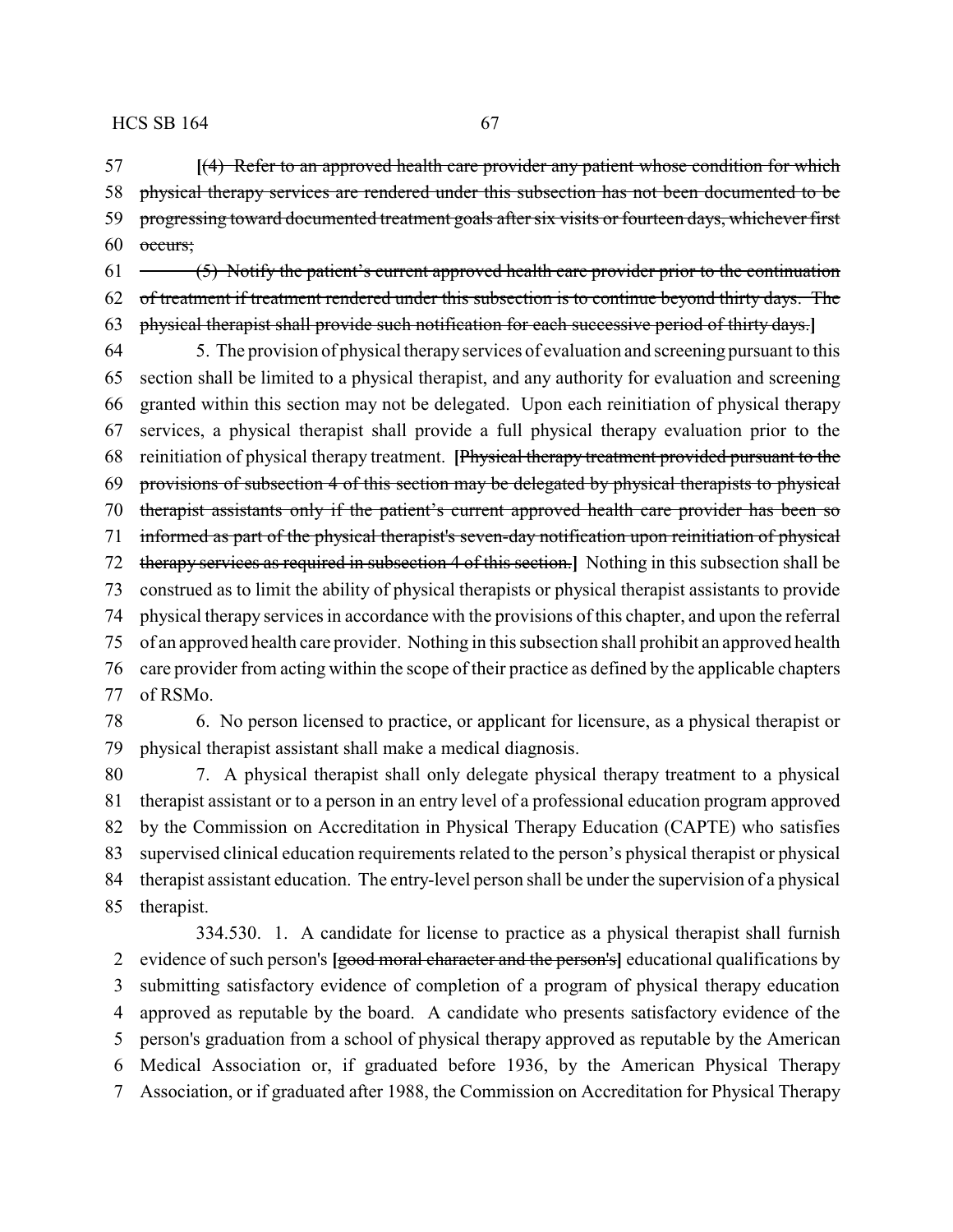Education or its successor, is deemed to have complied with the educational qualifications of this subsection.

 2. Persons desiring to practice as physical therapists in this state shall appear before the board at such time and place as the board may direct and be examined as to their fitness to engage in such practice. Applications for examination shall be in writing, on a form furnished by the board and shall include evidence satisfactory to the board that the applicant possesses the qualifications set forth in subsection 1 of this section. Each application shall contain a statement that it is made under oath or affirmation and that its representations are true and correct to the best knowledge and belief of the applicant, subject to the penalties of making a false affidavit or declaration.

 3. The examination of qualified candidates for licenses to practice physical therapy shall test entry-level competence as related to physical therapy theory, examination and evaluation, physical therapy diagnosis, prognosis, treatment, intervention, prevention, and consultation.

 4. The examination shall embrace, in relation to the human being, the subjects of anatomy, chemistry, kinesiology, pathology, physics, physiology, psychology, physical therapy theory and procedures as related to medicine, surgery and psychiatry, and such other subjects, including medical ethics, as the board deems useful to test the fitness of the candidate to practice physical therapy.

 5. The applicant shall pass a test administered by the board on the laws and rules related to the practice of physical therapy in Missouri.

334.613. 1. The board may refuse to issue or renew a license to practice as a physical therapist or physical therapist assistant for one or any combination of causes stated in subsection 2 of this section. The board shall notify the applicant in writing of the reasons for the refusal and shall advise the applicant of the applicant's right to file a complaint with the administrative hearing commission as provided by chapter 621. As an alternative to a refusal to issue or renew a license to practice as a physical therapist or physical therapist assistant, the board may, at its discretion, issue a license which is subject to probation, restriction, or limitation to an applicant for licensure for any one or any combination of causes stated in subsection 2 of this section. The board's order of probation, limitation, or restriction shall contain a statement of the discipline imposed, the basis therefor, the date such action shall become effective, and a statement that the applicant has thirty days to request in writing a hearing before the administrative hearing commission. If the board issues a probationary, limited, or restricted license to an applicant for licensure, either party may file a written petition with the administrative hearing commission within thirty days of the effective date of the probationary, limited, or restricted license seeking review of the board's determination. If no written request for a hearing is received by the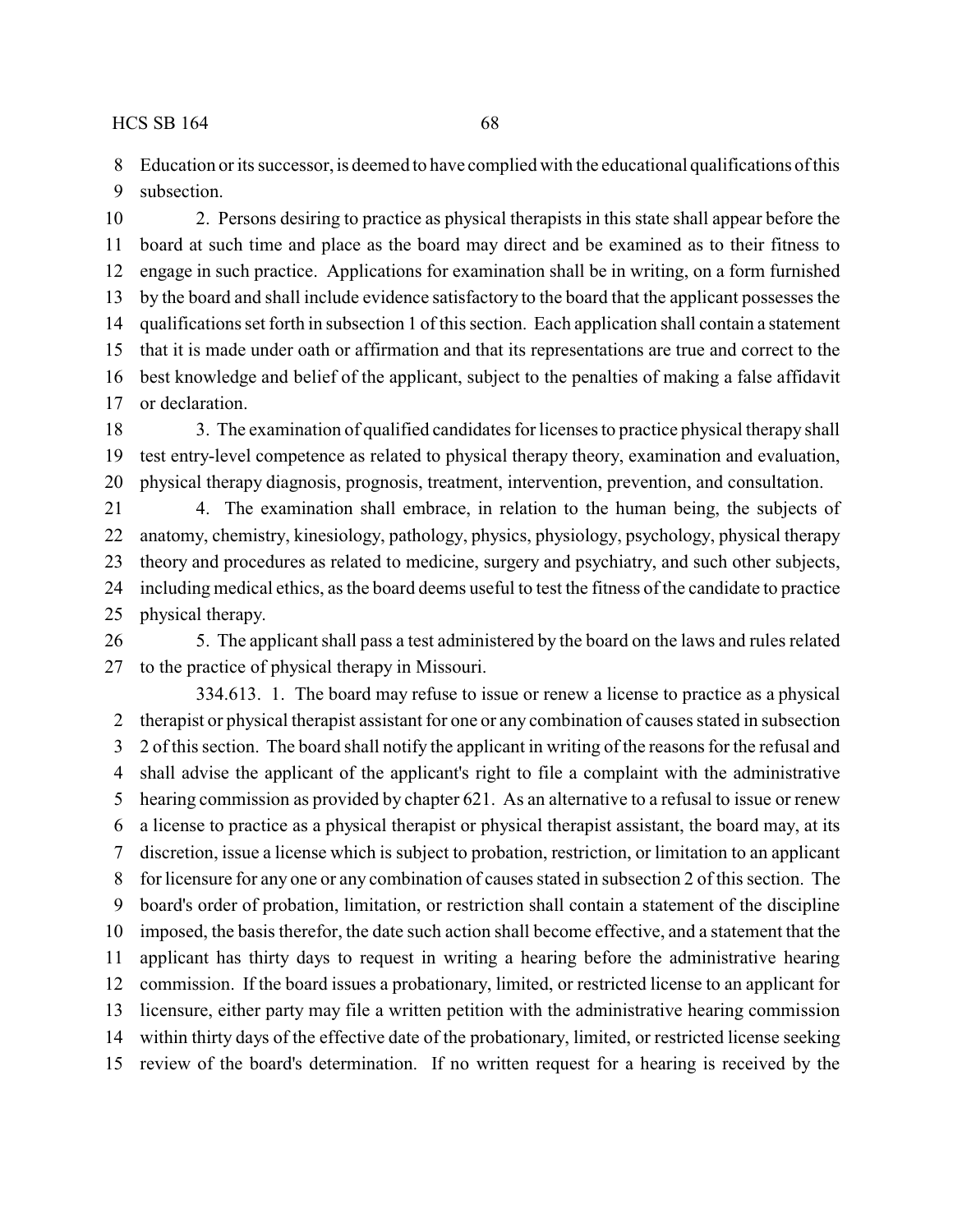administrative hearing commission within the thirty-day period, the right to seek review of the

board's decision shall be considered as waived.

 2. The board may cause a complaint to be filed with the administrative hearing commission as provided by chapter 621 against any holder of a license to practice as a physical therapist or physical therapist assistant who has failed to renew or has surrendered his or her license for any one or any combination of the following causes:

 (1) Use of any controlled substance, as defined in chapter 195, or alcoholic beverage to an extent that such use impairs a person's ability to perform the work of a physical therapist or physical therapist assistant;

 (2) The person has been finally adjudicated and found guilty, or entered a plea of guilty or nolo contendere, in a criminal prosecution under the laws of any state or of the United States, **or any country,** for any offense **[**reasonably**] directly** related to the **[**qualifications, functions, or**]** duties **[**of a physical therapist or physical therapist assistant, for any offense an essential 29 element of which is fraud, dishonesty or act of violence, or for any offense involving moral turpitude,**] and responsibilities of the occupation, as set forth in section 324.012, regardless of** whether or not sentence is imposed;

 (3) Use of fraud, deception, misrepresentation, or bribery in securing any certificate of registration or authority, permit, or license issued under this chapter or in obtaining permission to take any examination given or required under this chapter;

 (4) Misconduct, fraud, misrepresentation, dishonesty, unethical conduct, or unprofessional conduct in the performance of the functions or duties of a physical therapist or physical therapist assistant, including but not limited to the following:

 (a) Obtaining or attempting to obtain any fee, charge, tuition, or other compensation by fraud, deception, or misrepresentation; willfully and continually overcharging or overtreating patients; or charging for sessions of physical therapy which did not occur unless the services were contracted for in advance, or for services which were not rendered or documented in the patient's records;

 (b) Attempting, directly or indirectly, by way of intimidation, coercion, or deception, to obtain or retain a patient or discourage the use of a second opinion or consultation;

 (c) Willfully and continually performing inappropriate or unnecessary treatment or services;

 (d) Delegating professional responsibilities to a person who is not qualified by training, skill, competency, age, experience, or licensure to perform such responsibilities;

 (e) Misrepresenting that any disease, ailment, or infirmity can be cured by a method, procedure, treatment, medicine, or device;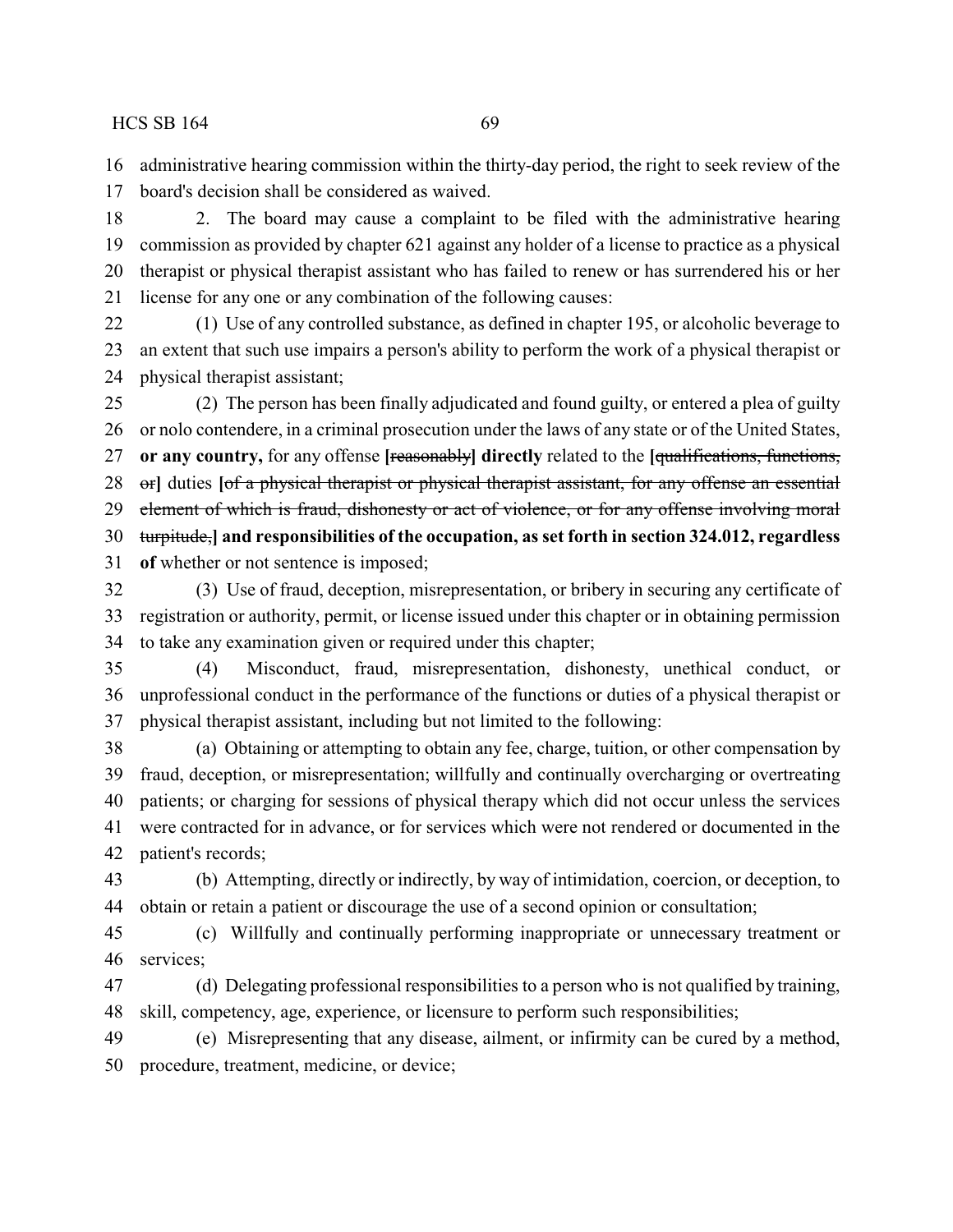(f) Performing services which have been declared by board rule to be of no physical therapy value;

 (g) Final disciplinary action by any professional association, professional society, licensed hospital or medical staff of the hospital, or physical therapy facility in this or any other state or territory, whether agreed to voluntarily or not, and including but not limited to any removal, suspension, limitation, or restriction of the person's professional employment, malpractice, or any other violation of any provision of this chapter;

 (h) Administering treatment without sufficient examination, or for other than medically accepted therapeutic or experimental or investigative purposes duly authorized by a state or federal agency, or not in the course of professional physical therapy practice;

 (i) Engaging in or soliciting sexual relationships, whether consensual or nonconsensual, while a physical therapist or physical therapist assistant/patient relationship exists; making sexual advances, requesting sexual favors, or engaging in other verbal conduct or physical contact of a sexual nature with patients or clients;

 (j) Terminating the care of a patient without adequate notice or without making other arrangements for the continued care of the patient;

 (k) Failing to furnish details of a patient's physical therapy records to treating physicians, other physical therapists, or hospitals upon proper request; or failing to comply with any other law relating to physical therapy records;

 (l) Failure of any applicant or licensee, other than the licensee subject to the investigation, to cooperate with the board during any investigation;

 (m) Failure to comply with any subpoena or subpoena duces tecum from the board or an order of the board;

(n) Failure to timely pay license renewal fees specified in this chapter;

(o) Violating a probation agreement with this board or any other licensing agency;

 (p) Failing to inform the board of the physical therapist's or physical therapist assistant's current telephone number, residence, and business address;

 (q) Advertising by an applicant or licensee which is false or misleading, or which violates any rule of the board, or which claims without substantiation the positive cure of any disease, or professional superiority to or greater skill than that possessed by any other physical therapist or physical therapist assistant. An applicant or licensee shall also be in violation of this provision if the applicant or licensee has a financial interest in any organization, corporation, or association which issues or conducts such advertising;

 (5) Any conduct or practice which is or might be harmful or dangerous to the mental or physical health of a patient or the public; or incompetency, gross negligence, or repeated negligence in the performance of the functions or duties of a physical therapist or physical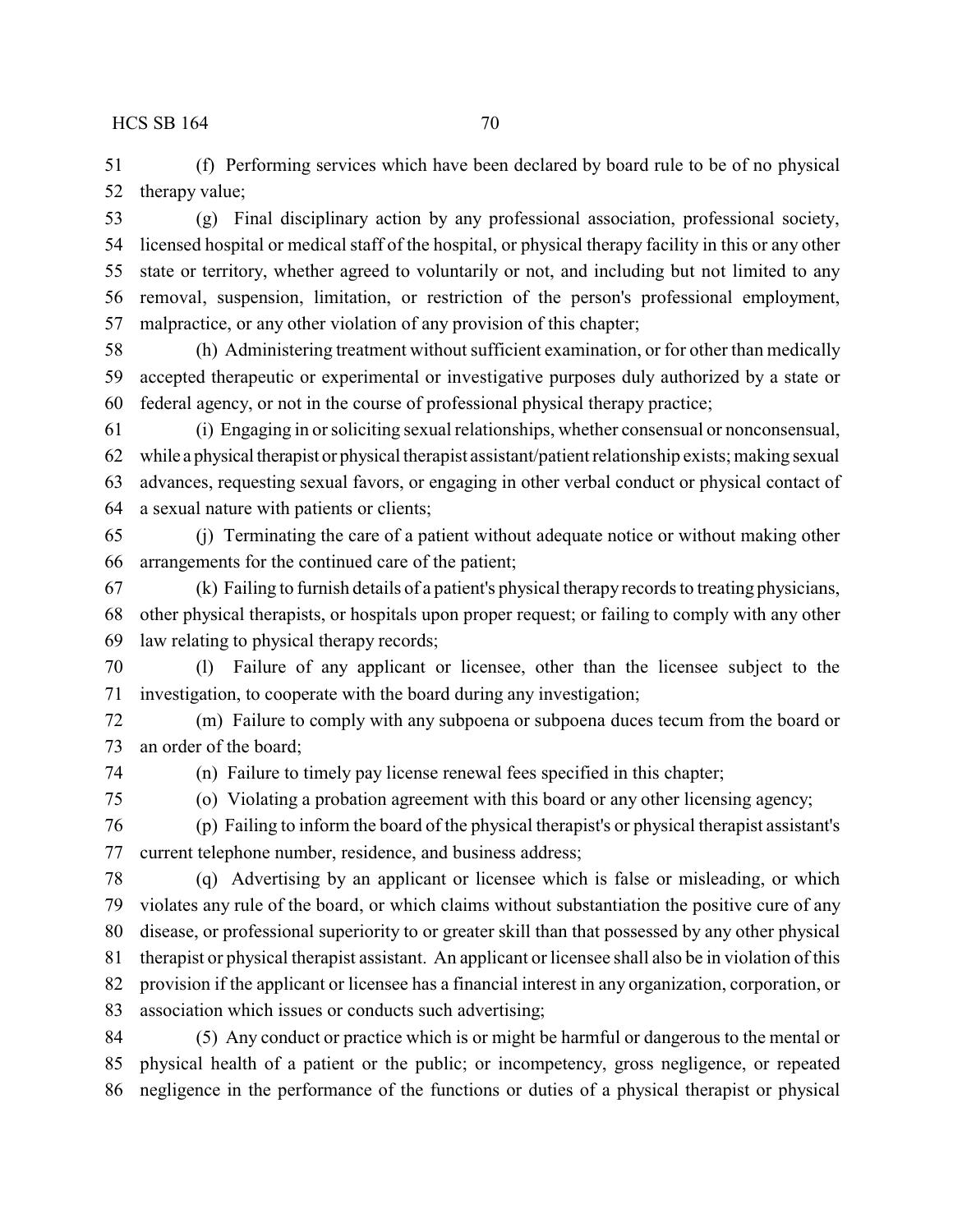therapist assistant. For the purposes ofthis subdivision, "repeated negligence"means the failure, on more than one occasion, to use that degree of skill and learning ordinarily used under the same or similar circumstances by the member of the applicant's or licensee's profession;

 (6) Violation of, or attempting to violate, directly or indirectly, or assisting or enabling any person to violate, any provision of this chapter, or of any lawful rule adopted under this chapter;

 (7) Impersonation of any person licensed as a physical therapist or physical therapist assistant or allowing any person to use his or her license or diploma from any school;

 (8) Revocation, suspension, restriction, modification, limitation, reprimand, warning, censure, probation, or other final disciplinary action against a physical therapist or physical therapist assistant for a license or other right to practice as a physical therapist or physical therapist assistant byanother state, territory, federal agencyor country,whether or not voluntarily agreed to by the licensee or applicant, including but not limited to the denial of licensure, surrender of the license, allowing the license to expire or lapse, or discontinuing or limiting the practice of physical therapy while subject to an investigation or while actually under investigation by any licensing authority, medical facility, branch of the Armed Forces of the United States of America, insurance company, court, agency of the state or federal government, or employer;

 (9) A person is finally adjudged incapacitated or disabled by a court of competent 106 jurisdiction;

 (10) Assisting or enabling any person to practice or offer to practice who is not licensed and currently eligible to practice under this chapter; or knowingly performing any act which in any way aids, assists, procures, advises, or encourages any person to practice physical therapy who is not licensed and currently eligible to practice under this chapter;

 (11) Issuance of a license to practice as a physical therapist or physical therapist assistant based upon a material mistake of fact;

 (12) Failure to display a valid license pursuant to practice as a physical therapist or physical therapist assistant;

 (13) Knowingly making, or causing to be made, or aiding, or abetting in the making of, a false statement in any document executed in connection with the practice of physical therapy;

 (14) Soliciting patronage in person or byagents or representatives, or by any other means or manner, under the person's own name or under the name of another person or concern, actual or pretended, in such a manner as to confuse, deceive, or mislead the public as to the need or necessity for or appropriateness of physical therapy services for all patients, or the qualifications of an individual person or persons to render, or perform physical therapy services;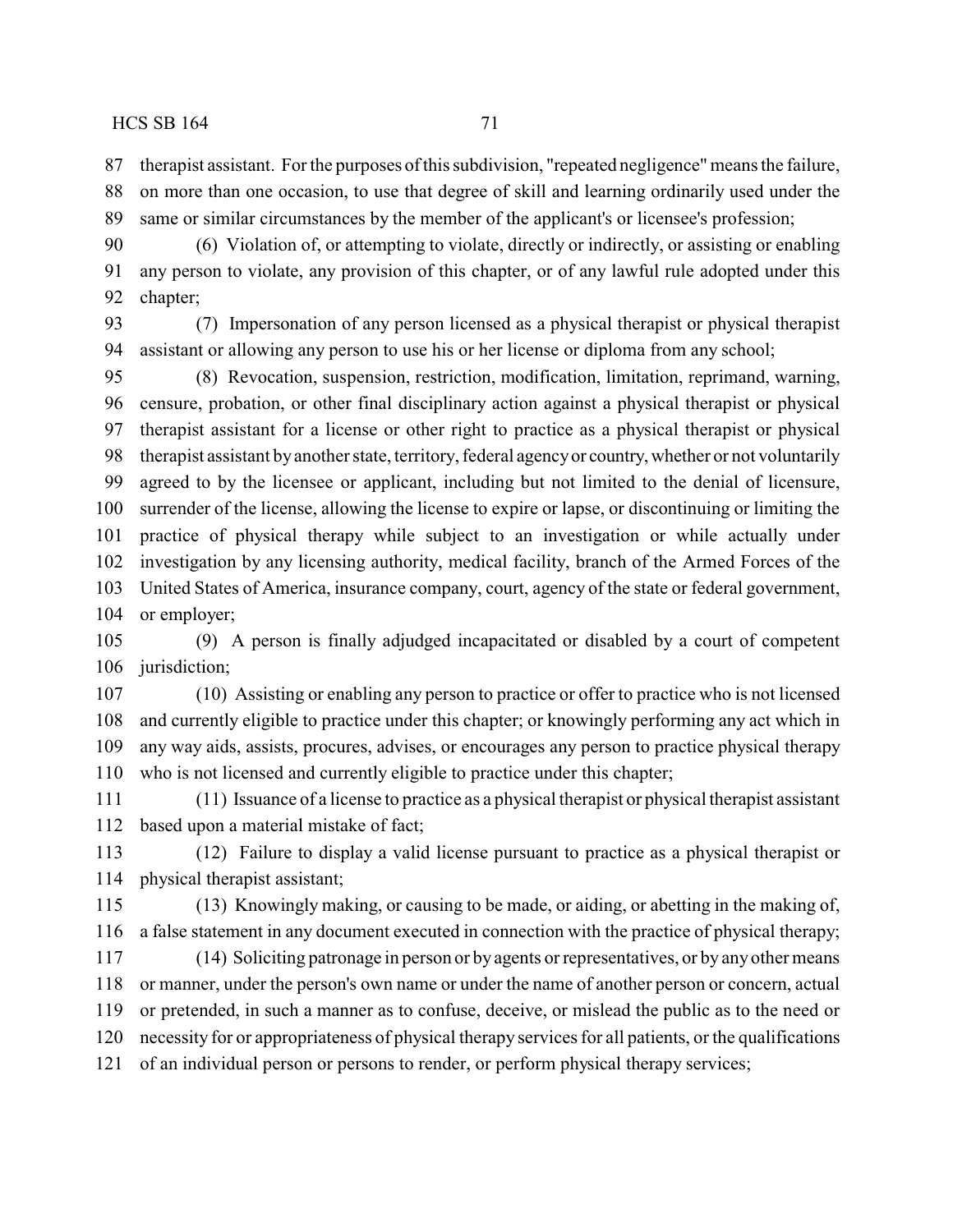(15) Using, or permitting the use of, the person's name under the designation of "physical therapist", "physiotherapist", "registered physical therapist", "P.T.", "Ph.T.", "P.T.T.", "D.P.T.", "M.P.T." or "R.P.T.", "physical therapist assistant", "P.T.A.", "L.P.T.A.", "C.P.T.A.", or any similar designation with reference to the commercial exploitation of any goods, wares or merchandise;

 (16) Knowingly making or causing to be made a false statement or misrepresentation of a material fact, with intent to defraud, for payment under chapter 208 or chapter 630 or for payment from Title XVIII or Title XIX of the Social Security Act;

 (17) Failure or refusal to properlyguard against contagious, infectious, or communicable diseases or the spread thereof; maintaining an unsanitary facility or performing professional services under unsanitary conditions; or failure to report the existence of an unsanitary condition in any physical therapy facility to the board, in writing, within thirty days after the discovery thereof;

 (18) Any candidate for licensure or person licensed to practice as a physical therapist or physical therapist assistant paying or offering to pay a referral fee or**[**, notwithstanding section 137 334.010 to the contrary, practicing or offering to practice professional physical therapy 138 independent of the prescription and direction of a person licensed and registered as a physician 139 and surgeon under this chapter, as a physician assistant under this chapter, as a chiropractor under chapter 331, as a dentist under chapter 332, as a podiatrist under chapter 330, as an 141 advanced practice registered nurse under chapter 335, or any licensed and registered physician, chiropractor, dentist, podiatrist, or advanced practice registered nurse practicing in another jurisdiction, whose license is in good standing**] evaluating or treating a patient in a manner inconsistent with section 334.506**;

 (19) Any candidate for licensure or person licensed to practice as a physical therapist or physical therapist assistant treating or attempting to treat ailments or other health conditions of human beings other than by professional physical therapy and as authorized by sections 334.500 to 334.685;

 (20) A pattern of personal use or consumption of any controlled substance unless it is prescribed, dispensed, or administered by a physician who is authorized by law to do so;

(21) Failing to maintain adequate patient records under section 334.602;

 (22) Attempting to engage in conduct that subverts or undermines the integrity of the licensing examination or the licensing examination process, including but not limited to utilizing in any manner recalled or memorized licensing examination questions from or with any person or entity, failing to complywith all test center security procedures, communicating or attempting to communicate with any other examinees during the test, or copying or sharing licensing examination questions or portions of questions;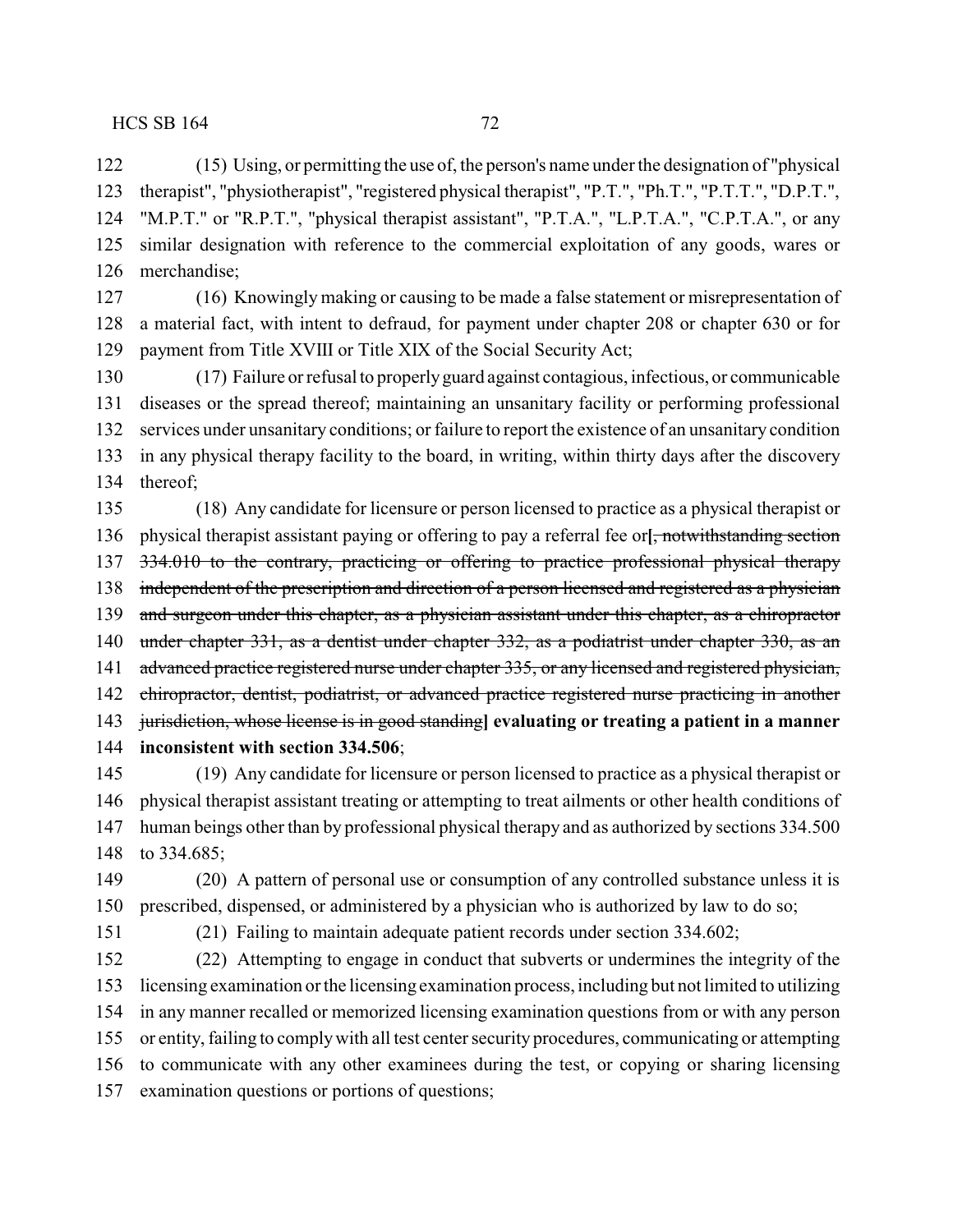services or profits by means of a credit or other valuable consideration such as wages, an unearned commission, discount or gratuity with any person who referred a patient, or with any relative or business associate of the referring person;

 (24) Being unable to practice as a physical therapist or physical therapist assistant with reasonable skill and safety to patients by reasons of incompetency, or because of illness, drunkenness, excessive use of drugs, narcotics, chemicals, or as a result of anymental or physical condition. The following shall apply to this subdivision:

 (a) In enforcing this subdivision the board shall, after a hearing by the board, upon a finding of probable cause, require a physical therapist or physical therapist assistant to submit to a reexamination for the purpose of establishing his or her competency to practice as a physical therapist or physical therapist assistant conducted in accordance with rules adopted for this purpose by the board, including rules to allow the examination of the pattern and practice of such physical therapist's or physical therapist assistant's professional conduct, or to submit to a mental or physical examination or combination thereof by a facility or professional approved by the board;

 (b) For the purpose of this subdivision, every physical therapist and physical therapist assistant licensed under this chapter is deemed to have consented to submit to a mental or physical examination when directed in writing by the board;

 (c) In addition to ordering a physical or mental examination to determine competency, the board may, notwithstanding any other law limiting access to medical or other health data, obtain medical data and health records relating to a physical therapist, physical therapist assistant or applicant without the physical therapist's, physical therapist assistant's or applicant's consent; (d) Written notice of the reexamination or the physical or mental examination shall be sent to the physical therapist or physical therapist assistant, by registered mail, addressed to the physical therapist or physical therapist assistant at the physical therapist's or physical therapist assistant's last known address. Failure of a physical therapist or physical therapist assistant to submit to the examination when directed shall constitute an admission of the allegations against the physical therapist or physical therapist assistant, in which case the board may enter a final order without the presentation of evidence, unless the failure was due to circumstances beyond the physical therapist's or physical therapist assistant's control. A physical therapist or physical therapist assistant whose right to practice has been affected under this subdivision shall, at reasonable intervals, be afforded an opportunity to demonstrate that the physical therapist or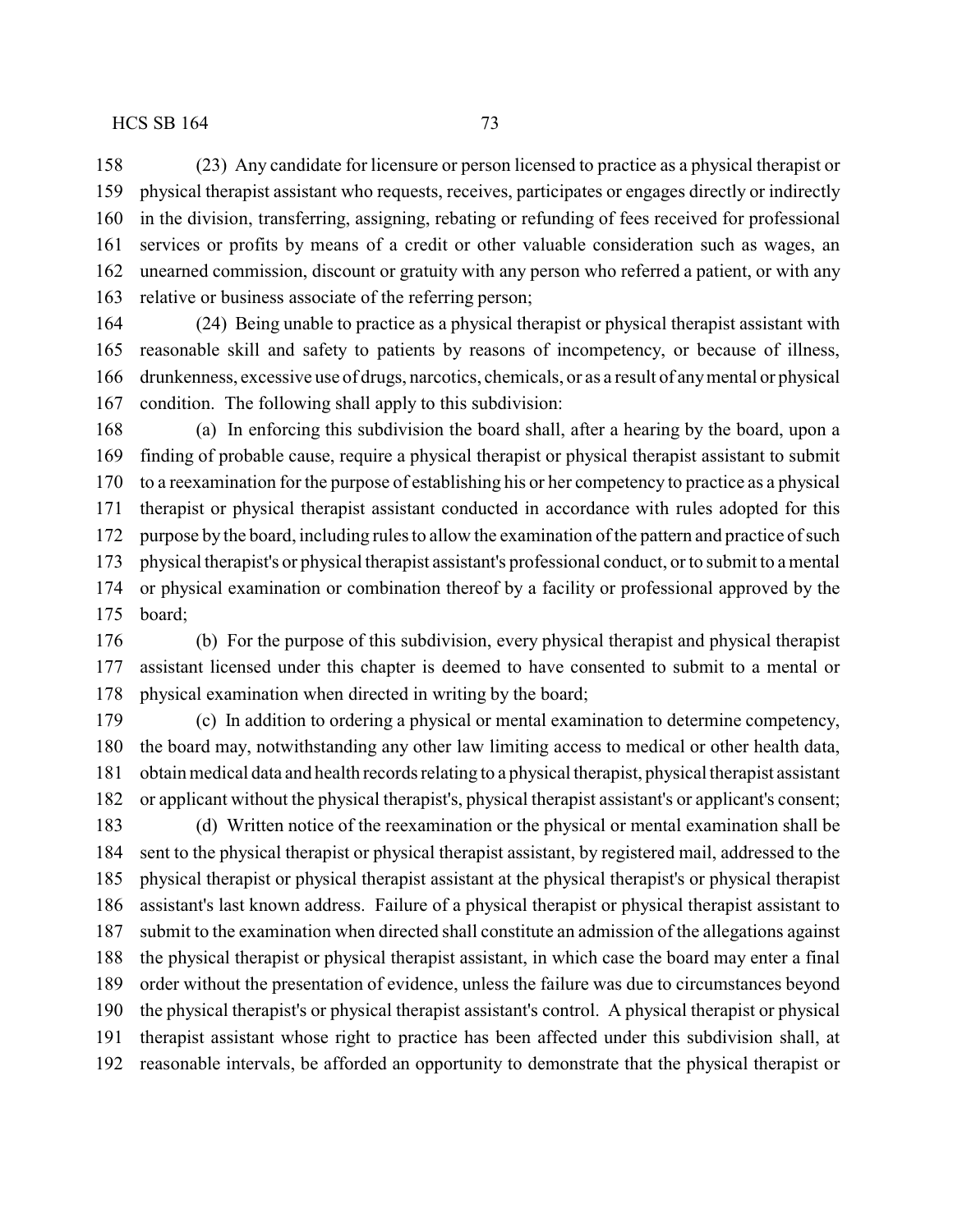physical therapist assistant can resume the competent practice as a physical therapist or physical therapist assistant with reasonable skill and safety to patients;

 (e) In any proceeding under this subdivision neither the record of proceedings nor the orders entered by the board shall be used against a physical therapist or physical therapist assistant in any other proceeding. Proceedings under this subdivision shall be conducted by the board without the filing of a complaint with the administrative hearing commission;

 (f) When the board finds any person unqualified because of any of the grounds set forth in this subdivision, it may enter an order imposing one or more of the disciplinary measures set forth in subsection 3 of this section.

 3. After the filing of such complaint before the administrative hearing commission, the proceedings shall be conducted in accordance with the provisions of chapter 621. Upon a finding by the administrative hearing commission that the grounds provided in subsection 2 of this section for disciplinary action are met, the board may, singly or in combination:

 (1) Warn, censure or place the physical therapist or physical therapist assistant named in the complaint on probation on such terms and conditions as the board deems appropriate for a period not to exceed ten years;

 (2) Suspend the physical therapist's or physical therapist assistant's license for a period not to exceed three years;

 (3) Restrict or limit the physical therapist's or physical therapist assistant's license for an indefinite period of time;

 (4) Revoke the physical therapist's or physical therapist assistant's license; (5) Administer a public or private reprimand;

(6) Denythe physical therapist's or physical therapist assistant's application for a license;

(7) Permanently withhold issuance of a license;

 (8) Require the physical therapist or physical therapist assistant to submit to the care, counseling or treatment of physicians designated by the board at the expense of the physical therapist or physical therapist assistant to be examined;

 (9) Require the physical therapist or physical therapist assistant to attend such continuing educational courses and pass such examinations as the board may direct.

 4. In any order of revocation, the board may provide that the physical therapist or physical therapist assistant shall not applyfor reinstatement of the physical therapist's or physical therapist assistant's license for a period of time ranging from two to seven years following the date of the order of revocation. All stay orders shall toll this time period.

 5. Before restoring to good standing a license issued under this chapter which has been in a revoked, suspended, or inactive state for any cause for more than two years, the board may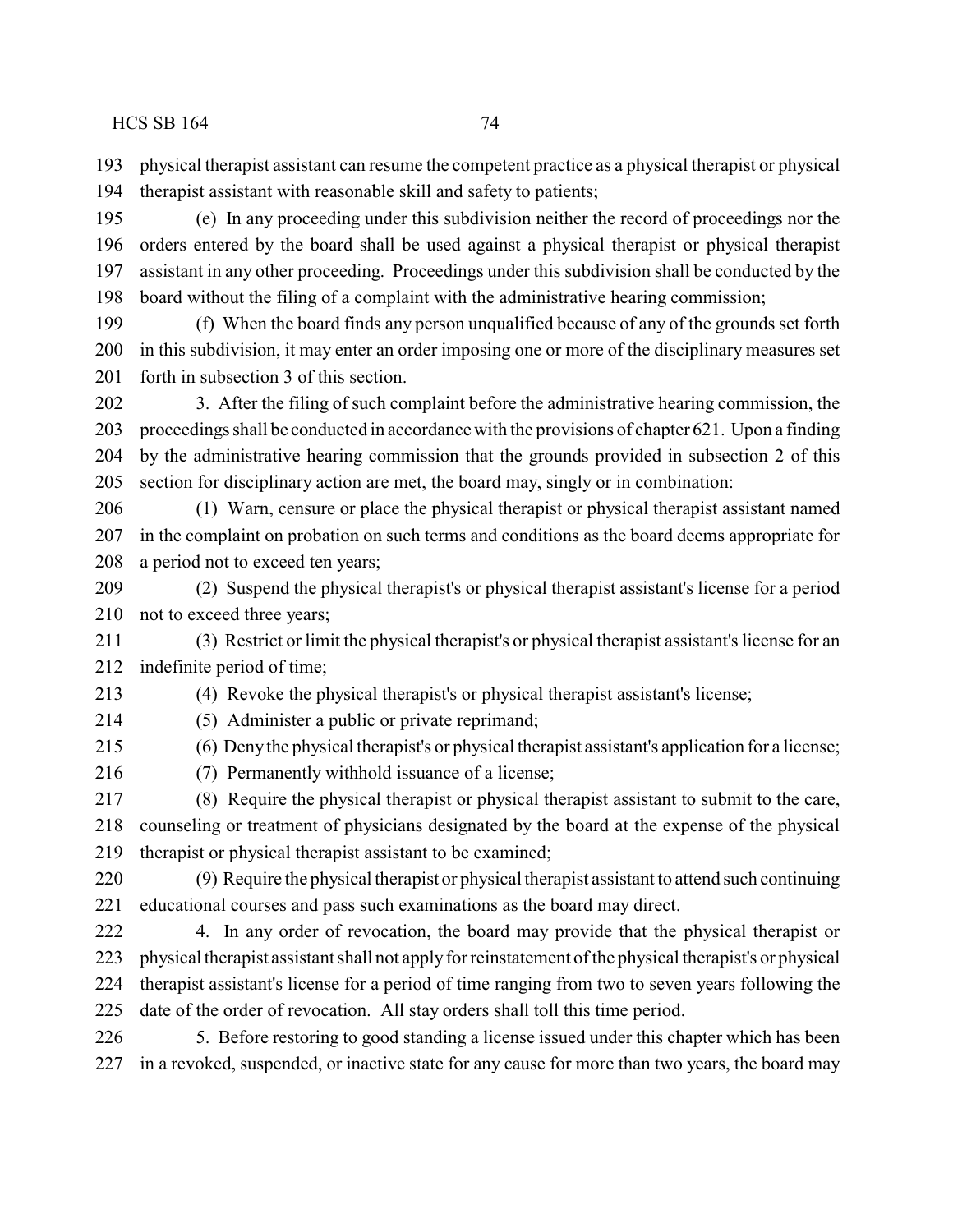require the applicant to attend such continuing medical education courses and pass such examinations as the board may direct.

 6. In any investigation, hearing or other proceeding to determine a physical therapist's, physical therapist assistant's or applicant's fitness to practice, any record relating to any patient of the physical therapist, physical therapist assistant, or applicant shall be discoverable by the board and admissible into evidence, regardless of any statutory or common law privilege which such physical therapist, physical therapist assistant, applicant, record custodian, or patient might otherwise invoke. In addition, no such physical therapist, physical therapist assistant, applicant, or record custodian may withhold records or testimony bearing upon a physical therapist's, physical therapist assistant's, or applicant's fitness to practice on the grounds of privilege between such physical therapist, physical therapist assistant, applicant, or record custodian and a patient.

334.616. 1. A license issued under this chapter by the Missouri state board of registration for the healing arts shall be automatically revoked at such time as the final trial proceedings are concluded whereby a licensee has been adjudicated and found guilty, or has entered a plea of guilty or nolo contendere, in a **[**felony**]** criminal prosecution under the laws of **[**the state of Missouri, the laws of any other**] any** state, or the laws of the United States **[**of America**] , or any country,** for any offense **[**reasonably**] directly** related to the **[**qualifications, functions or**]** duties **[**of their profession, or for any felony offense, an essential element of which is fraud, dishonesty or act of violence, or for any offense involving moral turpitude,**] and responsibilities of the occupation, as set forth in section 324.012, regardless of** whether or not sentence is imposed, or, upon the final and unconditional revocation of the license to practice their profession in another state or territory upon grounds for which revocation is authorized in this state following a review of the record of the proceedings and upon a formal motion of the state board of registration for the healing arts. The license of any such licensee shall be automatically reinstated if the conviction or the revocation is ultimately set aside upon final appeal in any court of competent jurisdiction.

 2. Anyone who has been denied a license, permit, or certificate to practice in another state shall automatically be denied a license to practice in this state. However, the board of healing arts may set up other qualifications by which such person may ultimately be qualified and licensed to practice in Missouri.

334.655. 1. A candidate for licensure to practice as a physical therapist assistant shall furnish evidence of the person's **[**good moral character and of the person's**]** educational qualifications. The educational requirements for licensure as a physical therapist assistant are:

(1) A certificate of graduation from an accredited high school or its equivalent; and

 (2) Satisfactory evidence of completion of an associate degree program of physical therapy education accredited by the commission on accreditation of physical therapy education.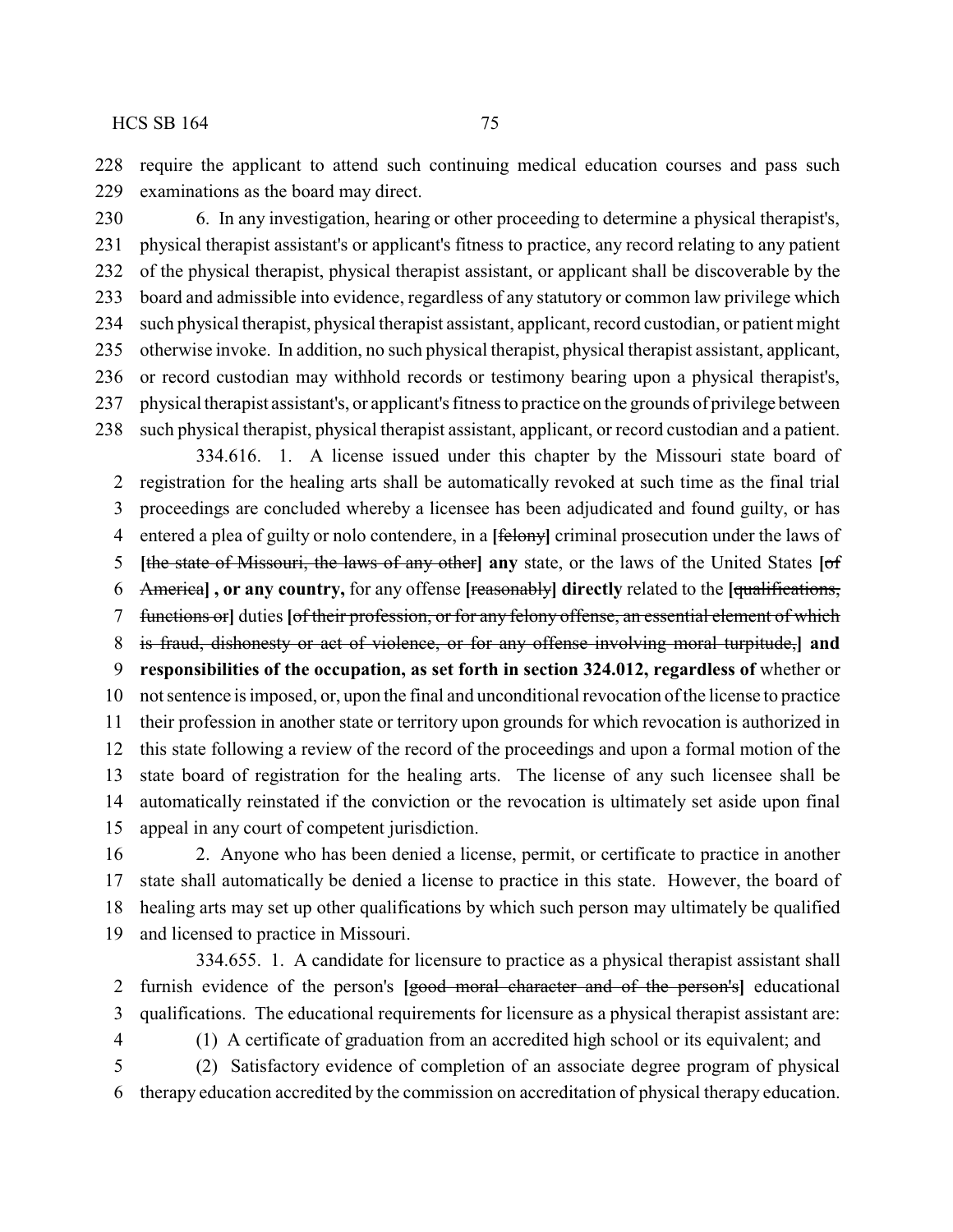2. Persons desiring to practice as a physical therapist assistant in this state shall appear before the board at such time and place as the board may direct and be examined as to the person's fitness to engage in such practice. Applications for examination shall be on a form furnished by the board and shall include evidence satisfactory to the board that the applicant possesses the qualifications provided in subsection 1 of this section. Each application shall contain a statement that the statement is made under oath of affirmation and that its representations are true and correct to the best knowledge and belief of the person signing the statement, subject to the penalties of making a false affidavit or declaration.

 3. The examination of qualified candidates for licensure to practice as physical therapist assistants shall embrace an examination which shall cover the curriculum taught in accredited associate degree programs of physical therapy assistant education. Such examination shall be sufficient to test the qualification of the candidates as practitioners.

 4. The examination shall include, as related to the human body, the subjects of anatomy, kinesiology, pathology, physiology, psychology, physical therapy theory and procedures as related to medicine and such other subjects, including medical ethics, as the board deems useful to test the fitness of the candidate to practice as a physical therapist assistant.

 5. The applicant shall pass a test administered by the board on the laws and rules related to the practice as a physical therapist assistant in this state.

 6. The board shall license without examination any legally qualified person who is a resident of this state and who was actively engaged in practice as a physical therapist assistant on August 28, 1993. The board may license such person pursuant to this subsection until ninety days after the effective date of this section.

 7. A candidate to practice as a physical therapist assistant who does not meet the educational qualifications may submit to the board an application for examination if such person can furnish written evidence to the board that the person has been employed in this state for at least three of the last five years under the supervision of a licensed physical therapist and such person possesses the knowledge and training equivalent to that obtained in an accredited school. The board may license such persons pursuant to this subsection until ninety days after rules developed by the state board of healing arts regarding physical therapist assistant licensing become effective.

334.715. 1. The board may refuse to issue or renew any license required under sections 334.700 to 334.725 for one or any combination of causes listed in subsection 2 of this section or any cause listed in section 334.100. The board shall notify the applicant in writing of the reasons for the refusal and shall advise the applicant of the applicant's right to file a complaint with the administrative hearing commission as provided in chapter 621. As an alternative to a refusal to issue or renew any certificate, registration, or authority, the board may, in its discretion,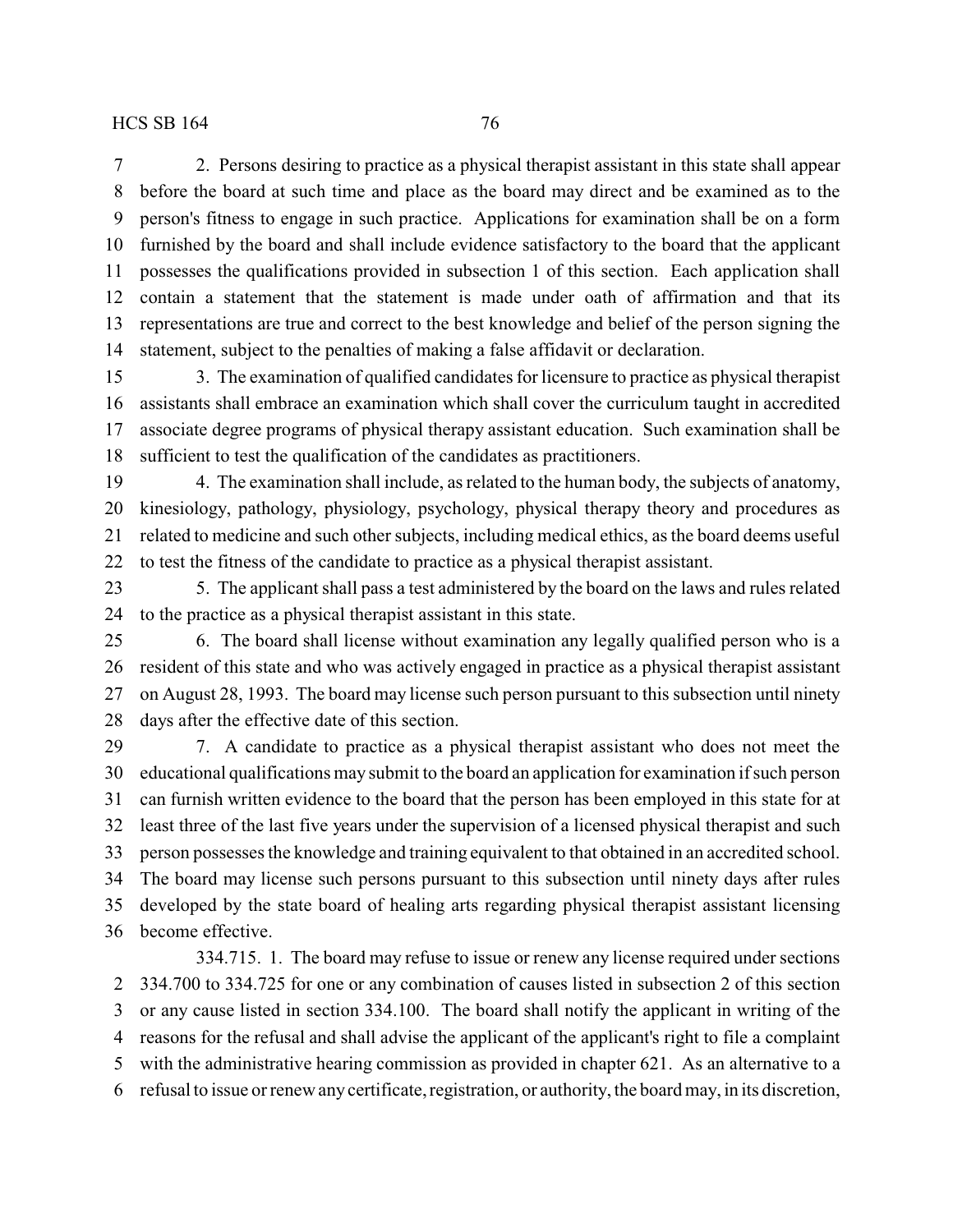issue a license which is subject to reprimand, probation, restriction, or limitation to an applicant for licensure for any one or any combination of causes listed in subsection 2 of this section or section 334.100. The board's order of reprimand, probation, limitation, or restriction shall contain a statement of the discipline imposed, the basis therefor, the date such action shall become effective, and a statement that the applicant has thirty days to request in writing a hearing before the administrative hearing commission. If the board issues a probationary, limited, or restricted license to an applicant for licensure, either party may file a written petition with the administrative hearing commission within thirty days of the effective date of the probationary, limited, or restricted license seeking review of the board's determination. If no written request for a hearing is received by the administrative hearing commission within the thirty-day period, the right to seek review of the board's decision shall be considered waived. 2. The board may cause a complaint to be filed with the administrative hearing

 commission as provided in chapter 621 against any holder of a certificate of registration or authority, permit, or license required by sections 334.700 to 334.725 or any person who has failed to renew or has surrendered the person's certification of registration or license for any one or any combination of the following causes:

 (1) Violated or conspired to violate any provision of sections 334.700 to 334.725 or any provision of any rule promulgated pursuant to sections 334.700 to 334.725; or

 (2) Has been found guilty of unethical conduct as defined in the ethical standards of the National Athletic Trainers Association or the National Athletic Trainers Association Board of Certification, or its successor agency, as adopted and published by the committee and the board and filed with the secretary of state**; except the board shall not use any determinations based on vague or generic terms including, but not limited to, "moral turpitude" and "good character", when making such determination**; or

(3) Any cause listed in section 334.100.

 3. After the filing of such complaint before the administrative hearing commission, the proceedings shall be conducted in accordance with the provisions of chapter 621. Upon a finding by the administrative hearing commission that the grounds provided in subsection 2 of this section for disciplinary action are met, the board may, singly or in combination:

 (1) Warn, censure, or place the person named in the complaint on probation on such terms and conditions as the board deems appropriate for a period not to exceed ten years; or

 (2) Suspend the person's license, certificate, or permit for a period not to exceed three years; or

(3) Administer a public or private reprimand; or

(4) Deny the person's application for a license; or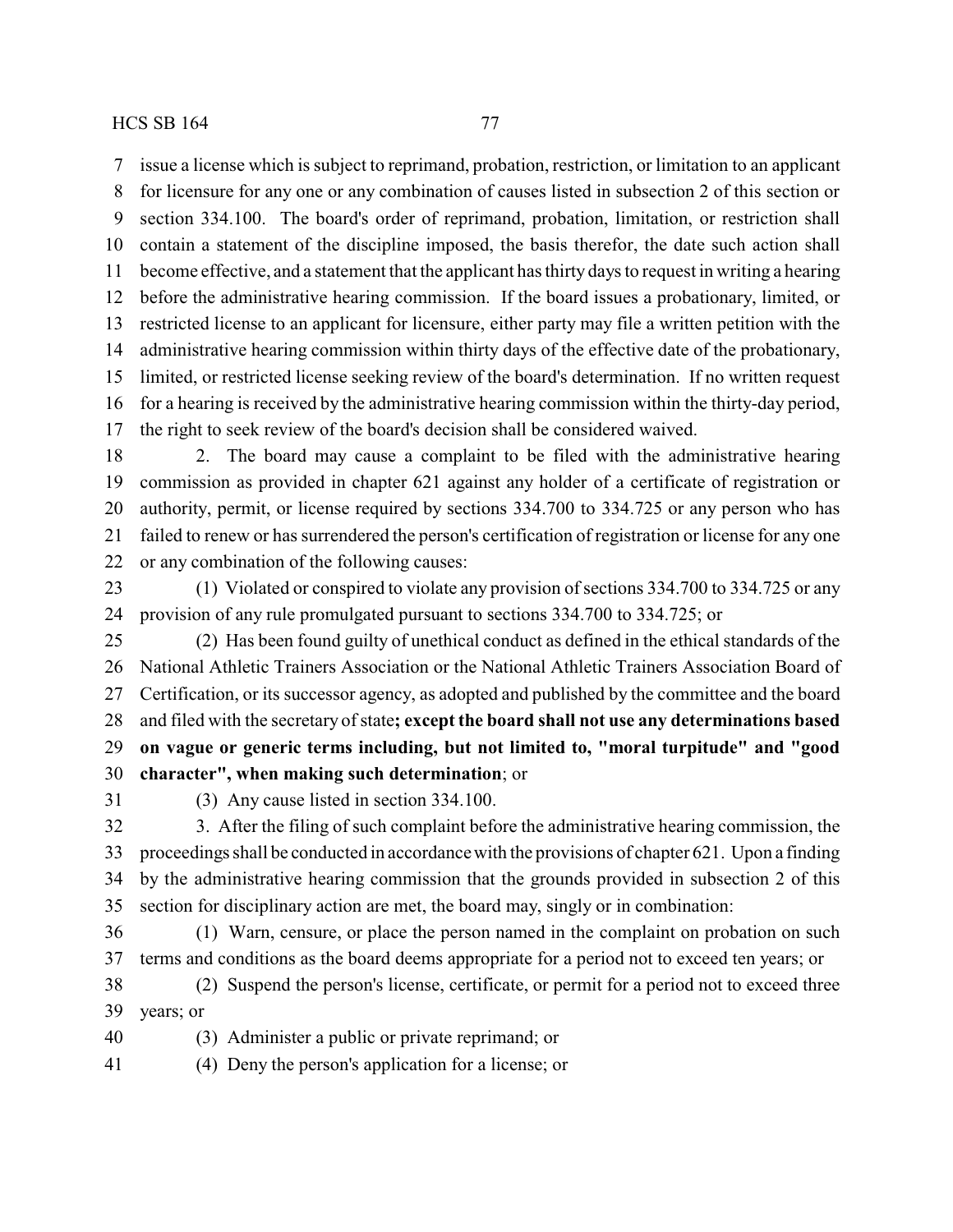(5) Permanently withhold issuance of a license or require the person to submit to the care, counseling, or treatment of physicians designated by the board at the expense of the individual to be examined; or

 (6) Require the person to attend such continuing education courses and pass such examinations as the board may direct; or

(7) Restrict or limit the person's license for an indefinite period of time; or

(8) Revoke the person's license.

 4. In any order of revocation, the board may provide that the person shall not apply for reinstatement of the person's license for a period of time ranging from two to seven years following the date of the order of revocation. All stay orders shall toll such time period.

 5. Before restoring to good standing a license, certificate, or permit issued under this chapter which has been in a revoked, suspended, or inactive state for any cause for more than two years, the board may require the applicant to attend such continuing education courses and pass such examinations as the board may direct.

334.735. 1. As used in sections 334.735 to 334.749, the following terms mean: (1) "Applicant", any individual who seeks to become licensed as a physician assistant;

 (2) "Certification" or "registration", a process by a certifying entity that grants recognition to applicants meeting predetermined qualifications specified by such certifying entity;

 (3) "Certifying entity", the nongovernmental agency or association which certifies or registers individuals who have completed academic and training requirements;

 (4) **"Collaborative practice arrangement", written agreements,jointly agreed upon protocols, or standing orders, all of which shall be in writing, for the delivery of health care services;**

 **(5) "Department", the department of insurance, financial institutions and professional registration or a designated agency thereof;**

 **[**(5)**] (6)** "License", a document issued to an applicant by the board acknowledging that the applicant is entitled to practice as a physician assistant;

 **[**(6)**] (7)** "Physician assistant", a person who has graduated from a physician assistant program accredited by the **[**American Medical Association's Committee on Allied Health Education and Accreditation or by its successor agency**] Accreditation Review Commission on Education for the Physician Assistant or its successor agency, prior to 2001, or the Committee on Allied Health Education and Accreditation or the Commission on Accreditation of Allied Health Education Programs**, who has passed the certifying examination administered by the National Commission on Certification of Physician Assistants and has active certification by the National Commission on Certification of Physician Assistants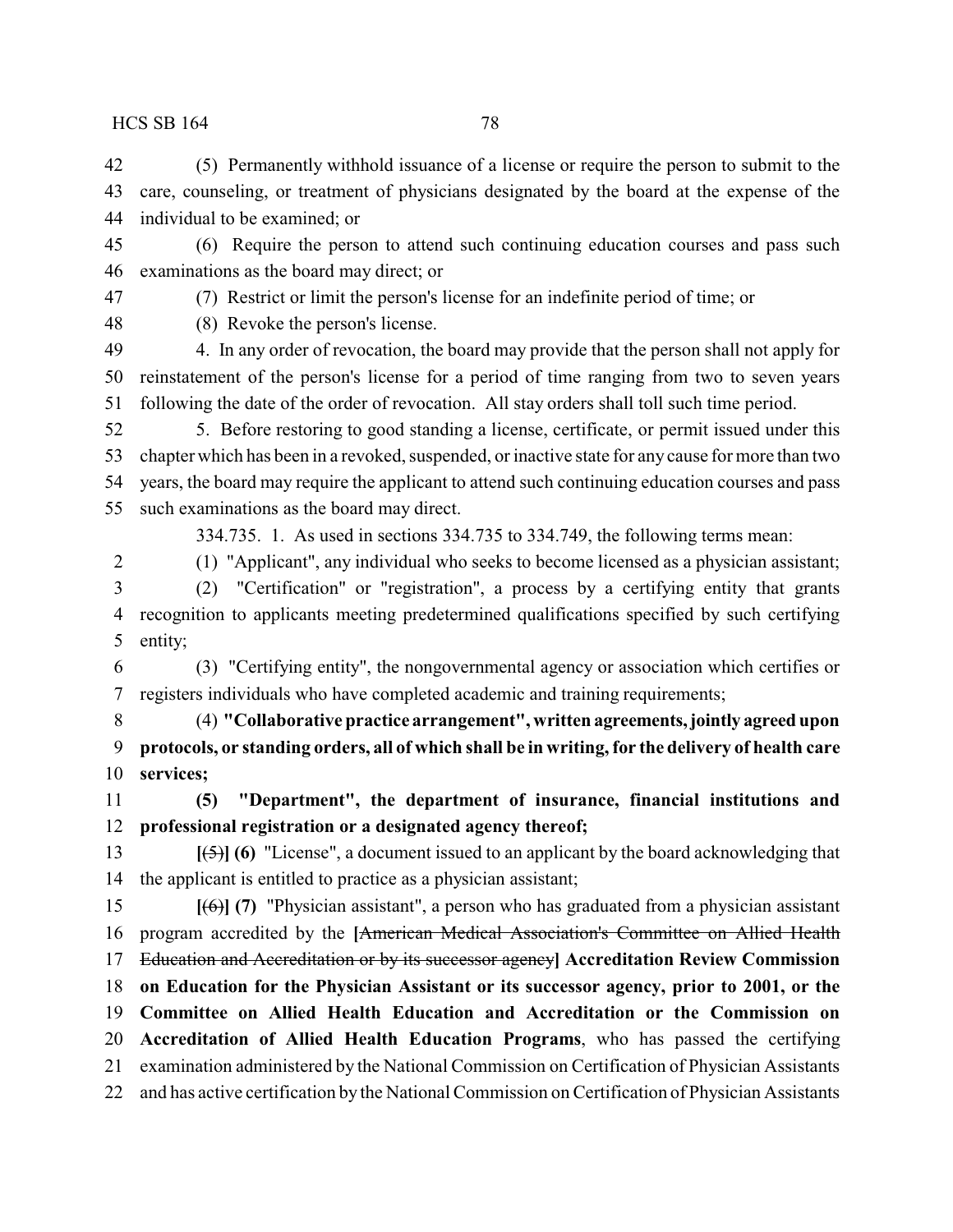23 who provides health care services delegated by a licensed physician. A person who has been

- 24 employed as a physician assistant for three years prior to August 28, 1989, who has passed the 25 National Commission on Certification of Physician Assistants examination, and has active
- 26 certification of the National Commission on Certification of Physician Assistants;
- 27 **[**(7)**] (8)** "Recognition", the formal process of becoming a certifying entity as required 28 by the provisions of sections 334.735 to 334.749;
- 29 **[**(8) "Supervision", control exercised over a physician assistant working with a 30 supervising physician and oversight of the activities of and accepting responsibility for the 31 physician assistant's delivery of care. The physician assistant shall only practice at a location 32 where the physician routinely provides patient care, except existing patients of the supervising 33 physician in the patient's home and correctional facilities. The supervising physician must be 34 immediately available in person or via telecommunication during the time the physician assistant 35 is providing patient care. Prior to commencing practice, the supervising physician and physician 36 assistant shall attest on a form provided by the board that the physician shall provide supervision 37 appropriate to the physician assistant's training and that the physician assistant shall not practice 38 beyond the physician assistant's training and experience. Appropriate supervision shall require 39 the supervising physician to be working within the same facility as the physician assistant for at 40 least four hours within one calendar day for every fourteen days on which the physician assistant 41 provides patient care as described in subsection 3 of this section. Only days in which the 42 physician assistant provides patient care as described in subsection 3 of this section shall be 43 counted toward the fourteen-day period. The requirement of appropriate supervision shall be 44 applied so that no more than thirteen calendar days in which a physician assistant provides 45 patient care shall pass between the physician's four hours working within the same facility. The 46 board shall promulgate rules pursuant to chapter 536 for documentation of joint review of the 47 physician assistant activity by the supervising physician and the physician assistant. 48 2. (1) A supervision agreement shall limit the physician assistant to practice only at 49 locations described in subdivision (8) of subsection 1 of this section, within a geographic 50 proximity to be determined by the board of registration for the healing arts.  $51 \leftarrow (2)$  For a physician-physician assistant team working in a certified community behavioral

52 health clinic as defined by P.L. 113-93 and a rural health clinic under the federal Rural Health

53 Clinic Services Act, P.L. 95-210, as amended, or a federally qualified health center as defined

54 in 42 U.S.C. Section 1395 of the Public Health Service Act, as amended, no supervision

55 requirements in addition to the minimum federal law shall be required.

- 56 3.**] 2.** The scope of practice of a physician assistant shall consist only of the following 57 services and procedures:
- 58 (1) Taking patient histories;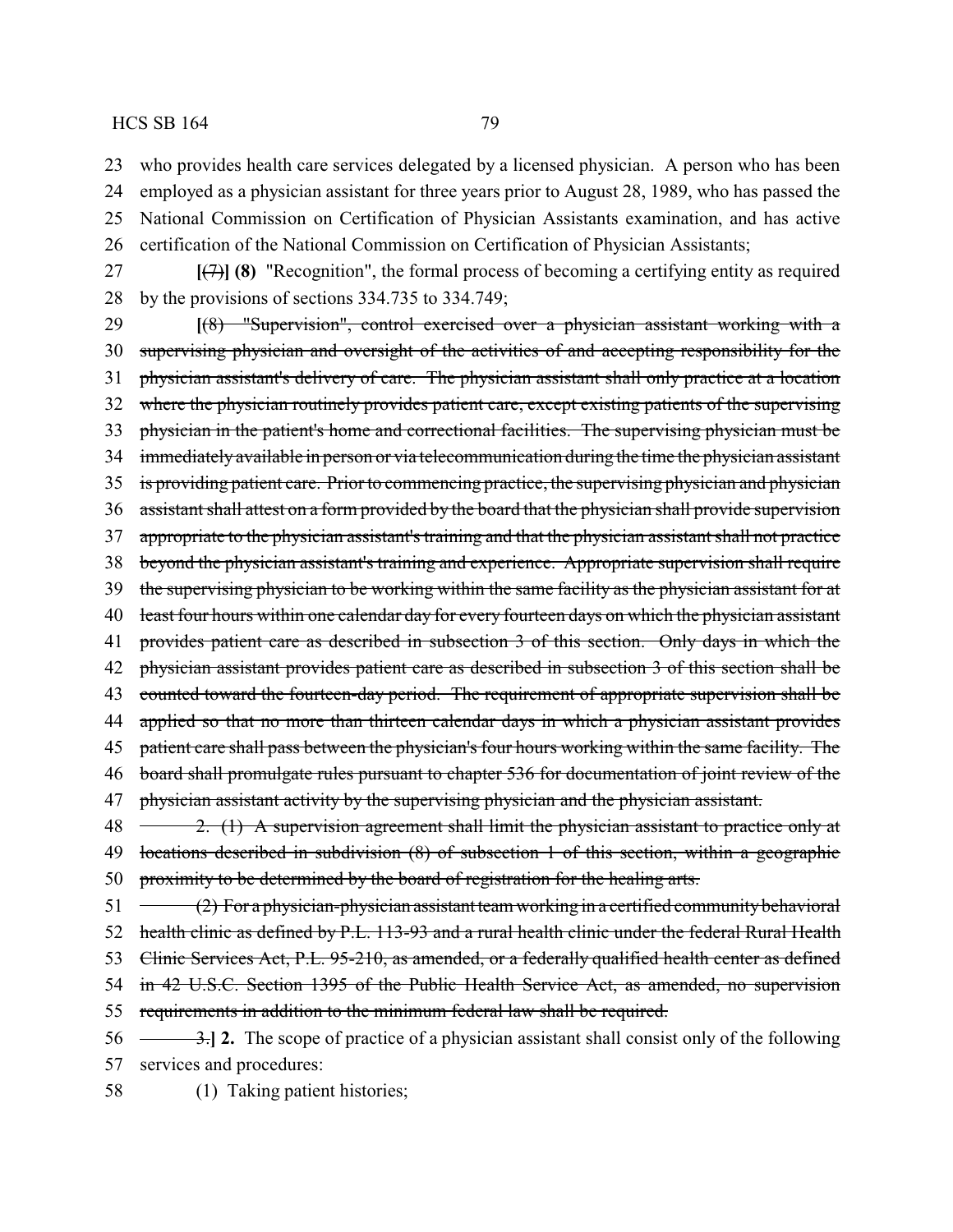(2) Performing physical examinations of a patient;

 (3) Performing or assisting in the performance of routine office laboratory and patient screening procedures;

(4) Performing routine therapeutic procedures;

 (5) Recording diagnostic impressions and evaluating situations calling for attention of a physician to institute treatment procedures;

 (6) Instructing and counseling patients regarding mental and physical health using procedures reviewed and approved by a **[**licensed**] collaborating** physician;

 (7) Assisting the supervising physician in institutional settings, including reviewing of treatment plans, ordering of tests and diagnostic laboratory and radiological services, and ordering of therapies, using procedures reviewed and approved by a licensed physician;

(8) Assisting in surgery; **and**

 (9) Performing such other tasks not prohibited by law under the **[**supervision of**] collaborative practice arrangement with** a licensed physician as the physician**[**'s**]** assistant has been trained and is proficient to perform**[**; and

 $74 \longrightarrow (10)$ **]**.

**3.** Physician assistants shall not perform or prescribe abortions.

 4. Physician assistants shall not prescribe any drug, medicine, device or therapy unless pursuant to a **[**physician supervision agreement**] collaborative practice arrangement** in accordance with the law, nor prescribe lenses, prisms or contact lenses for the aid, relief or correction of vision or the measurement of visual power or visual efficiency of the human eye, nor administer or monitor general or regional block anesthesia during diagnostic tests, surgery or obstetric procedures. Prescribing of drugs, medications, devices or therapies by a physician assistant shall be pursuant to a **[**physician assistant supervision agreement**] collaborative practice arrangement** which is specific to the clinical conditions treated by the supervising physician and the physician assistant shall be subject to the following:

 (1) A physician assistant shall only prescribe controlled substances in accordance with section 334.747;

 (2) The types of drugs, medications, devices or therapies prescribed by a physician assistant shall be consistent with the scopes of practice of the physician assistant and the **[**supervising**] collaborating** physician;

 (3) All prescriptions shall conform with state and federal laws and regulations and shall include the name, address and telephone number of the physician assistant and the supervising physician;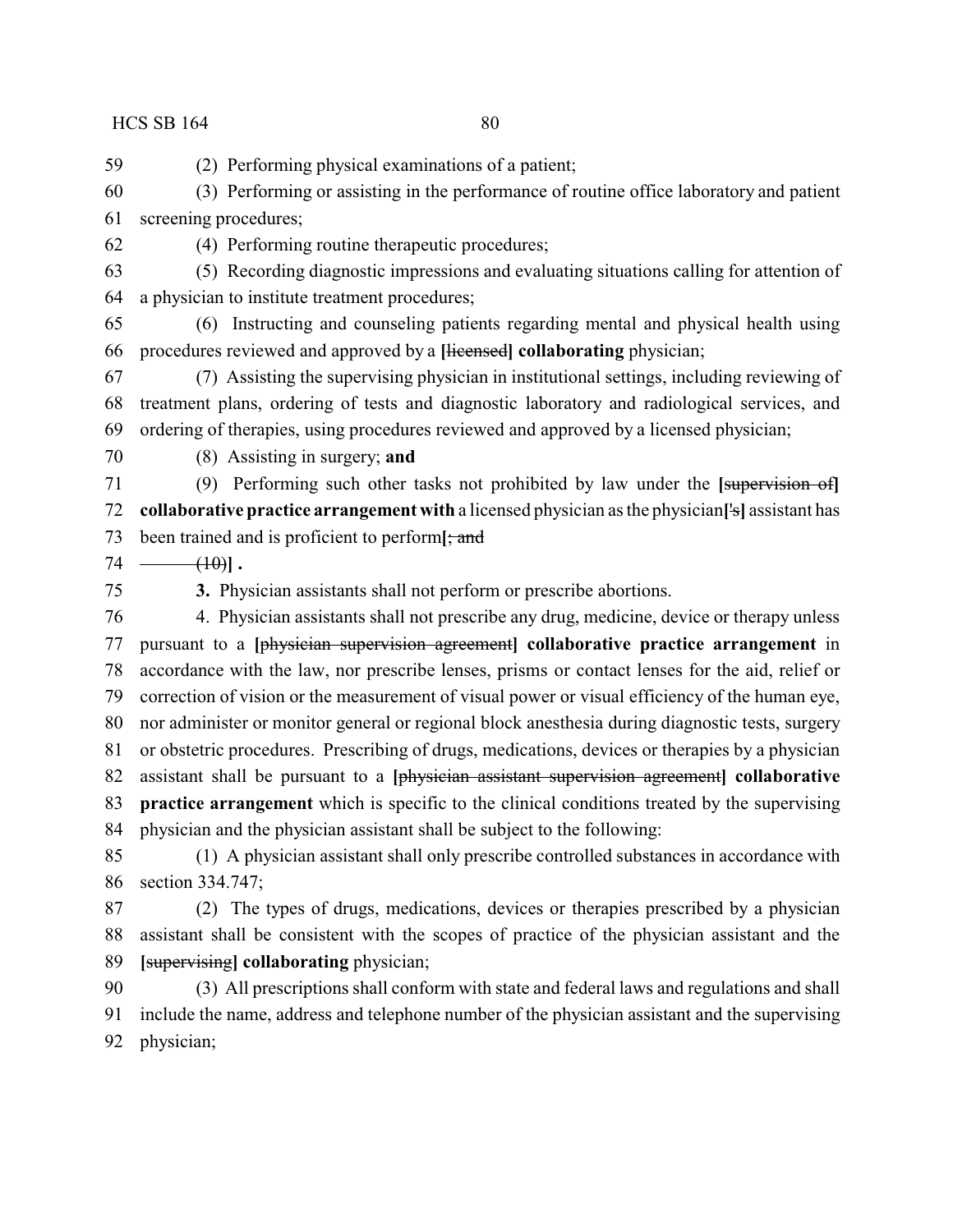(4) A physician assistant, or advanced practice registered nurse as defined in section 335.016mayrequest, receive and sign for noncontrolled professional samples and maydistribute professional samples to patients; and

 (5) A physician assistant shall not prescribe any drugs, medicines, devices or therapies the **[**supervising**] collaborating** physician is not qualified or authorized to prescribe.

 5. A physician assistant shall clearly identify himself or herself as a physician assistant and shall not use or permit to be used in the physician assistant's behalf the terms "doctor", "Dr." or "doc" nor hold himself or herself out in any way to be a physician or surgeon. No physician assistant shall practice or attempt to practice without physician **[**supervision**] collaboration** or in any location where the **[**supervising**] collaborating** physician is not immediately available for consultation, assistance and intervention, except as otherwise provided in this section, and in an emergency situation, nor shall any physician assistant bill a patient independently or directly for any services or procedure by the physician assistant; except that, nothing in this subsection shall be construed to prohibit a physician assistant from enrolling with **a third party plan or** the department of social services as a MO HealthNet or Medicaid provider while acting under a **[**supervision agreement**] collaborative practice arrangement** between the physician and physician assistant.

 6. **[**For purposes of this section, the**] The** licensing of physician assistants shall take place within processes established by the state board of registration for the healing arts through rule and regulation. The board of healing arts is authorized to establish rules pursuant to chapter 536 establishing licensing and renewal procedures, **[**supervision, supervision agreements**] collaboration, collaborative practice arrangements**, fees, and addressing such other matters as are necessary to protect the public and discipline the profession. An application for licensing may be denied or the license of a physician assistant may be suspended or revoked by the board in the same manner and for violation of the standards as set forth by section 334.100, or such other standards of conduct set by the board by rule or regulation. Persons licensed pursuant to the provisions of chapter 335 shall not be required to be licensed as physician assistants. All applicants for physician assistant licensure who complete a physician assistant training program after January 1, 2008, shall have a master's degree from a physician assistant program.

 7. **[**"Physician assistant supervision agreement" means a written agreement, jointly 123 agreed-upon protocols or standing order between a supervising physician and a physician 124 assistant, which provides for the delegation of health care services from a supervising physician 125 to a physician assistant and the review of such services. The agreement shall contain at least the following provisions:

127 (1) Complete names, home and business addresses, zip codes, telephone numbers, and state license numbers of the supervising physician and the physician assistant;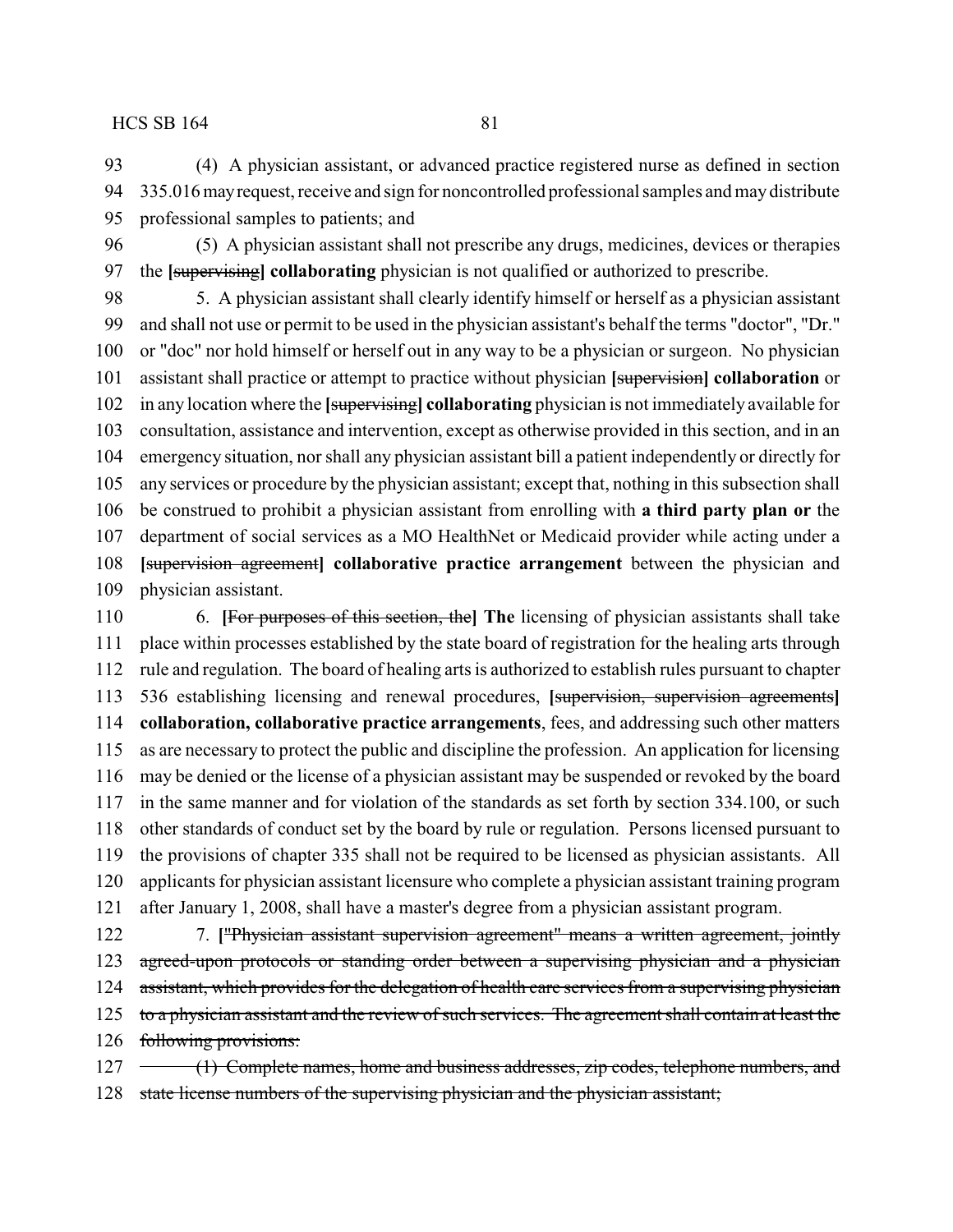- 129 (2) A list of all offices or locations where the physician routinely provides patient care,
- 130 and in which of such offices or locations the supervising physician has authorized the physician 131 assistant to practice;
- 132 (3) All specialty or board certifications of the supervising physician;
- 133 (4) The manner of supervision between the supervising physician and the physician 134 assistant, including how the supervising physician and the physician assistant shall:
- 135 (a) Attest on a form provided by the board that the physician shall provide supervision 136 appropriate to the physician assistant's training and experience and that the physician assistant
- 137 shall not practice beyond the scope of the physician assistant's training and experience nor the
- 138 supervising physician's capabilities and training; and
- 139 (b) Provide coverage during absence, incapacity, infirmity, or emergency by the 140 supervising physician;
- 141 (5) The duration of the supervision agreement between the supervising physician and 142 physician assistant; and
- 143 (6) A description of the time and manner of the supervising physician's review of the
- 144 physician assistant's delivery of health care services. Such description shall include provisions
- 145 that the supervising physician, or a designated supervising physician listed in the supervision
- 146 agreement review a minimum of ten percent of the charts of the physician assistant's delivery of
- 147 health care services every fourteen days.
- 148 8. When a physician assistant supervision agreement is utilized to provide health care 149 services for conditions other than acute self-limited or well-defined problems, the supervising 150 physician or other physician designated in the supervision agreement shall see the patient for 151 evaluation and approve or formulate the plan of treatment for new or significantly changed 152 conditions as soon as practical, but in no case more than two weeks after the patient has been 153 seen by the physician assistant.
- 154 <del>9.</del> At all times the physician is responsible for the oversight of the activities of, and 155 accepts responsibility for, health care services rendered by the physician assistant.
- 156 **[**10. It is the responsibility of the supervising physician to determine and document the 157 completion of at least a one-month period of time during which the licensed physician assistant 158 shall practice with a supervising physician continuously present before practicing in a setting 159 where a supervising physician is not continuously present.
- 160 11.**] 8. A physician may enter into collaborative practice arrangements with** 161 **physician assistants. Collaborative practice arrangements, which shall be in writing, may** 162 **delegate to a physician assistant the authority to prescribe, administer, or dispense drugs** 163 **and provide treatment which is within the skill, training, and competence of the physician** 164 **assistant. Collaborative practice arrangements may delegate to a physician assistant, as**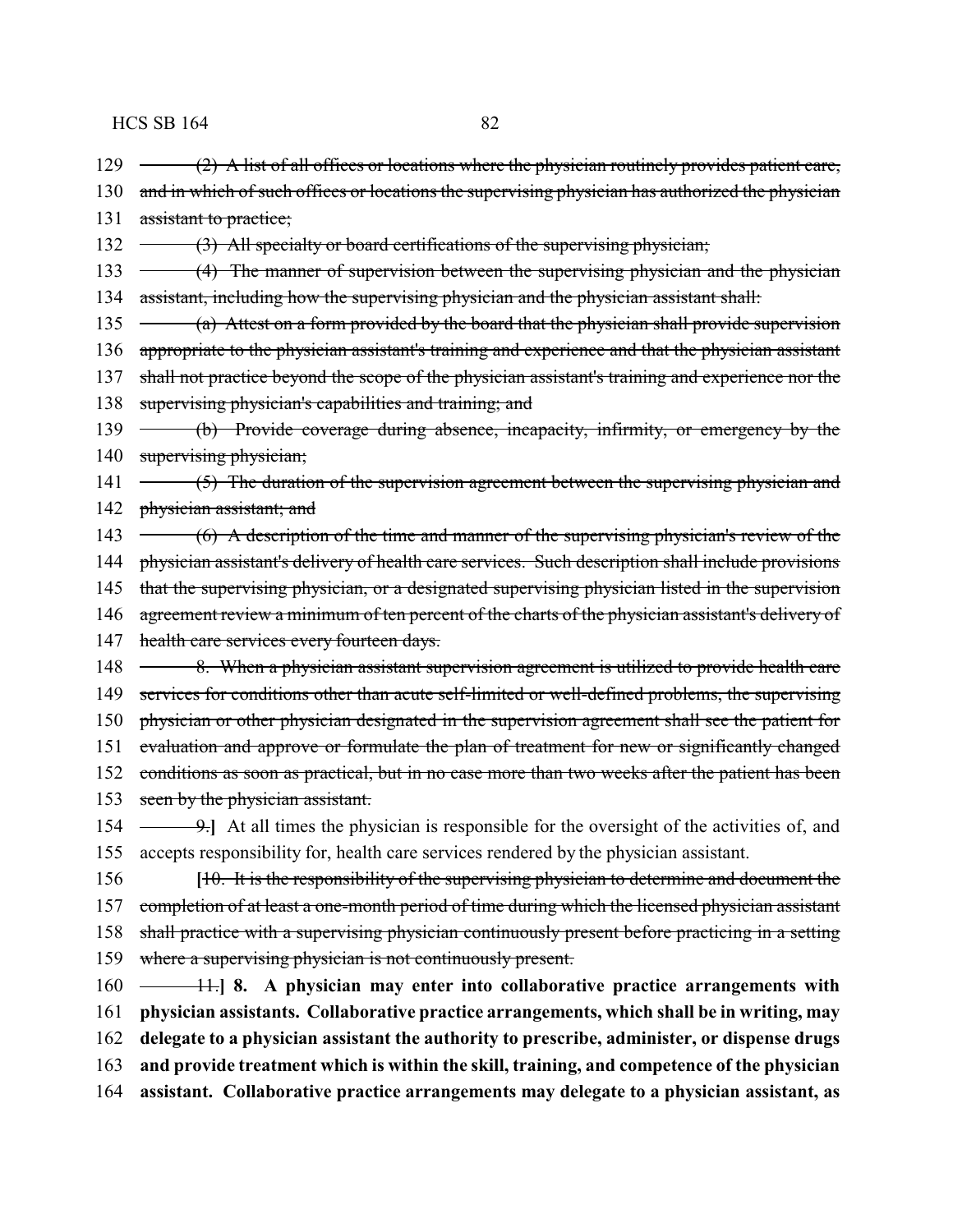**defined under section 334.735, the authority to administer, dispense, or prescribe controlled substances listed in Schedules III, IV, and V of section 195.017, and Schedule II - hydrocodone. Schedule III narcotic controlled substances and Schedule II - hydrocodone prescriptions shall be limited to a one hundred twenty-hour supply without refill. Such collaborative practice arrangements shall be in the form of a written arrangement, jointly agreed-upon protocols, or standing orders for the delivery of health care services.**

 **9. The written collaborative practice arrangement shall contain at least the following provisions:**

 **(1) Complete names, home and business addresses, zip codes, and telephone numbers of the collaborating physician and the physician assistant;**

 **(2) A list of all other offices or locations, other than those listed in subdivision (1) ofthis subsection, where the collaborating physician has authorized the physician assistant to prescribe;**

 **(3) A requirement that there shall be posted at every office where the physician assistant is authorized to prescribe, in collaboration with a physician, a prominently displayed disclosure statement informing patients that they may be seen by a physician assistant and have the right to see the collaborating physician;**

 **(4) All specialty or board certifications of the collaborating physician and all certifications of the physician assistant;**

 **(5) The manner of collaboration between the collaborating physician and the physician assistant, including how the collaborating physician and the physician assistant will:**

 **(a) Engage in collaborative practice consistent with each professional's skill, training, education, and competence;**

 **(b) Maintain geographic proximity, as determined by the board of registration for the healing arts; and**

 **(c) Provide coverage during absence, incapacity, infirmity, or emergency of the collaborating physician;**

 **(6) A list of all other written collaborative practice arrangements of the collaborating physician and the physician assistant;**

 **(7) The duration of the written practice arrangement between the collaborating physician and the physician assistant;**

 **(8) A description of the time and manner of the collaborating physician's review of the physician assistant's delivery of health care services. The description shall include provisions that the physician assistant shall submit a minimum of ten percent of the charts**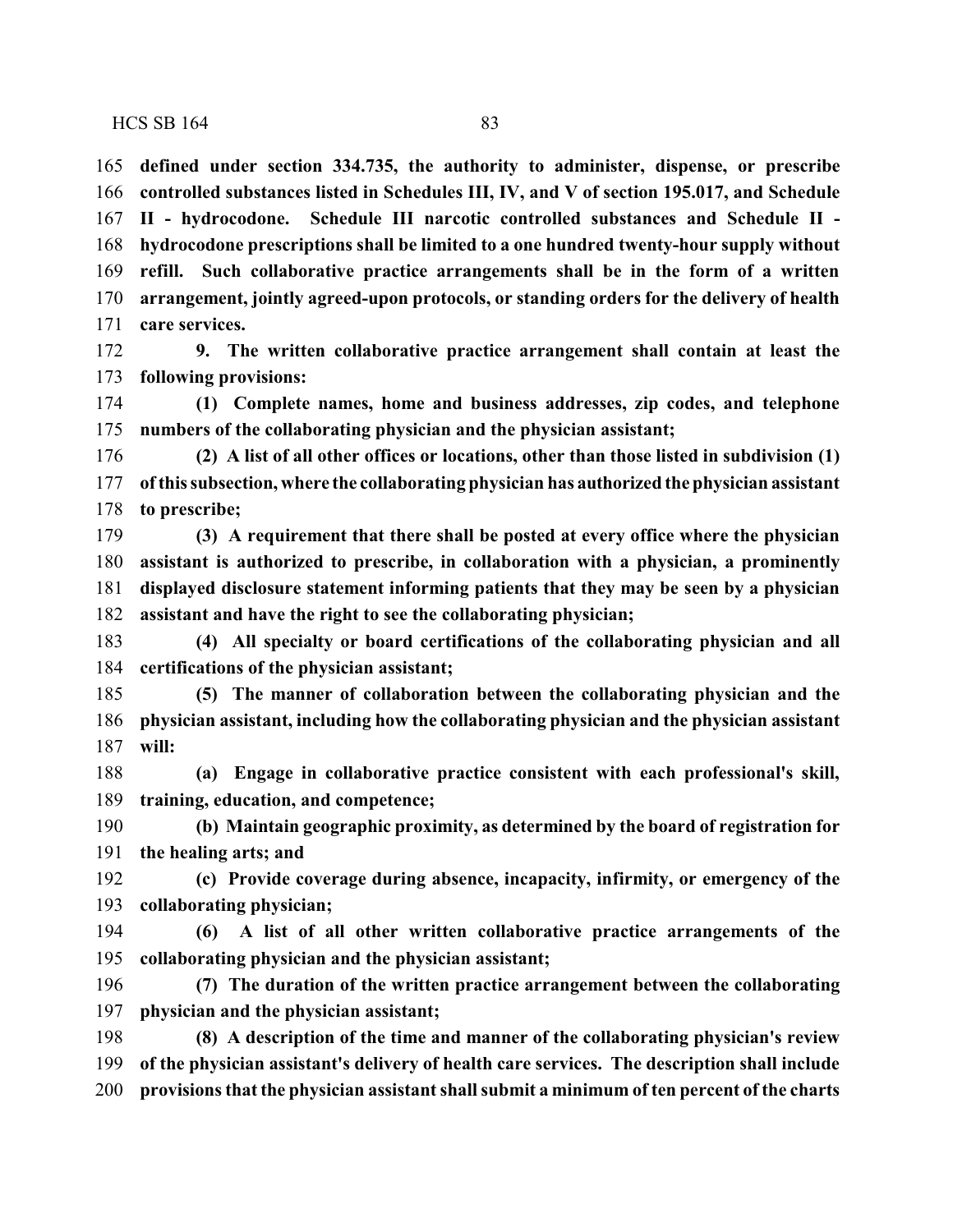**documenting the physician assistant's delivery of health care services to the collaborating physician for review by the collaborating physician, or any other physician designated in the collaborative practice arrangement, every fourteen days. Reviews may be conducted electronically;**

 **(9) The collaborating physician, or any other physician designated in the collaborative practice arrangement, shall review every fourteen days a minimum oftwenty percent of the chartsinwhich the physician assistant prescribes controlled substances. The charts reviewed under this subdivision may be counted in the number of charts required to be reviewed under subdivision (8) of this subsection; and**

 **(10) A statement that no collaboration requirements in addition to the federal law shall be required for a physician-physician assistant team working in a certified community behavioral health clinic as defined by Pub.L. 113-93, or a rural health clinic under the federal Rural Health Services Act, Pub.L. 95-210, as amended, or a federally qualified health center as defined in 42 U.S.C. Section 1395 of the Public Health Service Act, as amended.**

 **10. The state board of registration for the healing arts under section 334.125 may promulgate rules regulating the use of collaborative practice arrangements.**

 **11. The state board of registration for the healing arts shall not deny, revoke, suspend, or otherwise take disciplinary action against a collaborating physician for health care services delegated to a physician assistant, provided that the provisions of this section and the rules promulgated thereunder are satisfied.**

 **12. Within thirty days of any change and on each renewal, the state board of registration for the healing arts shall require every physician to identify whether the physician is engaged in any collaborative practice arrangement, including collaborative practice arrangements delegating the authority to prescribe controlled substances, and also report to the board the name of each physician assistant with whom the physician has entered into such arrangement. The board may make such information available to the public. The board shall track the reported information and may routinely conduct random reviews of such arrangements to ensure that the arrangements are carried out in compliance with this chapter.**

 **13. The collaborating physician shall determine and document the completion of a period of time during which the physician assistant shall practice with the collaborating physician continuously present before practicing in a setting where the collaborating physician is not continuously present. This limitation shall not apply to collaborative arrangements of providers of population-based public health services as definedby 20CSR 2150-5.100 as of April 30, 2009.**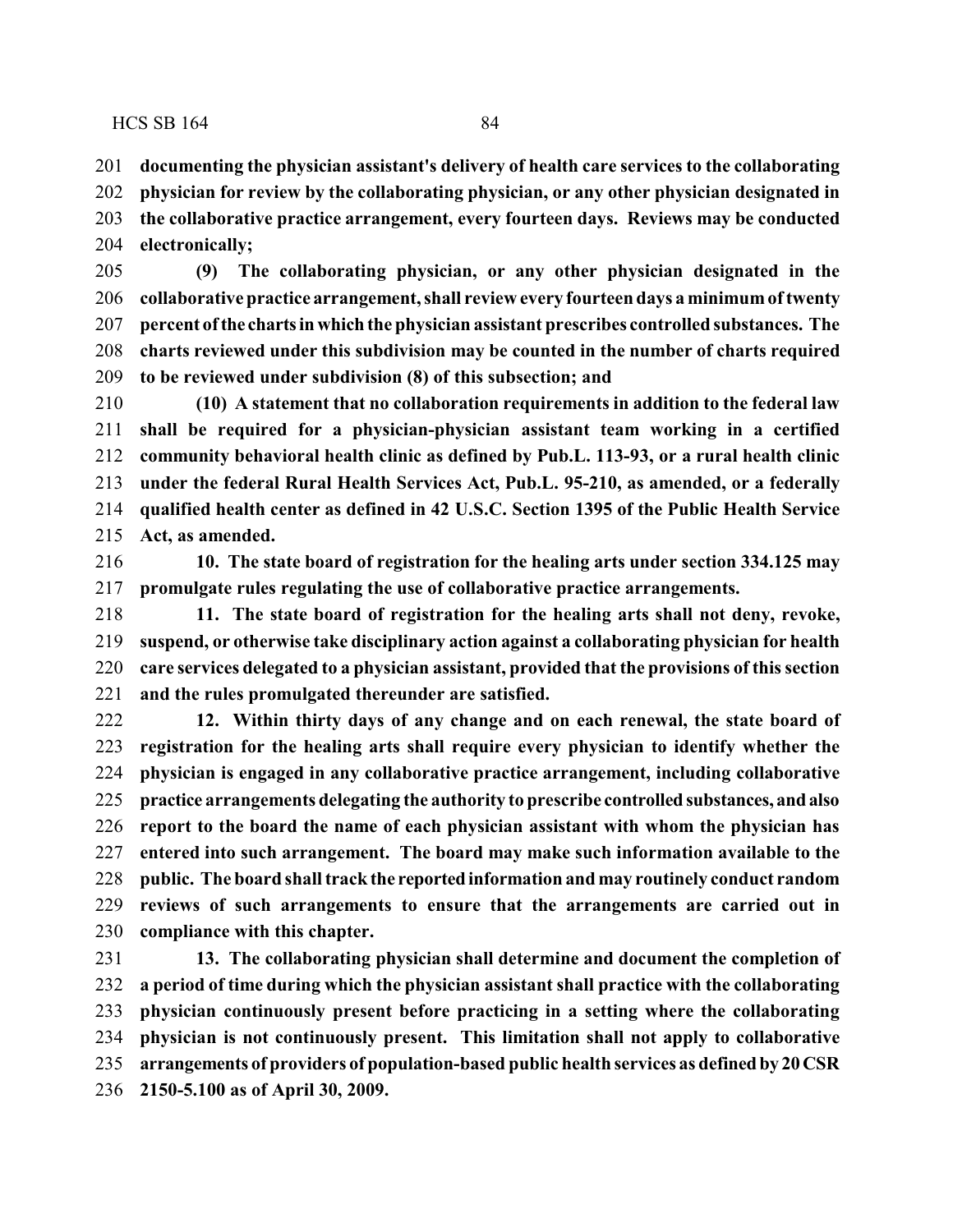**[**supervising**] collaborating** physician for a physician assistant against the physician's will. A physician shall have the right to refuse to act as a supervising physician, without penalty, for a particular physician assistant. No contract or other agreement shall limit the **[**supervising**] collaborating** physician's ultimate authority over any protocols or standing orders or in the delegation of the physician's authority to any physician assistant**[**, but this requirement shall not 243 authorize a physician in implementing such protocols, standing orders, or delegation to violate applicable standards for safe medical practice established by the hospital's medical staff**]**. **No contract or other arrangement shall require any physician assistant to collaborate with any physician against the physician assistant's will. A physician assistant shall have the right**

**to refuse to collaborate, without penalty, with a particular physician.**

 **[**12.**] 15.** Physician assistants shall file with the board a copy of their **[**supervising**] collaborating** physician form.

 **[**13.**] 16.** No physician shall be designated to serve as **[**supervising physician or**] a** collaborating physician for more than six full-time equivalent licensed physician assistants, full- time equivalent advanced practice registered nurses, or full-time equivalent assistant physicians, or any combination thereof. This limitation shall not apply to physician assistant **[**agreements**] collaborative practice arrangements** of hospital employees providing inpatient care service in hospitals as defined in chapter 197, or to a certified registered nurse anesthetist providing anesthesia services under the supervision of an anesthesiologist or other physician, dentist, or podiatrist who is immediately available if needed as set out in subsection 7 of section 334.104.

 **17. No arrangement made under this section shall supercede current hospital licensing regulations governing hospital medication orders under protocols or standing orders for the purpose of delivering inpatient or emergency care within a hospital, as defined in section 197.020, if such protocols or standing orders have been approved by the hospital's medical staff and pharmaceutical therapeutics committee.**

334.736. Notwithstanding any other provision of sections 334.735 to 334.749, the board may issue without examination a temporary license to practice as a physician assistant. Upon the applicant paying a temporary license fee and the submission of all necessary documents as determined by the board, the board may grant a temporary license to any person who meets the qualifications provided in **[**section**] sections** 334.735 **to 334.749** which shall be valid until the results of the next examination are announced. The temporary license may be renewed at the discretion of the board and upon payment of the temporary license fee. 334.747. 1. A physician assistant with a certificate of controlled substance prescriptive

 authority as provided in this section may prescribe any controlled substance listed in Schedule III, IV, or V of section 195.017, and may have restricted authority in Schedule II, when delegated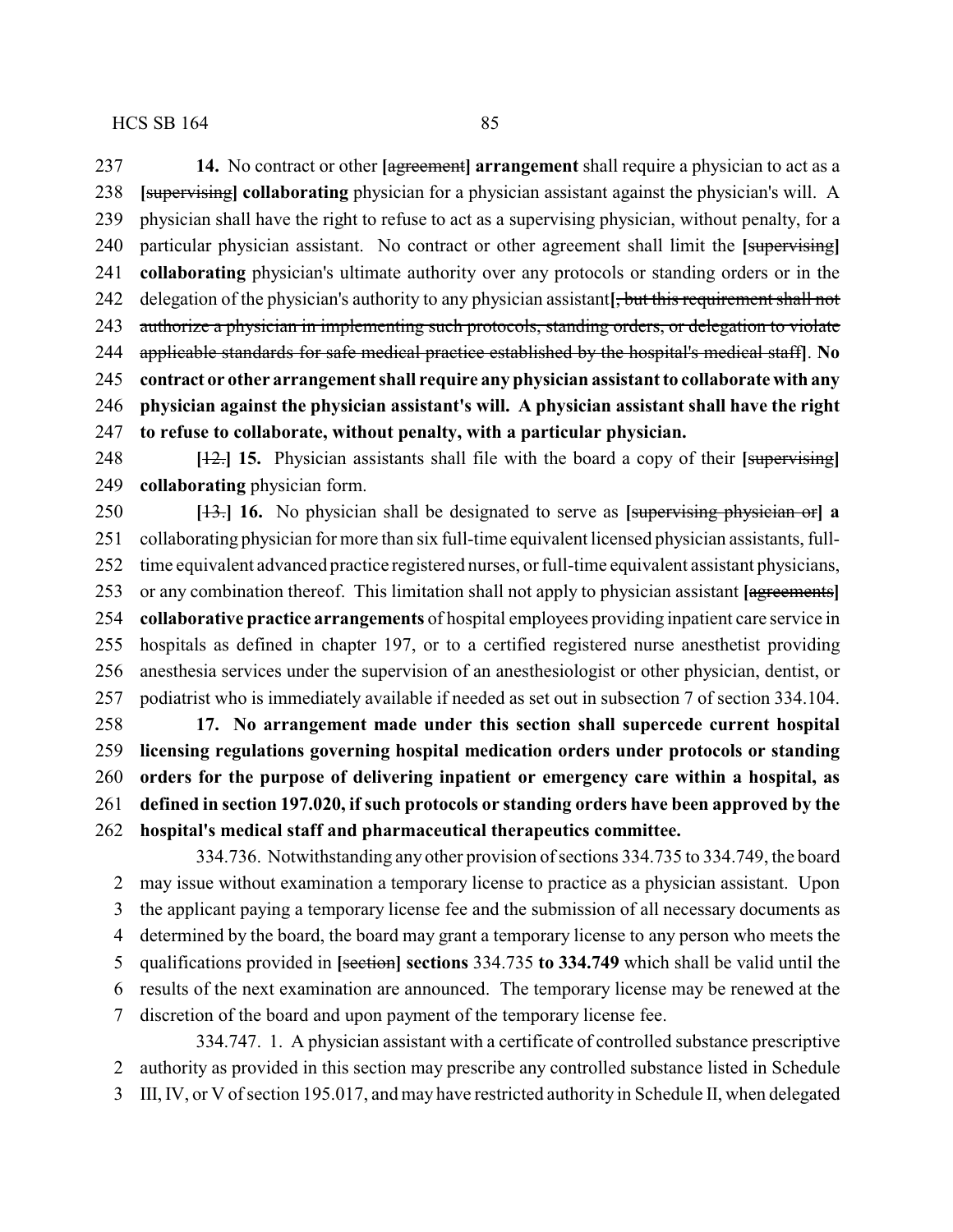the authority to prescribe controlled substances in a **[**supervision agreement**] collaborative practice arrangement**. Such authority shall be listed on the **[**supervision verification**] collaborating physician** form on file with the state board of healing arts. The **[**supervising**] collaborating** physician shall maintain the right to limit a specific scheduled drug or scheduled drug category that the physician assistant is permitted to prescribe. Any limitations shall be listed on the **[**supervision**] collaborating physician** form. Prescriptions for Schedule II medications prescribed by a physician assistant with authority to prescribe delegated in a **[**supervision agreement**] collaborative practice arrangement** are restricted to only those medications containing hydrocodone. Physician assistants shall not prescribe controlled substances for themselves or members of their families. Schedule III controlled substances and Schedule II - hydrocodone prescriptions shall be limited to a five-day supply without refill, except that buprenorphine may be prescribed for up to a thirty-day supply without refill for patients receiving medication-assisted treatment for substance use disorders under the direction of the **[**supervising**] collaborating** physician. Physician assistants who are authorized to prescribe controlled substances under this section shall register with the federal Drug Enforcement Administration and the state bureau of narcotics and dangerous drugs, and shall 20 include the Drug Enforcement Administration registration number on prescriptions for controlled substances.

 2. The **[**supervising**] collaborating** physician shall be responsible to determine and document the completion of at least one hundred twenty hours in a four-month period by the physician assistant during which the physician assistant shall practice with the **[**supervising**] collaborating** physician on-site priorto prescribing controlled substances when the **[**supervising**] collaborating** physician is not on-site. Such limitation shall not apply to physician assistants of population-based public health services as defined in 20 CSR 2150-5.100 as of April 30, 2009.

 3. A physician assistant shall receive a certificate of controlled substance prescriptive authority from the board of healing arts upon verification of the completion of the following educational requirements:

 (1) Successful completion of an advanced pharmacology course that includes clinical training in the prescription of drugs, medicines, and therapeutic devices. A course or courses with advanced pharmacological content in a physician assistant program accredited by the Accreditation Review Commission on Education for the Physician Assistant (ARC-PA) or its predecessor agency shall satisfy such requirement;

 (2) Completion of a minimum of three hundred clock hours of clinical training by the **[**supervising**] collaborating** physician in the prescription of drugs, medicines, and therapeutic devices;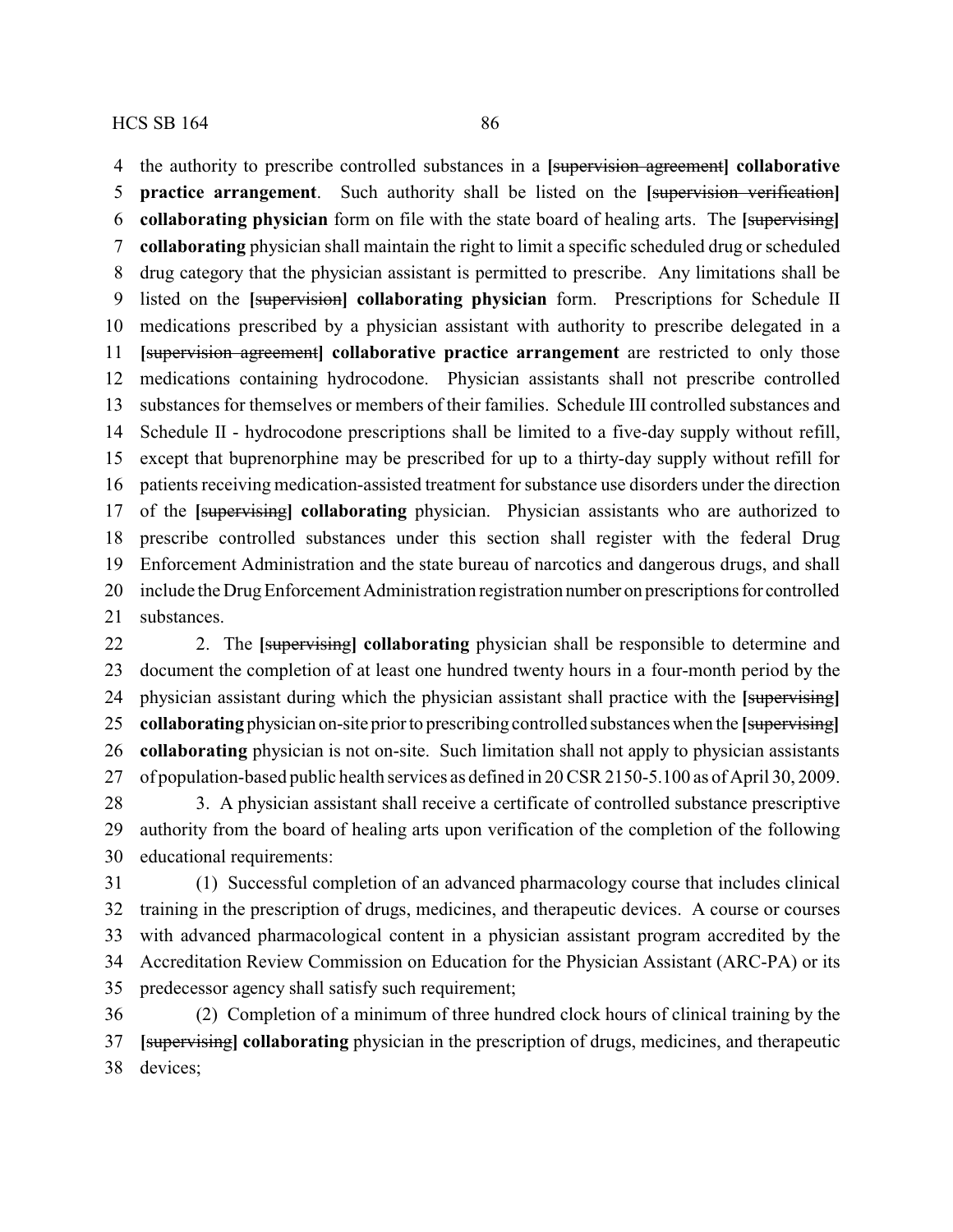(3) Completion of a minimum of one year of supervised clinical practice or supervised clinical rotations. One year of clinical rotations in a program accredited by the Accreditation Review Commission on Education for the Physician Assistant (ARC-PA) or its predecessor agency, which includes pharmacotherapeutics as a component of its clinical training, shall satisfy such requirement. Proof of such training shall serve to document experience in the prescribing of drugs, medicines, and therapeutic devices;

 (4) A physician assistant previously licensed in a jurisdiction where physician assistants are authorized to prescribe controlled substances may obtain a state bureau of narcotics and dangerous drugs registration if a **[**supervising**] collaborating** physician can attest that the physician assistant has met the requirements of subdivisions (1) to (3) of this subsection and provides documentation of existing federal Drug Enforcement Agency registration.

334.749. 1. There is hereby established an "Advisory Commission for Physician Assistants" which shall guide, advise and make recommendations to the board. The commission shall also be responsible for the ongoing examination of the scope of practice and promoting the continuing role of physician assistants in the delivery of health care services. The commission shall assist the board in carrying out the provisions of sections 334.735 to 334.749.

 2. The commission shall be appointed no later than October 1, 1996, and shall consist of five members, one member of the board, two licensed physician assistants, one physician and one lay member. The two licensed physician assistant members, the physician member and the lay member shall be appointed by the director of the division of professional registration. Each licensed physician assistant member shall be a citizen of the United States and a resident of this state, and shall be licensed as a physician assistant by this state. The physician member shall be a United States citizen, a resident of this state, have an active Missouri license to practice medicine in this state and shall be a **[**supervising**] collaborating** physician, at the time of appointment, to a licensed physician assistant. The lay member shall be a United States citizen and a resident of this state. The licensed physician assistant members shall be appointed to serve three-year terms, except that the first commission appointed shall consist of one member whose term shall be for one year and one member whose term shall be for two years. The physician member and lay member shall each be appointed to serve a three-year term. No physician assistant member nor the physician member shall be appointed for more than two consecutive three-year terms. The president of the Missouri Academy of Physicians Assistants in office at the time shall, at least ninety days prior to the expiration of a term of a physician assistant member of a commission member or as soon as feasible after such a vacancy on the commission otherwise occurs, submit to the director of the division of professional registration a list of five physician assistants qualified and willing to fill the vacancy in question, with the request and recommendation that the director appoint one of the five persons so listed, and with the list so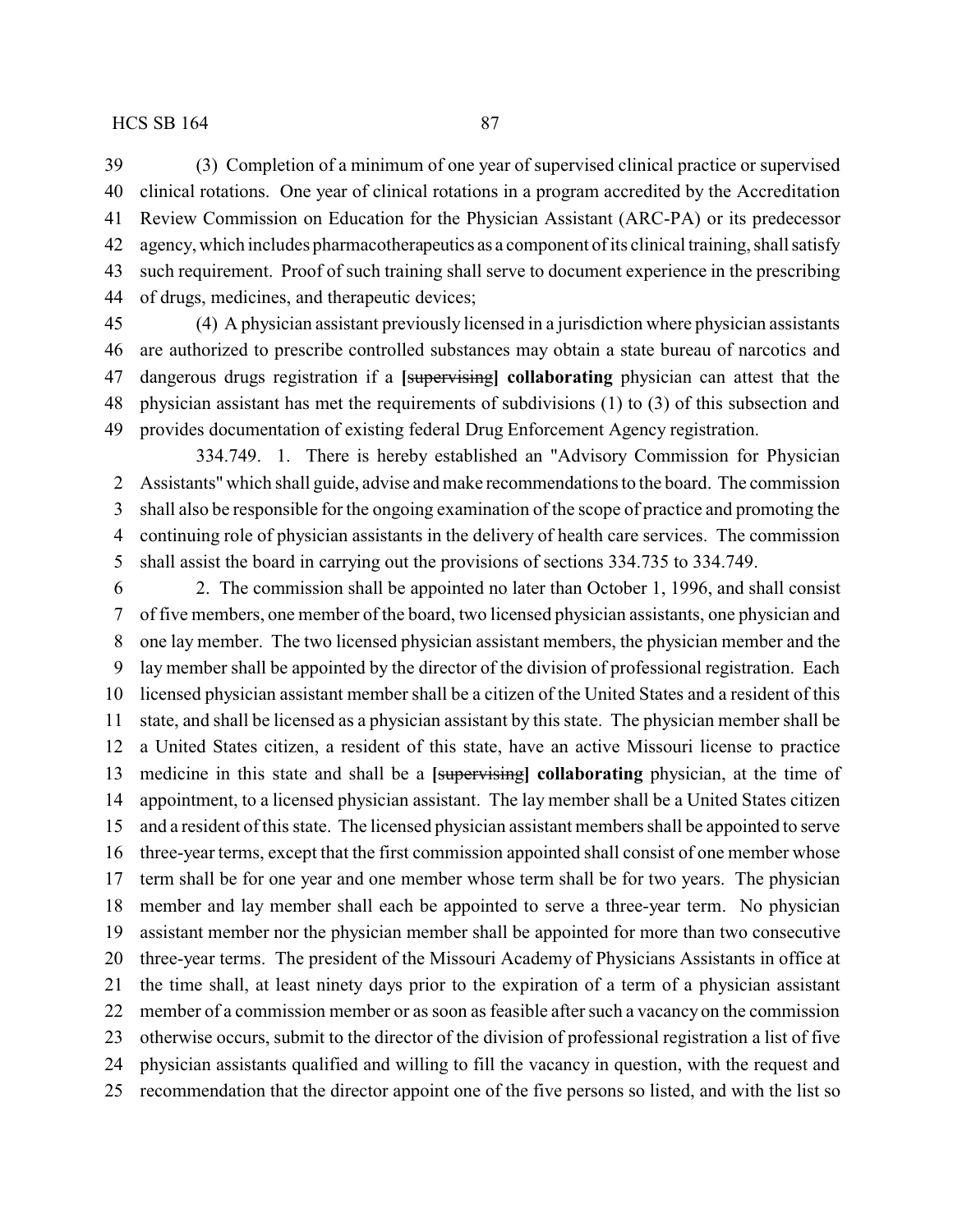submitted, the president of the Missouri Academy of Physicians Assistants shall include in his

 or her letter of transmittal a description of the method by which the names were chosen by that association.

 3. Notwithstanding any other provision of law to the contrary, any appointed member of the commission shall receive as compensation an amount established by the director of the division of professional registration not to exceed seventy dollars per day for commission business plus actual and necessary expenses. The director of the division of professional registration shall establish by rule guidelines for payment. All staff for the commission shall be provided by the state board of registration for the healing arts.

 4. The commission shall hold an open annual meeting at which time it shall elect from its membership a chairman and secretary. The commission may hold such additional meetings as may be required in the performance of its duties, provided that notice of every meeting shall be given to each member at least ten days prior to the date of the meeting. A quorum of the commission shall consist of a majority of its members.

 5. On August 28, 1998, all members of the advisory commission for registered physician assistants shall become members of the advisory commission for physician assistants and their successor shall be appointed in the same manner and at the time their terms would have expired as members of the advisory commission for registered physician assistants.

334.920. 1. The board may refuse to issue or renew any certificate of registration or authority, permit or license required pursuant to sections 334.800 to 334.930 for one or any combination of causes stated in subsection 2 of this section. The board shall notify the applicant in writing of the reasons for the refusal and shall advise the applicant of his or her right to file a complaint with the administrative hearing commission as provided by chapter 621.

 2. The board may cause a complaint to be filed with the administrative hearing commission as provided by chapter 621 against any holder of any certificate of registration or authority, permit or license required by sections 334.800 to 334.930 or any person who has failed to renew or has surrendered his or her certificate of registration or authority, permit or license for any one or any combination of the following causes:

 (1) Use or unlawful possession of any controlled substance, as defined in chapter 195, or alcoholic beverage to an extent that such use impairs a person's ability to perform the work of a respiratory care practitioner;

 (2) The person has been finally adjudicated and found guilty, or entered a plea of guilty or nolo contendere, in a criminal prosecution under the laws of any state or of the United States, **or any country,**for any offense **[**reasonably**] directly** related to the **[**qualifications, functions or**]** duties **[**of a respiratory care practitioner, for any offense an essential element is fraud, dishonesty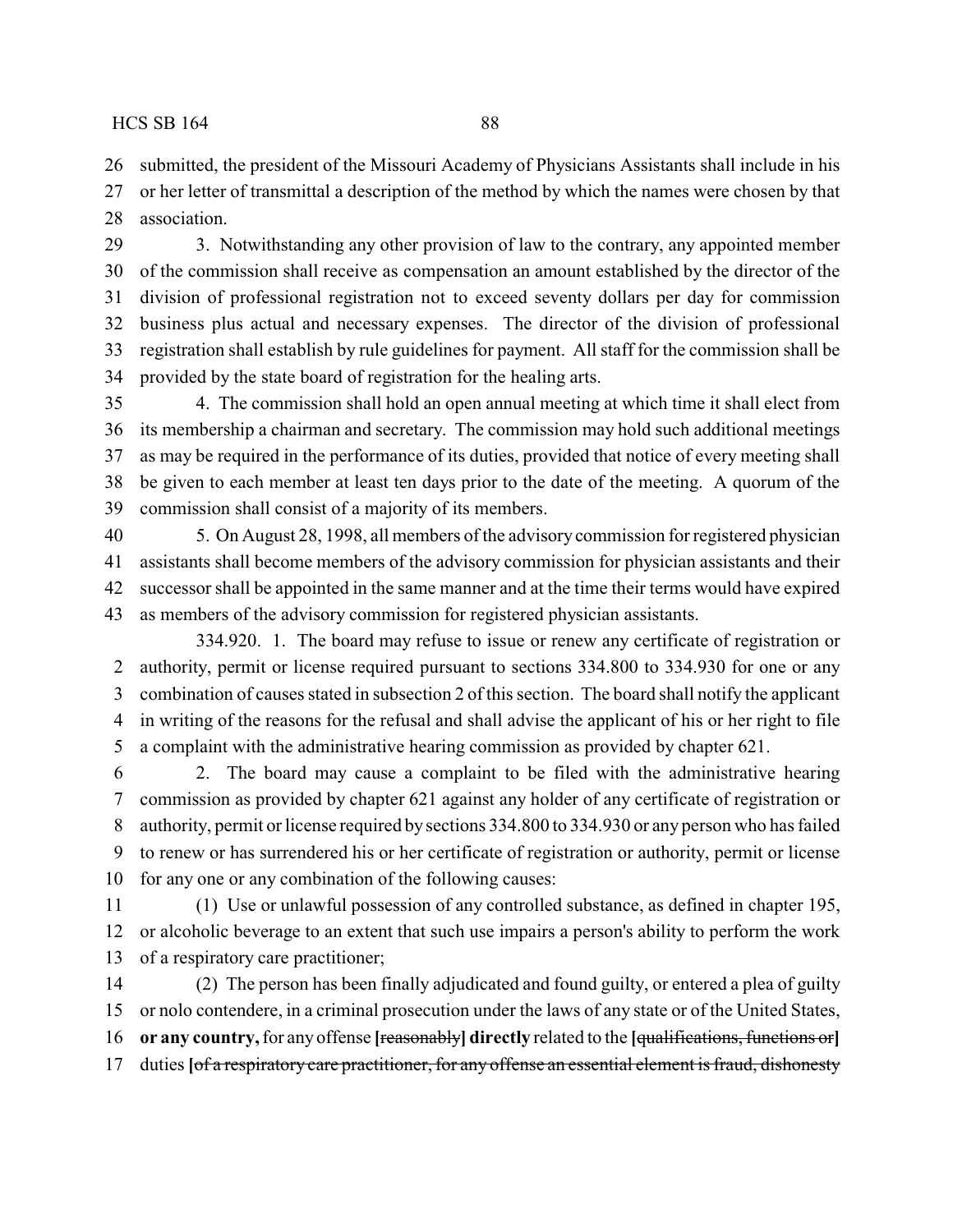or act of violence, or for any offense involving moral turpitude,**] and responsibilities of the occupation, as set forth in section 324.012, regardless of** whether or not sentence is imposed; (3) Use of fraud, deception, misrepresentation or bribery in securing any certificate of registration or authority, permit or license issued pursuant to sections 334.800 to 334.930 or in obtaining permission to take any examination given or required pursuant to sections 334.800 to 334.930; (4) Obtaining or attempting to obtain any fee, charge, tuition or other compensation by fraud, deception or misrepresentation; (5) Incompetency, misconduct, gross negligence, fraud, misrepresentation or dishonesty in the performance of the functions and duties of a respiratory care practitioner; (6) Violation of, or assisting or enabling any person to violate, any provision of sections 334.800 to 334.930 or any lawful rule or regulation adopted pursuant to sections 334.800 to 334.930; (7) Impersonation of any person holding a certificate of registration or authority, permit or license or allowing any person to use his or her certificate of registration or authority, permit, license or diploma from any school; (8) Disciplinary action against the holder of a license or other right to practice any profession regulated by sections 334.800 to 334.930 granted by another state, territory, federal agency or country upon grounds for which revocation or suspension is authorized in this state; (9) A person if finally adjudged insane or incompetent by a court of competent jurisdiction; (10) Assisting or enabling any person to practice or offer to practice as a respiratory care practitioner who is not registered and currently eligible to practice pursuant to sections 334.800 to 334.930; (11) Issuance of a certificate of registration or authority, permit or license based upon

a material mistake of fact;

(12) Violation of any professional trust or confidence;

 (13) Use of any advertisement or solicitation which is false, misleading or deceptive to the general public or persons to whom the advertisement or solicitation is primarily directed;

 (14) Committing unethical conduct as defined in the ethical standards for respiratorycare practitioners adopted by the division and filed with the secretary of state; or

 (15) Violation of the drug laws or rules and regulations of this state, any other state or the federal government.

 3. After the filing of such complaint, the proceedings shall be conducted in accordance with the provisions of chapter 621. Upon a finding by the administrative hearing commission that the grounds, provided in subsection 2 of this section for disciplinary action are met, the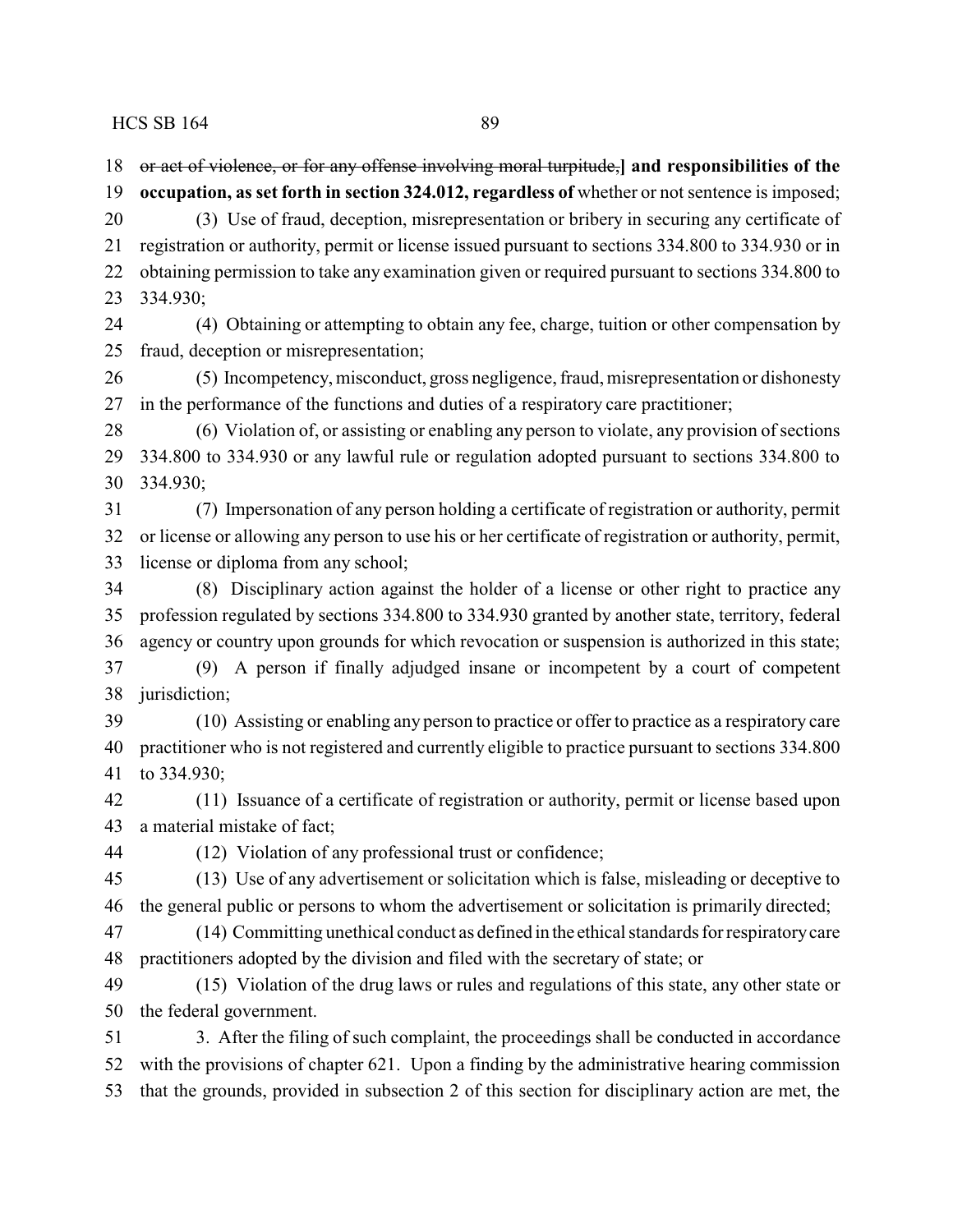board may, singly or in combination, censure or place the person named in the complaint on probation with such terms and conditions as the board deems appropriate for a period not to

 exceed five years, or may suspend, for a period not to exceed three years, or may revoke the license, certificate or permit.

 4. An individual whose license has been revoked shall wait at least one year from the date of revocation to apply for relicensure. Relicensure shall be at the discretion of the board after compliance with all requirements of sections 334.800 to 334.930 relative to the licensing of the applicant for the first time.

 5. Anyperson who violates anyof the provisions of sections 334.800 to 334.930 is guilty of class A misdemeanor.

335.046. 1. An applicant for a license to practice as a registered professional nurse shall submit to the board a written application on forms furnished to the applicant. The original application shall contain the applicant's statements showing the applicant's education and other such pertinent information as the board may require. The applicant shall **[**be of good moral character and**]** have completed at least the high school course of study, or the equivalent thereof as determined by the state board of education, and have successfully completed the basic professional curriculum in an accredited or approved school of nursing and earned a professional nursing degree or diploma. Each application shall contain a statement that it is made under oath or affirmation and that its representations are true and correct to the best knowledge and belief of the person signing same, subject to the penalties of making a false affidavit or declaration. Applicants from non-English-speaking lands shall be required to submit evidence of proficiency in the English language. The applicant must be approved by the board and shall pass an examination as required by the board. The board may require by rule as a requirement for licensure that each applicant shall pass an oral or practical examination. Upon successfully passing the examination, the board may issue to the applicant a license to practice nursing as a registered professional nurse. The applicant for a license to practice registered professional nursing shall pay a license fee in such amount as set by the board. The fee shall be uniform for all applicants. Applicants from foreign countries shall be licensed as prescribed by rule.

 2. An applicant for license to practice as a licensed practical nurse shall submit to the board a written application on forms furnished to the applicant. The original application shall contain the applicant's statements showing the applicant's education and other such pertinent information as the board may require. Such applicant shall **[**be of good moral character, and**]** have completed at least two years of high school, or its equivalent as established by the state board of education, and have successfully completed a basic prescribed curriculum in a state- accredited or approved school of nursing, earned a nursing degree, certificate or diploma and completed a course approved by the board on the role of the practical nurse. Each application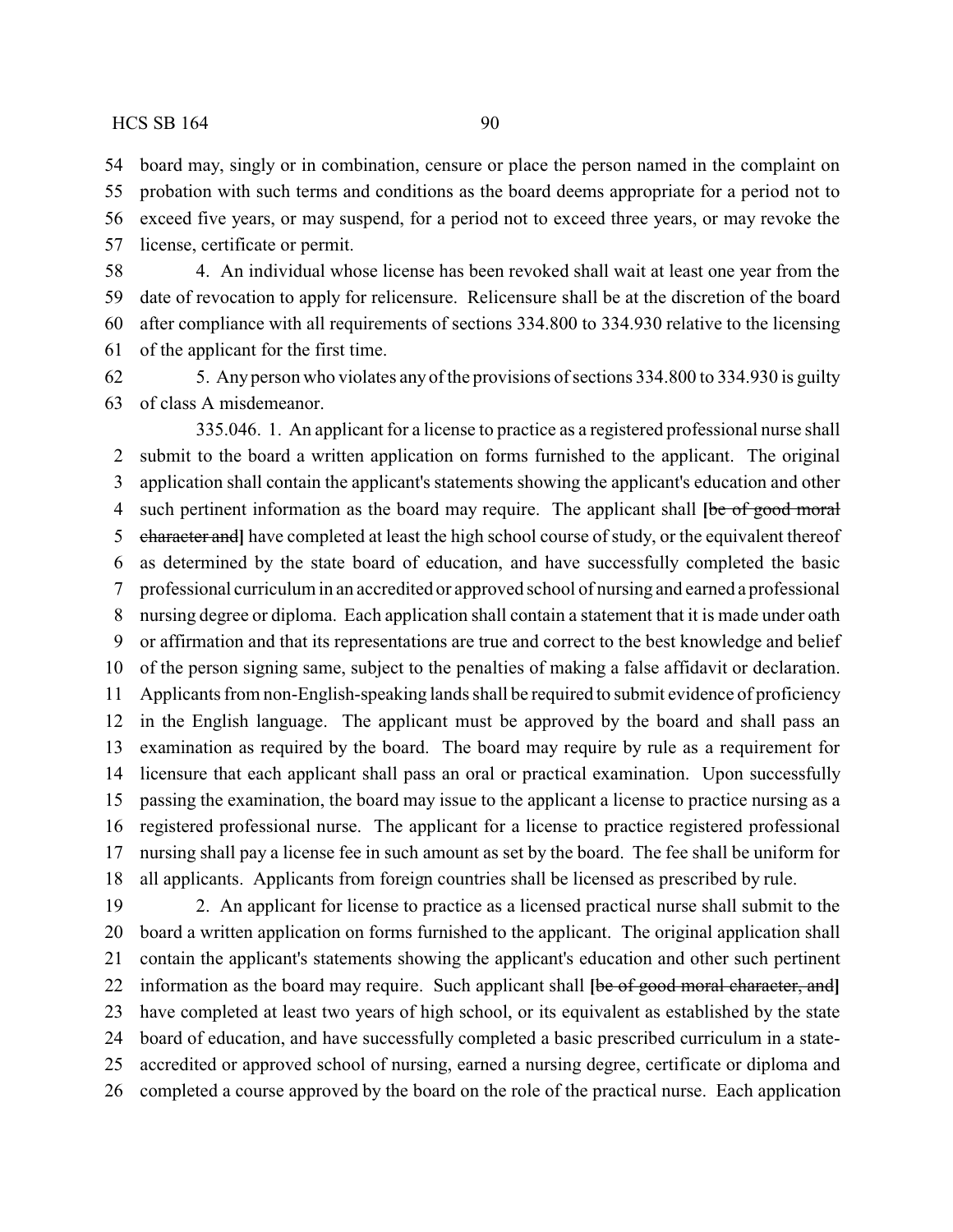shall contain a statement that it is made under oath or affirmation and that its representations are true and correct to the best knowledge and belief of the person signing same, subject to the penalties of making a false affidavit or declaration. Applicants from non-English-speaking countries shall be required to submit evidence of their proficiency in the English language. The

 applicant must be approved by the board and shall pass an examination as required by the board. The board may require by rule as a requirement for licensure that each applicant shall pass an oral or practical examination. Upon successfully passing the examination, the board may issue to the applicant a license to practice as a licensed practical nurse. The applicant for a license to practice licensed practical nursing shall pay a fee in such amount as may be set by the board. The fee shall be uniform for all applicants. Applicants from foreign countries shall be licensed as prescribed by rule.

 3. Upon refusal of the board to allow any applicant to sit for either the registered professional nurses' examination or the licensed practical nurses' examination, as the case may be, the board shall comply with the provisions of section 621.120 and advise the applicant of his or her right to have a hearing before the administrative hearing commission. The administrative hearing commission shall hear complaints taken pursuant to section 621.120.

 4. The board shall not deny a license because of sex, religion, race, ethnic origin, age or political affiliation.

335.066. 1. The board may refuse to issue or reinstate any certificate of registration or authority, permit or license required pursuant to this chapter for one or any combination of causes stated in subsection 2 of this section or the board may, as a condition to issuing or reinstating any such permit or license, require a person to submit himself or herself for identification, intervention, treatment, or monitoring bythe intervention program and alternative program as provided in section 335.067. The board shall notify the applicant in writing of the reasons for the refusal and shall advise the applicant of his or her right to file a complaint with the administrative hearing commission as provided by chapter 621.

 2. The board may cause a complaint to be filed with the administrative hearing commission as provided by chapter 621 against any holder of any certificate of registration or authority, permit or license required by sections 335.011 to 335.096 or any person who has failed to renew or has surrendered his or her certificate of registration or authority, permit or license for any one or any combination of the following causes:

 (1) Use or unlawful possession of any controlled substance, as defined in chapter 195, by the federal government, or by the department of health and senior services by regulation, regardless of impairment, or alcoholic beverage to an extent that such use impairs a person's ability to perform the work of any profession licensed or regulated by sections 335.011 to 335.096. A blood alcohol content of .08 shall create a presumption of impairment;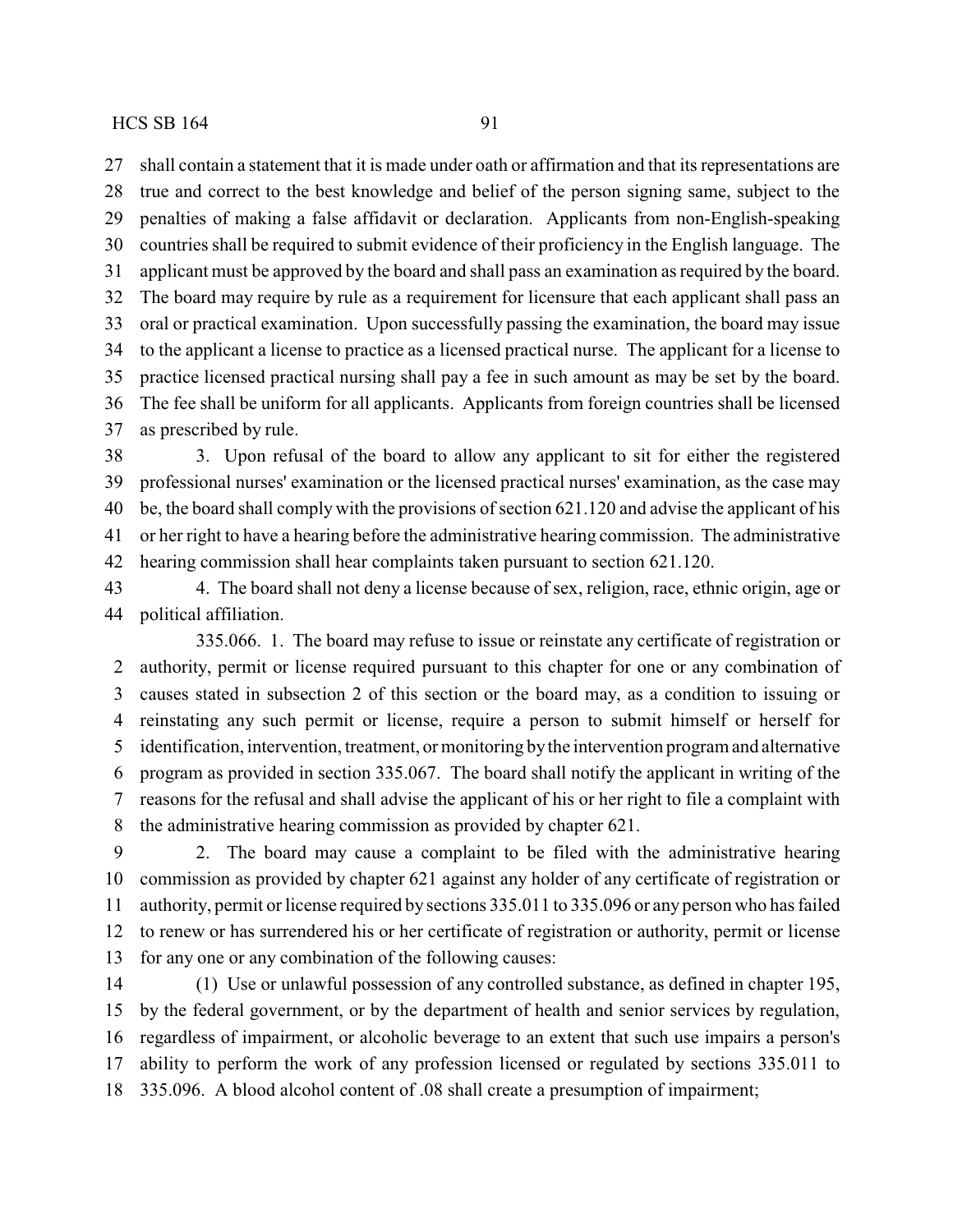(2) The person has been finally adjudicated and found guilty, or entered a plea of guilty or nolo contendere, in a criminal prosecution pursuant to the laws of any state or of the United States, **or any country,** for any offense **[**reasonably**] directly** related to the **[**qualifications, functions or**]** duties **[**of any profession licensed or regulated pursuant to sections 335.011 to 335.096, for any offense an essential element of which is fraud, dishonesty or act of violence, or for any offense involving moral turpitude,**] and responsibilities of the occupation, as set forth in section 324.012, regardless of** whether or not sentence is imposed;

 (3) Use of fraud, deception, misrepresentation or bribery in securing any certificate of registration or authority, permit or license issued pursuant to sections 335.011 to 335.096 or in obtaining permission to take any examination given or required pursuant to sections 335.011 to 335.096;

 (4) Obtaining or attempting to obtain any fee, charge, tuition or other compensation by fraud, deception or misrepresentation;

 (5) Incompetency, gross negligence, or repeated negligence in the performance of the functions or duties of any profession licensed or regulated by this chapter. For the purposes of this subdivision, "repeated negligence" means the failure, on more than one occasion, to use that degree of skill and learning ordinarily used under the same or similar circumstances by the member of the applicant's or licensee's profession;

 (6) Misconduct, fraud, misrepresentation, dishonesty, unethical conduct, or unprofessional conduct in the performance of the functions or duties of any profession licensed or regulated by this chapter, including, but not limited to, the following:

 (a) Willfully and continually overcharging or overtreating patients; or charging for visits which did not occur unless the services were contracted for in advance, or for services which were not rendered or documented in the patient's records;

 (b) Attempting, directly or indirectly, by way of intimidation, coercion or deception, to obtain or retain a patient or discourage the use of a second opinion or consultation;

 (c) Willfully and continually performing inappropriate or unnecessary treatment, diagnostic tests, or nursing services;

 (d) Delegating professional responsibilities to a person who is not qualified by training, skill, competency, age, experience, or licensure to perform such responsibilities;

 (e) Performing nursing services beyond the authorized scope of practice for which the individual is licensed in this state;

 (f) Exercising influence within a nurse-patient relationship for purposes of engaging a patient in sexual activity;

(g) Being listed on any state or federal sexual offender registry;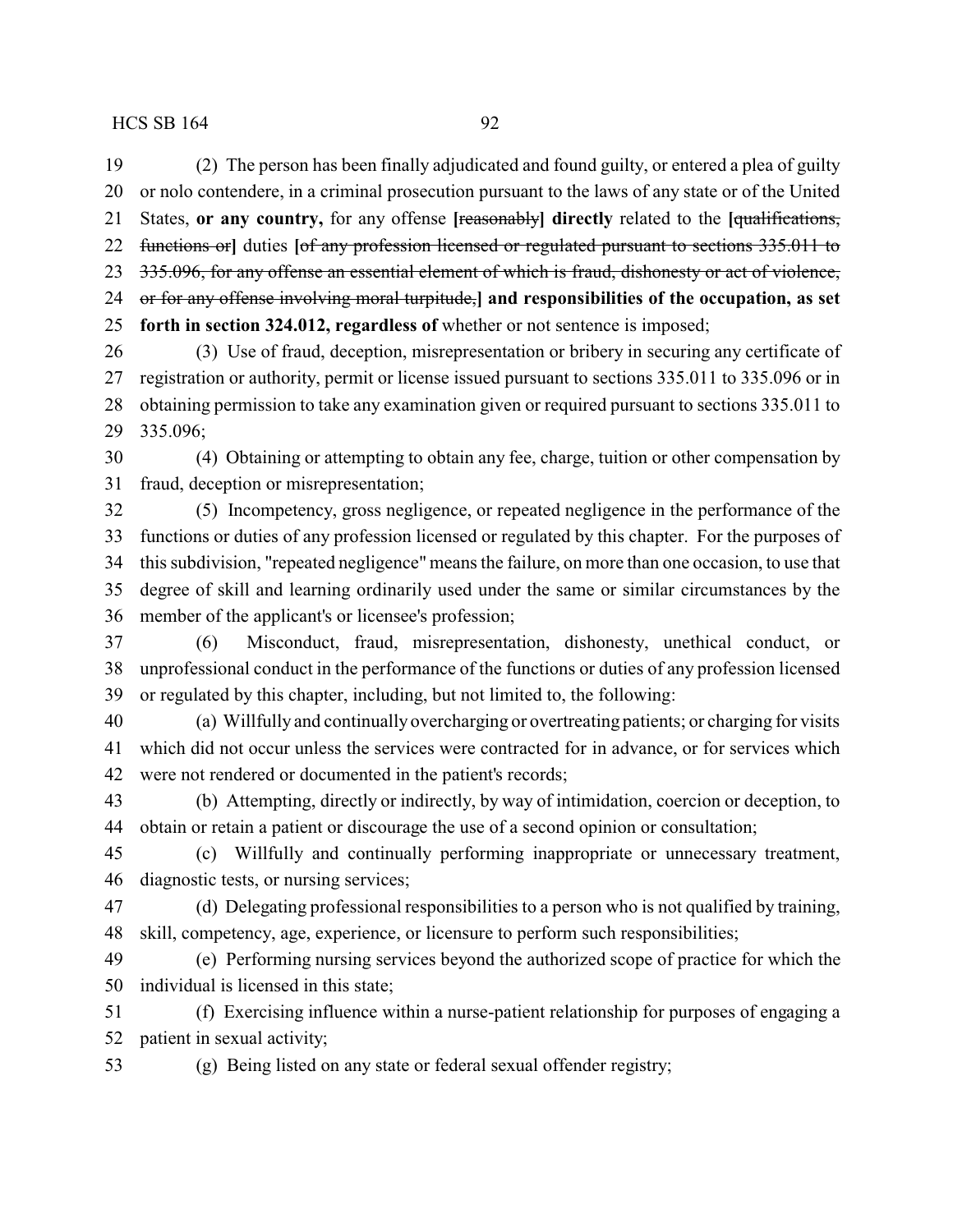(h) Failure of any applicant or licensee to cooperate with the board during any investigation;

 (i) Failure to comply with any subpoena or subpoena duces tecum from the board or an order of the board;

(j) Failure to timely pay license renewal fees specified in this chapter;

 (k) Violating a probation agreement, order, or other settlement agreement with this board or any other licensing agency;

 (l) Failing to inform the board of the nurse's current residence within thirty days of changing residence;

(m) Any other conduct that is unethical or unprofessional involving a minor;

(n) A departure from or failure to conform to nursing standards;

 (o) Failure to establish, maintain, or communicate professional boundaries with the patient. A nurse may provide health care services to a person with whom the nurse has a personal relationship as long as the nurse otherwise meets the standards of the profession;

(p) Violating the confidentiality or privacy rights of the patient, resident, or client;

 (q) Failing to assess, accurately document, or report the status of a patient, resident, or client, or falsely assessing, documenting, or reporting the status of a patient, resident, or client;

 (r) Intentionally or negligently causing physical or emotional harm to a patient, resident, or client;

 (s) Failing to furnish appropriate details of a patient's, client's, or resident's nursing needs to succeeding nurses legally qualified to provide continuing nursing services to a patient, client, or resident;

 (7) Violation of, or assisting or enabling any person to violate, any provision of sections 335.011 to 335.096, or of any lawful rule or regulation adopted pursuant to sections 335.011 to 335.096;

 (8) Impersonation of any person holding a certificate of registration or authority, permit or license or allowing any person to use his or her certificate of registration or authority, permit, license or diploma from any school;

 (9) Disciplinary action against the holder of a license or other right to practice any profession regulated by sections 335.011 to 335.096 granted by another state, territory, federal agency or country upon grounds for which revocation or suspension is authorized in this state;

 (10) A person is finally adjudged insane or incompetent by a court of competent jurisdiction;

 (11) Assisting or enabling any person to practice or offer to practice any profession licensed or regulated by sections 335.011 to 335.096 who is not registered and currently eligible to practice pursuant to sections 335.011 to 335.096;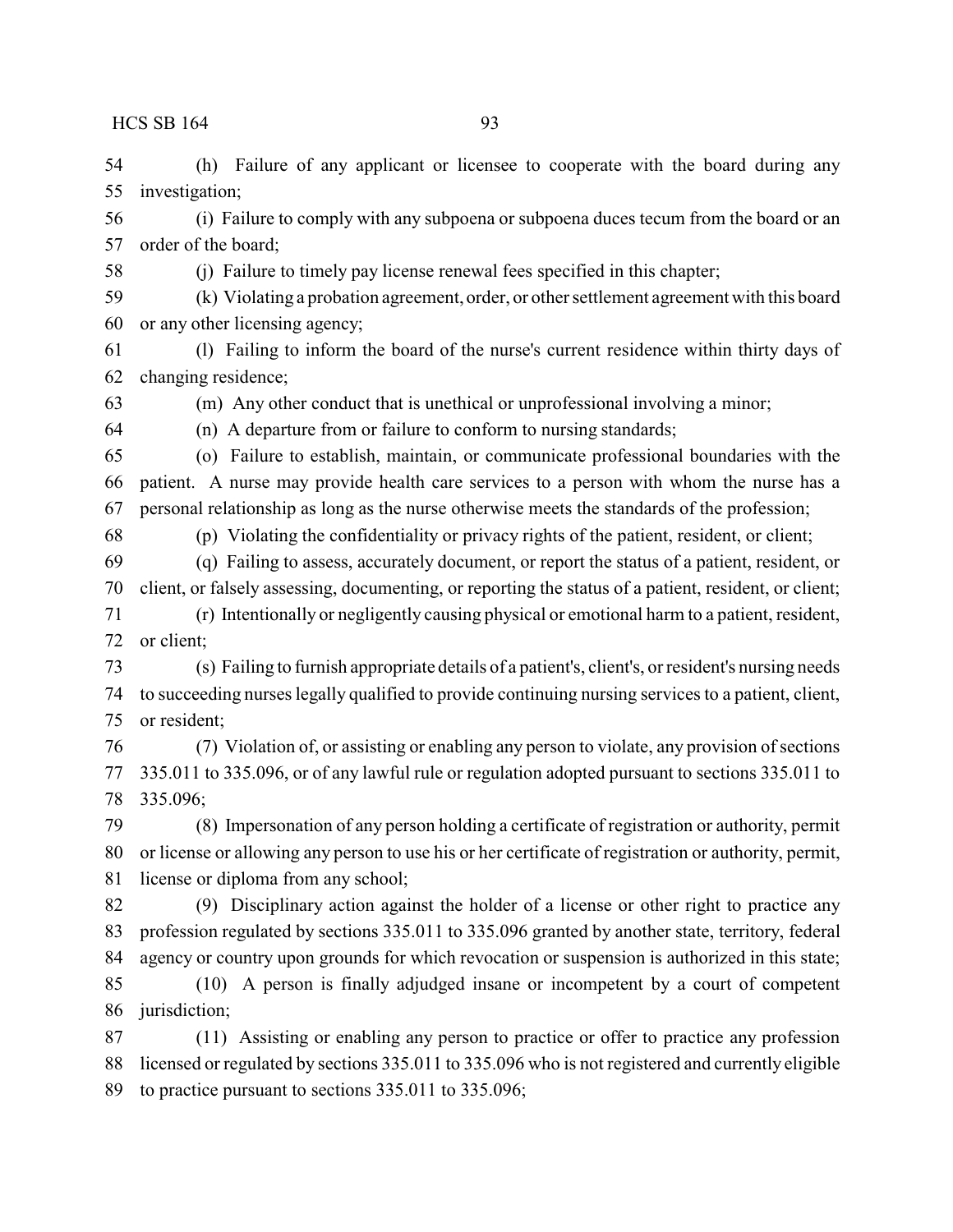(12) Issuance of a certificate of registration or authority, permit or license based upon a material mistake of fact;

(13) Violation of any professional trust or confidence;

 (14) Use of any advertisement or solicitation which is false, misleading or deceptive to the general public or persons to whom the advertisement or solicitation is primarily directed;

 (15) Violation of the drug laws or rules and regulations of this state, any other state or the federal government;

 (16) Placement on an employee disqualification list or other related restriction or finding pertaining to employment within a health-related profession issued by any state or federal government or agency following final disposition by such state or federal government or agency;

 (17) Failure to successfully complete the intervention or alternative program for substance use disorder;

 (18) Knowingly making or causing to be made a false statement or misrepresentation of a material fact, with intent to defraud, for payment pursuant to the provisions of chapter 208 or chapter 630, or for payment from Title XVIII or Title XIX of the federal Medicare program;

 (19) Failure or refusal to properlyguard against contagious, infectious, or communicable diseases or the spread thereof; maintaining an unsanitary office or performing professional services under unsanitary conditions; or failure to report the existence of an unsanitary condition in the office of a physician or in any health care facility to the board, in writing, within thirty days after the discovery thereof;

 (20) A pattern of personal use or consumption of any controlled substance or any substance which requires a prescription unless it is prescribed, dispensed, or administered by a provider who is authorized by law to do so or a pattern of abuse of any prescription medication;

 (21) Habitual intoxication or dependence on alcohol, evidence of which may include more than one alcohol-related enforcement contact as defined by section 302.525;

 (22) Failure to comply with a treatment program or an aftercare program entered into as part of a board order, settlement agreement, or licensee's professional health program;

 (23) Failure to submit to a drug or alcohol screening when requested by an employer or by the board. Failure to submit to a drug or alcohol screening shall create the presumption that the test would have been positive for a drug for which the individual did not have a prescription in a drug screening or positive for alcohol in an alcohol screening;

 (24) Adjudged by a court in need of a guardian or conservator, or both, obtaining a guardian or conservator, or both, and who has not been restored to capacity;

 (25) Diversion or attempting to divert any medication, controlled substance, or medical supplies;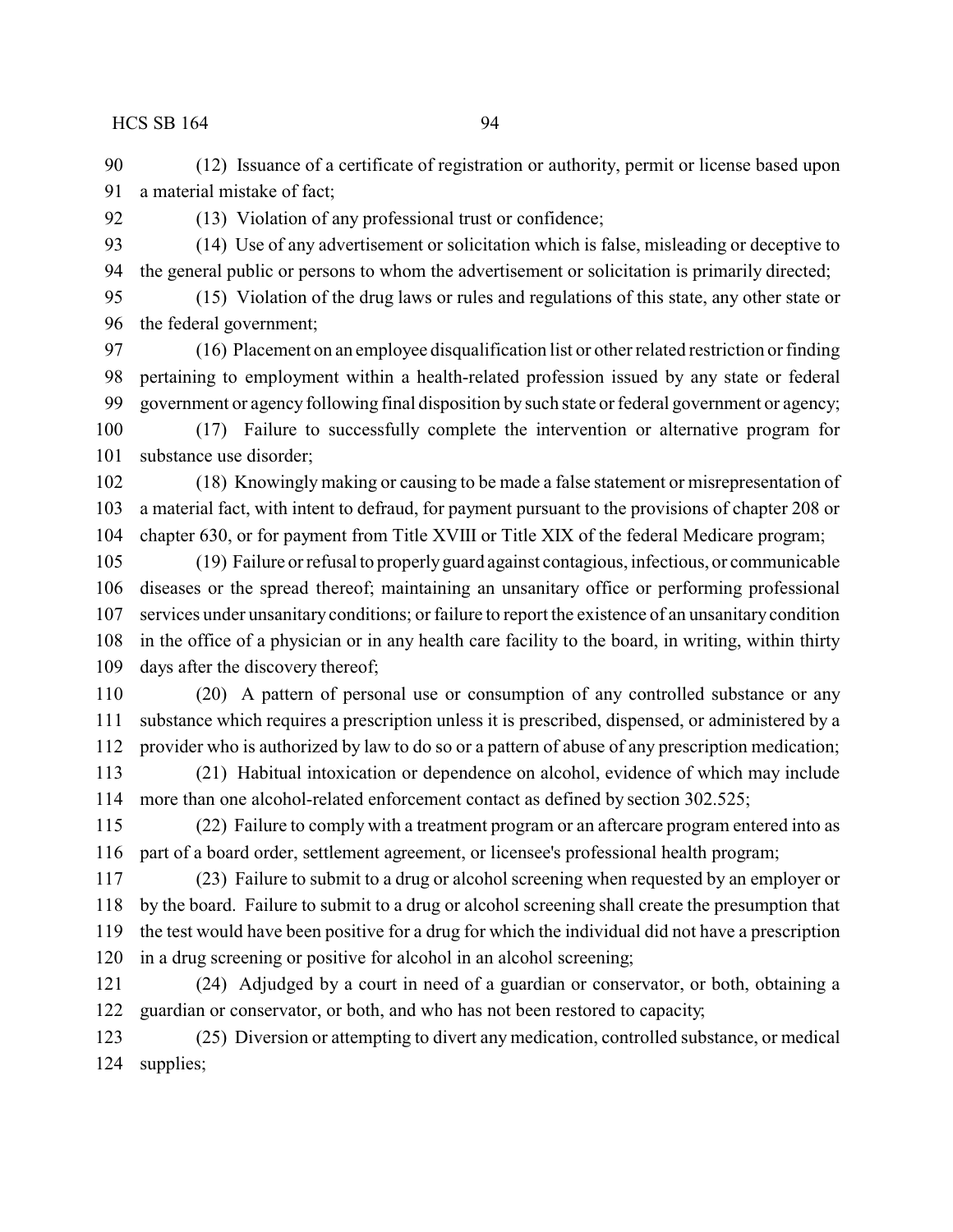(26) Failure to answer, failure to disclose, or failure to fully provide all information requested on any application or renewal for a license. This includes disclosing all pleas of guilt or findings of guilt in a case where the imposition of sentence was suspended, whether or not the case is now confidential;

 (27) Physical or mental illness, including but not limited to deterioration through the aging process or loss of motor skill, or disability that impairs the licensee's ability to practice the profession with reasonable judgment, skill, or safety. This does not include temporary illness which is expected to resolve within a short period of time;

 (28) Any conduct that constitutes a serious danger to the health, safety, or welfare of a patient or the public.

 3. After the filing of such complaint, the proceedings shall be conducted in accordance with the provisions of chapter 621. Upon a finding by the administrative hearing commission that the grounds, provided in subsection 2 of this section, for disciplinary action are met, the board may, singly or in combination, censure or place the person named in the complaint on probation on such terms and conditions as the board deems appropriate for a period not to exceed five years, or may suspend, for a period not to exceed three years, or revoke the license, certificate, or permit.

 to be served upon such licensee in person or by certified mail to the licensee at the licensee's last known address. If service cannot be accomplished in person or by certified mail, notice by publication as described in subsection 3 of section 506.160 shall be allowed; any representative of the board is authorized to act as a court or judge would in that section; any employee of the board is authorized to act as a clerk would in that section.

 5. An individual whose license has been revoked shall wait one year from the date of revocation to apply for relicensure. Relicensure shall be at the discretion of the board after compliance with all the requirements of sections 335.011 to 335.096 relative to the licensing of an applicant for the first time.

 6. The board may notify the proper licensing authority of any other state concerning the final disciplinary action determined by the board on a license in which the person whose license was suspended or revoked was also licensed of the suspension or revocation.

 7. Any person, organization, association or corporation who reports or provides information to the board of nursing pursuant to the provisions of sections 335.011 to 335.259 and who does so in good faith shall not be subject to an action for civil damages as a result thereof. 8. The board may apply to the administrative hearing commission for an emergency suspension or restriction of a license for the following causes:

4. For any hearing before the full board, the board shall cause the notice of the hearing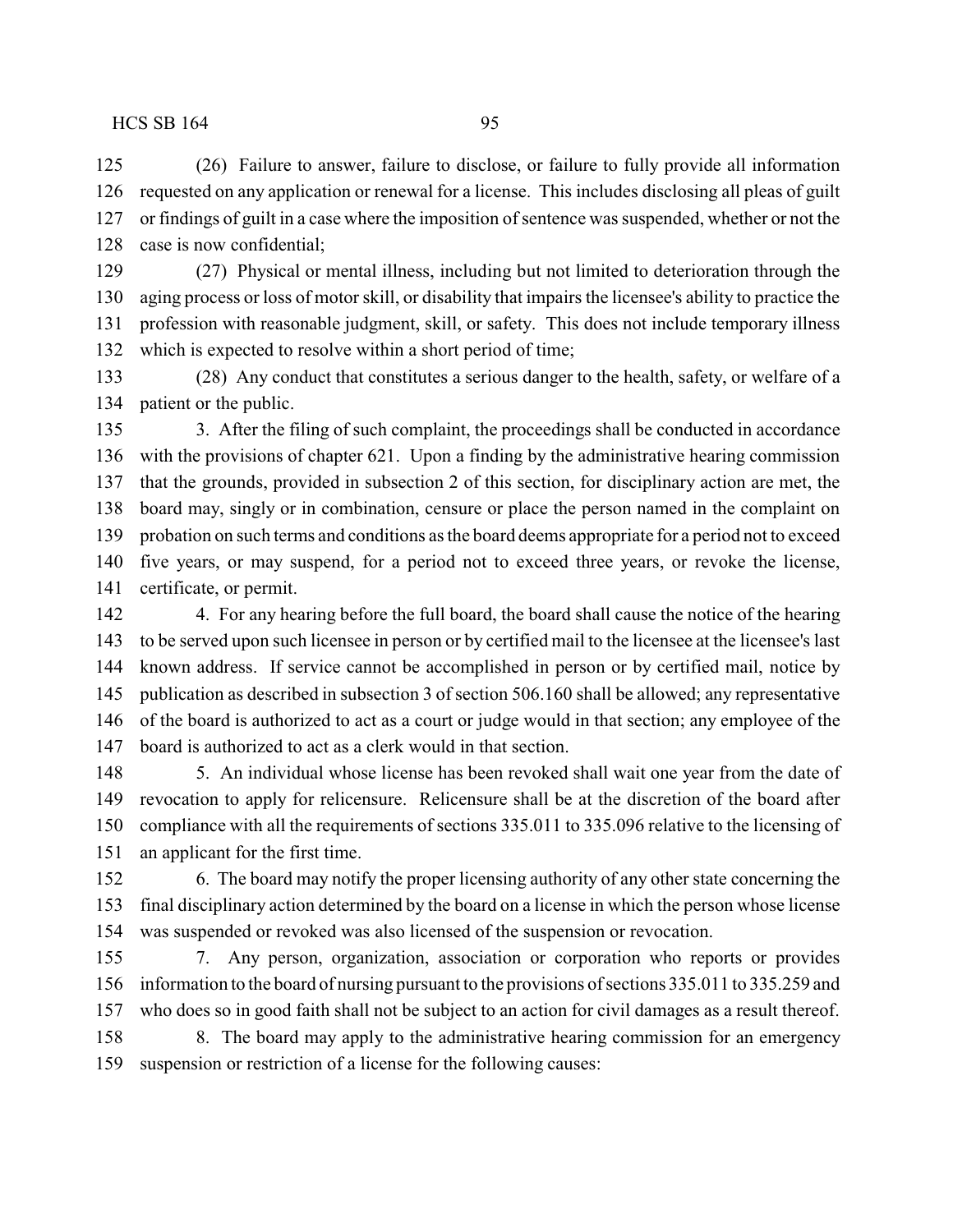(1) Engaging in sexual conduct as defined in section 566.010, with a patient who is not the licensee's spouse, regardless of whether the patient consented;

 (2) Engaging in sexual misconduct with a minor or person the licensee believes to be a minor. "Sexual misconduct" means any conduct of a sexual nature which would be illegal under state or federal law;

 (3) Possession of a controlled substance in violation of chapter 195 or any state or federal law, rule, or regulation, excluding record-keeping violations;

(4) Use of a controlled substance without a valid prescription;

 (5) The licensee is adjudicated incapacitated or disabled by a court of competent jurisdiction;

 (6) Habitual intoxication or dependence upon alcohol or controlled substances or failure to comply with a treatment or aftercare program entered into pursuant to a board order, settlement agreement, or as part of the licensee's professional health program;

 (7) A report from a board-approved facility or a professional health program stating the licensee is not fit to practice. For purposes of this section, a licensee is deemed to have waived all objections to the admissibility of testimony from the provider of the examination and admissibility of the examination reports. The licensee shall sign all necessary releases for the board to obtain and use the examination during a hearing; or

 (8) Any conduct for which the board may discipline that constitutes a serious danger to the health, safety, or welfare of a patient or the public.

 9. The board shall submit existing affidavits and existing certified court records together with a complaint alleging the facts in support of the board's request for an emergency suspension or restriction to the administrative hearing commission and shall supply the administrative hearing commission with the last home or business addresses on file with the board for the licensee. Within one business day of the filing of the complaint, the administrative hearing commission shall return a service packet to the board. The service packet shall include the board's complaint and any affidavits or records the board intends to rely on that have been filed with the administrative hearing commission. The service packet may contain other information in the discretion of the administrative hearing commission. Within twenty-four hours of receiving the packet, the board shall either personally serve the licensee or leave a copy of the service packet at all of the licensee's current addresses on file with the board. Prior to the hearing, the licensee may file affidavits and certified court records for consideration by the administrative hearing commission.

 10. Within five days of the board's filing of the complaint, the administrative hearing commission shall review the information submitted by the board and the licensee and shall determine based on that information if probable cause exists pursuant to subsection 8 of this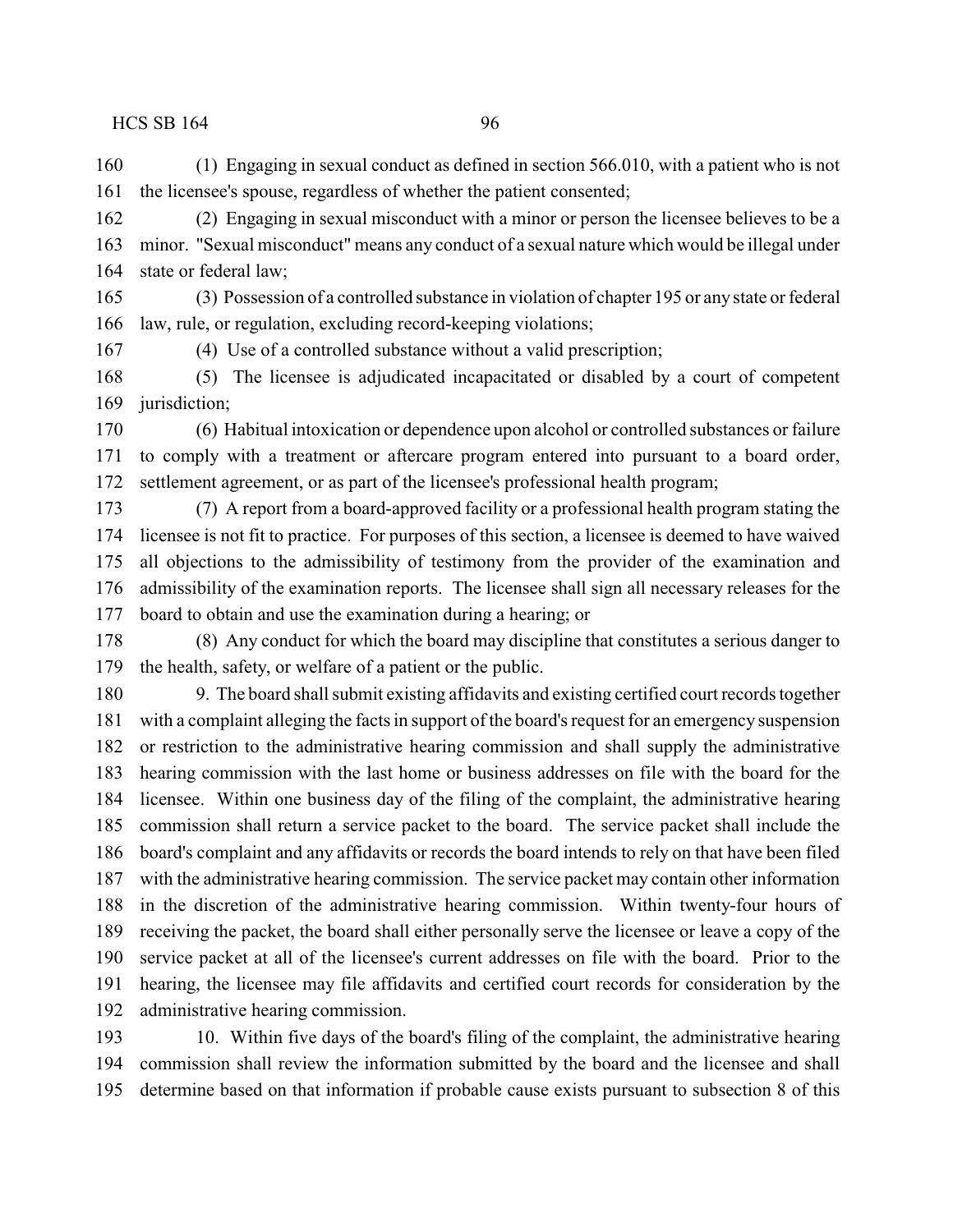section and shall issue its findings of fact and conclusions of law. If the administrative hearing commission finds that there is probable cause, the administrative hearing commission shall enter the order requested by the board. The order shall be effective upon personal service or by leaving a copy at all of the licensee's current addresses on file with the board.

 11. (1) The administrative hearing commission shall hold a hearing within forty-five days of the board's filing of the complaint to determine if cause for discipline exists. The administrative hearing commission may grant a request for a continuance, but shall in any event hold the hearing within one hundred twenty days of the board's initial filing. The board shall be granted leave to amend its complaint if it is more than thirty days prior to the hearing. If less than thirty days, the board may be granted leave to amend if public safety requires.

 (2) If no cause for discipline exists, the administrative hearing commission shall issue findings of fact, conclusions of law, and an order terminating the emergency suspension or restriction.

 (3) If cause for discipline exists, the administrative hearing commission shall issue findings of fact and conclusions of law and order the emergency suspension or restriction to remain in full force and effect pending a disciplinary hearing before the board. The board shall hold a hearing following the certification of the record by the administrative hearing commission and may impose any discipline otherwise authorized by state law.

 12. Any action under this section shall be in addition to and not in lieu of any discipline otherwise in the board's power to impose and may be brought concurrently with other actions.

 13. If the administrative hearing commission does not find probable cause and does not grant the emergency suspension or restriction, the board shall remove all reference to such emergency suspension or restriction from its public records. Records relating to the suspension or restriction shall be maintained in the board's files. The board or licensee may use such records in the course of any litigation to which they are both parties. Additionally, such records may be released upon a specific, written request of the licensee.

 14. If the administrative hearing commission grants temporary authority to the board to restrict or suspend the nurse's license, such temporary authority of the board shall become final authority if there is no request by the nurse for a full hearing within thirty days of the preliminary hearing. The administrative hearing commission shall, if requested by the nurse named in the complaint, set a date to hold a full hearing under the provisions of chapter 621 regarding the activities alleged in the initial complaint filed by the board.

 15. If the administrative hearing commission refuses to grant temporary authority to the board or restrict or suspend the nurse's license under subsection 8 of this section, such dismissal shall not bar the board from initiating a subsequent disciplinary action on the same grounds.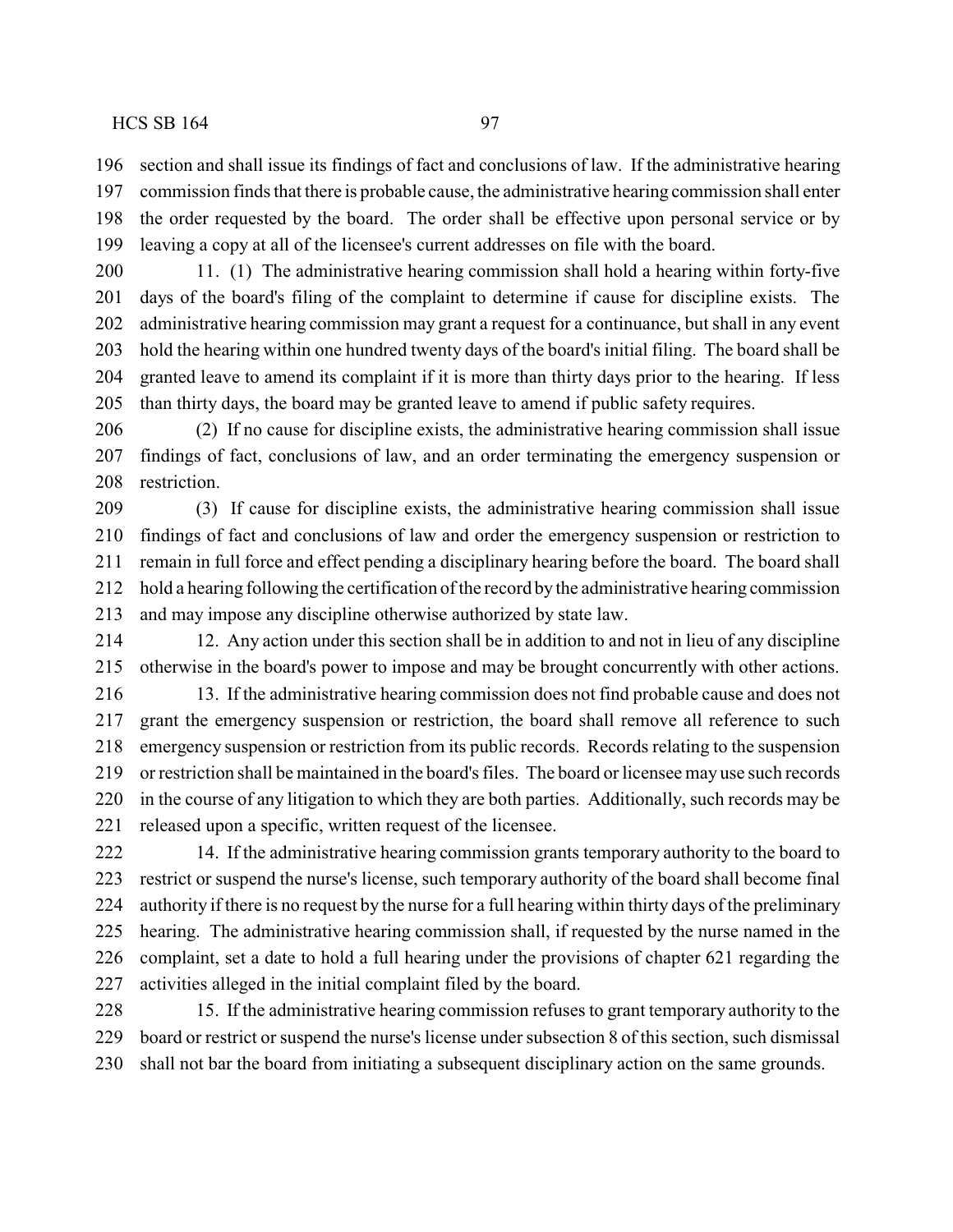16. (1) The board may initiate a hearing before the board for discipline of any licensee's license or certificate upon receipt of one of the following:

 (a) Certified court records of a finding of guilt or plea of guilty or nolo contendere in a criminal prosecution under the laws of any state or of the United States**, or any country,** for any offense **[**involving the qualifications, functions, or duties of any profession licensed or regulated under this chapter, for any offense involving fraud, dishonesty or act of violence, or for any offense involving moral turpitude,**] directly related to the duties and responsibilities of the occupation, as set forth in section 324.012, regardless of** whether or not sentence is imposed; (b) Evidence of final disciplinary action against the licensee's license, certification, or registration issued by any other state, by any other agency or entity of this state or any other state,

or the United States or its territories, or any other country;

 (c) Evidence of certified court records finding the licensee has been judged incapacitated or disabled under Missouri law or under the laws of any other state or of the United States or its territories.

 (2) The board shall provide the licensee not less than ten days' notice of any hearing held pursuant to chapter 536.

 (3) Upon a finding that cause exists to discipline a licensee's license, the board may impose any discipline otherwise available.

336.030. 1. A person is qualified to receive a license as an optometrist:

(1) **[**Who is of good moral character;

 $3 \leftarrow$  (2)<sup> $\left($ </sup>Who has graduated from a college or school of optometry approved by the board; and **[**(3)**] (2)** Who has met either of the following conditions:

 (a) Has passed an examination satisfactory to, conducted by, or approved by the board to determine his or her fitness to receive a license as an optometrist with pharmaceutical certification and met the requirements of licensure as may be required by rule and regulation; or

 (b) Has been licensed and has practiced for at least three years in the five years immediately preceding the date of application with pharmaceutical certification in another state, territory, country, or province in which the requirements are substantially equivalent to the requirements in this state and has satisfactorily completed any practical examination or any examination on Missouri laws as may be required by rule and regulation.

 2. The board may adopt reasonable rules and regulations providing for the examination and certification of optometrists who apply to the board for the authority to practice optometry in this state.

336.080. 1. Every licensed optometrist who continues in active practice or service shall, on or before the renewal date, renew his or her license and pay the required renewal fee and present satisfactory evidence to the board of his or her attendance for a minimum of thirty-two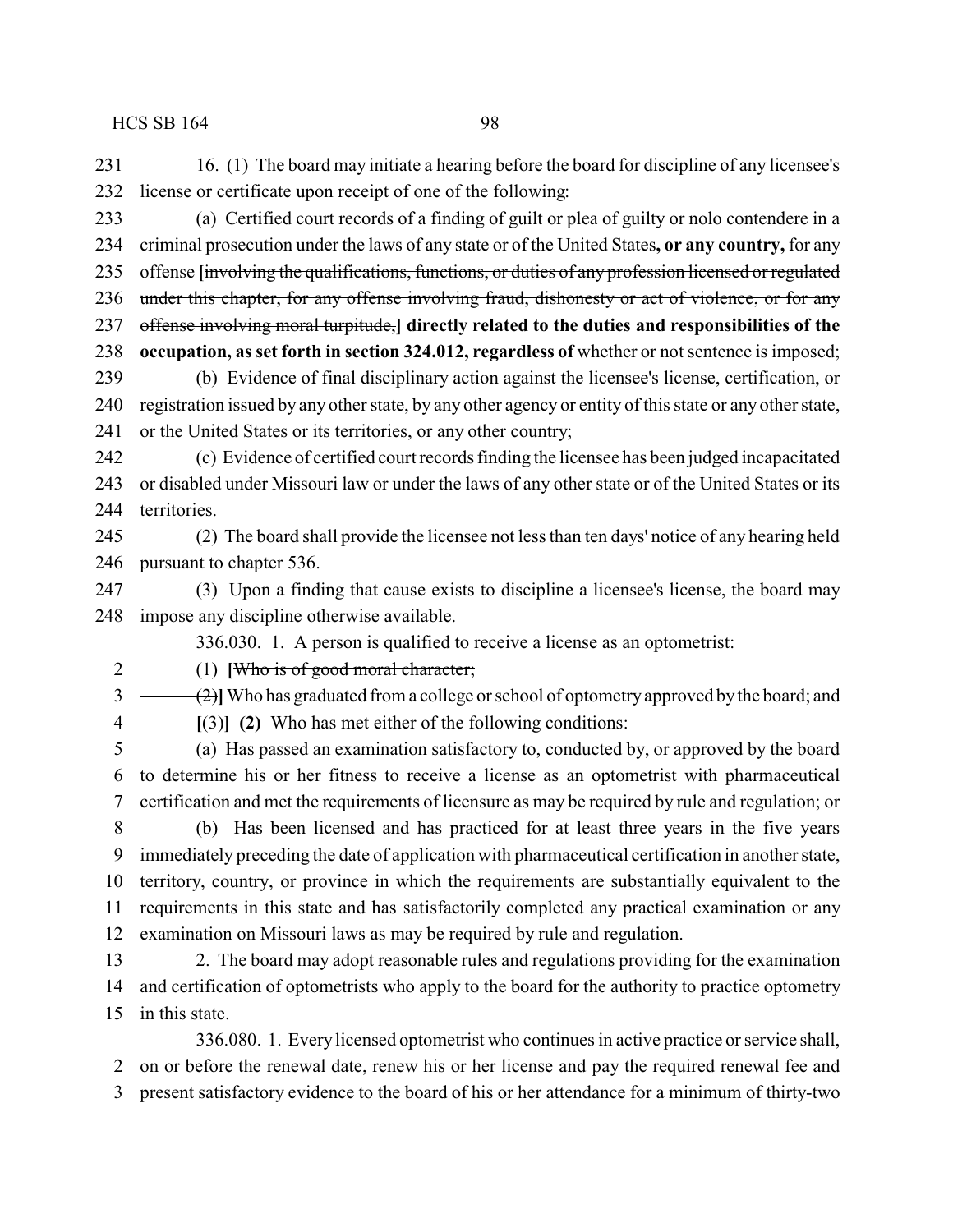hours of board-approved continuing education, or their equivalent during the preceding two-year continuing education reporting period as established by rule and regulation. The continuing education requirement may be waived by the board upon presentation to it of satisfactory evidence of the illness of the optometrist or for other good cause as defined by rule and regulation. **As part of the thirty-two hours of continuing education, a licensed optometrist shall be required to obtain two hours in the area of Missouri jurisprudence, as approved by the board.** The board shall not reject any such application if approved programs are not available within the state of Missouri. Every license which has not been renewed on or before the renewal date shall expire.

 2. Any licensed optometrist who permits his or her license to expire may renew it within five years of expiration upon payment of the required reactivation fee and presentation of satisfactory evidence to the board of his or her attendance for a minimum of forty-eight hours of board-approved continuing education, or their equivalent, during the five years.

336.110. 1. The board may refuse to issue any certificate of registration or authority, permit or license required pursuant to this chapter for one or any combination of causes stated in subsection 2 of this section. The board shall notify the applicant in writing of the reasons for the refusal and shall advise the applicant of his right to file a complaint with the administrative hearing commission as provided by chapter 621.

 2. The board may cause a complaint to be filed with the administrative hearing commission as provided by chapter 621 against any holder of any certificate of registration or authority, permit or license required by this chapter or any person who has failed to renew or has surrendered his certificate of registration or authority, permit or license for any one or any combination of the following causes:

 (1) Use of any controlled substance, as defined in chapter 195, or alcoholic beverage to an extent that such use impairs a person's ability to perform the work of any profession licensed or regulated by this chapter;

 (2) The person has been finally adjudicated and found guilty, or entered a plea of guilty or nolo contendere, in a criminal prosecution under the laws of any state or of the United States, **or any country,**for any offense **[**reasonably**] directly** related to the **[**qualifications, functions or**]** duties **[**of any profession licensed or regulated under this chapter, for any offense an essential element of which is fraud, dishonesty or act of violence, or for any offense involving moral turpitude,**] and responsibilities of the occupation, as set forth in section 324.012, regardless of** whether or not sentence is imposed; (3) Use of fraud, deception, misrepresentation or bribery in securing any certificate of

 registration or authority, permit or license issued pursuant to this chapter or in obtaining permission to take any examination given or required pursuant to this chapter;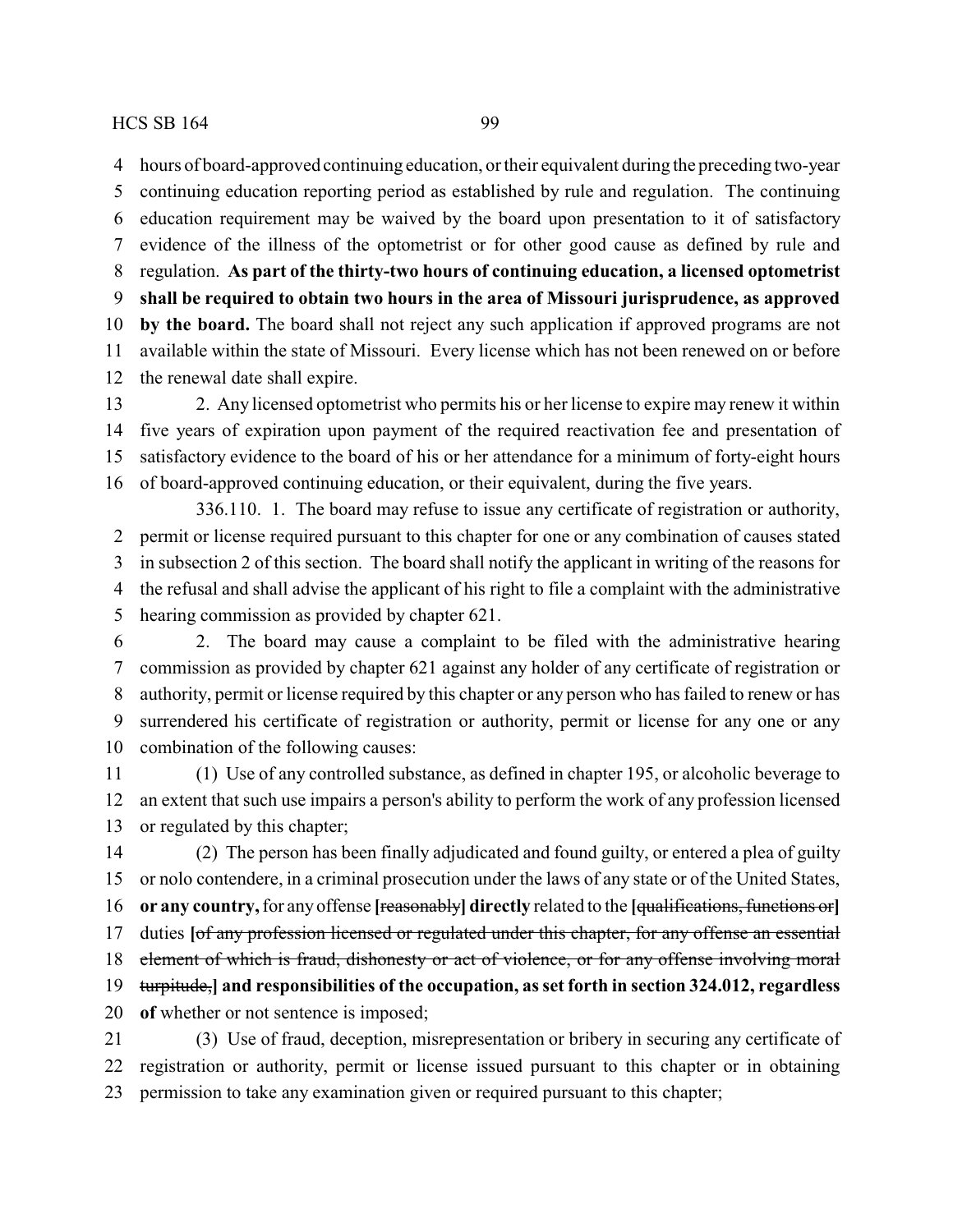(4) Obtaining or attempting to obtain any fee, charge, tuition or other compensation by fraud, deception or misrepresentation;

 (5) Incompetency, misconduct, gross negligence, fraud, misrepresentation or dishonesty in the performance of the functions or duties of any profession licensed or regulated by this chapter;

 (6) Violation of, or assisting or enabling any person to violate, any provision of this chapter, or of any lawful rule or regulation adopted pursuant to this chapter;

 (7) Impersonation of any person holding a certificate of registration or authority, permit or license or allowing any person to use his or her certificate of registration or authority, permit, license or diploma from any school;

 (8) Disciplinary action against the holder of a license or other right to practice any profession regulated by this chapter granted by another state, territory, federal agency or country upon grounds for which revocation or suspension is authorized in this state;

 (9) A person is finally adjudged insane or incompetent by a court of competent jurisdiction;

 (10) Assisting or enabling any person to practice or offer to practice any profession licensed or regulated by this chapter who is not registered and currently eligible to practice under this chapter;

 (11) Issuance of a certificate of registration or authority, permit or license based upon a material mistake of fact;

 (12) Failure to display a valid certificate or license if so required by this chapter or any rule promulgated hereunder;

(13) Violation of any professional trust or confidence;

 (14) Use of any advertisement or solicitation which is false, misleading or deceptive to the general public or persons to whom the advertisement or solicitation is primarily directed. False, misleading or deceptive advertisements or solicitations shall include, but not be limited to:

 (a) Promises of cure, relief from pain or other physical or mental condition, or improved physical or mental health;

(b) Any self-laudatory statement;

 (c) Anymisleading or deceptive statement offering or promising a free service. Nothing herein shall be construed to make it unlawful to offer a service for no charge if the offer is announced as part of a full disclosure of routine fees including consultation fees;

 (d) Any misleading or deceptive claims of patient cure, relief or improved condition; superiority in service, treatment or materials; new or improved service, treatment or material; or reduced costs or greater savings. Nothing herein shall be construed to make it unlawful to use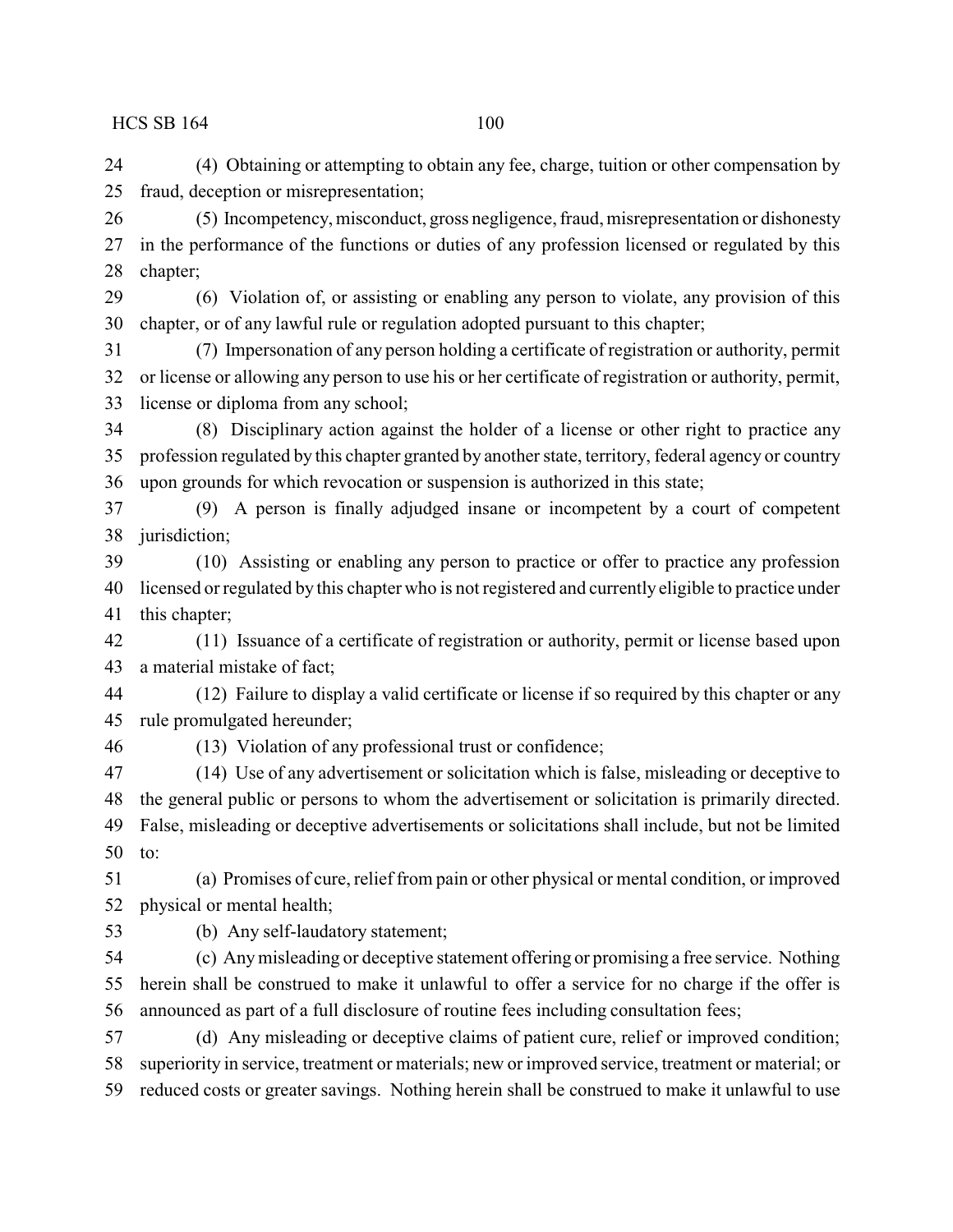any such claim if it is readily verifiable by existing documentation, data or other substantial

 evidence. Any claim which exceeds or exaggerates the scope of its supporting documentation, data or evidence is misleading or deceptive;

 (15) Violation of the drug laws or rules and regulation of this state, any other state or the federal government;

 (16) Failure or refusal to properly guard against contagious, infectious or communicable diseases or the spread thereof.

 3. After the filing of such complaint, the proceedings shall be conducted in accordance with the provisions of chapter 621. Upon a finding by the administrative hearing commission that the grounds, provided in subsection 2, for disciplinary action are met, the board may, singly or in combination, censure or place the person named in the complaint on probation on such terms and conditions as the board deems appropriate for a period not to exceed five years, or may suspend, for a period not to exceed three years, or revoke the license, certificate, or permit.

337.020. 1. Each person desiring to obtain a license, whether temporary, provisional or permanent, as a psychologist shall make application to the committee upon such forms and in such manner as may be prescribed by the committee and shall pay the required application fee. The form shall include a statement that the applicant has completed two hours of suicide assessment, referral, treatment, and management training that meets the guidelines developed by the committee. **[**The committee shall not charge an application fee until such time that the application has been approved. In the event that an application is denied or rejected, no application fee shall be charged.**]** The application fee shall not be refundable. Each application shall contain a statement that it is made under oath or affirmation and that its representations are true and correct to the best knowledge and belief of the person signing the application, subject to the penalties of making a false affidavit or declaration.

 2. Each applicant, whether for temporary, provisional or permanent licensure, shall submit evidence satisfactory to the committee that the applicant is at least twenty-one years of age, **[**is of good moral character,**]** and meets the appropriate educational requirements as set forth in either section 337.021 or 337.025, or is qualified for licensure without examination pursuant to section 337.029. In determining the acceptability of the applicant's qualifications, the committee may require evidence that it deems reasonable and proper, in accordance with law, and the applicant shall furnish the evidence in the manner required by the committee.

 3. The committee with assistance from the division shall issue a permanent license to and register as a psychologist any applicant who, in addition to having fulfilled the other requirements of sections 337.010 to 337.090, passes the examination for professional practice in psychology and such other examinations in psychology which may be adopted by the committee, except that an applicant fulfilling the requirement of section 337.029 shall upon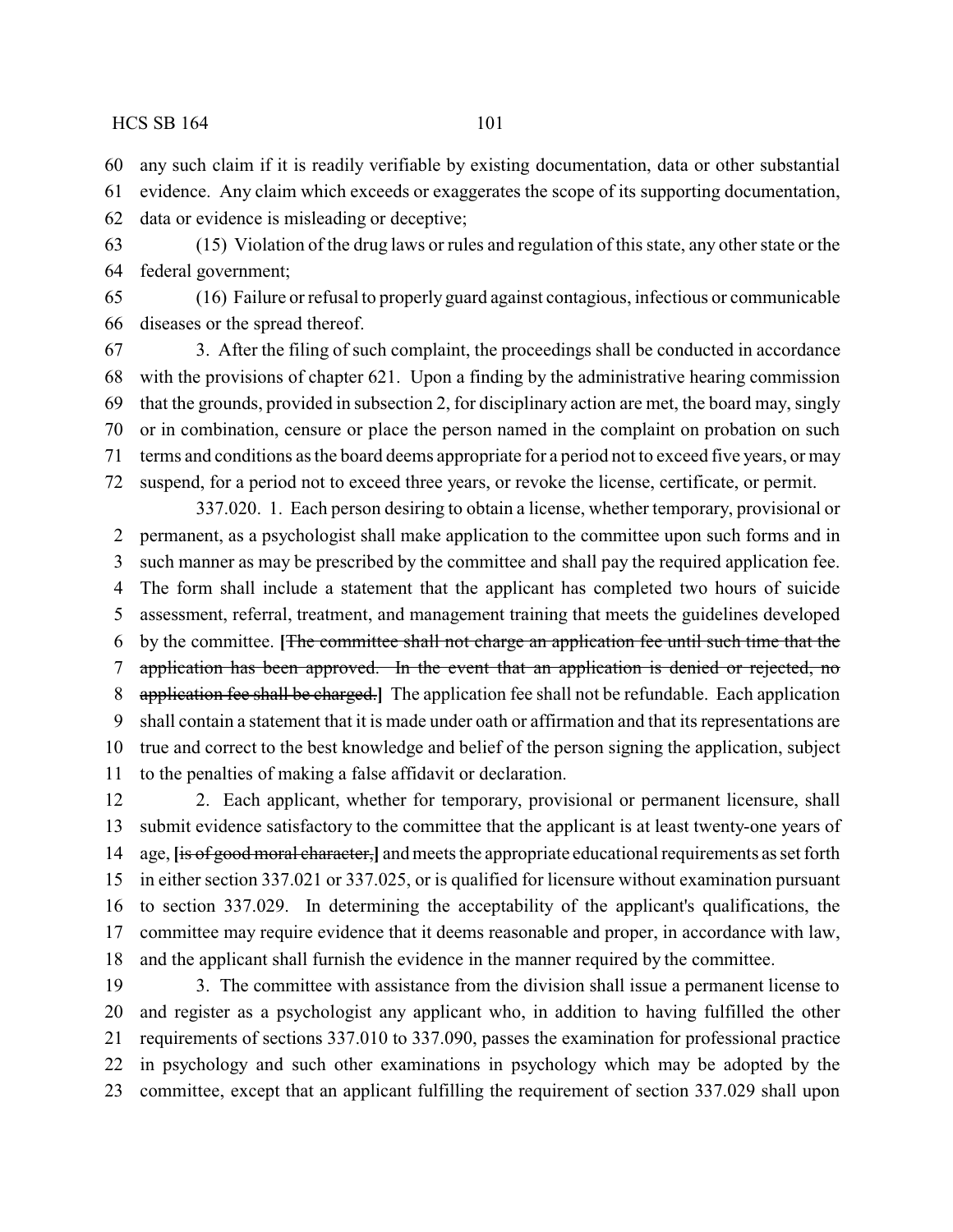successful completion of the jurisprudence examination and completion of the oral examination

 be permanently licensed without having to retake the examination for professional practice in psychology.

 4. The committee, with assistance from the division, shall issue a provisional license to, and register as being a provisionally licensed psychologist, any applicant who is a graduate of a recognized educational institution with a doctoral degree in psychology as defined in section 337.025, and who otherwise meets all requirements to become a licensed psychologist, except for passage of the national and state licensing exams, oral examination and completion of the required period of postdegree supervised experience as specified in subsection 2 of section 337.025.

 5. A provisional license issued pursuant to subsection 4 of this section shall only authorize and permit the applicant to render those psychological services which are under the supervision and the full professional responsibility and control of such person's postdoctoral degree licensed supervisor. A provisional license shall automatically terminate upon issuance of a permanent license, upon a finding of cause to discipline after notice and hearing pursuant to section 337.035, upon the expiration of one year from the date of issuance whichever event first occurs, or upon termination of supervision by the licensed supervisor. The provisional license may be renewed after one year with a maximum issuance of two years total per provisional licensee. The committee by rule shall provide procedures for exceptions and variances from the requirement of a maximum issuance of two years due to vacations, illness, pregnancy and other good causes.

 6. The committee, with assistance from the division, shall immediatelyissue a temporary license to any applicant for licensure either by reciprocity pursuant to section 337.029, or by endorsement of the score from the examination for professional practice in psychology upon receipt of an application for such licensure and upon proof that the applicant is either licensed as a psychologist in another jurisdiction, is a diplomate of the American Board of Professional Psychology, or is amember of the National Register of Health Services Providers in Psychology.

 7. A temporary license issued pursuant to subsection 6 of this section shall authorize the applicant to practice psychology in this state, the same as if a permanent license had been issued. Such temporary license shall be issued without payment of an additional fee and shall remain in full force and effect until the earlier of the following events:

 (1) Apermanent license has been issued to the applicant following successful completion of the jurisprudence examination and the oral interview examination;

 (2) In cases where the committee has found the applicant ineligible for licensure and no appeal has been taken to the administrative hearing commission, then at the expiration of such appeal time; or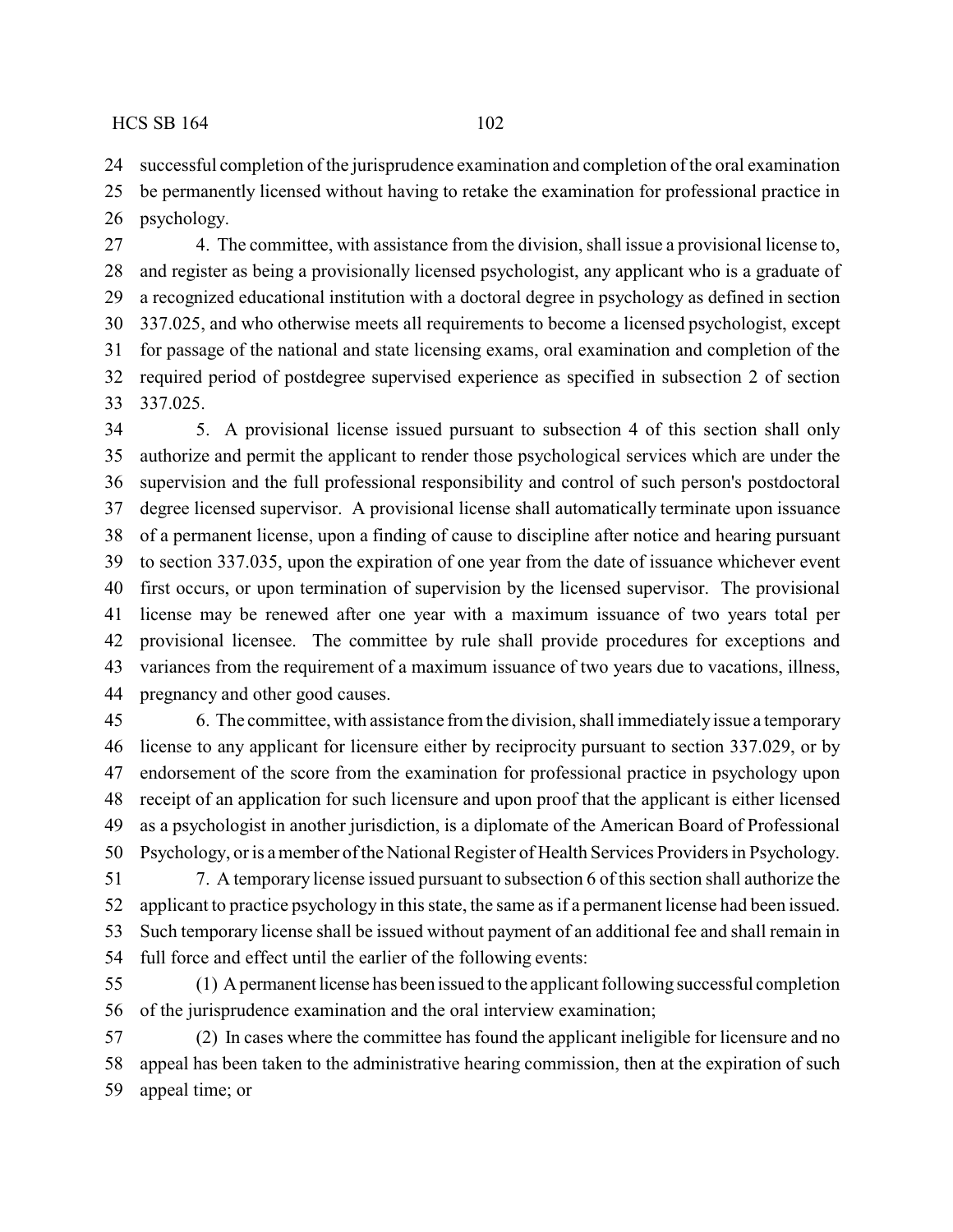(3) In cases where the committee has found the applicant ineligible for licensure and the applicant has taken an appeal to the administrative hearing commission and the administrative hearing commission has also found the applicant ineligible, then upon the rendition by the administrative hearing commission of its findings of fact and conclusions of law to such effect.

 8. Written and oral examinations pursuant to sections 337.010 to 337.090 shall be administered by the committee at least twice each year to any applicant who meets the educational requirements set forth in either section 337.021 or 337.025 or to any applicant who is seeking licensure either by reciprocity pursuant to section 337.029, or by endorsement of the score from the examination of professional practice in psychology. The committee shall examine in the areas of professional knowledge, techniques and applications, research and its interpretation, professional affairs, ethics, and Missouri law and regulations governing the practice of psychology. The committee may use, in whole or in part, the examination for professional practice in psychology national examination in psychology or such other national examination in psychology which may be available.

 9. If an applicant fails any examination, the applicant shall be permitted to take a subsequent examination, upon the payment of an additional reexamination fee. This reexamination fee shall not be refundable.

337.029. 1. A psychologist licensed in another jurisdiction who has had no violations and no suspensions and no revocation of a license to practice psychology in any jurisdiction may receive a license in Missouri, provided the psychologist passes a written examination on Missouri laws and regulations governing the practice of psychology and meets one of the following criteria:

(1) Is a diplomate of the American Board of Professional Psychology;

(2) Is a member of the National Register of Health Service Providers in Psychology;

 (3) **[**Is currently licensed or certified as a psychologist in another jurisdiction who is then a signatory to the Association of State and Provincial Psychology Board's reciprocity agreement;

10 (4)<sup>1</sup> Is currently licensed or certified as a psychologist in another state, territory of the United States, or the District of Columbia and:

 (a) Has a doctoral degree in psychology from a program accredited, or provisionally accredited, either by the American Psychological Association or the Psychological Clinical Science Accreditation System, or that meets the requirements as set forth in subdivision (3) of subsection 3 of section 337.025;

(b) Has been licensed for the preceding five years; and

 (c) Has had no disciplinary action taken against the license for the preceding five years; or

 **[**(5)**] (4)** Holds a current certificate of professional qualification (CPQ) issued by the Association of State and Provincial Psychology Boards (ASPPB).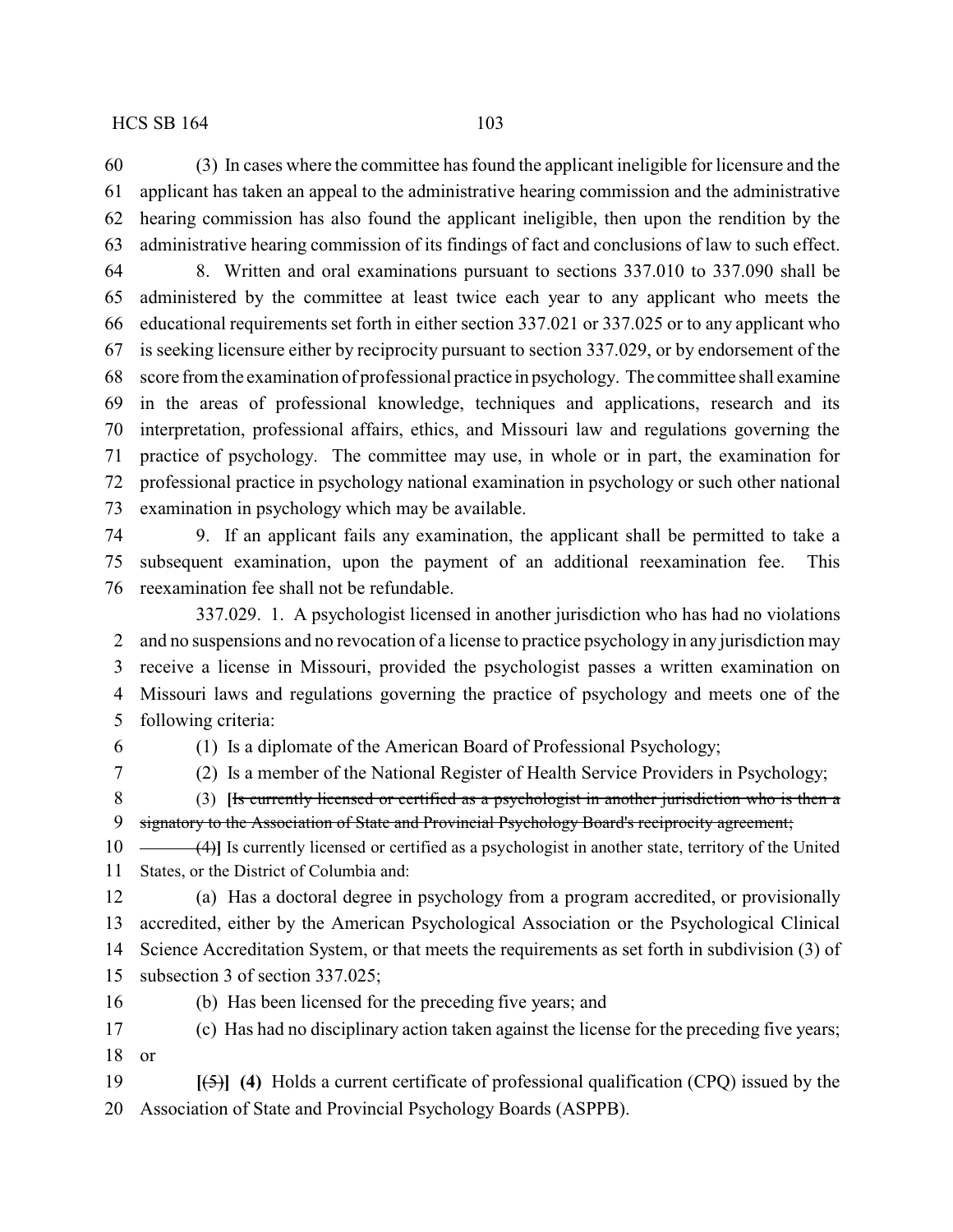2. Notwithstanding the provisions of subsection 1 of this section, applicants may be required to pass an oral examination as adopted by the committee.

 3. A psychologist who receives a license for the practice of psychology in the state of Missouri on the basis of reciprocity as listed in subsection 1 of this section or by endorsement of the score from the examination of professional practice in psychology score will also be eligible for and shall receive certification from the committee as a health service provider if the psychologist meets one or more of the following criteria:

 (1) Is a diplomate of the American Board of Professional Psychology in one or more of the specialties recognized by the American Board of Professional Psychology as pertaining to health service delivery;

(2) Is a member of the National Register of Health Service Providers in Psychology; or

 (3) Has completed or obtained through education, training, or experience the requisite knowledge comparable to that which is required pursuant to section 337.033.

337.035. 1. The committee may refuse to issue any certificate of registration or authority, permit or license required pursuant to this chapter for one or any combination of causes stated in subsection 2 of this section. The committee shall notify the applicant in writing of the reasons for the refusal and shall advise the applicant of the applicant's right to file a complaint with the administrative hearing commission as provided by chapter 621.

 2. The committee may cause a complaint to be filed with the administrative hearing commission as provided by chapter 621 against any holder of any certificate of registration or authority, permit or license required by this chapter or any person who has failed to renew or has surrendered the person's certificate of registration or authority, permit or license for any one or any combination of the following causes:

 (1) Use of any controlled substance, as defined in chapter 195, or alcoholic beverage to an extent that such use impairs a person's ability to perform the work of any profession licensed or regulated by this chapter;

 (2) The person has been finally adjudicated and found guilty, or entered a plea of guilty or nolo contendere, in a criminal prosecution under the laws of any state or of the United States, **or any country,**for any offense **[**reasonably**] directly** related to the **[**qualifications, functions or**]** duties **[**of any profession licensed or regulated under this chapter, for any offense an essential element of which is fraud, dishonesty or act of violence, or for any offense involving moral turpitude,**] and responsibilities of the occupation, as set forth in section 324.012, regardless of** whether or not sentence is imposed;

 (3) Use of fraud, deception, misrepresentation or bribery in securing any certificate of registration or authority, permit or license issued pursuant to this chapter or in obtaining permission to take any examination given or required pursuant to this chapter;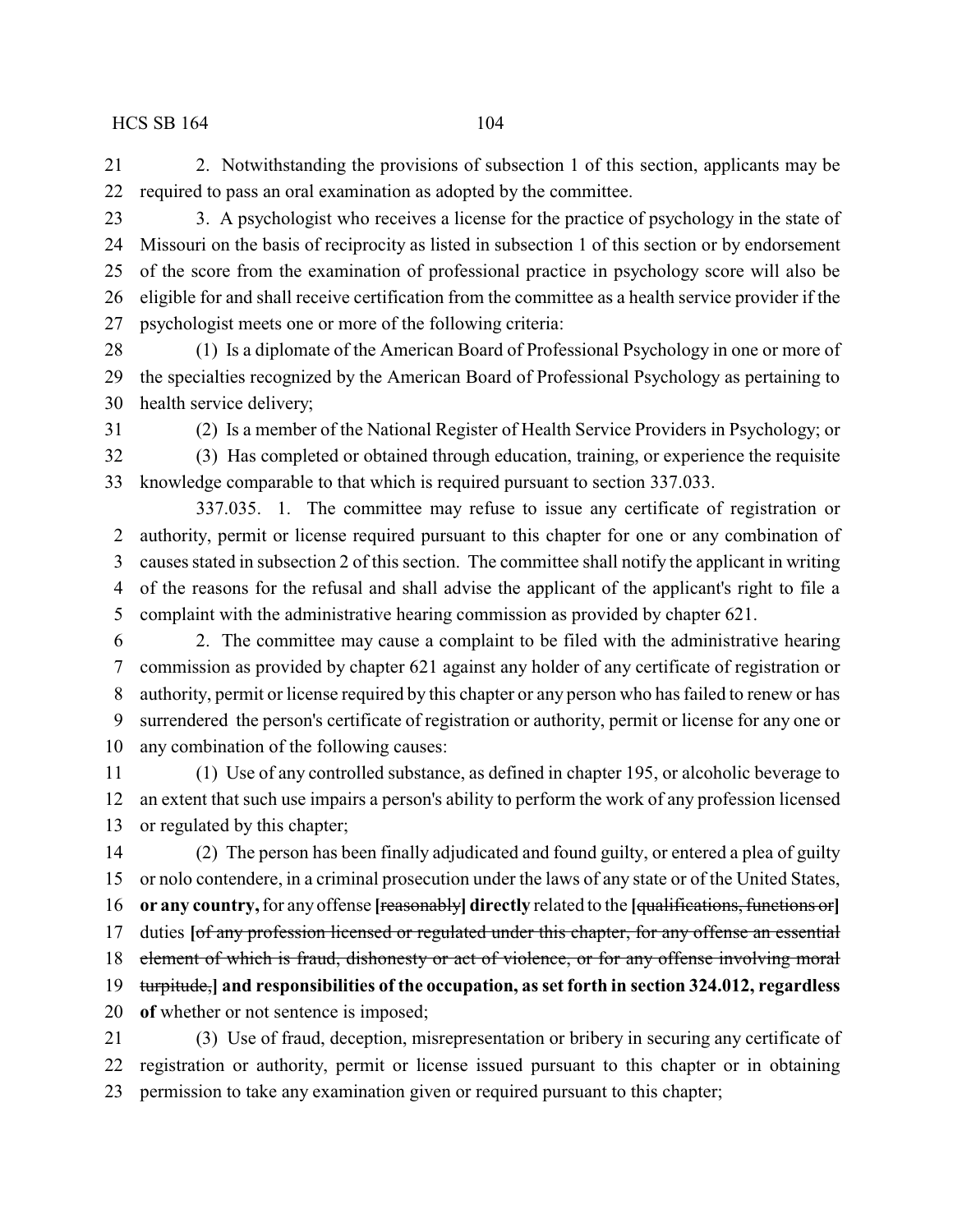(4) Obtaining or attempting to obtain any fee, charge, tuition or other compensation by fraud, deception or misrepresentation;

 (5) Incompetency, misconduct, gross negligence, fraud, misrepresentation or dishonesty in the performance of the functions or duties of any profession licensed or regulated by this chapter;

 (6) Violation of, or assisting or enabling any person to violate, any provision of this chapter, or of any lawful rule or regulation adopted pursuant to this chapter;

 (7) Impersonation of any person holding a certificate of registration or authority, permit or license or allowing any person to use his or her certificate of registration or authority, permit, license or diploma from any school;

 (8) Disciplinary action against the holder of a license or other right to practice any profession regulated by this chapter granted by another state, territory, federal agency or country upon grounds for which revocation or suspension is authorized in this state;

 (9) A person is finally adjudged insane or incapacitated by a court of competent jurisdiction;

 (10) Assisting or enabling any person to practice or offer to practice any profession licensed or regulated by this chapter who is not registered and currently eligible to practice as provided this chapter;

 (11) Issuance of a certificate of registration or authority, permit or license based upon a material mistake of fact;

 (12) Failure to display a valid certificate or license if so required by this chapter or any rule promulgated pursuant to this chapter;

(13) Violation of any professional trust or confidence;

 (14) Use of any advertisement or solicitation which is false, misleading or deceptive to the general public or persons to whom the advertisement or solicitation is primarily directed;

 (15) Being guilty of unethical conduct as defined in "Ethical Rules of Conduct" as adopted by the committee and filed with the secretary of state.

 3. After the filing of such complaint, the proceedings shall be conducted in accordance with the provisions of chapter 621. Upon a finding by the administrative hearing commission that the grounds, provided in subsection 2, for disciplinary action are met, the committee may, singly or in combination, censure or place the person named in the complaint on probation on such terms and conditions as the department deems appropriate for a period not to exceed five years, or may suspend, for a period not to exceed three years, or revoke the license, certificate, or permit.

 4. An interested third party may file a complaint or appear or present evidence relative to such complaint or another complaint filed pursuant to this section. For purposes of this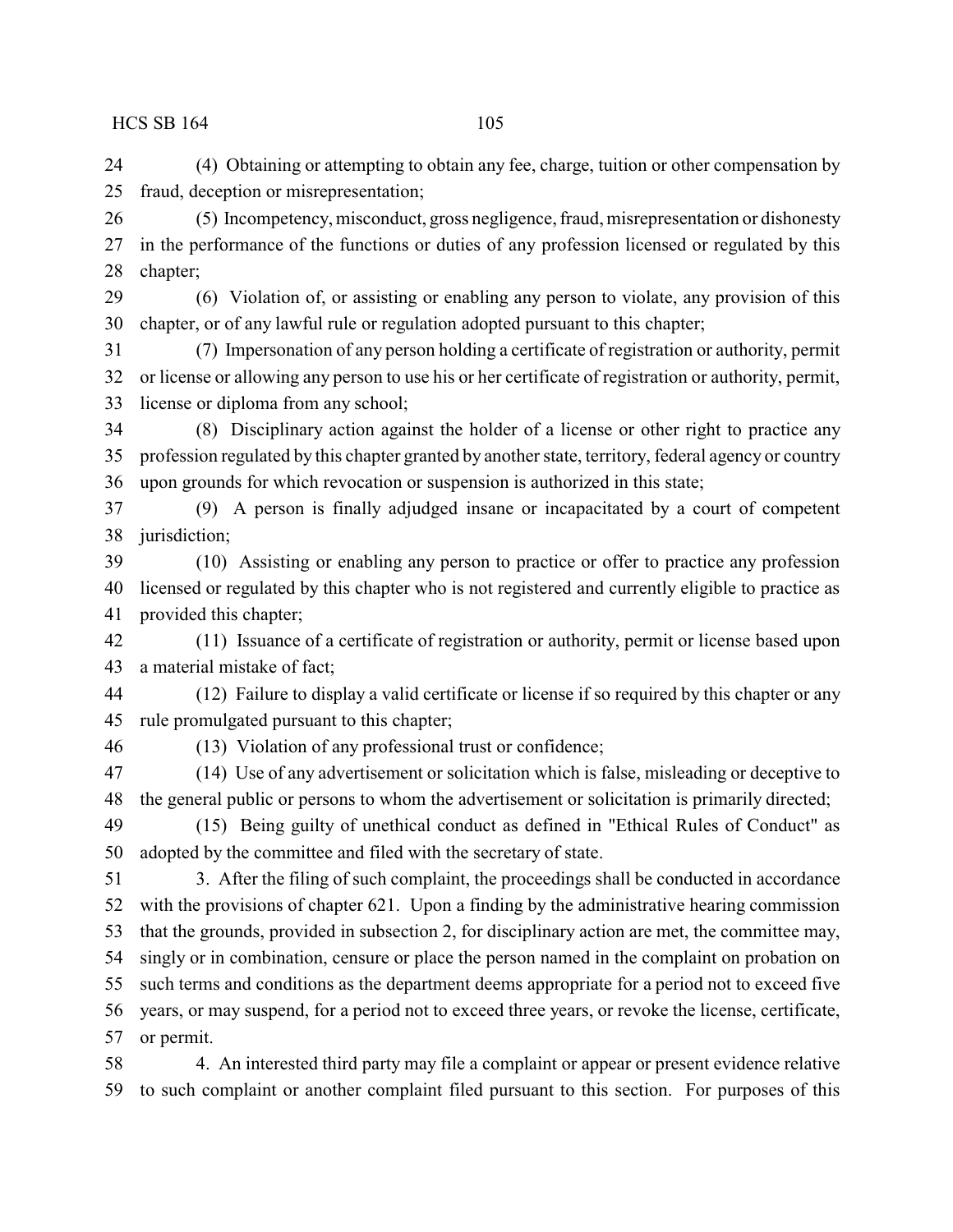section, an interested third partyincludes a parent or guardian of a person who received treatment

by a psychologist or any person who is related within the second degree of consanguinity or

affinity and who is financially responsible for the payment of such treatment.

337.050. 1. There is hereby created and established a "State Committee of Psychologists", which shall consist of seven licensed psychologists and one public member. The state committee of psychologists existing on August 28, 1989, is abolished. Nothing in this section shall be construed to prevent the appointment of any current member of the state committee of psychologists to the new state committee of psychologists created on August 28, 1989.

 2. Appointments to the committee shall be made by the governor upon the recommendations of the director of the division, upon the advice and consent of the senate. The division, prior to submitting nominations,shall solicit nominees from professional psychological associations and licensed psychologists in the state. The term of office for committee members shall be five years, and committee members shall not serve more than ten years. No person who has previously served on the committee for ten years shall be eligible for appointment. In making initial appointments to the committee, the governor shall stagger the terms of the appointees so that two members serve initial terms of two years, two members serve initial terms of three years, and two members serve initial terms of four years.

 3. Each committee member shall be a resident of the state of Missouri for one year, shall be a United States citizen, and shall, other than the public member, have been licensed as a psychologist in this state for at least three years. Committee members shall reflect a diversity of practice specialties. To ensure adequate representation of the diverse fields of psychology, the committee shall consist of at least two psychologists who are engaged full time in the doctoral teaching and training of psychologists, and at least two psychologists who are engaged full time in the professional practice of psychology. In addition, the first appointment to the committee shall include at least one psychologist who shall be licensed on the basis of a master's degree who shall serve a full term of five years. Nothing in sections 337.010 to 337.090 shall be construed to prohibit full membership rights on the committee for psychologists licensed on the basis of a master's degree. If a member of the committee shall, during the member's term as a committee member, remove the member's domicile from the state of Missouri, then the committee shall immediately notify the director of the division, and the seat of that committee member shall be declared vacant. All such vacancies shall be filled by appointment of the governor with the advice and consent of the senate, and the member so appointed shall serve for the unexpired term of the member whose seat has been declared vacant.

 4. The public member shall be at the time of the public member's appointment a citizen of the United States; a resident of this state for a period of one year and a registered voter; a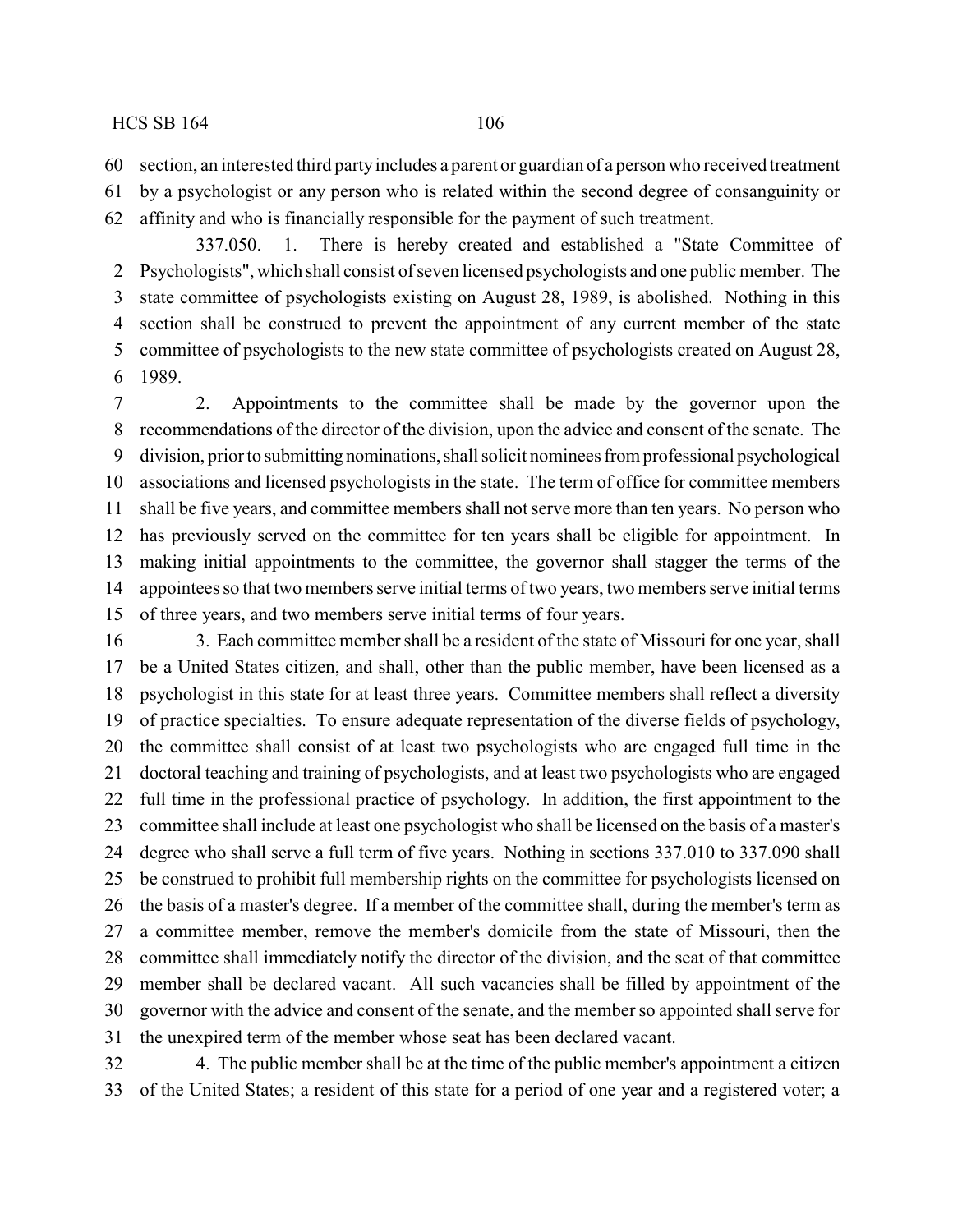person who is not and never was a member of any profession licensed or regulated pursuant to

 sections 337.010 to 337.093 or the spouse of such person; and a person who does not have and never has had a material, financial interest in either the providing of the professional services regulated by sections 337.010 to 337.093, or an activity or organization directly related to any profession licensed or regulated pursuant to sections 337.010 to 337.093. The duties of the public member shall not include the determination of the technical requirements to be met for licensure or whether any person meets such technical requirements or of the technical competence or technical judgment of a licensee or a candidate for licensure.

 5. The committee shall hold a regular annual meeting at which it shall select from among its members a chairperson and a secretary. A quorum of the committee shall consist of a majority of its members. In the absence of the chairperson, the secretary shall conduct the office of the chairperson.

 6. Each member of the committee shall receive, as compensation, an amount set by the division not to exceed fifty dollars for each day devoted to the affairs of the committee and shall be entitled to reimbursement for necessary and actual expenses incurred in the performance of the member's official duties.

 7. Staff for the committee shall be provided by the director of the division of professional registration.

 8. The governor mayremove anymember of the committee for misconduct, inefficiency, incompetency, or neglect of office.

 9. In addition to the powers set forth elsewhere in sections 337.010 to 337.090, the division may adopt rules and regulations, not otherwise inconsistent with sections 337.010 to 337.090, to carry out the provisions of sections 337.010 to 337.090. The committee may promulgate, by rule, "Ethical Rules of Conduct" governing the practices of psychology which rules shall be based upon the ethical principles promulgated and published by the American Psychological Association.

 10. Any rule or portion of a rule, as that term is defined in section 536.010, that is promulgated to administer and enforce sections 337.010 to 337.090, shall become effective only if the agency has fully complied with all of the requirements of chapter 536 including but not limited to section 536.028 if applicable, after August 28, 1998. All rulemaking authority delegated prior to August 28, 1998, is of no force and effect and repealed as of August 28, 1998, however nothing in this act shall be interpreted to repeal or affect the validity of any rule adopted and promulgated prior to August 28, 1998. If the provisions of section 536.028 apply, the provisions of this section are nonseverable and if any of the powers vested with the general assembly pursuant to section 536.028 to review, to delay the effective date, or to disapprove and annul a rule or portion of a rule are held unconstitutional or invalid, the purported grant of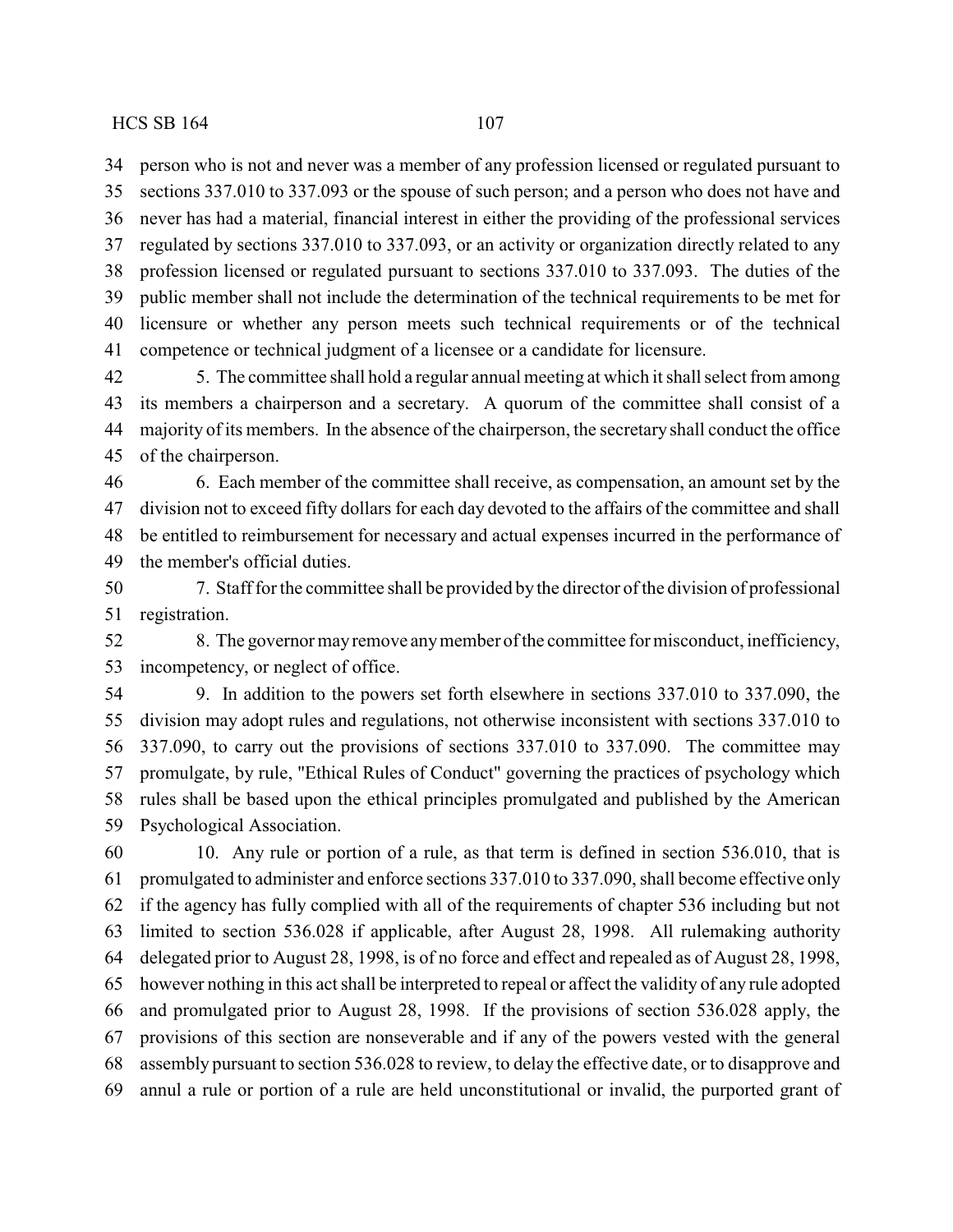rulemaking authority and any rule so proposed and contained in the order of rulemaking shall be

 invalid and void, except that nothing in this act shall affect the validity of any rule adopted and promulgated prior to August 28, 1998.

 11. The committee may sue and be sued in its official name, and shall have a seal which shall be affixed to all certified copies or records and papers on file, and to such other instruments as the committee may direct. All courts shall take judicial notice of such seal. Copies of records and proceedings of the committee, and of all papers on file with the division on behalf of the committee certified under the seal shall be received as evidence in all courts of record.

 12. When applying for a renewal of a license pursuant to section 337.030, each licensed psychologist shall submit proof of the completion of at least forty hours of continuing education credit within the two-year period immediately preceding the date of the application for renewal of the license**, with a minimum of three ofthe forty hours of continuing education dedicated to professional ethics**. The type of continuing education to be considered shall include, but not

(1) Attending recognized educational seminars, the content of which are primarily

be limited to:

psychological, as defined by rule;

 (2) Attending a graduate level course at a recognized educational institution where the contents of which are primarily psychological, as defined by rule;

 (3) Presenting a recognized educational seminar, the contents of which are primarily psychological, as defined by rule;

 (4) Presenting a graduate level course at a recognized educational institution where the contents of which are primarily psychological, as defined by rule; and

 (5) Independent course of studies, the contents of which are primarily psychological, which have been approved by the committee and defined by rule.

 The committee shall determine by administrative rule the amount of training, instruction, self-instruction or teaching that shall be counted as an hour of continuing education credit.

337.068. 1. If the board finds merit to a complaint by an individual incarcerated or under the care and control of the department of corrections or who has been ordered to be taken into

custody, detained, or held under sections 632.480 to 632.513 **or who has been ordered to be**

**evaluated under chapter 552** and takes further investigative action, no documentation may

appear on file or disciplinary action may be taken in regards to the licensee's license unless the

provisions of subsection 2 of section 337.035 have been violated. Any case file documentation

that does not result in the board filing an action pursuant to subsection 2 of section 337.035 shall

be destroyed within three months after the final case disposition by the board. No notification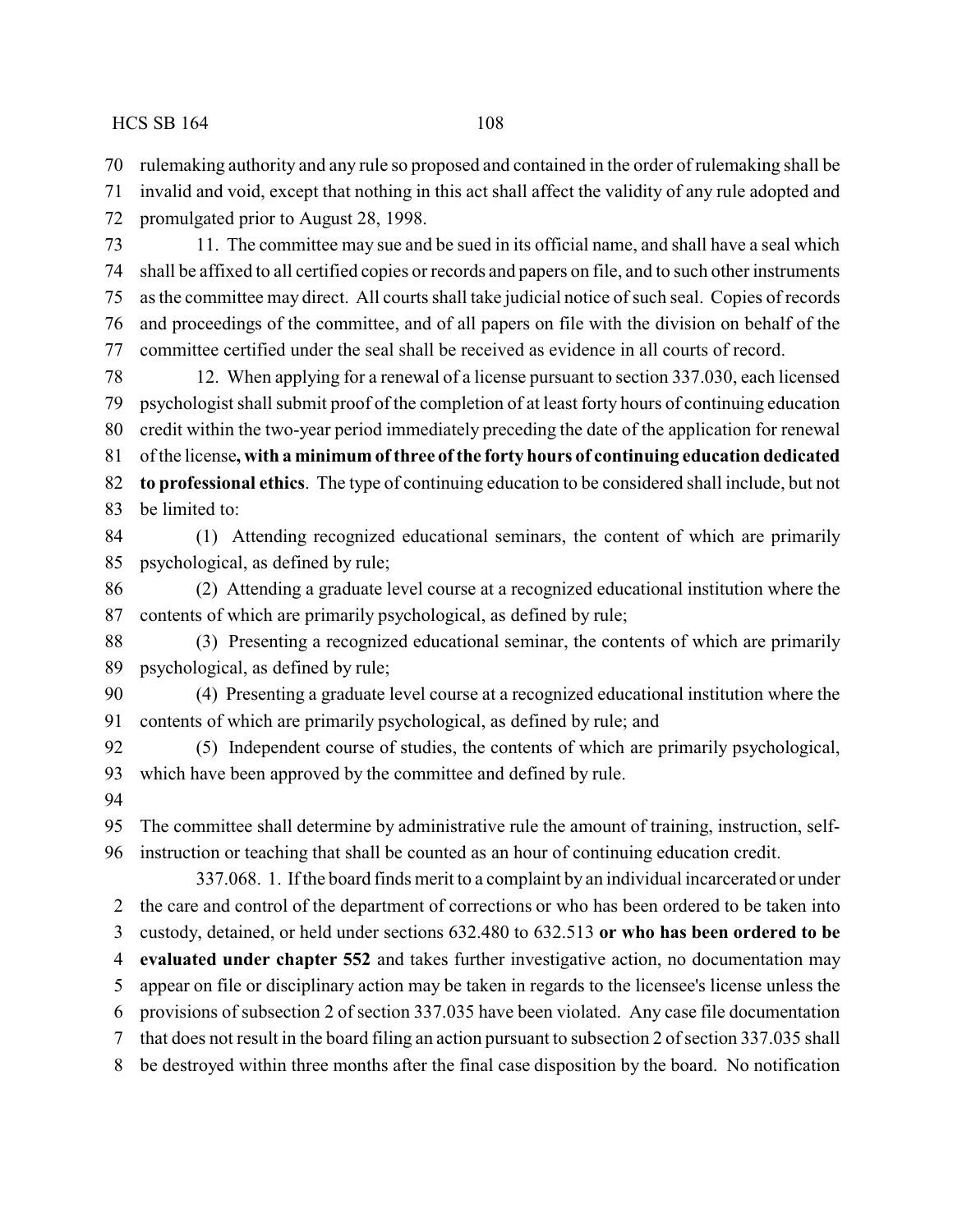to any other licensing board in another state or any national registry regarding any investigative action shall be made unless the provisions of subsection 2 of section 337.035 have been violated.

 2. Upon written request of the psychologist subject to a complaint, prior to August 28, 1999, by an individual incarcerated or under the care and control of the department of corrections or prior to August 28, 2008, by an individual who has been ordered to be taken into custody, detained, or held under sections 632.480 to 632.513**, or prior to August 28, 2019, by an individual who has been ordered to be evaluated under chapter 552** that did not result in the board filing an action pursuant to subsection 2 of section 337.035, the board and the division of professional registration, shall in a timely fashion:

(1) Destroy all documentation regarding the complaint;

 (2) Notify any other licensing board in another state or any national registry regarding the board's actions if they have been previously notified of the complaint; and

 (3) Send a letter to the licensee that clearly states that the board found the complaint to be unsubstantiated, that the board has taken the requested action, and notify the licensee of the provisions of subsection 3 of this section.

 3. Any person who has been the subject of an unsubstantiated complaint as provided in subsection 1 or 2 of this section shall not be required to disclose the existence of such complaint in subsequent applications or representations relating to their psychology professions.

337.330. 1. The committee may refuse to issue any license required under this chapter for one or any combination of causes stated in subsection 2 of this section. The committee shall notify the applicant in writing of the reasons for the refusal and shall advise the applicant of the applicant's right to file a complaint with the administrative hearing commission as provided by chapter 621.

 2. The committee may cause a complaint to be filed with the administrative hearing commission, as provided by chapter 621, against any holder of any license required by this chapter or any person who has failed to renew or has surrendered the person's license for any one or any combination of the following causes:

 (1) Use of any controlled substance, as defined in chapter 195, or alcoholic beverage to an extent that such use impairs a person's ability to perform the work of any profession licensed or regulated by this chapter;

 (2) The person has been finally adjudicated and found guilty, or entered a plea of guilty or nolo contendere, in a criminal prosecution under the laws of any state or of the United States, **or any country,** for any offense **[**reasonably**] directly** related to the **[**qualifications, functions, or**]** duties **[**of any profession licensed or regulated under this chapter, for any offense an essential 17 element of which is fraud, dishonesty or act of violence, or for any offense involving moral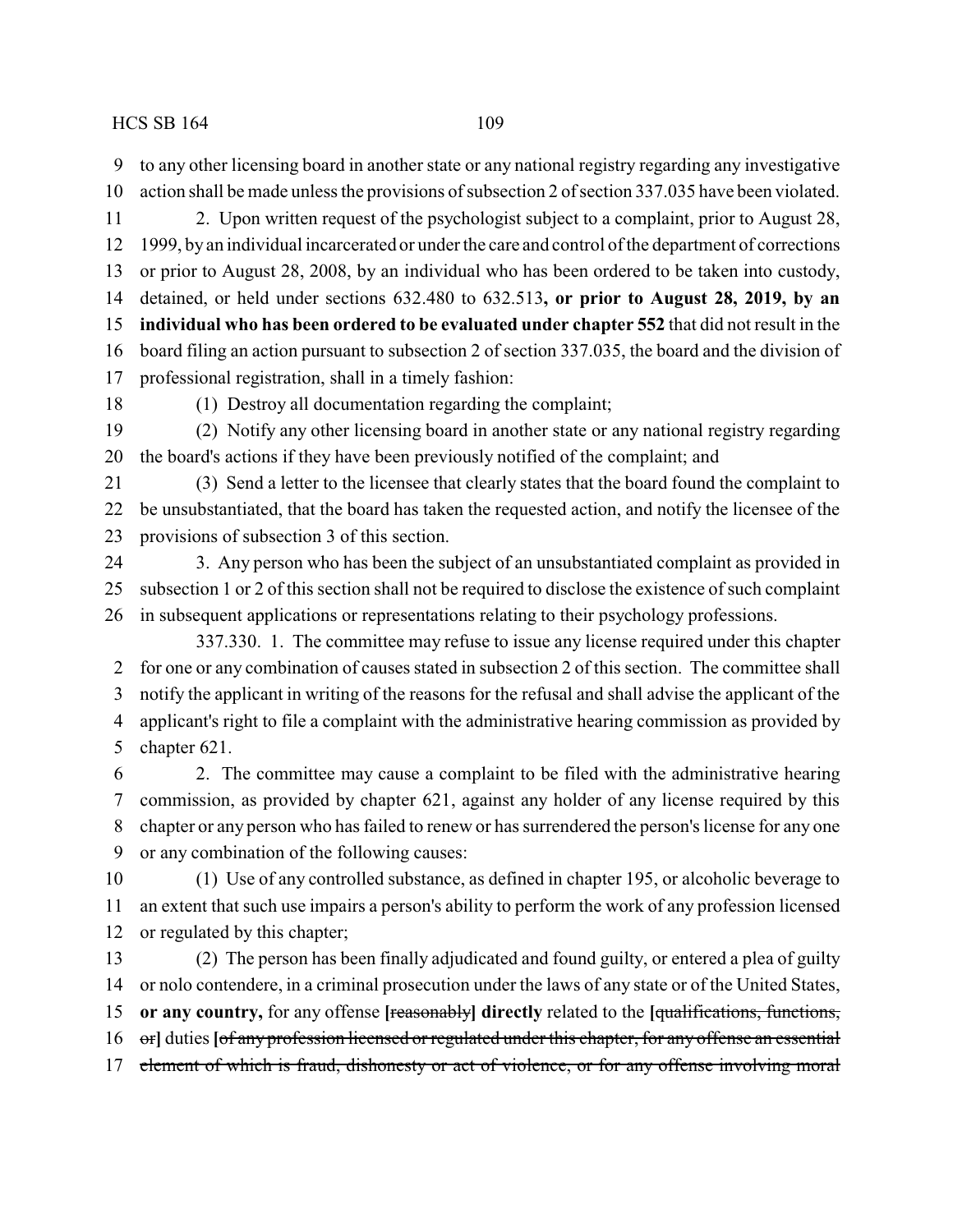turpitude,**] and responsibilities of the occupation, as set forth in section 324.012, regardless**

**of** whether or not sentence is imposed;

 (3) Use of fraud, deception, misrepresentation or bribery in securing any permit or license issued under this chapter or in obtaining permission to take any examination given or required under sections 337.300 to 337.345;

 (4) Obtaining or attempting to obtain any fee, charge, tuition, or other compensation by fraud, deception or misrepresentation;

 (5) Incompetency, misconduct, gross negligence, fraud, misrepresentation, or dishonesty in the performance of the functions or duties of any profession licensed by sections 337.300 to 337.345;

 (6) Violation of, or assisting or enabling any person to violate, any provision of sections 337.300 to 337.345, or of any lawful rule adopted thereunder;

 (7) Impersonation of any person holding a certificate of registration or authority, permit or license or allowing any person to use his or her certificate of registration or authority, permit, license, or diploma from any school;

 (8) Disciplinary action against the holder of a license or other right to practice any profession regulated by sections 337.300 to 337.345 granted by another state, territory, federal agency, or country upon grounds for which revocation or suspension is authorized in this state; (9) A person is finally adjudged insane or incapacitated by a court of competent jurisdiction;

 (10) Assisting or enabling any person to practice or offer to practice any profession licensed or regulated by sections 337.300 to 337.345 who is not registered and currently eligible to practice as provided in sections 337.300 to 337.345;

 (11) Issuance of a certificate of registration or authority, permit, or license based upon a material mistake of fact;

 (12) Failure to display a valid certificate or license if so required by sections 337.300 to 337.345 or any rule promulgated thereunder;

(13) Violation of any professional trust or confidence;

 (14) Use of any advertisement or solicitation which is false, misleading, or deceptive to the general public or persons to whom the advertisement or solicitation is primarily directed;

 (15) Being guilty of unethical conduct as defined in the code of conduct as adopted by the committee and filed with the secretary of state.

 3. After the filing of such complaint, the proceedings shall be conducted in accordance with the provisions of chapter 621. Upon a finding by the administrative hearing commission that the grounds, provided in subsection 2 of this section, for disciplinary action are met, the committee may, singly or in combination, censure or place the person named in the complaint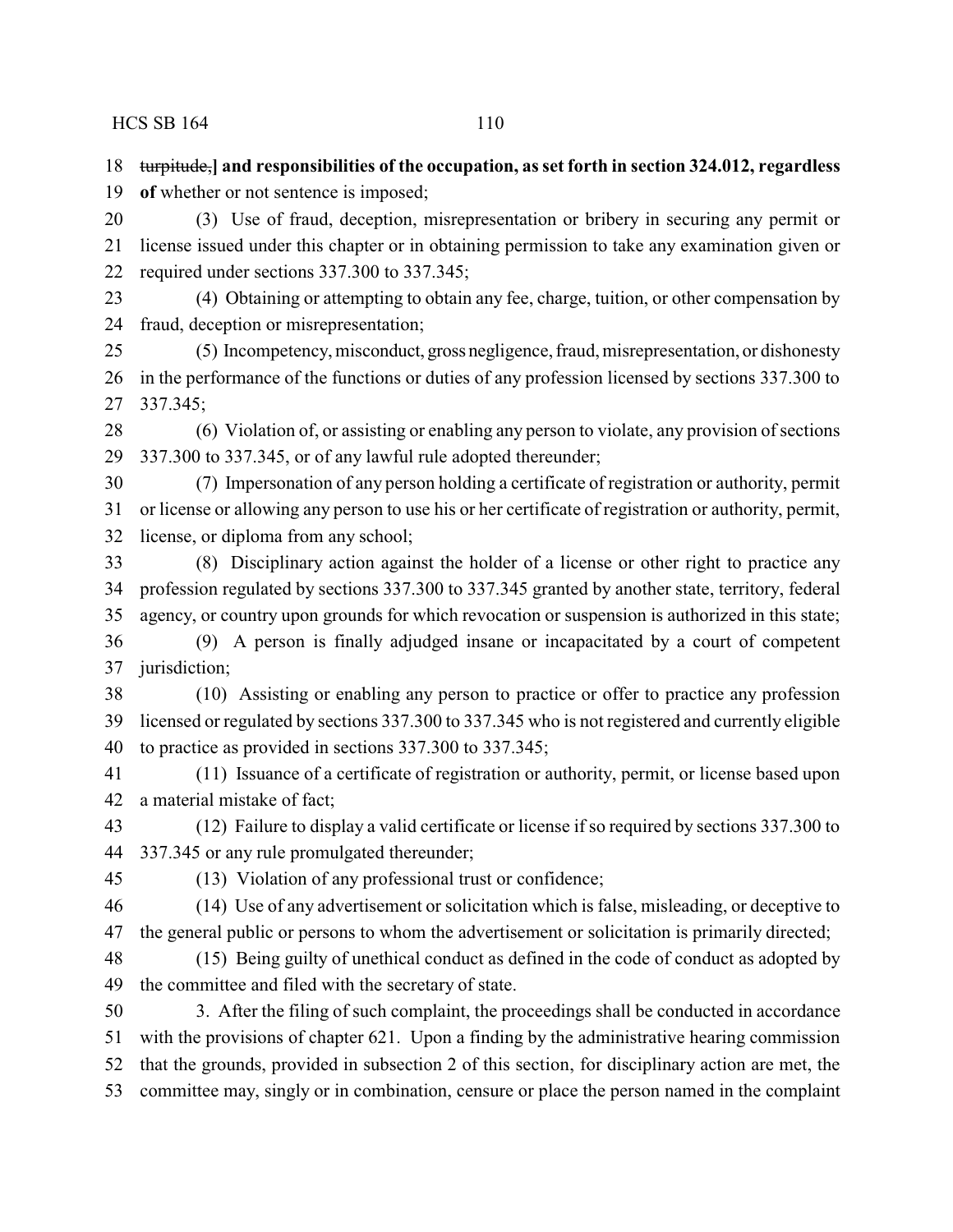on probation on such terms and conditions as the department deems appropriate for a period not

 to exceed five years, or may suspend, for a period not to exceed three years, or revoke the license, certificate, or permit.

337.510. 1. Each applicant for licensure as a professional counselor shall furnish evidence to the committee that the applicant is at least eighteen years of age, **[**is of good moral character,**]** is a United States citizen or is legally present in the United States; and

 (1) The applicant has completed a course of study as defined by the board rule leading to a master's, specialist's, or doctoral degree with a major in counseling, except any applicant who has held a license as a professional counselor in this state or currently holds a license as a professional counselor in another state shall not be required to have completed any courses related to career development; and

 (2) The applicant has completed acceptable supervised counseling as defined by board rule. If the applicant has a master's degree with a major in counseling as defined by board rule, the applicant shall complete at least two years of acceptable supervised counseling experience subsequent to the receipt of the master's degree. The composition and number of hours comprising the acceptable supervised counseling experience shall be defined by board rule. An applicant may substitute thirty semester hours of post master's graduate study for one of the two required years of acceptable supervised counseling experience if such hours are clearly related to counseling;

 (3) After August 28, 2007, each applicant shall have completed a minimum of three hours of graduate level coursework in diagnostic systems either in the curriculum leading to a degree or as post master's graduate level course work;

 (4) Upon examination, the applicant is possessed of requisite knowledge of the profession, including techniques and applications, research and its interpretation, and professional affairs and ethics.

 2. Anyperson holding a current license, certificate of registration, or permit from another state or territory of the United States to practice as a professional counselor who does not meet the requirements in section 324.009 and who is at least eighteen years of age**[**, is of good moral character,**]** and is a United States citizen or is legally present in the United States may be granted a license without examination to engage in the practice of professional counseling in this state upon the application to the board, payment of the required fee as established by the board, and satisfying one of the following requirements:

 (1) Approval by the American Association of State Counseling Boards (AASCB) or its successor organization according to the eligibilitycriteria established byAASCB. The successor organization shall be defined by board rule; or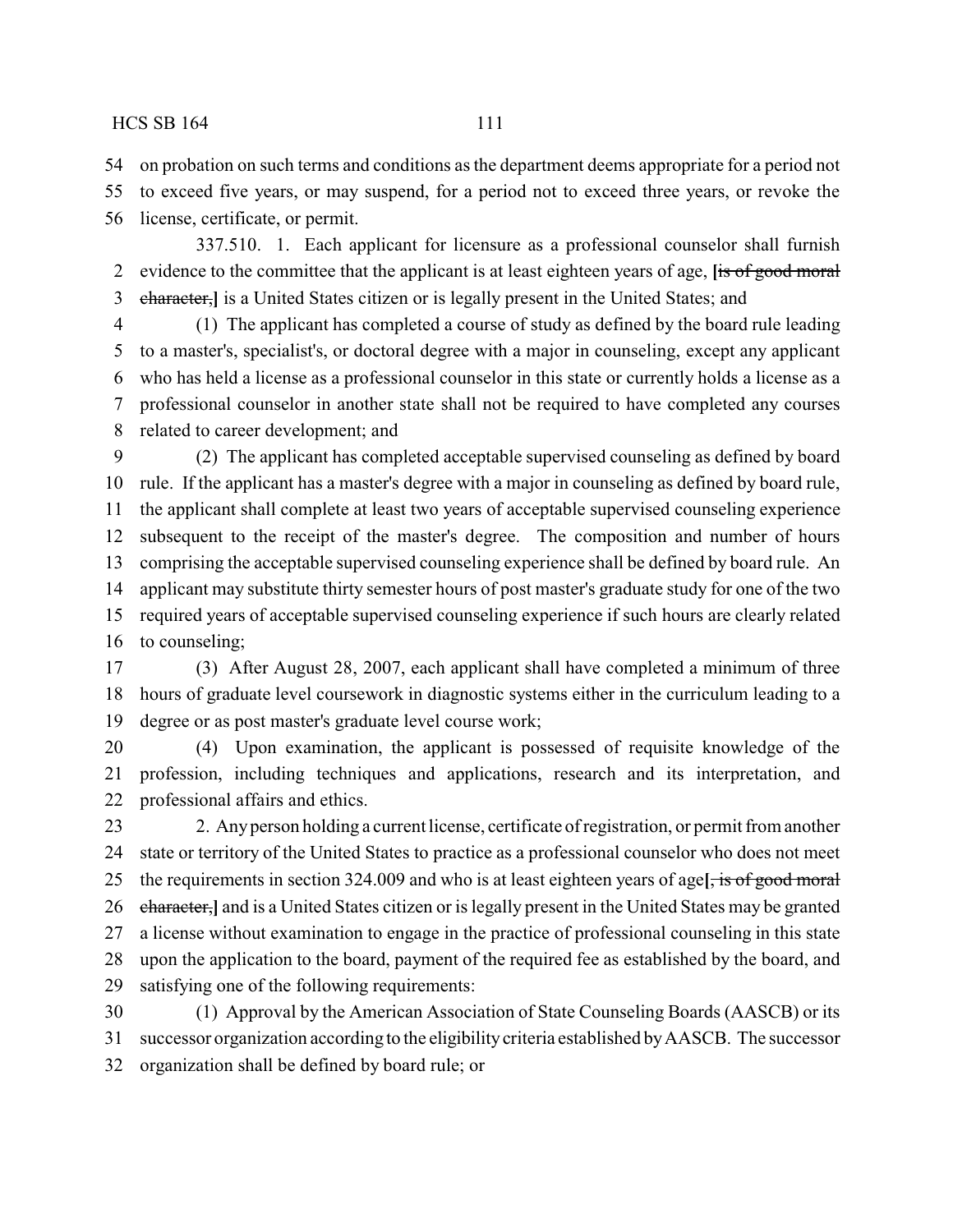(2) In good standing and currently certified by the National Board for Certified Counselors or its successor organization and has completed acceptable supervised counseling experience as defined by board rule. The successor organization shall be defined by board rule.

 3. The committee shall issue a license to each person who files an application and fee and who furnishes evidence satisfactory to the committee that the applicant has complied with the provisions of this act and has taken and passed awritten, open-book examination on Missouri laws and regulations governing the practice of professional counseling as defined in section 337.500. The division shall issue a provisional professional counselor license to any applicant who meets all requirements of this section, but who has not completed the required acceptable supervised counseling experience and such applicant may reapply for licensure as a professional counselor upon completion of such acceptable supervised counseling experience.

 4. All persons licensed to practice professional counseling in this state shall pay on or before the license renewal date a renewal license fee and shall furnish to the committee satisfactory evidence of the completion of the requisite number of hours of continuing education as required by rule, including two hours of suicide assessment, referral, treatment, and management training, which shall be no more than forty hours biennially. The continuing education requirements may be waived by the committee upon presentation to the committee of satisfactory evidence of the illness of the licensee or for other good cause.

337.525. 1. The committee may refuse to issue or renew any license required by the provisions of sections 337.500 to 337.540 for one or any combination of causes stated in subsection 2 of this section. The committee shall notify the applicant in writing of the reasons for the refusal and shall advise the applicant of his right to file a complaint with the administrative hearing commission as provided by chapter 621.

 2. The committee may cause a complaint to be filed with the administrative hearing commission as provided by chapter 621 against any holder of any license required by sections 337.500 to 337.540 or any person who has failed to renew or has surrendered his license for any one or any combination of the following causes:

 (1) Use of any controlled substance, as defined in chapter 195, or alcoholic beverage to an extent that such use impairs a person's ability to engage in the occupation of professional counselor;

 (2) The person has been finally adjudicated and found guilty, or entered a plea of guilty or nolo contendere, in a criminal prosecution under the laws of any state or of the United States, **or any country,**for any offense **[**reasonably**] directly** related to **[**the qualifications, functions or**]** duties **[**of a professional counselor; for any offense an essential element of which is fraud, dishonesty or act of violence, or for any offense involving moral turpitude,**] and responsibilities**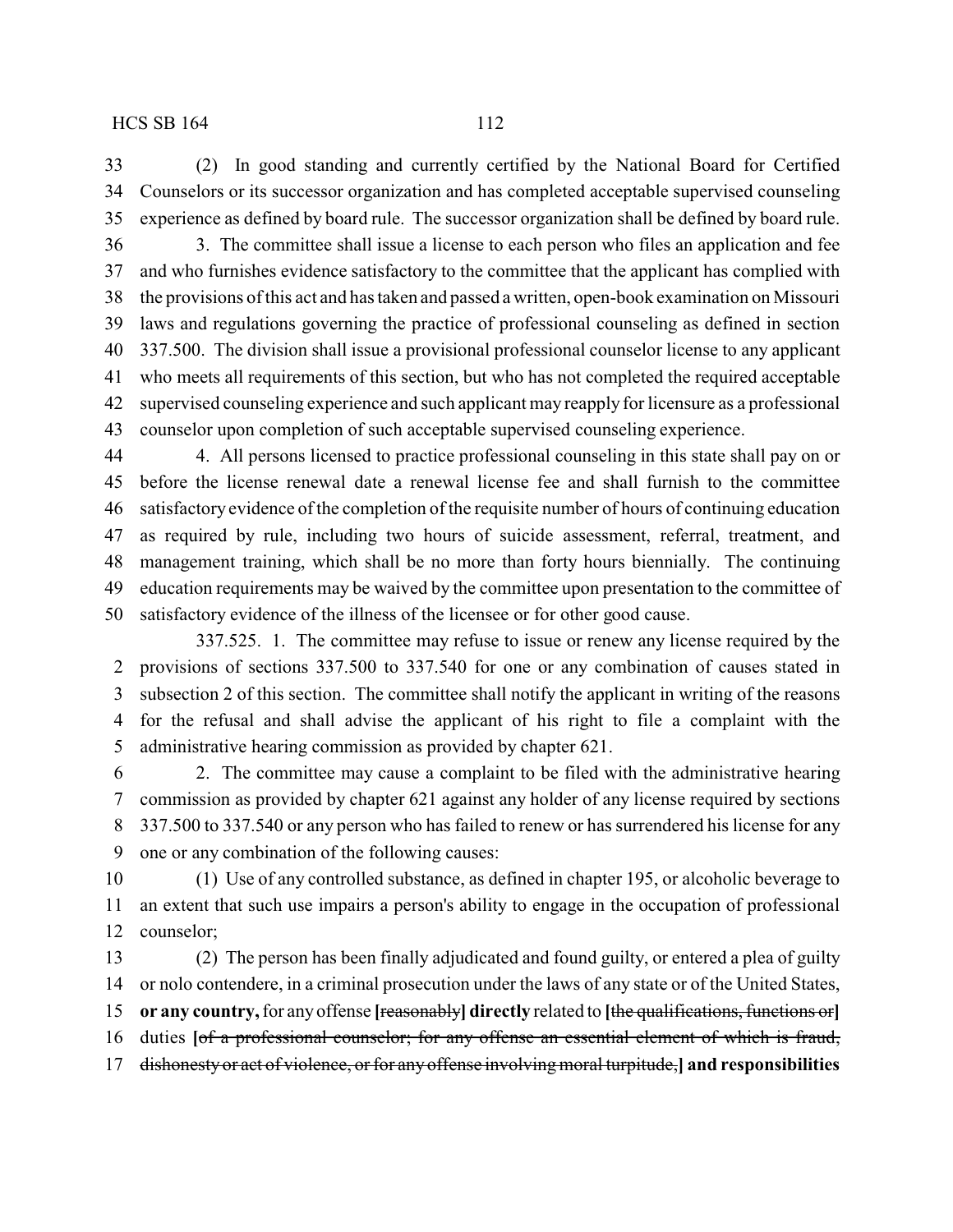**of the occupation, as set forth in section 324.012, regardless of** whether or not sentence is

 imposed; (3) Use of fraud, deception, misrepresentation or bribery in securing any license issued pursuant to the provisions of sections 337.500 to 337.540 or in obtaining permission to take any examination given or required pursuant to the provisions of sections 337.500 to 337.540; (4) Obtaining or attempting to obtain any fee, charge, tuition or other compensation by fraud, deception or misrepresentation; (5) Incompetency, misconduct,fraud,misrepresentation or dishonestyin the performance of the functions or duties of a professional counselor; (6) Violation of, or assisting or enabling any person to violate, any provision of sections 337.500 to 337.540, or of any lawful rule or regulation adopted pursuant to sections 337.500 to 337.540; (7) Impersonation of any person holding a license or allowing any person to use his or her license or diploma from any school;

 (8) Revocation or suspension of a license or other right to practice counseling granted by another state, territory, federal agency or country upon grounds for which revocation or suspension is authorized in this state;

(9) A person is finally adjudged incapacitated by a court of competent jurisdiction;

 (10) Assisting or enabling any person to practice or offer to practice professional counseling who is not licensed and currently eligible to practice under the provisions of sections 337.500 to 337.540;

(11) Issuance of a license based upon a material mistake of fact;

 (12) Failure to display a valid license if so required by sections 337.500 to 337.540 or any rule promulgated hereunder;

(13) Violation of any professional trust or confidence;

 (14) Use of any advertisement or solicitation which is false, misleading or deceptive to the general public or persons to whom the advertisement or solicitation is primarily directed;

 (15) Being guilty of unethical conduct as defined in the ethical standards for counselors adopted by the division and filed with the secretary of state.

 3. Any person, organization, association or corporation who reports or provides information to the committee pursuant to the provisions of this chapter and who does so in good faith shall not be subject to an action for civil damages as a result thereof.

 4. After the filing of such complaint, the proceedings shall be conducted in accordance with the provisions of chapter 621. Upon a finding by the administrative hearing commission that the grounds, provided in subsection 2 of this section, for disciplinary action are met, the committee may censure or place the person named in the complaint on probation on such terms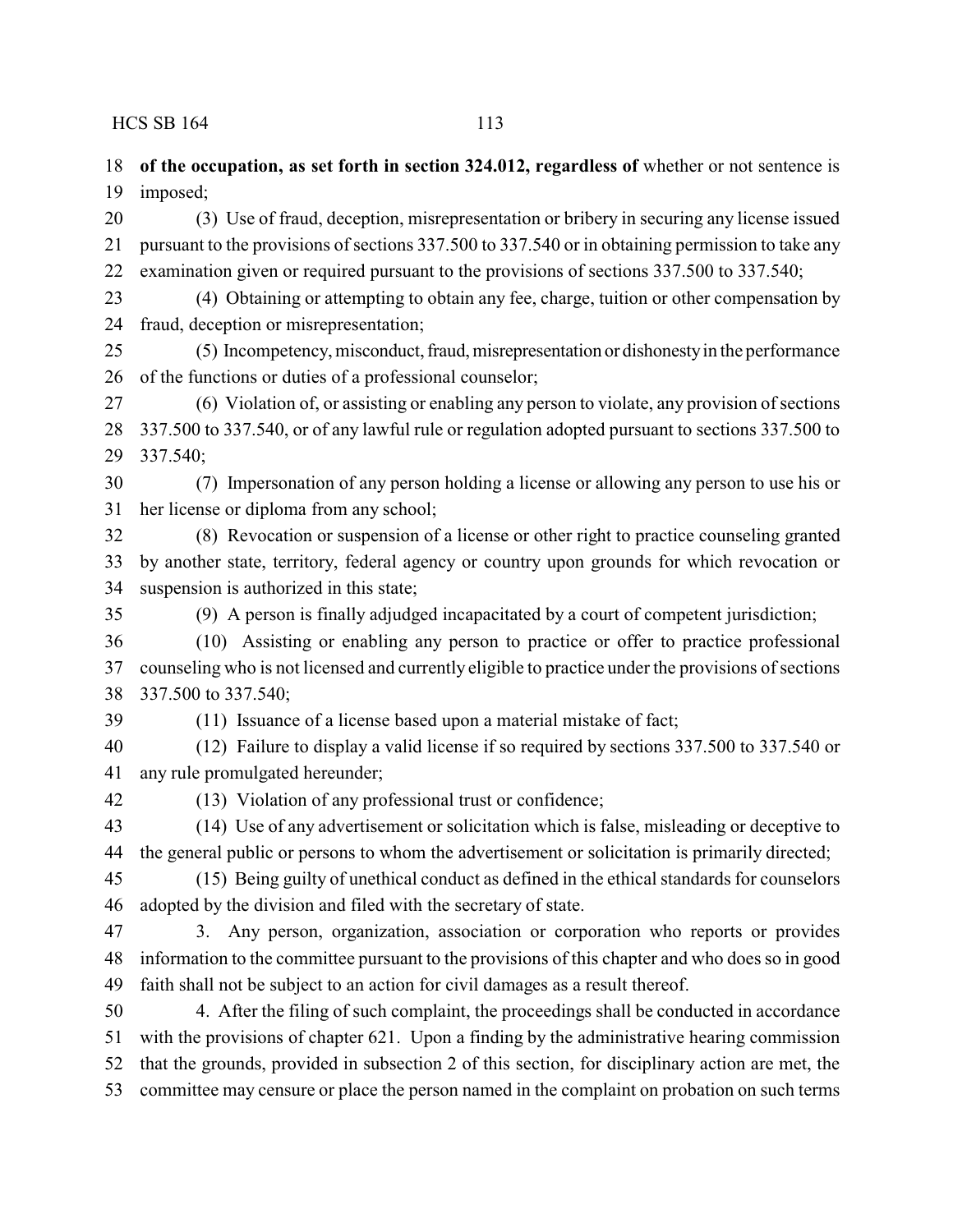and conditions as the committee deems appropriate for a period not to exceed five years, or may

suspend, for a period not to exceed three years, or revoke the license.

337.615. 1. Each applicant for licensure as a clinical social worker shall furnish evidence to the committee that:

 (1) The applicant has a master's degree from a college or university program of social work accredited by the council of social work education or a doctorate degree from a school of social work acceptable to the committee;

 (2) The applicant has completed at least three thousand hours of supervised clinical experience with a qualified clinical supervisor, as defined in section 337.600, in no less than twenty-four months and no more than forty-eight consecutive calendar months. For any applicant who has successfully completed at least four thousand hours of supervised clinical experience with a qualified clinical supervisor, as defined in section 337.600, within the same time frame prescribed in this subsection, the applicant shall be eligible for application of licensure at three thousand hours and shall be furnished a certificate by the state committee for social workers acknowledging the completion of said additional hours;

 (3) The applicant has achieved a passing score, as defined by the committee, on an examination approved bythe committee. The eligibility requirements for such examination shall be promulgated by rule of the committee;

 (4) The applicant is at least eighteen years of age, **[**is of good moral character,**]** is a United States citizen or has status as a legal resident alien, and has not been **[**convicted of a felony during the ten years immediately prior to application for licensure**] finally adjudicated and found guilty, or entered a plea of guilty or nolo contendere, in a criminal prosecution under the laws of any state, or of the United States, or any country, for any offense directly related to the duties and responsibilities of the occupation, as set forth in section 324.012, regardless of whether or not sentence is imposed**.

 2. Anyperson holding a current license, certificate of registration, or permit from another state or territory of the United States or the District of Columbia to practice clinical social work who does not meet the requirements of section 324.009 and who has had no disciplinary action taken against the license, certificate of registration, or permit for the preceding five years may be granted a license to practice clinical social work in this state if the person has received a masters or doctoral degree from a college or university program of social work accredited by the council of social work education and has been licensed to practice clinical social work for the preceding five years.

 3. The committee shall issue a license to each person who files an application and fee as required by the provisions of sections 337.600 to 337.689 and who furnishes evidence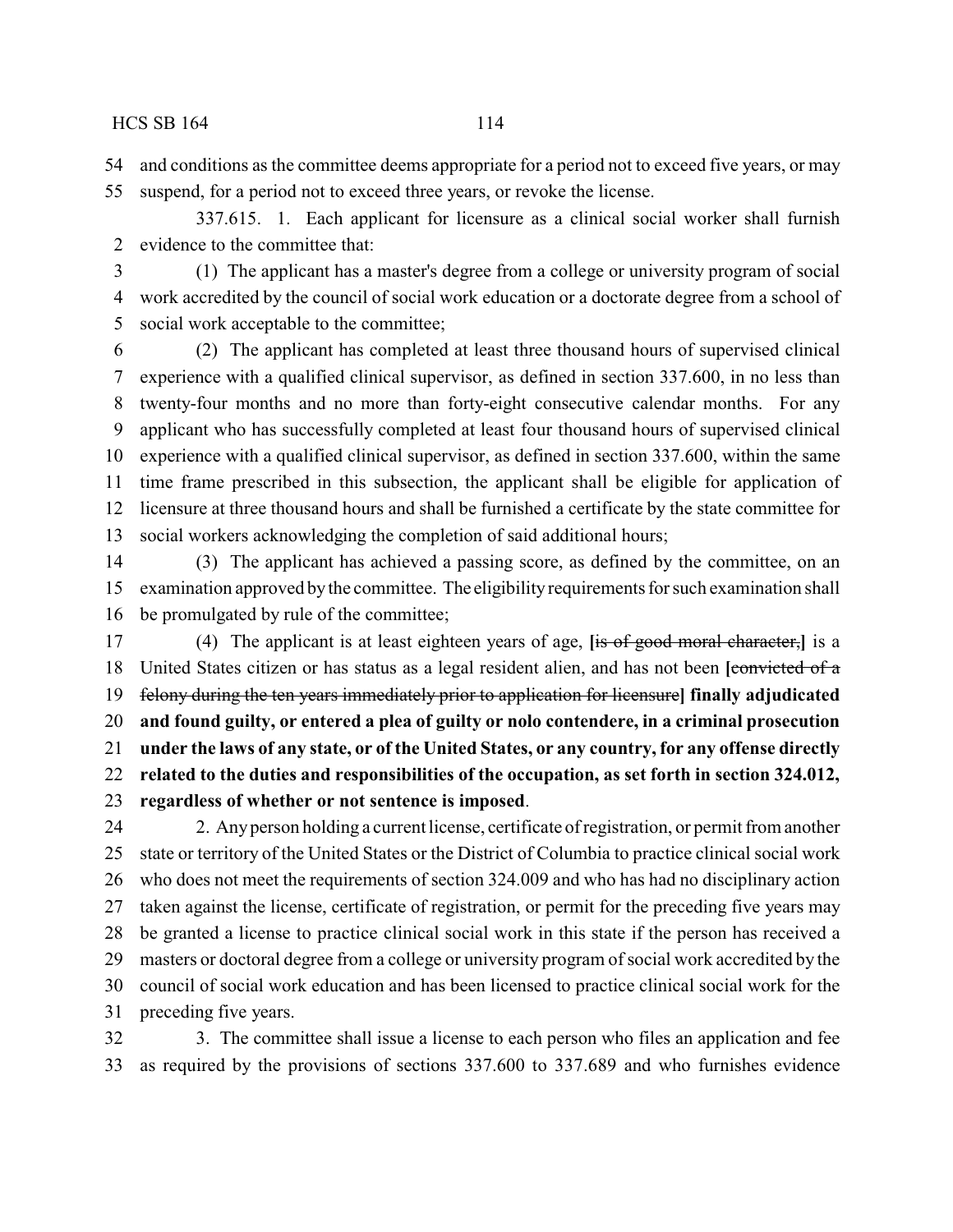satisfactory to the committee that the applicant has complied with the provisions of subdivisions

(1) to (4) of subsection 1 of this section or with the provisions of subsection 2 of this section.

337.630. 1. The committee may refuse to issue or renew any license required by the provisions of sections 337.600 to 337.689 for one or any combination of causes stated in subsection 2 of this section. The committee shall notify the applicant in writing of the reasons for the refusal and shall advise the applicant of the applicant's right to file a complaint with the administrative hearing commission as provided by chapter 621.

 2. The committee may cause a complaint to be filed with the administrative hearing commission as provided by chapter 621 against any holder of any license required by sections 337.600 to 337.689 or any person who has failed to renew or has surrendered the person's license for any one or any combination of the following causes:

 (1) Use of any controlled substance, as defined in chapter 195, or alcoholic beverage to an extent that such use impairs a person's ability to engage in the occupation of social work licensed under this chapter; except that the fact that a person has undergone treatment for past substance or alcohol abuse and/or has participated in a recovery program, shall not by itself be cause for refusal to issue or renew a license;

 (2) The person has been finally adjudicated and found guilty, or entered a plea of guilty or nolo contendere, in a criminal prosecution pursuant to the laws of any state or of the United States, **or any country,** for any offense **[**reasonably**] directly** related to the **[**qualifications, functions or**]** duties **[**of a social worker licensed under this chapter; for any offense an essential element of which is fraud, dishonesty or act of violence, or for any offense involving moral turpitude,**] and responsibilities of the occupation, as set forth in section 324.012, regardless of** whether or not sentence is imposed;

 (3) Use of fraud, deception, misrepresentation or bribery in securing any license issued pursuant to the provisions of sections 337.600 to 337.689 or in obtaining permission to take any examination given or required pursuant to the provisions of sections 337.600 to 337.689;

 (4) Obtaining or attempting to obtain any fee, charge, tuition or other compensation by fraud, deception or misrepresentation;

27 (5) Incompetency, misconduct, fraud, misrepresentation or dishonesty in the performance of the functions or duties of a social worker licensed pursuant to this chapter;

 (6) Violation of, or assisting or enabling any person to violate, any provision of sections 337.600 to 337.689, or of any lawful rule or regulation adopted pursuant to sections 337.600 to 337.689;

 (7) Impersonation of any person holding a license or allowing any person to use the person's license or diploma from any school;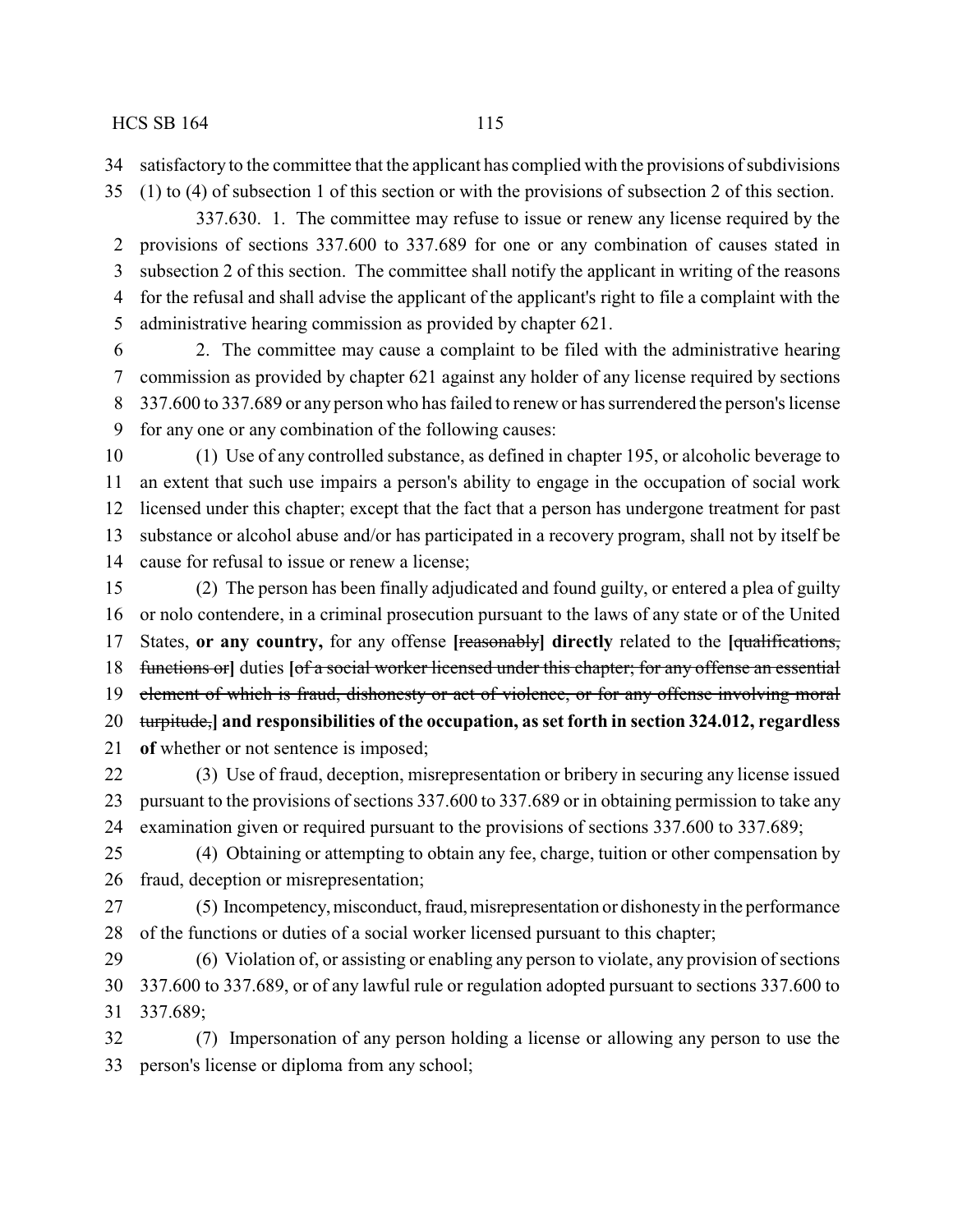(8) Revocation or suspension of a license or other right to practice social work licensed pursuant to this chapter granted by another state, territory, federal agency or country upon grounds for which revocation or suspension is authorized in this state;

(9) Final adjudication as incapacitated by a court of competent jurisdiction;

 (10) Assisting or enabling any person to practice or offer to practice social work licensed pursuant to this chapter who is not licensed and currently eligible to practice pursuant to the provisions of sections 337.600 to 337.689;

(11) Obtaining a license based upon a material mistake of fact;

 (12) Failure to display a valid license if so required by sections 337.600 to 337.689 or any rule promulgated hereunder;

(13) Violation of any professional trust or confidence;

 (14) Use of any advertisement or solicitation which is false, misleading or deceptive to the general public or persons to whom the advertisement or solicitation is primarily directed;

 (15) Being guilty of unethical conduct as defined in the ethical standards for clinical social workers adopted by the committee by rule and filed with the secretary of state.

 3. Any person, organization, association or corporation who reports or provides information to the committee pursuant to the provisions of sections 337.600 to 337.689 and who does so in good faith shall not be subject to an action for civil damages as a result thereof.

 4. After the filing of such complaint, the proceedings shall be conducted in accordance with the provisions of chapter 621. Upon a finding by the administrative hearing commission that the grounds, provided in subsection 2 of this section, for disciplinary action are met, the committee may censure or place the person named in the complaint on probation on such terms and conditions as the committee deems appropriate for a period not to exceed five years, or may suspend, for a period not to exceed three years, or revoke the license.

337.644. 1. Each applicant for licensure as a master social worker shall furnish evidence to the committee that:

 (1) The applicant has a master's or doctorate degree in social work from an accredited social work degree program approved by the council of social work education;

 (2) The applicant has achieved a passing score, as defined by the committee, on an examination approved bythe committee. The eligibility requirements for such examination shall be determined by the state committee for social workers;

 (3) The applicant is at least eighteen years of age, **[**is of good moral character,**]** is a United States citizen or has status as a legal resident alien, and has not been **[**convicted of a felony during the ten years immediately prior to application for licensure**] finally adjudicated and found guilty, or entered a plea of guilty or nolo contendere, in a criminal prosecution under the laws of any state or of the United States, or any country, for any offense directly**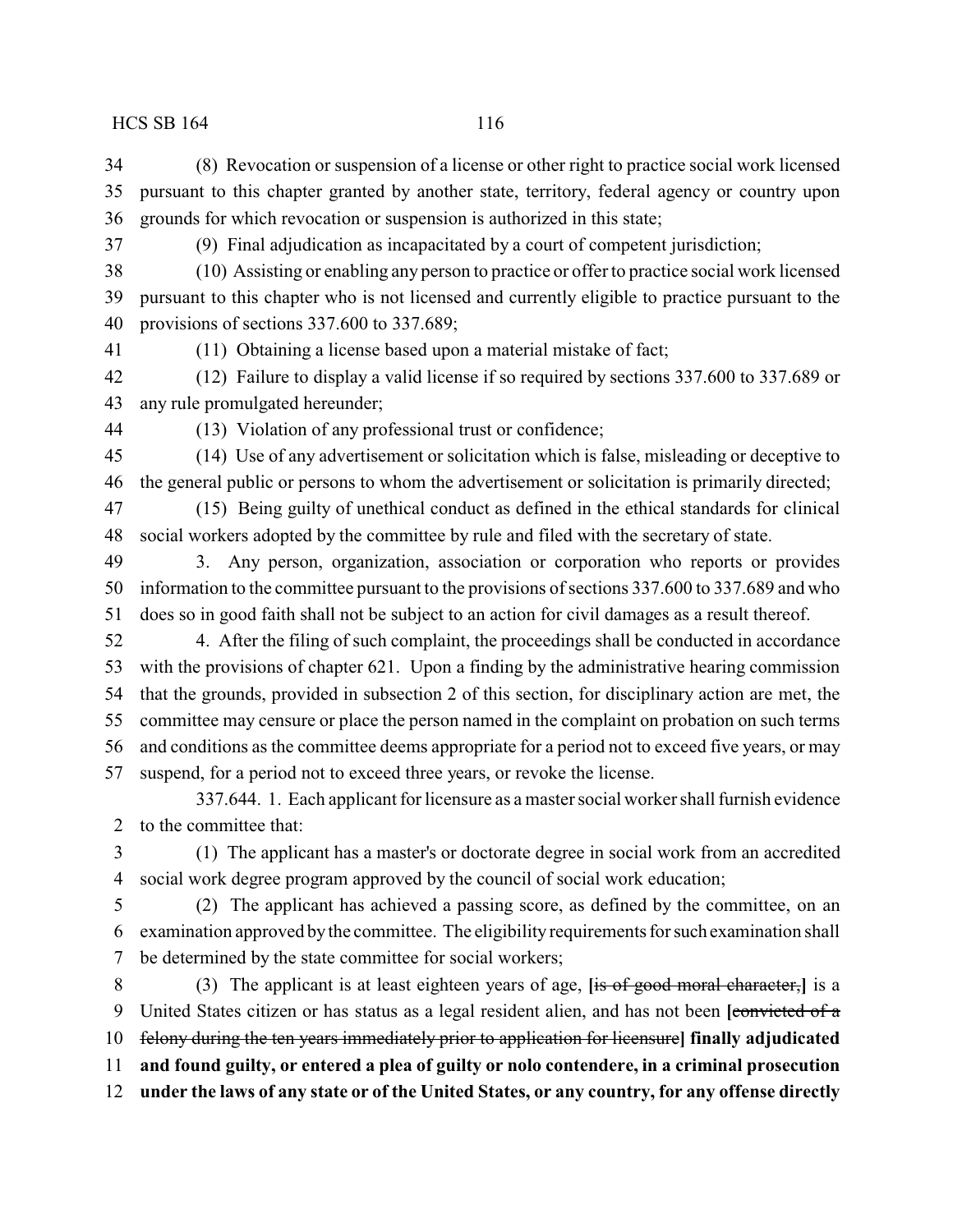**related to the duties and responsibilities of the occupation, as set forth in section 324.012, regardless or whether or not sentence is imposed**;

 (4) The applicant has submitted a written application on forms prescribed by the state board;

 (5) The applicant has submitted the required licensing fee, as determined by the committee.

 2. Any applicant who answers in the affirmative to any question on the application that relates to possible grounds for denial of licensure under section 337.630 shall submit a sworn affidavit setting forth in detail the facts which explain such answer and copies of appropriate documents related to such answer.

23 3. The committee shall issue a license to each person who files an application and fee as required by the provisions of sections 337.600 to 337.689 and who furnishes evidence satisfactory to the committee that the applicant has complied with the provisions of subsection 1 of this section. The license shall refer to the individual as a licensed master social worker and shall recognize that individual's right to practice licensed master social work as defined in section 337.600.

337.645. 1. Each applicant for licensure as an advanced macro social worker shall furnish evidence to the committee that:

 (1) The applicant has a master's degree from a college or university program of social work accredited by the council of social work education or a doctorate degree from a school of social work acceptable to the committee;

 (2) The applicant has completed at least three thousand hours of supervised advanced macro experience with a qualified advanced macro supervisor as defined in section 337.600 in no less than twenty-four months and no more than forty-eight consecutive calendar months. For any applicant who has successfully completed at least four thousand hours of supervised advanced macro experience with a qualified advanced macro supervisor, as defined in section 337.600, within the same time frame prescribed in this subsection, the applicant shall be eligible for application of licensure at three thousand hours and shall be furnished a certificate by the state committee for social workers acknowledging the completion of said additional hours;

 (3) The applicant has achieved a passing score, as defined by the committee, on an examination approved bythe committee. The eligibility requirements for such examination shall be promulgated by rule of the committee;

 (4) The applicant is at least eighteen years of age, **[**is of good moral character,**]** is a United States citizen or has status as a legal resident alien, and has not been **[**convicted of a felony during the ten years immediately prior to application for licensure**] finally adjudicated and found guilty, or entered a plea of guilty or nolo contendere, in a criminal prosecution**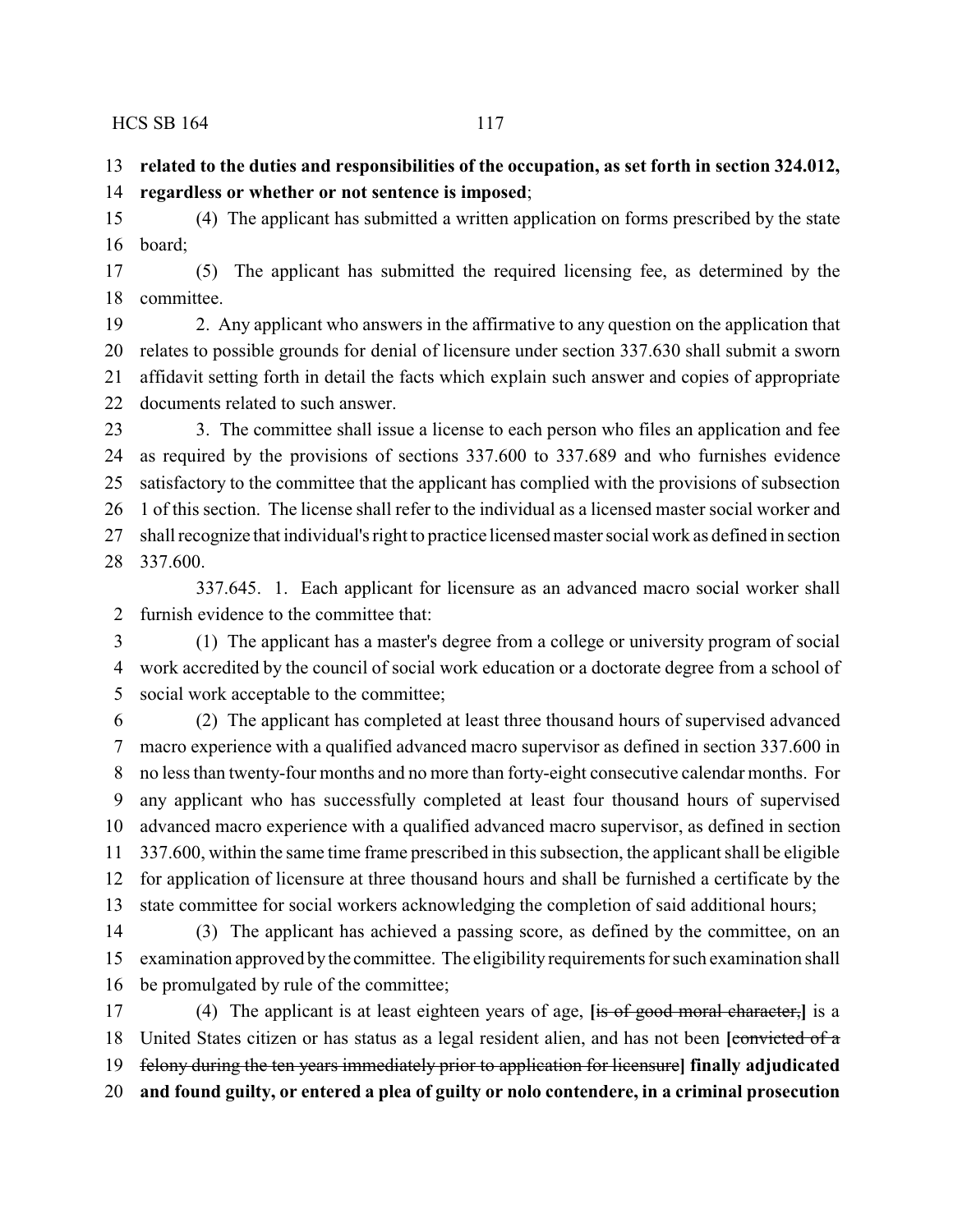**under the laws of any state or of the United States, or any country, for any offense directly**

**related to the duties and responsibilities of the occupation, as set forth in section 324.012,**

**regardless of whether or not sentence is imposed**.

 2. Anyperson holding a current license, certificate of registration, or permit from another state or territory of the United States or the District of Columbia to practice advanced macro social work who has had no disciplinary action taken against the license, certificate of registration, or permit for the preceding five years may be granted a license to practice advanced macro social work in this state if the person meets one of the following criteria:

 (1) Has received a master's or doctoral degree from a college or university program of social work accredited by the council of social work education and has been licensed to practice advanced macro social work for the preceding five years; or

 (2) Is currentlylicensed or certified as an advanced macro social worker in another state, territory of the United States, or the District of Columbia having substantially the same requirements as this state for advanced macro social workers.

 3. The committee shall issue a license to each person who files an application and fee as required by the provisions of sections 337.600 to 337.689 and who furnishes evidence satisfactory to the committee that the applicant has complied with the provisions of subdivisions (1) to (4) of subsection 1 of this section or with the provisions of subsection 2 of this section.

337.665. 1. Each applicant for licensure as a baccalaureate social worker shall furnish evidence to the committee that:

 (1) The applicant has a baccalaureate degree in social work from an accredited social work degree program approved by the council of social work education;

 (2) The applicant has achieved a passing score, as defined by the committee, on an examination approved bythe committee. The eligibility requirements for such examination shall be determined by the state committee for social work;

 (3) The applicant is at least eighteen years of age, **[**is of good moral character,**]** is a United States citizen or has status as a legal resident alien, and has not been **[**convicted of a felony during the ten years immediately prior to application for licensure**] finally adjudicated and found guilty, or entered a plea of guilty or nolo contendere, in a criminal prosecution under the laws of any state or of the United States, or any country, for any offense directly related to the duties and responsibilities of the occupation, as set forth in section 324.012, regardless of whether or not sentence is imposed**; (4) The applicant has submitted a written application on forms prescribed by the state

board;

(5) The applicant has submitted the required licensing fee, as determined by the

committee.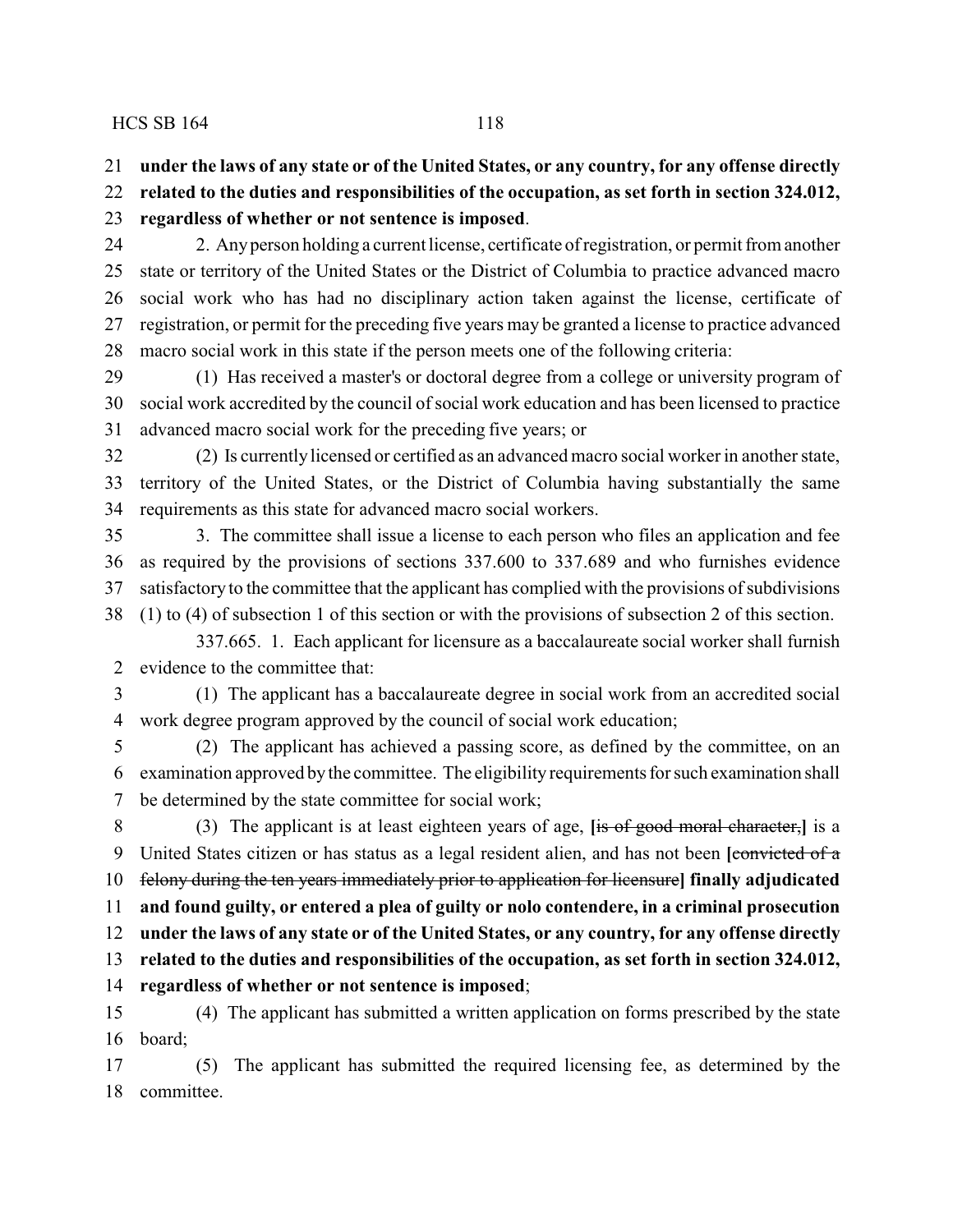2. Any applicant who answers in the affirmative to any question on the application that relates to possible grounds for denial of licensure pursuant to section 337.630 shall submit a sworn affidavit setting forth in detail the facts which explain such answer and copies of appropriate documents related to such answer.

23 3. The committee shall issue a license to each person who files an application and fee as required by the provisions of sections 337.600 to 337.689 and who furnishes evidence satisfactory to the committee that the applicant has complied with the provisions of subsection 1 of this section.

 4. The committee shall issue a certificate to practice independently under subsection 3 of section 337.653 to any licensed baccalaureate social worker who has satisfactorily completed three thousand hours of supervised experience with a qualified baccalaureate supervisor in no less than twenty-four months and no more than forty-eight consecutive calendar months.

337.712. 1. Applications for licensure as a marital and family therapist shall be in writing, submitted to the committee on forms prescribed by the committee and furnished to the applicant. **The form shall include a statement that the applicant has completed two hours of suicide assessment, referral, treatment, and management training.** The application shall contain the applicant's statements showing the applicant's education, experience and such other information as the committee may require. Each application shall contain a statement that it is made under oath or affirmation and that the information contained therein is true and correct to the best knowledge and belief of the applicant, subject to the penalties provided for the making of a false affidavit or declaration. Each application shall be accompanied by the fees required by the division.

 2. The division shall mail a renewal notice to the last known address of each licensee prior to the licensure renewal date. Failure to provide the division with the information required for licensure, or to pay the licensure fee after such notice shall result in the expiration of the license. The license shall be restored if, within two years of the licensure date, the applicant provides written application and the payment of the licensure fee and a delinquency fee.

 3. A new certificate to replace any certificate lost, destroyed or mutilated may be issued subject to the rules of the division upon payment of a fee.

18 4. The committee shall set the amount of the fees authorized. The fees shall be set at a level to produce revenue which shall not substantially exceed the cost and expense of administering the provisions of sections 337.700 to 337.739. All fees provided for in sections 337.700 to 337.739 shall be collected by the director who shall deposit the same with the state treasurer to a fund to be known as the "Marital and Family Therapists' Fund".

 5. The provisions of section 33.080 to the contrary notwithstanding, money in this fund shall not be transferred and placed to the credit of general revenue until the amount in the fund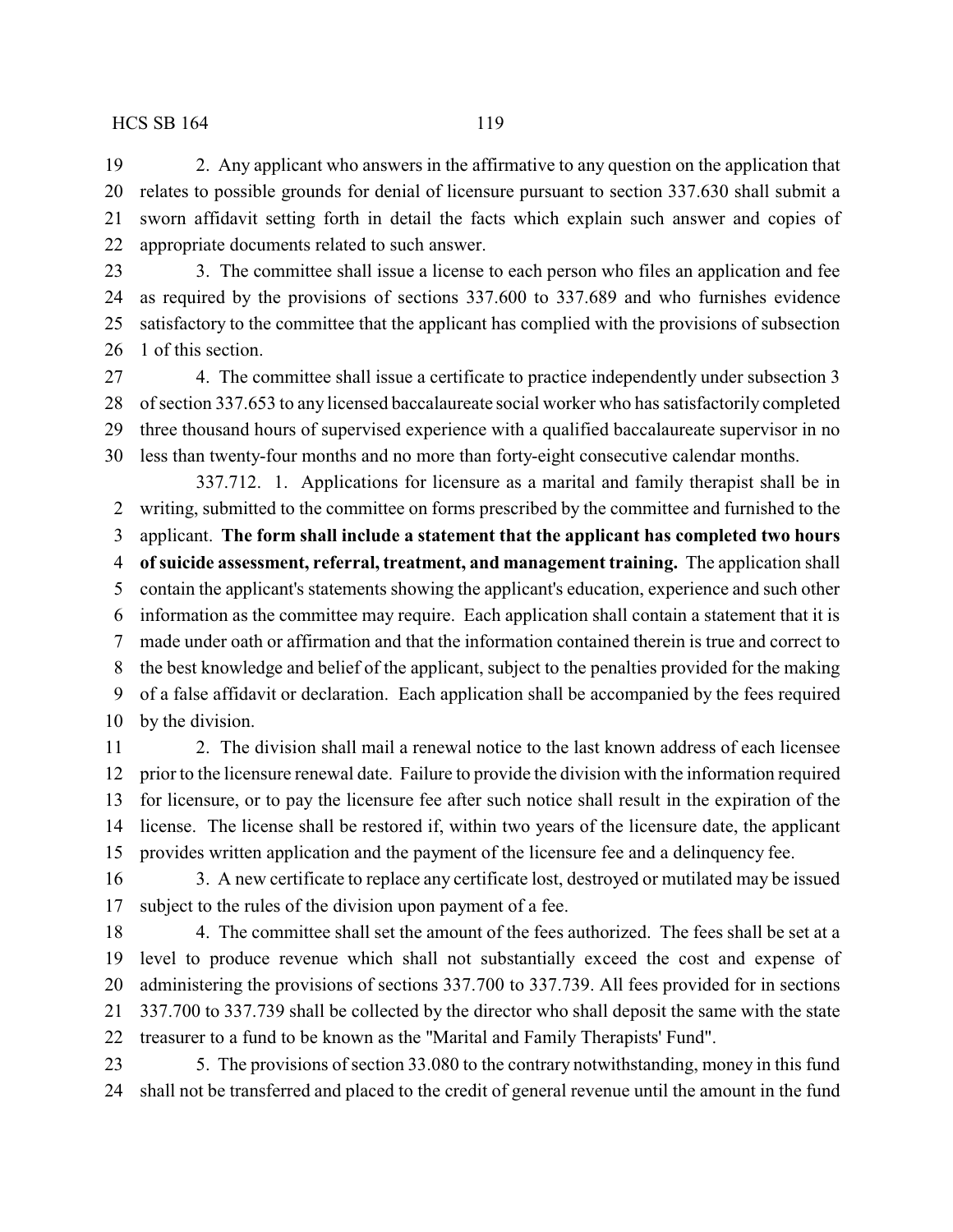at the end of the biennium exceeds two times the amount of the appropriations from the marital and family therapists' fund for the preceding fiscal year or, if the division requires by rule renewal less frequently than yearly then three times the appropriation from the fund for the preceding fiscal year. The amount, if any, in the fund which shall lapse is that amount in the fund which exceeds the appropriate multiple of the appropriations from the marital and family therapists' fund for the preceding fiscal year.

337.715. 1. Each applicant for licensure or provisional licensure as a marital and family therapist shall furnish evidence to the committee that:

 (1) The applicant has a master's degree or a doctoral degree in marital and family therapy from a program accredited by the Commission on Accreditation for Marriage and Family Therapy Education, or its equivalent as defined by committee regulation, from an educational institution accredited by a regional accrediting body that is recognized by the United States Department of Education;

 (2) The applicant for licensure as a marital and family therapist has twenty-four months of postgraduate supervised clinical experience acceptable to the committee, as the state committee determines by rule;

 (3) After August 28, 2008, the applicant shall have completed a minimum of three semester hours of graduate-level course work in diagnostic systems either within the curriculum leading to a degree as defined in subdivision (1) of this subsection or as post-master's graduate- level course work. Each applicant shall demonstrate supervision of diagnosis as a core component of the postgraduate supervised clinical experience as defined in subdivision (2) of this subsection;

 (4) Upon examination, the applicant is possessed of requisite knowledge of the profession, including techniques and applications research and its interpretation and professional affairs and ethics;

 (5) The applicant is at least eighteen years of age, **[**is of good moral character,**]** is a United States citizen or has status as a legal resident alien, and has not been **[**convicted of a felony during the ten years immediately prior to application for licensure**] finally adjudicated and found guilty, or entered a plea of guilty or nolo contendere, in a criminal prosecution under the laws of any state or of the United States, or any country, for any offense directly related to the duties and responsibilities of the occupation, as set forth in section 324.012, regardless of whether or not sentence is imposed**. 2. Any person otherwise qualified for licensure holding a current license, certificate of

 registration, or permit from another state or territory of the United States or the District of Columbia to practice marriage and family therapymay be granted a license without examination to engage in the practice of marital and family therapy in this state upon application to the state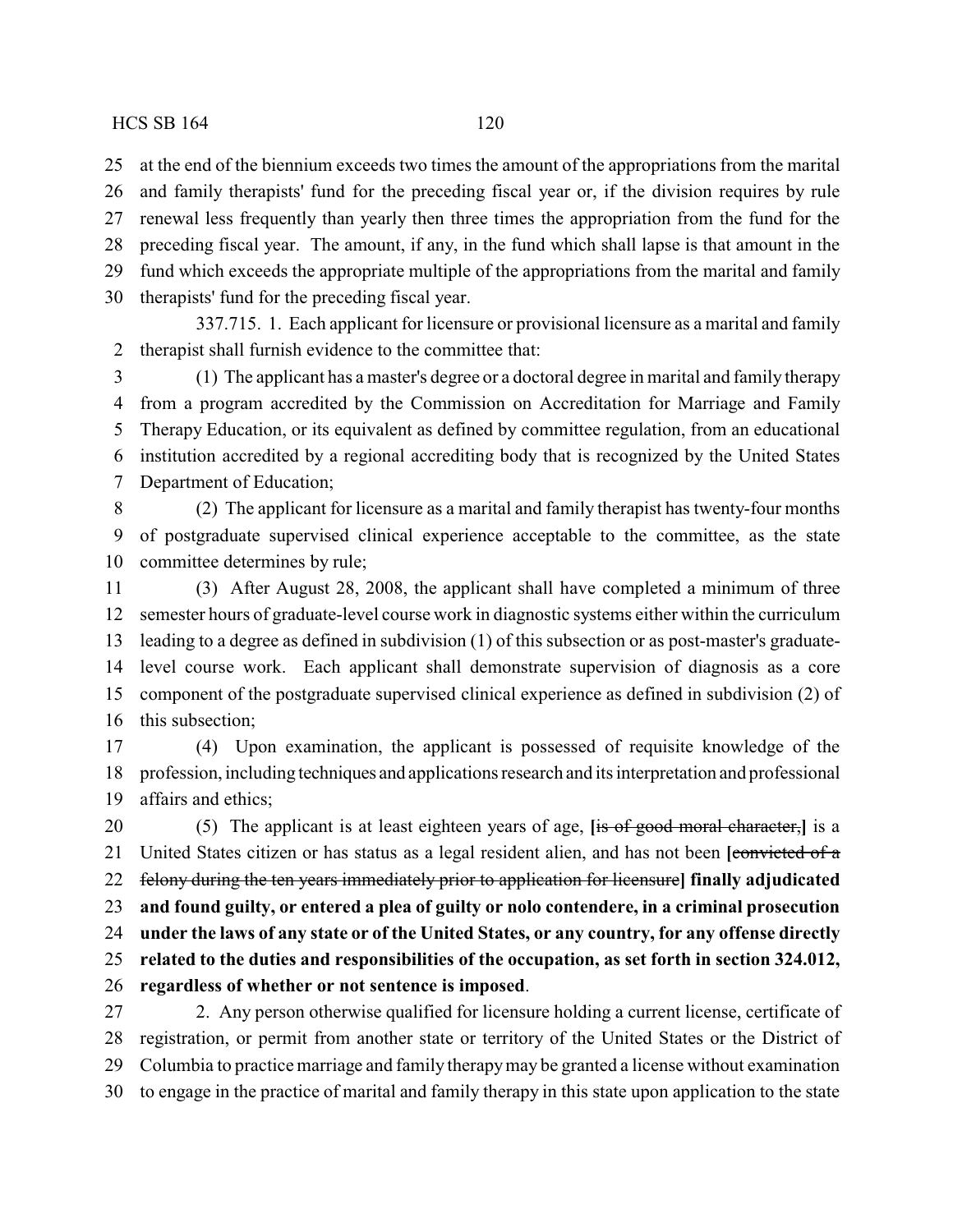committee, payment of the required fee as established by the state committee, and satisfaction of the following:

 (1) Determination by the state committee that the requirements of the other state or territory are substantially the same as Missouri;

 (2) Verification by the applicant's licensing entity that the applicant has a current license; and

(3) Consent by the applicant to examination of any disciplinary history in any state.

 3. The state committee shall issue a license to each person who files an application and fee as required by the provisions of sections 337.700 to 337.739.

337.730. 1. The committee may refuse to issue or renew any license required by the provisions of sections 337.700 to 337.739 for one or any combination of causes stated in subsection 2 of this section. The committee shall notify the applicant in writing of the reasons for the refusal and shall advise the applicant of the applicant's right to file a complaint with the administrative hearing commission as provided by chapter 621.

 2. The committee may cause a complaint to be filed with the administrative hearing commission as provided by chapter 621 against any holder of any license required by sections 337.700 to 337.739 or any person who has failed to renew or has surrendered the person's license for any one or any combination of the following causes:

 (1) Use of any controlled substance, as defined in chapter 195, or alcoholic beverage to an extent that such use impairs a person's ability to engage in the occupation of marital and family therapist; except the fact that a person has undergone treatment for past substance or alcohol abuse or has participated in a recovery program, shall not by itself be cause for refusal to issue or renew a license;

 (2) The person has been finally adjudicated and found guilty, or entered a plea of guilty in a criminal prosecution under the laws of any state or of the United States, **or any country,** for any offense **[**reasonably**] directly** related to the **[**qualifications, functions or**]** duties **[**of a marital 18 and family therapist; for any offense an essential element of which is fraud, dishonesty or act of violence, or for any offense involving moral turpitude,**] and responsibilities of the occupation, as set forth in section 324.012, regardless of** whether or not sentence is imposed;

 (3) Use of fraud, deception, misrepresentation or bribery in securing any license issued pursuant to the provisions of sections 337.700 to 337.739 or in obtaining permission to take any examination given or required pursuant to the provisions of sections 337.700 to 337.739;

 (4) Obtaining or attempting to obtain any fee, charge, tuition or other compensation by fraud, deception or misrepresentation;

 (5) Incompetency,misconduct, fraud, misrepresentation or dishonestyin the performance of the functions or duties of a marital and family therapist;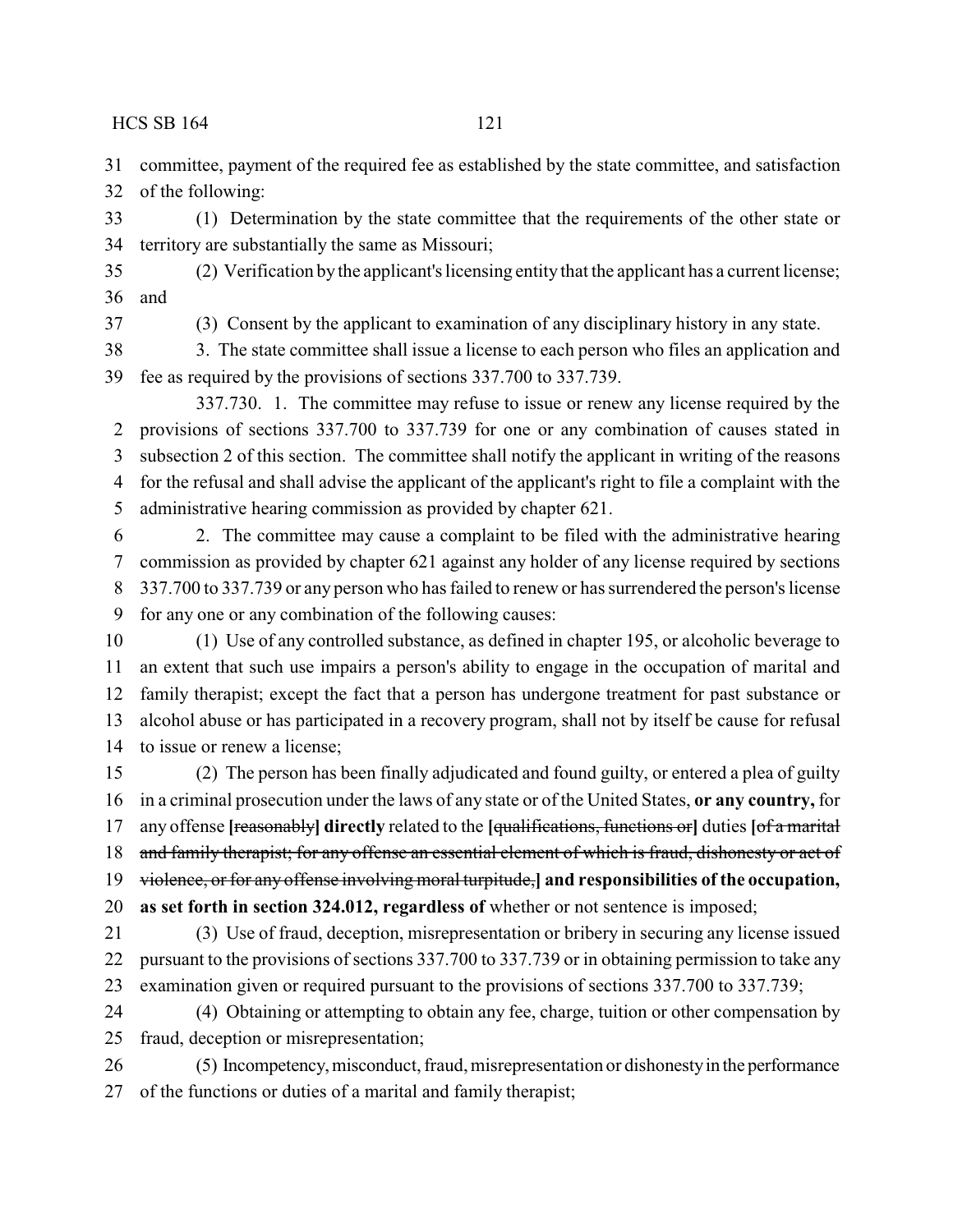(6) Violation of, or assisting or enabling any person to violate, any provision of sections 337.700 to 337.739 or of any lawful rule or regulation adopted pursuant to sections 337.700 to 337.739;

 (7) Impersonation of any person holding a license or allowing any person to use the person's license or diploma from any school;

 (8) Revocation or suspension of a license or other right to practice marital and family therapy granted by another state, territory, federal agency or country upon grounds for which revocation or suspension is authorized in this state;

(9) Final adjudication as incapacitated by a court of competent jurisdiction;

 (10) Assisting or enabling any person to practice or offer to practice marital and family therapy who is not licensed and is not currently eligible to practice under the provisions of sections 337.700 to 337.739;

(11) Obtaining a license based upon a material mistake of fact;

 (12) Failure to display a valid license if so required by sections 337.700 to 337.739 or any rule promulgated hereunder;

(13) Violation of any professional trust or confidence;

 (14) Use of any advertisement or solicitation which is false, misleading or deceptive to the general public or persons to whom the advertisement or solicitation is primarily directed;

 (15) Being guilty of unethical conduct as defined in the ethical standards for marital and family therapists adopted by the committee by rule and filed with the secretary of state.

 3. Any person, organization, association or corporation who reports or provides information to the committee under sections 337.700 to 337.739 and who does so in good faith shall not be subject to an action for civil damages as a result thereof.

 4. After filing of such complaint, the proceedings shall be conducted in accordance with the provisions of chapter 621. Upon a finding by the administrative hearing commission that the grounds provided in subsection 2 of this section for disciplinary action are met, the division may censure or place the person named in the complaint on probation on such terms and conditions as the committee deems appropriate for a period not to exceed five years, or may suspend for a period not to exceed three years, or revoke the license.

338.010. 1. The "practice of pharmacy" means the interpretation, implementation, and evaluation of medical prescription orders, including any legend drugs under 21 U.S.C. Section 353; receipt, transmission, or handling of such orders or facilitating the dispensing of such orders; the designing, initiating, implementing, and monitoring of a medication therapeutic plan as defined by the prescription order so long as the prescription order is specific to each patient for care bya pharmacist; the compounding, dispensing, labeling, and administration of drugs and devices pursuant to medical prescription orders and administration of viral influenza, pneumonia,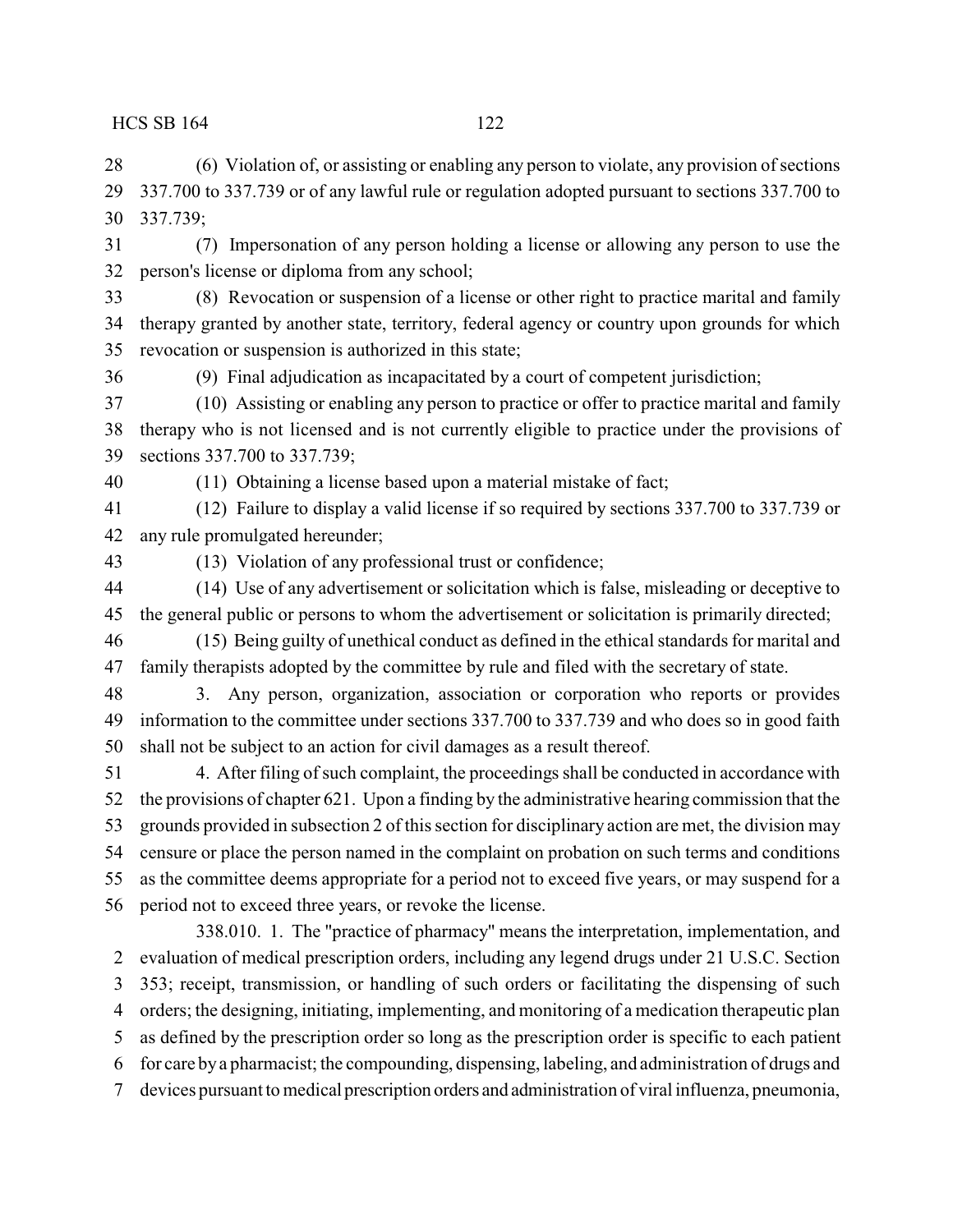shingles, hepatitis A, hepatitis B, diphtheria, tetanus, pertussis, and meningitis vaccines by written protocol authorized by a physician for persons at least seven years of age or the age recommended by the Centers for Disease Control and Prevention, whichever is higher, or the administration of pneumonia, shingles, hepatitis A, hepatitis B, diphtheria, tetanus, pertussis, meningitis, and viral influenza vaccines by written protocol authorized by a physician for a specific patient as authorized by rule; the participation in drug selection according to state law and participation in drug utilization reviews; the proper and safe storage of drugs and devices and the maintenance of proper records thereof; consultation with patients and other health care practitioners, and veterinarians and their clients about legend drugs, about the safe and effective use of drugs and devices; and the offering or performing of those acts, services, operations, or transactions necessary in the conduct, operation, management and control of a pharmacy. No person shall engage in the practice of pharmacy unless he is licensed under the provisions of this chapter. This chapter shall not be construed to prohibit the use of auxiliary personnel under the direct supervision of a pharmacist from assisting the pharmacist in any of his or her duties. This assistance in no way is intended to relieve the pharmacist from his or her responsibilities for compliance with this chapter and he or she will be responsible for the actions of the auxiliary personnel acting in his or her assistance. This chapter shall also not be construed to prohibit or interfere with any legally registered practitioner of medicine, dentistry, or podiatry, or veterinary medicine only for use in animals, or the practice of optometry in accordance with and as provided in sections 195.070 and 336.220 in the compounding, administering, prescribing, or dispensing of his or her own prescriptions.

 2. Any pharmacist who accepts a prescription order for a medication therapeutic plan shall have a written protocol from the physician who refers the patient for medication therapy services. The written protocol and the prescription order for a medication therapeutic plan shall come from the physician only, and shall not come from a nurse engaged in a collaborative practice arrangement under section 334.104, or from a physician assistant engaged in a **[**supervision agreement**] collaborative practice arrangement** under section 334.735.

 3. Nothing in this section shall be construed as to prevent any person, firm or corporation from owning a pharmacy regulated by sections 338.210 to 338.315, provided that a licensed pharmacist is in charge of such pharmacy.

 4. Nothing in this section shall be construed to apply to or interfere with the sale of nonprescription drugs and the ordinary household remedies and such drugs or medicines as are normally sold by those engaged in the sale of general merchandise.

 5. No health carrier as defined in chapter 376 shall require any physician with which they contract to enter into a written protocol with a pharmacist for medication therapeutic services.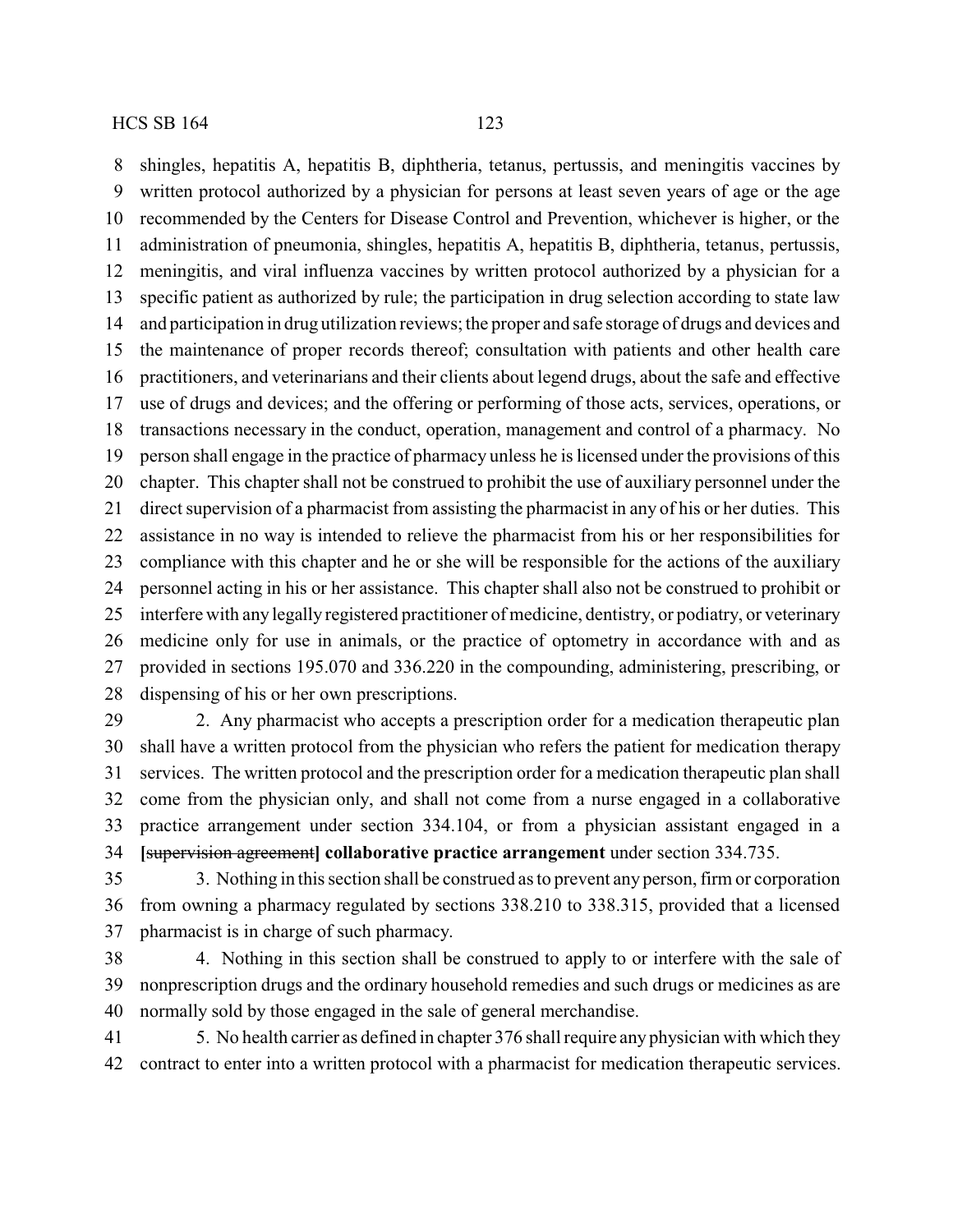6. This section shall not be construed to allow a pharmacist to diagnose or independently prescribe pharmaceuticals.

 7. The state board of registration for the healing arts, under section 334.125, and the state board of pharmacy, under section 338.140, shall jointly promulgate rules regulating the use of protocols for prescription orders for medication therapy services and administration of viral influenza vaccines. Such rules shall require protocols to include provisions allowing for timely communication between the pharmacist and the referring physician, and any other patient protection provisions deemed appropriate by both boards. In order to take effect, such rules shall be approved by a majority vote of a quorum of each board. Neither board shall separately promulgate rules regulating the use of protocols for prescription orders for medication therapy services and administration of viral influenza vaccines. Any rule or portion of a rule, as that term is defined in section 536.010, that is created under the authority delegated in this section shall become effective only if it complies with and is subject to all of the provisions of chapter 536 and, if applicable, section 536.028. This section and chapter 536 are nonseverable and if any of the powers vested with the general assembly pursuant to chapter 536 to review, to delay the effective date, or to disapprove and annul a rule are subsequently held unconstitutional, then the grant of rulemaking authority and any rule proposed or adopted after August 28, 2007, shall be invalid and void.

 8. The state board of pharmacy may grant a certificate of medication therapeutic plan authority to a licensed pharmacist who submits proof of successful completion of a board- approved course of academic clinical study beyond a bachelor of science in pharmacy, including but not limited to clinical assessment skills, from a nationally accredited college or university, or a certification of equivalence issued by a nationally recognized professional organization and approved by the board of pharmacy.

 9. Anypharmacist who hasreceived a certificate of medication therapeutic plan authority may engage in the designing, initiating, implementing, and monitoring of a medication therapeutic plan as defined by a prescription order from a physician that is specific to each patient for care by a pharmacist.

 10. Nothing in this section shall be construed to allow a pharmacist to make a therapeutic substitution of a pharmaceutical prescribed by a physician unless authorized by the written protocol or the physician's prescription order.

 11. "Veterinarian", "doctor of veterinary medicine", "practitioner of veterinary medicine", "DVM", "VMD", "BVSe", "BVMS", "BSe (Vet Science)", "VMB", "MRCVS", or an equivalent title means a person who has received a doctor's degree in veterinary medicine from an accredited school of veterinary medicine or holds an Educational Commission for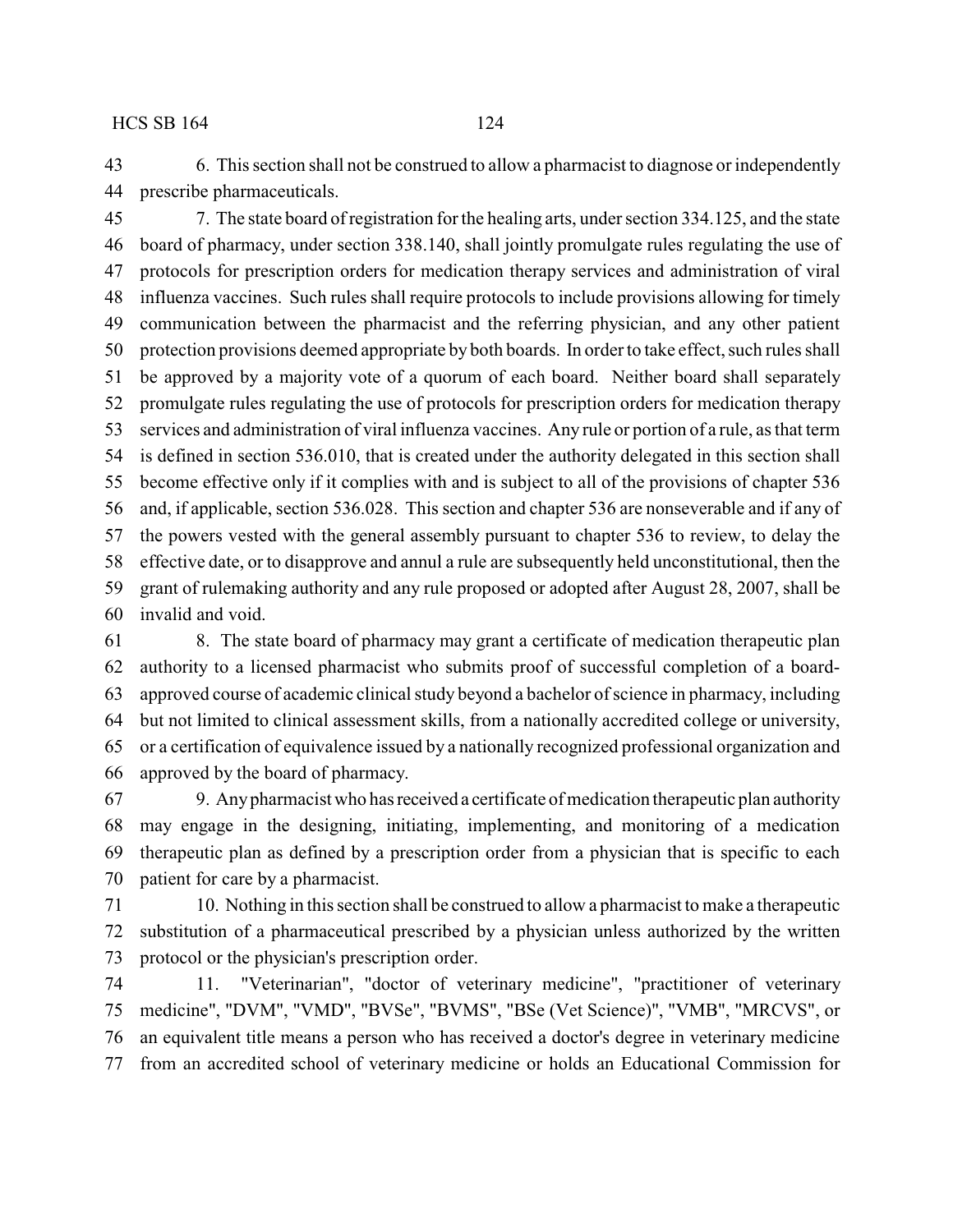Foreign Veterinary Graduates (EDFVG) certificate issued by the American Veterinary Medical Association (AVMA).

 12. In addition to other requirements established by the joint promulgation of rules by the board of pharmacy and the state board of registration for the healing arts:

 (1) A pharmacist shall administer vaccines by protocol in accordance with treatment guidelines established by the Centers for Disease Control and Prevention (CDC);

 (2) A pharmacist who is administering a vaccine shall request a patient to remain in the pharmacya safe amount of time after administering the vaccine to observe anyadverse reactions. Such pharmacist shall have adopted emergency treatment protocols;

 (3) In addition to other requirements by the board, a pharmacist shall receive additional training as required by the board and evidenced by receiving a certificate from the board upon completion, and shall display the certification in his or her pharmacy where vaccines are delivered.

 13. A pharmacist shall inform the patient that the administration of the vaccine will be entered into the ShowMeVax system, as administered by the department of health and senior services. The patient shall attest to the inclusion of such information in the system by signing a form provided by the pharmacist. If the patient indicates that he or she does not want such information entered into the ShowMeVax system, the pharmacist shall provide a written report within fourteen days of administration of a vaccine to the patient's primary health care provider, if provided by the patient, containing:

- 98 (1) The identity of the patient;
- (2) The identity of the vaccine or vaccines administered;
- 100 (3) The route of administration;
- 101 (4) The anatomic site of the administration;
- (5) The dose administered; and
- (6) The date of administration.

338.030. An applicant for examination shall be twenty-one years of age **[**and in addition

shall furnish satisfactory evidence of his good moral character**]** and have had one year practical

experience under the supervision of a licensed pharmacist within a licensed pharmacy, or other

- location approved by the board, and shall be a graduate of a school or college of pharmacywhose
- requirements for graduation are satisfactory to and approved by the board of pharmacy.
	- 338.055. 1. The board may refuse to issue any certificate of registration or authority,

permit or license required pursuant to this chapter for one or any combination of causes stated

in subsection 2 of this section or if the designated pharmacist-in-charge, manager-in-charge, or

any officer, owner, manager, or controlling shareholder of the applicant has committed any act

or practice in subsection 2 of this section. The board shall notify the applicant in writing of the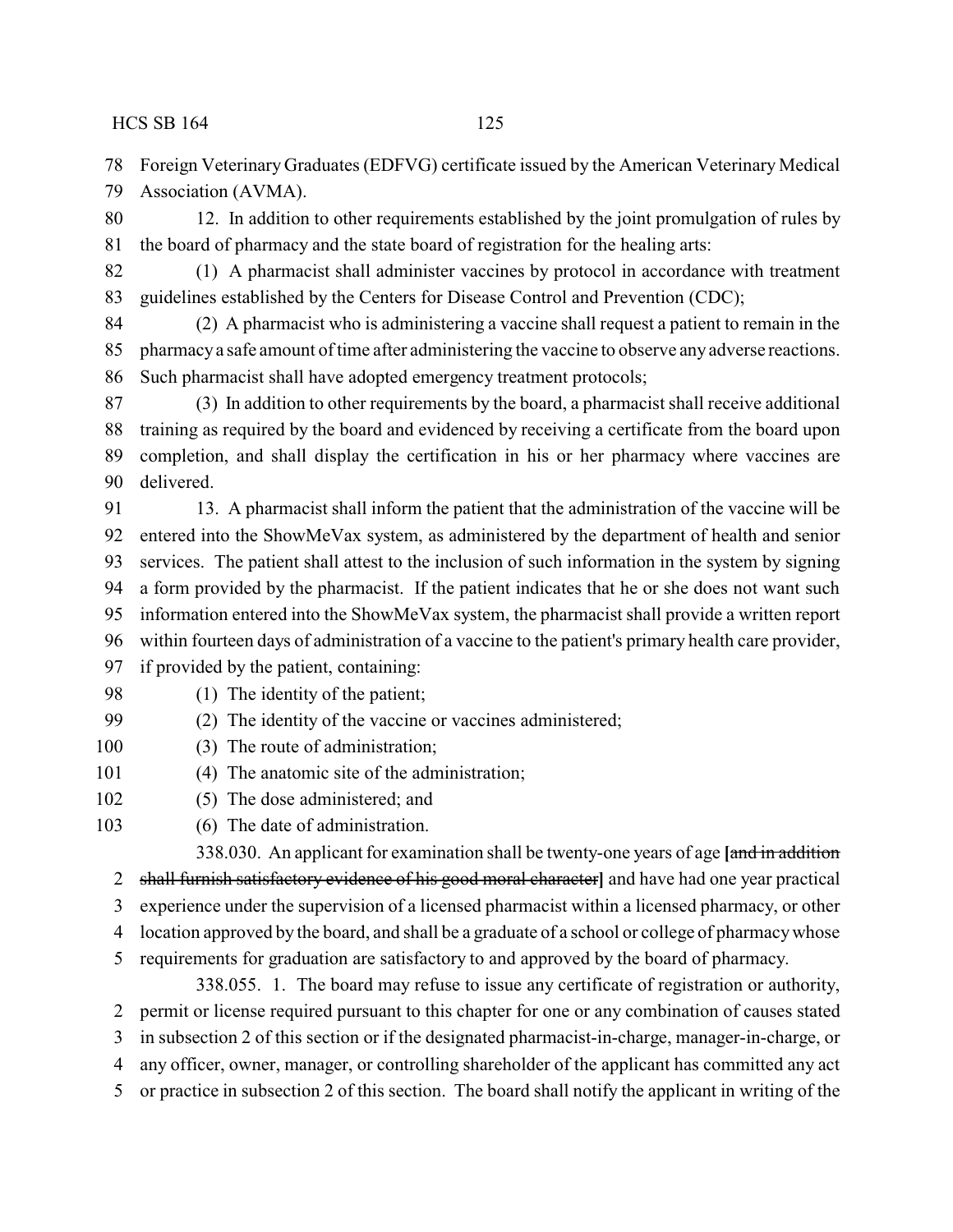reasons for the refusal and shall advise the applicant of his or her right to file a complaint with the administrative hearing commission as provided by chapter 621.

 2. The board may cause a complaint to be filed with the administrative hearing commission as provided by chapter 621 against any holder of any certificate of registration or authority, permit or license required by this chapter or any person who has failed to renew or has surrendered his or her certificate of registration or authority, permit or license for any one or any combination of the following causes:

 (1) Use of any controlled substance, as defined in chapter 195, or alcoholic beverage to an extent that such use impairs a person's ability to perform the work of any profession licensed or regulated by this chapter;

 (2) The person has been finally adjudicated and found guilty, or entered a plea of guilty or nolo contendere, in a criminal prosecution under the laws of any state or of the United States, **or any country,**for any offense **[**reasonably**] directly** related to the **[**qualifications, functions or**]** duties **[**of any profession licensed or regulated under this chapter, for any offense an essential 20 element of which is fraud, dishonesty or act of violence, or for any offense involving moral turpitude,**] and responsibilities of the occupation, as set forth in section 324.012, regardless of** whether or not sentence is imposed; (3) Use of fraud, deception, misrepresentation or bribery in securing any certificate of

 registration or authority, permit or license issued pursuant to this chapter or in obtaining permission to take any examination given or required pursuant to this chapter;

 (4) Obtaining or attempting to obtain any fee, charge, tuition or other compensation by fraud, deception or misrepresentation;

 (5) Incompetence, misconduct, gross negligence, fraud, misrepresentation or dishonesty in the performance of the functions or duties of any profession licensed or regulated by this chapter;

 (6) Violation of, or assisting or enabling any person to violate, any provision of this chapter, or of any lawful rule or regulation adopted pursuant to this chapter;

 (7) Impersonation of any person holding a certificate of registration or authority, permit or license or allowing any person to use his or her certificate of registration or authority, permit, license, or diploma from any school;

 (8) Denial of licensure to an applicant or disciplinary action against an applicant or the holder of a license or other right to practice any profession regulated by this chapter granted by another state, territory, federal agency, or country whether or not voluntarily agreed to by the licensee or applicant, including, but not limited to, surrender of the license upon grounds for which denial or discipline is authorized in this state;

(9) A person is finally adjudged incapacitated by a court of competent jurisdiction;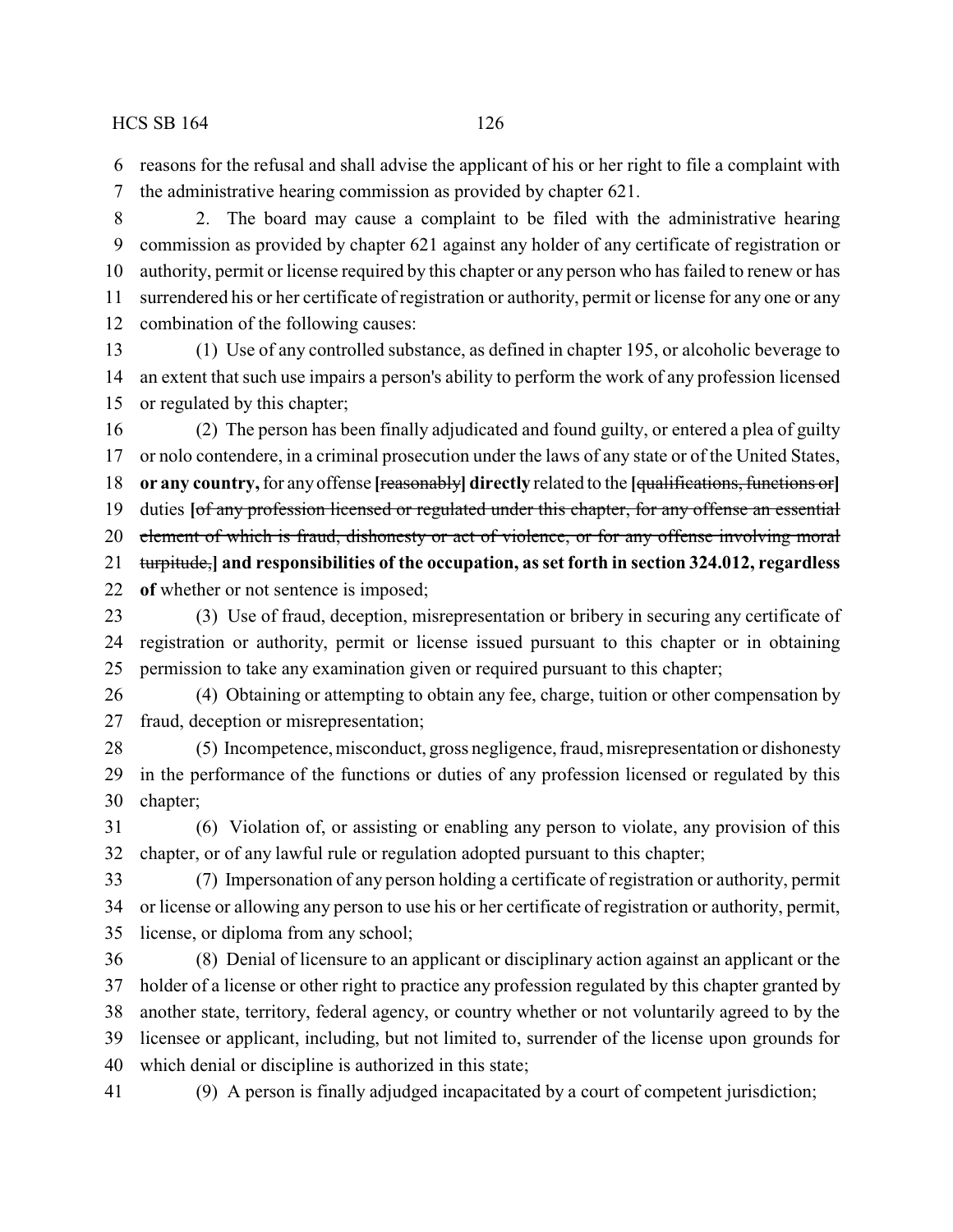(10) Assisting or enabling any person to practice or offer to practice any profession licensed or regulated by this chapter who is not registered and currently eligible to practice under this chapter;

 (11) Issuance of a certificate of registration or authority, permit or license based upon a material mistake of fact;

 (12) Failure to display a valid certificate or license if so required by this chapter or any rule promulgated hereunder;

(13) Violation of any professional trust or confidence;

 (14) Use of any advertisement or solicitation which is false, misleading or deceptive to the general public or persons to whom the advertisement or solicitation is primarily directed;

 (15) Violation of the drug laws or rules and regulations of this state, any other state or the federal government;

 (16) The intentional act of substituting or otherwise changing the content, formula or brand of any drug prescribed bywritten or oral prescription without prior written or oral approval from the prescriber for the respective change in each prescription; provided, however, that nothing contained herein shall prohibit a pharmacist from substituting or changing the brand of any drug as provided under section 338.056, and any such substituting or changing of the brand of any drug as provided for in section 338.056 shall not be deemed unprofessional or dishonorable conduct unless a violation of section 338.056 occurs;

 (17) Personal use or consumption of any controlled substance unless it is prescribed, dispensed, or administered by a health care provider who is authorized by law to do so.

 3. After the filing of such complaint, the proceedings shall be conducted in accordance with the provisions of chapter 621. Upon a finding by the administrative hearing commission that the grounds, provided in subsection 2 of this section, for disciplinary action are met, the board may, singly or in combination, censure or place the person named in the complaint on probation on such terms and conditions as the board deems appropriate for a period not to exceed five years, or may suspend, for a period not to exceed three years, or revoke the license, certificate, or permit. The board may impose additional discipline on a licensee, registrant, or permittee found to have violated any disciplinary terms previously imposed under this section or by agreement. The additional discipline may include, singly or in combination, censure, placing the licensee, registrant, or permittee named in the complaint on additional probation on such terms and conditions as the board deems appropriate, which additional probation shall not exceed five years, or suspension for a period not to exceed three years, or revocation of the license, certificate, or permit.

 4. If the board concludes that a licensee or registrant has committed an act or is engaging in a course of conduct which would be grounds for disciplinary action which constitutes a clear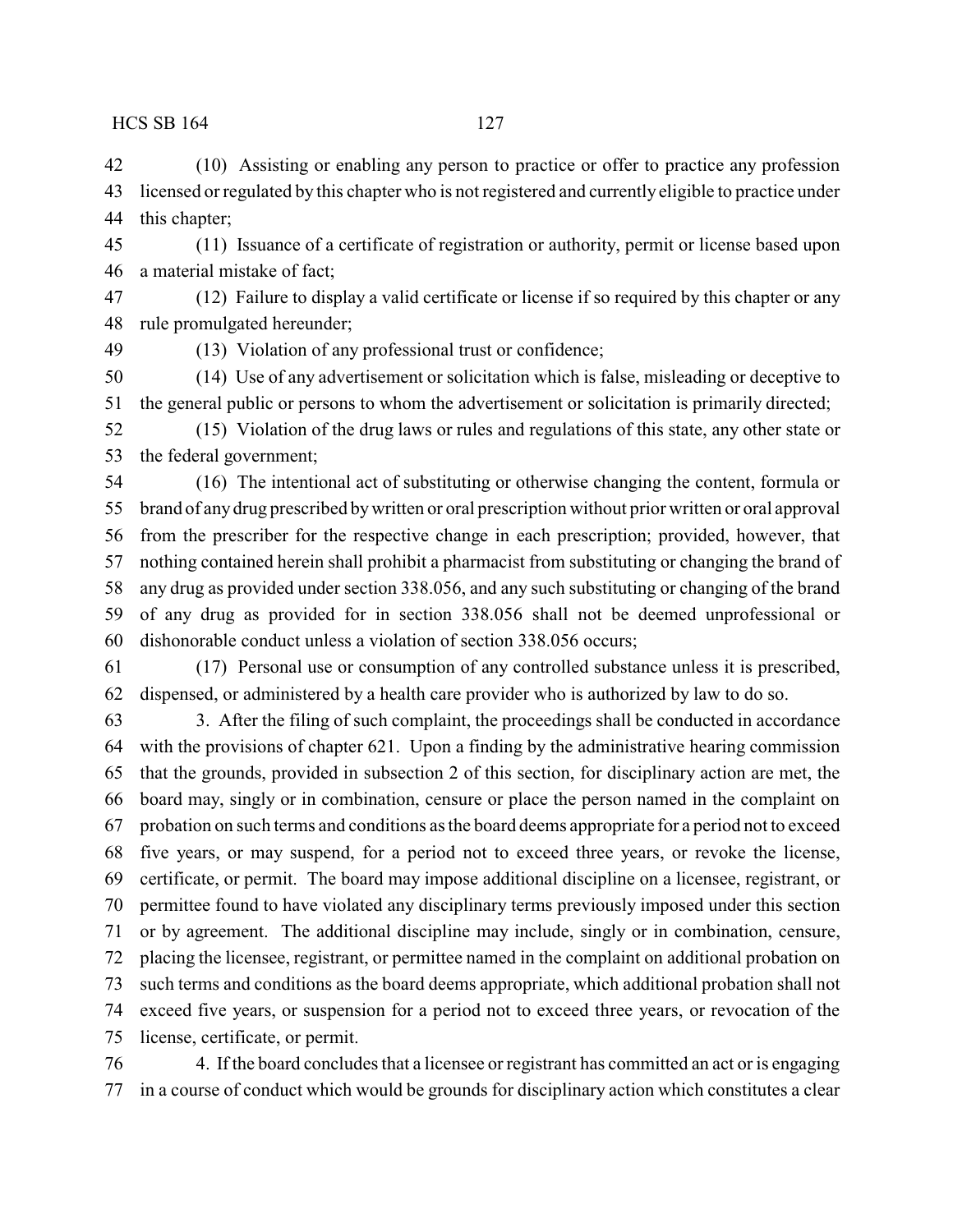and present danger to the public health and safety, the board may file a complaint before the administrative hearing commission requesting an expedited hearing and specifying the activities which give rise to the danger and the nature of the proposed restriction or suspension of the licensee's or registrant's license. Within fifteen days after service of the complaint on the licensee orregistrant, the administrative hearing commission shall conduct a preliminaryhearing to determine whether the alleged activities of the licensee or registrant appear to constitute a clear and present danger to the public health and safety which justify that the licensee's or registrant's license or registration be immediatelyrestricted or suspended. The burden of proving that the actions of a licensee or registrant constitute a clear and present danger to the public health and safety shall be upon the state board of pharmacy. The administrative hearing commission shall issue its decision immediately after the hearing and shall either grant to the board the authority to suspend or restrict the license or dismiss the action.

 5. If the administrative hearing commission grants temporary authority to the board to restrict or suspend the licensee's or registrant's license, such temporary authority of the board shall become final authority if there is no request by the licensee or registrant for a full hearing within thirty days of the preliminary hearing. The administrative hearing commission shall, if requested by the licensee or registrant named in the complaint, set a date to hold a full hearing under the provisions of chapter 621 regarding the activities alleged in the initial complaint filed by the board.

 6. If the administrative hearing commission dismisses the action filed by the board pursuant to subsection 4 of this section, such dismissal shall not bar the board from initiating a subsequent action on the same grounds.

338.065. 1. At such time as the final trial proceedings are concluded whereby a licensee or registrant, or any person who has failed to renew or has surrendered his or her certificate of registration or authority, permit, or license, has been adjudicated and found guilty, or has entered a plea of guilty or nolo contendere, in a **[**felony**] criminal** prosecution **[**pursuant to**] under** the laws of **[**the state of Missouri, the laws of any other state, territory, or the laws of**] any state,** the United States **[**of America**] , or any country,** for any offense **[**reasonably**] directly** related to the **[**qualifications, functions or**]** duties **[**of a licensee, permittee, or registrant pursuant to this chapter or any felony offense, an essential element of which is fraud, dishonesty or act of violence, or for any offense involving moral turpitude,**] and responsibilities of the occupation as set forth in section 324.012, regardless of** whether or not sentence is imposed, the board of pharmacy may hold a disciplinary hearing to singly or in combination censure or place the licensee, permittee, or registrant named in the complaint on probation on such terms and conditions as the board deems appropriate for a period not to exceed five years, or may suspend, for a period not to exceed three years, or revoke the license, certificate, registration or permit.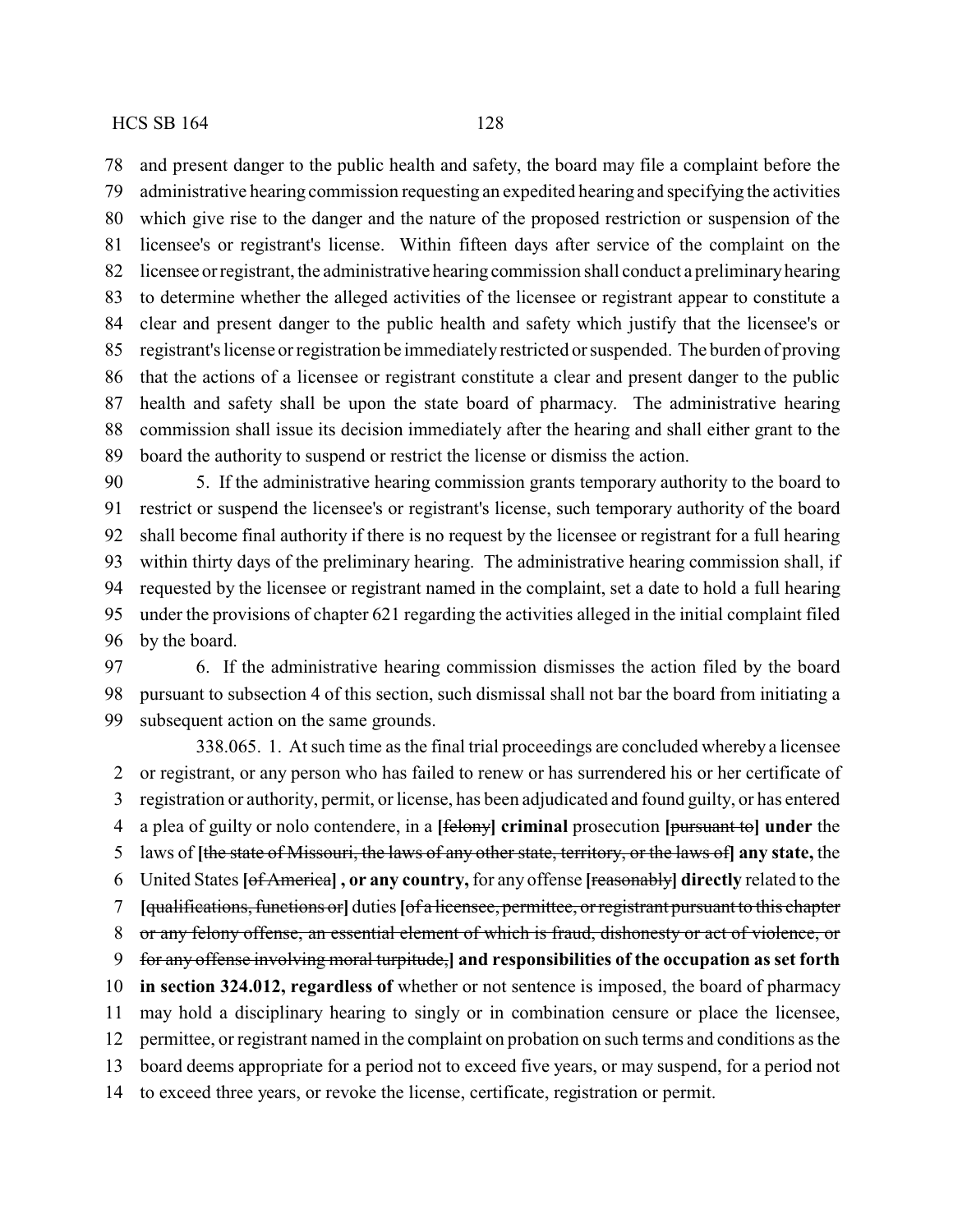2. Anyone who has been revoked or denied a license, permit or certificate to practice in another state may automatically be denied a license or permit to practice in this state. However, the board of pharmacy may establish other qualifications by which a person may ultimately be qualified and licensed to practice in Missouri.

338.185. After August 28, 1990, notwithstanding any other provisions of law, the board of pharmacy shall have access to records involving an applicant for a license or permit or renewal of a license or permit as provided within this chapter, where the applicant has been adjudicated and found guilty or entered a plea of guilty or nolo contendere in a prosecution under the laws of any state or of the United States**, or any country,** for any offense **[**reasonably**] directly** related to the **[**qualifications, functions, or**]** duties **[**of any profession licensed or regulated under this chapter, for any offense an essential element of which is fraud, dishonesty or act of violence, or for any offense involving moral turpitude,**] and responsibilities of the occupation as set forth in section 324.012, regardless of** whether or not sentence is imposed.

339.040. 1. Licenses shall be granted only to persons who present, and corporations, associations, partnerships, limited partnerships, limited liability companies, and professional corporations whose officers, managers, associates, general partners, or members who actively participate in such entity's brokerage, broker-salesperson, or salesperson business present, satisfactory proof to the commission that they**[**:

 $6 \leftarrow$  (1) Are persons of good moral character; and

7 (2) Bear a good reputation for honesty, integrity, and fair dealing; and

 (3)**]** are competent to transact the business of a broker or salesperson in such a manner as to safeguard the interest of the public.

- 2. In order to determine an applicant's qualifications to receive a license under sections 339.010 to 339.180 and sections 339.710 to 339.860, the commission shall hold oral or written examinations at such times and places as the commission may determine.
- 13 3. Each applicant for a broker or salesperson license shall be at least eighteen years of age and shall pay the broker examination fee or the salesperson examination fee.
- 4. Each applicant for a broker license shall be required to have satisfactorily completed the salesperson license examination prescribed by the commission. For the purposes of this section only, the commission may permit a person who is not associated with a licensed broker to take the salesperson examination.
- 5. Each application for a broker license shall include a certificate from the applicant's broker or brokers that the applicant has been actively engaged in the real estate business as a licensed salesperson for at least two years immediately preceding the date of application, and shall include a certificate from a school accredited by the commission under the provisions of section 339.045 that the applicant has, within six months prior to the date of application,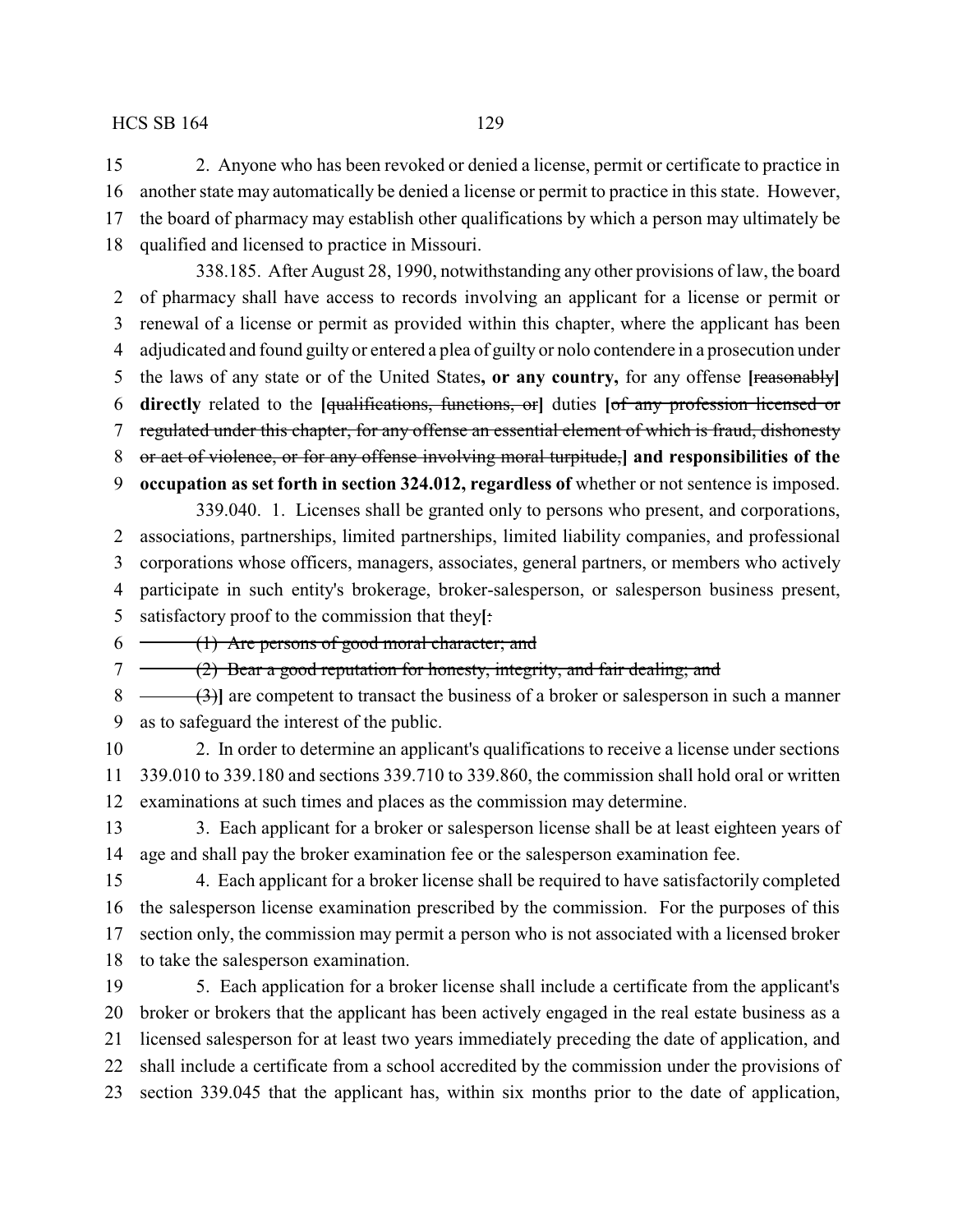successfully completed the prescribed broker curriculum or broker correspondence course offered by such school, except that the commission may waive all or part of the requirements set

 forth in this subsection when an applicant presents proof of other educational background or experience acceptable to the commission. Each application for a broker-salesperson license shall include evidence of the current broker license held by the applicant.

 6. Each application for a salesperson license shall include a certificate from a school accredited by the commission under the provisions of section 339.045 that the applicant has, within six months prior to the date of application, successfully completed the prescribed salesperson curriculum or salesperson correspondence course offered bysuch school, except that the commission maywaive all or part of the educational requirements set forth in this subsection when an applicant presents proof of other educational background or experience acceptable to the commission.

 7. The commission may issue a temporarywork permit pending final review and printing of the license to an applicant who appears to have satisfied the requirements for licenses. The commission may, at its discretion, withdraw the work permit at any time.

 8. Every active broker, broker-salesperson, salesperson, officer, manager, general partner, member or associate shall provide upon request to the commission evidence that during the two years preceding he or she has completed twelve hours of real estate instruction in courses approved by the commission. The commission may, by rule and regulation, provide for individual waiver of this requirement.

 9. Each entity that provides continuing education required under the provisions of subsection 8 of this section may make available instruction courses that the entity conducts through means of distance delivery. The commission shall by rule set standards for such courses. The commission may by regulation require the individual completing such distance-delivered course to complete an examination on the contents of the course. Such examination shall be designed to ensure that the licensee displays adequate knowledge of the subject matter of the course, and shall be designed by the entity producing the course and approved by the commission.

 10. In the event of the death or incapacity of a licensed broker, or of one or more of the licensed general partners, officers, managers, members or associates of a real estate partnership, limited partnership, limited liability company, professional corporation, corporation, or association whereby the affairs of the broker, partnership, limited partnership, limited liability company, professional corporation, corporation, or association cannot be carried on, the commission may issue, without examination or fee, to the legal representative or representatives of the deceased or incapacitated individual, or to another individual approved bythe commission, a temporary broker license which shall authorize such individual to continue for a period to be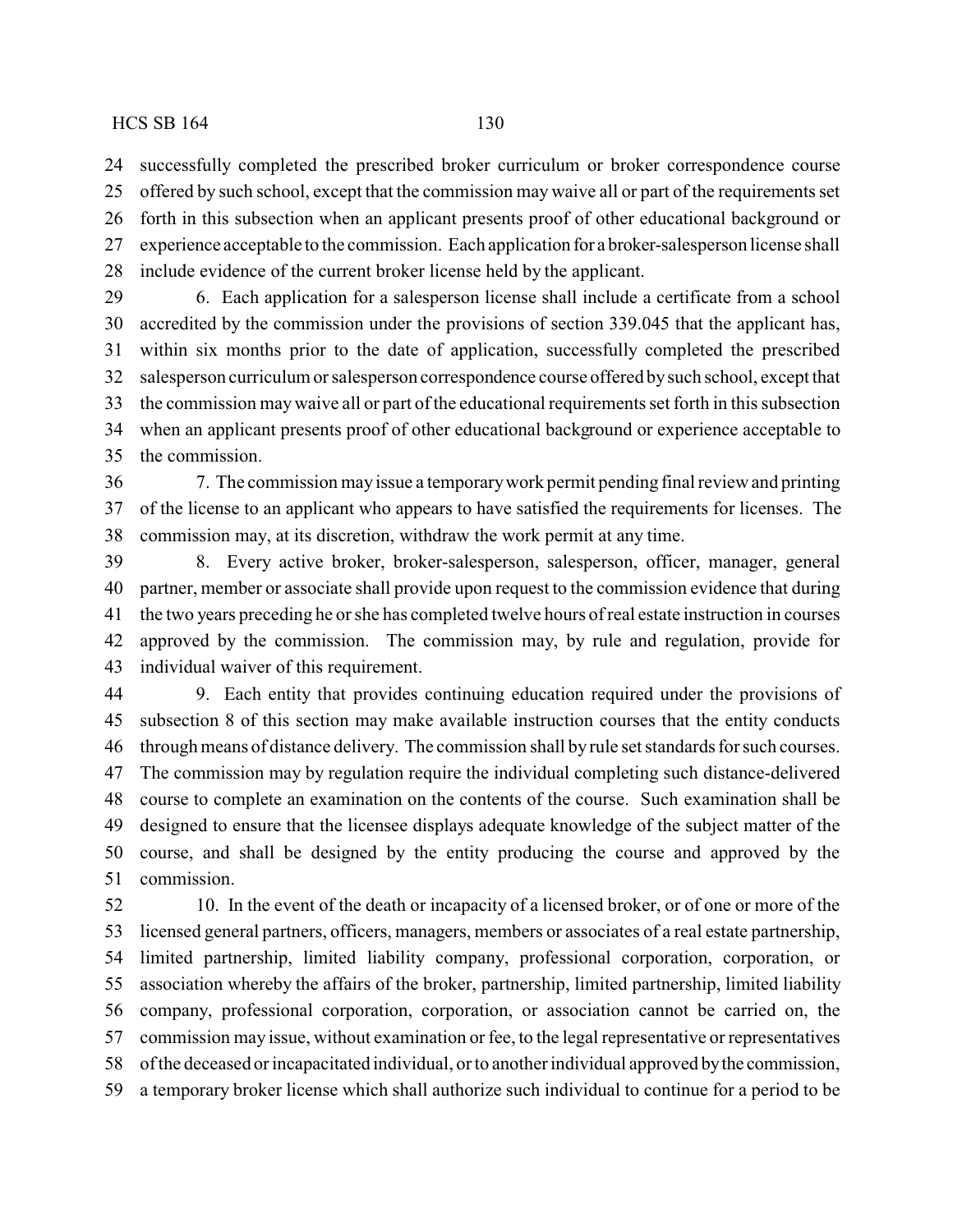designated by the commission to transact business for the sole purpose of winding up the affairs

 of the broker, partnership, limited partnership, limited liability company, professional corporation, corporation, or association under the supervision of the commission.

339.100. 1. The commission may, upon its own motion, and shall upon receipt of a written complaint filed by any person, investigate any real estate-related activity of a licensee licensed under sections 339.010 to 339.180 and sections 339.710 to 339.860 or an individual or entity acting as or representing themselves as a real estate licensee. In conducting such investigation, if the questioned activity or written complaint involves an affiliated licensee, the commission may forward a copy of the information received to the affiliated licensee's designated broker. The commission shall have the power to hold an investigatory hearing to determine whether there is a probability of a violation of sections 339.010 to 339.180 and sections 339.710 to 339.860. The commission shall have the power to issue a subpoena to compel the production of records and papers bearing on the complaint. The commission shall have the power to issue a subpoena and to compel any person in this state to come before the commission to offer testimony or any material specified in the subpoena. Subpoenas and subpoenas duces tecum issued pursuant to this section shall be served in the same manner as subpoenas in a criminal case. The fees and mileage of witnesses shall be the same as that allowed in the circuit court in civil cases.

 2. The commission may cause a complaint to be filed with the administrative hearing commission as provided by the provisions of chapter 621 against any person or entity licensed under this chapter or any licensee who has failed to renew or has surrendered his or her individual or entity license for any one or any combination of the following acts:

 (1) Failure to maintain and deposit in a special account, separate and apart from his or her personal or other business accounts, all moneys belonging to others entrusted to him or her while acting as a real estate broker or as the temporary custodian of the funds of others, until the transaction involved is consummated or terminated, unless all parties having an interest in the funds have agreed otherwise in writing;

 (2) Making substantial misrepresentations orfalse promises or suppression, concealment or omission of material facts in the conduct of his or her business or pursuing a flagrant and continued course of misrepresentation through agents, salespersons, advertising or otherwise in any transaction;

 (3) Failing within a reasonable time to account for or to remit any moneys, valuable documents or other property, coming into his or her possession, which belongs to others;

 (4) Representing to any lender, guaranteeing agency, or any other interested party, either verbally or through the preparation of false documents, an amount in excess of the true and actual sale price of the real estate or terms differing from those actually agreed upon;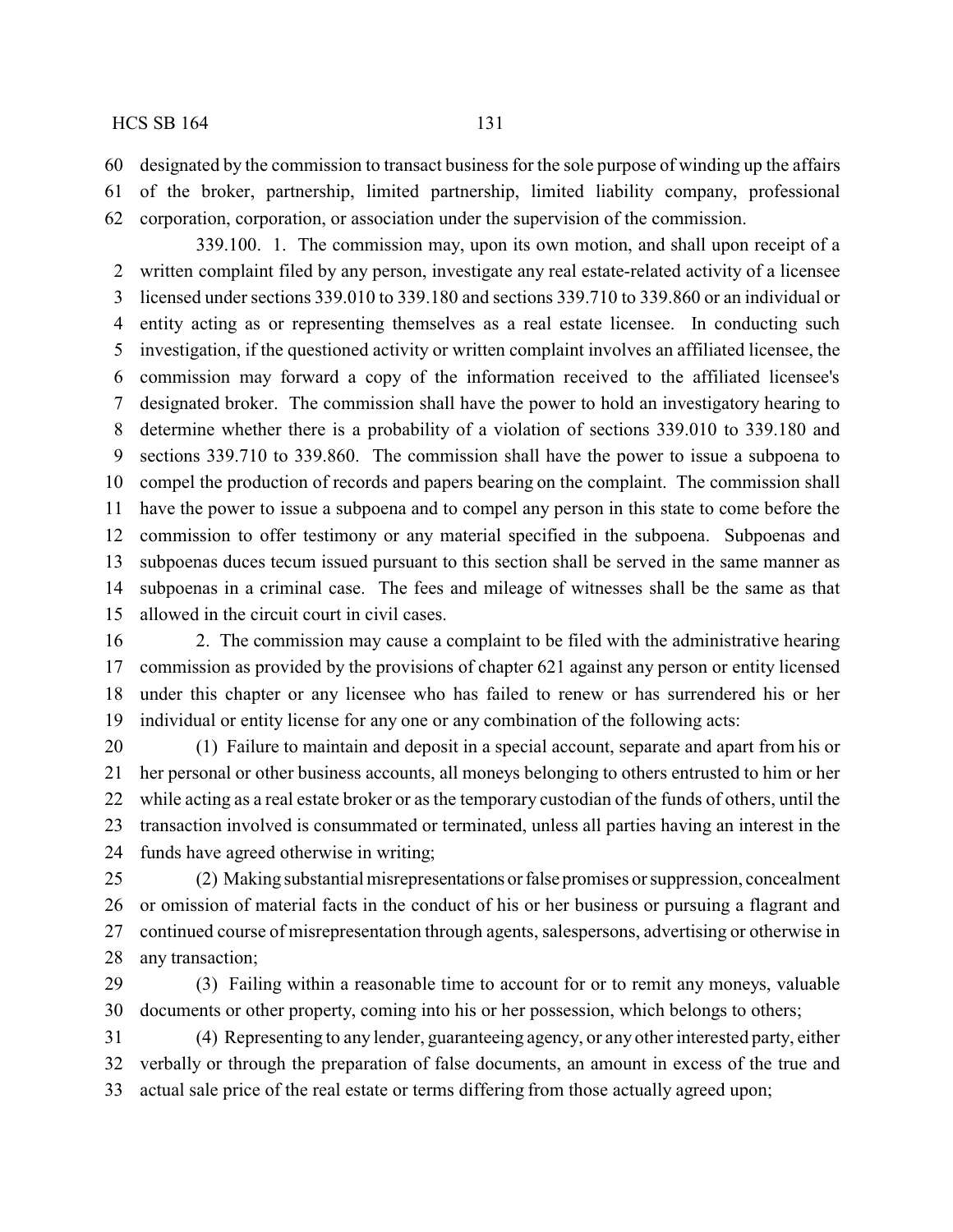(5) Failure to timely deliver a duplicate original of any and all instruments to any party or parties executing the same where the instruments have been prepared by the licensee or under his or her supervision or are within his or her control, including, but not limited to, the instruments relating to the employment of the licensee or to any matter pertaining to the consummation of a lease, listing agreement or the purchase, sale, exchange or lease of property, or any type of real estate transaction in which he or she may participate as a licensee;

 (6) Acting for more than one party in a transaction without the knowledge of all parties for whom he or she acts, or accepting a commission or valuable consideration for services from more than one party in a real estate transaction without the knowledge of all parties to the transaction;

 (7) Paying a commission or valuable consideration to any person for acts or services performed in violation of sections 339.010 to 339.180 and sections 339.710 to 339.860;

 (8) Guaranteeing or having authorized or permitted any licensee to guarantee future profits which may result from the resale of real property;

 (9) Having been finally adjudicated and been found guilty of the violation of any state or federal statute which governs the sale or rental of real property or the conduct of the real estate business as defined in subsection 1 of section 339.010;

 (10) Obtaining a certificate or registration of authority, permit or license for himself or herself or anyone else by false or fraudulent representation, fraud or deceit;

 (11) Representing a real estate broker other than the broker with whom associated without the express written consent of the broker with whom associated;

 (12) Accepting a commission or valuable consideration for the performance of any of the acts referred to in section 339.010 from any person except the broker with whom associated at the time the commission or valuable consideration was earned;

 (13) Using prizes, money, gifts or other valuable consideration as inducement to secure customers or clients to purchase, lease, sell or list property when the awarding of such prizes, money, gifts or other valuable consideration is conditioned upon the purchase, lease, sale or listing; or soliciting, selling or offering for sale real property by offering free lots, or conducting lotteries or contests, or offering prizes for the purpose of influencing a purchaser or prospective purchaser of real property;

 (14) Placing a sign on or advertising any property offering it for sale or rent without the written consent of the owner or his or her duly authorized agent;

 (15) Violation of, or attempting to violate, directly or indirectly, or assisting or enabling any person to violate, any provision of sections 339.010 to 339.180 and sections 339.710 to 339.860, or of any lawful rule adopted pursuant to sections 339.010 to 339.180 and sections 339.710 to 339.860;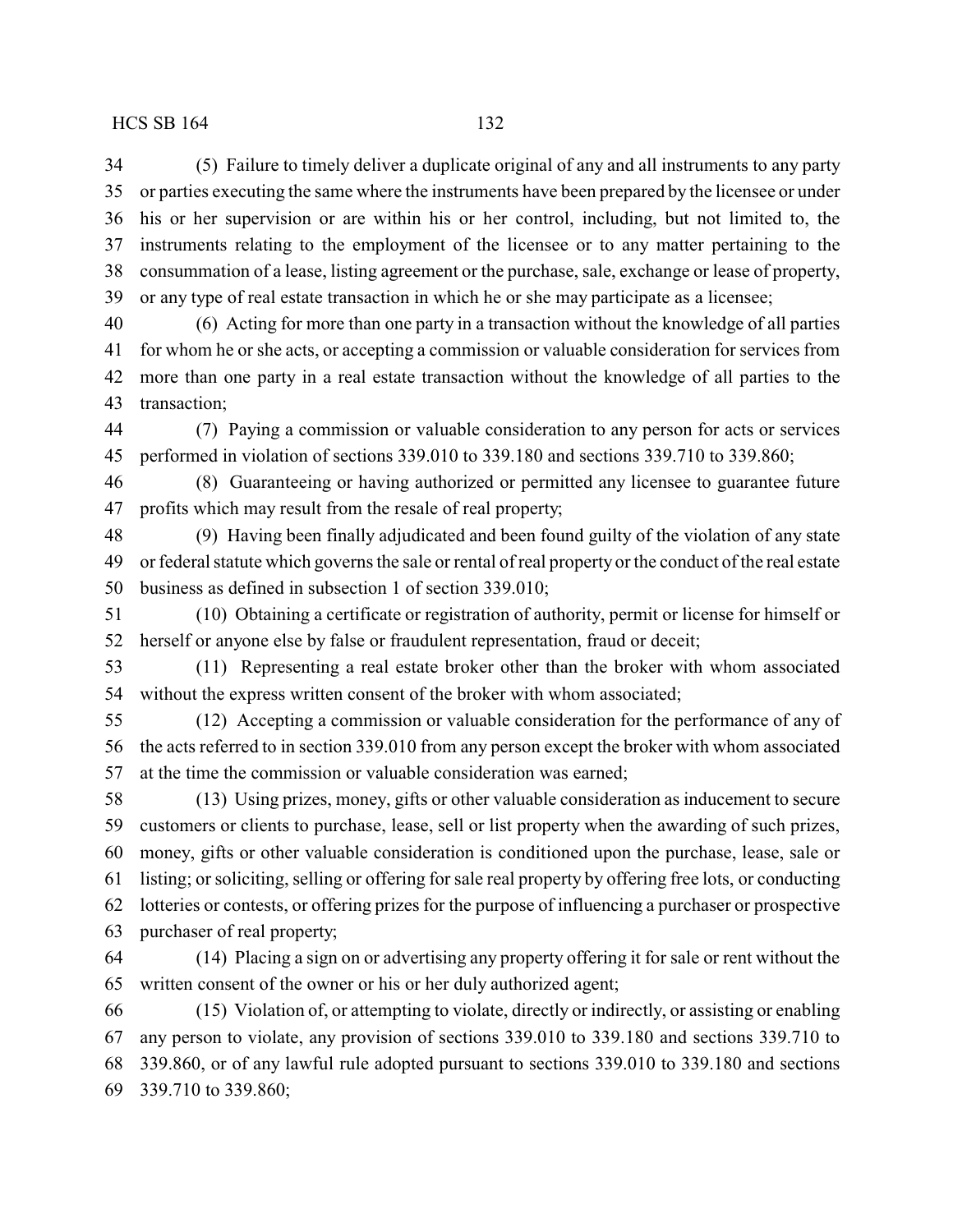(16) Committing any act which would otherwise be grounds for the commission to refuse to issue a license under section 339.040;

 (17) Failure to timely inform seller of all written offers unless otherwise instructed in writing by the seller;

 (18) Been finally adjudicated and found guilty, or entered a plea of guilty or nolo contendere, in a criminal prosecution under the laws of this state or any other state or of the United States, **or any country**, for any offense **[**reasonably**] directly** related to the **[**qualifications, functions or**]** duties **[**of any profession licensed or regulated under this chapter, for any offense an essential element of which is fraud, dishonesty or act of violence, or for any offense involving moral turpitude,**] and responsibilities of the occupation as set forth in section 324.012, regardless of** whether or not sentence is imposed;

 (19) Anyother conduct which constitutes untrustworthy, improper orfraudulent business dealings, demonstrates bad faith or incompetence, misconduct, or gross negligence;

 (20) Disciplinary action against the holder of a license or other right to practice any profession regulated under sections 339.010 to 339.180 and sections 339.710 to 339.860 granted by another state, territory, federal agency, or country upon grounds for which revocation, suspension, or probation is authorized in this state;

 (21) Been found by a court of competent jurisdiction of having used any controlled substance, as defined in chapter 195, to the extent that such use impairs a person's ability to perform the work of any profession licensed or regulated by sections 339.010 to 339.180 and sections 339.710 to 339.860;

 (22) Been finally adjudged insane or incompetent by a court of competent jurisdiction; (23) Assisting or enabling any person to practice or offer to practice any profession licensed or regulated under sections 339.010 to 339.180 and sections 339.710 to 339.860 who is not registered and currently eligible to practice under sections 339.010 to 339.180 and sections 339.710 to 339.860;

 (24) Use of any advertisement or solicitation which is knowingly false, misleading or deceptive to the general public or persons to whom the advertisement or solicitation is primarily directed;

 (25) Making any material misstatement, misrepresentation, or omission with regard to any application for licensure or license renewal. As used in this section, "material" means important information about which the commission should be informed andwhichmayinfluence a licensing decision;

 (26) Engaging in, committing, or assisting any person in engaging in or committing mortgage fraud, as defined in section 443.930.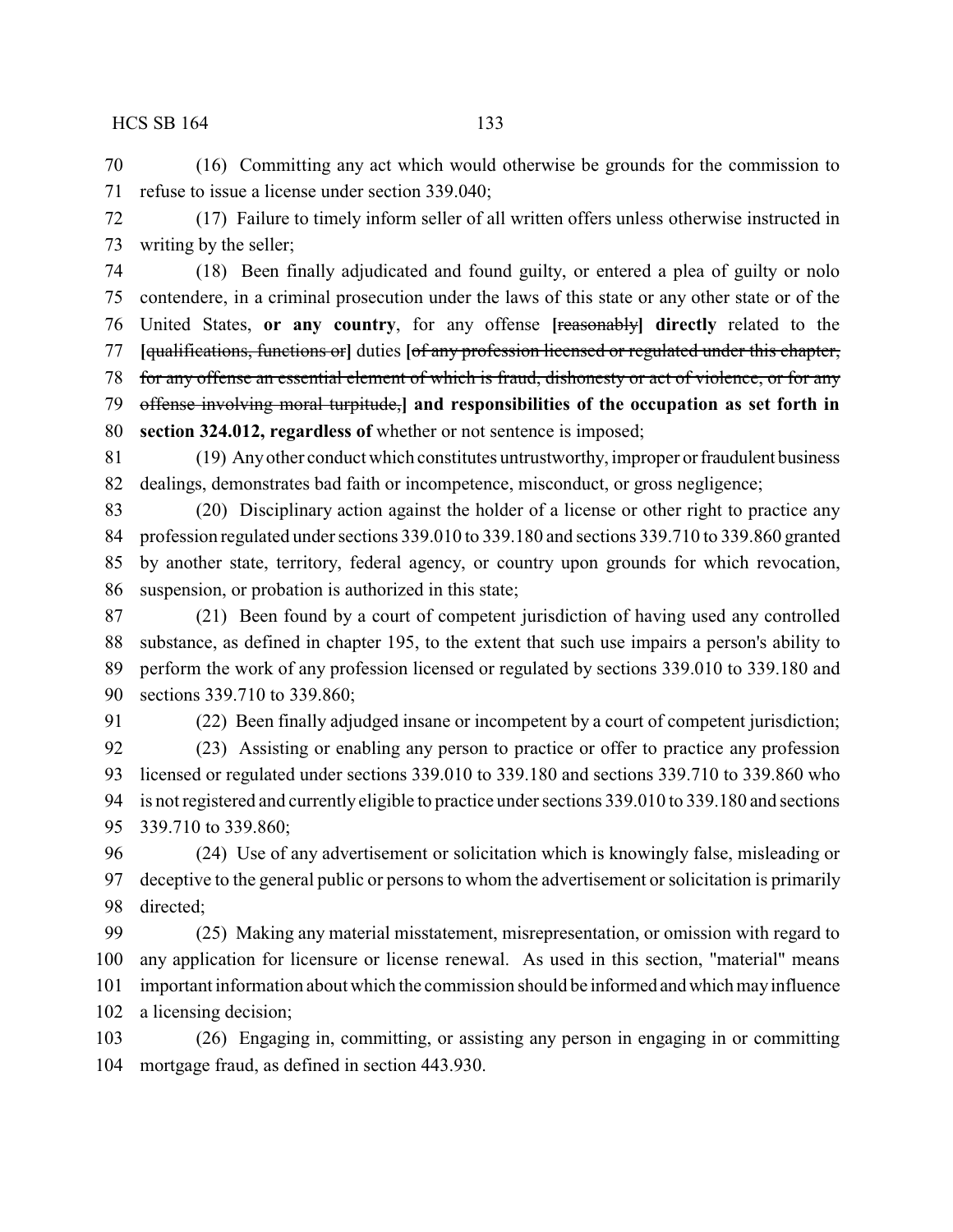3. After the filing of such complaint, the proceedings will be conducted in accordance with the provisions of law relating to the administrative hearing commission. A finding of the administrative hearing commissioner that the licenseehas performed or attempted to perform one or more of the foregoing acts shall be grounds for the suspension or revocation of his license by the commission, or the placing of the licensee on probation on such terms and conditions as the real estate commission shall deem appropriate, or the imposition of a civil penalty by the commission not to exceed two thousand five hundred dollars for each offense. Each day of a continued violation shall constitute a separate offense.

 4. The commission may prepare a digest of the decisions of the administrative hearing commission which concern complaints against licensed brokers or salespersons and cause such digests to be mailed to all licensees periodically. Such digests may also contain reports as to new or changed rules adopted by the commission and other information of significance to licensees.

 5. Notwithstanding other provisions of this section, a broker or salesperson's license shall be revoked, or in the case of an applicant, shall not be issued, if the licensee or applicant has **[**pleaded guilty to,**] been finally adjudicated and found guilty, or has** entered a plea of nolo contendere, **[**to, or been found guilty of any of the following offenses or offenses of a similar nature established**] in a criminal prosecution** under the laws of **[**this,**]** any **[**other**]** state, the United States, or any **[**other**]** country, **[**notwithstanding**] for any offense directly related to the duties and responsibilities of the occupation as set forth in section 324.012, regardless of** whether sentence is imposed**[**:

125 (1) Any dangerous felony as defined under section 556.061 or murder in the first degree; 126 (2) Any of the following sexual offenses: rape in the first degree, forcible rape, rape, 127 statutory rape in the first degree, statutory rape in the second degree, rape in the second degree, sexual assault, sodomy in the first degree, forcible sodomy, statutory sodomy in the first degree, statutory sodomy in the second degree, child molestation in the first degree, child molestation in the second degree, sodomy in the second degree, deviate sexual assault, sexual misconduct involving a child, sexual misconduct in the first degree under section 566.090 as it existed prior to August 28, 2013, sexual abuse under section 566.100 as it existed prior to August 28, 2013, 133 sexual abuse in the first or second degree, enticement of a child, or attempting to entice a child; 134 (3) Any of the following offenses against the family and related offenses: incest, abandonment of a child in the first degree, abandonment of a child in the second degree, endangering the welfare of a child in the first degree, abuse of a child, using a child in a sexual performance, promoting sexual performance by a child, or trafficking in children; 138 (4) Any of the following offenses involving child pornography and related offenses: promoting obscenity in the first degree, promoting obscenity in the second degree when the

140 penalty is enhanced to a class E felony, promoting child pornography in the first degree,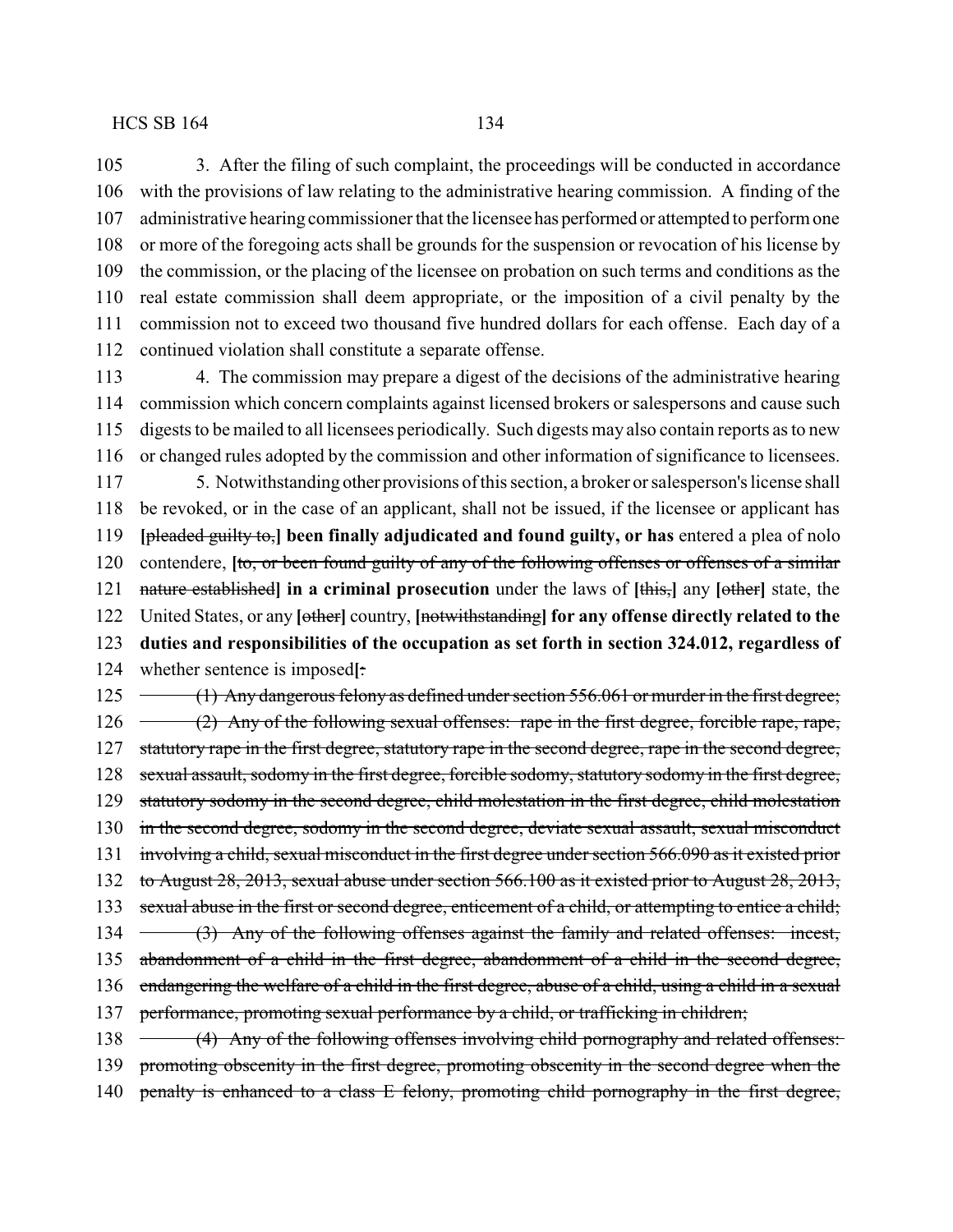promoting child pornography in the second degree, possession of child pornography in the first

degree, possession of child pornography in the second degree, furnishing child pornography to

a minor, furnishing pornographic materials to minors, or coercing acceptance of obscene

144 material; and

(5) Mortgage fraud as defined in section 570.310**]**.

 6. A person whose license was revoked under subsection 5 of this section may appeal such revocation to the administrative hearing commission. Notice of such appeal must be received by the administrative hearing commission within ninety days of mailing, by certified mail, the notice of revocation. Failure of a person whose license was revoked to notify the administrative hearing commission of his or her intent to appeal waives all rights to appeal the revocation. Upon notice of such person's intent to appeal, a hearing shall be held before the administrative hearing commission.

339.190. 1. A real estate licensee shall be immune from liability for statements made by engineers, land surveyors, geologists, environmental hazard experts, wood-destroying inspection and control experts, termite inspectors, mortgage brokers, home inspectors, or other home inspection experts unless:

 (1) The statement was made by a person employed by the licensee or the broker with whom the licensee is associated;

 (2) The person making the statement was selected by and engaged by the licensee. For purposes of this section, the ordering of a report or inspection alone shall not constitute selecting or engaging a person; or

 (3) The licensee knew prior to closing that the statement was false or the licensee acted in reckless disregard as to whether the statement was true or false.

 2. A real estate licensee shall not be the subject of any action and no action shall be instituted against a real estate licensee for any information contained in a seller's disclosure for residential, commercial, industrial, farm, or vacant real estate furnished to a buyer, unless the real estate licensee is a signatory to such or the licensee knew prior to closing that the statement was false or the licensee acted in reckless disregard as to whether the statement was true or false.

 3. A real estate licensee acting as a courier of documents referenced in this section shall not be considered to be making the statements contained in such documents.

 **4. A real estate licensee shall not be the subject of any action and no action shall be instituted against a real estate licensee for the accuracy of any information about the size or area, in square footage or otherwise, of a property or of improvements on the property if the real estate licensee obtains the information from a third party and the licensee discloses the source of the information prior to an offer to purchase being transmitted to the seller, unless the real estate licensee knew the information was false at the time the real**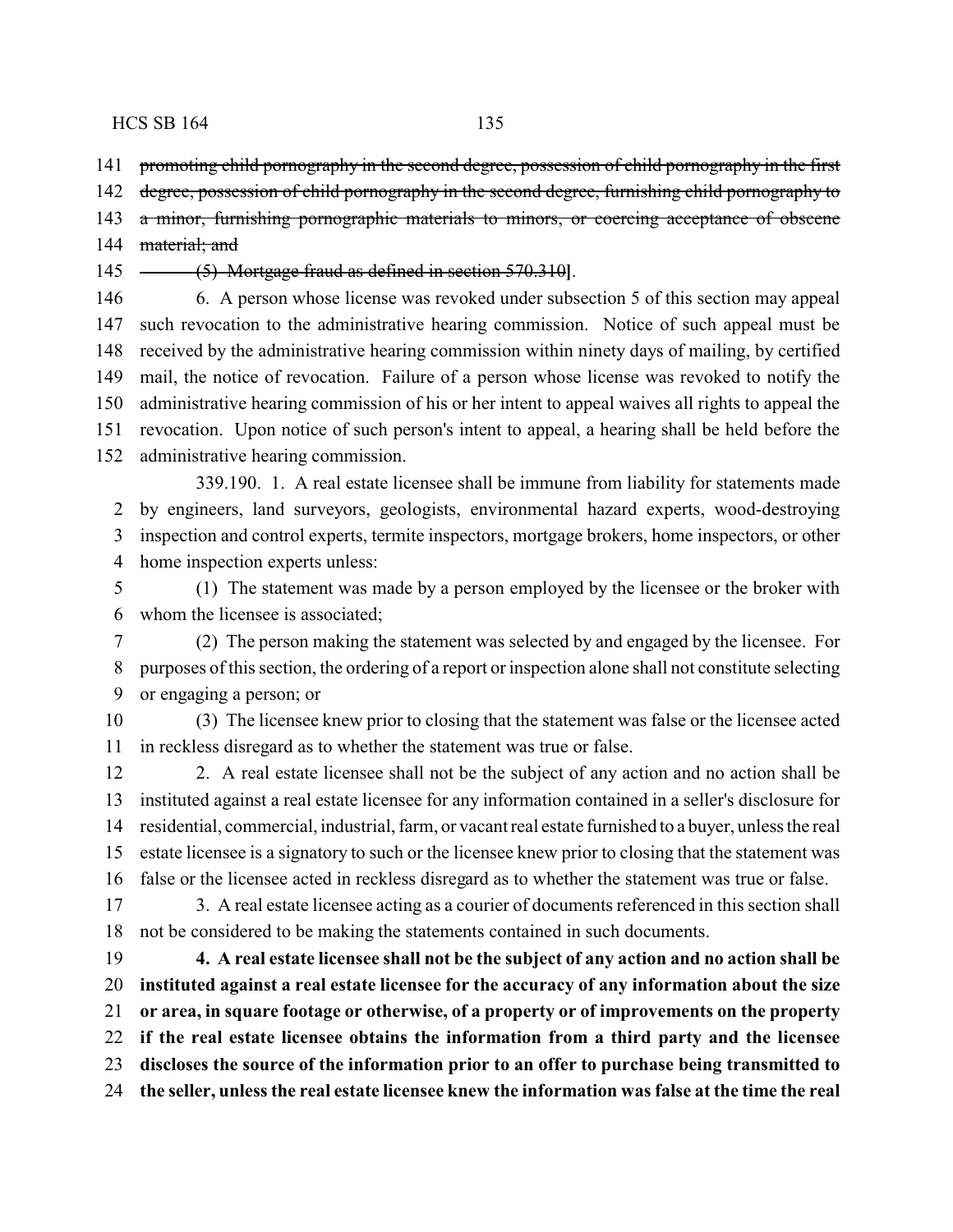# **estate licensee transmitted or published the information or the licensee acted with reckless**

- **disregard as to whether such information was true or false.**
	- 339.511. 1. There shall be six classes of licensure for individuals including:
- (1) State-licensed appraiser trainee;
- (2) State-licensed real estate appraiser;
- (3) State-certified residential appraiser trainee;
- (4) State-certified residential real estate appraiser;
- (5) State-certified general appraiser trainee; and
- (6) State-certified general real estate appraiser.
- 2. There shall be one class of license for appraisal management companies.

 3. Persons desiring to obtain licensure as a state-licensed appraiser trainee, state-licensed real estate appraiser, state-certified residential appraiser trainee, certification as a state-certified residential real estate appraiser, state-certified general appraiser trainee, or state-certified general real estate appraiser shall make written application to the commission on such forms as are prescribed by the commission setting forth the applicant's qualifications for licensure or certification **[**and present to the commission satisfactory proof that the person is of good moral character and bears a good reputation for honesty, integrity and fair dealing**]**.

 4. Each applicant for licensure as a state-licensed appraiser trainee, state-licensed real estate appraiser, a state-certified residential appraiser trainee, a state-certified residential real estate appraiser, a state-certified general appraiser trainee, or a state-certified general real estate appraiser shall have demonstrated the knowledge and competence necessary to perform appraisals of residential and other real estate as the commission may prescribe by rule not inconsistent with any requirements imposed by the appraiser qualifications board. The commission shall prescribe by rule procedures for obtaining and maintaining approved courses of instruction. The commission shall, also, prescribe the hours of training in real estate appraisal practices and the minimum level of experience acceptable for licensure or certification.

 5. Persons who receive certification after March 30, 1991, or who have a state license or certificate to engage in business as a real estate appraiser issued by the commission, shall receive the same license or certificate from the commission as such persons are currentlyholding without further education, experience, examination or application fee, but shall be required to meet all continuing education requirements prescribed by the commission.

6. Appraisal management companies desiring to obtain licensure shall:

 (1) Make application to the commission on such forms as are prescribed by the commission setting forth the applicant's qualifications for licensure;

(2) Remit the fee or fees as established by rule; **and**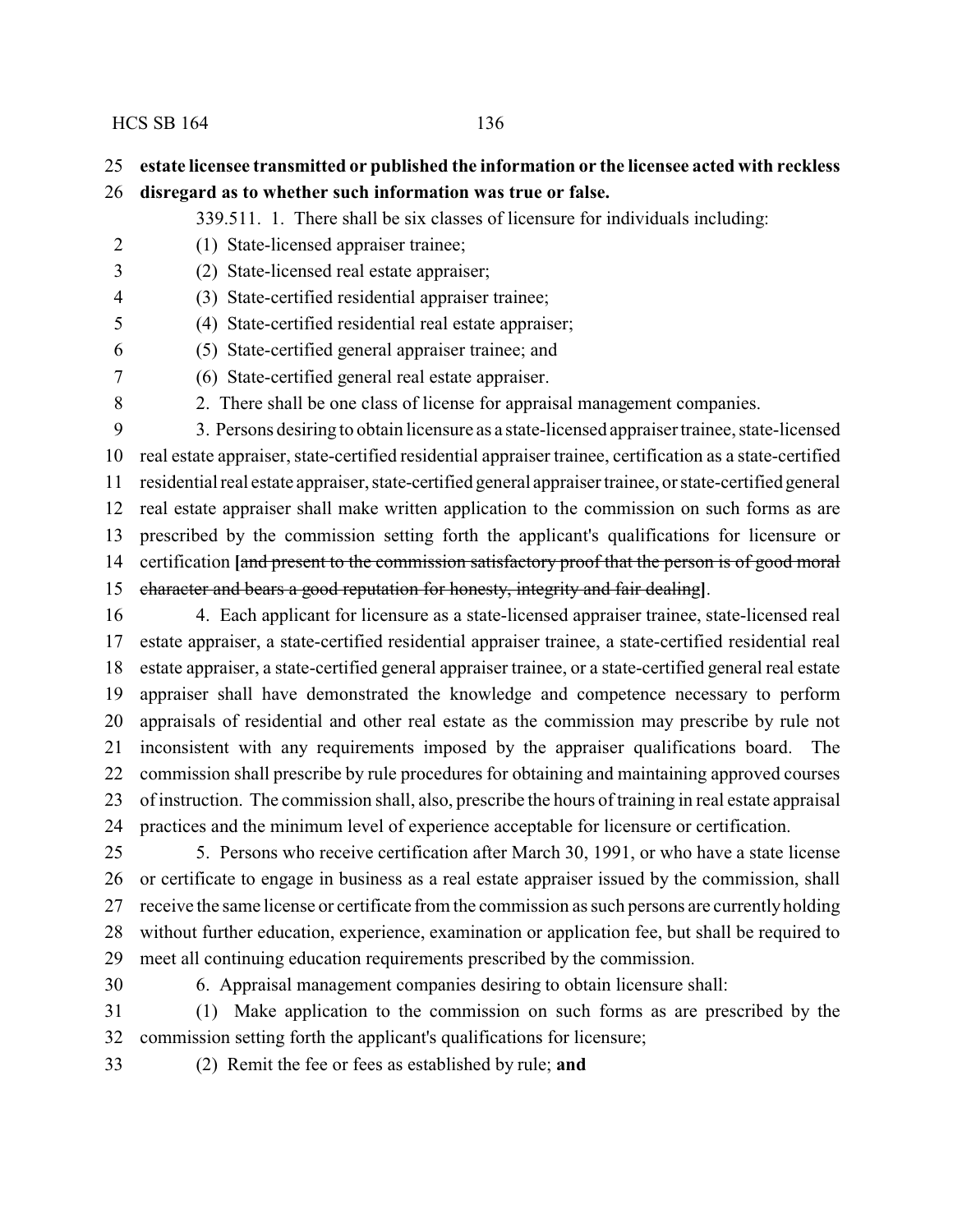(3) Post with the commission and maintain on renewal a surety bond in the amount of twenty thousand dollars as further promulgated by rule**[**; and

36 (4) Submit to the commission satisfactory proof that any controlling person, defined in 37 section 339.503, is of good moral character and bears a good reputation for honesty, integrity, and fair dealing**]**.

339.532. 1. The commission may refuse to issue or renew any certificate or license issued pursuant to sections 339.500 to 339.549 for one or any combination of causes stated in subsection 2 of this section. The commission shall notify the applicant in writing of the reasons for the refusal and shall advise the applicant of the right to file a complaint with the administrative hearing commission as provided by chapter 621.

 2. The commission may cause a complaint to be filed with the administrative hearing commission as provided by chapter 621 against any state-certified real estate appraiser, state- licensed real estate appraiser, state-licensed appraiser trainee, state-certified residential appraiser trainee, state-certified general appraiser trainee, state-licensed appraisal management company that is a legal entity other than a natural person, any person who is a controlling person as defined in this chapter, or any person who has failed to renew or has surrendered his or her certificate or license for any one or any combination of the following causes:

 (1) Procuring or attempting to procure a certificate or license pursuant to section 339.513 by knowingly making a false statement, submitting false information, refusing to provide complete information in response to a question in an application for certification or licensure, or through any form of fraud or misrepresentation;

 (2) Failing to meet the minimum qualifications for certification or licensure or renewal established by sections 339.500 to 339.549;

 (3) Paying money or other valuable consideration, other than as provided for by section 339.513, to any member or employee of the commission to procure a certificate or license pursuant to sections 339.500 to 339.549;

 (4) The person has been finally adjudicated and found guilty, or entered a plea of guilty or nolo contendere, in a criminal prosecution under the laws of any state or the United States, **or any country,** for any offense **[**reasonably**] directly** related to the **[**qualifications, functions or**]** duties **[**of any profession licensed or regulated pursuant to sections 339.500 to 339.549 for any offense of which an essential element is fraud, dishonesty or act of violence, or for any offense involving moral turpitude,**] and responsibilities of the occupation as set forth in section 324.012, regardless of** whether or not sentence is imposed; (5) Incompetency,misconduct, gross negligence, dishonesty, fraud, or misrepresentation

 in the performance of the functions or duties of any profession licensed or regulated by sections 339.500 to 339.549;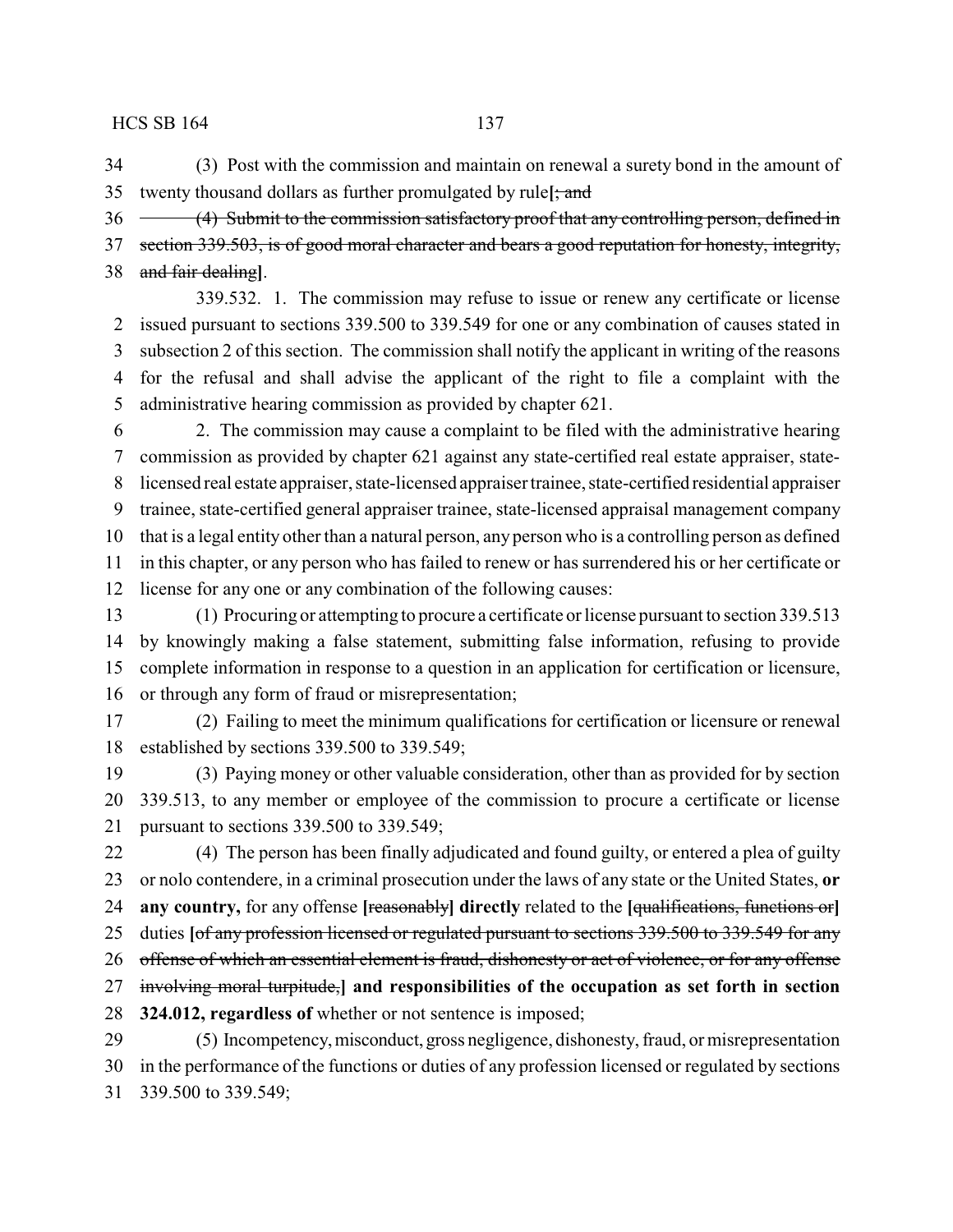(6) Violation of anyof the standards for the development or communication of real estate appraisals as provided in or pursuant to sections 339.500 to 339.549;

 (7) Failure to comply with the Uniform Standards of Professional Appraisal Practice promulgated by the appraisal standards board of the appraisal foundation;

 (8) Failure or refusal without good cause to exercise reasonable diligence in developing an appraisal, preparing an appraisal report, or communicating an appraisal;

 (9) Negligence or incompetence in developing an appraisal, in preparing an appraisal report, or in communicating an appraisal;

 (10) Violating, assisting or enabling any person to willfully disregard any of the provisions of sections 339.500 to 339.549 or the regulations of the commission for the administration and enforcement of the provisions of sections 339.500 to 339.549;

 (11) Accepting an appraisal assignment when the employment itself is contingent upon the appraiser's reporting a predetermined analysis or opinion or where the fee to be paid for the performance of the appraisal assignment is contingent upon the opinion, conclusion, or valuation reached or upon the consequences resulting from the appraisal assignment;

 (12) Violating the confidential nature of governmental records to which the person gained access through employment or engagement to perform an appraisal assignment or specialized appraisal services for a governmental agency;

 (13) Violating any term or condition of a certificate or license issued by the commission pursuant to the authority of sections 339.500 to 339.549;

(14) Violation of any professional trust or confidence;

 (15) Obtaining or attempting to obtain any fee, charge, tuition or other compensation by fraud, deception or misrepresentation;

 (16) Assisting or enabling any person to practice or offer to practice any profession licensed or regulated by sections 339.500 to 339.549 who is not licensed or certified and currently eligible to practice pursuant to sections 339.500 to 339.549;

 (17) Use of any advertisement or solicitation which is false, misleading or deceptive to the general public or persons to whom the advertisement or solicitation is primarily directed;

 (18) Disciplinary action against the holder of a license, certificate or other right to practice any profession regulated pursuant to sections 339.500 to 339.549, imposed by another state, territory, federal agency or country upon grounds for which revocation or suspension is authorized in this state;

 (19) Making any material misstatement, misrepresentation, or omission with regard to any application for licensure or certification, or for license or certification renewal. As used in this section, "material" means important information about which the commission should be informed and which may influence a licensing decision;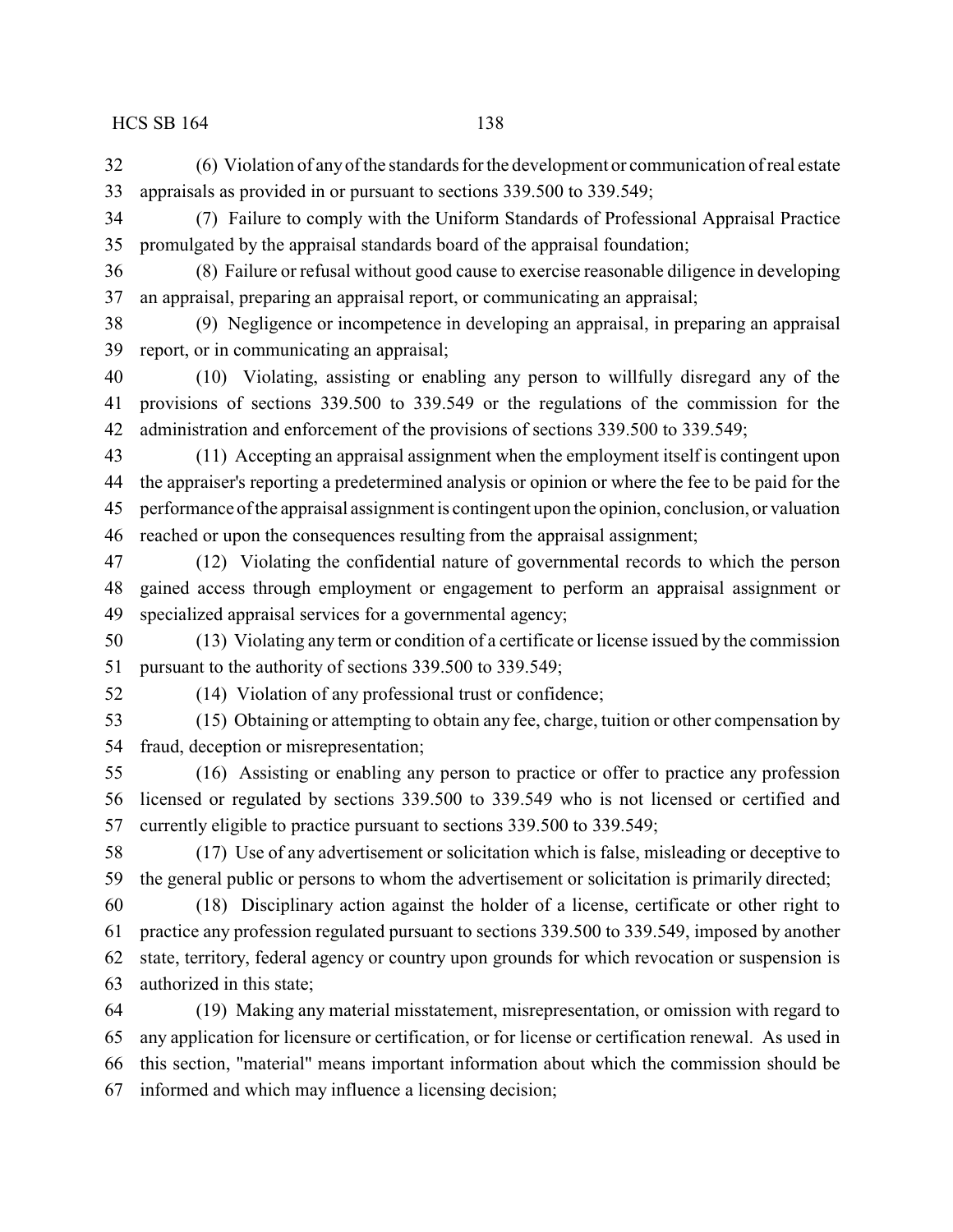(20) Engaging in or committing, or assisting any person in engaging in or committing, any practice or act of mortgage fraud, as defined in section 443.930;

 (21) Influencing or attempting to influence the development, reporting, or review of an appraisal through coercion, extortion, collusion, compensation, instruction, inducement, intimidation, or bribery.

 3. After the filing of such complaint, the proceedings shall be conducted in accordance with the provisions of chapter 621. Upon a finding by the administrative hearing commission that the grounds, provided in subsection 2 of this section, for disciplinary action are met, the commission may, singly or in combination, publicly censure or place the person named in the complaint on probation on such terms and conditions as the commission deems appropriate for a period not to exceed five years, or may suspend, for a period not to exceed three years, or revoke, the certificate or license. The holder of a certificate or license, or the legal entity and any controlling person in the case of an appraisal management company, revoked pursuant to this section may not obtain certification as a state-certified real estate appraiser, licensure as a state- licensed real estate appraiser, or licensure as an appraisal management company for at least five years after the date of revocation.

 4. Notwithstanding other provisions of this section, a real estate appraiser license or certification or an appraisal management company license shall be revoked, or in the case of an applicant, shall not be issued, if the licensee or applicant, or any controlling person in the case of an appraisal management company, has **[**pleaded guilty to,**] been finally adjudicated and found guilty, or has** entered a plea of nolo contendere**, [**to, or been found guilty of mortgage fraud as defined in section 570.310**] in a criminal prosecution under the laws of any state or the United States, or any country, for any offense directly related to the duties and responsibilities of the occupation as set forth in section 324.012, regardless of whether or not sentence is imposed**. The commission shall notify the individual or legal entity of the reasons for the revocation in writing, by certified mail.

 5. A person, or the legal entity or controlling person in the case of an appraisal management company, whose license is revoked under subsection 4 of this section may appeal such revocation to the administrative hearing commission, as provided by chapter 621, within ninety days from the time the commission mails the notice of revocation. A person who fails to do so waives all rights to appeal the revocation.

 6. A certification of a state-certified real estate appraiser, a license of a state-licensed real estate appraiser, or a license of an appraisal management company that has been suspended as a result of disciplinary action bythe commission shall not be reinstated, and a person, controlling person, or legal entity may not obtain certification as a state-certified real estate appraiser, licensure as a state-licensed real estate appraiser, or licensure as an appraisal management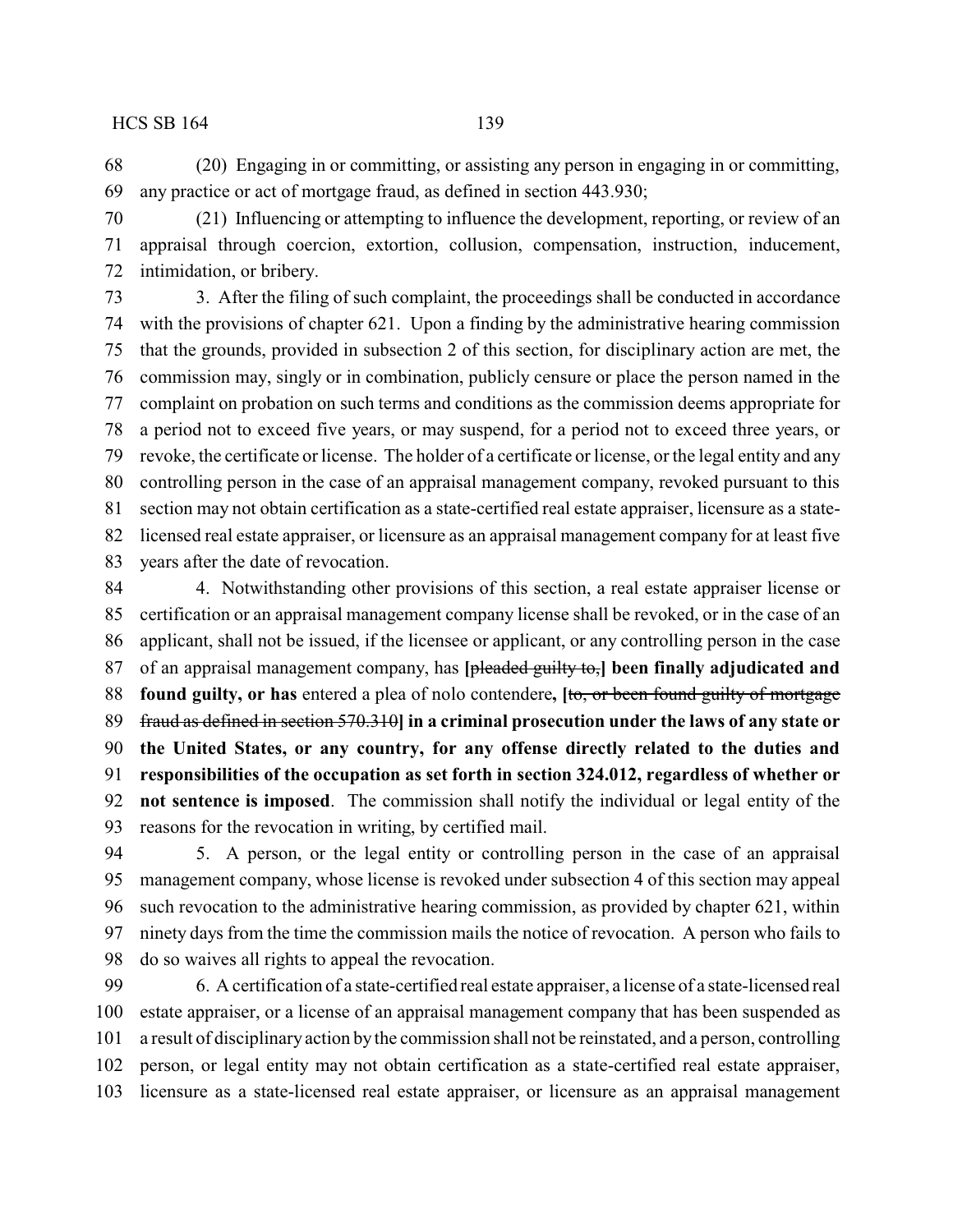company subsequent to revocation, unless the applicant presents evidence of completion of the continuing education required by section 339.530 during the period of suspension or revocation as well as fulfillment of any other conditions imposed by the commission. Applicants for recertification, relicensure or reinstatement also shall be required to successfully complete the examination for original certification or licensure required by section 339.515 as a condition to reinstatement of certification or licensure, or recertification or relicensure subsequent to revocation.

340.228. 1. Any person desiring a license to practice veterinarymedicine in the state of Missouri shall make a written application to the board on forms to be provided by the board. The board shall provide such forms without charge upon the applicant's request.

 2. Each application shall contain a statement that is made under oath or affirmation that representations made therein are true, correct and contain no material omissions of fact to the best knowledge and belief of the person making the application and whose signature shall be subscribed thereto. Any person who knowingly submits false information, information intended to mislead the board, or omits a material fact on the application shall be subject to penalties provided for by the laws of this state for giving a false statement under oath or affirmation, in addition to any actions which the board may take pursuant to the provisions of sections 340.200 to 340.330.

12 3. To qualify for licensure under sections 340.200 to 340.330, the application must show that the applicant:

# (1) **[**Is a person of good moral character;

15 (2)<sup>1</sup> Is a graduate of an accredited school of veterinary medicine;

 **[**(3)**] (2)** Has completed a veterinary candidacy program after graduation under the supervision of a veterinarian licensed and in good standing in any state, territory or district of the United States. The supervising veterinarian shall submit an affidavit to the board stating that the applicant has satisfactorilycompleted the veterinarycandidacyprogram. If the applicant submits satisfactory proof that he or she has completed a student preceptor program recognized and approved by the board before graduation, the board may waive the veterinary candidacy requirement; and

 **[**(4)**] (3)** Has passed an examination or examinations as prescribed by board rule. The examination or examinations shall be designed to test the examinee's knowledge of, and proficiency in, subjects and techniques commonly taught in schools of veterinary medicine, the requirements of sections 340.200 to 340.330, other related statutes and administrative rules and other material as determined by the board. An examinee must demonstrate scientific, practical and legal knowledge sufficient to establish for the board that the examinee is competent to practice veterinarymedicine. The examination or examinations will only be given in the English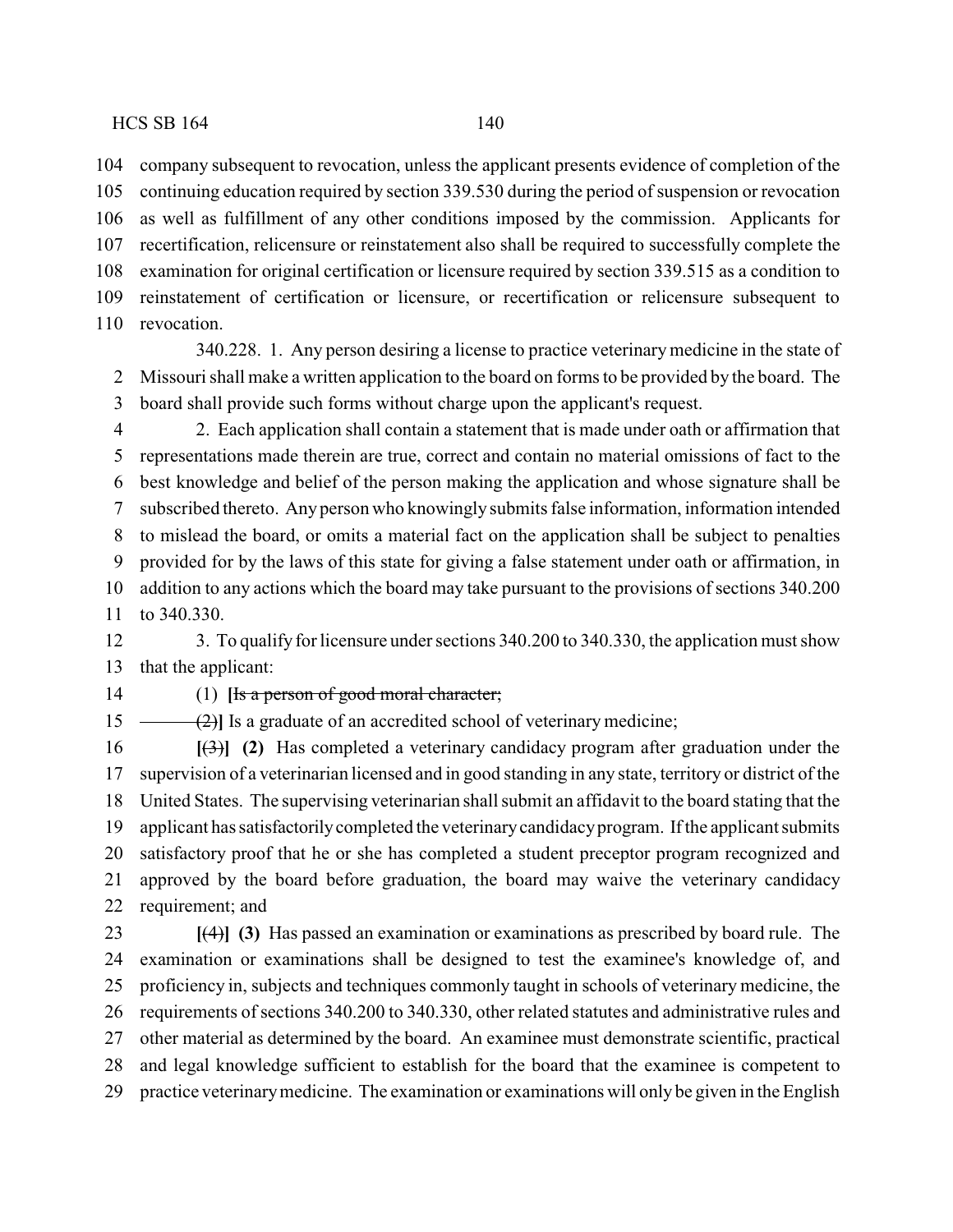language. Applications for examination shall be in writing, on a form furnished by the board and

shall include evidence satisfactory to the board that the applicant possesses the qualifications set

forth in this section.

 4. The board may require such other information and proof of a person's fitness as it deems necessary.

340.264. 1. The board may refuse to issue or renew any certificate of registration or authority, permit or license required pursuant to sections 340.200 to 340.330 for one or any combination of causes stated in subsection 2 of this section. The board shall notify the applicant in writing of the reasons for the refusal and shall advise the applicant of his or her right to file a complaint with the administrative hearing commission as provided by chapter 621.

 2. The board may file a complaint with the administrative hearing commission as provided by chapter 621 against any holder of any certificate of registration or authority, permit or license required by sections 340.200 to 340.330 or any person who has failed to renew or has surrendered his or her certificate of registration or authority, permit or license for any one or combination of the following causes:

 (1) Use of any controlled substance, as defined in chapter 195, or alcoholic beverage to an extent that such use impairs a person's ability to perform the work of any profession licensed or regulated by sections 340.200 to 340.330;

 (2) The person has been finally adjudicated and found guilty, or entered a plea of guilty or nolo contendere, in a criminal prosecution under the laws of any state**[**, territory, district of the United States,**]** or the United States, **or any country,** for any offense **[**reasonably**] directly** related to the **[**qualifications, functions or**]** duties **[**of any profession licensed or regulated under sections 340.200 to 340.330 or for any offense for which an essential element is fraud, dishonesty or act of violence, or for any offense involving moral turpitude,**] and responsibilities of the occupation as set forth in section 324.012, regardless of** whether or not sentence is imposed;

 (3) Use of fraud, deception, misrepresentation or bribery in securing any certificate of registration or authority, permit or license issued pursuant to sections 340.200 to 340.330 or in obtaining permission to take any examination given or required pursuant to sections 340.200 to 340.330;

 (4) Misconduct, fraud, misrepresentation, dishonesty, unethical conduct or unprofessional conduct in the performance of the functions or duties of any profession licensed or regulated by sections 340.200 to 340.330, including, but not limited to:

 (a) Obtaining or attempting to obtain any fee, charge, tuition or other compensation by fraud, deception or misrepresentation;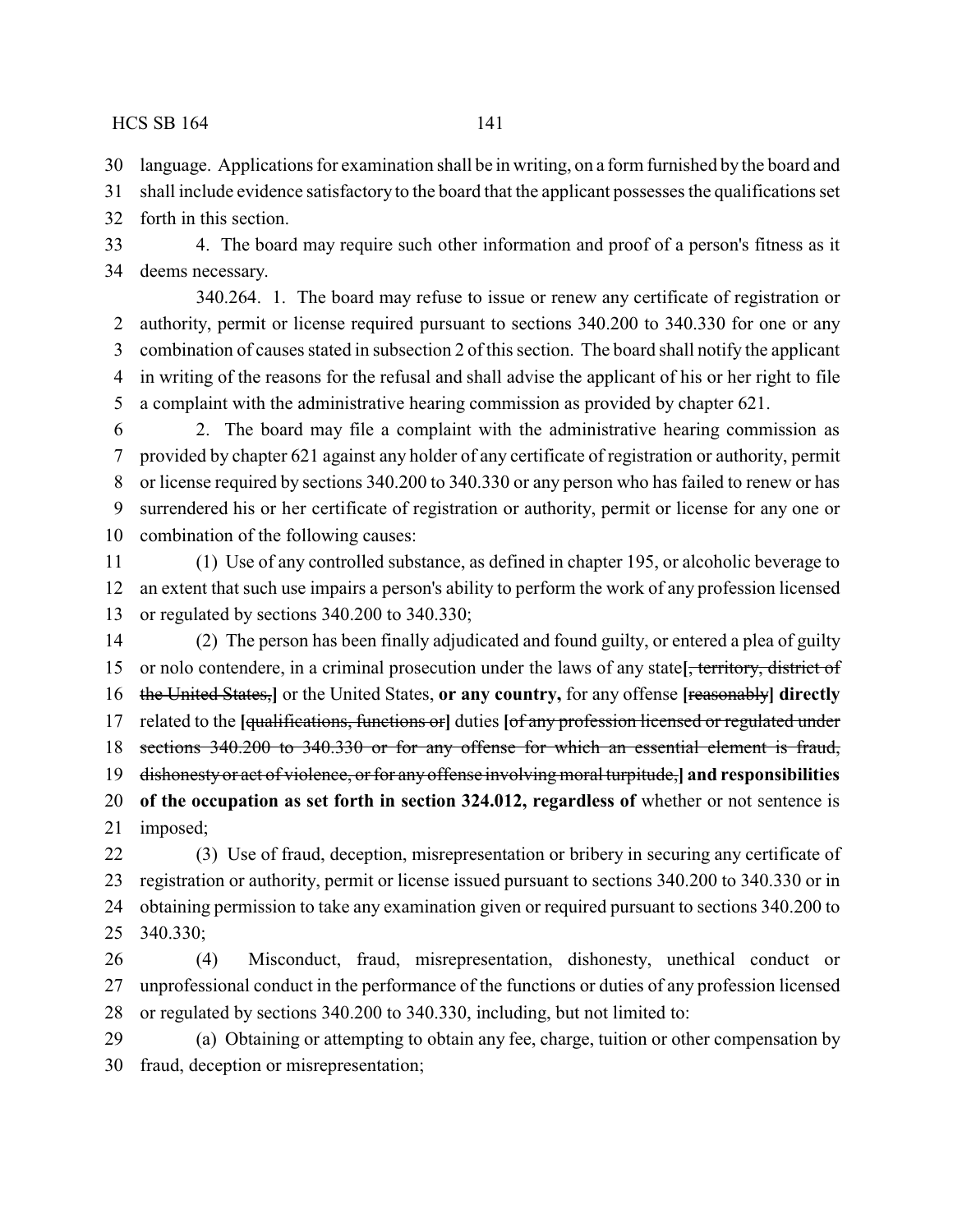(b) Willfully and continually overcharging for services or overtreating patients or charging for services which did not occur unless the services were contracted for in advance, or for services which were not rendered or documented in the patient's records, or charging for services which were not consented to by the owner of the patient or the owner's agent;

 (c) Willfully or continually performing inappropriate or unnecessary treatment, diagnostic tests or medical or surgical services;

 (d) Attempting, directly or indirectly, by intimidation, coercion or deception to obtain or retain a patient or discourage the owner from seeking a second opinion or consultation;

 (e) Delegating professional responsibilities to a person who is not qualified by training, skill, competency, age, experience, registration or licensure to perform such responsibilities;

 (f) Misrepresenting that any disease or ailment can be cured by a method, procedure, treatment, medicine or device;

 (g) Performing or prescribing medical services which have been declared by board rule to be of no medical value;

 (h) Final disciplinaryaction byanyprofessional veterinarymedical association or society or licensed hospital or clinic or medical staff of such hospital or clinic in this state or any other state or territory, whether agreed to voluntarily or not, and including, but not limited to, any removal, suspension, limitation, surrender, or restriction of a license or staff or hospital or clinic privileges, failure to renew such privileges or license for cause, or other final disciplinary action, if the action was related to unprofessional conduct, professional incompetence, malpractice or any other violation of sections 340.200 to 340.330;

 (i) Dispensing, prescribing, administering or otherwise distributing any drug, controlled substance or other treatment without sufficient examination or establishment of a veterinarian- client-patient relationship, or for other medically accepted therapeutic or experimental or investigative purposes, or not in the course of professional practice, or not in good faith to relieve pain and suffering, or not to cure an ailment, physical infirmity or disease; or the dispensing, prescribing, administering or distribution of any drug, controlled substance or other treatment by anyone other than a properly licensed veterinarian, unless such person is a properly registered veterinary technician, unregistered assistant, or the patient's owner and then to be limited to administration of drugs or other treatment under the supervision, control or explicit instructions of a licensed veterinarian;

 (j) Terminating the medical care of a patient without adequate notice to the owner or without making other arrangements for the continued care of the patient;

 (k) Failing to furnish details of a patient's medical records to another treating veterinarian, hospital, clinic, owner, or owner's agent upon proper request or waiver bythe owner or owner's agent, or failing to comply with any other law relating to medical records; except,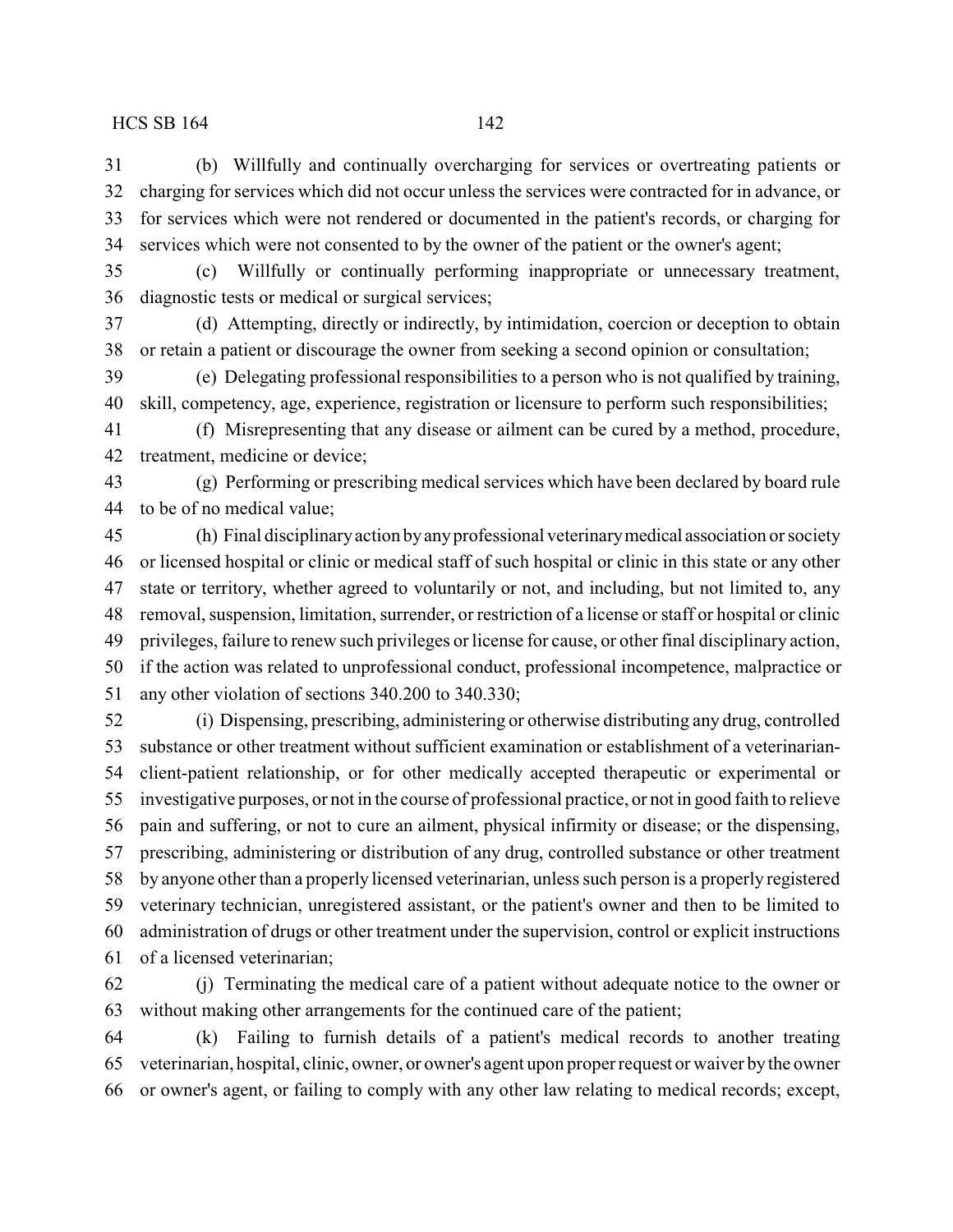radiographs prepared by the licensed veterinarian shall remain the property of the veterinarian and shall be returned upon request or as otherwise agreed between the veterinarian and client; (l) Failure of any applicant or licensee to cooperate with the board during any

investigation, if such investigation does not concern the applicant or licensee;

 (m) Failure to comply with any subpoena or subpoena duces tecum from the board or an order of the board;

 (n) Failure to timely pay license or registration renewal fees as specified in sections 340.200 to 340.330;

 (o) Violating a probation agreement with the board or any other licensing authority of this state, another state or territory of the United States, or a federal agency;

 (p) Violating any informal consent agreement for discipline entered into by an applicant or licensee with the board or any other licensing authority of this state, another state or territory of the United States, or a federal agency;

 (q) Failing to inform the board of any change in business or residential address as required by sections 340.200 to 340.330 or administrative rule;

 (r) Advertising byan applicant or licensee which is false or misleading, or which violates any rules of the board, or which claims without substantiation the positive cure of any disease, or professional superiority to or greater skill than that possessed by any other veterinarian;

 (5) Any conduct or practice which is or might be harmful or dangerous to the health of a patient;

 (6) Incompetency, gross negligence or repeated negligence in the performance of the functions or duties of any profession licensed or regulated by sections 340.200 to 340.330. For purposes of this subdivision, "repeated negligence" means the failure, on more than one occasion, to use that degree of skill and learning ordinarily used under the same or similar circumstances by members of the profession;

 (7) Violation of, or attempting to violate, directly or indirectly, or assisting, or enabling any person to violate, any provisions of sections 340.200 to 340.330, or any lawful rule or regulation adopted pursuant to sections 340.200 to 340.330;

 (8) Impersonation of any person holding a certificate of registration or authority, permit or license or allowing any person to use his certificate of registration or authority, permit, license or diploma from any school;

 (9) Revocation, suspension, restriction, modification, limitation, reprimand, warning, censure, probation or other final disciplinary action against the holder of, or applicant for, a license or registration or other right to practice any profession regulated by sections 340.200 to 340.330 or by another state, territory, federal agency or country, whether or not voluntarily agreed to by the licensee or applicant, including, but not limited to: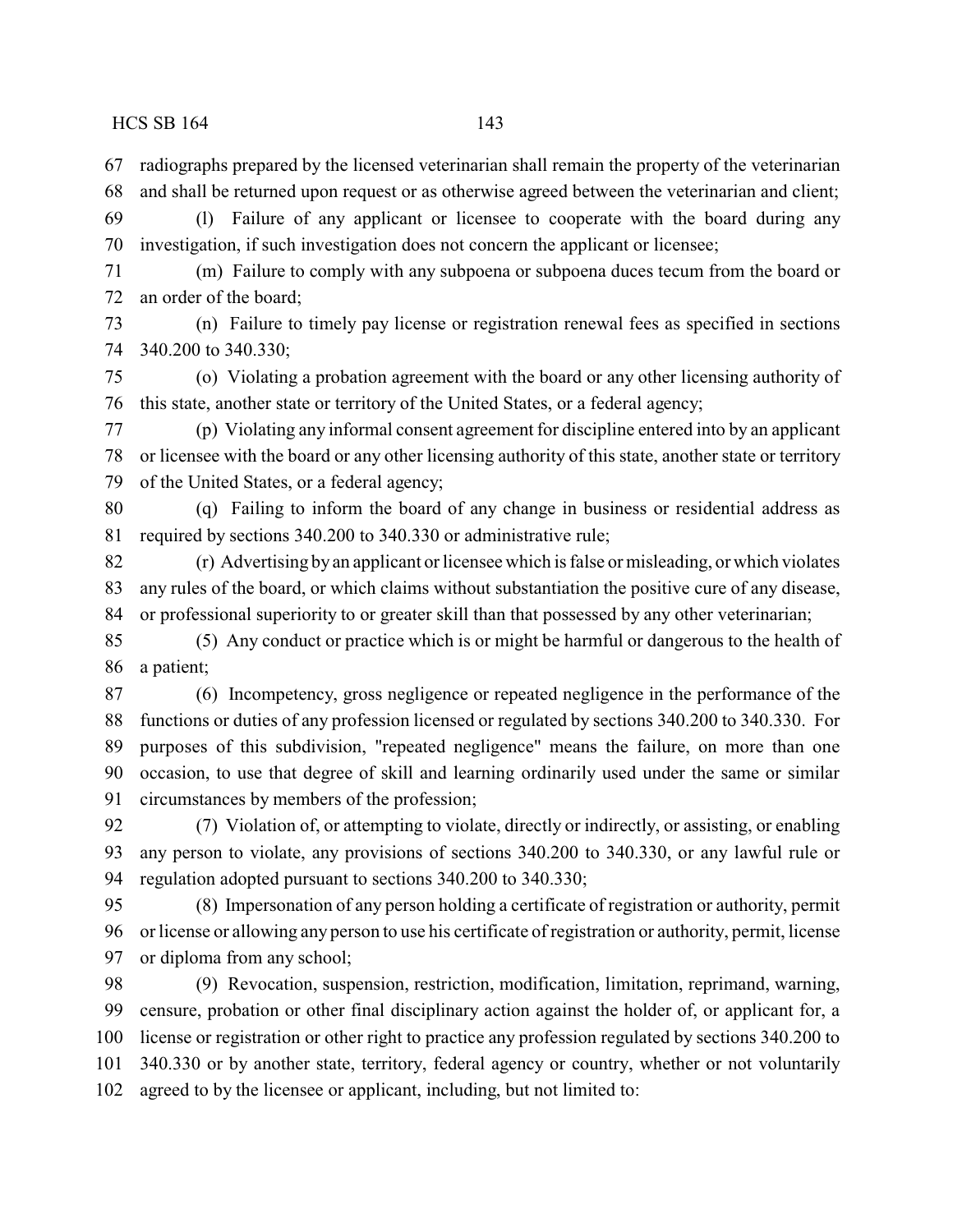(a) Denial of licensure or registration;

(b) Surrender of the license or registration;

(c) Allowing the license or registration to expire or lapse; or

 (d) Discontinuing or limiting the practice of veterinary medicine while subject to an investigation or while actually under investigation by any licensing authority, medical facility, insurance company, court, agency of the state or federal government, or employer;

(10) Being adjudged incapacitated or disabled by a court of competent jurisdiction;

 (11) Assisting or enabling any person to practice or offer to practice any profession licensed or regulated by sections 340.200 to 340.330 who is not licensed or registered and currently eligible to practice under sections 340.200 to 340.330, or knowingly performing any act which aids, assists, procures, advises, or encourages any person to practice veterinary medicine who is not licensed or registered and currently eligible to practice under sections 340.200 to 340.330;

 (12) Issuance of a certificate of registration or authority, permit or license based upon a material mistake of fact;

 (13) Failure to obtain, renew or display a valid certificate, license, permit or notice if required;

 (14) Violation of the drug laws or rules and regulations of this state, any other state, territory, or the federal government;

 (15) Knowingly or recklessly making or causing to be made, or aiding or abetting in the making of a false statement or documentation in connection with the birth, death, or health of any animal, executed in connection with the practice of his or her profession or failure to file such statements or documents with the proper officials of the federal or state government as provided by law or any rule promulgated under sections 340.200 to 340.330;

 (16) Soliciting patronage in person or by agents, under his or her own name or under the name of another, actual or pretended, in such a manner as to confuse, deceive or mislead the public as to the need or appropriateness of animal health care or services or the qualifications of an individual person or persons to diagnose, render, or perform such animal health care services;

 (17) Failure or refusal to properly guard against contagious, infectious or communicable diseases or the spread thereof;

 (18) Maintaining an unsanitary office or facility, or performing professional services under unsanitary conditions with due consideration given to the place where the services are rendered;

 (19) Practicing or offering to practice any profession or service regulated by sections 340.200 to 340.330 independent of the supervision and direction of a person licensed under sections 340.200 to 340.330 as a veterinarian in good standing by any candidate for registration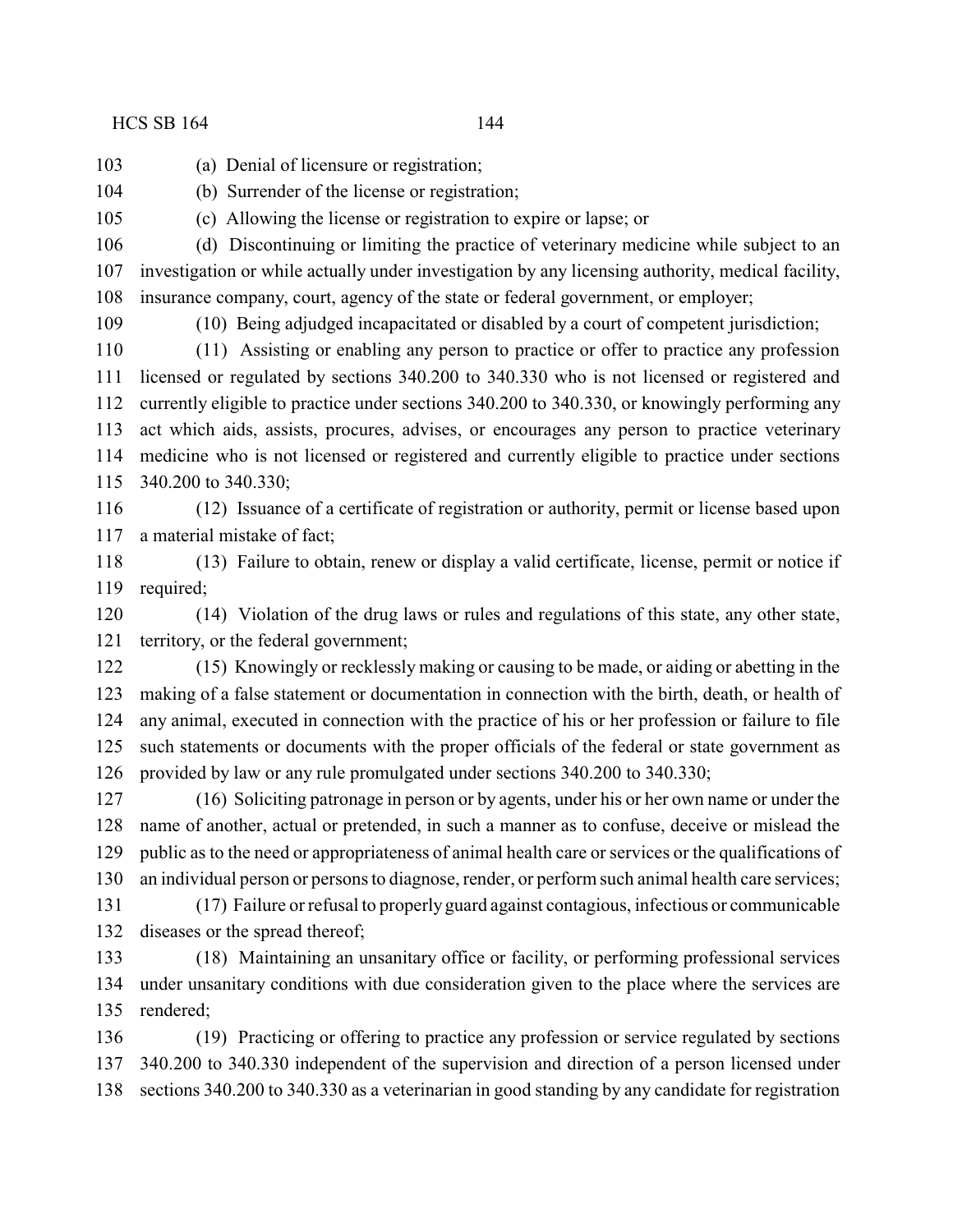or person registered to practice as a veterinary technician or engaged as an unregistered assistant 140 to a veterinarian;

 (20) Treating or attempting to treat ailments or health conditions of animals other than as authorized under sections 340.200 to 340.330 or board rule by any candidate for registration or person registered to practice as a veterinary technician or engaged as an unregistered assistant to a licensed veterinarian;

 (21) A pattern of personal use or consumption of any controlled substance unless it is prescribed, dispensed or administered by a licensed physician;

 (22) Any revocation, suspension, surrender, limitation or restriction of any controlled substance authority, whether agreed to voluntarily or not;

 (23) Being unable to practice as a veterinarian or veterinary technician with reasonable skill and safety to patients because of illness, drunkenness, excessive use of drugs, narcotics, chemicals, or as a result of any mental or physical condition;

(24) Violation of any professional trust or confidence;

 (25) Failing to obtain or renew anyfacilitypermit or to maintain mandatoryrequirements or minimum standards for any such facility as required by sections 340.200 to 340.330 or board rule.

 3. If the board files a complaint pursuant to subsection 2 of this section, the proceedings shall be conducted in accordance with the provisions of chapter 621. If the administrative hearing commission finds that grounds provided in this section are met, the board may either singly or in combination:

 (1) Warn, censure or place the person named in the complaint on probation on such terms and conditions as the board deems appropriate for a period not to exceed ten years;

- (2) Suspend such license, certificate or permit for a period not to exceed three years;
- (3) Restrict or limit the license, certificate or permit for an indefinite period of time;
- (4) Revoke such license, certificate or permit;

(5) Administer a public or private reprimand;

- 166 (6) Deny the application for a license;
- (7) Permanently withhold issuance of a license or certificate;

 (8) Require the applicant or licensee to submit to the care, counseling or treatment of physicians designated by the board at the expense of the person to be examined;

 (9) Require the person to attend such continuing educational courses and pass such examinations as the board may direct.

340.274. 1. A license issued under sections 340.200 to 340.330 shall be automatically revoked following a review of the record of the proceedings by the board and upon a formal

motion of the board: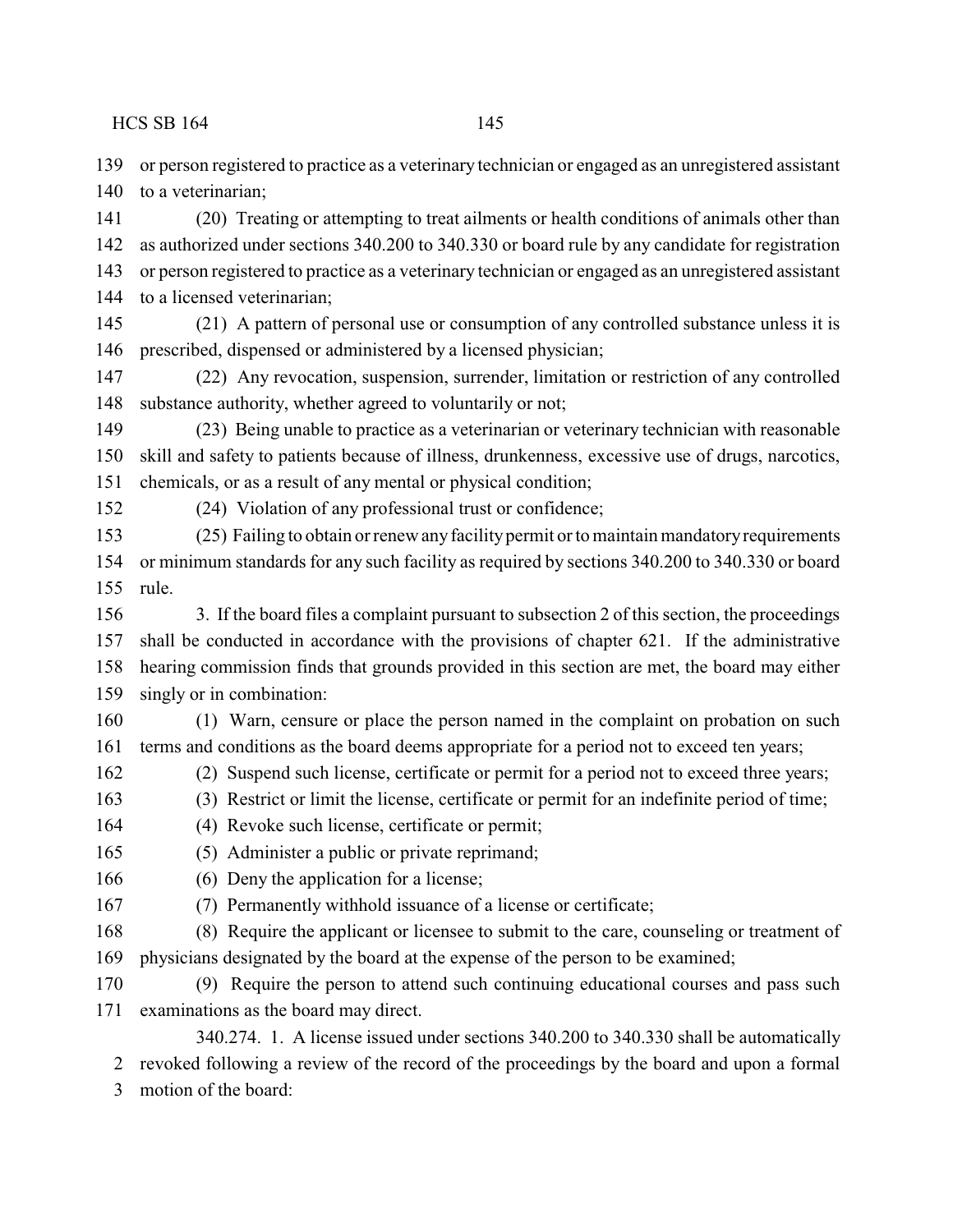(1) **[**When the final trial proceedings are concluded where a**]The** person has been **finally** adjudicated and found guilty, or has entered a plea of guilty or nolo contendere **[**whether or not a sentence is imposed:

 (a)**]** in a **[**felony**]** criminal prosecution under the laws of **[**this state, the laws of any other state, territory or district of the United States, or**] any state,** the United States**, or any country,** for any offense **[**reasonably**] directly** related to the **[**qualifications, functions or duties of the person licensed under sections 340.200 to 340.330;

11 (b) For any felony offense, for which an essential element is fraud, dishonesty or an act 12 of violence; or

 (c) For any felony offense involving moral turpitude**] duties and responsibilities of the occupation as set forth in section 324.012, regardless of whether or not sentence is imposed**;

 (2) Upon the final and unconditional revocation or surrender of the person's license to practice the same profession in another state, territory or district of the United States upon grounds for which revocation is authorized in this state.

 2. The license of such person shall be automatically reinstated if the conviction, judgment or revocation is set aside upon final appeal in any court of competent jurisdiction.

 3. Any person who has been denied a license, certificate, permit or other authority to practice a profession in another state, if such profession in this state is regulated pursuant to sections 340.200 to 340.330, shall automatically be denied a license to practice such profession in this state; however, the board may establish qualifications whereby such person may be qualified and licensed to practice such profession in this state.

340.300. 1. Any person desiring to be registered as a veterinary technician in the state of Missouri shall submit a written application to the board. Such application shall be on forms furnished by the board without charge.

 2. Each application shall contain a statement that is made under oath or affirmation that representations made therein are true, correct and contain no material omissions of fact to the best knowledge and belief of the person making the application and whose signature shall be subscribed thereto. Any person who knowingly submits false information, information intended to mislead the board, or omits a material fact on the application shall be subject to penalties provided for by the laws of this state for giving a false statement under oath or affirmation; such penalty is in addition to and not in lieu of any action which the board takes pursuant to the provisions of sections 340.200 to 340.330.

 3. To qualify to be registered as a veterinary technician pursuant to this section, the application must show that the applicant:

- (1) Is at least eighteen years of age;
- (2) **[**Is of good moral character;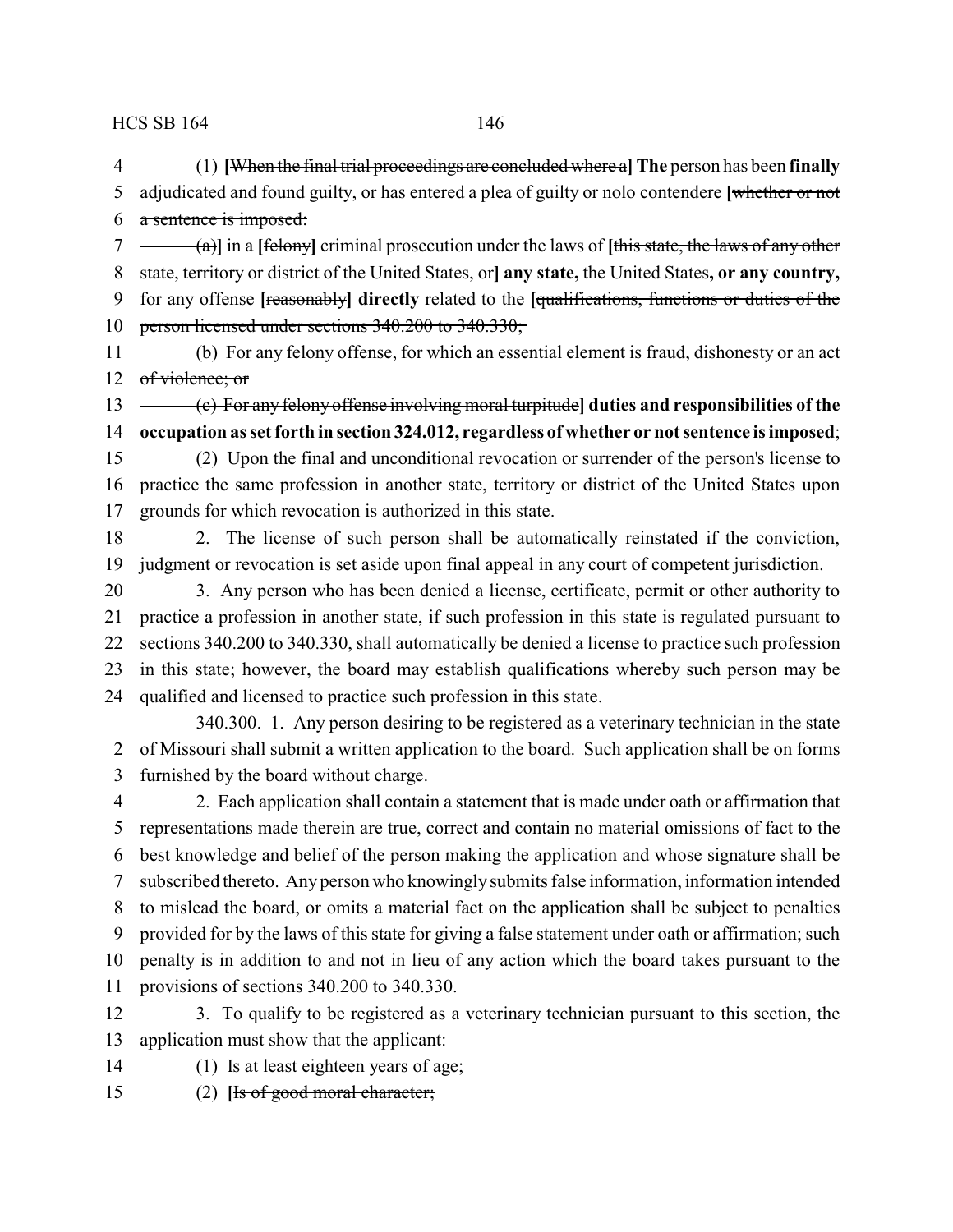- 16 (3)<sup>1</sup> Has successfully completed a college level course of study in veterinary technology in a school having a curriculum approved by the board or a college level course in the care and treatment of animals which is accredited by the AVMA; and
- **[**(4)**] (3)** Has passed an examination or examinations as prescribed by board rule. The examination or examinations shall be designed to test the examinee's knowledge of, proficiency in, subjects and techniques commonly taught in schools providing a curriculum in veterinary 22 technology, familiarity with the requirements of sections 340.200 to 340.330, related statutes and board rules, and other material as determined by the board. An examinee must demonstrate scientific, practical and legal knowledge sufficient to establish to the board that the applicant is competent to practice as a veterinary technician. Applications for examination shall be in writing, on a form furnished by the board and shall include evidence satisfactory to the board that the applicant possesses the qualifications set forth in subdivisions (1), (2) and (3) of this subsection.

 4. The board may require additional information and proof of a person's fitness and qualifications by board rule.

341.170. 1. Applicants for a master plumber's license shall **[**be at least twenty-five years of age and shall**]** have had three years or more experience as a licensed journeyman plumber theretofore licensed by any county or city operating under plumbing laws or regulations equal to the requirements of sections 341.090 to 341.220. The applicant shall possess the ability to direct other persons in the installation of plumbing and drainage and shall be skilled in planning, designing and installing plumbing and drainage facilities and shall have a thorough knowledge of the accepted standards, principles and art of plumbing for the protection of the public health. 2. An applicant for a license as a journeyman plumber shall **[**be at least twenty-one years of age and shall**]** have had at least five years' experience as an apprentice under the direction and supervision of a master plumber licensed under the provisions of sections 341.090 to 341.220 or a master plumber licensed under the plumbing laws and regulations of any county or city operating under laws or regulations equal to the requirements of sections 341.090 to 341.220. He **or she** shall have a practical knowledge of plumbing and shall be skilled in the art of installing plumbing and drainage facilities and shall have knowledge of the accepted standards and principles of plumbing and sewer or drainage facilities for the protection of the public health. 3. An applicant for a master drainlayer's license shall **[**be at least twenty-five years of age and shall**]** have had three years' or more experience as a licensed journeyman drainlayer theretofore licensed by any county or city operating under plumbing laws or regulations equal

 to the requirements of sections 341.090 to 341.220. The applicant shall possess the ability to direct other persons in the installation of drains and sewers and shall be skilled in planning,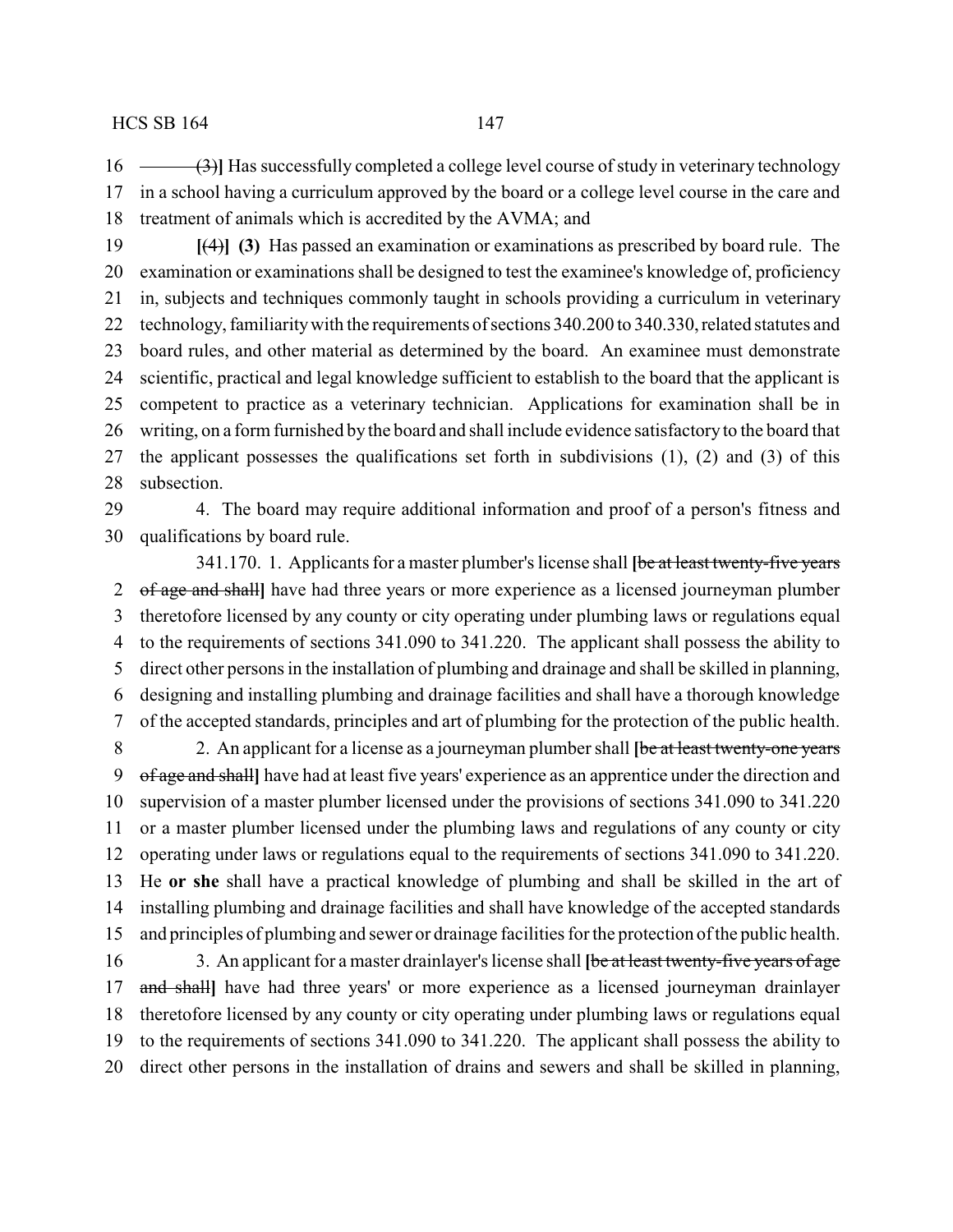designing and installing sewer and drain facilities and shall have a thorough practical knowledge

 of the accepted standards, principles and art of drainlaying for the protection of the public health. 4. An applicant for a journeyman drainlayer's license shall have worked at drainlaying under the supervision of a licensed master plumber or master drainlayer for a period of at least one year and shall possess a knowledge of drainlaying and the ability to lay drains and shall have a thorough understanding of sewer and drain installation and shall have the ability to install all types of sewers and drains conformable with standard engineering principles and specifications.

 5. Any licensed master plumber or journeyman plumber desirous of engaging in the business of drainlaying shall secure a drainlayer's license and no master plumber or journeyman plumber shall engage in the business of drainlaying without first securing a drainlayer's license.

344.030. 1. An applicant for an initial license shall file a completed application with the board on a form provided by the board, accompanied by an application fee as provided by rule payable to the department of health and senior services. Information provided in the application shall be attested by signature to be true and correct to the best of the applicant's knowledge and belief.

2. No initial license shall be issued to a person as a nursing home administrator unless:

 (1) The applicant provides the board satisfactory proof that the applicant is **[**of good moral character and**]** a high school graduate or equivalent;

 (2) The applicant provides the board satisfactory proof that the applicant has had a minimum of three years' experience in health care administration or two years of postsecondary education in health care administration or has satisfactorilycompleted a course of instruction and training prescribed by the board, which includes instruction in the needs properly to be served by nursing homes, the protection of the interests of residents therein, and the elements of good nursing home administration, or has presented evidence satisfactory to the board of sufficient education, training, or experience in the foregoing fields to administer, supervise and manage a nursing home; and

 (3) The applicant passes the examinations administered by the board. If an applicant fails to make a passing grade on either of the examinations such applicant may make application for reexamination on a form furnished by the board and may be retested. If an applicant fails either of the examinations a third time, the applicant shall be required to complete a course of instruction prescribed and approved by the board. After completion of the board-prescribed course of instruction, the applicant may reapply for examination. With regard to the national examination required for licensure, no examination scores from other states shall be recognized by the board after the applicant has failed his or her third attempt at the national examination. There shall be a separate, nonrefundable fee for each examination. The board shall set the amount of the fee for examination by rules and regulations promulgated pursuant to section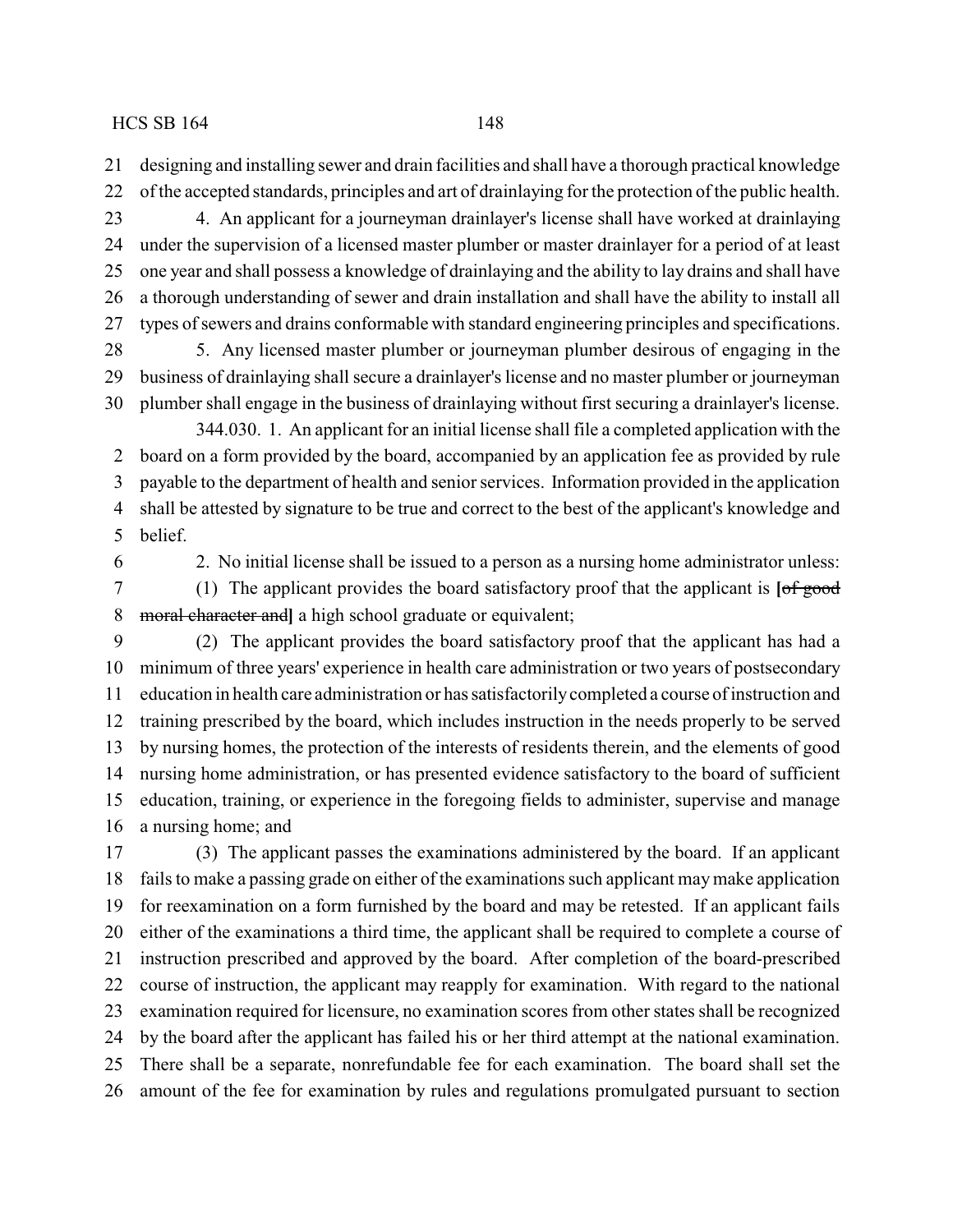536.021. The fee shall be set at a level to produce revenue which shall not substantially exceed the cost and expense of administering the examination.

 3. Nothing in sections 344.010 to 344.108, or the rules or regulations thereunder shall be construed to require an applicant for a license as a nursing home administrator, who is employed by an institution listed and certified by the Commission for Accreditation of Christian Science Nursing Organizations/Facilities, Inc., to administer institutions certified by such commission for the care and treatment of the sick in accordance with the creed or tenets of a recognized church or religious denomination, to demonstrate proficiency in any techniques or to meet any educational qualifications or standards not in accord with the remedial care and treatment provided in such institutions. The applicant's license shall be endorsed to confine the applicant's practice to such institutions.

 4. The board may issue a temporary emergency license for a period not to exceed ninety days to a person twenty-one years of age or over**[**, of good moral character**]** and a high school graduate or equivalent to serve as an acting nursing home administrator, provided such person is replacing a licensed nursing home administrator who has died, has been removed or has vacated the nursing home administrator's position. No temporary emergency license may be issued to a person who has had a nursing home administrator's license denied, suspended or revoked. A temporary emergency license may be renewed for one additional ninety-day period upon a showing that the person seeking the renewal of a temporary emergency license meets the qualifications for licensure and has filed an application for a regular license, accompanied by the application fee, and the applicant has taken the examination or examinations but the results have not been received by the board. No temporary emergency license may be renewed more than one time.

344.050. 1. The board may refuse to issue or renew any certificate of registration or authority, permit or license required pursuant to this chapter for one or any combination of causes stated in subsection 2 of this section. The board shall notify the applicant in writing of the reasons for the refusal and shall advise the applicant of his or her right to file a complaint with the administrative hearing commission as provided by chapter 621. As an alternative to refusal to issue or renew any certificate, registration or authority, permit or license, the board may, at its discretion, issue a license which is subject to probation for any one or any combination of causes stated in subsection 2 of this section. The board's order of probation shall contain a statement of the discipline imposed, the basis therefor, the date such action shall become effective, and a statement that the applicant has thirty days to request in writing a hearing before the administrative hearing commission. If the board issues a probationary license to an applicant for licensure, the applicant may file a written petition with the administrative hearing commission within thirty days of the effective date of the probationary license seeking review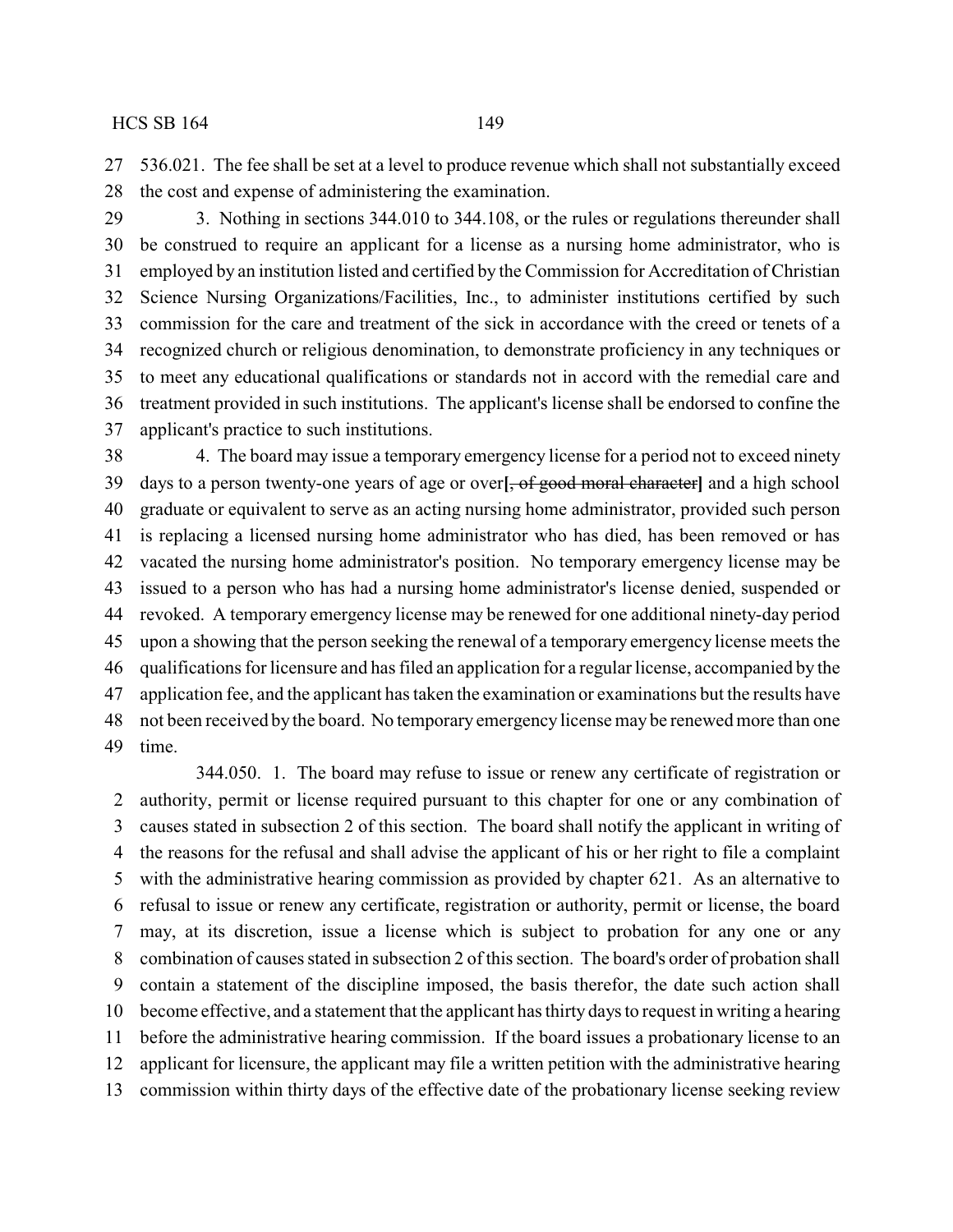of whether cause exists to discipline the licensee under subsection 2 of this section. If no written

 request for a hearing is received by the administrative hearing commission within the thirty-day period, the right to seek review of the board's decision shall be waived.

 2. The board may cause a complaint to be filed with the administrative hearing commission as provided by chapter 621 against any holder of any certificate of registration or authority, permit or license required by this chapter or any person who has failed to renew or has

 surrendered his or her certificate of registration or authority, permit or license for any one or any combination of the following causes:

 (1) Use or unlawful possession of any controlled substance, as defined in chapter 195, or alcoholic beverage to an extent that such use impairs a person's ability to perform the work of any profession licensed or regulated by this chapter;

 (2) The person has been finally adjudicated and found guilty, or entered a plea of guilty or nolo contendere, **[**pursuant to**] in a** criminal prosecution under the laws of any state or of the United States, **or any country,** for any offense **[**reasonably**] directly** related to the **[**qualifications, functions or**]** duties **[**of any profession licensed or regulated under this chapter, 29 for any offense an essential element of which is fraud, dishonesty or act of violence, or for any offense involving moral turpitude,**] and responsibilities of the occupation as set forth in section 324.012, regardless of** whether or not sentence is imposed;

 (3) Use of fraud, deception, misrepresentation or bribery in securing any certificate of registration or authority, permit or license issued pursuant to this chapter or in obtaining permission to take any examination given or required pursuant to this chapter;

 (4) Obtaining or attempting to obtain any fee, charge, tuition or other compensation by fraud, deception or misrepresentation;

 (5) Incompetency, misconduct, gross negligence, fraud, misrepresentation or dishonesty in the performance of the functions or duties of any profession licensed or regulated by this chapter;

 (6) Violation of, or assisting or enabling any person to violate, any provision of this chapter, or of any lawful rule or regulation adopted pursuant to this chapter;

 (7) Violation of, or assisting or enabling any person to violate, any provision of chapter 198 or any lawful rule or regulation promulgated thereunder;

 (8) Impersonation of any person holding a certificate of registration or authority, permit or license, or allowing any person to use such person's certificate of registration or authority, permit, license or diploma from any school;

 (9) Disciplinary action against the holder of a license or other right to practice any profession regulated by this chapter granted by another state, territory, federal agency or country upon grounds for which revocation or suspension is authorized in this state;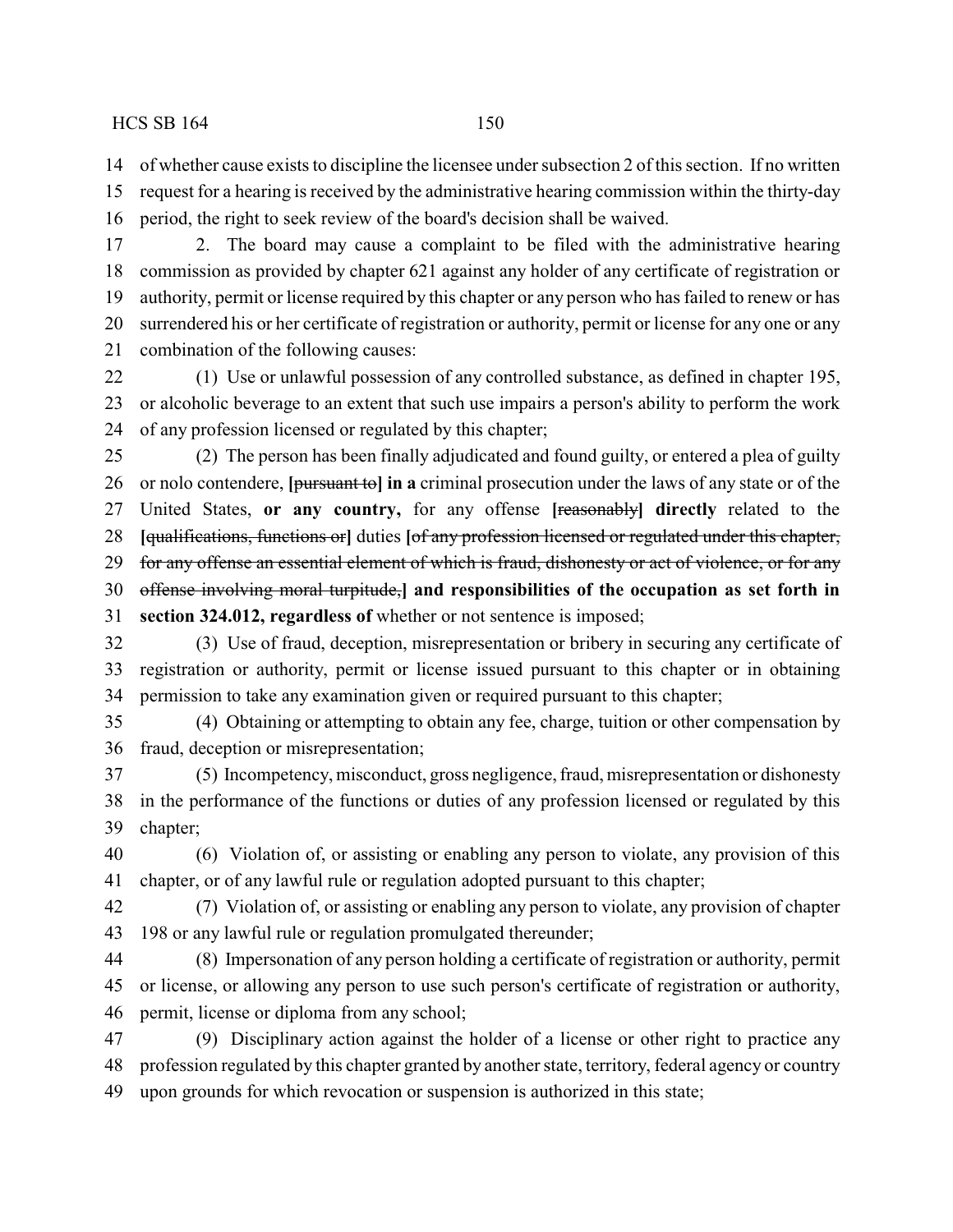(10) A person is finally adjudged incapacitated or disabled by a court of competent jurisdiction;

 (11) Assisting or enabling any person to practice or offer to practice any profession licensed or regulated by this chapter who is not registered and currently eligible to practice under this chapter;

 (12) Issuance of a certificate of registration or authority, permit or license based upon a material mistake of fact;

 (13) Violation of the drug laws or rules and regulations of this state, any other state or the federal government;

 (14) Knowingly failing to report abuse or neglect of a resident in a long-term care facility, as required by section 198.070, of which he or she has actual knowledge that it is abuse or neglect;

(15) Violation of any professional trust or confidence;

 (16) Having served as the administrator, operator, or any principal involved in the operation of a facility licensed under chapter 198 and during such time the facility has had its license revoked under section 198.036, has entered into a consent agreement to obtain a probationary license under subsection 5 of section 198.026, has had a license denied under subsection 2 of section 198.022, or has surrendered its license while under investigation.

 3. The administrative hearing commission shall have no authority to require issuance of a license, pending a final determination by the commission, in any case in which an applicant is seeking initial licensure.

 4. No license may be suspended or revoked and no application for renewal of a license may be denied under this section until the licensee has been afforded an opportunity for hearing after due notice as provided in sections 621.015 to 621.205.

 5. Upon a finding by the administrative hearing commission that the grounds, provided in subsection 2 of this section, for disciplinary action are met, the board may, singly or in combination, censure or place the person named in the complaint on probation on such terms as the board deems appropriate, or may suspend or revoke the certificate, permit or license. The board may exclude any application for up to five years for any person who has had his or her license revoked by the board or has surrendered his or her license to the board.

345.015. As used in sections 345.010 to 345.080, the following terms mean:

 (1) "Audiologist", a person who is licensed as an audiologist pursuant to sections 345.010 to 345.080 to practice audiology;

 (2) "Audiology aide", a person who is registered as an audiology aide by the board, who does not act independently but works under the direction and supervision of a licensed audiologist. Such person assists the audiologist with activities which require an understanding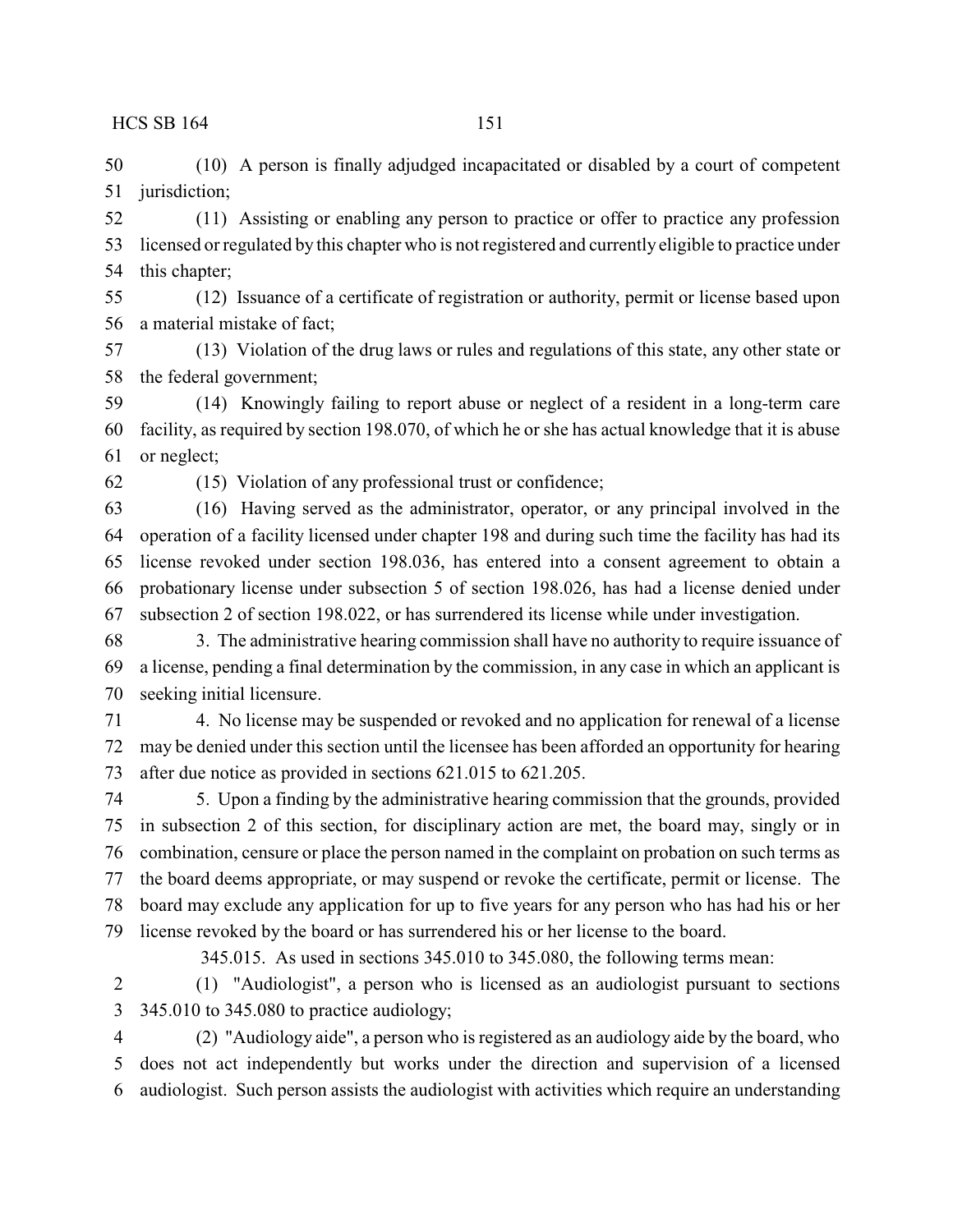of audiology but do not require formal training in the relevant academics. To be eligible for

- registration by the board, each applicant shall submit a registration fee**[**, be of good moral and
- ethical character;**]** and:
- 

(a) Be at least eighteen years of age;

 (b) Furnish evidence of the person's educational qualifications which shall be at a minimum:

a. Certification of graduation from an accredited high school or its equivalent; and

b. On-the-job training;

 (c) Be employed in a setting in which direct and indirect supervision are provided on a regular and systematic basis by a licensed audiologist.

 However, the aide shall not administer or interpret hearing screening or diagnostic tests, fit or dispense hearing instruments, make ear impressions, make diagnostic statements, determine case selection, present written reports to anyone other than the supervisor without the signature of the supervisor, make referrals to other professionals or agencies, use a title other than audiologyaide, develop or modify treatment plans, discharge clients from treatment or terminate treatment,

disclose clinical information, either orally or in writing, to anyone other than the supervising

- audiologist, or perform any procedure for which he or she is not qualified, has not been adequately trained or both;
- 

(3) "Board", the state board of registration for the healing arts;

 (4) "Commission", the advisory commission for speech-language pathologists and audiologists;

 (5) "Hearing instrument" or "hearing aid", any wearable device or instrument designed for or offered for the purpose of aiding or compensating for impaired human hearing and any parts, attachments or accessories, including ear molds, but excluding batteries, cords, receivers and repairs;

 (6) "Person", any individual, organization, or corporate body, except that only individuals may be licensed pursuant to sections 345.010 to 345.080;

(7) "Practice of audiology":

 (a) The application of accepted audiologic principles, methods and procedures for the measurement, testing, interpretation, appraisal and prediction related to disorders of the auditory system, balance system or related structures and systems;

 (b) Provides consultation or counseling to the patient, client, student, their family or interested parties;

(c) Provides academic, social and medical referrals when appropriate;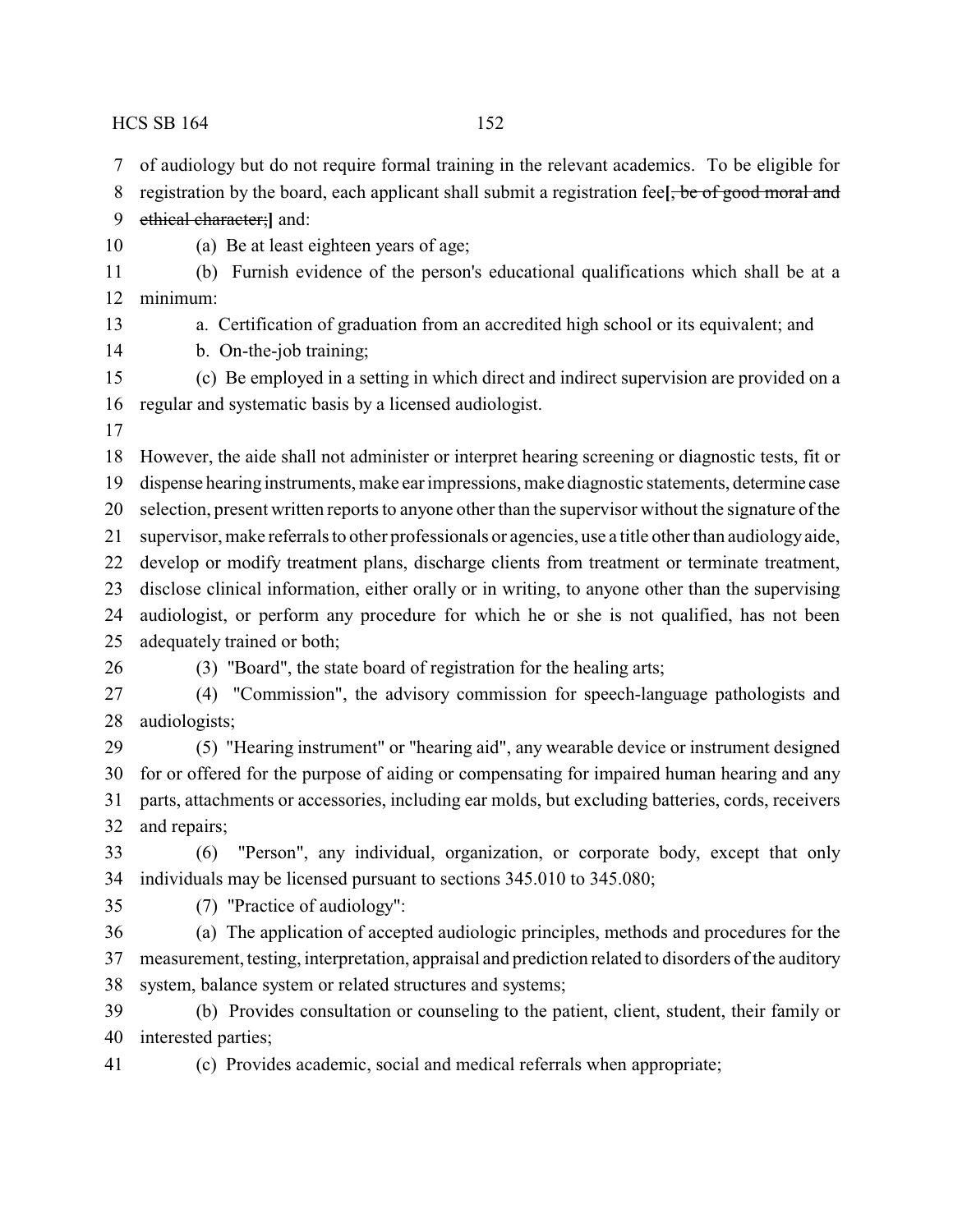(d) Provides for establishing goals, implementing strategies, methods and techniques,

| 43 | for habilitation, rehabilitation or aural rehabilitation, related to disorders of the auditory system, |
|----|--------------------------------------------------------------------------------------------------------|
| 44 | balance system or related structures and systems;                                                      |
| 45 | (e) Provides for involvement in related research, teaching or public education;                        |
| 46 | Provides for rendering of services or participates in the planning, directing or<br>(f)                |
| 47 | conducting of programs which are designed to modify audition, communicative, balance or                |
| 48 | cognitive disorder, which may involve speech and language or education issues;                         |
| 49 | (g) Provides and interprets behavioral and neurophysiologic measurements of auditory                   |
| 50 | balance, cognitive processing and related functions, including intraoperative monitoring;              |
| 51 | (h) Provides involvement in any tasks, procedures, acts or practices that are necessary                |
| 52 | for evaluation of audition, hearing, training in the use of amplification or assistive listening       |
| 53 | devices;                                                                                               |
| 54 | Provides selection, assessment, fitting, programming, and dispensing of hearing<br>(i)                 |
| 55 | instruments, assistive listening devices, and other amplification systems;                             |
| 56 | (j) Provides for taking impressions of the ear, making custom ear molds, ear plugs, swim               |
| 57 | molds and industrial noise protectors;                                                                 |
| 58 | (k) Provides assessment of external ear and cerumen management;                                        |
| 59 | Provides advising, fitting, mapping assessment of implantable devices such as<br>(1)                   |
| 60 | cochlear or auditory brain stem devices;                                                               |
| 61 | (m) Provides information in noise control and hearing conservation including education,                |
| 62 | equipment selection, equipment calibration, site evaluation and employee evaluation;                   |
| 63 | (n) Provides performing basic speech-language screening test;                                          |
| 64 | (o) Provides involvement in social aspects of communication, including challenging                     |
| 65 | behavior and ineffective social skills, lack of communication opportunities;                           |
| 66 | (p) Provides support and training of family members and other communication partners                   |
| 67 | for the individual with auditory balance, cognitive and communication disorders;                       |
| 68 | (q) Provides aural rehabilitation and related services to individuals with hearing loss and            |
| 69 | their families:                                                                                        |
| 70 | (r) Evaluates, collaborates and manages audition problems in the assessment of the                     |
| 71 | central auditory processing disorders and providing intervention for individuals with central          |
| 72 | auditory processing disorders;                                                                         |
| 73 | (s) Develops and manages academic and clinical problems in communication sciences                      |
| 74 | and disorders;                                                                                         |
| 75 | Conducts, disseminates and applies research in communication sciences and<br>(t)                       |
| 76 | disorders;                                                                                             |
| 77 | (8) "Practice of speech-language pathology":                                                           |
|    |                                                                                                        |
|    |                                                                                                        |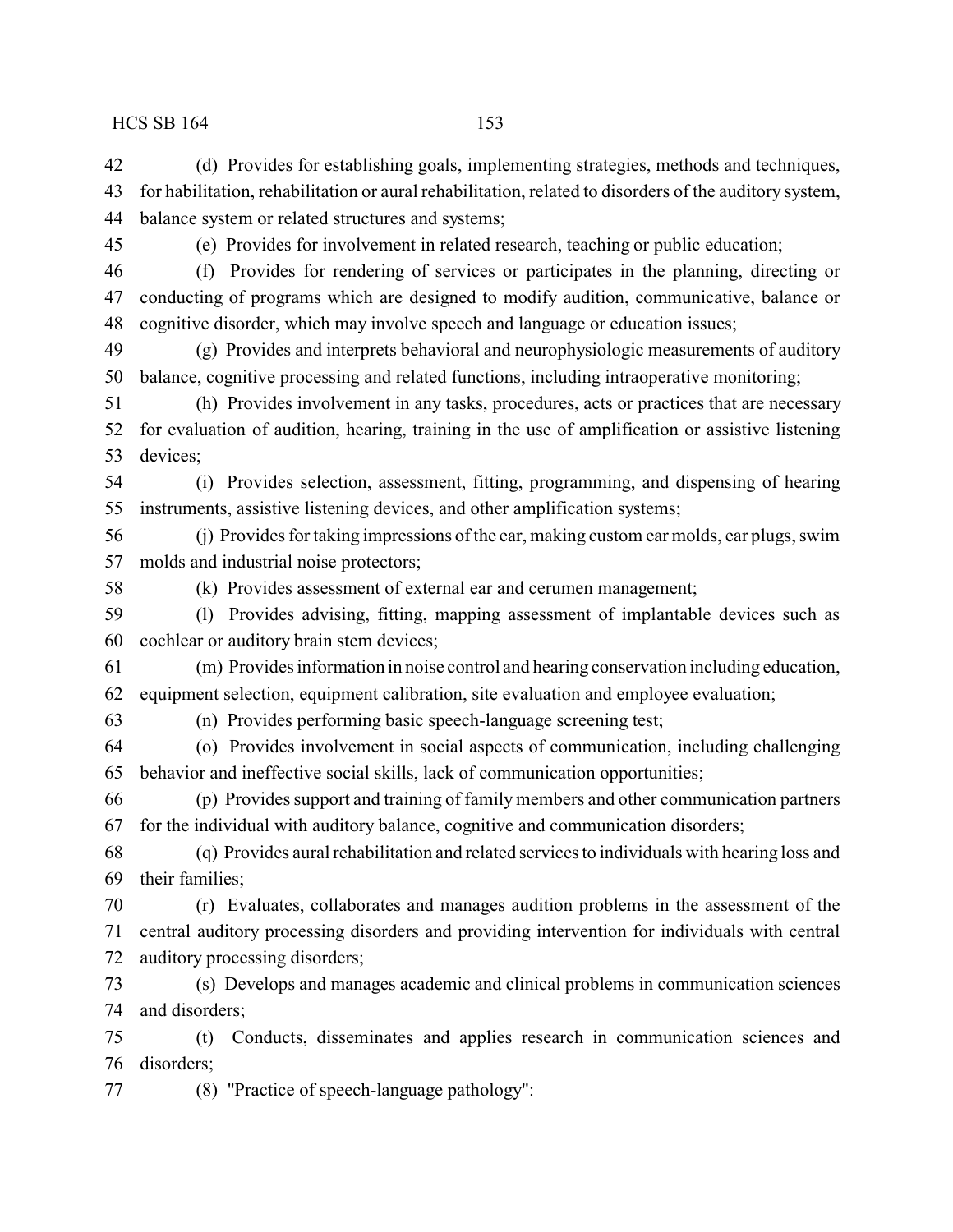(a) Provides screening, identification, assessment, diagnosis, treatment, intervention, including but not limited to prevention, restoration, amelioration and compensation, and follow-up services for disorders of:

- 
- 

 a. Speech: articulation, fluency, voice, including respiration, phonation and resonance; b. Language, involving the parameters of phonology, morphology, syntax, semantics and pragmatic; and including disorders of receptive and expressive communication in oral, written, graphic and manual modalities;

 c. Oral, pharyngeal, cervical esophageal and related functions, such as dysphagia, including disorders of swallowing and oral functions for feeding; orofacial myofunctional disorders;

 d. Cognitive aspects of communication, including communication disability and other functional disabilities associated with cognitive impairment;

 e. Social aspects of communication, including challenging behavior, ineffective social skills, lack of communication opportunities;

(b) Provides consultation and counseling and makes referrals when appropriate;

 (c) Trains and supports familymembers and other communication partners of individuals with speech, voice, language, communication and swallowing disabilities;

 (d) Develops and establishes effective augmentative and alternative communication techniques and strategies, including selecting, prescribing and dispensing of augmentative aids and devices; and the training of individuals, their families and other communication partners in their use;

 (e) Selects, fits and establishes effective use of appropriate prosthetic/adaptive devices for speaking and swallowing, such as tracheoesophageal valves, electrolarynges, or speaking valves;

 (f) Uses instrumental technology to diagnose and treat disorders of communication and swallowing, such as videofluoroscopy, nasendoscopy, ultrasonography and stroboscopy;

 (g) Provides aural rehabilitative and related counseling services to individuals with hearing loss and to their families;

 (h) Collaborates in the assessment of central auditory processing disorders in cases in which there is evidence of speech, language or other cognitive communication disorders; provides intervention for individuals with central auditory processing disorders;

 (i) Conducts pure-tone air conduction hearing screening and screening tympanometry for the purpose of the initial identification or referral;

 (j) Enhances speech and language proficiency and communication effectiveness, including but not limited to accent reduction, collaboration with teachers of English as a second language and improvement of voice, performance and singing;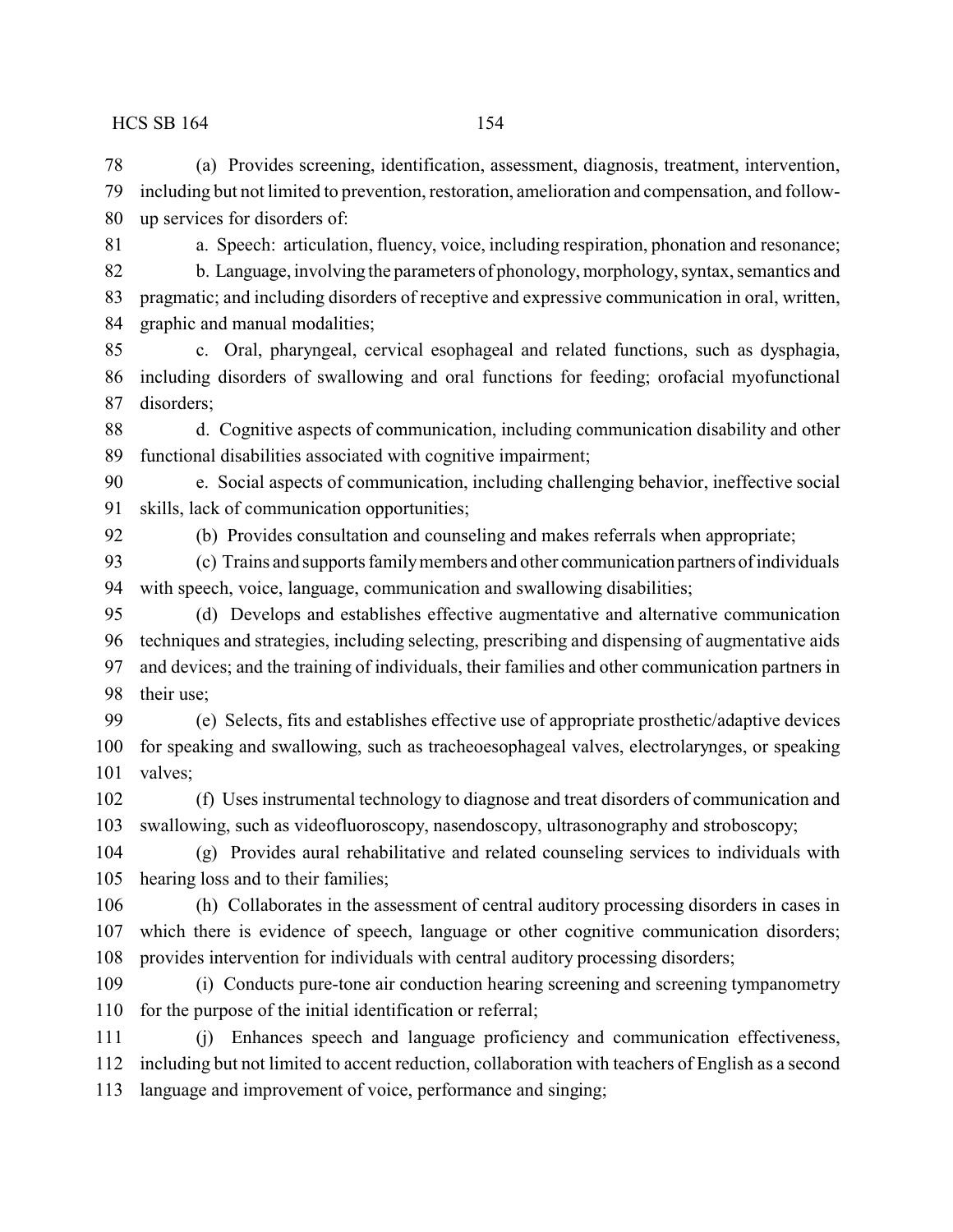(k) Trains and supervises support personnel;

 (l) Develops and manages academic and clinical programs in communication sciences 116 and disorders:

 (m) Conducts, disseminates and applies research in communication sciences and disorders;

 (n) Measures outcomes of treatment and conducts continuous evaluation of the effectiveness of practices and programs to improve and maintain quality of services;

 (9) "Speech-language pathologist", a person who is licensed as a speech-language pathologist pursuant to sections 345.010 to 345.080; who engages in the practice of speech-language pathology as defined in sections 345.010 to 345.080;

 (10) "Speech-language pathology aide", a person who is registered as a speech-language aide by the board, who does not act independently but works under the direction and supervision of a licensed speech-language pathologist. Such person assists the speech-language pathologist with activities which require an understanding of speech-language pathology but do not require formal training in the relevant academics. To be eligible for registration by the board, each

applicant shall submit a registration fee**[**, be of good moral and ethical character;**]** and:

(a) Be at least eighteen years of age;

 (b) Furnish evidence of the person's educational qualifications which shall be at a minimum:

a. Certification of graduation from an accredited high school or its equivalent; and

b. On-the-job training;

 (c) Be employed in a setting in which direct and indirect supervision is provided on a regular and systematic basis by a licensed speech-language pathologist.

 However, the aide shall not administer or interpret hearing screening or diagnostic tests, fit or dispense hearing instruments, make ear impressions,make diagnostic statements, determine case selection, present written reports to anyone other than the supervisor without the signature of the supervisor, make referrals to other professionals or agencies, use a title other than speech- language pathology aide, develop or modify treatment plans, discharge clients from treatment or terminate treatment, disclose clinical information, either orally or in writing, to anyone other than the supervising speech-language pathologist, or perform any procedure for which he or she is not qualified, has not been adequately trained or both; (11) "Speech-language pathology assistant", a person who is registered as a speech-

 language pathology assistant by the board, who does not act independently but works under the direction and supervision of a licensed speech-language pathologist practicing for at least one

year or speech-language pathologist practicing under subdivision (1) or (6) of subsection 1 of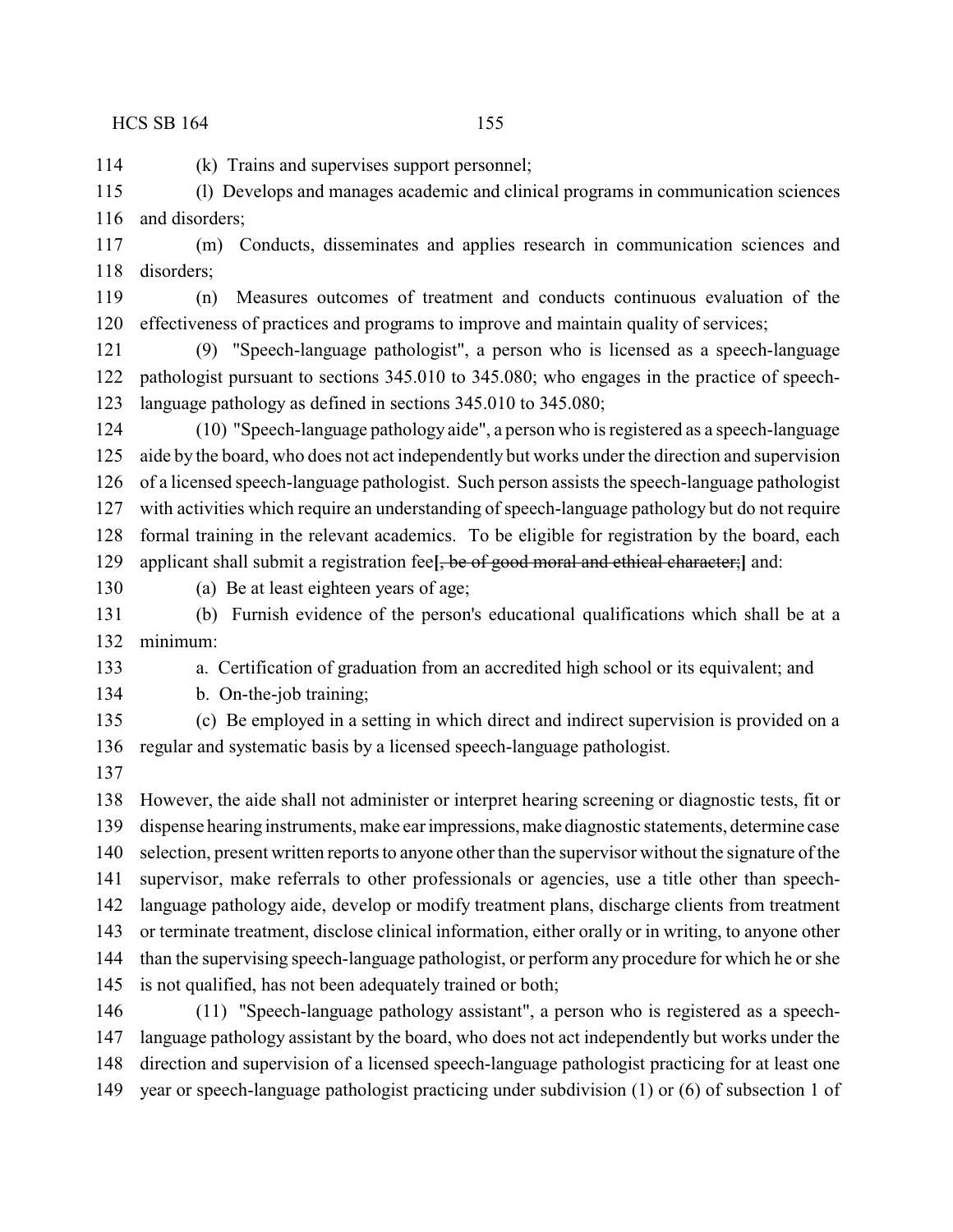section 345.025 for at least one year and whose activities require both academic and practical training in the field of speech-language pathology although less training than those established by sections 345.010 to 345.080 as necessary for licensing as a speech-language pathologist. To be eligible for registration by the board, each applicant shall submit the registration fee, supervising speech-language pathologist information if employment is confirmed, if not such information shall be provided after registration, **[**be of good moral character**]** and furnish evidence of the person's educational qualifications which meet the following:

 (a) Hold a bachelor's level degree from an institution accredited or approved by a regional accrediting body recognized by the United States Department of Education or its equivalent; and

 (b) Submit official transcripts from one or more accredited colleges or universities presenting evidence of the completion of bachelor's level course work and requirements in the field of speech-language pathology as established by the board through rules and regulations;

 (c) Submit proof of completion of the number and type of clinical hours as established by the board through rules and regulations.

345.050. 1. To be eligible for licensure by the board by examination, each applicant 2 shall submit the application fee and shall furnish evidence of such person's **[good moral and** ethical character,**]** current competence and shall:

 (1) Hold a master's or a doctoral degree from a program accredited by the Council on Academic Accreditation of the American Speech-Language-Hearing Association or other accrediting agency approved by the board in the area in which licensure is sought;

 (2) Submit official transcripts from one or more accredited colleges or universities presenting evidence of the completion of course work and clinical practicum requirements equivalent to that required by the Council on Academic Accreditation of the American Speech-Language-Hearing Association or other accrediting agency approved by the board; and

 (3) Pass an examination promulgated or approved by the board. The board shall determine the subject and scope of the examinations.

 2. To be eligible for licensure by the board without examination, each applicant shall make application on forms prescribed by the board, submit the application fee **[**and shall be of good moral and ethical character**]**, submit an activity statement and meet one of the following requirements:

 (1) The board shall issue a license to any speech-language pathologist or audiologist who is licensed in another country and who has had no violations, suspension or revocations of a license to practice speech-language pathology or audiology in any jurisdiction; provided that, such person is licensed in a country whose requirements are substantially equal to, or greater than, Missouri at the time the applicant applies for licensure; or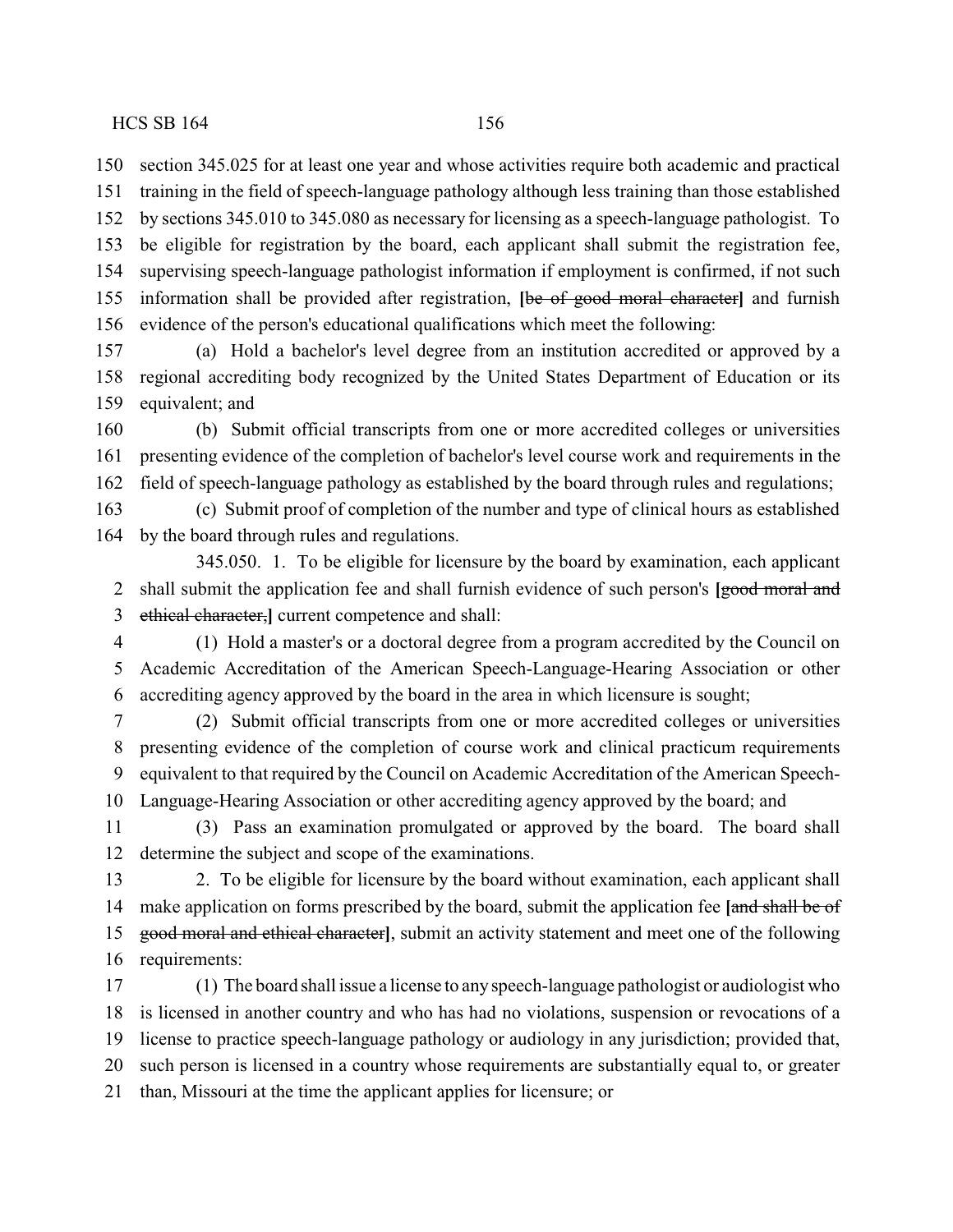(2) Hold the certificate of clinical competence issued bythe American Speech-Language-Hearing Association in the area in which licensure is sought.

345.065. 1. The board may refuse to issue any certificate of registration or authority, permit or license required pursuant to sections 345.010 to 345.080 for one or any combination of causes stated in subsection 2 of this section. The board shall notify the applicant in writing of the reasons for the refusal and shall advise the applicant of the applicant's right to file a complaint with the administrative hearing commission as provided by chapter 621. As an alternative to a refusal to issue or renew any certificate, registration or authority, the board may, at its discretion, issue a license or registration which is subject to probation, restriction or limitation to an applicant for licensure or registration for any one or any combination of causes stated in subsection 2 of this section. The board's order of probation, limitation or restriction shall contain a statement of the discipline imposed, the basis therefor, the date such action shall become effective and a statement that the applicant has thirty days to request in writing a hearing before the administrative hearing commission. If the board issues a probationary, limited or restricted license or registration to an applicant for licensure or registration, either partymay file a written petition with the administrative hearing commission within thirty days of the effective date of the probationary, limited or restricted license or registration seeking review of the board's determination. If no written request for a hearing is received by the administrative hearing commission within the thirty-day period, the right to seek review of the board's decision shall be considered as waived.

 2. The board may cause a complaint to be filed with the administrative hearing commission as provided by chapter 621 against any holder of any certificate of registration or authority, permit or license required by sections 345.010 to 345.080 or any person who has failed to renew or has surrendered the person's certificate of registration or authority, permit or license for any one or any combination of the following causes:

 (1) Use of any controlled substance, as defined in chapter 195, or alcoholic beverage to an extent that such use impairs a person's ability to perform the work of any profession licensed or regulated by sections 345.010 to 345.080;

 (2) The person has been finally adjudicated and found guilty, or entered a plea of guilty or nolo contendere, in a criminal prosecution under the laws of any state or of the United States, **or any country,**for any offense **[**reasonably**] directly** related to the **[**qualifications, functions or**]** duties **[**of any profession licensed or regulated pursuant to sections 345.010 to 345.080, for any 31 offense an essential element of which is fraud, dishonesty or act of violence, or for any offense involving moral turpitude,**] and responsibilities of the occupation as set forth in section 324.012, regardless of** whether or not sentence is imposed;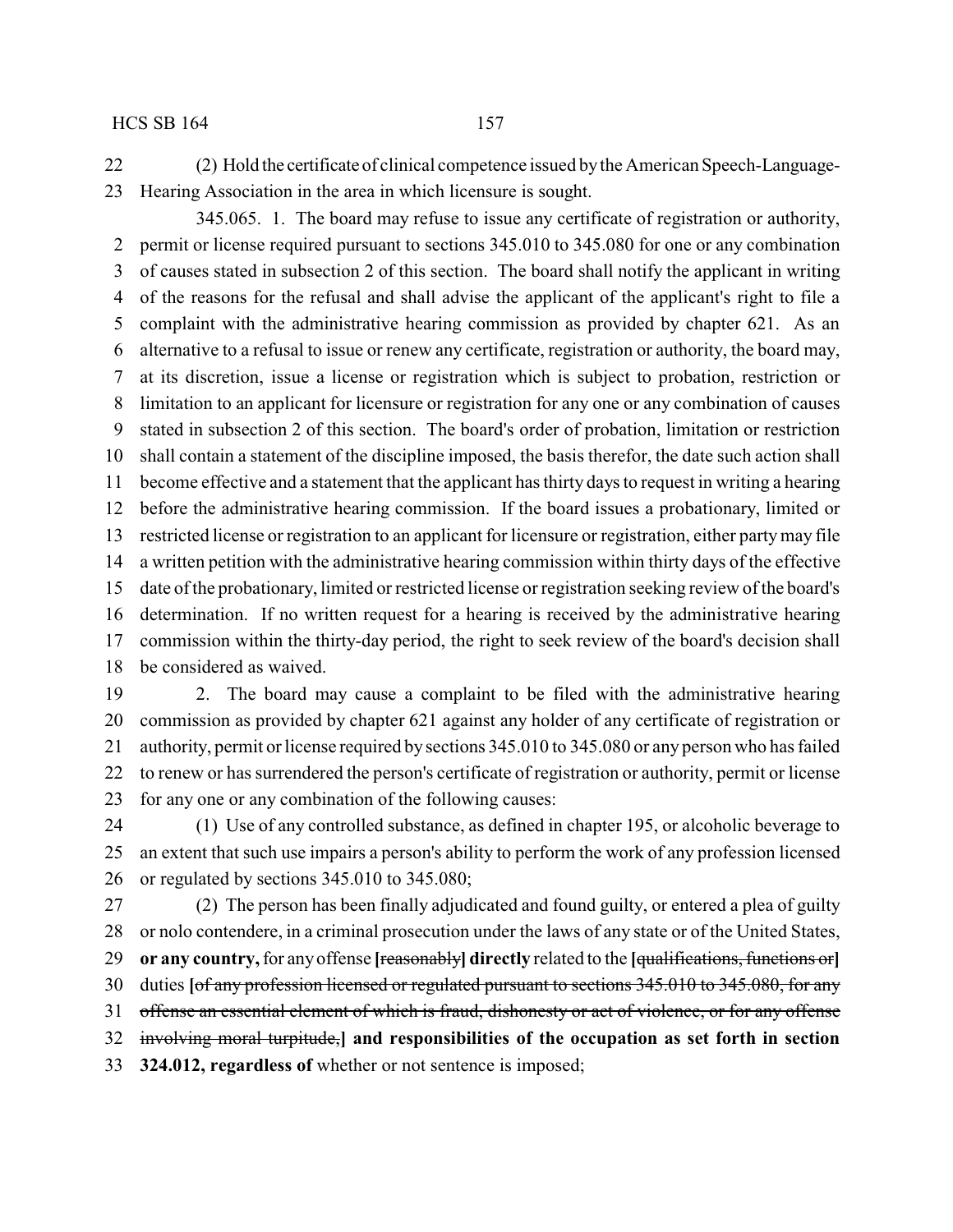(3) Use of fraud, deception, misrepresentation or bribery in securing any certificate of registration or authority, permit or license issued pursuant to sections 345.010 to 345.080 or in obtaining permission to take any examination given or required pursuant to sections 345.010 to 345.080; (4) Obtaining or attempting to obtain any fee, charge, tuition or other compensation by fraud, deception or misrepresentation; (5) Incompetency, misconduct, gross negligence, fraud, misrepresentation or dishonesty

 in the performance of the functions or duties of any profession licensed or regulated by sections 345.010 to 345.080;

 (6) Violation of, or assisting or enabling any person to violate, any provision of sections 345.010 to 345.080, or of any lawful rule or regulation adopted pursuant to sections 345.010 to 345.080;

 (7) Impersonation of any person holding a certificate of registration or authority, permit or license or allowing any person to use his or her certificate of registration or authority, permit, license or diploma from any school;

 (8) Disciplinary action against the holder of a license or other right to practice any profession regulated by sections 345.010 to 345.080 granted by another state, territory, federal agency or country upon grounds for which revocation or suspension is authorized in this state; (9) A person is finally adjudged insane or incompetent by a court of competent jurisdiction;

 (10) Assisting or enabling any person to practice or offer to practice any profession licensed or regulated by sections 345.010 to 345.080 who is not registered and currently eligible to practice pursuant to sections 345.010 to 345.080;

 (11) Issuance of a certificate of registration or authority, permit or license based upon a material mistake of fact;

 (12) Failure to display a valid certificate or license if so required by sections 345.010 to 345.080 or any rule promulgated pursuant to sections 345.010 to 345.080;

(13) Violation of any professional trust or confidence;

- (14) Fraudulently or deceptively using a license, provisional license or registration; (15) Altering a license, provisional license or registration;
- (16) Willfullymaking or filing a false report or record in the practice of speech-language pathology or audiology;

 (17) Using or promoting or causing the use of any misleading, deceiving, improbable or untruthful advertising matter, promotional literature, testimonial, guarantee, warranty, label, brand, insignia or any other representation;

(18) Falsely representing the use or availability of services or advice of a physician;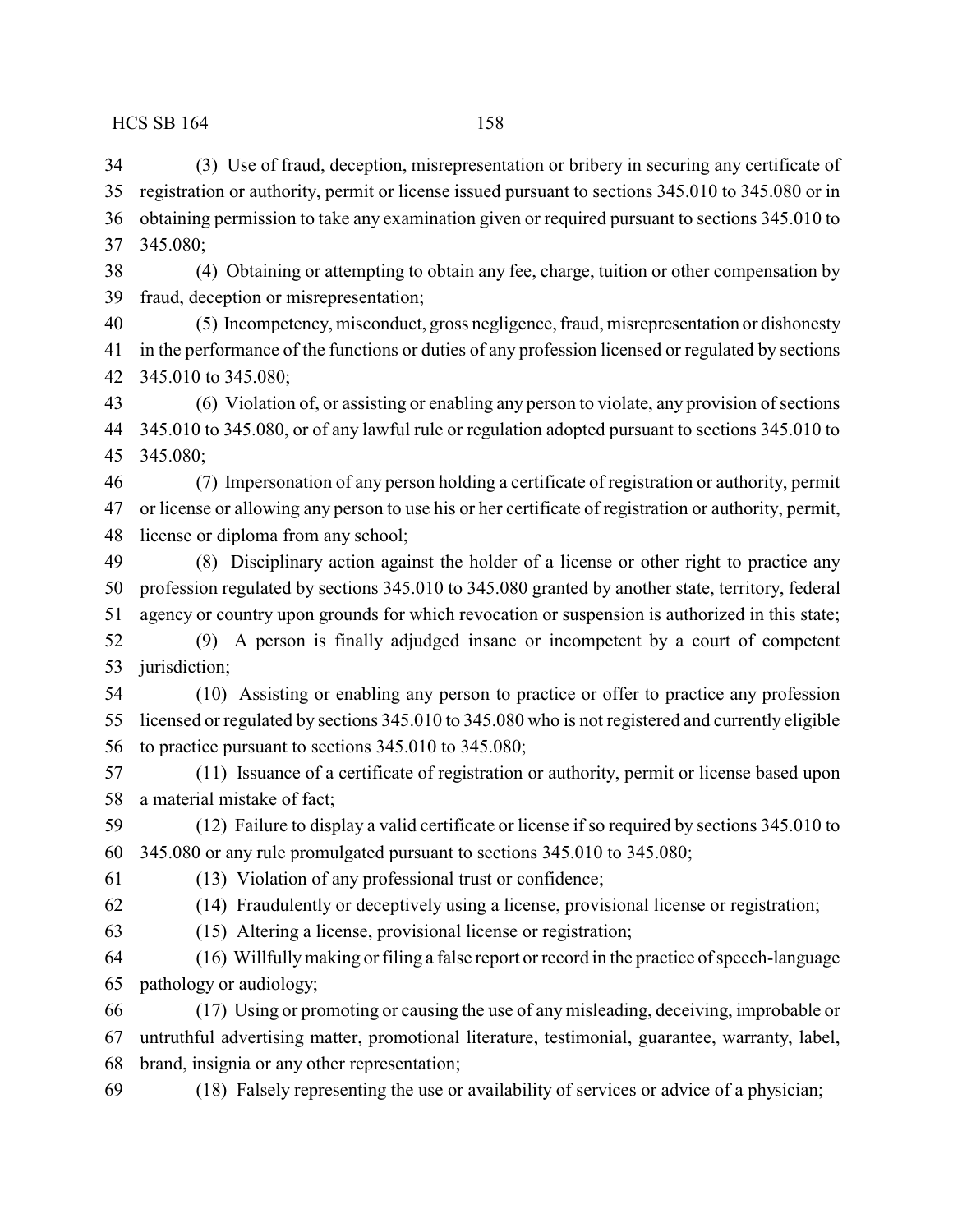(19) Misrepresenting the applicant, licensee or holder by using the word doctor or any similar word, abbreviation or symbol if the use is not accurate or if the degree was not obtained from a regionally accredited institution;

 (20) Committing any act of dishonorable, immoral or unprofessional conduct while engaging in the practice of speech-language pathology or audiology;

 (21) Providing services or promoting the sale of devices, appliances or products to a person who cannot reasonably be expected to benefit from such services, devices, appliances or products.

 3. After the filing of such complaint, the proceedings shall be conducted in accordance with the provisions of chapter 621. Upon a finding by the administrative hearing commission that the grounds, provided in subsection 2 of this section, for disciplinary action are met, the board may, singly or in combination, censure or place the person named in the complaint on probation on such terms and conditions as the board deems appropriate for a period not to exceed ten years, or may suspend, for a period not to exceed three years, or restrict or limit the person's ability to practice for an indefinite period of time, or revoke the license or registration.

 4. The board may apply for relief by injunction, without bond, to restrain any person, partnership or corporation from engaging in any act or practice which constitutes an offense pursuant to sections 345.010 to 345.080. The board does not need to allege and prove that there is no adequate remedy at law to obtain an injunction. The members of the board and the advisory commission shall not be individually liable for applying for such relief.

346.055. 1. An applicant may obtain a license provided the applicant:

(1) Is at least eighteen years of age; and

(2) **[**Is of good moral character; and

4 (3)**]** Successfully passes a qualifying examination as described under sections 346.010 to 346.250; and

 **[**(4)**] (3)** (a) Holds an associate's degree or higher, from a state or regionally accredited institution of higher education, in hearing instrument sciences; or

 (b) Holds an associate's level degree or higher, from a state or regionally accredited institution of higher education and submits proof of completion of the International Hearing Society's Distance Learning for Professionals in Hearing Health Sciences Course; or

 (c) Holds a master's or doctoral degree in audiology from a state or regionally accredited institution; or

 (d) Holds a current, unsuspended, unrevoked license from another country if the standards for licensing in such country, as determined by the board, are substantially equivalent

to or exceed those required in paragraph (a) or (b) of this subdivision; or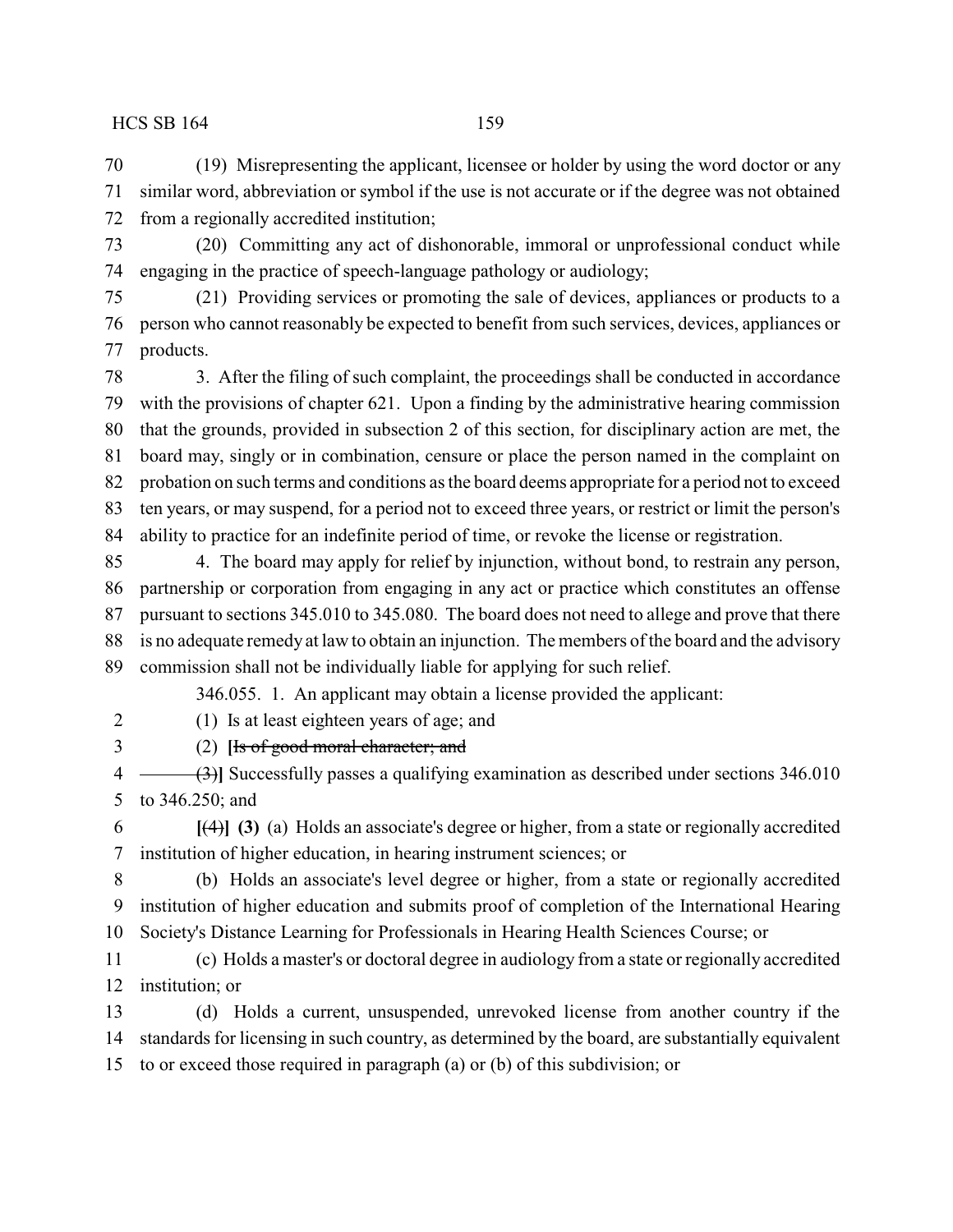(e) Holds a current, unsuspended, unrevoked license from another country, has been actively practicing as a licensed hearing aid fitter or dispenser in another country for no less than forty-eight of the last seventy-two months, and submits proof of completion of advance 19 certification from either the International Hearing Society or the National Board for Certification in Hearing Instrument Sciences.

 2. The provisions of subsection 1 of this section shall not apply to any person holding a valid Missouri hearing instrument specialist license under this chapter when applying for the renewal of that license. These provisions shall apply to any person holding a hearing instrument specialist-in-training permit at the time of their application for licensure or renewal of said permit.

 3. (1) The board shall promulgate reasonable standards and rules for the evaluation of applicants for purposes of determining the course of instruction and training required of each applicant for a hearing instrument specialist license under the requirement of subdivision (4) of subsection 1 of this section.

 (2) Any rule or portion of a rule, as that term is defined in section 536.010, that is created under the authority delegated in this section shall become effective only if it complies with and is subject to all of the provisions of chapter 536 and, if applicable, section 536.028. This section and chapter 536 are nonseverable and if any of the powers vested with the general assembly pursuant to chapter 536 to review, to delay the effective date, or to disapprove and annul a rule are subsequently held unconstitutional, then the grant of rulemaking authority and any rule proposed or adopted after August 28, 2013, shall be invalid and void.

346.105. 1. The board may refuse to issue any certificate of registration or authority, permit or license required pursuant to this chapter, upon recommendation of the board, for one or any combination of causes stated in subsection 2 of this section. The board shall notify the applicant in writing of the reasons for the refusal and shall advise the applicant of the applicant's right to file a complaint with the administrative hearing commission as provided by chapter 621.

 2. The division may cause a complaint to be filed with the administrative hearing commission as provided by chapter 621 against any holder of any certificate of registration or authority, permit or license required by this chapter or against any person who has failed to renew or has surrendered such person's certificate of registration or authority, permit or license for any one or any combination of the following causes:

 (1) Use of any controlled substance, as defined in chapter 195, or alcoholic beverage to an extent that such use impairs a person's ability to perform the work of any profession licensed or regulated by this chapter;

 (2) The person has been finally adjudicated and found guilty, or entered a plea of guilty or nolo contendere, in a criminal prosecution under the laws of any state or of the United States,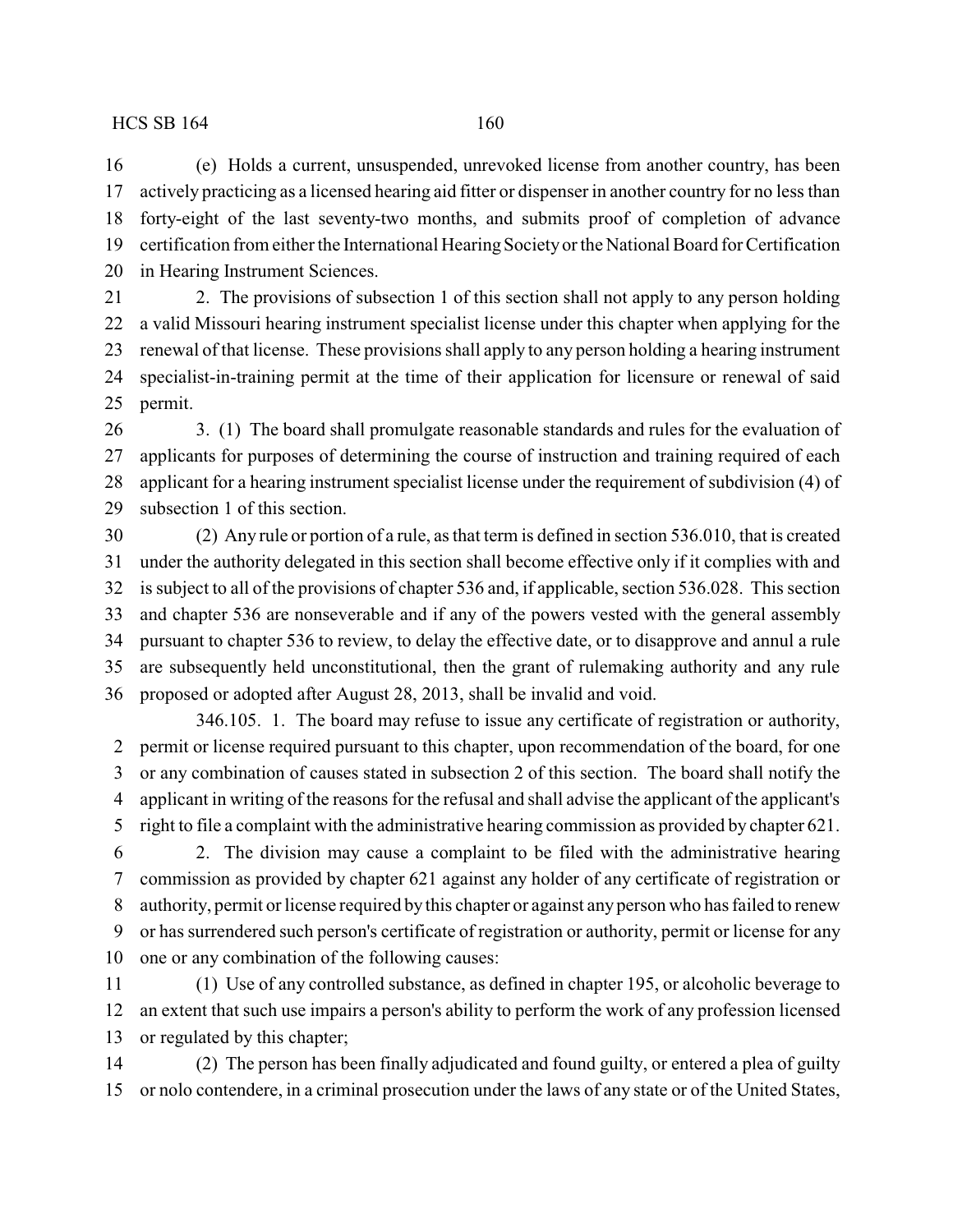**or any country,** for any offense **[**reasonably**] directly** related to the **[**qualification, functions or**]**

duties **[**of any profession licensed or regulated under this chapter, for any offense an essential

- 18 element of which is fraud, dishonesty or act of violence, or for any offense involving moral
- turpitude,**] and responsibilities of the occupation as set forth in section 324.012, regardless**

**of** whether or not sentence is imposed;

 (3) Use of fraud, deception, misrepresentation or bribery in securing any certificate of registration or authority, permit or license issued pursuant to this chapter or in obtaining permission to take any examination given or required pursuant to this chapter;

 (4) Obtaining or attempting to obtain any fee, charge, tuition or other compensation by fraud, deception or misrepresentation;

 (5) Incompetency, misconduct, gross negligence, fraud, misrepresentation or dishonesty in the performance of the functions or duties of any profession licensed or regulated by this chapter;

 (6) Violation of, or assisting or enabling any person to violate, any provision of this chapter, or of any lawful rule or regulation adopted pursuant to this chapter;

 (7) Impersonation of any person holding a certificate of registration or authority, permit or license or allowing any person to use his or her certificate of registration or authority, permit, license or diploma from any school;

 (8) Disciplinary action against the holder of a license or other right to practice any profession regulated by this chapter granted by another state, territory, federal agency or country upon grounds for which revocation or suspension is authorized in this state;

 (9) A person is finally adjudged insane or incompetent by a court of competent jurisdiction;

 (10) Assisting or enabling any person to practice or offer to practice any profession licensed or regulated by this chapter who is not registered and currently eligible to practice under this chapter;

 (11) Issuance of a certificate of registration or authority, permit or license based upon a material mistake of fact;

 (12) Failure to display a valid certificate or license if so required by this chapter or any rule promulgated hereunder;

(13) Violation of any professional trust or confidence;

 (14) Use of any advertisement or solicitation which is false, misleading or deceptive to the general public or persons to whom the advertisement or solicitation is primarily directed;

 (15) Representing that the service or advice of a person licensed as a physician pursuant to chapter 334 will be used or made available in the selection, fitting, adjustment, maintenance or repair of hearing instruments when that is not true, or using the words "doctor", "clinic",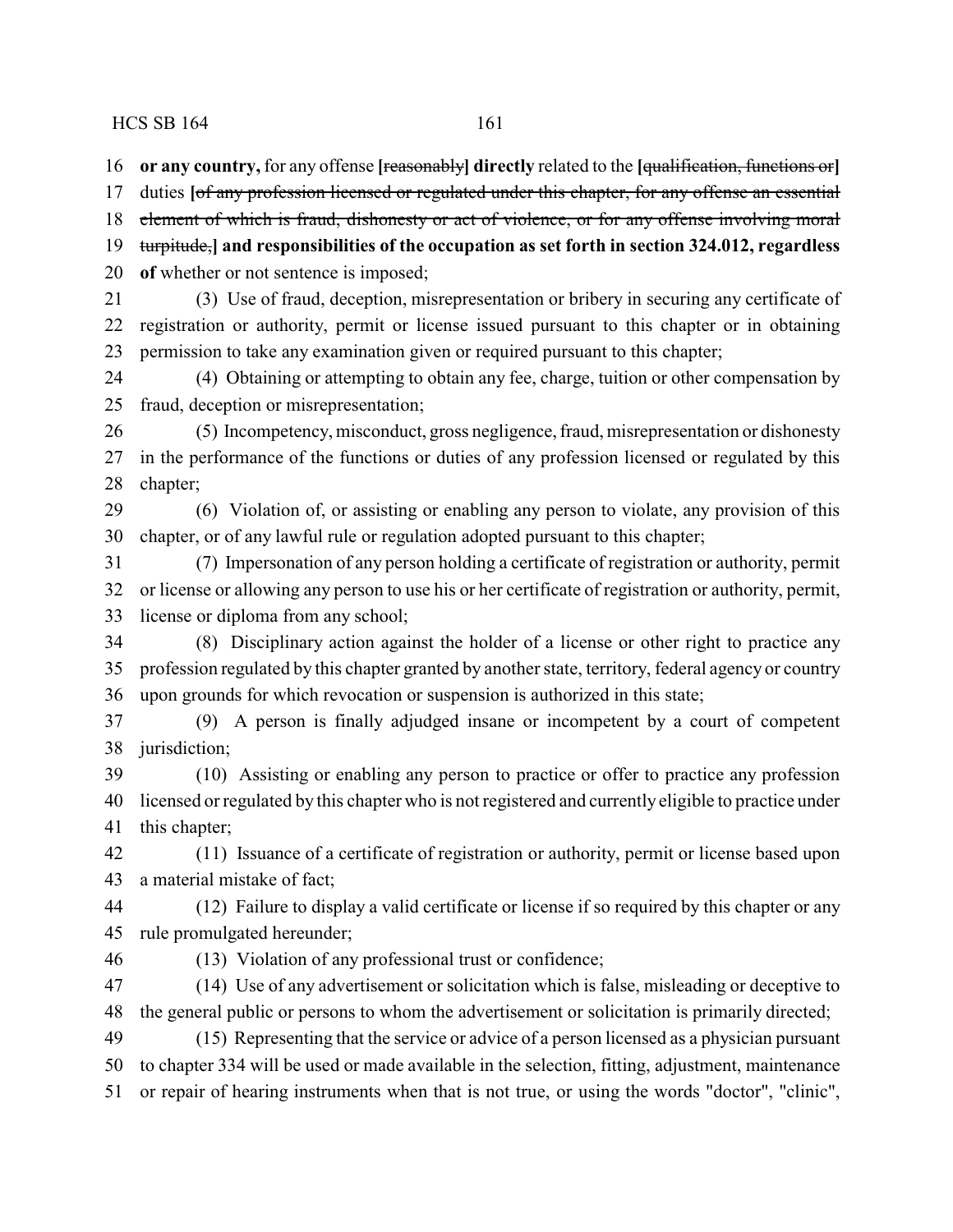"clinical audiologist", "state-licensed clinic", "state registered", "state certified", or "state approved" or any other term, abbreviation, or symbol when it would falsely give the impression that service is being provided by physicians licensed pursuant to chapter 334, or by audiologists licensed pursuant to chapter 345, or that the licensee's service has been recommended bythe state when such is not the case.

436.230. 1. Except as otherwise provided in subsection 2 of this section, the director shall issue a certificate of registration to an individual who complies with section 436.227.

 2. The director may refuse to issue a certificate of registration if the director determines that the applicant has engaged in conduct that has a significant adverse effect on the applicant's fitness to serve as an athlete agent. In making the determination, the director may consider whether the applicant has:

 (1) Been **[**convicted of a crime that if committed in this state would be a felony or other crime involving moral turpitude**] finally adjudicated and found guilty, or entered a plea of guilty or nolo contendere, in a criminal prosecution under the laws of any state, or of the United States, or any country, for any offense directed related to the duties and responsibilities of the occupation as set forth in section 324.012, regardless of whether or not sentence is imposed**;

 (2) Made a materially false, misleading, deceptive, or fraudulent representation as an athlete agent or in the application;

 (3) Engaged in conduct that would disqualify the applicant from serving in a fiduciary capacity;

(4) Engaged in conduct prohibited by section 436.254;

 (5) Had a registration or licensure as an athlete agent suspended, revoked, or denied or been refused renewal of registration or licensure in any state;

 (6) Engaged in conduct or failed to engage in conduct the consequence of which was that a sanction, suspension, or declaration of ineligibility to participate in an interscholastic or intercollegiate athletic event was imposed on a student athlete or educational institution; or

 (7) Engaged in conduct that significantly adversely reflects on the applicant's credibility, honesty, or integrity.

 3. In making a determination under subsection 3 of this section, the director shall consider:

(1) How recently the conduct occurred;

(2) The nature of the conduct and the context in which it occurred; and

(3) Any other relevant conduct of the applicant.

 4. An athlete agent may apply to renew a registration by submitting an application for renewal in a form prescribed by the director. The application for renewal must be signed by the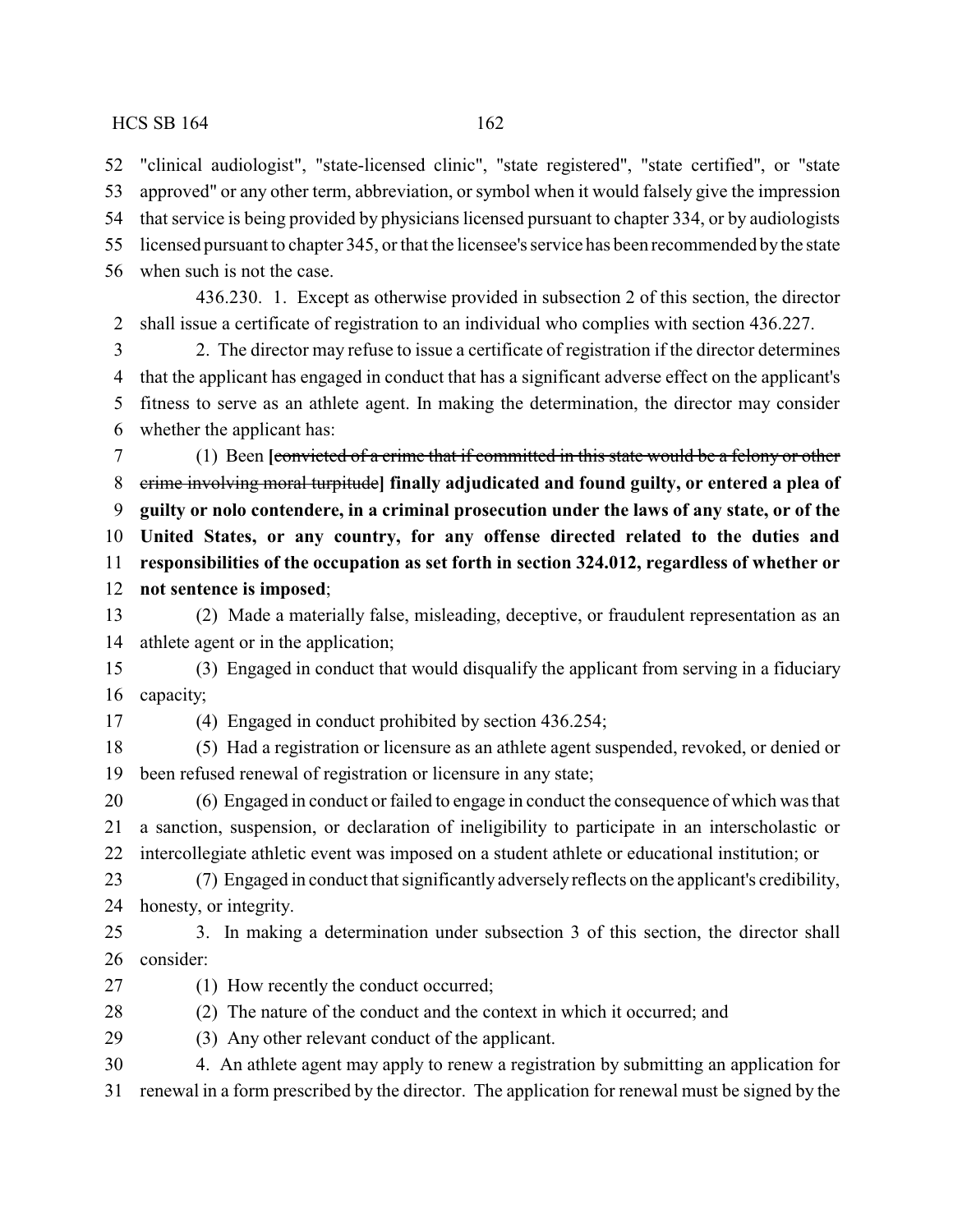applicant under penalty of perjury under section 575.040 and shall contain current information

- on all matters required in an original registration.
- 

5. A certificate of registration or a renewal of a registration is valid for two years.

**442.135. 1. If a property is subdivided and a new property description is created, such property description shall include the name and professional license number, if applicable, of the person that created the property description.**

 **2. No person shall submit for recording a conveyance of any property under subsection 1 of this section unless the property description of such property contains the information required in subsection 1 of this section.**

630.175. 1. No person admitted on a voluntary or involuntary basis to anymental health facility or mental health program in which people are civilly detained pursuant to chapter 632 and no patient, resident or client of a residential facility or day program operated, funded or licensed by the department shall be subject to physical or chemical restraint, isolation or seclusion unless it is determined by the head of the facility, the attending licensed physician, or in the circumstances specifically set forth in this section, by an advanced practice registered nurse in a collaborative practice arrangement, or a physician assistant or an assistant physician with a **[**supervision agreement**] collaborative practice arrangement**, with the attending licensed physician that the chosen intervention is imminently necessary to protect the health and safety of the patient, resident, client or others and that it provides the least restrictive environment. An advanced practice registered nurse in a collaborative practice arrangement, or a physician assistant or an assistant physician with a **[**supervision agreement**] collaborative practice arrangement**, with the attending licensed physician may make a determination that the chosen intervention is necessary for patients, residents, or clients of facilities or programs operated by the department, in hospitals as defined in section 197.020 that only provide psychiatric care and in dedicated psychiatric units of general acute care hospitals as hospitals are defined in section 197.020. Anydetermination made bythe advanced practice registered nurse, physician assistant, or assistant physician shall be documented as required in subsection 2 of this section and reviewed in person by the attending licensed physician if the episode of restraint is to extend beyond:

(1) Four hours duration in the case of a person under eighteen years of age;

(2) Eight hours duration in the case of a person eighteen years of age or older; or

 (3) For any total length of restraint lasting more than four hours duration in a twenty- four-hour period in the case of a person under eighteen years of age or beyond eight hours duration in the case of a person eighteen years of age or older in a twenty-four-hour period.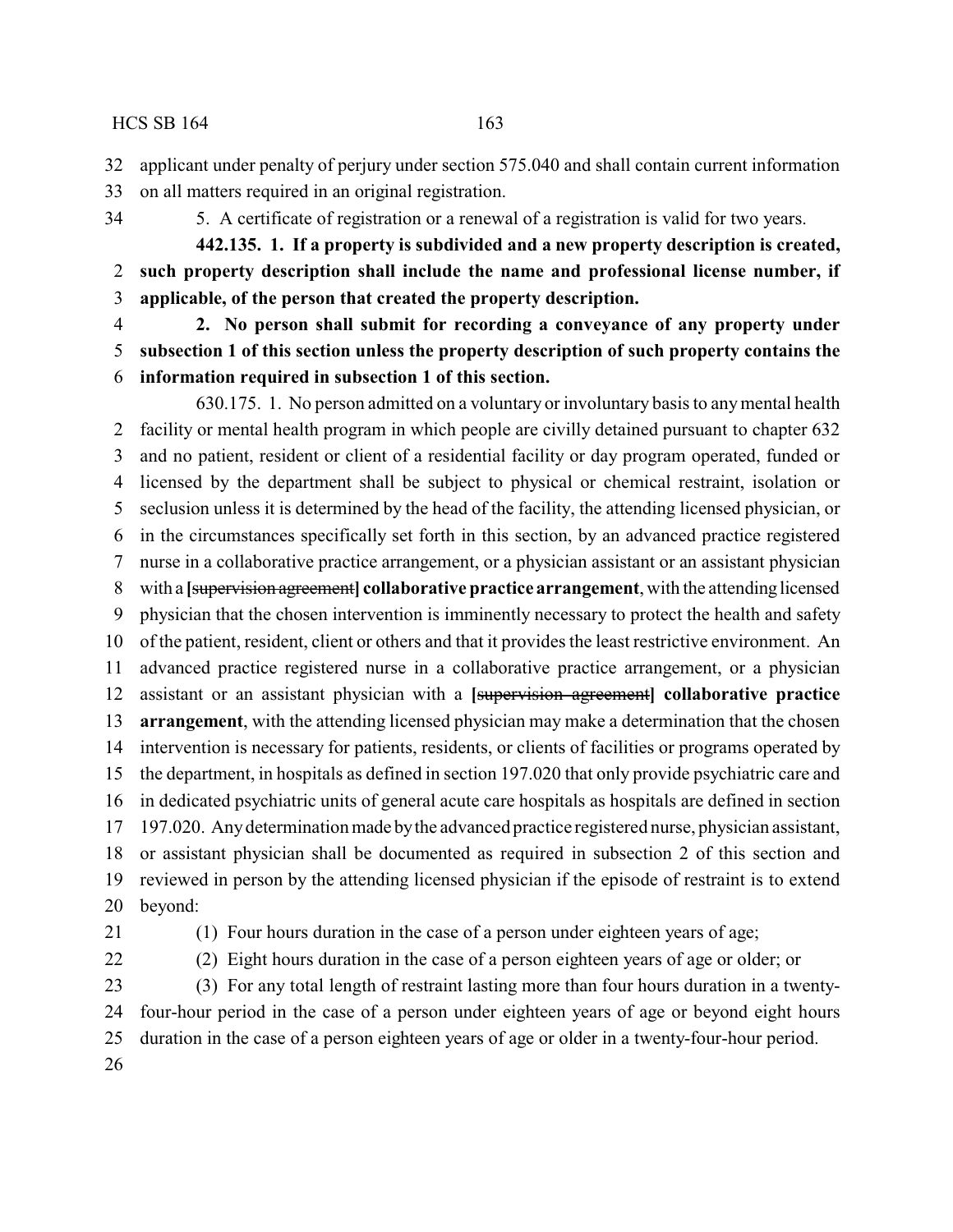The review shall occur prior to the time limit specified under subsection 6 of this section and shall be documented by the licensed physician under subsection 2 of this section.

 2. Every use of physical or chemical restraint, isolation or seclusion and the reasons therefor shall be made a part of the clinical record of the patient, resident or client under the signature of the head of the facility, or the attending licensed physician, or the advanced practice registered nurse in a collaborative practice arrangement, or a physician assistant or an assistant physician with a **[**supervision agreement**] collaborative practice arrangement**, with the attending licensed physician.

 3. Physical or chemical restraint, isolation or seclusion shall not be considered standard treatment or habilitation and shall cease as soon as the circumstances causing the need for such action have ended.

 4. The use of security escort devices, including devices designed to restrict physical movement, which are used to maintain safety and security and to prevent escape during transport outside of a facility shall not be considered physical restraint within the meaning of this section. Individuals who have been civilly detained under sections 632.300 to 632.475 may be placed in security escort devices when transported outside of the facility if it is determined by the head of the facility, or the attending licensed physician, or the advanced practice registered nurse in a collaborative practice arrangement, or a physician assistant or an assistant physician with a **[**supervision agreement**] collaborative practice arrangement**, with the attending licensed physician that the use of security escort devices is necessary to protect the health and safety of the patient, resident, client, or other persons or is necessary to prevent escape. Individuals who have been civilly detained under sections 632.480 to 632.513 or committed under chapter 552 shall be placed in security escort devices when transported outside of the facility unless it is determined by the head of the facility, or the attending licensed physician, or the advanced practice registered nurse in a collaborative practice arrangement, or a physician assistant or an assistant physician with a **[**supervision agreement**] collaborative practice arrangement**, with the attending licensed physician that security escort devices are not necessary to protect the health and safety of the patient, resident, client, or other persons or is not necessary to prevent escape.

 5. Extraordinary measures employed by the head of the facility to ensure the safety and security of patients, residents, clients, and other persons during times of natural or man-made disasters shall not be considered restraint, isolation, or seclusion within the meaning of this section.

 6. Orders issued under this section by the advanced practice registered nurse in a collaborative practice arrangement, or a physician assistant or an assistant physician with a **[**supervision agreement**] collaborative practice arrangement**, with the attending licensed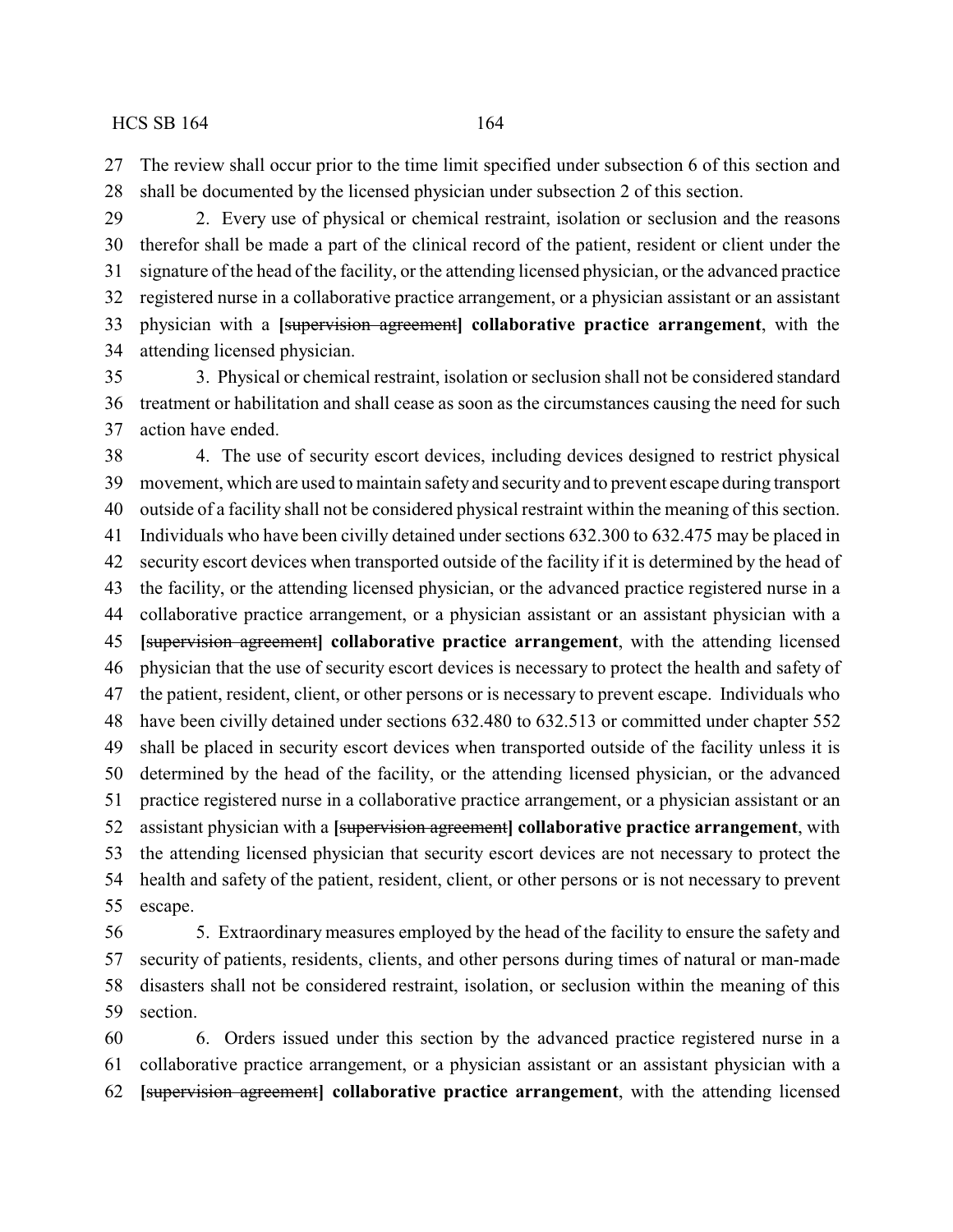physician shall be reviewed in person by the attending licensed physician of the facility within

- twenty-four hours or the next regular working day of the order being issued, and such review
- shall be documented in the clinical record of the patient, resident, or client.

 7. For purposes of this subsection, "division" shall mean the division of developmental disabilities. Restraint or seclusion shall not be used in habilitation centers or community programs that serve persons with developmental disabilities that are operated or funded by the division unless such procedure is part of an emergency intervention system approved by the division and is identified in such person's individual support plan. Direct-care staff that serve persons with developmental disabilities in habilitation centers or community programs operated or funded by the division shall be trained in an emergency intervention system approved by the division when such emergency intervention system is identified in a consumer's individual support plan.

630.875. 1. This section shall be known and may be cited as the "Improved Access to Treatment for Opioid Addictions Act" or "IATOA Act".

2. As used in this section, the following terms mean:

(1) "Department", the department of mental health;

 (2) "IATOA program", the improved access to treatment for opioid addictions program created under subsection 3 of this section.

 3. Subject to appropriations, the department shall create and oversee an "Improved Access to Treatment for Opioid Addictions Program", which is hereby created and whose purpose is to disseminate information and best practices regarding opioid addiction and to facilitate collaborations to better treat and prevent opioid addiction in this state. The IATOA program shall facilitate partnerships between assistant physicians, physician assistants, and advanced practice registered nurses practicing in federally qualified health centers, rural health clinics, and other health care facilities and physicians practicing at remote facilities located in this state. The IATOA program shall provide resources that grant patients and their treating assistant physicians, physician assistants, advanced practice registered nurses, or physicians access to knowledge and expertise through means such as telemedicine and Extension for Community Healthcare Outcomes (ECHO) programs established under section 191.1140.

 4. Assistant physicians, physician assistants, and advanced practice registered nurses who participate in the IATOA program shall complete the necessary requirements to prescribe buprenorphine within at least thirty days of joining the IATOA program.

 5. For the purposes of the IATOA program, a remote collaborating **[**or supervising**]** physician working with an on-site assistant physician, physician assistant, or advanced practice registered nurse shall be considered to be on-site. An assistant physician, physician assistant, or advanced practice registered nurse collaborating with a remote physician shall comply with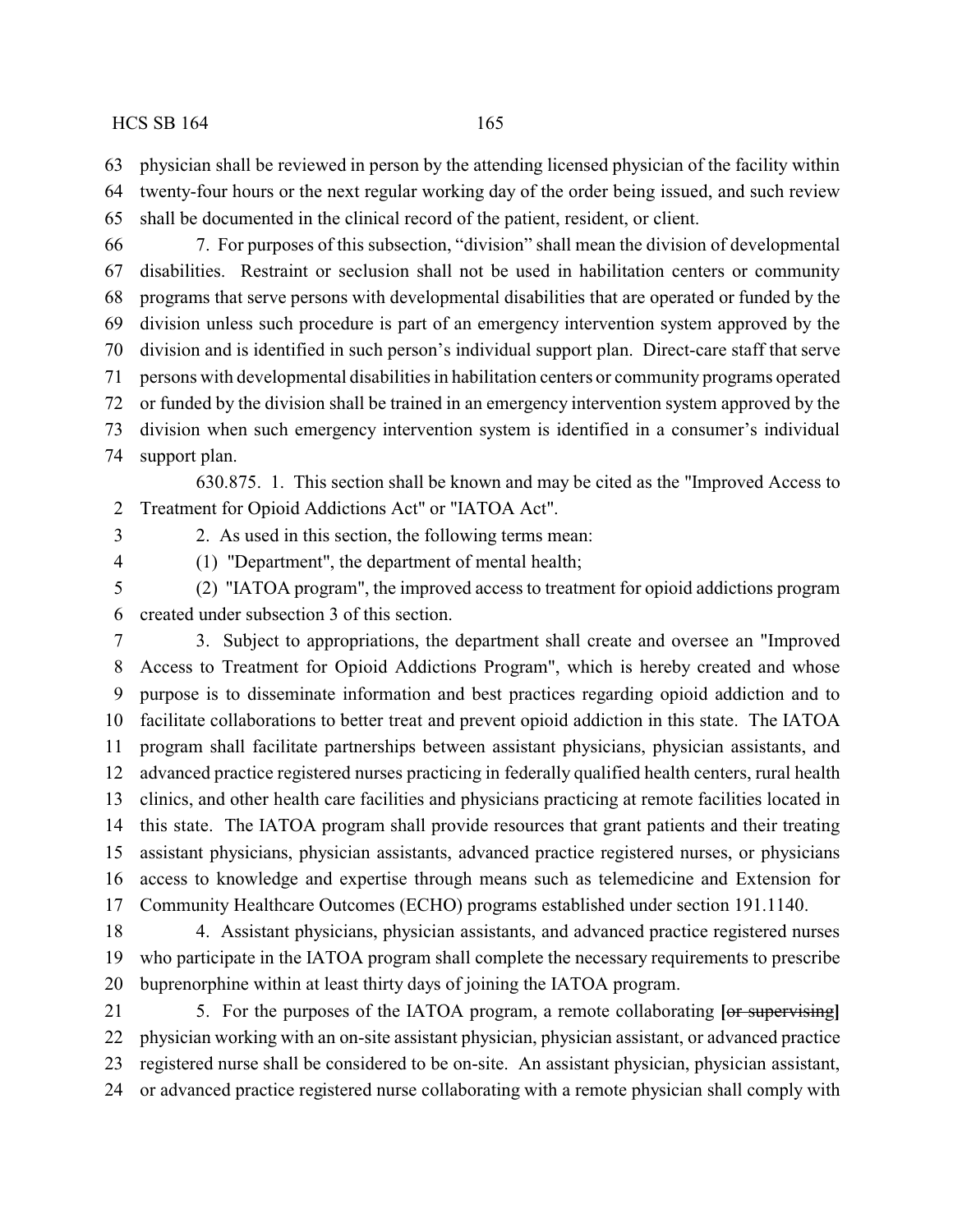all laws and requirements applicable to assistant physicians, physician assistants, or advanced practice registered nurses with on-site supervision before providing treatment to a patient.

 6. An assistant physician, physician assistant, or advanced practice registered nurse collaborating with a physician who is waiver-certified for the use of buprenorphine may participate in the IATOA program in any area of the state and provide all services and functions of an assistant physician, physician assistant, or advanced practice registered nurse.

 7. The department may develop curriculum and benchmark examinations on the subject of opioid addiction and treatment. The department may collaborate with specialists, institutions of higher education, and medical schools for such development. Completion of such a curriculum and passing of such an examination by an assistant physician, physician assistant, advanced practice registered nurse, or physician shall result in a certificate awarded by the department or sponsoring institution, if any.

 8. An assistant physician, physician assistant, or advanced practice registered nurse participating in the IATOA program may also:

(1) Engage in community education;

- (2) Engage in professional education outreach programs with local treatment providers;
- (3) Serve as a liaison to courts;
- (4) Serve as a liaison to addiction support organizations;
- (5) Provide educational outreach to schools;
- (6) Treat physical ailments of patients in an addiction treatment program or considering
- entering such a program;
- (7) Refer patients to treatment centers;
- (8) Assist patients with court and social service obligations;
- (9) Perform other functions as authorized by the department; and
- (10) Provide mental health services in collaboration with a qualified licensed physician.
- 

 The list of authorizations in this subsection is a nonexclusive list, and assistant physicians, physician assistants, or advanced practice registered nurses participating in the IATOA program may perform other actions.

 9. When an overdose survivor arrives in the emergency department, the assistant physician, physician assistant, or advanced practice registered nurse serving as a recovery coach or, if the assistant physician, physician assistant, or advanced practice registered nurse is unavailable, another properly trained recovery coach shall, when reasonably practicable, meet with the overdose survivor and provide treatment options and support available to the overdose survivor. The department shall assist recovery coaches in providing treatment options and support to overdose survivors.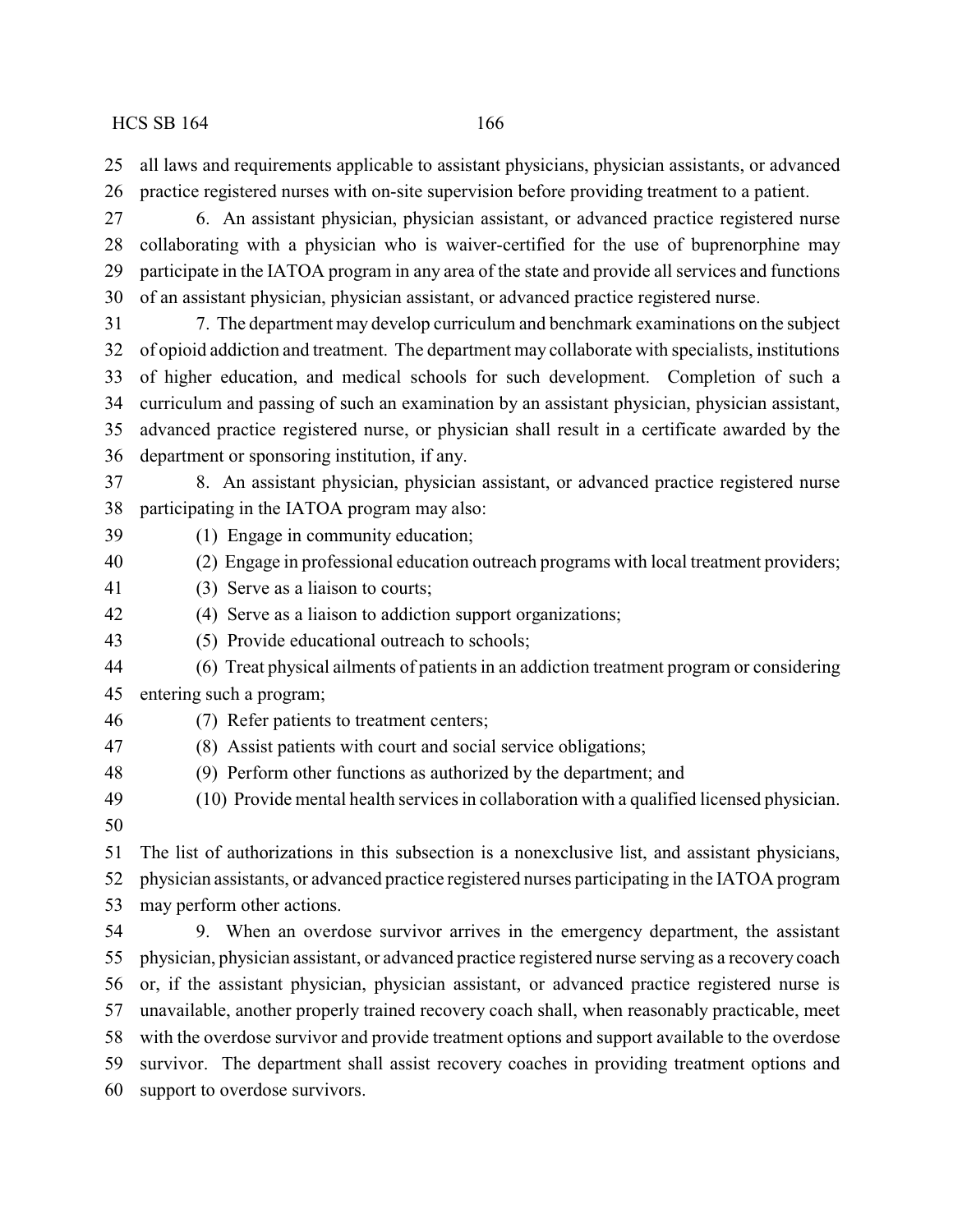10. The provisions of this section shall supersede any contradictory statutes, rules, or regulations. The department shall implement the improved access to treatment for opioid addictions program as soon as reasonably possible using guidance within this section. Further refinement to the improved access to treatment for opioid addictions program may be done through the rules process.

 11. The department shall promulgate rules to implement the provisions of the improved access to treatment for opioid addictions act as soon as reasonably possible. Any rule or portion of a rule, as that term is defined in section 536.010, that is created under the authority delegated in this section shall become effective only if it complies with and is subject to all of the provisions of chapter 536 and, if applicable, section 536.028. This section and chapter 536 are nonseverable, and if any of the powers vested with the general assembly pursuant to chapter 536 to review, to delay the effective date, or to disapprove and annul a rule are subsequently held unconstitutional, then the grant of rulemaking authority and any rule proposed or adopted after August 28, 2018, shall be invalid and void.

**[**324.008. 1. As used in this section, "nonresident militaryspouse"means a nonresident spouse of an active dutymember of the Armed Forces of the United States who has been transferred or is scheduled to be transferred to the state of Missouri, is domiciled in the state of Missouri, or has moved to the state of Missouri on a permanent change-of-station basis.

 $6 \leftarrow 2$ . Except as provided in subsection 6 of this section and notwithstanding any other provision of law, any agency of this state or board established under state law for the regulation of occupations and professions in this state shall, with respect to such occupation or profession that it regulates, by rule establish criteria 10 for the issuance of a temporary courtesy license to a nonresident spouse of an 11 active duty member of the military who is transferred to this state in the course of the member's military duty, so that, on a temporary basis, the nonresident 13 military spouse may lawfully practice his or her occupation or profession in this 14 state.

15 <del>3.</del> Notwithstanding provisions to the contrary, a nonresident military spouse shall receive a temporary courtesy license under subsection 2 of this 17 section if, at the time of application, the nonresident military spouse:

18 (1) Holds a current license or certificate in another state, district, or 19 territory of the United States with licensure requirements that the appropriate 20 regulatory board or agency determines are equivalent to those established under 21 Missouri law for that occupation or profession;

22 (2) Was engaged in the active practice of the occupation or profession for which the nonresident military spouse seeks a temporary license or certificate in 24 a state, district, or territory of the United States for at least two of the five years immediately preceding the date of application under this section;

26 (3) Has not committed an act in any jurisdiction that would have constituted grounds for the refusal, suspension, or revocation of a license or